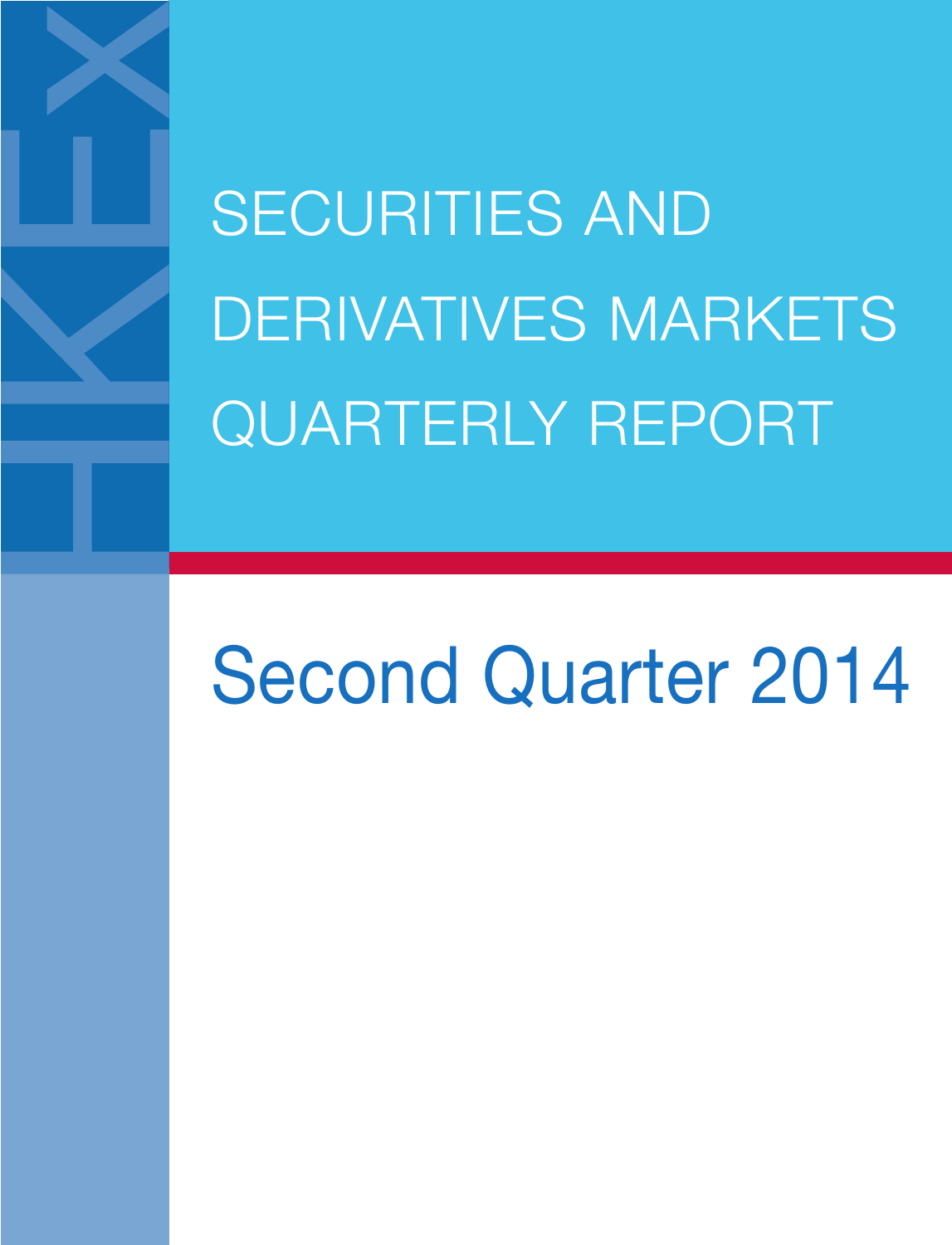#### **Main Board**

| <b>Highlights</b>                       |               | 2nd Quarter 2014    | 2nd Quarter 2013   |  |
|-----------------------------------------|---------------|---------------------|--------------------|--|
| No. of listed companies                 |               | 1,495               | 1,384              |  |
| No. of listed securities                |               | 9,071               | 7,991              |  |
| <b>Equities</b>                         |               |                     |                    |  |
| Ordinary shares                         |               | 1,496               | 1,385              |  |
| Preference shares                       |               | 3                   | $\mathfrak{Z}$     |  |
| <b>Warrants</b>                         |               | 5,059               | 4,905              |  |
| Equity                                  |               | 5                   | 10                 |  |
| Derivative                              |               | 5,054               | 4,895              |  |
| Equity linked instrument                |               | $\mathbf{0}$        | $\theta$           |  |
| Callable bull/bear contracts            |               | 1,846               | 1,222              |  |
| Unit trusts/mutual funds                |               | 136                 | 121                |  |
| <b>Debt securities</b>                  |               | 531                 | 355                |  |
| No. of trading only stocks              |               |                     |                    |  |
| Nasdaq stocks                           |               | $\overline{7}$      | $\overline{7}$     |  |
| <b>iShares</b>                          |               | $\overline{2}$      | $\overline{2}$     |  |
|                                         |               |                     |                    |  |
| No. of trading days                     |               | 60                  | 60                 |  |
| Total turnover in value (HK\$ mil.) *   |               | 3,419,186.69        | 3,722,955.78       |  |
| Total turnover in shares (Mil. shs)     |               | 6,694,733.66        | 8,712,875.48       |  |
| Total number of trades (deals)          |               | 54,893,648          | 57,258,564         |  |
| Total market capitalisation (HK\$ mil.) |               | 23,780,215.41       | 20,607,719.38      |  |
| Average P/E ratio (times)               |               | 10.60               | 9.80               |  |
| Average dividend yield (%)              |               | 3.51                | 3.33               |  |
| Number of exchange participants         |               |                     |                    |  |
|                                         | $-$ Trading   | 501                 | 507                |  |
|                                         | - Non-trading | 37                  | 42                 |  |
| Turnover in value (HK\$ mil.)           |               |                     |                    |  |
|                                         | Highest       | 106,910.15 (10/04)  | 97,169.63 (21/06)  |  |
|                                         | Lowest        | 39,200.50 (26/05)   | 42,633.39 (27/05)  |  |
| Turnover in shares (Mil. shs)           |               |                     |                    |  |
|                                         | Highest       | 165,537.07 (10/04)  | 205,743.98 (20/06) |  |
|                                         | Lowest        | 86, 197. 78 (26/05) | 93,356.54 (29/04)  |  |
| Total number of trades (deals)          |               |                     |                    |  |
|                                         | Highest       | 1,482,490 (10/04)   | 1,504,632 (25/06)  |  |
|                                         | Lowest        | 654,474 (27/05)     | 701,288 (29/04)    |  |
|                                         |               |                     |                    |  |

\* Included turnover value traded in non-HKD currency securities.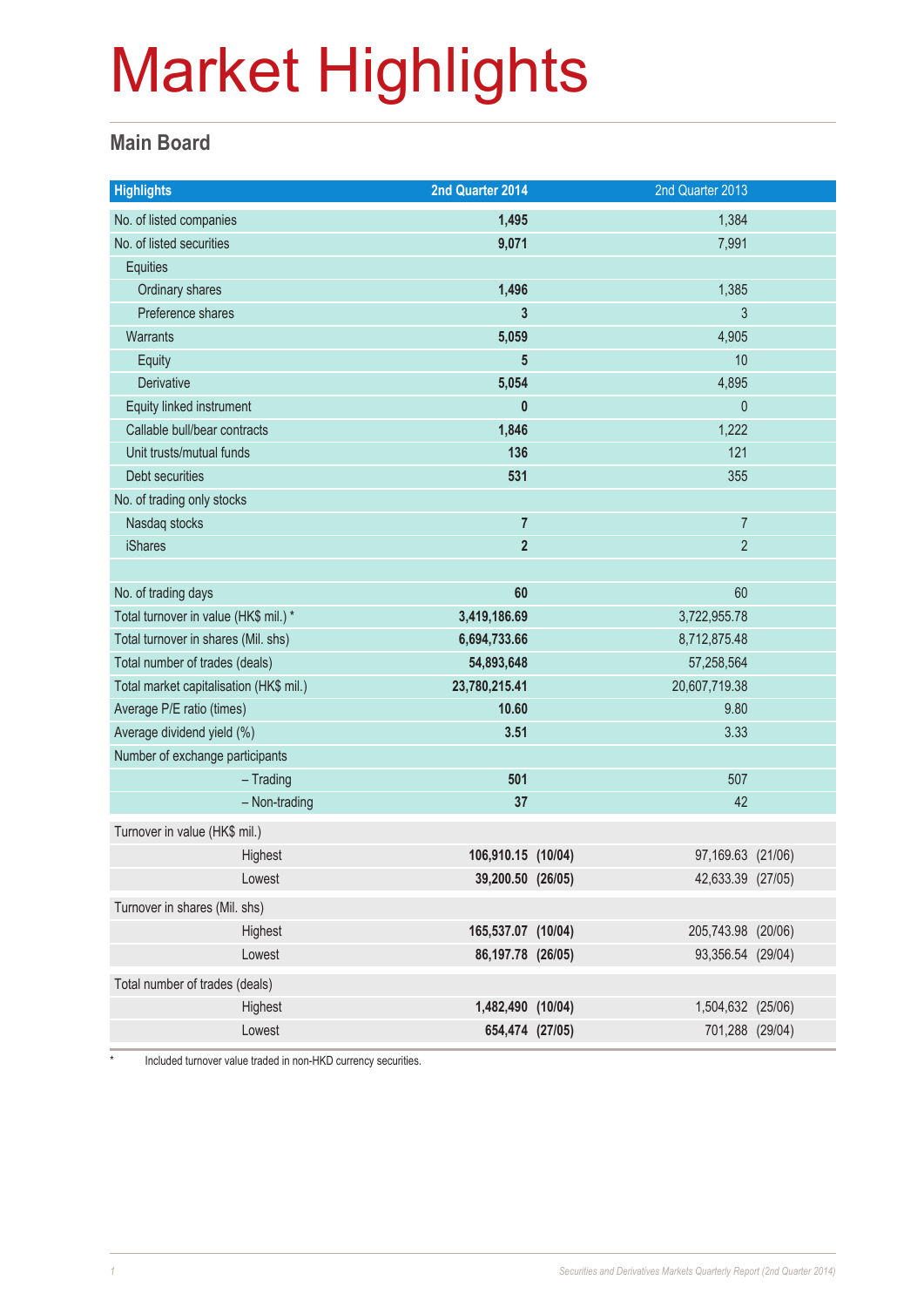### **Growth Enterprise Market (GEM)**

| <b>Highlights</b>                       |         | 2nd Quarter 2014 |                | 2nd Quarter 2013 |                |
|-----------------------------------------|---------|------------------|----------------|------------------|----------------|
| No. of listed companies                 |         | 194              |                | 183              |                |
| No. of listed securities                |         | 194              |                | 183              |                |
| Equities                                |         | 194              |                | 183              |                |
| Warrants                                |         | $\mathbf{0}$     |                | $\theta$         |                |
|                                         |         |                  |                |                  |                |
| No. of trading days                     |         | 60               |                | 60               |                |
| Total turnover in value (HK\$ mil.) *   |         | 28,231.96        |                | 15,384.62        |                |
| Total turnover in shares (Mil. shs)     |         | 80,562.77        |                | 38,483.69        |                |
| Total number of trades (deals)          |         | 844,565          |                | 413,646          |                |
| Total market capitalisation (HK\$ mil.) |         | 164,166.52       |                | 98,730.52        |                |
| Average P/E ratio (times)               |         | 10.86            |                | 33.95            |                |
| Average dividend yield (%)              |         | 0.66             |                | 0.93             |                |
| Turnover in value (HK\$ mil.)           |         |                  |                |                  |                |
|                                         | Highest |                  | 695.46 (02/04) |                  | 875.41 (07/05) |
|                                         | Lowest  |                  | 311.40 (24/04) |                  | 111.99 (03/04) |
| Turnover in shares (Mil. shs)           |         |                  |                |                  |                |
|                                         | Highest | 4,008.97 (21/05) |                | 1,320.90 (26/04) |                |
|                                         | Lowest  |                  | 756.47 (24/04) |                  | 356.46 (09/04) |
|                                         |         |                  |                |                  |                |
| Total number of trades (deals)          |         |                  |                |                  |                |
|                                         | Highest |                  | 20,057 (30/05) |                  | 15,938 (07/05) |
|                                         | Lowest  |                  | 9,271 (24/04)  |                  | 3,549 (15/04)  |

Included turnover value traded in non-HKD currency securities.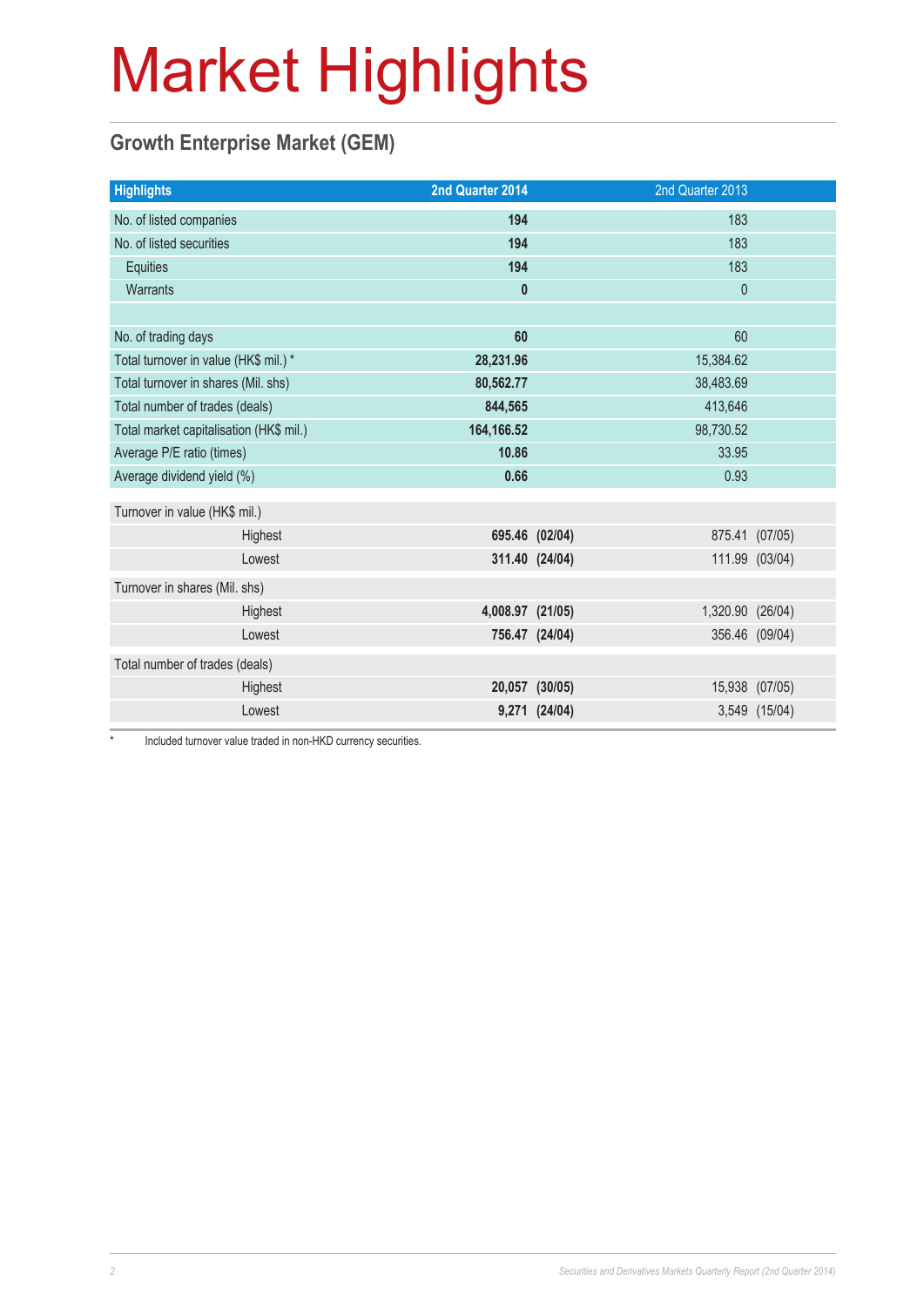### **Derivatives Market Highlights**

| <b>Highlights</b>                                                                           | 2nd Quarter 2014     | 2nd Quarter 2013     |
|---------------------------------------------------------------------------------------------|----------------------|----------------------|
| All futures and options products (excluding stock options)                                  |                      |                      |
| No. of trading days                                                                         | 60.0                 | 60.0                 |
| Total contract volume                                                                       | 14,704,454           | 18,449,749           |
| Equity index products                                                                       | 14,589,901           | 18,293,427           |
| <b>Equity products</b>                                                                      | 81,179               | 110,084              |
| Interest rates products                                                                     | 15                   | $\theta$             |
| <b>RMB Currency Futures</b>                                                                 | 33,359               | 46,238               |
| <b>Gold Futures</b>                                                                         | 0                    | $\mathbf{0}$         |
| Average daily contract volume                                                               | 245,074              | 307,496              |
|                                                                                             |                      |                      |
| Total open interest as at the quarter end (contracts)                                       | 1,682,197            | 1,716,051            |
| Equity index products                                                                       | 1,660,385            | 1,690,765            |
| <b>Equity products</b>                                                                      | 11,643               | 18,258               |
| Interest rates products                                                                     | 15                   | $\theta$             |
| <b>RMB Currency Futures</b>                                                                 | 10,154               | 7,028                |
| <b>Gold Futures</b>                                                                         | 0                    | $\mathbf{0}$         |
|                                                                                             |                      |                      |
| <b>Stock options</b>                                                                        |                      |                      |
| No. of newly introduced stock options classes<br>No. of stock options as at the quarter end | $\bf{0}$             | $\mathbf{0}$         |
| <b>Class</b>                                                                                | 74                   | 65                   |
| <b>Series</b>                                                                               | 19,478               | 17,304               |
|                                                                                             |                      |                      |
| Total premium (HK\$ mil.)                                                                   | 10,523.18            | 9,361.17             |
| Call                                                                                        | 4,933.48             | 3,525.89             |
| Put                                                                                         | 5,589.70             | 5,835.29             |
| Average daily premium (HK\$ mil.)                                                           | 175.39               | 156.02               |
| Total contract volume                                                                       | 15,082,507           | 15,369,742           |
| Call                                                                                        | 7,459,591            | 7,012,176            |
| Put<br>Average daily contract volume                                                        | 7,622,916<br>251,375 | 8,357,566<br>256,162 |
| Total open interest as at the quarter end (contracts)                                       | 4,767,976            | 4,810,169            |
| Call                                                                                        | 1,927,816            | 2,219,643            |
| Put                                                                                         | 2,840,160            | 2,590,526            |
| Total number of trades                                                                      | 648,952              | 658,657              |
| Average daily number of trades                                                              | 10,816               | 10,978               |
| <b>Total contracts exercised</b>                                                            | 2,484,424            | 2,114,831            |
| Average premium per contract (HK\$)                                                         | 697.71               | 609.07               |
| Average contract per trade (contracts)                                                      | 23                   | 23                   |
|                                                                                             |                      |                      |
| Put volume/call volume                                                                      | 1.02                 | 1.19                 |
| Average daily contract volume/open interest                                                 | 5.3%                 | 5.3%                 |
|                                                                                             |                      |                      |
| All futures and options products                                                            |                      |                      |
| Total contract volume                                                                       | 29,786,961           | 33,819,491           |
| Total open interest as at the quarter end (contracts)                                       | 6,450,173            | 6,526,220            |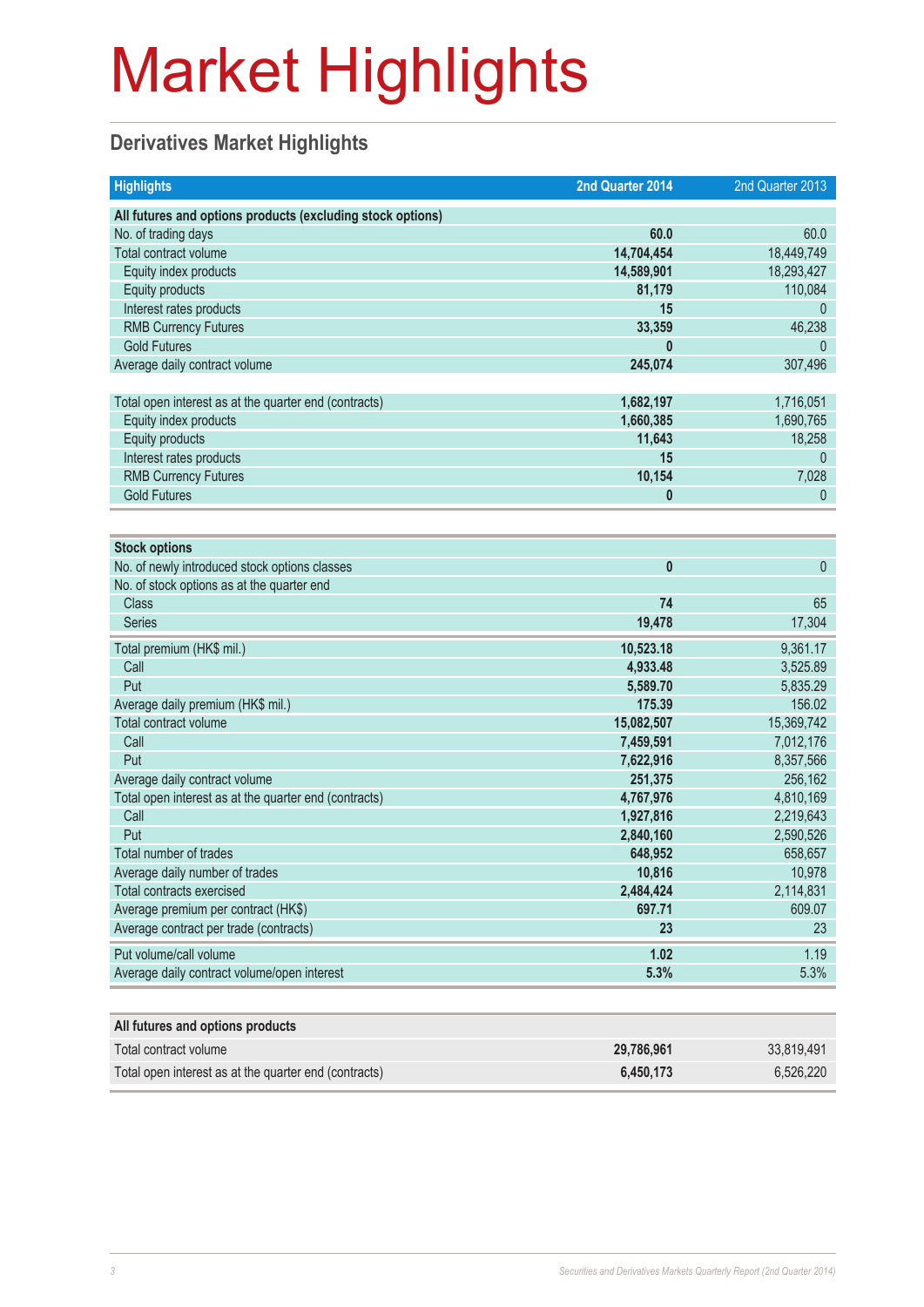### **Clearing and Settlement Statistics**

| <b>Securities Market</b>                                                        | 2nd Quarter 2014        | 2nd Quarter 2013 |
|---------------------------------------------------------------------------------|-------------------------|------------------|
| Average Daily Exchange Trades Handled by CCASS                                  |                         |                  |
| - Number of trades                                                              | 928,429                 | 960,186          |
| - Value of trades (HK\$bil.)                                                    | 57.4                    | 62.2             |
| - Share quantity Involved (bil shares)                                          | 112.9                   | 145.8            |
| Average Daily Settlement Instructions ("SIs") Settled by CCASS                  |                         |                  |
| - Number of SIs                                                                 | 84,454                  | 81,848           |
| - Value of SIs (HK\$bil.)                                                       | 191.1                   | 218.9            |
| - Share quantity involved (bil. Shares)                                         | 51.8                    | 58.4             |
| Average Daily Investor SIs ("ISIs") Settled by CCASS                            |                         |                  |
| - Number of ISIs                                                                | 334                     | 386              |
| - Value of ISIs (HK\$mil.)                                                      | 188.6                   | 229.9            |
| - Share quantity involved (mil. shares)                                         | 169.4                   | 70.5             |
| Average Daily Settlement Efficiency of CNS Stock Positions on Due Day (T+2) (%) | 99.90                   | 99.89            |
| Average Daily Settlement Efficiency of CNS Stock Positions                      |                         |                  |
| on the Day following the Due Day (T+3) (%)                                      | 99.99                   | 99.99            |
| Average Daily Buy-ins Executed on T+3                                           |                         |                  |
| - Number of brokers involved                                                    | 4                       | 4                |
| - Number of buy-ins                                                             | $\overline{\mathbf{4}}$ | $\overline{4}$   |
| - Value of buy-ins (HK\$mil)                                                    | 1.6                     | 4.7              |
| Shares Deposited in the CCASS Depository *                                      |                         |                  |
| - Number of shares (bil shares)                                                 | 4,100.7                 | 3,726.3          |
| - Percentage of total issued shares of the admitted securities                  | 70.42                   | 70.11            |
| - Value of shares (HK\$bil)                                                     | 13,911.4                | 11,616.4         |
| - Percentage of the total market capitalisation of the admitted securities      | 50.86                   | 51.72            |
| <b>Derivatives Market</b>                                                       |                         |                  |
| Open Interest                                                                   |                         |                  |
| - Equity Index Futures                                                          | 443,977                 | 390,823          |
| - Stock Futures                                                                 | 11,643                  | 18,258           |
| - Gold Futures                                                                  | $\mathbf{0}$            | $\theta$         |
| - Interest Rates Futures                                                        | 15                      | $\Omega$         |
| - RMB Currency Futures                                                          | 10,154                  | 7,028            |
| - Equity Index Options                                                          | 1,216,408               | 1,299,942        |
| - Stock Options                                                                 | 4,767,976               | 4,810,169        |
| <b>Cumulative Stock Options Exercised</b>                                       |                         |                  |
| - Share quantity involved (mil. shs)                                            | 2,641                   | 2,478            |
| - Value of shares (HK\$bil.)                                                    | 43                      | 39               |

Share quantity and market value of securities in non-HKD currency are included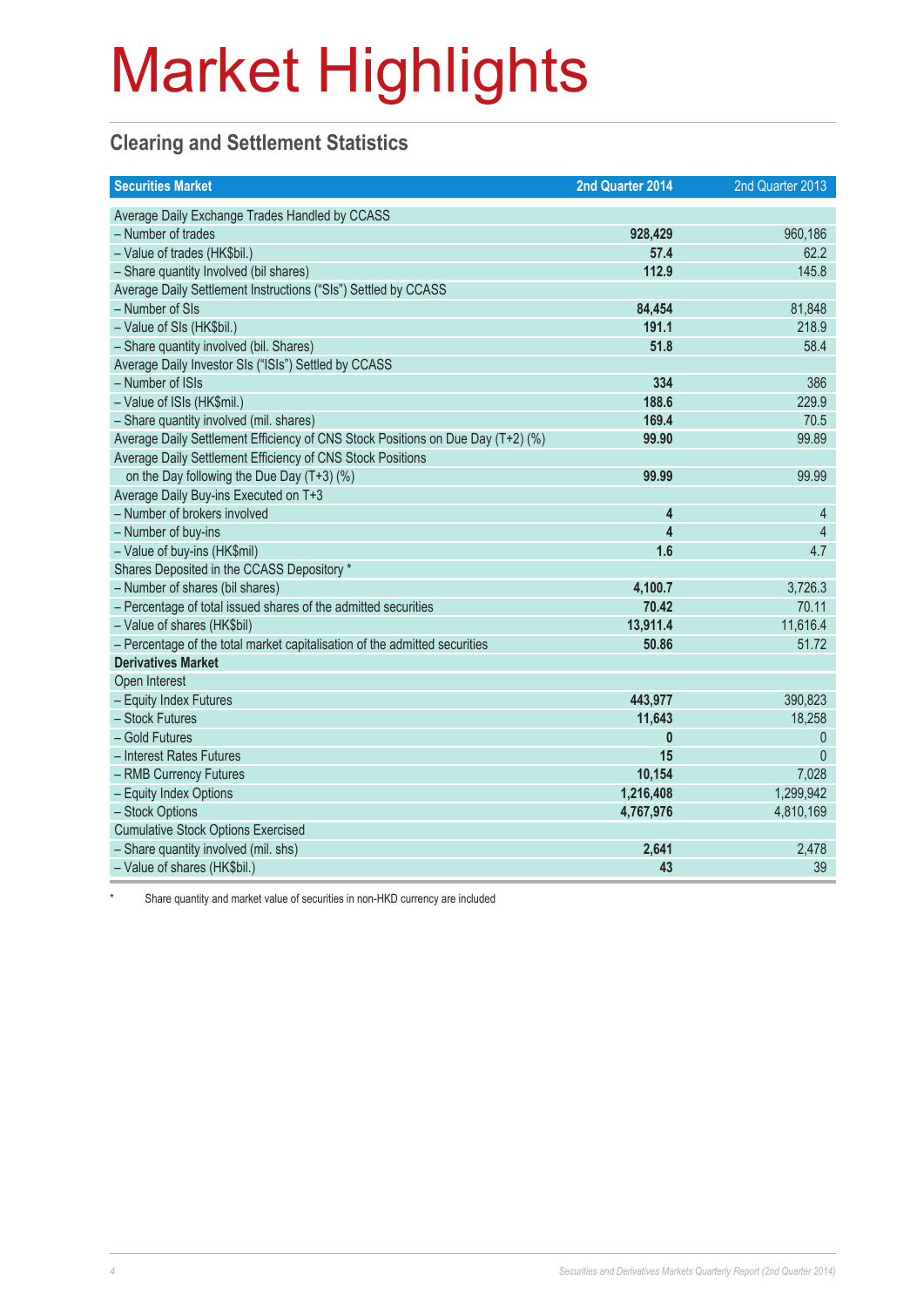### **Equity Turnover**

|      |                | <b>Share</b> | <b>Value</b> |              |
|------|----------------|--------------|--------------|--------------|
|      |                | (Mil. shs)   | (HK\$ mil.)  | No. of deals |
| 2013 | Q <sub>2</sub> | 535,314.29   | 2,706,214.49 | 47,274,428   |
|      | Q <sub>3</sub> | 547,703.15   | 2,531,014.96 | 44,925,237   |
|      | Q4             | 696,519.78   | 2,824,736.45 | 47,763,753   |
| 2014 | Q1             | 823,979.44   | 3,181,471.21 | 56,265,350   |
|      | Q2             | 639,726.12   | 2,641,701.39 | 45,496,255   |

### **Equity Trading Statistics**

|      |                | No. of<br>trading days | <b>Average daily</b><br>turnover (HK\$ mil.) | Average<br>value per deal |
|------|----------------|------------------------|----------------------------------------------|---------------------------|
| 2013 | Q2             | 60                     | 45,103.57                                    | 57,245                    |
|      | Q <sub>3</sub> | 63                     | 40,174.84                                    | 56,338                    |
|      | Q4             | 62                     | 45,560.27                                    | 59,140                    |
| 2014 | Q <sub>1</sub> | 61                     | 52,155.27                                    | 56,544                    |
|      | Q2             | 60                     | 44,028.36                                    | 58,064                    |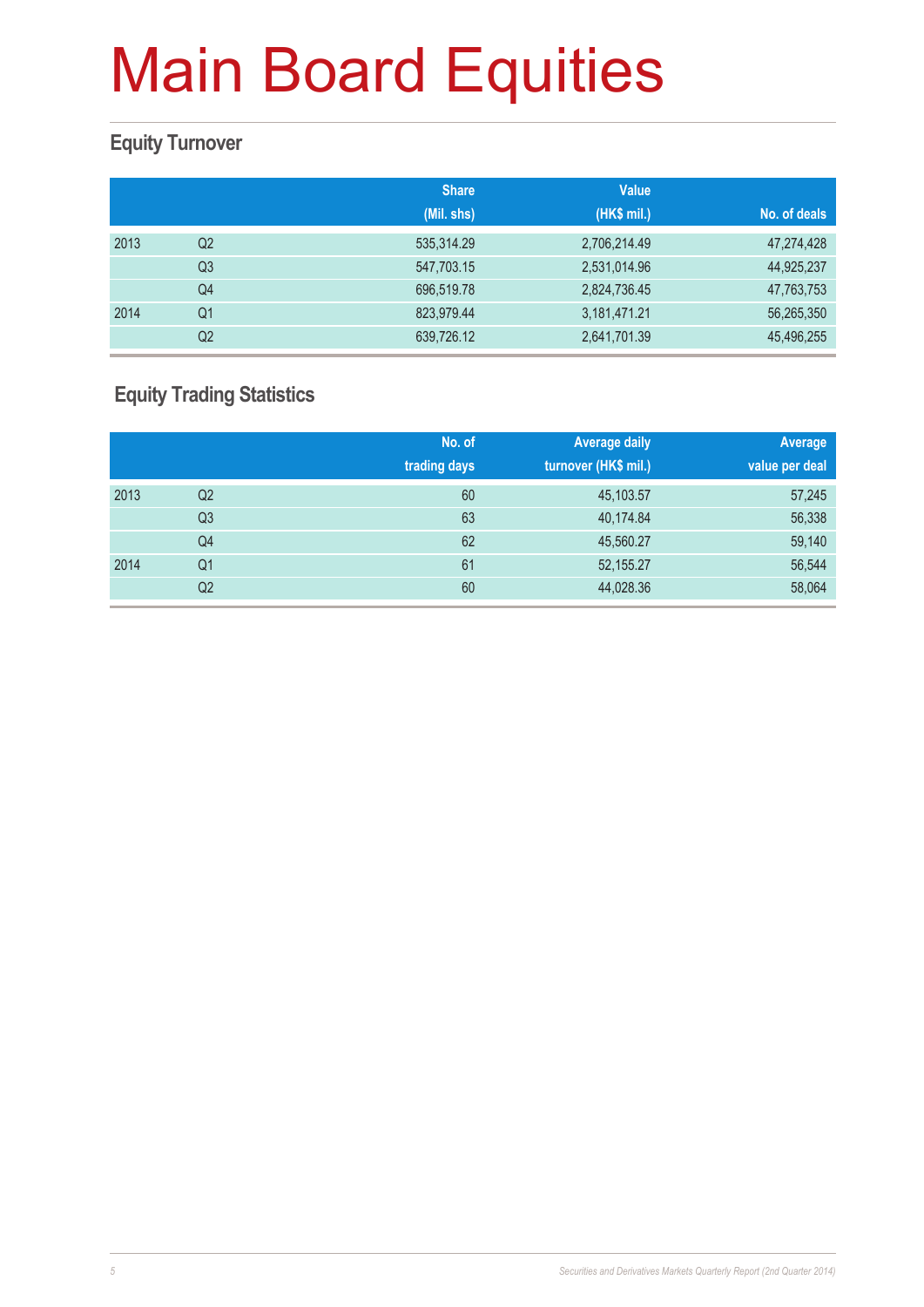#### **20 Most Advanced Stocks**

for 2nd quarter 2014

|                |       |                        |                 | <b>Closing price</b> |                          |
|----------------|-------|------------------------|-----------------|----------------------|--------------------------|
| <b>Rank</b>    | Code  | <b>Stock</b>           | End of Jun 2014 | End of Mar 2014      | $%$ up                   |
| 1              | 00391 | <b>MEI AH ENTER</b>    | 0.620           | 0.140                | 342.86                   |
| $\overline{2}$ | 02312 | <b>CH FIN LEASING</b>  | 2.880           | 0.680                | 323.53                   |
| 3              | 00439 | <b>CLIMAX INT'L</b>    | 1.100           | 0.275                | 300.00                   |
| 4              | 01089 | SUMPO FOOD             | 0.720           | 0.223                | 222.87                   |
| $\overline{5}$ | 01108 | <b>LUOYANG GLASS</b>   | 3.800           | 1.340                | 183.58                   |
| 6              | 00651 | <b>CHI O SHIPBLDG</b>  | 0.400           | 0.150                | 166.67                   |
| $\overline{7}$ | 00928 | <b>TACK FIORI-NEW</b>  | 1.560           | 0.598                | $\overline{A}$<br>160.87 |
| 8              | 00295 | KONG SUN HOLD          | 1.210           | 0.480                | 152.08                   |
| 9              | 01057 | <b>ZHEJIANG SHIBAO</b> | 7.400           | 3.020                | 145.03                   |
| 10             | 00913 | <b>UNITY INV-NEW</b>   | 1.800           | 0.764                | $\overline{A}$<br>135.60 |
| 11             | 00209 | CH TYCOON BEV          | 0.207           | 0.089                | 132.58                   |
| 12             | 00370 | <b>CHINA BEST</b>      | 0.182           | 0.079                | 130.38                   |
| 13             | 00842 | <b>LEOCH INT'L</b>     | 1.540           | 0.700                | 120.00                   |
| 14             | 01141 | POLY CAPITAL           | 0.280           | 0.140                | 100.00                   |
| 15             | 01159 | SINOGREEN EN           | 1.060           | 0.540                | 96.30                    |
| 16             | 01399 | <b>SCUD GROUP</b>      | 1.190           | 0.620                | 91.94                    |
| 17             | 01227 | <b>NATIONAL INV</b>    | 0.370           | 0.193                | 91.71                    |
| 18             | 00736 | <b>CHINA PPT INV</b>   | 0.460           | 0.248                | 85.48                    |
| 19             | 01076 | <b>IMPERIAL PAC</b>    | 0.570           | 0.323                | $\overline{A}$<br>76.47  |
| 20             | 01195 | <b>KINGWELL GROUP</b>  | 0.850           | 0.490                | 73.47                    |

A Adjusted

#### **20 Most Declined Stocks**

for 2nd quarter 2014

|                |       |                        | <b>Closing price</b> |                         |          |  |
|----------------|-------|------------------------|----------------------|-------------------------|----------|--|
| Rank           | Code  | <b>Stock</b>           | End of Jun 2014      | End of Mar 2014         | % down   |  |
| 1              | 00745 | CN CULTURE GP          | 0.202                | 0.730                   | $-72.33$ |  |
| $\overline{2}$ | 00948 | Z-OBEE                 | 0.210                | 0.600                   | $-65.00$ |  |
| 3              | 00550 | <b>CINMEDIA</b>        | 1.130                | 2.860                   | $-60.49$ |  |
| 4              | 01808 | <b>ENTERPRISE DEV</b>  | 0.360                | 0.900                   | $-60.00$ |  |
| 5              | 00080 | <b>CNEWECON FUND</b>   | 0.275                | 0.680                   | $-59.56$ |  |
| 6              | 00120 | <b>COSMOPOL INT'L</b>  | 0.030                | 0.070                   | $-57.14$ |  |
| $\overline{7}$ | 01315 | <b>VISION FAME</b>     | 1.690                | 3.710                   | $-54.45$ |  |
| 8              | 00593 | <b>SKYOCEAN INTL</b>   | 4.120                | 8.600                   | $-52.09$ |  |
| 9              | 01738 | <b>FS ANTHRACITE</b>   | 6.750                | 13.200                  | $-48.86$ |  |
| 10             | 01111 | <b>CHONG HING BANK</b> | 14.160               | 27.100                  | $-47.75$ |  |
| 11             | 00397 | <b>JUNYANG SOLAR</b>   | 0.053                | 0.101                   | $-47.52$ |  |
| 12             | 00692 | <b>CHINA HOUSEHOLD</b> | 0.485                | 0.900                   | $-46.11$ |  |
| 13             | 00648 | CHINA RENJI-NEW        | 0.480                | $\overline{A}$<br>0.880 | $-45.45$ |  |
| 14             | 00720 | <b>AUTO ITALIA</b>     | 0.075                | 0.136                   | $-44.85$ |  |
| 15             | 01003 | 21 HOLDINGS            | 0.730                | $\overline{A}$<br>1.287 | $-43.28$ |  |
| 16             | 00904 | <b>CHINA GREEN</b>     | 0.415                | 0.730                   | $-43.15$ |  |
| 17             | 00194 | LIU CHONG HING         | 9.180                | 16,000                  | $-42.63$ |  |
| 18             | 00519 | <b>APPLIED DEV</b>     | 0.385                | 0.670                   | $-42.54$ |  |
| 19             | 01196 | <b>CHEONG MING INV</b> | 0.760                | 1.300                   | $-41.54$ |  |
| 20             | 00986 | CH ENV ENERGY          | 0.082                | 0.138                   | $-40.58$ |  |

A Adjusted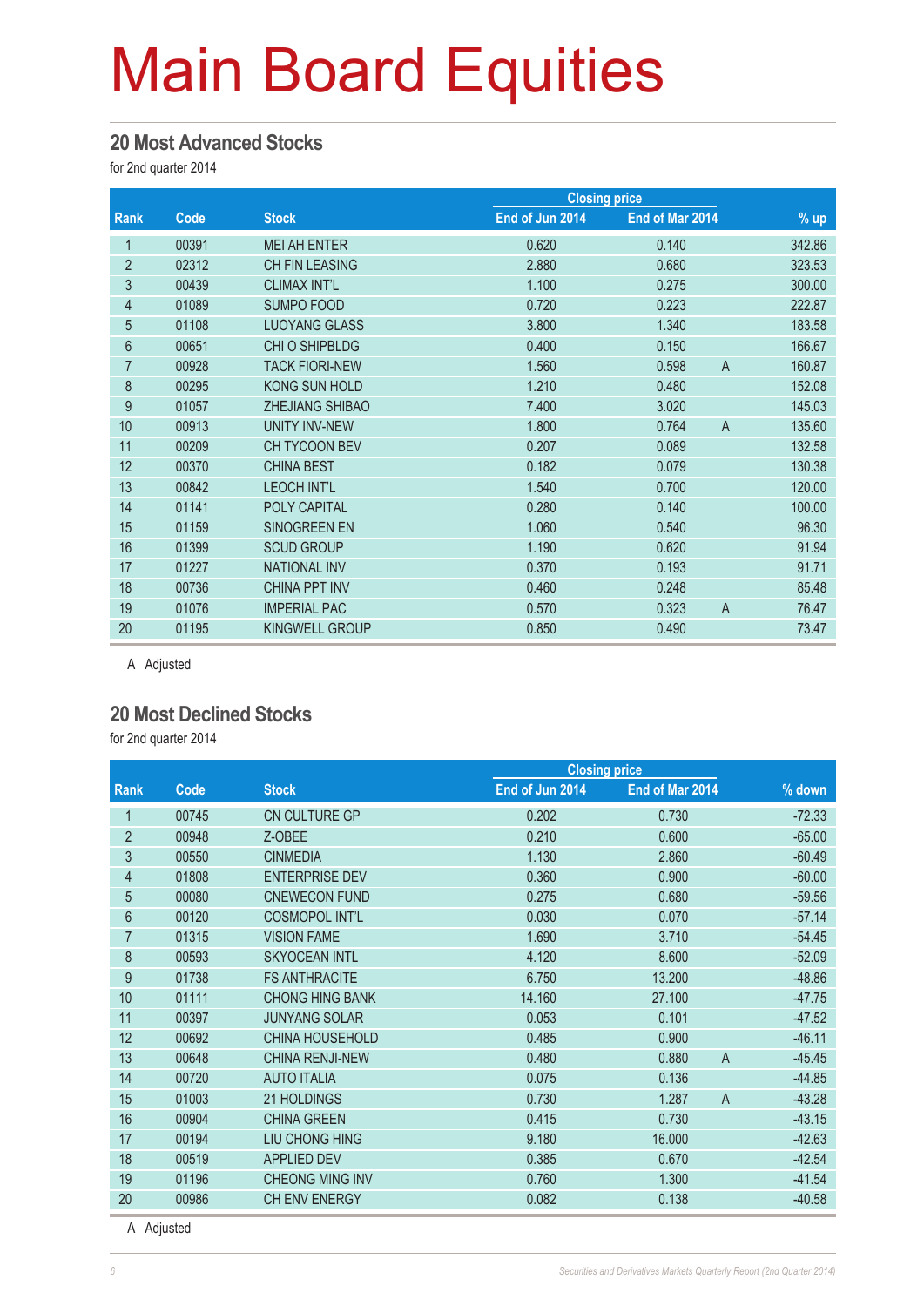#### **20 Most Active Stocks by Value**

for 2nd quarter 2014

| Rank           | Code  | <b>Stock</b>           | Turnover (HK\$ mil.) | % of total |
|----------------|-------|------------------------|----------------------|------------|
| 1              | 00700 | <b>TENCENT</b>         | 166,948.81           | 6.32       |
| $\overline{2}$ | 00941 | <b>CHINA MOBILE</b>    | 79,370.26            | 3.00       |
| $\mathfrak{S}$ | 00939 | <b>CCB</b>             | 77,029.59            | 2.92       |
| $\overline{4}$ | 01928 | <b>SANDS CHINA LTD</b> | 75,809.56            | 2.87       |
| $\overline{5}$ | 01398 | <b>ICBC</b>            | 70,430.14            | 2.67       |
| $6\phantom{a}$ | 03988 | <b>BANK OF CHINA</b>   | 62,880.84            | 2.38       |
| $\overline{7}$ | 00005 | <b>HSBC HOLDINGS</b>   | 56,723.47            | 2.15       |
| 8              | 00027 | <b>GALAXY ENT</b>      | 56,606.51            | 2.14       |
| 9              | 00388 | <b>HKEX</b>            | 51,912.71            | 1.97       |
| 10             | 02318 | <b>PING AN</b>         | 49,168.29            | 1.86       |
| 11             | 01299 | AIA                    | 42,341.65            | 1.60       |
| 12             | 00883 | <b>CNOOC</b>           | 41,868.40            | 1.58       |
| 13             | 00857 | <b>PETROCHINA</b>      | 39,879.02            | 1.51       |
| 14             | 00386 | SINOPEC CORP           | 38,591.31            | 1.46       |
| 15             | 02628 | <b>CHINA LIFE</b>      | 33,987.84            | 1.29       |
| 16             | 00688 | CHINA OVERSEAS         | 32,894.38            | 1.25       |
| 17             | 03888 | <b>KINGSOFT</b>        | 32,168.62            | 1.22       |
| 18             | 01288 | <b>ABC</b>             | 31,683.90            | 1.20       |
| 19             | 00013 | <b>HUTCHISON</b>       | 30,191.78            | 1.14       |
| 20             | 00914 | <b>ANHUI CONCH</b>     | 29,001.98            | 1.10       |
| <b>Total</b>   |       |                        | 1,099,489.06         | 41.62      |

#### **20 Most Active Stock by Shares**

for 2nd quarter 2014

| <b>Rank</b>      | Code  | <b>Stock</b>           | <b>Turnover (Mil. shs)</b> | % of total |
|------------------|-------|------------------------|----------------------------|------------|
| $\mathbf{1}$     | 00745 | CN CULTURE GP          | 19,943.26                  | 3.12       |
| $\overline{2}$   | 03988 | <b>BANK OF CHINA</b>   | 17,824.14                  | 2.79       |
| 3                | 00076 | SOUTH SEA PETRO        | 15,466.59                  | 2.42       |
| $\overline{4}$   | 01398 | <b>ICBC</b>            | 14,422.45                  | 2.25       |
| 5                | 00939 | <b>CCB</b>             | 13,809.02                  | 2.16       |
| 6                | 00981 | <b>SMIC</b>            | 12,037.07                  | 1.88       |
| $\overline{7}$   | 01371 | <b>CHINA LOTSYN</b>    | 10,877.67                  | 1.70       |
| 8                | 01288 | <b>ABC</b>             | 9,146.99                   | 1.43       |
| $\boldsymbol{9}$ | 00397 | <b>JUNYANG SOLAR</b>   | 8,950.60                   | 1.40       |
| 10               | 01060 | <b>CHINAVISION</b>     | 7,936.62                   | 1.24       |
| 11               | 00209 | CH TYCOON BEV          | 6,390.99                   | 1.00       |
| 12               | 00729 | <b>FDG EVEHICLES</b>   | 6,263.37                   | 0.98       |
| 13               | 00692 | CHINA HOUSEHOLD        | 5,693.50                   | 0.89       |
| 14               | 00986 | CH ENV ENERGY          | 5,476.46                   | 0.86       |
| 15               | 00386 | SINOPEC CORP           | 5,429.95                   | 0.85       |
| 16               | 00566 | <b>HANERGY SOLAR</b>   | 5,349.12                   | 0.84       |
| 17               | 00555 | <b>REXLOT HOLDINGS</b> | 5,203.22                   | 0.81       |
| 18               | 03800 | <b>GCL-POLY ENERGY</b> | 5,134.14                   | 0.80       |
| 19               | 00651 | CHI O SHIPBLDG         | 4,975.15                   | 0.78       |
| 20               | 00931 | <b>CHINA LNG</b>       | 4,425.74                   | 0.69       |
| <b>Total</b>     |       |                        | 184,756.04                 | 28.88      |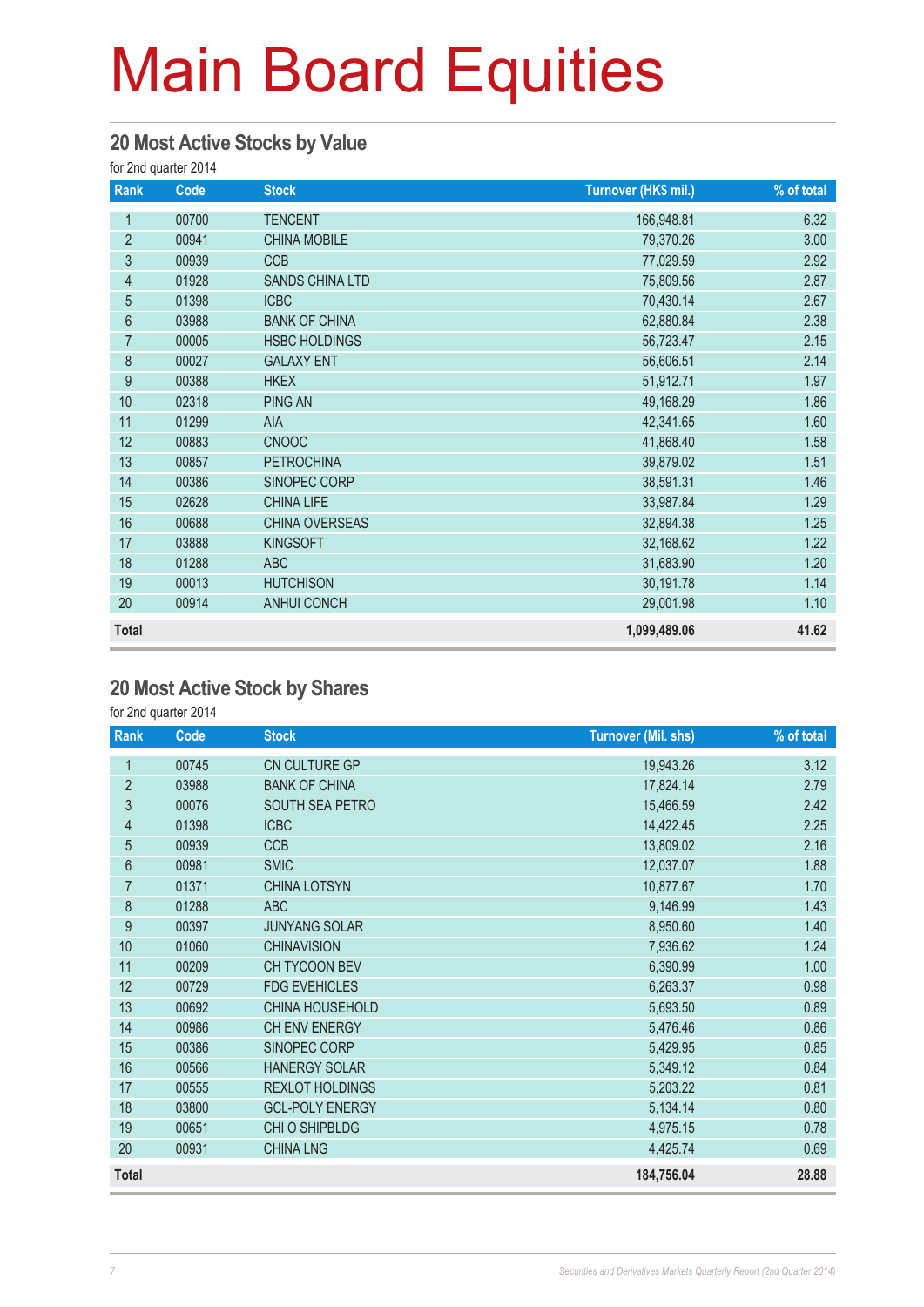**Market Capitalisation of listed companies for Main Board**

|      |                | HK\$ mil.     |
|------|----------------|---------------|
| 2013 | Q2             | 20,607,719.38 |
|      | Q3             | 22,697,506.14 |
|      | Q4             | 23,908,803.80 |
| 2014 | Q <sub>1</sub> | 22,892,041.53 |
|      | Q2             | 23,780,215.41 |

**Market Capitalisation by Hang Seng Industry Classification System \* - Main Board** Quarter-end figures



\* Hang Seng Industry Classification System (HSICS) is provided by Hang Seng Indexes Company Limited.

Note: New Hang Seng Industry Classification System took effect on 9 September 2013.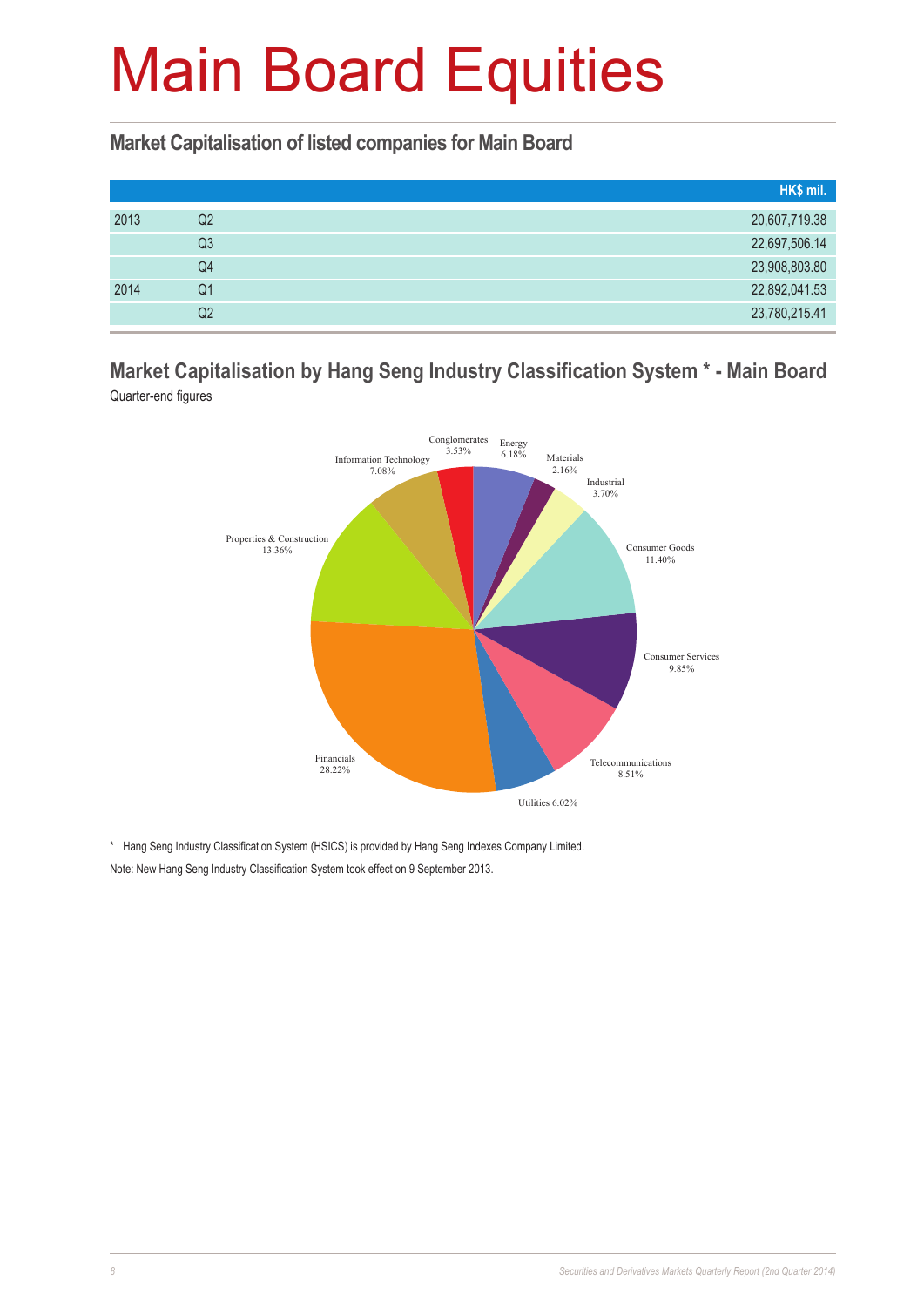#### **50 Leading Companies by Market Capitalisation**

as at the 2nd quarter end 2014

| Rank                | Code  | <b>Company</b>                                          | Market capitalisation (HK\$ mil.) | % of market total |        |
|---------------------|-------|---------------------------------------------------------|-----------------------------------|-------------------|--------|
| $\mathbf{1}$        | 00941 | China Mobile Ltd.                                       | 1,527,031.72                      |                   | 6.42   |
| $\overline{2}$      | 00005 | <b>HSBC Holdings plc</b>                                | 1,498,938.01                      |                   | 6.30   |
| 3                   | 00939 | China Construction Bank Corporation - H Shares          | 1,408,845.49                      |                   | 5.92   |
| 4                   | 00700 | Tencent Holdings Ltd.                                   | 1,104,265.78                      |                   | 4.64   |
| 5                   | 00883 | CNOOC Ltd.                                              | 621,492.59                        |                   | 2.61   |
| $6\phantom{a}$      | 00805 | Glencore plc *                                          |                                   | 569,000.09        | N.A.   |
| $\overline{7}$      | 01928 | Sands China Ltd.                                        | 472,206.23                        |                   | 1.99   |
| 8                   | 01299 | AIA Group Ltd.                                          | 469,143.20                        |                   | 1.97   |
| $\overline{9}$      | 00013 | Hutchison Whampoa Ltd.                                  | 451,917.30                        |                   | 1.90   |
| 10                  | 02378 | Prudential plc *                                        |                                   | 451,656.04        | N.A.   |
| 11                  | 01398 | Industrial and Commercial Bank of China Ltd. - H Shares | 425,290.82                        |                   | 1.79   |
| 12                  | 02888 | <b>Standard Chartered PLC</b>                           | 389,368.95                        |                   | 1.64   |
| 13                  | 00001 | Cheung Kong (Holdings) Ltd.                             | 318,472.60                        |                   | 1.34   |
| 14                  | 03988 | Bank of China Ltd. - H Shares                           | 290,169.30                        |                   | 1.22   |
| 15                  | 00016 | Sun Hung Kai Properties Ltd.                            | 289,674.82                        |                   | 1.22   |
| 16                  | 00762 | China Unicom (Hong Kong) Ltd.                           | 285,508.95                        |                   | 1.20   |
| 17                  | 00945 | Manulife Financial Corporation *                        |                                   | 284,633.09        | N.A.   |
| 18                  | 00027 | Galaxy Entertainment Group Ltd.                         | 263,018.67                        |                   | 1.11   |
| 19                  | 00011 | Hang Seng Bank Ltd.                                     | 242,039.29                        |                   | 1.02   |
| 20                  | 02388 | BOC Hong Kong (Holdings) Ltd.                           | 237,358.92                        |                   | 1.00   |
| 21                  | 00857 | PetroChina Co. Ltd. - H Shares                          | 206,558.23                        |                   | 0.87   |
| 22                  | 00386 | China Petroleum & Chemical Corporation - H Shares       | 188,544.31                        |                   | 0.79   |
| 23                  | 02318 | Ping An Insurance (Group) Co. of China Ltd. - H Shares  | 187,783.95                        |                   | 0.79   |
| 24                  | 03328 | Bank of Communications Co., Ltd. - H Shares             | 187,313.47                        |                   | 0.79   |
| 25                  | 00003 | Hong Kong and China Gas Co. Ltd., The                   | 178,345.21                        |                   | 0.75   |
| 26                  | 00066 | MTR Corporation Ltd.                                    | 173, 123. 73                      |                   | 0.73   |
| 27                  | 00004 | Wharf (Holdings) Ltd., The                              | 169,081.10                        |                   | 0.71   |
| 28                  | 00388 | Hong Kong Exchanges and Clearing Ltd.                   | 168,647.40                        |                   | 0.71   |
| 29                  | 00002 | CLP Holdings Ltd.                                       | 160,682.26                        |                   | 0.68   |
| 30                  | 01128 | Wynn Macau, Ltd.                                        | 157,713.32                        |                   | 0.66   |
| 31                  | 06883 | Melco Crown Entertainment Ltd.                          | 156,663.54                        |                   | 0.66   |
| 32                  | 00688 | China Overseas Land & Investment Ltd.                   | 153,670.74                        |                   | 0.65   |
| 33                  | 02628 | China Life Insurance Co. Ltd. - H Shares                | 151,055.85                        |                   | 0.64   |
| 34                  | 00151 | Want Want China Holdings Ltd.                           | 147, 183.81                       |                   | 0.62   |
| 35                  | 00006 | Power Assets Holdings Ltd.                              | 144,596.23                        |                   | 0.61   |
| 36                  | 01913 | PRADA S.p.A.                                            | 140,351.50                        |                   | 0.59   |
| 37                  | 00019 | Swire Pacific Ltd.                                      | 139,886.82                        |                   | 0.59   |
| 38                  | 00012 | Henderson Land Development Co. Ltd.                     | 134,639.42                        |                   | 0.57   |
| 39                  | 01972 | Swire Properties Ltd.                                   | 132,502.50                        |                   | 0.56   |
| 40                  | 01038 | Cheung Kong Infrastructure Holdings Ltd.                | 130,397.21                        |                   | 0.55   |
| 41                  | 00322 | Tingyi (Cayman Islands) Holding Corp.                   | 121,488.26                        |                   | 0.51   |
| 42                  | 01929 | Chow Tai Fook Jewellery Group Ltd.                      | 118,400.00                        |                   | 0.50   |
| 43                  | 00992 | Lenovo Group Ltd.                                       | 110,111.85                        |                   | 0.46   |
| 44                  | 00880 | SJM Holdings Ltd.                                       | 109,832.32                        |                   | 0.46   |
| 45                  | 00101 | Hang Lung Properties Ltd.                               | 107,193.60                        |                   | 0.45   |
| 46                  | 00836 | China Resources Power Holdings Co. Ltd.                 | 105,454.17                        |                   | 0.44   |
| 47                  | 01288 | Agricultural Bank of China Ltd. - H Shares              | 105,126.77                        |                   | 0.44   |
| 48                  | 00135 | Kunlun Energy Co. Ltd.                                  | 103,165.15                        |                   | 0.43   |
| 49                  | 02282 | MGM China Holdings Ltd.                                 | 102,220.00                        |                   | 0.43   |
| 50                  | 01044 | Hengan International Group Co. Ltd.                     | 100,223.87                        |                   | 0.42   |
| <b>Total</b>        |       |                                                         | 14,586,699.21                     |                   | 61.34  |
| <b>Market Total</b> |       |                                                         | 23,780,215.41                     |                   | 100.00 |

Notes:

\* not included in Market Total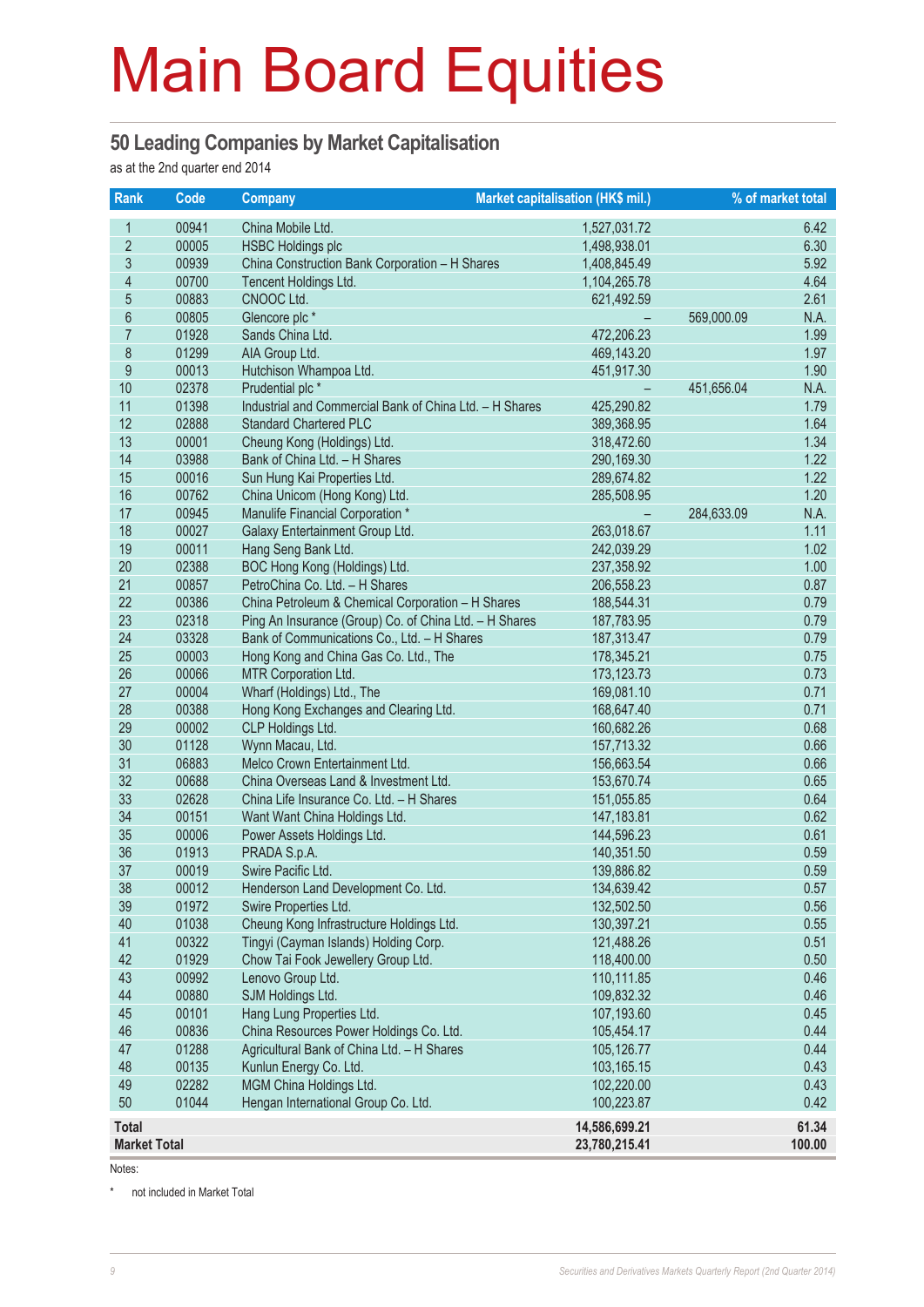### **Short Selling (value)**

|      |    | Short selling turnover (HK\$ mil.) | Market turnover (HK\$ mil.) * | % of market total |
|------|----|------------------------------------|-------------------------------|-------------------|
| 2013 | Q2 | 402,326.06                         | 3,738,340.40                  | 10.76             |
|      | Q3 | 362,504.10                         | 3,478,201.02                  | 10.42             |
|      | Q4 | 327,062.28                         | 3,661,066.79                  | 8.93              |
| 2014 | Q1 | 413,654.80                         | 4,167,426.78                  | 9.93              |
|      | Q2 | 355,541.15                         | 3,447,418.64                  | 10.31             |

Included Market total for Main Board and GEM

### **Short Selling (share)**

|      |    | <b>Short selling turnover (Mil. shs)</b> | Market turnover (Mil. shs) * | % of market total |
|------|----|------------------------------------------|------------------------------|-------------------|
| 2013 | Q2 | 41.554.24                                | 8,751,359.18                 | 0.47              |
|      | Q3 | 38,306.44                                | 8,245,169.14                 | 0.46              |
|      | Q4 | 34,177.79                                | 7,256,548.86                 | 0.47              |
| 2014 | Q1 | 41,100.03                                | 8,443,354.93                 | 0.49              |
|      | Q2 | 36,449.08                                | 6,775,296.43                 | 0.54              |

Included Market total for Main Board and GEM

#### **New Listing Companies Statistics**

|      |                | No. of newly<br>listed companies | No. of companies<br>transferred from GEM* | <b>Funds raised</b><br>(HK\$ mil.) # |
|------|----------------|----------------------------------|-------------------------------------------|--------------------------------------|
| 2013 | Q <sub>2</sub> | 6                                |                                           | 30,624.47                            |
|      | Q <sub>3</sub> | 15                               | C                                         | 19,845.52                            |
|      | Q4             | 48                               | 5                                         | 107,181.69                           |
| 2014 | Q1             | 18                               | ာ                                         | 45,540.23                            |
|      | Q2             | 24                               | ာ                                         | 35,916.98                            |

Included only the transfers of listing from GEM to Main Board pursuant to the revised Rule 9.24 of GEM Listing Rules and to the new Chapter 9A of the Main Board Listing Rules effective from 1 July 2008

# All funds raised are attributed to the initial public offers of newly listed companies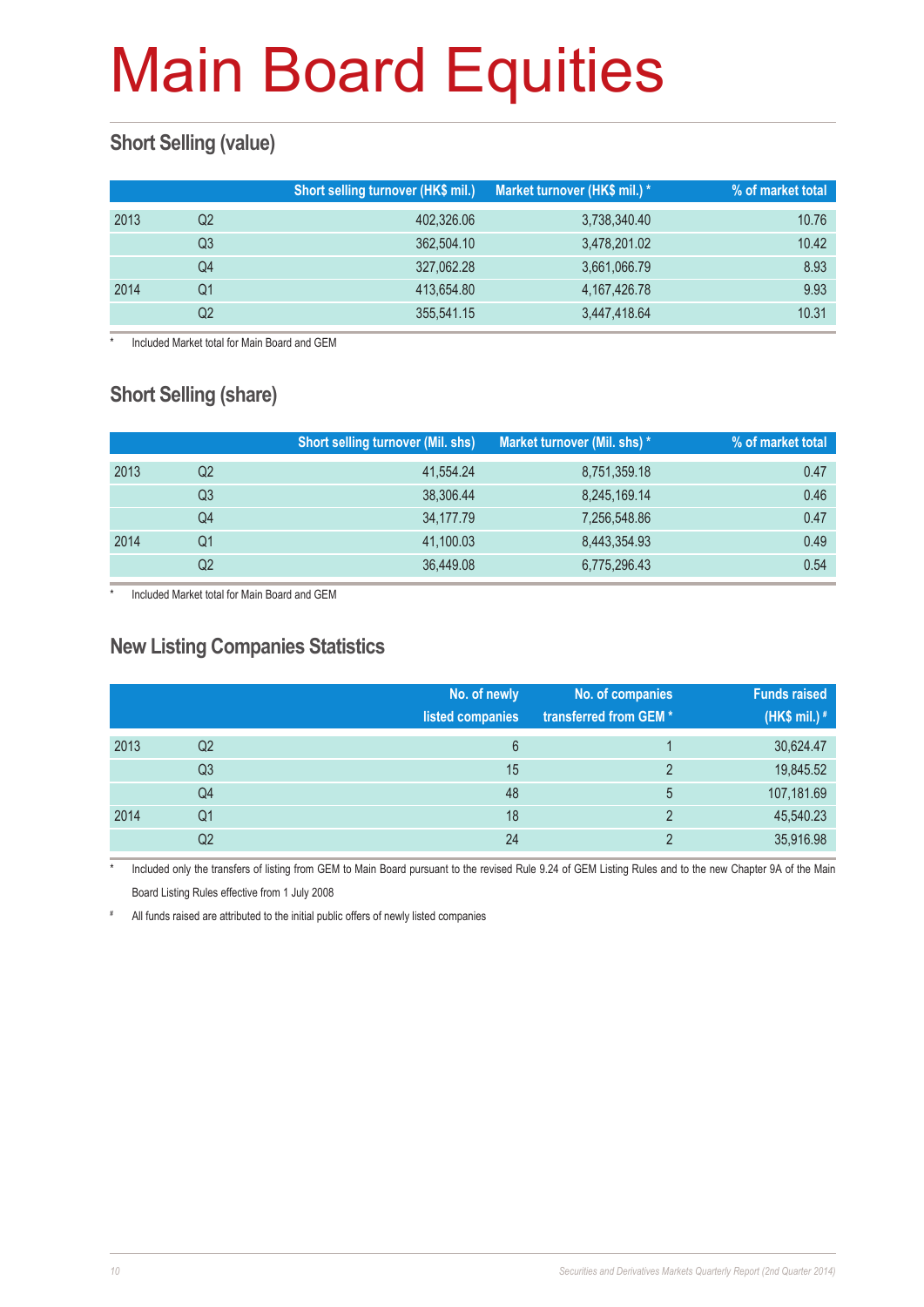#### **Newly Listed Companies**

for 2nd quarter 2014

| Code         | <b>Company name</b>                                          |            |                | Listing date No. of issued shares Funds raised (HK\$ mil.) |
|--------------|--------------------------------------------------------------|------------|----------------|------------------------------------------------------------|
| 02100        | BAIOO Family Interactive Ltd.                                | 2014/04/10 | 2,824,422,000  | 1,518.13                                                   |
| 01400        | Wang Tai Holdings Ltd.                                       | 2014/04/25 | 1,010,000,000  | 187.20                                                     |
| 01771        | Sunfonda Group Holdings Ltd.                                 | 2014/05/15 | 600.000.000    | 541.50                                                     |
| 01397        | Baguio Green Group Ltd.                                      | 2014/05/22 | 415,000,000    | 138.00                                                     |
| 06199        | China CNR Corporation Ltd. - H Shares                        | 2014/05/22 | 2,133,696,400  | 10,028.37                                                  |
| 02111        | Best Pacific International Holdings Ltd.                     | 2014/05/23 | 1,018,778,000  | 577.87                                                     |
| 01908        | South West Eco Development Ltd. *                            | 2014/05/26 | 300,000,000    |                                                            |
| 02303        | Hengxing Gold Holding Co. Ltd.                               | 2014/05/29 | 925.000.000    | 370.00                                                     |
| 06198        | Qingdao Port International Co., Ltd. - H Shares              | 2014/06/06 | 856,025,000    | 3,218.65                                                   |
| 02014        | Ozner Water International Holding Ltd.                       | 2014/06/17 | 1,751,300,000  | 1,310.31                                                   |
| 01639        | AKM Industrial Co. Ltd. *                                    | 2014/06/18 | 987.470.000    |                                                            |
| 01330        | Dynagreen Environmental Protection Group Co., Ltd. - H Share | 2014/06/19 | 404,359,792    | 1,190.25                                                   |
| 03903        | Hanhua Financial Holding Co., Ltd. - H Shares                | 2014/06/19 | 1.170.000.000  | 1.895.40                                                   |
| 01619        | Tianhe Chemicals Group Ltd.                                  | 2014/06/20 | 25,533,000,000 | 5,799.93                                                   |
| 06128        | Earthasia International Holdings Ltd.                        | 2014/06/25 | 400,000,000    | 120.00                                                     |
| 01375        | Central China Securities Co., Ltd. - H Shares                | 2014/06/25 | 657,910,000    | 1,501.23                                                   |
| 02202        | China Vanke Co., Ltd. - H Shares                             | 2014/06/25 | 1,314,955,468  |                                                            |
| 02229        | Changgang Dunxin Enterprise Co. Ltd.                         | 2014/06/26 | 992,800,000    | 347.48                                                     |
| 01588        | Chanjet Information Technology Co. Ltd. - H Shares           | 2014/06/26 | 55,000,000     | 900.90                                                     |
| 02298        | Cosmo Lady (China) Holdings Co. Ltd.                         | 2014/06/26 | 1,906,457,000  | 1,463.25                                                   |
| 01626        | Jia Yao Holdings Ltd.                                        | 2014/06/27 | 300.000.000    | 94.50                                                      |
| 03709        | Koradior Holdings Ltd.                                       | 2014/06/27 | 500,000,000    | 525.00                                                     |
| 00911        | Hang Fat Ginseng Holdings Co. Ltd.                           | 2014/06/27 | 2,000,000,000  | 990.00                                                     |
| 03639        | Yida China Holdings Ltd.                                     | 2014/06/27 | 2,580,000,000  | 1,421.00                                                   |
| 06899        | Ourgame International Holdings Ltd.                          | 2014/06/30 | 784,000,000    | 833.00                                                     |
| 01778        | Colour Life Services Group Co., Ltd.                         | 2014/06/30 | 1,000,000,000  | 945.00                                                     |
| <b>Total</b> |                                                              |            |                | 35,916.98                                                  |

\* Transfers of listing from GEM to Main Board pursuant to the revised Rule 9.24 of the GEM Listing Rules and to the new Chapter 9A of the Main Board Listing

Rules effective from 1 July 2008.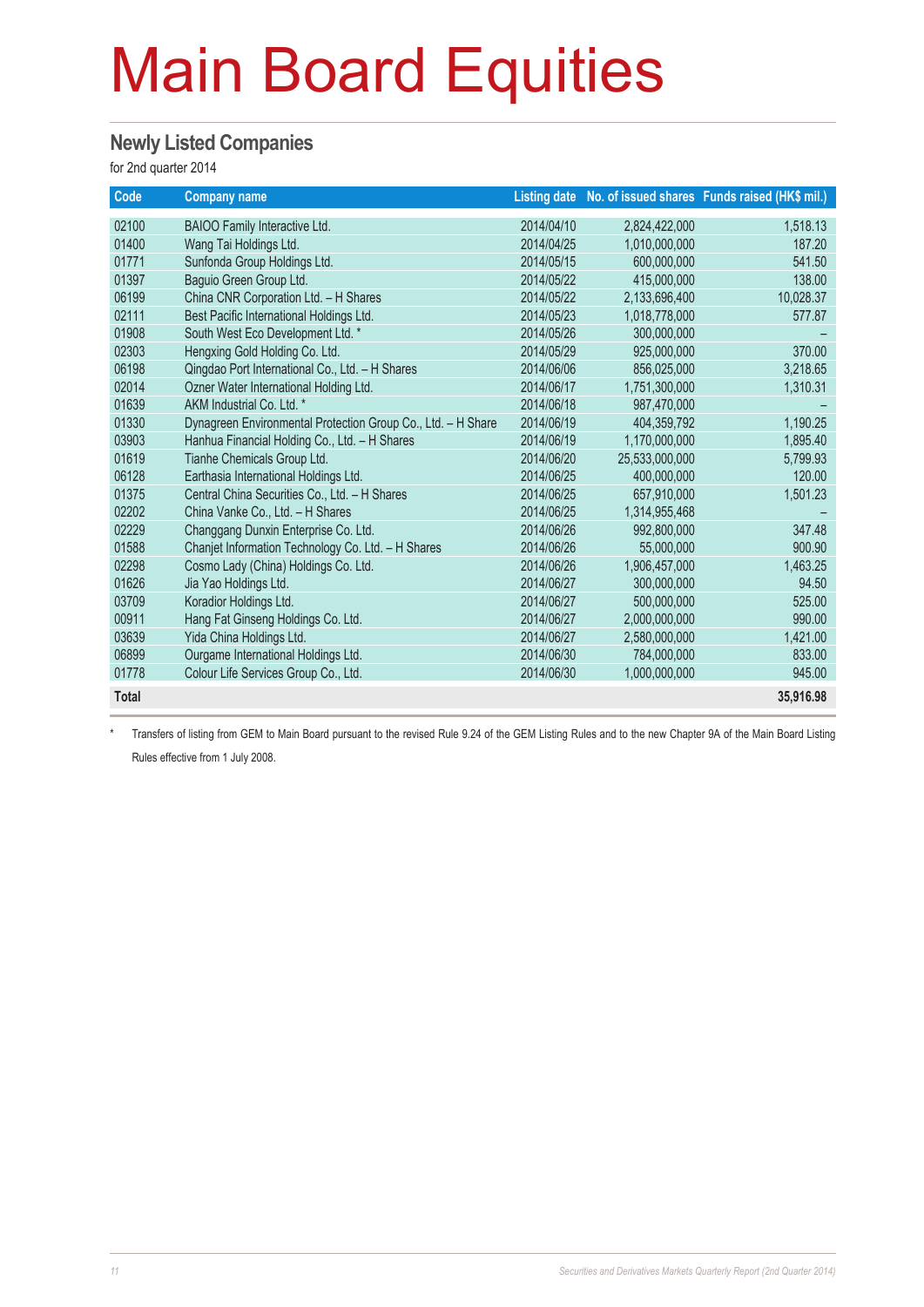#### **Withrawal of Listed Companies**

for 2nd quarter 2014

| Code <sup>1</sup> | ∣ Company name †                  | Last trading date | Delisted date |
|-------------------|-----------------------------------|-------------------|---------------|
| 01633             | Magic Holdings International Ltd. | 2014/04/01        | 2014/04/10    |
| 06488             | SBI Holdings, Inc. - DR           | 2014/05/26        | 2014/06/25    |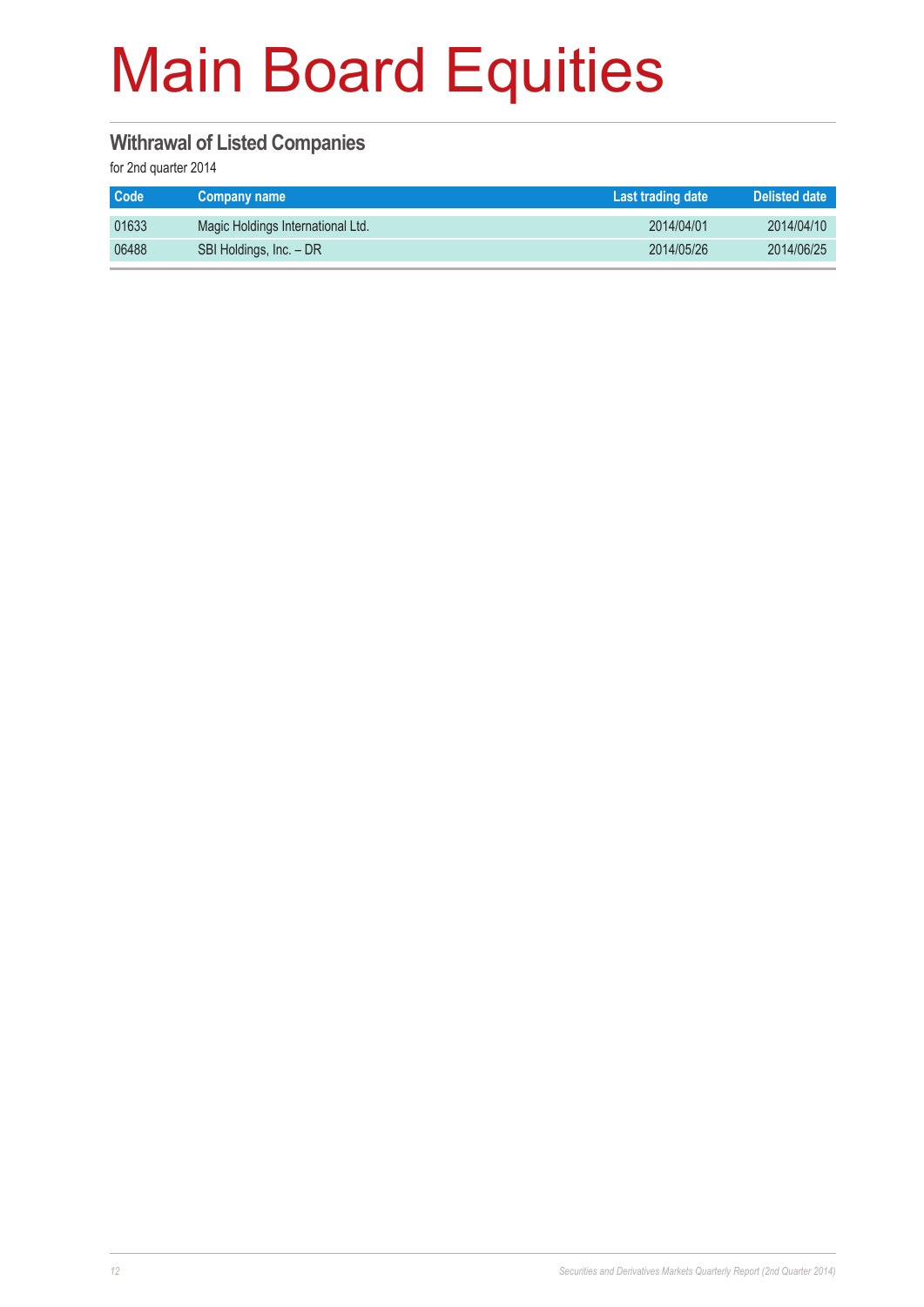#### **Company Name Changes**

for 2nd quarter 2014

| Code  | Old name                                   | New name                                     | <b>Effective date</b> | <b>Adoption date</b> |
|-------|--------------------------------------------|----------------------------------------------|-----------------------|----------------------|
| 00500 | DVN (Holdings) Ltd.                        | Frontier Services Group Ltd.                 | 2014/03/06            | 2014/04/03           |
| 00108 | Buildmore International Ltd.               | GR Properties Ltd.                           | 2014/04/07            | 2014/04/15           |
| 00745 | China Railsmedia Corporation Ltd.          | China National Culture Group Ltd.            | 2014/03/19            | 2014/04/28           |
| 03886 | Town Health International Investments Ltd. | Town Health International Medical Group Ltd. | 2014/03/25            | 2014/05/19           |
| 00451 | Same Time Holdings Ltd.                    | GCL New Energy Holdings Ltd.                 | 2014/05/09            | 2014/05/21           |
| 03989 | New Environmental Energy Holdings Ltd.     | Capital Environment Holdings Ltd.            | 2014/05/08            | 2014/05/30           |
| 00476 | Sinocop Resources (Holdings) Ltd.          | China Dynamics (Holdings) Ltd.               | 2014/05/15            | 2014/06/05           |
| 00395 | Sino Dragon New Energy Holdings Ltd.       | Smartac Group China Holdings Ltd.            | 2014/05/20            | 2014/06/11           |
| 00332 | Ngai Lik Industrial Holdings Ltd.          | Yuan Heng Gas Holdings Ltd.                  | 2014/05/19            | 2014/06/16           |
| 00729 | Sinopoly Battery Ltd.                      | FDG Electric Vehicles Ltd.                   | 2014/05/13            | 2014/06/19           |
| 02178 | Termbray Petro-king Oilfield Services Ltd. | Petro-king Oilfield Services Ltd.            | 2014/05/30            | 2014/06/20           |
| 00931 | Artel Solutions Group Holdings Ltd.        | China LNG Group Ltd.                         | 2014/05/28            | 2014/06/23           |
| 00805 | Glencore Xstrata plc                       | Glencore plc                                 | 2014/06/04            | 2014/06/25           |
| 01803 | ASR Holdings Ltd.                          | ASR Logistics Holdings Ltd.                  | 2014/05/20            | 2014/06/26           |
| 00800 | A8 Digital Music Holdings Ltd.             | A8 New Media Group Ltd.                      | 2014/05/26            | 2014/06/30           |

Change of English name only

# Change of Chinese name only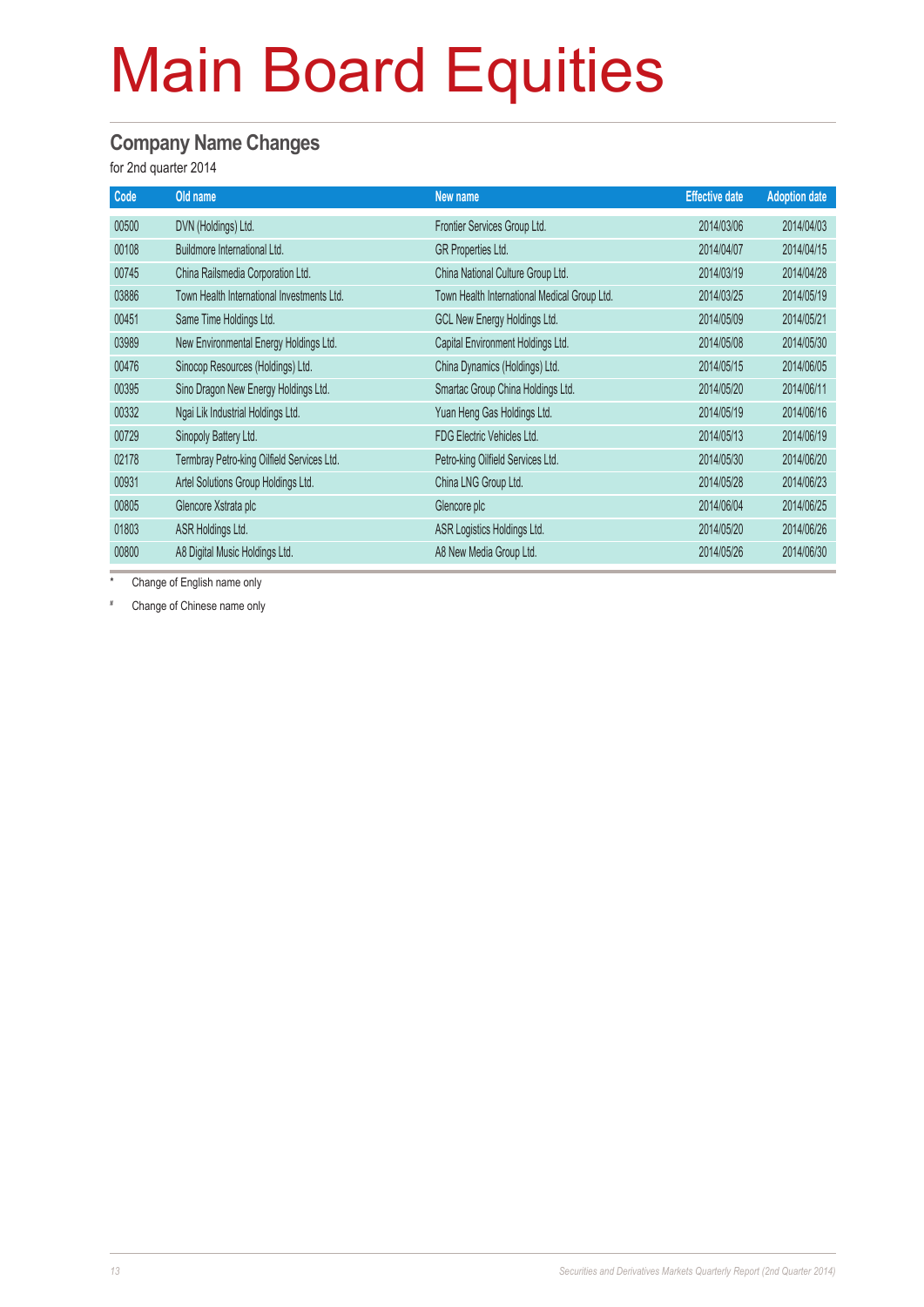#### **Bonus Issues/Bonus Warrants**

for 2nd quarter 2014

| Code  | <b>Company</b>                                 | <b>Particulars</b>             | Ex-date    |
|-------|------------------------------------------------|--------------------------------|------------|
| 00993 | Simsen International Corporation Ltd.          | 9 for 1                        | 2014/04/02 |
| 00016 | Sun Hung Kai Properties Ltd.                   | 1 2016 wt for 12               | 2014/04/08 |
| 00723 | Sustainable Forest Holdings Ltd.               | 5 for 1 offer sh               | 2014/04/08 |
| 02369 | Coolpad Group Ltd.                             | 1 for $1$                      | 2014/05/27 |
| 00653 | Bonjour Holdings Ltd.                          | 1 for 10                       | 2014/05/28 |
| 03886 | Town Health International Medical Group Ltd.   | 4 for 1                        | 2014/05/28 |
| 01184 | S.A.S. Dragon Holdings Ltd.                    | 1 for $1$                      | 2014/06/04 |
| 00801 | Golden Meditech Holdings Ltd.                  | 2 2015 wts for 11              | 2014/06/05 |
|       |                                                | (after consolidation 2 into 1) |            |
| 00460 | Sihuan Pharmaceutical Holdings Group Ltd.      | 1 for $1$                      | 2014/06/05 |
| 00003 | Hong Kong and China Gas Co. Ltd., The          | 1 for 10                       | 2014/06/06 |
| 00012 | Henderson Land Development Co. Ltd.            | 1 for 10                       | 2014/06/11 |
| 01988 | China Minsheng Banking Corp., Ltd. - H Shares  | 2 for 10                       | 2014/06/12 |
| 00895 | Dongjiang Environmental Co. Ltd. - H Shares    | 5 for 10                       | 2014/06/12 |
| 01666 | Tong Ren Tang Technologies Co. Ltd. - H Shares | 1 for $1$                      | 2014/06/17 |
| 02488 | Launch Tech Co. Ltd. - H Shares                | 4 for 1                        | 2014/06/30 |

#### **Share Split/Consolidation**

for 2nd quarter 2014

| Code  | <b>Company</b>                               | <b>Particulars</b>      | <b>Effective date</b> |
|-------|----------------------------------------------|-------------------------|-----------------------|
| 02668 | Pak Tak International Ltd.                   | Split 1 into 5          | 2014/04/07            |
| 00115 | Grand Field Group Holdings Ltd.              | Consolidation 5 into 1  | 2014/04/09            |
| 01076 | Imperial Pacific International Holdings Ltd. | Split 1 into 20         | 2014/04/11            |
| 00491 | See Corporation Ltd.                         | Consolidation 10 into 1 | 2014/05/08            |
| 00989 | Ground Properties Co. Ltd.                   | Consolidation 5 into 1  | 2014/05/15            |
| 00700 | Tencent Holdings Ltd.                        | Split 1 into 5          | 2014/05/15            |
| 01106 | Sino Haijing Holdings Ltd.                   | Consolidation 5 into 1  | 2014/05/20            |
| 00333 | Top Form International Ltd.                  | Consolidation 5 into 1  | 2014/05/23            |
| 00801 | Golden Meditech Holdings Ltd.                | Consolidation 2 into 1  | 2014/06/04            |
| 00928 | Tack Fiori International Group Ltd.          | Split 1 into 10         | 2014/06/04            |
| 00913 | Unity Investments Holdings Ltd.              | Split 1 into 5          | 2014/06/04            |
| 00648 | China Renji Medical Group Ltd.               | Consolidation 20 into 1 | 2014/06/13            |
| 00102 | Summit Ascent Holdings Ltd.                  | Split 1 into 2          | 2014/06/16            |
| 00451 | GCL New Energy Holdings Ltd.                 | Split 1 into 6          | 2014/06/30            |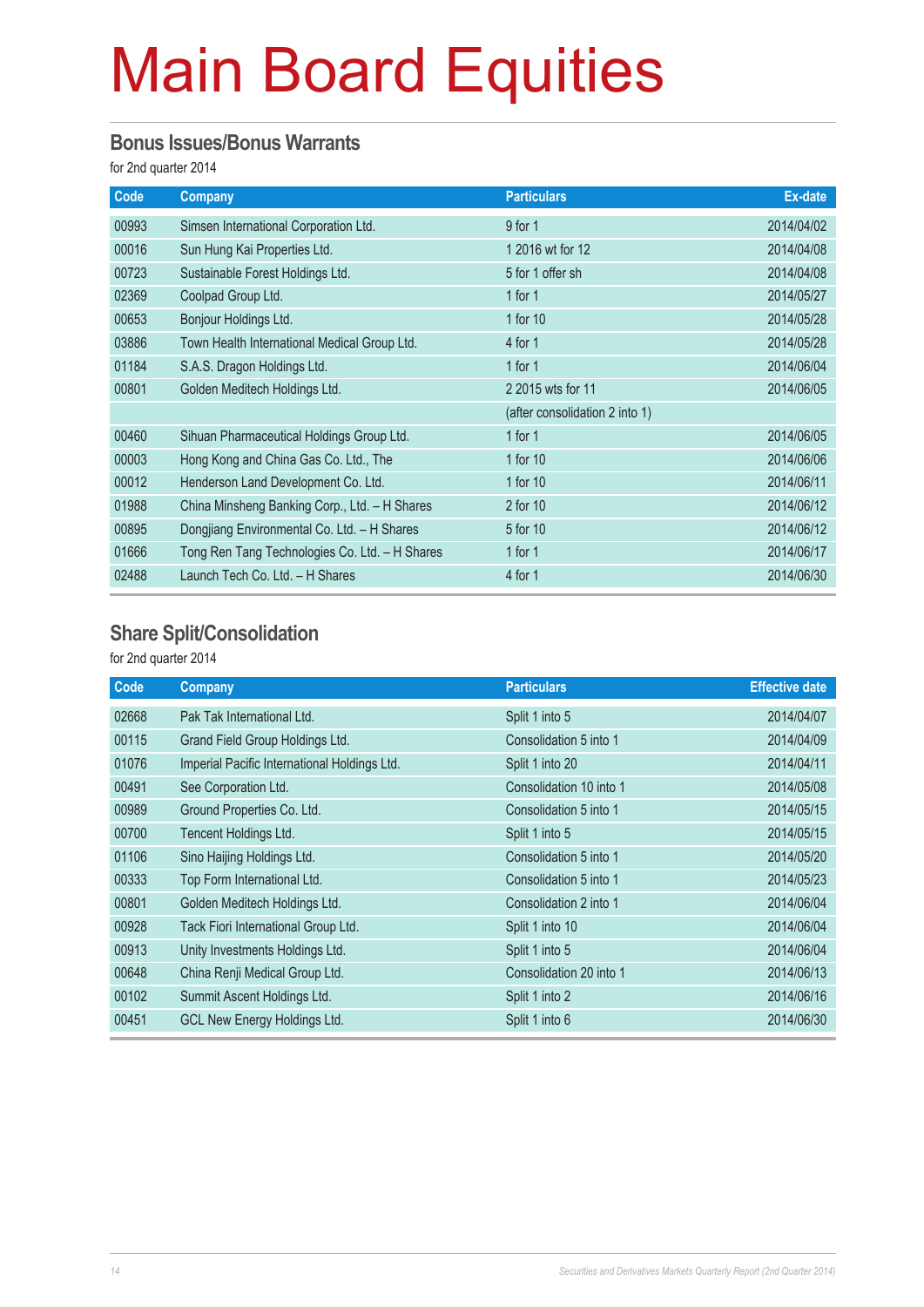#### **Rights Issues & Open Offers**

for 2nd quarter 2014

| <b>Month</b> | Code  | <b>Company</b>                              | <b>Ratio</b>                    | Funds raised (HK\$ mil.) |
|--------------|-------|---------------------------------------------|---------------------------------|--------------------------|
| Apr          | 00860 | Ming Fung Jewellery Group Ltd.              | Open offer 1 for 2 @\$0.08      | 174.64                   |
|              | 00444 | Sincere Watch (Hong Kong) Ltd.              | Rts 1 for 2 @\$0.60             | 122.40                   |
|              | 02324 | Capital VC Ltd.                             | Open offer 4 for 1 @\$0.25      | 171.39                   |
|              |       |                                             | with bonus 1 wt for 4 offer shs |                          |
|              | 01166 | Solartech International Holdings Ltd.       | Open offer 5 for 1 @\$0.12      | 188.99                   |
|              | 00017 | New World Development Co. Ltd.              | Rts 1 for 3 @\$6.20             | 13,316.36                |
|              | 00440 | Dah Sing Financial Holdings Ltd.            | Rts 13 for 100 @\$23.40         | 902.03                   |
|              | 02356 | Dah Sing Banking Group Ltd.                 | Rts 12 for 100 @\$8.00          | 1,201.32                 |
| May          | 00723 | Sustainable Forest Holdings Ltd.            | Open offer 1 for 10 @\$0.32     | 44.54                    |
|              |       |                                             | with bonus 5 for 1 offer sh     |                          |
|              | 00656 | Fosun International Ltd.                    | Rts 39 for 500 @\$9.76          | 4,888.63                 |
|              | 00989 | Ground Properties Co. Ltd.                  | Open offer 1 for 2 @\$0.20      | 286.15                   |
|              | 00665 | Haitong International Securities Group Ltd. | Rts 1 for 2 @\$3.80             | 2,652.32                 |
|              | 00188 | Sunwah Kingsway Capital Holdings Ltd.       | Open offer 1 for 4 @\$0.148     | 136.20                   |
|              | 00491 | See Corporation Ltd.                        | Rts 9 for 1 @\$0.228            | 306.66                   |
|              |       |                                             | (after consolidation 10 into 1) |                          |
| Jun          | 01003 | 21 Holdings Ltd.                            | Open offer 1 for 2 @\$0.50      | 96.19                    |
|              | 00572 | China Packaging Group Co. Ltd.              | Open offer 1 for 2 @\$0.04      | 43.81                    |
|              | 00220 | Uni-President China Holdings Ltd.           | Rts 1 for 5 @\$4.56             | 3,282.69                 |
| <b>Total</b> |       |                                             |                                 | 27,814.32                |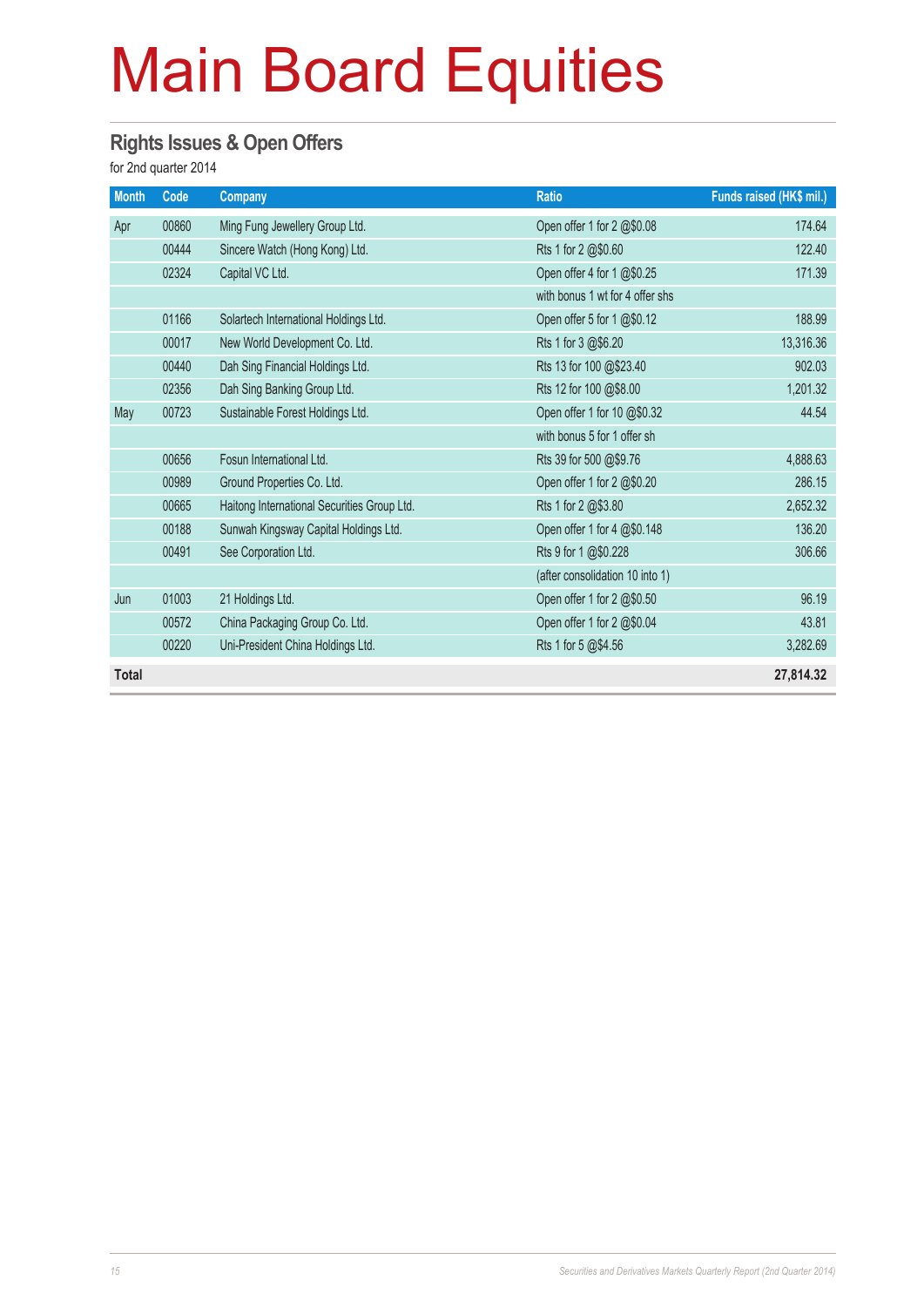#### **Placing\***

|              |       |                        | No. of new    | <b>Placing price</b> | <b>Funds raised</b> |
|--------------|-------|------------------------|---------------|----------------------|---------------------|
| <b>Month</b> | Code  | <b>Company</b>         | shares placed | (HK\$)               | (HK\$ mil.)         |
| 2014         |       |                        |               |                      |                     |
| Apr          | 00630 | <b>AMCO UNITED</b>     | 175,160,000   | 0.2390               | 41.86               |
|              | 00605 | <b>C FIN SERVICES</b>  | 300,000,000   | 0.5500               | 165.00              |
|              | 00633 | CH ALL ACCESS          | 120,000,000   | 3.2000               | 384.00              |
|              | 00476 | <b>CH DYNAMICS</b>     | 450,000,000   | 0.8300               | 373.50              |
|              | 01130 | <b>CHINA ENV RES</b>   | 157, 142, 418 | 0.3750               | 58.93               |
|              | 00572 | <b>CHINA PACKAGING</b> | 169,000,000   | 0.1050               | 17.75               |
|              | 00326 | <b>CHINA STAR ENT</b>  | 3,200,000,000 | 0.1250               | 400.00              |
|              | 00241 | CITIC 21CN             | 4,423,175,008 | 0.3000               | 1,326.95            |
|              | 00712 | <b>COMTEC SOLAR</b>    | 59,541,985    | 1.3100               | 78.00               |
|              | 00943 | <b>EFORCE HOLDINGS</b> | 36,575,414    | 0.2350               | 8.60                |
|              | 00689 | EPI (HOLDINGS)         | 682,480,000   | 0.2280               | 155.61              |
|              | 02196 | <b>FOSUN PHARMA</b>    | 67,214,000    | 26.5100              | 1,781.84            |
|              | 01788 | <b>GUOTAI JUNAN I</b>  | 160,000,000   | 4.3000               | 688.00              |
|              | 01029 | <b>IRC</b>             | 165,000,000   | 0.9400               | 155.10              |
|              | 00582 | <b>LANDING INTL</b>    | 1,370,000,000 | 0.3400               | 465.80              |
|              | 00582 | <b>LANDING INTL</b>    | 500,000,000   | 0.4000               | 200.00              |
|              | 00905 | MASTERMIND CAP         | 400,000,000   | 0.1000               | 40.00               |
|              | 01830 | PERFECT SHAPE          | 75,000,000    | 1.7500               | 131.25              |
|              | 01089 | <b>SUMPO FOOD</b>      | 332,000,000   | 0.2000               | 66.40               |
|              | 00176 | <b>UNITED PACIFIC</b>  | 147,428,134   | 0.8870               | 130.77              |
|              | 01178 | <b>VITOP BIOENERGY</b> | 278,000,000   | 0.1121               | 31.16               |
| May          | 01003 | 21 HOLDINGS            | 64,000,000    | 0.8100               | 51.84               |
|              | 00718 | <b>BESTWAY INT'L</b>   | 150,000,000   | 0.5600               | 84.00               |
|              | 01211 | <b>BYD COMPANY</b>     | 121,900,000   | 35.0000              | 4,266.50            |
|              | 01069 | CA LOW-CARBON          | 74,000,000    | 1.3000               | 96.20               |
|              | 00479 | <b>CIL HOLDINGS</b>    | 627,660,000   | 0.1100               | 69.04               |
|              | 01019 | <b>CONVOY</b>          | 39,800,000    | 1.1500               | 45.77               |
|              | 01152 | <b>FORNTON GROUP</b>   | 120,000,000   | 1.0000               | 120.00              |
|              | 00451 | <b>GCL NEWENERGY</b>   | 410,000,000   | 4.0000               | 1,640.00            |
|              | 00033 | <b>HARMONIC STR</b>    | 230,000,000   | 0.1000               | 23.00               |
|              | 00185 | <b>HENG FAI ENT</b>    | 53,000,000    | 0.3600               | 19.08               |
|              | 01082 | HK EDU INTL            | 115,200,000   | 0.1450               | 16.70               |
|              | 01188 | <b>HYBRID KINETIC</b>  | 1,979,750,000 | 0.1000               | 197.98              |
|              | 00381 | KIU HUNG ENERGY        | 75,600,000    | 0.1600               | 12.10               |
|              | 00810 | <b>OPES ASIA</b>       | 86,390,000    | 0.4100               | 35.42               |
|              | 00802 | <b>RCG</b>             | 167,080,000   | 0.2700               | 45.11               |
|              | 00521 | <b>SHOUGANG TECH</b>   | 538,428,000   | 0.3000               | 161.53              |
|              | 00628 | <b>SINO CREDIT</b>     | 43,000,000    | 1.2500               | 53.75               |
|              | 00039 | SINO DISTILL           | 80,000,000    | 0.7000               | 56.00               |
|              | 00102 | <b>SUMMIT ASC-NEW</b>  | 52,000,000    | 11.3000              | 587.60              |
|              | 01191 | YUESHOU ENV            | 220,000,000   | 0.2000               | 44.00               |
|              | 00096 | <b>YUSEI</b>           | 26,400,000    | 0.8000               | 21.12               |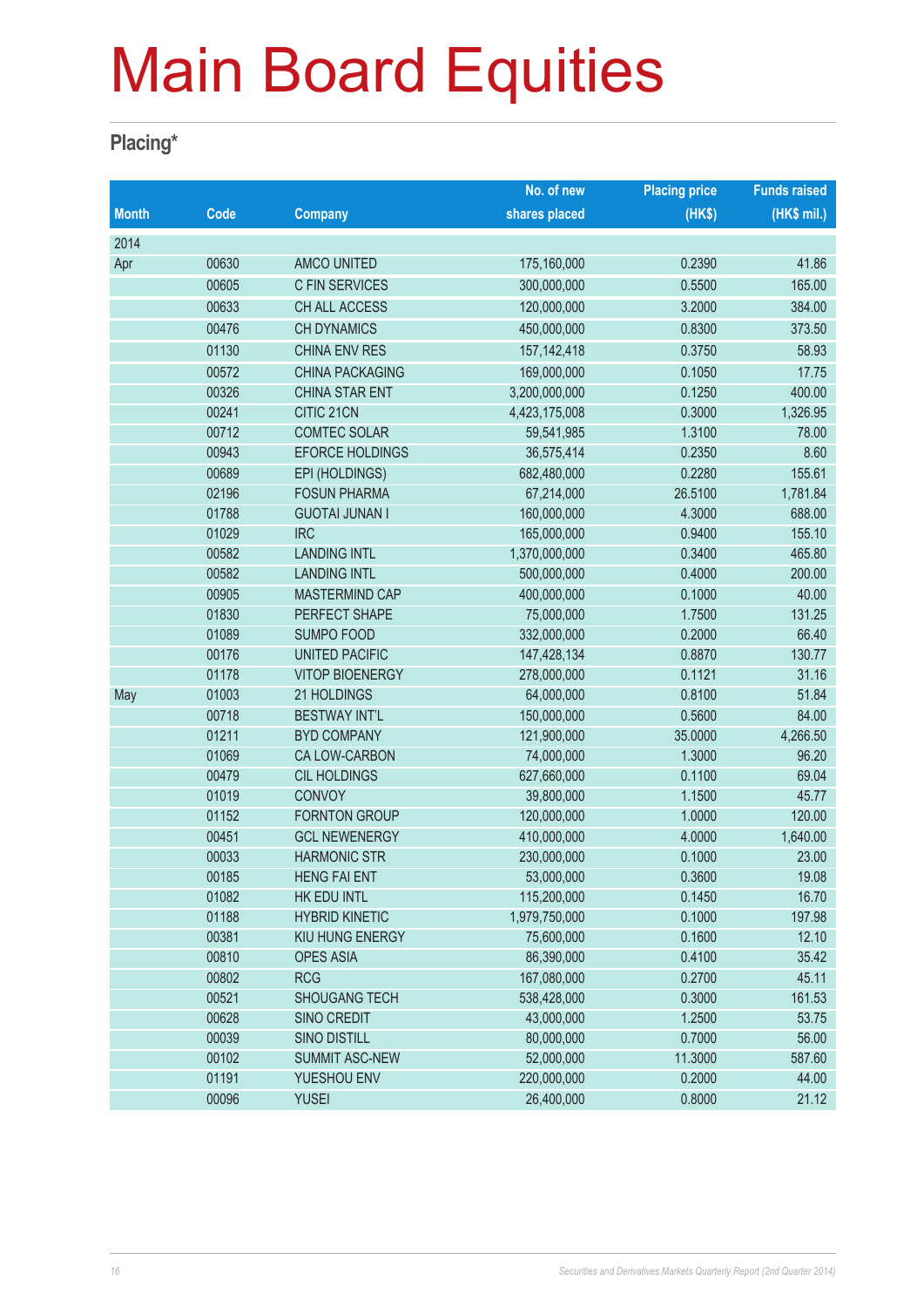|              |       |                        | No. of new     | <b>Placing price</b> | <b>Funds raised</b> |
|--------------|-------|------------------------|----------------|----------------------|---------------------|
| <b>Month</b> | Code  | <b>Company</b>         | shares placed  | (HK\$)               | (HK\$ mil.)         |
| Jun          | 00630 | <b>AMCO UNITED</b>     | 175,160,000    | 0.2390               | 41.86               |
|              | 01522 | C CITYRAILTEC          | 332,691,575    | 1.2500               | 415.86              |
|              | 01094 | <b>C P PROCUREMENT</b> | 698,888,000    | 0.3600               | 251.60              |
|              | 00476 | <b>CH DYNAMICS</b>     | 96,000,000     | 0.9200               | 88.32               |
|              | 00986 | CH ENV ENERGY          | 180,000,000    | 0.1070               | 19.26               |
|              | 00673 | <b>CHINA HEALTH</b>    | 50,000,000     | 0.2120               | 10.60               |
|              | 01060 | <b>CHINAVISION</b>     | 12,488,058,846 | 0.5000               | 6,244.03            |
|              | 00997 | <b>CHINLINK INTL</b>   | 350,000,000    | 0.5500               | 192.50              |
|              | 00616 | <b>EASYKNIT ENT</b>    | 65,200,000     | 0.3500               | 22.82               |
|              | 00033 | <b>HARMONIC STR</b>    | 100,000,000    | 0.1000               | 10.00               |
|              | 00145 | HK BLDG & LOAN         | 257,000,000    | 0.8000               | 205.60              |
|              | 00356 | <b>INCUTECH INVEST</b> | 1,400,000,000  | 0.1000               | 140.00              |
|              | 00582 | <b>LANDING INTL</b>    | 700,000,000    | 0.5000               | 350.00              |
|              | 01237 | <b>MERRY GARDEN</b>    | 200,000,000    | 0.8000               | 160.00              |
|              | 01323 | NEWTREE GROUP          | 23,700,000     | 2.4500               | 58.07               |
|              | 01830 | PERFECT SHAPE          | 58,000,000     | 1.9000               | 110.20              |
|              | 00981 | <b>SMIC</b>            | 2,590,000,000  | 0.6000               | 1,554.00            |
|              | 02012 | <b>SUNSHINE OIL</b>    | 640,000,000    | 0.8500               | 544.00              |
|              | 01129 | <b>WATER INDUSTRY</b>  | 222,000,000    | 1.0000               | 222.00              |
| <b>Total</b> |       |                        |                |                      | 24,987.97           |

Due to the reporting time-lag, placing figures for the quarter are provisional.

\*\* Supplementary information update for previous quarters.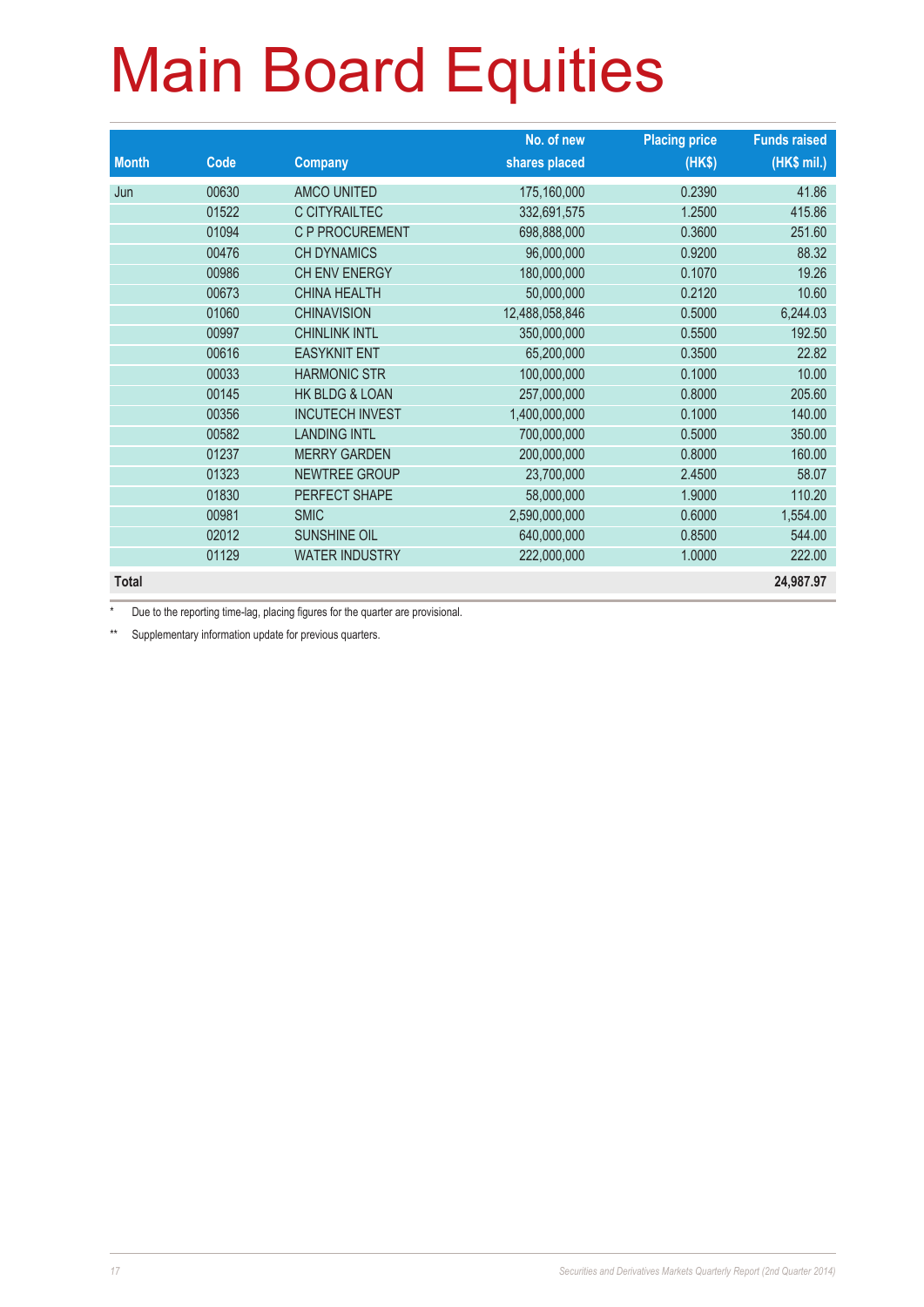### **Warrant Trading Statistics**

|      |                | <b>Equity wts</b><br>(HK\$ mil.) | <b>Derivative wts</b><br>(HK\$ mil.) | <b>Total</b><br>(HK\$ mil.) |
|------|----------------|----------------------------------|--------------------------------------|-----------------------------|
| 2013 | Q <sub>2</sub> | 5.48                             | 428,993.08                           | 428,998.56                  |
|      | Q <sub>3</sub> | 12.47                            | 389,973.38                           | 389,985.85                  |
|      | Q4             | 37.19                            | 358,530.50                           | 358,567.70                  |
| 2014 | Q1             | 30.09                            | 431,689.18                           | 431,719.27                  |
|      | Q2             | 651.85                           | 384,246.51                           | 384,898.36                  |

### **Warrant Market Value**

|      |    |               | <b>Equity wts</b> |               | <b>Derivative wts</b> |           | <b>Total</b> |
|------|----|---------------|-------------------|---------------|-----------------------|-----------|--------------|
|      |    | <b>Number</b> | (HK\$ mil.)       | <b>Number</b> | (HK\$ mil.)           | Total no. | (HK\$ mil.)  |
| 2013 | Q2 | 10            | 231.90            | 4.895         | 56.917.10             | 4,905     | 57,149.00    |
|      | Q3 | 9             | 280.27            | 4.696         | 91,474.60             | 4,705     | 91,754.87    |
|      | Q4 | 8             | 356.40            | 4.715         | 95,733.93             | 4,723     | 96,090.32    |
| 2014 | Q1 |               | 336.27            | 5.335         | 76,633.31             | 5,342     | 76,969.58    |
|      | Q2 | 5             | 2,493.01          | 5.054         | 67,588.71             | 5,059     | 70,081.72    |

### **New Listing Statistics – Warrants**

|      |                | No. of newly listed<br>equity wts | No. of newly listed<br>derivative wts | <b>Amount raised</b><br>(HK\$ mil.) |
|------|----------------|-----------------------------------|---------------------------------------|-------------------------------------|
| 2013 | Q2             | っ                                 | 1,684                                 | 41,005.85                           |
|      | Q <sub>3</sub> | 0                                 | 1,654                                 | 40,026.39                           |
|      | Q4             | 0                                 | 2,046                                 | 45,648.98                           |
| 2014 | Q1             |                                   | 2,188                                 | 51,909.16                           |
|      | Q2             |                                   | 1,435                                 | 33,081.98                           |

### **Newly Listed Equity Warrants**

for 2nd quarter 2014

|              |                                            | Initial issued                    |            |            | Amount raised |
|--------------|--------------------------------------------|-----------------------------------|------------|------------|---------------|
| <b>Code</b>  | <b>Equity warrants</b>                     | amount (HK\$) Listing date Expiry |            |            | (HK\$ mil.)   |
| 01441        | Sun Hung Kai Properties Ltd. Warrants 2016 | 22,222,293,577                    | 2014/04/24 | 2016/04/22 |               |
| <b>Total</b> |                                            |                                   |            |            | -             |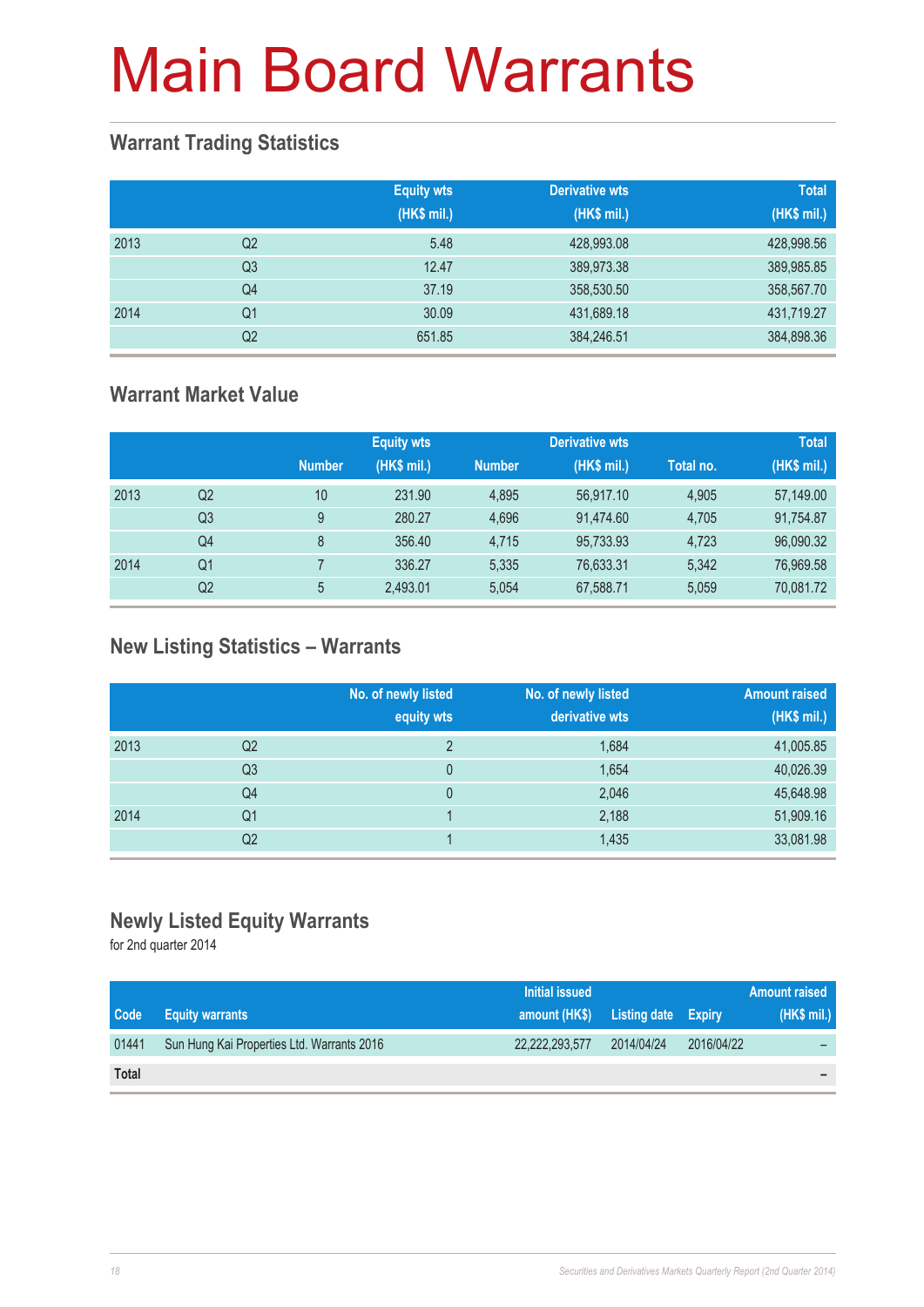### **Newly Listed Derivative Warrants**

for 2nd quarter 2014

|       |                                                               |               |                            |                       | <b>Amount</b> |
|-------|---------------------------------------------------------------|---------------|----------------------------|-----------------------|---------------|
|       |                                                               | No. of        |                            |                       | raised        |
| Code  | <b>Derivative warrants</b>                                    | issue (units) | <b>Listing date Expiry</b> |                       | (HK\$ mil.)   |
| 15037 | BNP Paribas Arbit Issu B.V. - CIMC Enric Euro Wts Mar 2015 A  | 49,000,000    | 2014/04/01                 | 2015/03/03            | 12.25         |
| 15036 | BNP Paribas Arbit Issu B.V. - Ch Shenhua Euro Wts Feb 2015 A  | 100,000,000   | 2014/04/01                 | 2015/02/03            | 25.00         |
| 15035 | BNP Paribas Arbit Issu B.V. - Evergrande Euro Wts Mar 2015 A  | 94,000,000    | 2014/04/01                 | 2015/03/03            | 24.44         |
| 15033 | BNP Paribas Arbit Issu B.V. - Galaxy Ent Euro Wts Oct 2014 A  | 100,000,000   | 2014/04/01                 | 2014/10/06            | 27.00         |
| 15034 | BNP Paribas Arbit Issu B.V. - Kingsoft Euro Wts Jan 2015 A    | 100,000,000   | 2014/04/01                 | 2015/01/05            | 26.00         |
| 15026 | Credit Suisse AG - Hutchison European Warrants Dec 2015 A     | 100,000,000   | 2014/04/01                 | 2015/12/29            | 15.00         |
| 15028 | Credit Suisse AG - Hutchison European Warrants Jun 2017 A     | 100,000,000   | 2014/04/01                 | 2017/06/26            | 17.00         |
| 15025 | Daiwa Capital Mkt - CCB European Warrants Oct 2014 A          | 128,000,000   | 2014/04/01                 | 2014/10/03            | 29.44         |
| 15023 | Daiwa Capital Mkt – China Life European Warrants Dec 2014 A   | 168,000,000   | 2014/04/01                 | 2014/12/01            | 25.20         |
| 15024 | Daiwa Capital Mkt - ICBC European Warrants Dec 2014 A         | 128,000,000   |                            | 2014/04/01 2014/12/24 | 21.76         |
| 15014 | Goldman Sachs SP (Asia) - HSI European Warrants Aug 2014 C    | 150,000,000   | 2014/04/01                 | 2014/08/28            | 27.00         |
| 15015 | Goldman Sachs SP (Asia) - Tencent European Wt Oct 2014 A      | 80,000,000    | 2014/04/01                 | 2014/10/06            | 37.92         |
| 15049 | J P Morgan SP BV - Galaxy Ent European Put Wts Oct 2014 A     | 150,000,000   | 2014/04/01                 | 2014/10/03            | 56.85         |
| 15051 | J P Morgan SP BV - HSBC European Warrants Oct 2014 D          | 200,000,000   |                            | 2014/04/01 2014/10/03 | 61.20         |
| 15050 | J P Morgan SP BV - Hutchison European Warrants Oct 2014 D     | 100,000,000   | 2014/04/01                 | 2014/10/03            | 34.10         |
| 15040 | J P Morgan SP BV - Kingsoft European Warrants Oct 2014 A      | 100,000,000   | 2014/04/01                 | 2014/10/03            | 25.00         |
| 15043 | J P Morgan SP BV - Ping An European Warrants Oct 2014 B       | 100,000,000   | 2014/04/01                 | 2014/10/03            | 67.50         |
| 15042 | J P Morgan SP BV – Ping An European Put Warrants Oct 2014 A   | 150,000,000   |                            | 2014/04/01 2014/10/03 | 37.50         |
| 15046 | J P Morgan SP BV - Sands China European Warrants Oct 2014 B   | 150,000,000   | 2014/04/01                 | 2014/10/03            | 81.90         |
| 15044 | J P Morgan SP BV - Sands China European Put Wts Oct 2014 A    | 200,000,000   | 2014/04/01                 | 2014/10/03            | 54.60         |
| 15047 | J P Morgan SP BV – Tencent European Warrants Oct 2014 G       | 100,000,000   | 2014/04/01                 | 2014/10/03            | 63.20         |
| 15003 | Macquarie Bank Ltd. - Datang European Warrants Dec 2014 B     | 30,000,000    |                            | 2014/04/01 2014/12/16 | 10.02         |
| 15002 | Macquarie Bank Ltd. - HN Renewables European Wts Dec 2014 A   | 30,000,000    | 2014/04/01                 | 2014/12/16            | 10.02         |
| 15006 | Merrill Lynch Int'l & Co. C.V. - AIA Euro Wts Oct 2014 A      | 40,000,000    | 2014/04/01                 | 2014/10/03            | 12.00         |
| 15012 | Merrill Lynch Int'l & Co. C.V. - AIA Euro Wts Dec 2014 A      | 40,000,000    | 2014/04/01                 | 2014/12/30            | 10.20         |
| 15011 | Merrill Lynch Int'l & Co. C.V. - China Life Eu Wt Aug 2014 C  | 70,000,000    | 2014/04/01                 | 2014/08/11            | 12.11         |
| 15004 | Merrill Lynch Int'l & Co. C.V. - Ch Mobile Eur Wt Oct 2014 A  | 40,000,000    | 2014/04/01                 | 2014/10/03            | 10.40         |
| 15005 | Merrill Lynch Int'l & Co. C.V. - Ch Mobile Eu Put Wt Dec 14 A | 60,000,000    | 2014/04/01                 | 2014/12/30            | 15.00         |
| 15013 | Merrill Lynch Int'l & Co. C.V. - HSBC Euro Wts Sep 2014 B     | 80,000,000    | 2014/04/01                 | 2014/09/01            | 12.56         |
| 15008 | Merrill Lynch Int'l & Co. C.V. - HSBC Euro Wts Oct 2014 A     | 40,000,000    | 2014/04/01                 | 2014/10/03            | 12.80         |
| 15010 | Merrill Lynch Int'l & Co. C.V. - HSBC Euro Wts Oct 2015 A     | 80,000,000    | 2014/04/01                 | 2015/10/05            | 12.00         |
| 15016 | Merrill Lynch Int'l & Co. C.V. - ICBC Euro Wts Sep 2014 A     | 60,000,000    | 2014/04/01                 | 2014/09/23            | 11.34         |
| 15022 | Merrill Lynch Int'l & Co. C.V. - Ping An Euro Wts Oct 2014 A  | 40,000,000    | 2014/04/01                 | 2014/10/06            | 12.40         |
| 15009 | Merrill Lynch Int'l & Co. C.V. - Ping An Euro Wts Dec 2014 A  | 40,000,000    | 2014/04/01                 | 2014/12/30            | 11.80         |
| 15052 | SGA Societe Generale Acceptance N.V. - CMB Eu Wts Jun 2015 A  | 100,000,000   | 2014/04/01                 | 2015/06/03            | 15.00         |
| 15031 | UBS AG - Hutchison European Put Warrants Sep 2014 C           | 40,000,000    | 2014/04/01                 | 2014/09/23            | 11.00         |
| 15062 | HK Bank - CC Bank European Warrants Nov 2014 A                | 80,000,000    |                            | 2014/04/02 2014/11/24 | 12.00         |
| 15059 | HK Bank - Ch Comm Cons European Warrants Oct 2014 A           | 60,000,000    |                            | 2014/04/02 2014/10/03 | 15.00         |
| 15060 | HK Bank - Galaxy Ent European Warrants Oct 2014 A             | 60,000,000    |                            | 2014/04/02 2014/10/03 | 19.80         |
| 15054 | HK Bank - Jiangxi Copper European Warrants Nov 2015 A         | 100,000,000   | 2014/04/02 2015/11/25      |                       | 19.00         |
| 15061 | HK Bank - Tencent European Warrants Jul 2014 G                | 80,000,000    | 2014/04/02 2014/07/31      |                       | 22.40         |
| 15075 | J P Morgan SP BV - HSI European Warrants Oct 2014 F           | 500,000,000   |                            | 2014/04/02 2014/10/30 | 125.00        |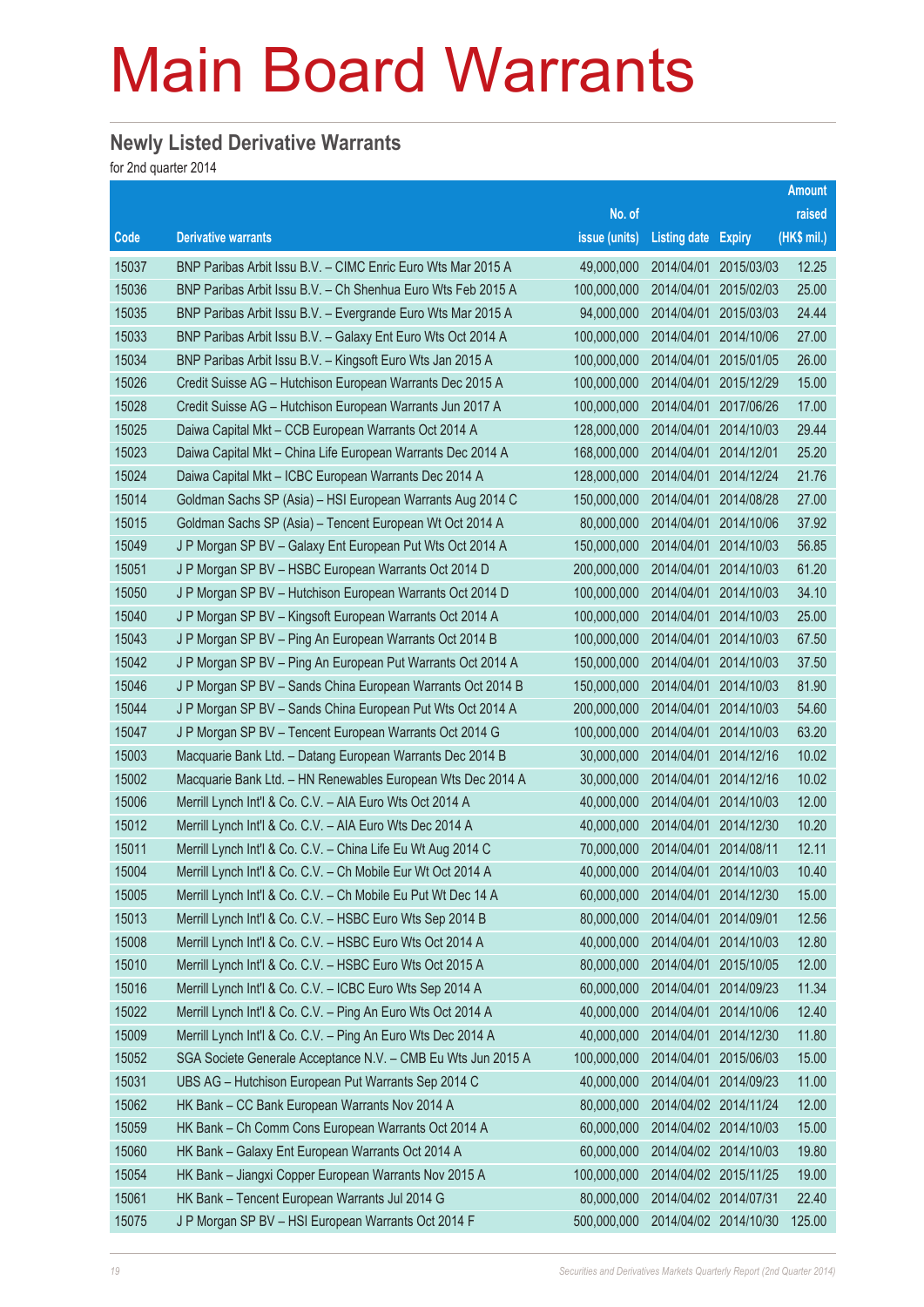|       |                                                               |               |                       | <b>Amount</b> |
|-------|---------------------------------------------------------------|---------------|-----------------------|---------------|
|       |                                                               | No. of        |                       | raised        |
| Code  | <b>Derivative warrants</b>                                    | issue (units) | Listing date Expiry   | (HK\$ mil.)   |
| 15079 | Macquarie Bank Ltd. - AAC Acoustic European Wts Oct 2014 A    | 50,000,000    | 2014/04/02 2014/10/06 | 12.50         |
| 15073 | Macquarie Bank Ltd. - CHALCO European Warrants Jan 2015 A     | 40,000,000    | 2014/04/02 2015/01/05 | 10.00         |
| 15072 | Macquarie Bank Ltd. - China Cinda European Wts Sep 2014 B     | 70,000,000    | 2014/04/02 2014/09/02 | 10.50         |
| 15070 | Macquarie Bank Ltd. - China Mobile European Wts Nov 2014 A    | 70,000,000    | 2014/04/02 2014/11/04 | 10.50         |
| 15066 | Macquarie Bank Ltd. - Kingsoft European Warrants Oct 2014 A   | 60,000,000    | 2014/04/02 2014/10/06 | 15.00         |
| 15063 | Merrill Lynch Int'l & Co. C.V. - CK(H) Euro Wts Apr 2017 A    | 70,000,000    | 2014/04/02 2017/04/04 | 12.11         |
| 15065 | Merrill Lynch Int'l & Co. C.V. - HKEx Euro Wts Sep 2014 B     | 40,000,000    | 2014/04/02 2014/09/23 | 10.40         |
| 15067 | Merrill Lynch Int'l & Co. C.V. - HKEx Euro Wts Feb 2016 A     | 70,000,000    | 2014/04/02 2016/02/22 | 11.13         |
| 15064 | Merrill Lynch Int'l & Co. C.V. - Hutchison Eur Wt Dec 2015 A  | 80,000,000    | 2014/04/02 2015/12/28 | 12.00         |
| 15069 | SGA Societe Generale Acceptance N.V. - BYD Eu Wt Jan 2017 A   | 300,000,000   | 2014/04/02 2017/01/04 | 57.00         |
| 15082 | UBS AG - China Overseas European Warrants Jan 2015 A          | 70,000,000    | 2014/04/02 2015/01/19 | 17.50         |
| 15109 | BOCI Asia Ltd. - Agricultural Bk European Wts Dec 2014 A      | 100,000,000   | 2014/04/03 2014/12/15 | 25.00         |
| 15110 | BOCI Asia Ltd. - HKEx European Warrants Oct 2014 A            | 100,000,000   | 2014/04/03 2014/10/13 | 25.00         |
| 15135 | Credit Suisse AG - Tencent Holdings European Wts Sep 2014 D   | 100,000,000   | 2014/04/03 2014/09/26 | 29.00         |
| 15132 | Credit Suisse AG - Tencent Holdings European Wts Oct 2014 A   | 100,000,000   | 2014/04/03 2014/10/06 | 25.00         |
| 15090 | Daiwa Capital Mkt - Agricultural Bank European Wts Nov 2014 B | 108,000,000   | 2014/04/03 2014/11/25 | 16.20         |
| 15091 | Daiwa Capital Mkt - BOC HK European Warrants Dec 2014 B       | 128,000,000   | 2014/04/03 2014/12/01 | 32.00         |
| 15118 | Daiwa Capital Mkt - BOC HK European Put Warrants Dec 2014 C   | 80,000,000    | 2014/04/03 2014/12/31 | 20.00         |
| 15092 | Daiwa Capital Mkt - China Life European Put Wts Oct 2014 A    | 80,000,000    | 2014/04/03 2014/10/23 | 20.80         |
| 15088 | Daiwa Capital Mkt - Ping An European Warrants Dec 2014 A      | 108,000,000   | 2014/04/03 2014/12/23 | 18.36         |
| 15089 | Daiwa Capital Mkt - Ping An European Put Warrants Oct 2014 B  | 80,000,000    | 2014/04/03 2014/10/03 | 28.80         |
| 15119 | Daiwa Capital Mkt - Tencent Holdings Euro Put Wts Oct 2014 B  | 108,000,000   | 2014/04/03 2014/10/03 | 27.00         |
| 15111 | HK Bank - Agricultural Bank European Warrants Dec 2014 A      | 80,000,000    | 2014/04/03 2014/12/09 | 12.00         |
| 15097 | HK Bank - BOCL European Warrants Dec 2014 A                   | 80,000,000    | 2014/04/03 2014/12/31 | 20.00         |
| 15100 | HK Bank – HSCEI European Warrants Oct 2014 C                  | 200,000,000   | 2014/04/03 2014/10/30 | 50.00         |
| 15099 | HK Bank – HSCEI European Put Warrants Oct 2014 B              | 200,000,000   | 2014/04/03 2014/10/30 | 32.00         |
| 15098 | HK Bank – HSI European Warrants Oct 2014 A                    | 200,000,000   | 2014/04/03 2014/10/30 | 50.00         |
| 15093 | HK Bank - HWL European Warrants Oct 2014 A                    | 80,000,000    | 2014/04/03 2014/10/03 | 20.00         |
| 15094 | HK Bank - ICBC European Warrants Dec 2014 A                   | 80,000,000    | 2014/04/03 2014/12/24 | 13.60         |
| 15085 | J P Morgan SP BV - Agricultural Bk Euro Warrants Aug 2014 B   | 150,000,000   | 2014/04/03 2014/08/01 | 22.50         |
| 15083 | J P Morgan SP BV - BOC HK European Warrants Dec 2014 A        | 150,000,000   | 2014/04/03 2014/12/29 | 37.50         |
| 15122 | J P Morgan SP BV - Galaxy Ent European Warrants Oct 2014 B    | 100,000,000   | 2014/04/03 2014/10/03 | 53.10         |
| 15124 | J P Morgan SP BV - Galaxy Ent European Put Wts Oct 2014 C     | 100,000,000   | 2014/04/03 2014/10/03 | 34.20         |
| 15129 | J P Morgan SP BV - Huishan Dairy European Warrants Dec 2014A  | 50,000,000    | 2014/04/03 2014/12/02 | 12.50         |
| 15125 | J P Morgan SP BV - Melco Int'l Dev European Wts Nov 2014 A    | 80,000,000    | 2014/04/03 2014/11/03 | 20.00         |
| 15130 | J P Morgan SP BV - Tencent European Warrants Aug 2014 E       | 150,000,000   | 2014/04/03 2014/08/01 | 65.10         |
| 15102 | Macquarie Bank Ltd. - Anton Oilfield European Wts Oct 2014 A  | 30,000,000    | 2014/04/03 2014/10/06 | 12.09         |
| 15136 | Macquarie Bank Ltd. - China Agri European Wts Jan 2015 A      | 40,000,000    | 2014/04/03 2015/01/05 | 10.00         |
| 15104 | Macquarie Bank Ltd. - Evergrande European Wts Dec 2014 A      | 40,000,000    | 2014/04/03 2014/12/02 | 10.00         |
| 15103 | Macquarie Bank Ltd. - MGM China European Warrants Nov 2014 B  | 40,000,000    | 2014/04/03 2014/11/04 | 10.00         |
| 15101 | Macquarie Bank Ltd. - New World Dev European Wts Nov 2014 A   | 40,000,000    | 2014/04/03 2014/11/04 | 14.00         |
| 15141 | Standard Chartered Bank – CITIC Pacific Euro Wts Feb 2015 A   | 100,000,000   | 2014/04/03 2015/02/02 | 25.00         |
| 15142 | Standard Chartered Bank - CITIC Pacific Euro Wts May 2015 A   | 100,000,000   | 2014/04/03 2015/05/11 | 25.00         |
| 15140 | UBS AG - BYD European Warrants Oct 2014 A                     | 50,000,000    | 2014/04/03 2014/10/03 | 22.50         |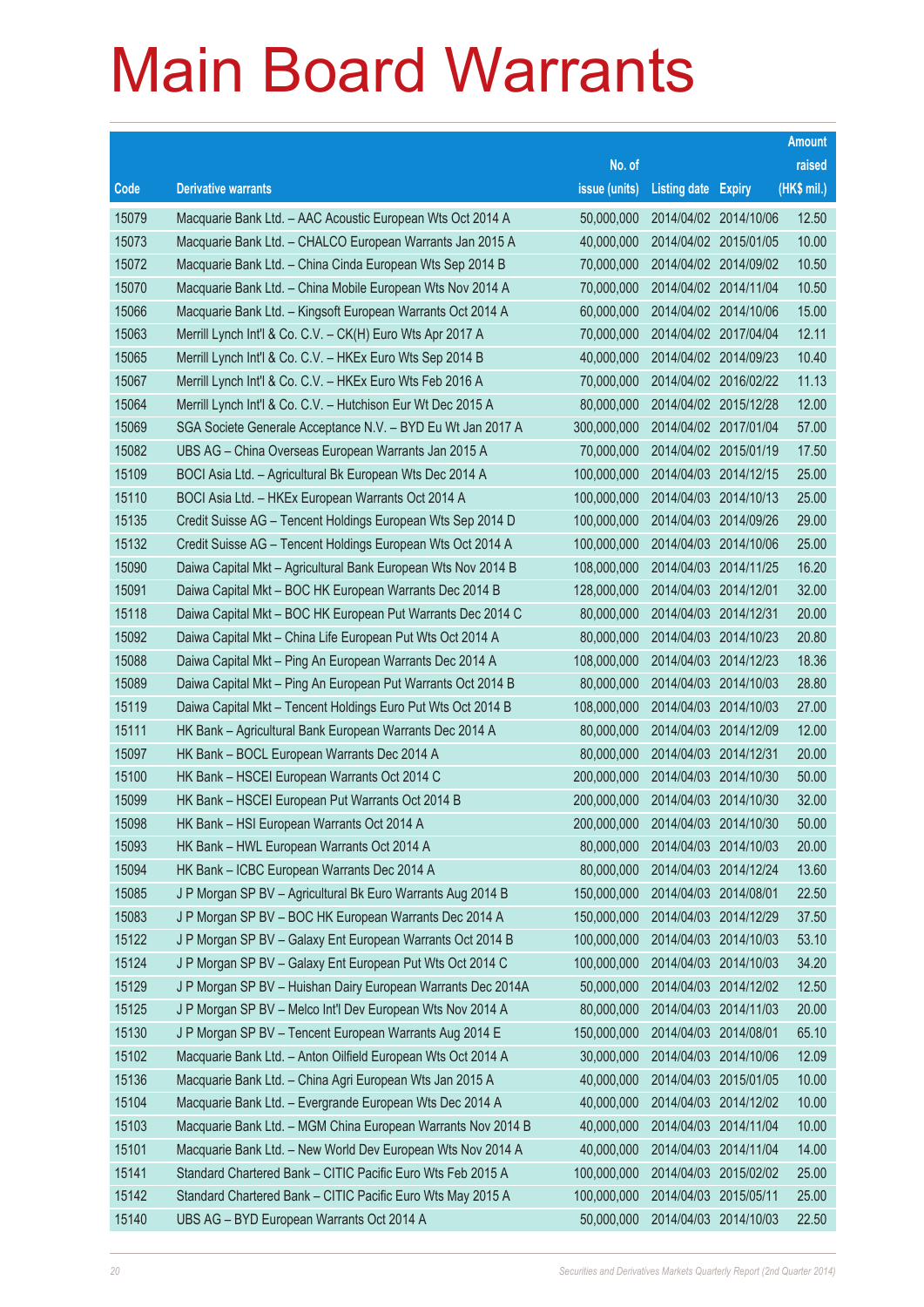|       |                                                               |               |                                  | <b>Amount</b> |
|-------|---------------------------------------------------------------|---------------|----------------------------------|---------------|
|       |                                                               | No. of        |                                  | raised        |
| Code  | <b>Derivative warrants</b>                                    | issue (units) | <b>Listing date Expiry</b>       | (HK\$ mil.)   |
| 15138 | UBS AG - China EB Int'l European Warrants Dec 2014 B          | 70,000,000    | 2014/04/03 2014/12/15            | 11.55         |
| 15137 | UBS AG – Geely Auto European Warrants Oct 2014 A              | 40,000,000    | 2014/04/03 2014/10/10            | 10.00         |
| 15139 | UBS AG - Kingsoft European Warrants Sep 2014 D                | 50,000,000    | 2014/04/03 2014/09/22            | 15.00         |
| 15113 | UBS AG - ZTE European Warrants Nov 2014 A                     | 50,000,000    | 2014/04/03 2014/11/03            | 12.50         |
| 15159 | BOCI Asia Ltd. - Galaxy Ent European Warrants Oct 2014 A      | 100,000,000   | 2014/04/04 2014/10/13            | 40.00         |
| 15160 | BOCI Asia Ltd. - Sands China European Put Wts Oct 2014 B      | 100,000,000   | 2014/04/04 2014/10/13            | 25.00         |
| 15162 | BOCI Asia Ltd. - Tencent Holdings European Wts Oct 2014 C     | 100,000,000   | 2014/04/04 2014/10/06            | 30.00         |
| 15161 | BOCI Asia Ltd. - Tencent Holdings European Put Wts Sep 2014 D | 100,000,000   | 2014/04/04 2014/09/22            | 25.00         |
| 15182 | Credit Suisse AG - Galaxy Ent European Warrants Oct 2014 A    | 60,000,000    | 2014/04/04 2014/10/03            | 30.00         |
| 15185 | Credit Suisse AG - Galaxy Ent European Put Wts Oct 2014 B     | 50,000,000    | 2014/04/04 2014/10/03            | 12.50         |
| 15181 | Credit Suisse AG - REXLot Holdings European Wts Dec 2014 A    | 50,000,000    | 2014/04/04 2014/12/22            | 12.50         |
| 15186 | Credit Suisse AG - Sands China European Put Wts Oct 2014 A    | 50,000,000    | 2014/04/04 2014/10/03            | 12.50         |
| 15171 | Daiwa Capital Mkt - AIA European Warrants Dec 2014 B          | 108,000,000   | 2014/04/04 2014/12/01            | 18.36         |
| 15172 | Daiwa Capital Mkt - AIA European Warrants Dec 2014 C          | 108,000,000   | 2014/04/04 2014/12/01            | 35.64         |
| 15173 | Daiwa Capital Mkt - AIA European Put Warrants Oct 2014 A      | 128,000,000   | 2014/04/04 2014/10/08            | 19.20         |
| 15176 | Daiwa Capital Mkt - Galaxy Ent European Warrants Oct 2014 A   | 80,000,000    | 2014/04/04 2014/10/15            | 42.40         |
| 15177 | Daiwa Capital Mkt - Galaxy Ent European Warrants Oct 2014 B   | 80,000,000    | 2014/04/04 2014/10/03            | 26.40         |
| 15178 | Daiwa Capital Mkt - Galaxy Ent European Put Wts Oct 2014 C    | 68,000,000    | 2014/04/04 2014/10/03            | 20.40         |
| 15167 | Daiwa Capital Mkt - HSBC European Warrants Oct 2014 A         | 128,000,000   | 2014/04/04 2014/10/15            | 32.00         |
| 15169 | Daiwa Capital Mkt - HSBC European Warrants Oct 2014 B         | 128,000,000   | 2014/04/04 2014/10/03            | 43.52         |
| 15170 | Daiwa Capital Mkt - HSBC European Put Warrants Oct 2014 C     | 80,000,000    | 2014/04/04 2014/10/03            | 20.00         |
| 15180 | Daiwa Capital Mkt - PetroChina European Warrants Nov 2014 A   | 98,000,000    | 2014/04/04 2014/11/03            | 24.50         |
| 15191 | Goldman Sachs SP (Asia) - Galaxy Ent Euro Wts Aug 2014 D      | 80,000,000    | 2014/04/04 2014/08/04            | 27.76         |
| 15194 | Goldman Sachs SP (Asia) - Sands China Euro Wts Aug 2014 A     | 80,000,000    | 2014/04/04 2014/08/29            | 18.64         |
| 15152 | HK Bank - GCL-Poly Energy European Warrants Oct 2014 A        | 60,000,000    | 2014/04/04 2014/10/03            | 18.00         |
| 15156 | HK Bank - HSI European Put Warrants Oct 2014 B                | 200,000,000   | 2014/04/04 2014/10/30            | 30.00         |
| 15154 | HK Bank - Haitong Sec European Warrants Nov 2015 A            |               | 60,000,000 2014/04/04 2015/11/25 | 10.80         |
| 15151 | HK Bank - Tencent European Warrants Jul 2014 H                | 60,000,000    | 2014/04/04 2014/07/31            | 21.00         |
| 15150 | HK Bank - Tencent European Put Warrants Aug 2014 H            | 60,000,000    | 2014/04/04 2014/08/29            | 17.40         |
| 15203 | J P Morgan SP BV - Anhui Conch European Warrants Oct 2014 B   | 150,000,000   | 2014/04/04 2014/10/03            | 37.50         |
| 15190 | J P Morgan SP BV - BOCL European Warrants Mar 2015 A          | 200,000,000   | 2014/04/04 2015/03/31            | 50.00         |
| 15147 | J P Morgan SP BV - Fosun Intl European Warrants Jul 2015 A    | 80,000,000    | 2014/04/04 2015/07/02            | 20.00         |
| 15143 | J P Morgan Int'l Der. Ltd. - HSCEI European Wts Oct 2014 B    | 300,000,000   | 2014/04/04 2014/10/30            | 75.90         |
| 15144 | J P Morgan SP BV - HSCEI European Put Warrants Oct 2014 C     | 300,000,000   | 2014/04/04 2014/10/30            | 75.00         |
| 15204 | J P Morgan SP BV - HSI European Warrants Sep 2014 H           | 500,000,000   | 2014/04/04 2014/09/29            | 75.00         |
| 15189 | J P Morgan SP BV - KECL European Warrants Jul 2015 B          | 150,000,000   | 2014/04/04 2015/07/02            | 22.50         |
| 15188 | J P Morgan SP BV - Tencent European Warrants Aug 2014 F       | 200,000,000   | 2014/04/04 2014/08/01            | 41.40         |
| 15187 | J P Morgan SP BV - Tencent European Warrants Oct 2014 I       | 200,000,000   | 2014/04/04 2014/10/03            | 51.60         |
| 15146 | J P Morgan SP BV - Tencent European Put Warrants Oct 2014 H   | 200,000,000   | 2014/04/04 2014/10/03            | 50.20         |
| 15195 | Macquarie Bank Ltd. - Belle Int'l European Wts Jan 2016 A     | 70,000,000    | 2014/04/04 2016/01/05            | 10.50         |
| 15197 | Macquarie Bank Ltd. - Galaxy Ent European Wts Dec 2015 A      | 70,000,000    | 2014/04/04 2015/12/02            | 10.50         |
| 15158 | Macquarie Bank Ltd. - Henderson Land Dev Euro Wts Mar 2015 A  | 60,000,000    | 2014/04/04 2015/03/03            | 15.00         |
| 15198 | Macquarie Bank Ltd. - Sands China European Wts Sep 2014 B     | 50,000,000    | 2014/04/04 2014/09/02            | 10.05         |
| 15196 | Macquarie Bank Ltd. - Yurun Food European Wts Nov 2014 A      | 50,000,000    | 2014/04/04 2014/11/04            | 12.50         |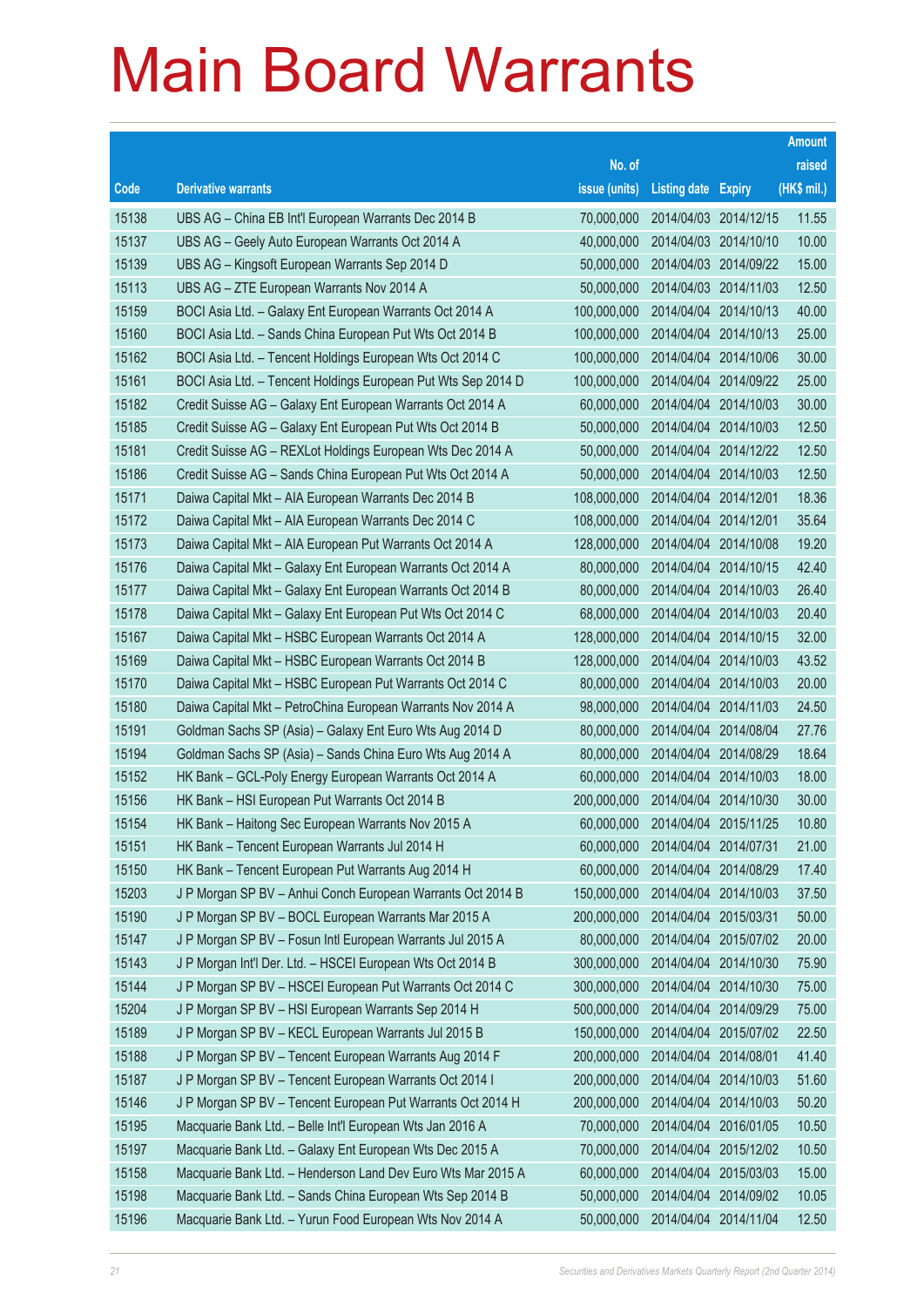|        |                                                                |               |                       |                       | <b>Amount</b> |
|--------|----------------------------------------------------------------|---------------|-----------------------|-----------------------|---------------|
|        |                                                                | No. of        |                       |                       | raised        |
| Code   | <b>Derivative warrants</b>                                     | issue (units) | Listing date Expiry   |                       | (HK\$ mil.)   |
| 15200  | Standard Chartered Bank - Tencent Hidg Euro Wts Nov 2014 A     | 100,000,000   |                       | 2014/04/04 2014/11/03 | 35.00         |
| 15202  | Standard Chartered Bank - Tencent Hidg Euro Wts Feb 2015 A     | 100,000,000   | 2014/04/04 2015/02/04 |                       | 70.00         |
| 15199  | SGA Societe Generale Acceptance N.V. - CCB Eur Wt Nov 2014 A   | 100,000,000   | 2014/04/04            | 2014/11/05            | 25.00         |
| 15157  | SGA Societe Generale Acceptance N.V - Sands China Eu Wt Apr17A | 300,000,000   |                       | 2014/04/04 2017/04/03 | 48.00         |
| 15166  | UBS AG - AIA European Warrants Nov 2014 A                      | 100,000,000   | 2014/04/04 2014/11/21 |                       | 15.00         |
| 15164  | UBS AG - China Life European Warrants Dec 2014 B               | 100,000,000   | 2014/04/04 2014/12/01 |                       | 15.00         |
| 15165  | UBS AG - ICBC European Warrants Dec 2014 A                     | 100,000,000   | 2014/04/04 2014/12/29 |                       | 17.00         |
| 15212  | Credit Suisse AG - PICC Group European Warrants Sep 2014 A     | 70,000,000    |                       | 2014/04/07 2014/09/29 | 10.50         |
| 15218  | Daiwa Capital Mkt - China Life European Warrants Dec 2014 B    | 138,000,000   |                       | 2014/04/07 2014/12/24 | 20.70         |
| 15214  | Daiwa Capital Mkt - China Mobile European Wts Nov 2014 B       | 108,000,000   |                       | 2014/04/07 2014/11/03 | 16.20         |
| 15222  | Daiwa Capital Mkt - China Mobile European Put Wts Oct 2014 A   | 80,000,000    | 2014/04/07 2014/10/15 |                       | 28.00         |
| 15213  | Daiwa Capital Mkt - CNOOC European Warrants Dec 2014 B         | 128,000,000   | 2014/04/07 2014/12/18 |                       | 32.00         |
| 15215  | Daiwa Capital Mkt - Ch Overseas European Warrants Dec 2014 A   | 80,000,000    |                       | 2014/04/07 2014/12/19 | 12.00         |
| 15219  | Daiwa Capital Mkt - Sinopec Corp European Put Wts Nov 2014 A   | 68,000,000    | 2014/04/07 2014/11/14 |                       | 21.08         |
| 15223  | Daiwa Capital Mkt - ICBC European Put Warrants Dec 2014 B      | 80,000,000    | 2014/04/07 2014/12/01 |                       | 32.00         |
| 15220  | Daiwa Capital Mkt - PetroChina European Put Wts Dec 2014 A     | 68,000,000    |                       | 2014/04/07 2014/12/08 | 33.32         |
| 15224  | Daiwa Capital Mkt - Sands China European Put Wts Oct 2014 A    | 68,000,000    |                       | 2014/04/07 2014/10/08 | 17.00         |
| 15217  | Daiwa Capital Mkt - Tencent Holdings European Wts Dec 2014 B   | 158,000,000   |                       | 2014/04/07 2014/12/15 | 39.50         |
| 15205  | Macquarie Bank Ltd. - Nine Dragons European Wts Apr 2016 A     | 70,000,000    | 2014/04/07 2016/04/05 |                       | 10.50         |
| 15208  | Standard Chartered Bank - Anhui Conch Euro Wts Oct 2014 A      | 80,000,000    |                       | 2014/04/07 2014/10/30 | 20.00         |
| 15211  | Standard Chartered Bank - Anhui Conch Eur Put Wt Oct 2014 B    | 80,000,000    |                       | 2014/04/07 2014/10/30 | 20.00         |
| 15207  | Standard Chartered Bank - BOC HK European Wts Jan 2015 A       | 80,000,000    |                       | 2014/04/07 2015/01/29 | 20.00         |
| 15206  | Standard Chartered Bank - Galaxy Ent Euro Put Wts Oct 2014 B   | 80,000,000    |                       | 2014/04/07 2014/10/30 | 20.00         |
| 15229  | SGA Societe Generale Acceptance N.V. - Galaxy Ent Eu Wt Dec15A | 500,000,000   |                       | 2014/04/07 2015/12/02 | 75.00         |
| 15226  | SGA Societe Generale Acceptance N.V. - PICC P&C Eu Wt Jan16 A  | 120,000,000   |                       | 2014/04/07 2016/01/06 | 24.00         |
| 15228  | UBS AG - Evergrande European Warrants Oct 2014 A               | 40,000,000    | 2014/04/07 2014/10/10 |                       | 10.00         |
| 28827# | HK Bank – CSR European Warrants Jan 2015 A                     | 200,000,000   |                       | 2014/04/07 2015/01/05 | 16.00         |
| 15242  | Credit Suisse - Cheung Kong European Put Warrants Oct 2014 A   | 50,000,000    | 2014/04/08 2014/10/07 |                       | 17.00         |
| 15238  | Goldman Sachs SP (Asia) - HSI European Warrants Aug 2014 D     | 80,000,000    | 2014/04/08 2014/08/28 |                       | 12.16         |
| 15237  | HK Bank - Agricultural Bank European Warrants Oct 2014 A       | 80,000,000    | 2014/04/08 2014/10/31 |                       | 20.00         |
| 15235  | HK Bank - BOCL European Warrants Oct 2014 A                    | 80,000,000    | 2014/04/08 2014/10/10 |                       | 12.00         |
| 15234  | HK Bank - CC Bank European Warrants Oct 2014 A                 | 80,000,000    | 2014/04/08 2014/10/31 |                       | 20.00         |
| 15231  | HK Bank - CNOOC European Warrants Sep 2014 A                   | 100,000,000   | 2014/04/08 2014/09/01 |                       | 16.00         |
| 15230  | HK Bank - China Tel European Warrants Dec 2014 A               | 80,000,000    | 2014/04/08 2014/12/31 |                       | 20.00         |
| 15240  | Macquarie Bank Ltd. - Intime European Warrants Nov 2014 A      | 40,000,000    | 2014/04/08 2014/11/03 |                       | 23.96         |
| 15247  | Standard Chartered Bank - Evergrande European Wts Aug 2014 A   | 70,000,000    |                       | 2014/04/08 2014/08/22 | 11.20         |
| 15241  | UBS AG - Evergrande European Warrants Jan 2015 A               | 40,000,000    | 2014/04/08 2015/01/19 |                       | 10.00         |
| 15250  | BOCI Asia Ltd. - HSCEI European Warrants Dec 2014 B            | 100,000,000   |                       | 2014/04/09 2014/12/30 | 15.00         |
| 15251  | BOCI Asia Ltd. - HSI European Put Warrants Oct 2014 A          | 100,000,000   | 2014/04/09 2014/10/30 |                       | 15.00         |
| 15284  | Credit Suisse AG - CNOOC European Warrants Oct 2014 B          | 60,000,000    | 2014/04/09 2014/10/08 |                       | 15.00         |
| 15282  | Credit Suisse AG - Sinopec Corp European Put Wts Jul 2014 B    | 60,000,000    | 2014/04/09            | 2014/07/31            | 11.40         |
| 15249  | Goldman Sachs SP (Asia) - AIA European Put Wts Nov 2014 A      | 80,000,000    | 2014/04/09 2014/11/28 |                       | 20.16         |
| 15248  | Goldman Sachs SP (Asia) - ZTE European Warrants Oct 2014 A     | 80,000,000    | 2014/04/09 2014/10/30 |                       | 12.32         |
| 15259  | HK Bank - CRCC European Warrants Oct 2014 A                    | 60,000,000    | 2014/04/09 2014/10/31 |                       | 15.00         |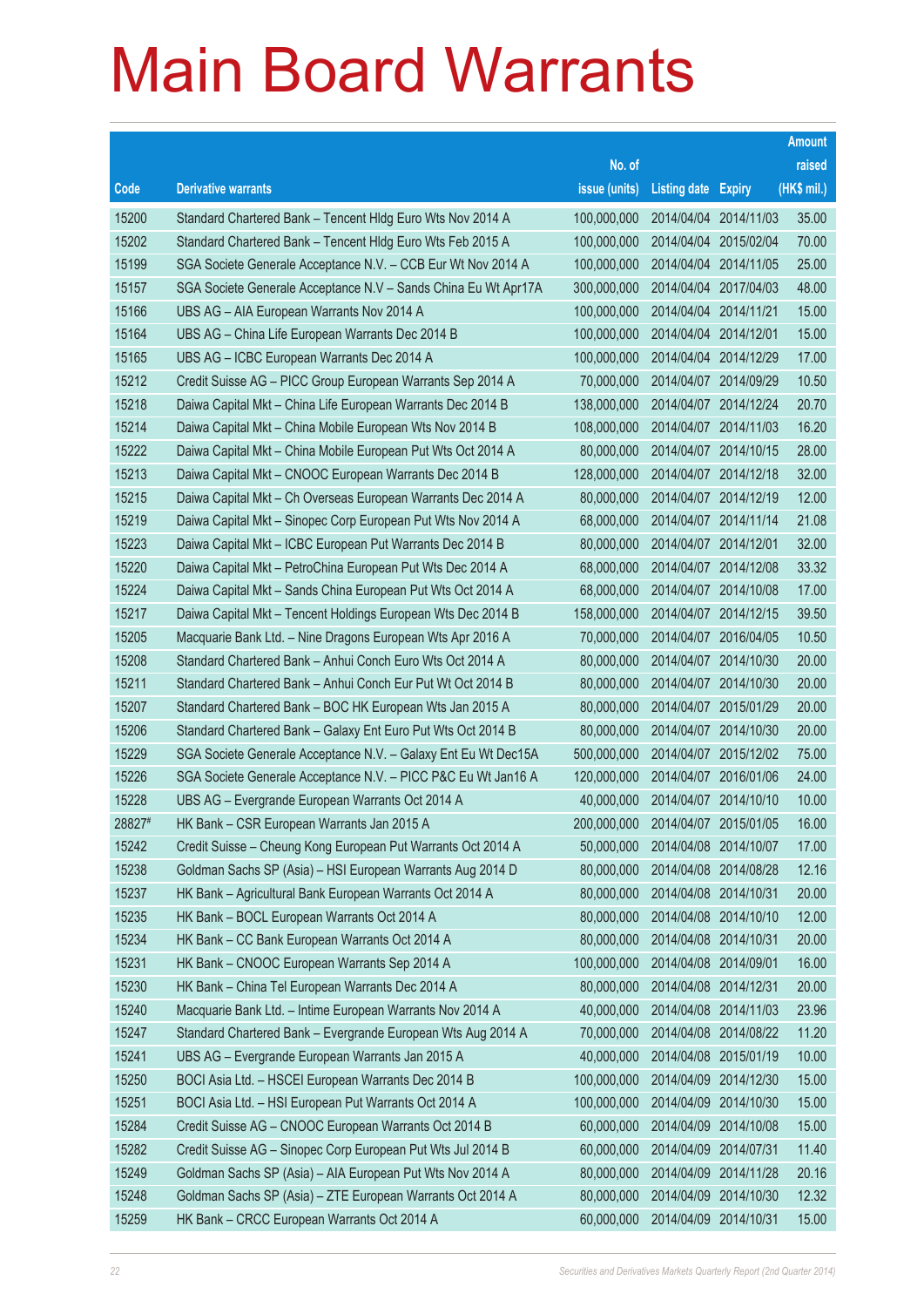|       |                                                               |               |                            |            | <b>Amount</b> |
|-------|---------------------------------------------------------------|---------------|----------------------------|------------|---------------|
|       |                                                               | No. of        |                            |            | raised        |
| Code  | <b>Derivative warrants</b>                                    | issue (units) | <b>Listing date Expiry</b> |            | (HK\$ mil.)   |
| 15261 | HK Bank – CSR European Warrants Oct 2014 A                    | 60,000,000    | 2014/04/09 2014/10/31      |            | 21.00         |
| 15260 | HK Bank - HSI European Warrants Jul 2014 L                    | 200,000,000   | 2014/04/09 2014/07/30      |            | 30.00         |
| 15258 | HK Bank - Kingsoft European Warrants Oct 2014 A               | 60,000,000    | 2014/04/09                 | 2014/10/31 | 18.00         |
| 15257 | Macquarie Bank Ltd. - China Railway European Wts Feb 2015 A   | 40,000,000    | 2014/04/09 2015/02/03      |            | 10.00         |
| 15256 | Macquarie Bank Ltd. - CRCC European Warrants Nov 2014 A       | 40,000,000    | 2014/04/09 2014/11/04      |            | 10.00         |
| 15262 | Macquarie Bank Ltd. - CSR European Warrants Oct 2016 A        | 100,000,000   | 2014/04/09 2016/10/04      |            | 25.00         |
| 15252 | Standard Chartered Bank - Belle Int'l European Wts Dec 2015A  | 100,000,000   | 2014/04/09                 | 2015/12/28 | 16.00         |
| 15285 | Standard Chartered Bank - Intime European Warrants Jul 2015A  | 50,000,000    | 2014/04/09 2015/07/02      |            | 12.50         |
| 15253 | Standard Chartered Bank - Kingsoft European Wts Sep 2014 A    | 60,000,000    | 2014/04/09 2014/09/25      |            | 22.20         |
| 15255 | Standard Chartered Bank - Kingsoft European Wts Oct 2014 A    | 60,000,000    | 2014/04/09 2014/10/08      |            | 15.00         |
| 15269 | SGA Societe Generale Acceptance N.V. - BYD Eu Wt Jan 2017 B   | 300,000,000   | 2014/04/09                 | 2017/01/04 | 54.00         |
| 15275 | SGA Societe Generale Acceptance N.V. - CNBM Eu Wt Jul 2016 A  | 150,000,000   | 2014/04/09 2016/07/06      |            | 24.75         |
| 15278 | SGA Societe Generale Acceptance N.V. - CSR Euro Wts Dec 18 A  | 150,000,000   | 2014/04/09 2018/12/05      |            | 28.50         |
| 15280 | SGA Societe Generale Acceptance N.V. - HSI Eu Put Wt Oct 14 B | 150,000,000   | 2014/04/09 2014/10/30      |            | 28.50         |
| 15264 | UBS AG - AAC Acoustic European Warrants Oct 2014 B            | 30,000,000    | 2014/04/09 2014/10/13      |            | 10.20         |
| 15263 | UBS AG - Cheung Kong European Warrants Oct 2014 A             | 40,000,000    | 2014/04/09 2014/10/08      |            | 12.00         |
| 15268 | UBS AG - Galaxy Ent European Put Warrants Oct 2014 A          | 40,000,000    | 2014/04/09 2014/10/10      |            | 20.00         |
| 15267 | UBS AG - HKEx European Warrants Oct 2014 B                    | 60,000,000    | 2014/04/09 2014/10/08      |            | 15.00         |
| 15266 | UBS AG - HKEx European Put Warrants Sep 2015 A                | 50,000,000    | 2014/04/09                 | 2015/09/21 | 13.00         |
| 15265 | UBS AG - Li & Fung European Warrants Oct 2014 A               | 40,000,000    | 2014/04/09 2014/10/08      |            | 11.20         |
| 15323 | BOCI Asia Ltd. - Anhui Conch European Warrants Oct 2014 B     | 100,000,000   | 2014/04/10 2014/10/20      |            | 25.00         |
| 15328 | BOCI Asia Ltd. - HKEx European Warrants Dec 2015 A            | 100,000,000   | 2014/04/10 2015/12/23      |            | 15.00         |
| 15326 | BOCI Asia Ltd. - HKEx European Put Warrants Sep 2015 A        | 100,000,000   | 2014/04/10 2015/09/21      |            | 20.00         |
| 15325 | BOCI Asia Ltd. - Sands China European Warrants Oct 2014 C     | 100,000,000   | 2014/04/10 2014/10/20      |            | 43.00         |
| 15320 | Credit Suisse AG - GCL-Poly Energy European Wts Oct 2014 A    | 60,000,000    | 2014/04/10 2014/10/10      |            | 15.00         |
| 15318 | Credit Suisse AG - HSI European Put Warrants Aug 2014 G       | 150,000,000   | 2014/04/10 2014/08/28      |            | 22.50         |
| 15316 | Credit Suisse AG - HSI European Put Warrants Sep 2014 F       | 150,000,000   | 2014/04/10 2014/09/29      |            | 22.50         |
| 15319 | Credit Suisse AG - Ping An European Warrants Aug 2014 C       | 70,000,000    | 2014/04/10 2014/08/25      |            | 10.50         |
| 15321 | Credit Suisse AG - Tencent Holdings European Wts Oct 2014 B   | 100,000,000   | 2014/04/10 2014/10/10      |            | 25.00         |
| 15335 | Daiwa Capital Mkt - HKEx European Warrants Oct 2014 B         | 98,000,000    | 2014/04/10 2014/10/03      |            | 14.70         |
| 15290 | Goldman Sachs SP (Asia) - Geely Auto European Wts Nov 2014 A  | 80,000,000    | 2014/04/10 2014/11/28      |            | 20.48         |
| 15289 | Goldman Sachs SP (Asia) - Galaxy Ent Euro Wts Aug 2014 E      | 80,000,000    | 2014/04/10 2014/08/22      |            | 24.72         |
| 15291 | Goldman Sachs SP (Asia) - Melco Int'l Dev Eur Wts Oct 2014 A  | 80,000,000    | 2014/04/10 2014/10/28      |            | 21.52         |
| 15292 | Goldman Sachs SP (Asia) – PetroChina European Wts Oct 2014 A  | 80,000,000    | 2014/04/10 2014/10/28      |            | 20.88         |
| 15307 | HK Bank - AIA European Warrants Dec 2014 A                    | 80,000,000    | 2014/04/10 2014/12/31      |            | 12.00         |
| 15306 | HK Bank - China Overseas European Warrants Dec 2014 A         | 80,000,000    | 2014/04/10 2014/12/22      |            | 14.40         |
| 15330 | HK Bank - CSR European Warrants Dec 2014 A                    | 150,000,000   | 2014/04/10 2014/12/31      |            | 22.50         |
| 15331 | HK Bank - HKEx European Warrants Sep 2014 B                   | 60,000,000    | 2014/04/10 2014/09/23      |            | 12.00         |
| 15304 | HK Bank - Henderson Land Dev European Warrants Oct 2014 A     | 60,000,000    | 2014/04/10 2014/10/31      |            | 15.00         |
| 15308 | HK Bank - HSI European Warrants Aug 2014 J                    | 200,000,000   | 2014/04/10 2014/08/28      |            | 30.00         |
| 15311 | HK Bank - HSI European Put Warrants Sep 2014 K                | 200,000,000   | 2014/04/10 2014/09/29      |            | 32.00         |
| 15312 | Macquarie Bank Ltd. - Anhui Conch European Wts Nov 2014 A     | 40,000,000    | 2014/04/10 2014/11/05      |            | 10.00         |
| 15297 | Merrill Lynch Int'l & Co. C.V. - AIA Euro Wts Nov 2014 A      | 40,000,000    | 2014/04/10 2014/11/26      |            | 10.00         |
| 15301 | Merrill Lynch Int'l & Co. C.V. - CK(H) Euro Wts Nov 2014 A    | 40,000,000    | 2014/04/10 2014/11/03      |            | 11.00         |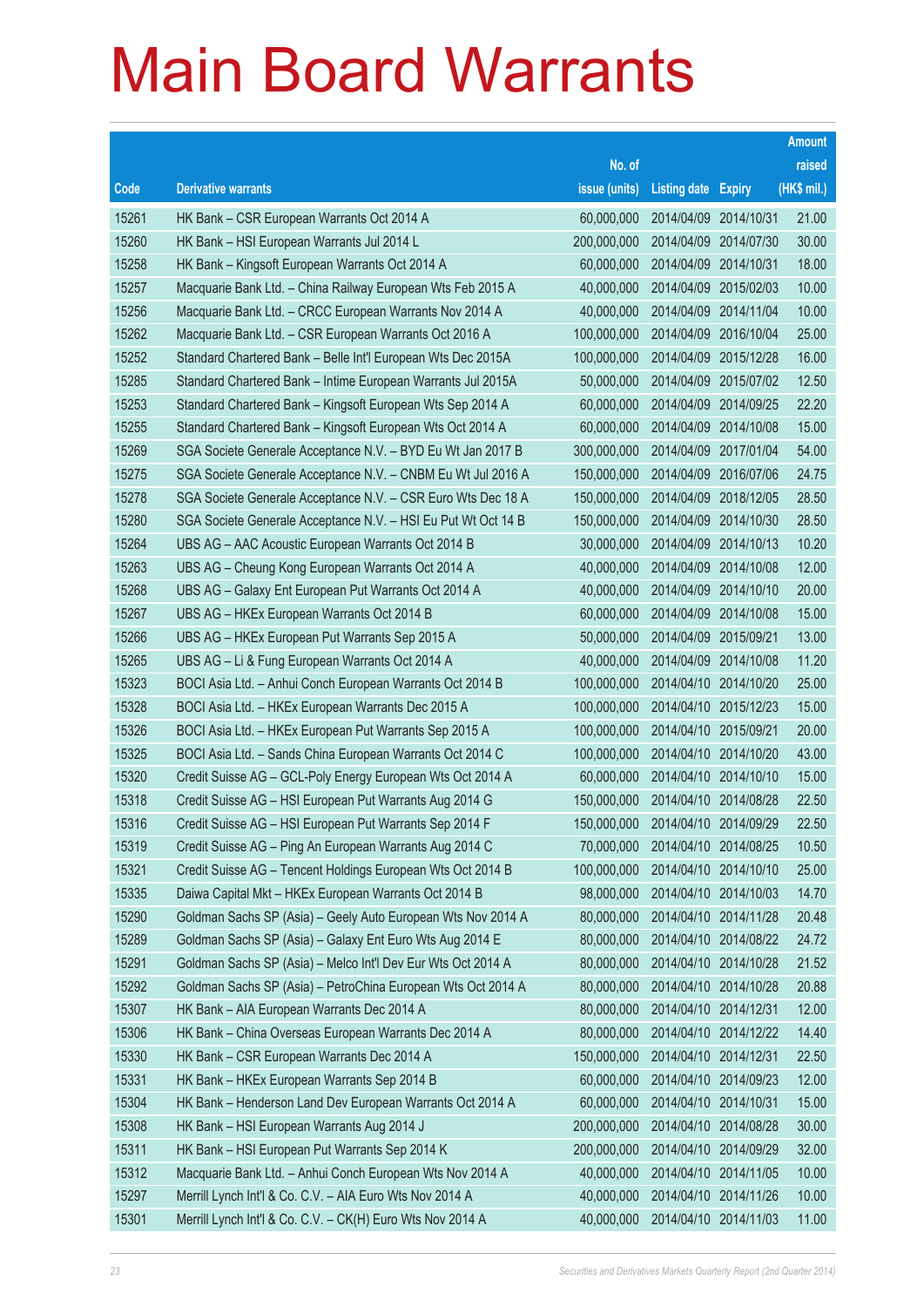|       |                                                               |               |                       |            | <b>Amount</b> |
|-------|---------------------------------------------------------------|---------------|-----------------------|------------|---------------|
|       |                                                               | No. of        |                       |            | raised        |
| Code  | <b>Derivative warrants</b>                                    | issue (units) | Listing date Expiry   |            | $(HK$$ mil.)  |
| 15293 | Merrill Lynch Int'l & Co. C.V. - China Life Eu Wt Dec 2014 A  | 80,000,000    | 2014/04/10 2014/12/24 |            | 12.24         |
| 15296 | Merrill Lynch Int'l & Co. C.V. - Sinopec Euro Wts Sep 2014 B  | 70,000,000    | 2014/04/10 2014/09/25 |            | 11.13         |
| 15294 | Merrill Lynch Int'l & Co. C.V. - Sinopec Euro Wts Dec 2014 A  | 70,000,000    | 2014/04/10 2014/12/24 |            | 10.64         |
| 15329 | Merrill Lynch Int'l & Co. C.V. - HKEx Euro Wts Sep 2014 C     | 70,000,000    | 2014/04/10 2014/09/23 |            | 15.40         |
| 15299 | Merrill Lynch Int'l & Co. C.V. - HSBC Euro Wts Dec 2014 A     | 40,000,000    | 2014/04/10 2014/12/10 |            | 10.00         |
| 15286 | Merrill Lynch Int'l & Co. C.V. - HSI European Wts Oct 2014 A  | 100,000,000   | 2014/04/10 2014/10/30 |            | 25.00         |
| 15287 | Merrill Lynch Int'l & Co. C.V. - HSI Euro Put Wts Oct 2014 B  | 100,000,000   | 2014/04/10 2014/10/30 |            | 31.00         |
| 15288 | Merrill Lynch Int'l & Co. C.V. - HSI Euro Put Wts Oct 2014 C  | 100,000,000   | 2014/04/10 2014/10/30 |            | 30.50         |
| 15298 | Merrill Lynch Int'l & Co. C.V. - Hutchison Eur Wt Dec 2014 A  | 40,000,000    | 2014/04/10 2014/12/15 |            | 10.40         |
| 15322 | Standard Chartered Bank – Jiangxi Copper Euro Wts Nov 2015 A  | 80,000,000    | 2014/04/10 2015/11/25 |            | 14.40         |
| 15332 | SGA Societe Generale Acceptance N.V. - HKEx Eu Wt Dec 2014 A  | 40,000,000    | 2014/04/10 2014/12/03 |            | 10.40         |
| 15340 | UBS AG - Cheung Kong European Warrants Dec 2015 A             | 100,000,000   | 2014/04/10 2015/12/28 |            | 25.00         |
| 15337 | UBS AG - HKEx European Warrants Sep 2014 A                    | 60,000,000    | 2014/04/10 2014/09/12 |            | 17.10         |
| 15336 | UBS AG - Kingsoft European Warrants Dec 2014 A                | 50,000,000    | 2014/04/10 2014/12/24 |            | 10.50         |
| 15338 | UBS AG – Ping An European Put Warrants Oct 2014 C             | 60,000,000    | 2014/04/10 2014/10/03 |            | 10.80         |
| 15374 | BNP Paribas Arbit Issu B.V. - Ch Comm Cons Eur Wt Nov 2014 A  | 29,000,000    | 2014/04/11 2014/11/04 |            | 13.34         |
| 15376 | BNP Paribas Arbit Issu B.V. - China EB Int'l Eu Wts Jan 15 A  | 100,000,000   | 2014/04/11            | 2015/01/05 | 15.00         |
| 15377 | BNP Paribas Arbit Issu B.V. - CITIC Pacific Eu Wt Jan 2016 B  | 100,000,000   | 2014/04/11            | 2016/01/05 | 25.00         |
| 15378 | BNP Paribas Arbit Issu B.V. - Chi Resources Eu Wt Feb 2015 A  | 58,000,000    | 2014/04/11            | 2015/02/03 | 14.50         |
| 15375 | BNP Paribas Arbit Issu B.V. - CSPC Pharma Euro Wts Aug16A     | 100,000,000   | 2014/04/11            | 2016/08/02 | 25.00         |
| 15388 | BNP Paribas Arbit Issu B.V. - Galaxy Ent Euro Put Wts Nov14A  | 100,000,000   | 2014/04/11            | 2014/11/04 | 25.00         |
| 15381 | BNP Paribas Arbit Issu B.V. - Hutchison Eu Put Wt Nov 2014 B  | 100,000,000   | 2014/04/11            | 2014/11/04 | 25.00         |
| 15392 | BNP Paribas Arbit Issu B.V. - PetroCh Euro Wts Apr 2015 A     | 100,000,000   | 2014/04/11            | 2015/04/02 | 25.00         |
| 15384 | BNP Paribas Arbit Issu B.V. - Sa Sa Int'l Eu Wts Oct 2016 A   | 100,000,000   | 2014/04/11            | 2016/10/04 | 25.00         |
| 15389 | BNP Paribas Arbit Issu B.V. - Tencent HIdgs Eu Wt Sep 2014 C  | 100,000,000   | 2014/04/11            | 2014/09/02 | 15.00         |
| 15390 | BNP Paribas Arbit Issu B.V. - Tencent HIdgs Eu Wt Oct 2014 D  | 100,000,000   | 2014/04/11            | 2014/10/27 | 15.00         |
| 15391 | BNP Paribas Arbit Issu B.V. – Tencent Eu Put Wt Oct 2014 E    | 100,000,000   | 2014/04/11 2014/10/06 |            | 17.00         |
| 15380 | BNP Paribas Arbit Issu B.V. - Ting Yi European Wts Feb 2015 A | 76,000,000    | 2014/04/11 2015/02/03 |            | 19.76         |
| 15373 | BNP Paribas Arbit Issu B.V. - Yuexiu Property Eu Wt Feb 15 A  | 37,000,000    | 2014/04/11            | 2015/02/03 | 10.73         |
| 15371 | Credit Suisse AG - HKEx European Put Warrants Oct 2014 A      | 50,000,000    | 2014/04/11            | 2014/10/10 | 23.50         |
| 15393 | Bank of East Asia - CITIC Pacific European Wts May 2015 A     | 70,000,000    | 2014/04/11            | 2015/05/06 | 10.50         |
| 15394 | Bank of East Asia - CRCC European Warrants Oct 2014 A         | 40,000,000    | 2014/04/11            | 2014/10/31 | 10.00         |
| 15359 | Bank of East Asia - New World Dev European Wts Dec 2015 A     | 100,000,000   | 2014/04/11            | 2015/12/24 | 25.00         |
| 15366 | Goldman Sachs SP (Asia) - Galaxy Ent Euro Put Wts Aug 2014 F  | 80,000,000    | 2014/04/11            | 2014/08/26 | 17.44         |
| 15370 | Goldman Sachs SP (Asia) - HKEx European Warrants Oct 2014 A   | 80,000,000    | 2014/04/11            | 2014/10/30 | 31.36         |
| 15386 | Goldman Sachs SP (Asia) - Tencent European Wt Aug 2014 D      | 80,000,000    | 2014/04/11            | 2014/08/29 | 25.28         |
| 15387 | Goldman Sachs SP (Asia) - Tencent European Put Wt Aug 2014 E  | 80,000,000    | 2014/04/11            | 2014/08/29 | 20.64         |
| 15346 | Nomura Int'l plc - Anhui Conch European Warrants Oct 2014 A   | 50,000,000    | 2014/04/11            | 2014/10/28 | 12.50         |
| 15344 | Nomura Int'l plc - CITIC P European Warrants May 2015 A       | 50,000,000    | 2014/04/11            | 2015/05/08 | 12.50         |
| 15353 | Nomura Int'l plc - CITIC Sec European Put Wts Nov 2014 A      | 80,000,000    | 2014/04/11            | 2014/11/28 | 20.72         |
| 15355 | Nomura Int'l plc - China Life European Warrants Dec 2014 A    | 80,000,000    | 2014/04/11            | 2014/12/30 | 12.00         |
| 15348 | Nomura Int'l plc - Chinares Cement European Warrants Oct14 A  | 50,000,000    | 2014/04/11            | 2014/10/28 | 16.50         |
| 15349 | Nomura Int'l plc - Ch State Con European Warrants Feb 2015 A  | 80,000,000    | 2014/04/11            | 2015/02/23 | 12.00         |
| 15345 | Nomura Int'l plc - HKEx European Warrants Nov 2014 A          | 50,000,000    | 2014/04/11            | 2014/11/28 | 12.50         |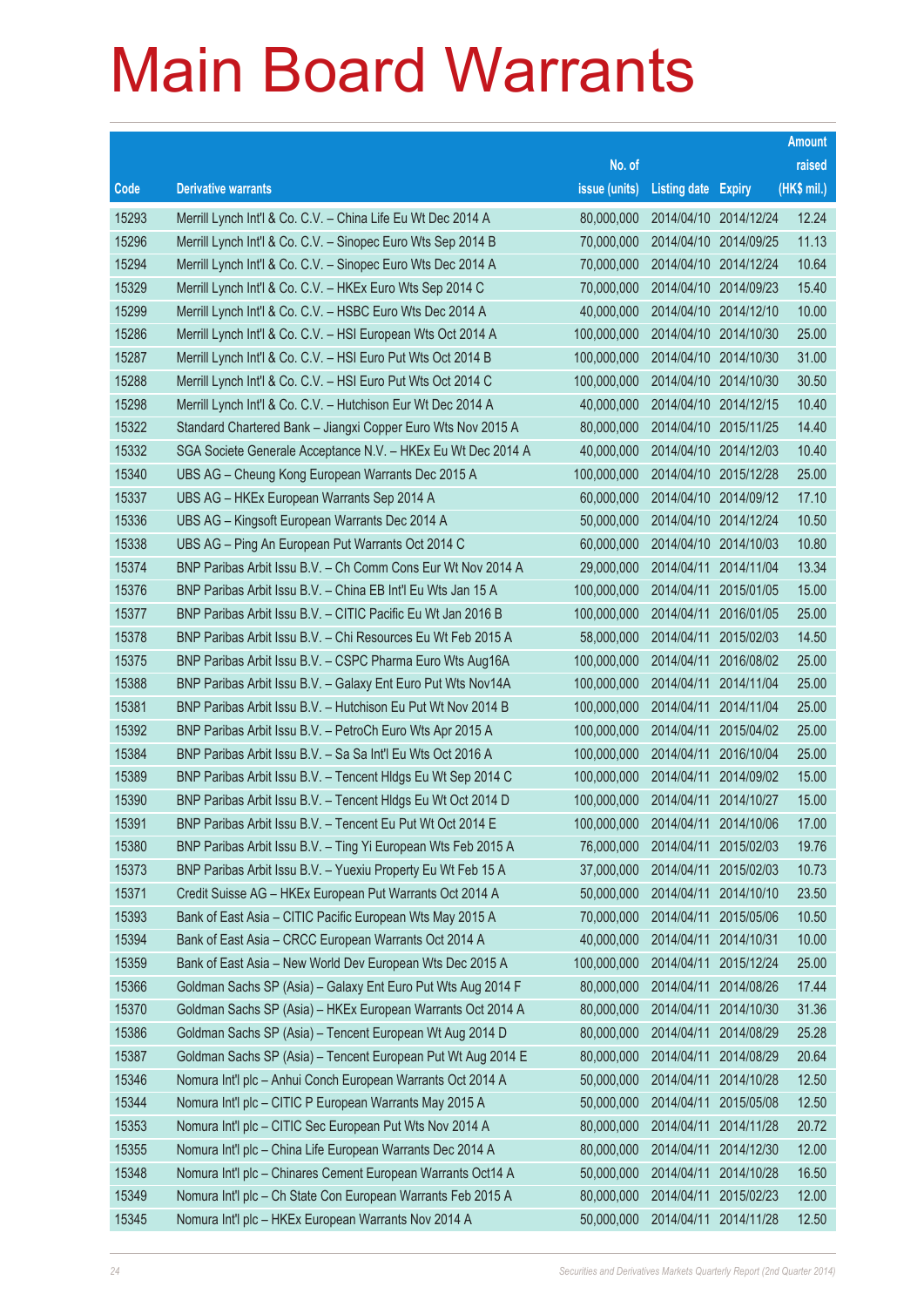|        |                                                               |               |                       |            | <b>Amount</b> |
|--------|---------------------------------------------------------------|---------------|-----------------------|------------|---------------|
|        |                                                               | No. of        |                       |            | raised        |
| Code   | <b>Derivative warrants</b>                                    | issue (units) | Listing date Expiry   |            | (HK\$ mil.)   |
| 15351  | Nomura Int'l plc - Kingsoft European Warrants Sep 2014 E      | 80,000,000    | 2014/04/11            | 2014/09/25 | 16.64         |
| 15343  | Nomura Int'l plc - Poly European Warrants Nov 2014 A          | 50,000,000    | 2014/04/11            | 2014/11/28 | 12.50         |
| 15354  | Nomura Int'l plc - Yuexiu Property European Wts May 2015 A    | 50,000,000    | 2014/04/11            | 2015/05/29 | 12.50         |
| 15361  | Standard Chartered Bank – CITIC Sec European Wts Oct 2014 A   | 80,000,000    | 2014/04/11            | 2014/10/23 | 12.80         |
| 15363  | Standard Chartered Bank - China Overseas Euro Wt Jan 2015 A   | 80,000,000    | 2014/04/11            | 2015/01/06 | 20.00         |
| 15364  | Standard Chartered Bank - CSR European Warrants Oct 2014 A    | 35,000,000    | 2014/04/11            | 2014/10/13 | 10.50         |
| 15372  | Standard Chartered Bank - HKEx European Warrants Jan 2015 A   | 80,000,000    | 2014/04/11            | 2015/01/05 | 20.00         |
| 15365  | Standard Chartered Bank - HKEx European Put Wts Oct 2014 B    | 80,000,000    | 2014/04/11            | 2014/10/24 | 15.20         |
| 15360  | Standard Chartered Bank - Huishan Dairy Euro Wts Nov 2014 A   | 40,000,000    | 2014/04/11            | 2014/11/28 | 10.00         |
| 15357  | UBS AG - Kingsoft European Warrants Oct 2014 A                | 50,000,000    | 2014/04/11            | 2014/10/10 | 14.00         |
| 15356  | UBS AG - Yurun Food European Warrants Oct 2014 A              | 40,000,000    | 2014/04/11            | 2014/10/10 | 12.00         |
| 13064# | Goldman Sachs SP (Asia) – Galaxy Ent Euro Wts Jul 2014 B      | 200,000,000   | 2014/04/11            | 2014/07/07 | 10.00         |
| 13546# | UBS AG - Galaxy Ent European Warrants Oct 2015 A              | 250,000,000   | 2014/04/11            | 2015/10/23 | 24.25         |
| 15440  | BNP Paribas Arbit Issu B.V. - Ch Mer Hold Euro Wts Jan 2015A  | 60,000,000    | 2014/04/14 2015/01/05 |            | 15.00         |
| 15442  | BNP Paribas Arbit Issu B.V. - Ch Mobile Euro Wts Jan 2015 B   | 100,000,000   | 2014/04/14            | 2015/01/05 | 25.00         |
| 15436  | BNP Paribas Arbit Issu B.V. - HSBC European Wts Aug 2014 B    | 100,000,000   | 2014/04/14 2014/08/04 |            | 15.00         |
| 15441  | BNP Paribas Arbit Issu B.V. - ZTE European Wts Apr 2015 A     | 70,000,000    | 2014/04/14            | 2015/04/02 | 17.50         |
| 15404  | Credit Suisse AG - Sinopec Corp European Warrants Sep 2014 A  | 70,000,000    | 2014/04/14 2014/09/29 |            | 12.60         |
| 15423  | Credit Suisse AG - Kingsoft European Warrants Sep 2014 C      | 80,000,000    | 2014/04/14            | 2014/09/29 | 19.20         |
| 15424  | Credit Suisse AG - Kingsoft European Warrants Oct 2014 A      | 80,000,000    | 2014/04/14 2014/10/13 |            | 22.40         |
| 15402  | Credit Suisse AG – Tencent Holdings European Wts Oct 2014 C   | 100,000,000   | 2014/04/14 2014/10/13 |            | 42.00         |
| 15401  | Credit Suisse AG - Tencent Holdings European Wts Dec 2014 B   | 100,000,000   | 2014/04/14 2014/12/22 |            | 18.00         |
| 15403  | Credit Suisse AG - Tencent Holdings Euro Put Wts Oct 2014 D   | 80,000,000    | 2014/04/14 2014/10/13 |            | 20.00         |
| 15425  | Citigroup Global Mkt H Inc. - Haier Elec Euro Wts Oct 2014 A  | 60,000,000    | 2014/04/14 2014/10/20 |            | 15.00         |
| 15426  | Citigroup Global Mkt H Inc. - Ping An Euro Wts Jul 2014 B     | 60,000,000    | 2014/04/14 2014/07/28 |            | 10.80         |
| 15407  | Citigroup Global Mkt H Inc. - PWR Assets European Wts Oct14A  | 50,000,000    | 2014/04/14 2014/10/20 |            | 12.50         |
| 15428  | Citigroup Global Mkt H Inc. - Tencent European Wts Sep 2014 B | 100,000,000   | 2014/04/14 2014/09/15 |            | 21.00         |
| 15431  | Citigroup Global Mkt H Inc. - Tencent European Wts Sep 2014 C | 100,000,000   | 2014/04/14 2014/09/22 |            | 38.00         |
| 15405  | Daiwa Capital Mkt - Tencent Holdings European Wts Oct 2014 C  | 128,000,000   | 2014/04/14 2014/10/03 |            | 48.64         |
| 15398  | HK Bank - CITIC Pacific European Warrants Jan 2015 A          | 100,000,000   | 2014/04/14 2015/01/26 |            | 18.00         |
| 15397  | HK Bank - Cheung Kong European Warrants Oct 2014 A            | 60,000,000    | 2014/04/14 2014/10/31 |            | 15.00         |
| 15399  | HK Bank - Lenovo European Warrants Jun 2015 A                 | 100,000,000   | 2014/04/14 2015/06/29 |            | 15.00         |
| 15400  | HK Bank - Tencent European Warrants Jun 2015 A                | 80,000,000    | 2014/04/14            | 2015/06/01 | 38.40         |
| 15420  | Macquarie Bank Ltd. - Tencent European Warrants Nov 2014 A    | 80,000,000    | 2014/04/14 2014/11/04 |            | 56.32         |
| 15422  | Macquarie Bank Ltd. - Tencent European Warrants Nov 2014 B    | 80,000,000    | 2014/04/14 2014/11/04 |            | 26.16         |
| 15417  | SGA Societe Generale Acceptance N.V. - HKEx Eu Wt Jan 2015 A  | 40,000,000    | 2014/04/14 2015/01/05 |            | 10.60         |
| 15418  | SGA Societe Generale Acceptance N.V. - Kingsoft Eu Wt Nov14A  | 40,000,000    | 2014/04/14 2014/11/05 |            | 14.80         |
| 15409  | UBS AG - Zhuzhou CSR European Warrants Oct 2014 A             | 23,000,000    | 2014/04/14 2014/10/13 |            | 10.35         |
| 15414  | UBS AG - Geely Auto European Warrants Sep 2014 C              | 70,000,000    | 2014/04/14 2014/09/25 |            | 10.50         |
| 15408  | UBS AG - Kingsoft European Warrants Oct 2014 B                | 50,000,000    | 2014/04/14 2014/10/17 |            | 21.00         |
| 15413  | UBS AG - Tencent Holdings European Warrants Sep 2014 H        | 100,000,000   | 2014/04/14            | 2014/09/22 | 38.00         |
| 15451  | BOCI Asia Ltd. - AIA European Warrants Oct 2014 A             | 100,000,000   | 2014/04/15 2014/10/06 |            | 18.00         |
| 15450  | BOCI Asia Ltd. - AIA European Warrants Nov 2014 A             | 100,000,000   | 2014/04/15 2014/11/24 |            | 16.00         |
| 15454  | BOCI Asia Ltd. - BOC HK European Warrants Dec 2014 A          | 100,000,000   | 2014/04/15 2014/12/22 |            | 15.00         |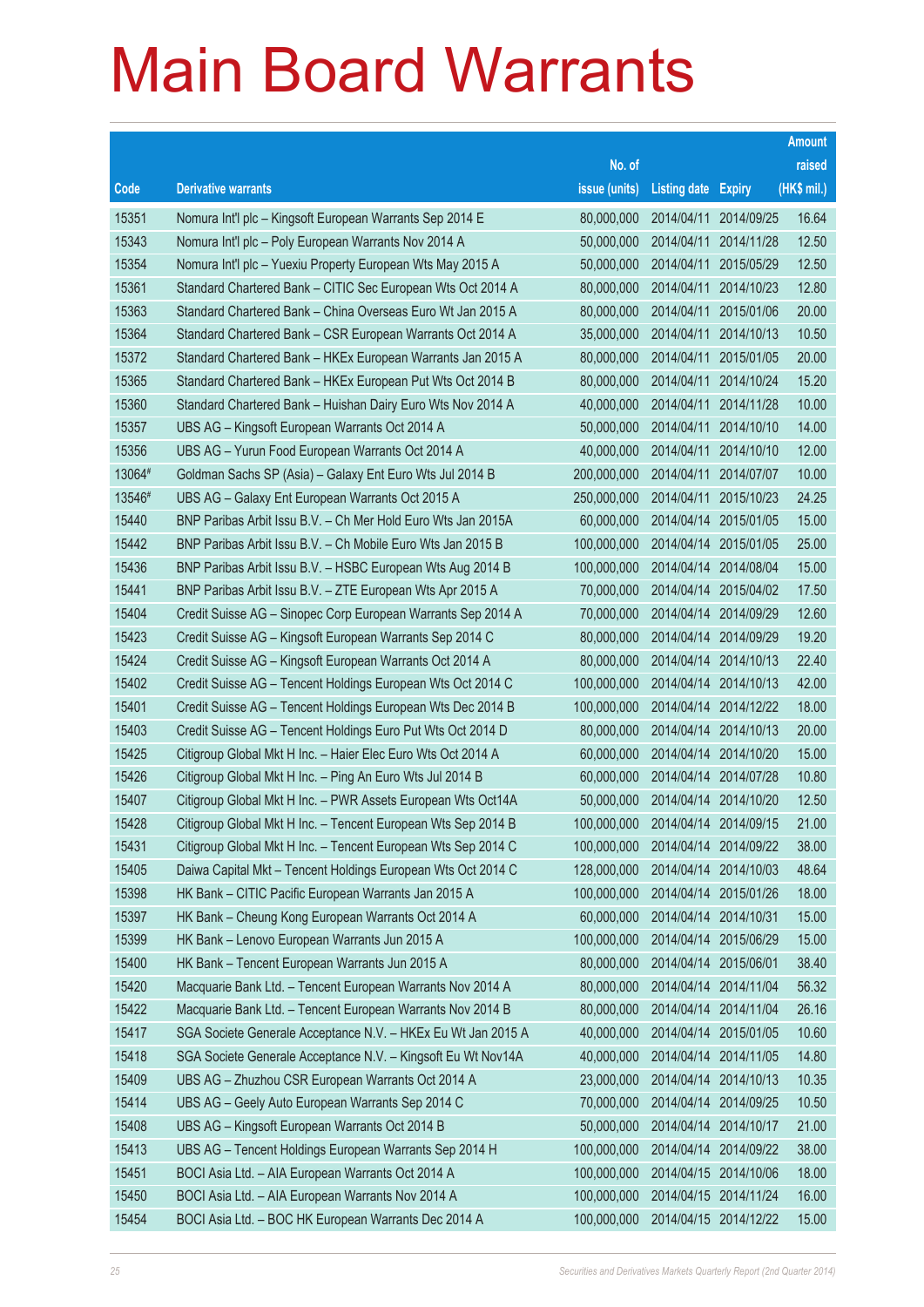|       |                                                                |               |                            |                       | <b>Amount</b> |
|-------|----------------------------------------------------------------|---------------|----------------------------|-----------------------|---------------|
|       |                                                                | No. of        |                            |                       | raised        |
| Code  | <b>Derivative warrants</b>                                     | issue (units) | <b>Listing date Expiry</b> |                       | (HK\$ mil.)   |
| 15455 | BOCI Asia Ltd. - China Mobile European Warrants Oct 2014 C     | 100,000,000   |                            | 2014/04/15 2014/10/29 | 15.00         |
| 15458 | BOCI Asia Ltd. - HSBC European Warrants Oct 2014 A             | 100,000,000   |                            | 2014/04/15 2014/10/13 | 15.00         |
| 15459 | Credit Suisse AG - ICBC European Warrants Oct 2014 A           | 80,000,000    |                            | 2014/04/15 2014/10/20 | 20.00         |
| 15467 | Citigroup Global Mkt H Inc. - Cheung Kong Euro Wt Oct 2014 A   | 30,000,000    |                            | 2014/04/15 2014/10/24 | 10.20         |
| 15443 | Goldman Sachs SP (Asia) - Kingsoft European Wts Aug 2014 A     | 80,000,000    |                            | 2014/04/15 2014/08/28 | 20.80         |
| 15445 | Standard Chartered Bank - HS H-SHARE European Wts Oct 2014 A   | 60,000,000    |                            | 2014/04/15 2014/10/30 | 15.00         |
| 15444 | Standard Chartered Bank - Kingsoft European Put Wts Sep2014B   | 80,000,000    | 2014/04/15 2014/09/11      |                       | 12.80         |
| 15447 | SGA Societe Generale Acceptance N.V. - Tencent Eu Wt Oct 14 B  | 150,000,000   |                            | 2014/04/15 2014/10/06 | 56.25         |
| 15462 | UBS AG - China Mobile European Warrants Oct 2014 E             | 100,000,000   |                            | 2014/04/15 2014/10/14 | 25.00         |
| 15460 | UBS AG - A50 China European Warrants Oct 2014 B                | 70,000,000    | 2014/04/15 2014/10/21      |                       | 12.60         |
| 15463 | UBS AG - Greatwall Motor European Warrants Sep 2014 B          | 40,000,000    | 2014/04/15 2014/09/25      |                       | 10.00         |
| 15465 | UBS AG - HSBC European Put Warrants Sep 2014 D                 | 50,000,000    |                            | 2014/04/15 2014/09/23 | 12.00         |
| 15461 | UBS AG - Ping An European Warrants Aug 2014 B                  | 100,000,000   | 2014/04/15 2014/08/11      |                       | 19.00         |
| 15464 | UBS AG - SHK Ppt European Warrants Oct 2014 A                  | 40,000,000    | 2014/04/15 2014/10/14      |                       | 10.00         |
| 15466 | UBS AG - Tencent Holdings European Put Warrants Sep 2014 I     | 100,000,000   | 2014/04/15 2014/09/25      |                       | 15.00         |
| 15493 | Citigroup Global Mkt H Inc. - HKEx European Wts Sep 2014 A     | 50,000,000    |                            | 2014/04/16 2014/09/25 | 13.00         |
| 15494 | Citigroup Global Mkt H Inc. - HKEx European Wts Sep 2014 B     | 50,000,000    |                            | 2014/04/16 2014/09/15 | 27.50         |
| 15495 | Citigroup Global Mkt H Inc. - Ping An Euro Put Wt Sep 2014 A   | 80,000,000    | 2014/04/16 2014/09/24      |                       | 21.60         |
| 15468 | Goldman Sachs SP (Asia) - HSI European Warrants Jul 2014 D     | 150,000,000   |                            | 2014/04/16 2014/07/30 | 30.30         |
| 15491 | Goldman Sachs SP (Asia) - HSI European Put Wts Jul 2014 E      | 150,000,000   |                            | 2014/04/16 2014/07/30 | 22.80         |
| 15478 | Standard Chartered Bank - PetroChina Euro Put Wts Oct 2014 B   | 60,000,000    |                            | 2014/04/16 2014/10/30 | 15.00         |
| 15475 | Standard Chartered Bank - Ping An European Wts Sep 2014 A      | 60,000,000    |                            | 2014/04/16 2014/09/10 | 18.00         |
| 15476 | Standard Chartered Bank - Ping An European Wts Dec 2015 A      | 200,000,000   | 2014/04/16 2015/12/23      |                       | 30.00         |
| 15472 | Standard Chartered Bank - Sands China Euro Wts Aug 2014 B      | 80,000,000    | 2014/04/16 2014/08/27      |                       | 18.40         |
| 15474 | Standard Chartered Bank - Sands China Euro Wts Apr 2017 A      | 200,000,000   |                            | 2014/04/16 2017/04/03 | 34.00         |
| 15486 | SGA Societe Generale Acceptance N.V. - BOCL Eu Wt Jan 2015 A   | 100,000,000   |                            | 2014/04/16 2015/01/05 | 15.00         |
| 15469 | SGA Societe Generale Acceptance N.V. - CRCC Eu Wt Dec 2014 A   | 20,000,000    |                            | 2014/04/16 2014/12/03 | 10.00         |
| 15490 | SGA Societe Generale Acceptance NV - CSOP A50 ETF Eu Wt Dec14A | 30,000,000    | 2014/04/16 2014/12/03      |                       | 10.05         |
| 15488 | SGA Societe Generale Acceptance N.V. - Shenhua Eu Wt Apr 15 A  | 100,000,000   | 2014/04/16 2015/04/08      |                       | 25.00         |
| 15471 | SGA Societe Generale Acceptance N.V. - A50 Ch Eu Wt Dec 2014B  | 40,000,000    |                            | 2014/04/16 2014/12/03 | 12.40         |
| 15489 | SGA Societe Generale Acceptance N.V. - Greatwall Eu Wt Oct14A  | 40,000,000    | 2014/04/16 2014/10/06      |                       | 10.00         |
| 15470 | SGA Societe Generale Acceptance N.V. - HLand Eur Wt Aug 15 A   | 25,000,000    | 2014/04/16 2015/08/03      |                       | 10.00         |
| 15480 | UBS AG - BOCL European Warrants Dec 2014 A                     | 100,000,000   | 2014/04/16 2014/12/24      |                       | 15.00         |
| 15482 | UBS AG - CITIC Sec European Warrants Oct 2014 A                | 60,000,000    | 2014/04/16 2014/10/23      |                       | 11.40         |
| 15485 | UBS AG - Haitong Sec European Warrants Dec 2014 A              | 70,000,000    | 2014/04/16 2014/12/23      |                       | 10.50         |
| 15481 | UBS AG - Sands China European Put Warrants Oct 2014 A          | 50,000,000    | 2014/04/16 2014/10/10      |                       | 11.50         |
| 15506 | BOCI Asia Ltd. - CC Bank European Warrants Oct 2014 A          | 100,000,000   | 2014/04/17 2014/10/06      |                       | 18.00         |
| 15507 | BOCI Asia Ltd. - Sinopec Corp European Warrants Nov 2014 A     | 100,000,000   | 2014/04/17 2014/11/03      |                       | 25.00         |
| 15502 | BOCI Asia Ltd. - ICBC European Warrants Nov 2014 A             | 100,000,000   | 2014/04/17 2014/11/03      |                       | 25.00         |
| 15504 | BOCI Asia Ltd. - Tencent Holdings European Wts Oct 2014 D      | 100,000,000   | 2014/04/17 2014/10/27      |                       | 37.00         |
| 15505 | BOCI Asia Ltd. - Tencent Holdings European Wts Jun 2015 A      | 100,000,000   | 2014/04/17                 | 2015/06/01            | 49.00         |
| 15524 | BNP Paribas Arbit Issu B.V. - Ch Mobile Euro Wts Oct 2014 B    | 100,000,000   | 2014/04/17 2014/10/06      |                       | 19.00         |
| 15528 | BNP Paribas Arbit Issu B.V. - Ch Mobile Euro Wts Mar 2015 A    | 100,000,000   | 2014/04/17                 | 2015/03/03            | 20.00         |
| 15530 | BNP Paribas Arbit Issu B.V. - Galaxy Ent Euro Wts Jul 2015 A   | 100,000,000   | 2014/04/17 2015/07/03      |                       | 15.00         |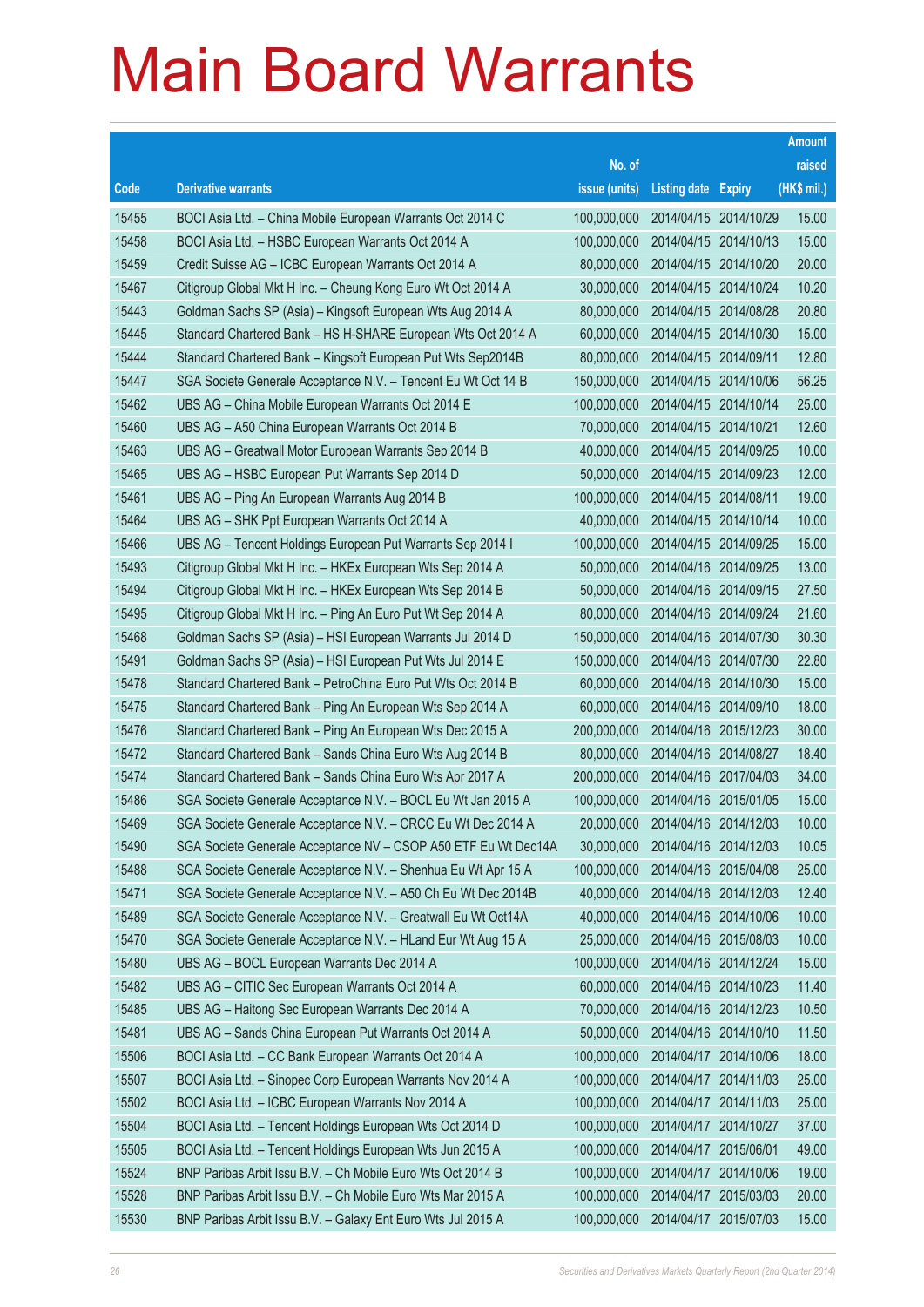|       |                                                                |               |                       |                       | <b>Amount</b> |
|-------|----------------------------------------------------------------|---------------|-----------------------|-----------------------|---------------|
|       |                                                                | No. of        |                       |                       | raised        |
| Code  | <b>Derivative warrants</b>                                     | issue (units) | Listing date Expiry   |                       | (HK\$ mil.)   |
| 15532 | BNP Paribas Arbit Issu B.V. - HSBC European Wts Oct 2014 B     | 100,000,000   |                       | 2014/04/17 2014/10/06 | 18.00         |
| 15533 | BNP Paribas Arbit Issu B.V. - Ping An European Wt Sep 2014 A   | 100,000,000   |                       | 2014/04/17 2014/09/02 | 18.00         |
| 15534 | BNP Paribas Arbit Issu B.V. - Sands China Euro Wt Sep 2014 A   | 100,000,000   |                       | 2014/04/17 2014/09/02 | 23.00         |
| 15523 | BNP Paribas Arbit Issu B.V. - SHK Ppt Eu Put Wts Jan 2015 A    | 65,000,000    |                       | 2014/04/17 2015/01/05 | 16.90         |
| 15546 | Credit Suisse AG - HSI European Put Warrants Jul 2014 C        | 150,000,000   |                       | 2014/04/17 2014/07/30 | 22.50         |
| 15545 | Credit Suisse AG - HSI European Put Warrants Oct 2014 A        | 150,000,000   |                       | 2014/04/17 2014/10/30 | 22.50         |
| 15574 | Citigroup Global Mkt H Inc. - AIA European Wts Feb 2015 A      | 100,000,000   |                       | 2014/04/17 2015/02/16 | 25.00         |
| 15560 | Citigroup Global Mkt H Inc. - CGS European Wts Jul 2014 A      | 50,000,000    |                       | 2014/04/17 2014/07/25 | 10.00         |
| 15552 | Citigroup Global Mkt H Inc. - Sinopec Corp Eu Wts Aug 2014 A   | 100,000,000   |                       | 2014/04/17 2014/08/26 | 15.00         |
| 15571 | Citigroup Global Mkt H Inc. - CSOP A50 ETF Eu Wts Oct 2014 A   | 60,000,000    |                       | 2014/04/17 2014/10/16 | 21.00         |
| 15554 | Citigroup Global Mkt H Inc. - A50 China Euro Wts Sep 2014 A    | 80,000,000    |                       | 2014/04/17 2014/09/23 | 16.80         |
| 15573 | Citigroup Global Mkt H Inc. - A50 China Euro Wts Oct 2014 A    | 80,000,000    |                       | 2014/04/17 2014/10/16 | 32.00         |
| 15563 | Citigroup Global Mkt H Inc. - HSBC European Wts Sep 2014 D     | 100,000,000   |                       | 2014/04/17 2014/09/25 | 21.00         |
| 15581 | Citigroup Global Mkt H Inc. - Haitong Sec European Wt Aug15A   | 100,000,000   | 2014/04/17 2015/08/11 |                       | 17.00         |
| 15578 | Citigroup Global Mkt H Inc. - PetroChina Euro Wts Oct 2014 A   | 80,000,000    |                       | 2014/04/17 2014/10/16 | 20.00         |
| 15556 | Citigroup Global Mkt H Inc. - Ping An Euro Wts Oct 2014 A      | 80,000,000    |                       | 2014/04/17 2014/10/16 | 20.00         |
| 15497 | Goldman Sachs SP (Asia) - Anhui Conch Euro Wts Oct 2014 A      | 80,000,000    |                       | 2014/04/17 2014/10/27 | 20.56         |
| 15499 | Goldman Sachs SP (Asia) - AIA European Warrants Dec 2014 A     | 80,000,000    |                       | 2014/04/17 2014/12/29 | 20.48         |
| 15500 | Goldman Sachs Sp (Asia) - ICBC European Warrants Nov 2014 A    | 80,000,000    |                       | 2014/04/17 2014/11/25 | 12.08         |
| 15501 | Goldman Sachs SP (Asia) - Ping An European Wts Oct 2014 A      | 80,000,000    |                       | 2014/04/17 2014/10/17 | 22.80         |
| 15496 | Goldman Sachs SP (Asia) - Tencent European Wt Oct 2014 B       | 80,000,000    |                       | 2014/04/17 2014/10/20 | 32.16         |
| 15517 | HK Bank - China Mobile European Warrants Sep 2014 C            | 80,000,000    |                       | 2014/04/17 2014/09/29 | 12.00         |
| 15513 | HK Bank - Sinopec Corp European Warrants Oct 2014 A            | 60,000,000    | 2014/04/17 2014/10/31 |                       | 15.00         |
| 15512 | HK Bank - Galaxy Ent European Warrants Oct 2014 B              | 60,000,000    |                       | 2014/04/17 2014/10/06 | 27.00         |
| 15518 | HK Bank - HSI European Put Warrants Sep 2014 L                 | 150,000,000   |                       | 2014/04/17 2014/09/29 | 22.50         |
| 15516 | HK Bank - Kingsoft European Warrants Oct 2014 B                | 60,000,000    | 2014/04/17 2014/10/31 |                       | 18.00         |
| 15535 | Standard Chartered Bank – CC Bank European Put Wts Nov 2014A   | 80,000,000    |                       | 2014/04/17 2014/11/03 | 32.00         |
| 15538 | Standard Chartered Bank - ICBC European Warrants Nov 2014 A    | 100,000,000   | 2014/04/17 2014/11/26 |                       | 15.00         |
| 15537 | Standard Chartered Bank - KECL European Warrants Nov 2015 A    | 100,000,000   | 2014/04/17 2015/11/25 |                       | 15.00         |
| 15536 | Standard Chartered Bank - SHK P European Warrants Mar 2015 A   | 80,000,000    |                       | 2014/04/17 2015/03/03 | 20.00         |
| 15509 | SGA Societe Generale Acceptance N.V - Anhui Conch Eu Wt Dec14A | 45,000,000    |                       | 2014/04/17 2014/12/03 | 11.25         |
| 15510 | SGA Societe Generale Acceptance N.V. - CCoal Eu Wt Jan 2015 A  | 35,000,000    |                       | 2014/04/17 2015/01/05 | 10.15         |
| 15511 | SGA Societe Generale Acceptance N.V. - JIANC Eu Wt Dec 2015A   | 80,000,000    |                       | 2014/04/17 2015/12/02 | 16.00         |
| 15540 | UBS AG - CAM CSI300 European Warrants Dec 2014 B               | 100,000,000   |                       | 2014/04/17 2014/12/12 | 18.00         |
| 15551 | UBS AG - CC Bank European Warrants Oct 2014 A                  | 100,000,000   |                       | 2014/04/17 2014/10/06 | 15.00         |
| 15539 | UBS AG - CITIC Sec European Warrants Dec 2014 A                | 70,000,000    |                       | 2014/04/17 2014/12/24 | 10.50         |
| 15547 | UBS AG - CSOP A50 ETF European Warrants Oct 2015 A             | 100,000,000   |                       | 2014/04/17 2015/10/05 | 15.00         |
| 15550 | UBS AG - A50 China European Warrants Oct 2014 C                | 70,000,000    | 2014/04/17 2014/10/28 |                       | 17.50         |
| 15543 | UBS AG - HSI European Warrants Aug 2014 J                      | 300,000,000   |                       | 2014/04/17 2014/08/28 | 45.00         |
| 15542 | UBS AG - HSI European Put Warrants Aug 2014 I                  | 300,000,000   | 2014/04/17 2014/08/28 |                       | 57.00         |
| 15674 | BOCI Asia Ltd. - HKEx European Warrants Nov 2014 A             | 100,000,000   |                       | 2014/04/22 2014/11/10 | 38.00         |
| 15673 | BOCI Asia Ltd. - Lenovo European Warrants Oct 2014 A           | 100,000,000   | 2014/04/22 2014/10/31 |                       | 43.00         |
| 15672 | BOCI Asia Ltd. - PetroChina European Warrants Nov 2014 A       | 100,000,000   |                       | 2014/04/22 2014/11/03 | 26.00         |
| 15620 | BNP Paribas Arbit Issu B.V. - CC Bank Euro Wts Dec 2014 A      | 100,000,000   |                       | 2014/04/22 2014/12/02 | 25.00         |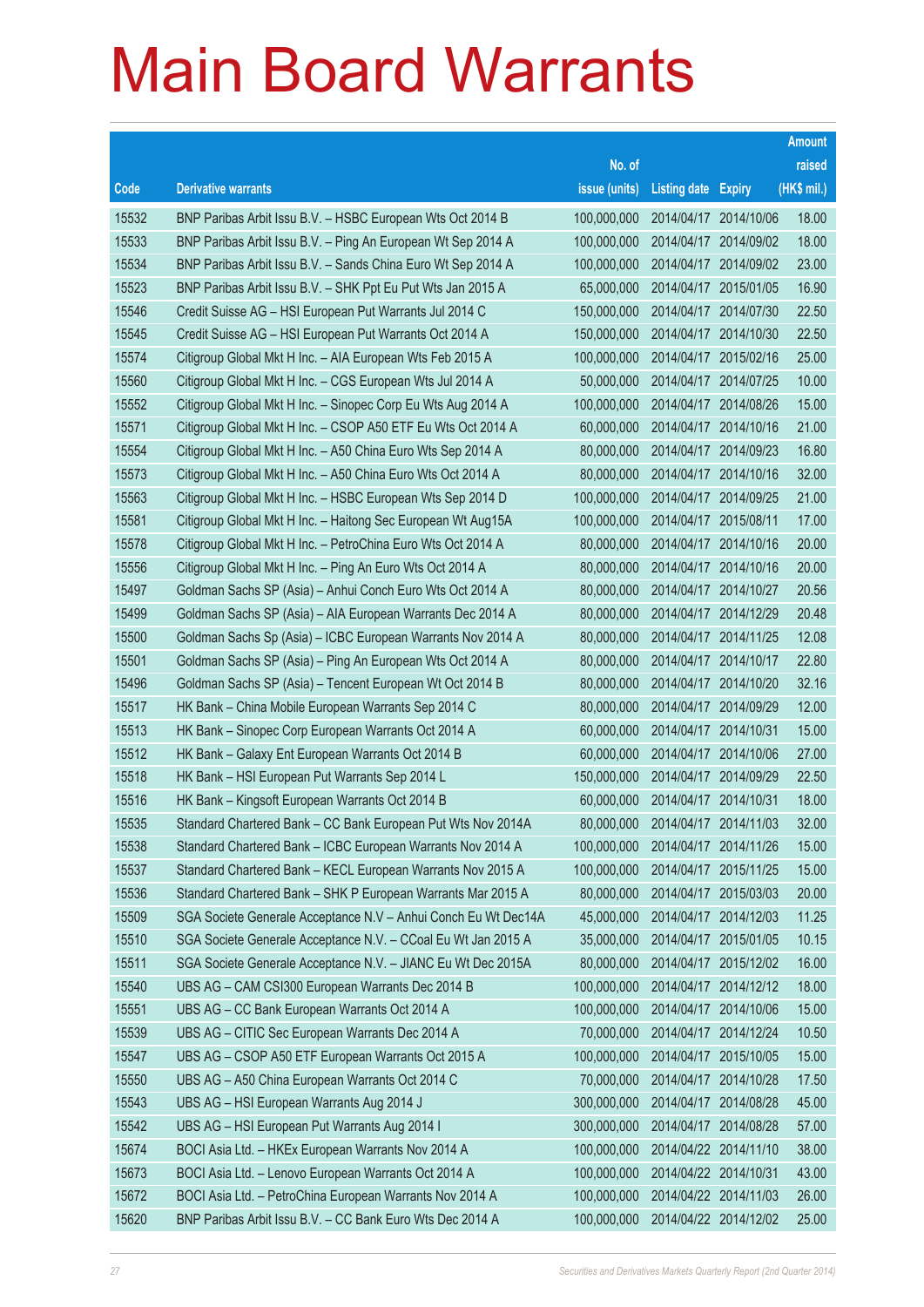|       |                                                                |               |                            |                       | <b>Amount</b> |
|-------|----------------------------------------------------------------|---------------|----------------------------|-----------------------|---------------|
|       |                                                                | No. of        |                            |                       | raised        |
| Code  | <b>Derivative warrants</b>                                     | issue (units) | <b>Listing date Expiry</b> |                       | (HK\$ mil.)   |
| 15624 | BNP Paribas Arbit Issu B.V. - Sinopec Corp Eu Wts Dec 2014 A   | 100,000,000   |                            | 2014/04/22 2014/12/02 | 26.00         |
| 15619 | BNP Paribas Arbit Issu B.V. - HKEx European Wts Dec 2014 A     | 52,000,000    |                            | 2014/04/22 2014/12/02 | 13.00         |
| 15621 | BNP Paribas Arbit Issu B.V. - HSI European Wts Sep 2014 C      | 100,000,000   |                            | 2014/04/22 2014/09/29 | 15.00         |
| 15636 | Credit Suisse AG - China Mobile European Warrants Sep 2014 C   | 80,000,000    |                            | 2014/04/22 2014/09/29 | 13.60         |
| 15638 | Credit Suisse AG - HKEx European Warrants Oct 2014 B           | 80,000,000    | 2014/04/22 2014/10/21      |                       | 58.40         |
| 15637 | Credit Suisse AG - PetroChina European Warrants Oct 2014 A     | 80,000,000    | 2014/04/22 2014/10/21      |                       | 21.60         |
| 15646 | Credit Suisse AG - Ping An European Put Warrants Oct 2014 A    | 60,000,000    | 2014/04/22 2014/10/21      |                       | 15.60         |
| 15655 | Credit Suisse AG - SHK Ppt European Put Warrants Oct 2014 B    | 60,000,000    | 2014/04/22 2014/10/21      |                       | 18.00         |
| 15657 | Citigroup Global Mkt H Inc. - CC Bank European Wt Nov 2014 A   | 100,000,000   |                            | 2014/04/22 2014/11/28 | 20.00         |
| 15656 | Citigroup Global Mkt H Inc. - CC Bank European Wt Mar 2015 A   | 100,000,000   |                            | 2014/04/22 2015/03/26 | 23.00         |
| 15664 | Citigroup Global Mkt H Inc. - ICBC European Wts Nov 2014 A     | 100,000,000   |                            | 2014/04/22 2014/11/25 | 15.00         |
| 15634 | Daiwa Capital Mkt - HKEx European Warrants Oct 2014 C          | 128,000,000   | 2014/04/22 2014/10/21      |                       | 62.72         |
| 15633 | Daiwa Capital Mkt - HKEx European Warrants Jan 2015 A          | 258,000,000   |                            | 2014/04/22 2015/01/02 | 64.50         |
| 15608 | Goldman Sachs SP (Asia) - China Mobile Euro Wts Dec 2014 A     | 80,000,000    |                            | 2014/04/22 2014/12/30 | 20.48         |
| 15611 | Goldman Sachs SP (Asia) - A50 China European Wts Oct 2014 A    | 80,000,000    |                            | 2014/04/22 2014/10/30 | 20.40         |
| 15605 | Goldman Sachs SP (Asia) - HSI European Put Wts Aug 2014 E      | 150,000,000   |                            | 2014/04/22 2014/08/28 | 26.85         |
| 15607 | Goldman Sachs SP (Asia) - HSI European Put Wts Sep 2014 B      | 150,000,000   |                            | 2014/04/22 2014/09/29 | 24.15         |
| 15609 | Goldman Sachs SP (Asia) - Sands China Euro Wts Aug 2014 B      | 80,000,000    |                            | 2014/04/22 2014/08/27 | 12.16         |
| 15613 | HK Bank – CITIC Sec European Warrants Nov 2014 A               | 150,000,000   |                            | 2014/04/22 2014/11/26 | 22.50         |
| 15614 | HK Bank - Datang Power European Warrants Nov 2014 A            | 50,000,000    |                            | 2014/04/22 2014/11/28 | 12.50         |
| 15615 | HK Bank - HKEx European Warrants Oct 2014 A                    | 50,000,000    | 2014/04/22 2014/10/31      |                       | 17.50         |
| 15594 | Macquarie Bank Ltd. - CSOP A50 ETF European Wts Nov 2014 A     | 40,000,000    |                            | 2014/04/22 2014/11/04 | 10.00         |
| 15593 | Macquarie Bank Ltd. - A50 China European Warrants Dec 2014 A   | 40,000,000    |                            | 2014/04/22 2014/12/02 | 10.00         |
| 15599 | Nomura Int'l plc - BYD European Warrants Dec 2016 A            | 50,000,000    |                            | 2014/04/22 2016/12/28 | 12.50         |
| 15600 | Nomura Int'l plc - China COSCO European Warrants Sep 2014 A    | 80,000,000    |                            | 2014/04/22 2014/09/25 | 12.00         |
| 15618 | Nomura Int'l plc - CIMC European Warrants Dec 2014 A           | 50,000,000    |                            | 2014/04/22 2014/12/18 | 12.50         |
| 15596 | Nomura Int'l plc - Datang European Warrants Nov 2014 A         | 50,000,000    |                            | 2014/04/22 2014/11/18 | 12.50         |
| 15603 | Nomura Int'l plc - Greatwall Motor European Wts Sep 2014 A     | 80,000,000    | 2014/04/22 2014/09/25      |                       | 12.00         |
| 15616 | Nomura Int'l plc - Baiyunshan Ph European Warrants Oct 2014A   | 50,000,000    |                            | 2014/04/22 2014/10/22 | 15.80         |
| 15601 | Nomura Int'l plc - China Mengniu European Warrants Oct 2014A   | 50,000,000    | 2014/04/22 2014/10/28      |                       | 15.50         |
| 15595 | Nomura Int'l plc - PetroChina European Warrants Dec 2014 A     | 50,000,000    | 2014/04/22 2014/12/31      |                       | 12.50         |
| 15628 | Standard Chartered Bank - Galaxy Ent Euro Put Wts Oct 2014 C   | 80,000,000    |                            | 2014/04/22 2014/10/30 | 64.00         |
| 15632 | Standard Chartered Bank - HSBC European Warrants Sep 2014 C    | 80,000,000    |                            | 2014/04/22 2014/09/29 | 12.00         |
| 15631 | Standard Chartered Bank - Zijin Mining Euro Wts Dec 2014 A     | 80,000,000    | 2014/04/22 2014/12/30      |                       | 20.00         |
| 15584 | SGA Societe Generale Acceptance N.V. - CHALCO Eu Wt Jan 15 A   | 40,000,000    |                            | 2014/04/22 2015/01/05 | 10.00         |
| 15588 | SGA Societe Generale Acceptance N.V. - CCoal Eu Wt Jan 2015 B  | 35,000,000    |                            | 2014/04/22 2015/01/05 | 10.15         |
| 15585 | SGA Societe Generale Acceptance N.V. - CITBK Eu Wt Dec 14 A    | 40,000,000    |                            | 2014/04/22 2014/12/03 | 10.20         |
| 15583 | SGA Societe Generale Acceptance NV - CSOP A50 ETF Eu Wt Aug16A | 300,000,000   |                            | 2014/04/22 2016/08/03 | 45.00         |
| 15590 | SGA Societe Generale Acceptance N.V. - HSBC Eu Wt Oct 2014 A   | 100,000,000   |                            | 2014/04/22 2014/10/08 | 18.00         |
| 15591 | SGA Societe Generale Acceptance N.V. - HSBC Eu Wt Oct 2014 B   | 100,000,000   |                            | 2014/04/22 2014/10/06 | 15.00         |
| 15592 | SGA Societe Generale Acceptance NV - Yanzhou Coal Eu Wt Feb15A | 20,000,000    |                            | 2014/04/22 2015/02/04 | 10.00         |
| 15635 | SGA Societe Generale Acceptance NV - Zijin Mining Eu Wt Aug15A | 70,000,000    |                            | 2014/04/22 2015/08/05 | 17.50         |
| 15665 | UBS AG - Anhui Conch European Warrants Sep 2014 C              | 50,000,000    |                            | 2014/04/22 2014/09/29 | 14.00         |
| 15667 | UBS AG - China Life European Warrants Oct 2014 A               | 100,000,000   | 2014/04/22 2014/10/21      |                       | 25.00         |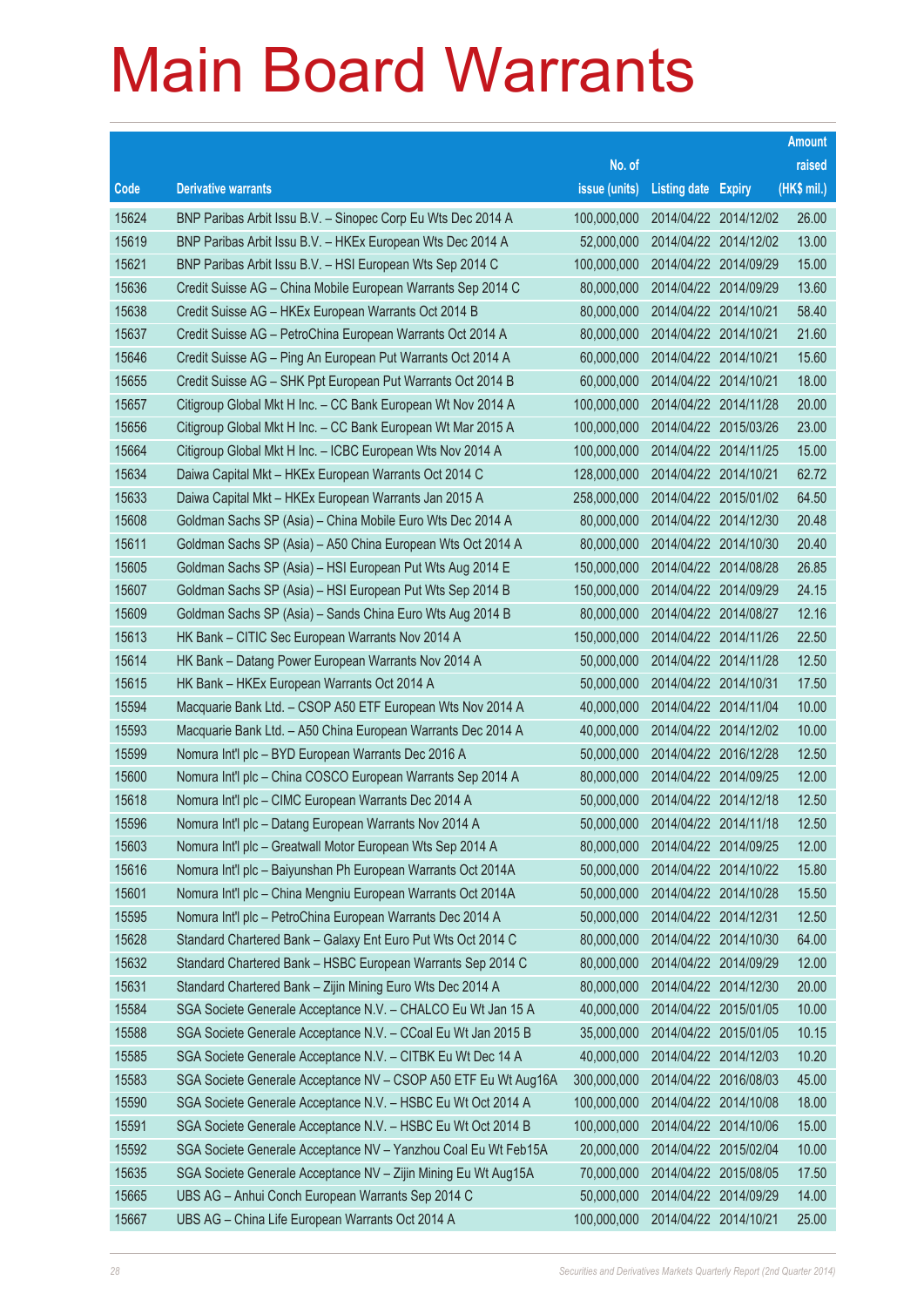|        |                                                               |               |                            |                       | <b>Amount</b> |
|--------|---------------------------------------------------------------|---------------|----------------------------|-----------------------|---------------|
|        |                                                               | No. of        |                            |                       | raised        |
| Code   | <b>Derivative warrants</b>                                    | issue (units) | <b>Listing date Expiry</b> |                       | (HK\$ mil.)   |
| 15670  | UBS AG - HKEx European Warrants Oct 2014 C                    | 40,000,000    | 2014/04/22 2014/10/21      |                       | 15.20         |
| 15669  | UBS AG - HKEx European Warrants Sep 2015 B                    | 200,000,000   | 2014/04/22 2015/09/10      |                       | 50.00         |
| 15668  | UBS AG - Kingsoft European Warrants Oct 2014 C                | 50,000,000    |                            | 2014/04/22 2014/10/24 | 17.50         |
| 15666  | UBS AG - Ping An European Warrants Aug 2014 C                 | 60,000,000    | 2014/04/22 2014/08/29      |                       | 20.40         |
| 15712  | Credit Suisse AG - China Life European Put Warrants Nov 14 A  | 70,000,000    |                            | 2014/04/23 2014/11/25 | 10.50         |
| 15710  | Credit Suisse AG - HKEx European Warrants Oct 2014 C          | 80,000,000    | 2014/04/23 2014/10/22      |                       | 40.00         |
| 15714  | Credit Suisse AG - HKEx European Warrants Jun 2015 A          | 80,000,000    |                            | 2014/04/23 2015/06/30 | 20.00         |
| 15709  | Goldman Sachs SP (Asia) - HKEx European Put Wts Sep 2015 A    | 80,000,000    | 2014/04/23 2015/09/29      |                       | 12.00         |
| 15707  | Goldman Sachs SP (Asia) - Ping An European Wts Oct 2014 B     | 80,000,000    |                            | 2014/04/23 2014/10/30 | 27.68         |
| 15687  | Merrill Lynch Int'l & Co. C.V. - AIA Euro Wts Dec 2014 B      | 40,000,000    | 2014/04/23 2014/12/24      |                       | 10.00         |
| 15680  | Merrill Lynch Int'l & Co. C.V. - Ch Mobile Eur Wt Nov 2014 A  | 40,000,000    |                            | 2014/04/23 2014/11/04 | 10.00         |
| 15681  | Merrill Lynch Int'l & Co. C.V. - Ch Mobile Eur Wt Dec 2014 B  | 40,000,000    | 2014/04/23 2014/12/01      |                       | 10.00         |
| 15676  | Merrill Lynch Int'l & Co. C.V. - Ch Mobile Eu Put Wt Sep 14 A | 60,000,000    |                            | 2014/04/23 2014/09/24 | 10.98         |
| 15679  | Merrill Lynch Int'l & Co. C.V. - HKEx Euro Wts Oct 2014 A     | 40,000,000    | 2014/04/23 2014/10/22      |                       | 15.40         |
| 15678  | Merrill Lynch Int'l & Co. C.V. - HKEx Euro Wts Dec 2014 C     | 40,000,000    | 2014/04/23 2014/12/01      |                       | 10.40         |
| 15685  | Merrill Lynch Int'l & Co. C.V. - HKEx Eur Put Wts Sep 2015 A  | 70,000,000    | 2014/04/23 2015/09/21      |                       | 10.50         |
| 15682  | Merrill Lynch Int'l & Co. C.V. - HSBC Euro Wts Nov 2014 A     | 40,000,000    |                            | 2014/04/23 2014/11/04 | 10.20         |
| 15675  | Merrill Lynch Int'l & Co. C.V. - Ping An Euro Put Wts Sep14A  | 60,000,000    | 2014/04/23 2014/09/24      |                       | 12.54         |
| 15686  | Merrill Lynch Int'l & Co. C.V. - Tencent Euro Wts Oct 2014 A  | 40,000,000    |                            | 2014/04/23 2014/10/22 | 10.20         |
| 15688  | Merrill Lynch Int'l & Co. C.V. - Tencent Eu Put Wt Oct 2014B  | 40,000,000    | 2014/04/23 2014/10/22      |                       | 15.80         |
| 15689  | Standard Chartered Bank – CITIC Bank European Wts Nov 2014 A  | 80,000,000    |                            | 2014/04/23 2014/11/28 | 25.60         |
| 15690  | SGA Societe Generale Acceptance N.V. - HKEx Eu Wt Aug 2014 B  | 40,000,000    | 2014/04/23 2014/08/04      |                       | 10.80         |
| 15693  | SGA Societe Generale Acceptance N.V. - HSI Eur Wt Oct 2014 C  | 150,000,000   |                            | 2014/04/23 2014/10/30 | 24.75         |
| 15697  | SGA Societe Generale Acceptance N.V. - HSI Eu Put Wt Sep 14 C | 150,000,000   | 2014/04/23 2014/09/29      |                       | 28.50         |
| 15705  | UBS AG - CITIC Bank European Warrants Sep 2014 A              | 60,000,000    | 2014/04/23 2014/09/01      |                       | 10.20         |
| 15701  | UBS AG - Geely Auto European Warrants Oct 2014 B              | 40,000,000    | 2014/04/23 2014/10/22      |                       | 10.00         |
| 15706  | UBS AG – HKEx European Warrants Nov 2015 A                    | 200,000,000   | 2014/04/23 2015/11/09      |                       | 50.00         |
| 18254# | Merrill Lynch Int'l & Co. C.V. - Sinopec Eu Put Wt Sep 2014A  | 200,000,000   | 2014/04/23 2014/09/16      |                       | 10.00         |
| 15723  | Credit Suisse AG - HKEx European Warrants Oct 2015 A          | 80,000,000    |                            | 2014/04/24 2015/10/30 | 20.00         |
| 15744  | Goldman Sachs SP (Asia) - AIA European Warrants Nov 2014 B    | 80,000,000    | 2014/04/24 2014/11/24      |                       | 12.00         |
| 15727  | HK Bank - AIA European Warrants Nov 2014 B                    | 100,000,000   | 2014/04/24 2014/11/21      |                       | 15.00         |
| 15729  | HK Bank - AIA European Put Warrants Nov 2014 C                | 80,000,000    | 2014/04/24 2014/11/28      |                       | 20.00         |
| 15739  | HK Bank - Ch Ship Cont European Warrants Dec 2014 A           | 50,000,000    | 2014/04/24 2014/12/31      |                       | 12.50         |
| 15741  | HK Bank - Zijin Mining European Warrants Dec 2014 A           | 60,000,000    | 2014/04/24 2014/12/31      |                       | 15.00         |
| 15745  | Macquarie Bank Ltd. - HKEx European Warrants Jul 2015 A       | 200,000,000   | 2014/04/24 2015/07/03      |                       | 50.00         |
| 15716  | Standard Chartered Bank - Tencent Hidg Euro Wts Dec 2014 A    | 100,000,000   | 2014/04/24 2014/12/05      |                       | 70.00         |
| 15742  | SGA Societe Generale Acceptance N.V. - CCCCL Eu Wt Jan 2015 A | 25,000,000    | 2014/04/24 2015/01/05      |                       | 10.00         |
| 15743  | SGA Societe Generale Acceptance N.V. - CRail Eu Wt Apr 2015A  | 30,000,000    | 2014/04/24 2015/04/08      |                       | 10.35         |
| 15757  | UBS AG - Minsheng Bank European Warrants Oct 2014 A           | 70,000,000    | 2014/04/24 2014/10/23      |                       | 27.30         |
| 15754  | UBS AG - GCL-Poly Energy European Warrants Sep 2014 A         | 50,000,000    | 2014/04/24 2014/09/24      |                       | 11.00         |
| 15746  | UBS AG - Galaxy Ent European Warrants Oct 2014 B              | 30,000,000    | 2014/04/24 2014/10/23      |                       | 13.50         |
| 15750  | UBS AG - Greatwall Motor European Warrants Oct 2014 A         | 40,000,000    | 2014/04/24 2014/10/23      |                       | 10.40         |
| 15747  | UBS AG - HKEx European Warrants Oct 2014 D                    | 40,000,000    | 2014/04/24 2014/10/28      |                       | 15.20         |
| 15787  | Credit Suisse AG - SHK Ppt European Warrants Oct 2014 C       | 70,000,000    | 2014/04/25 2014/10/24      |                       | 24.50         |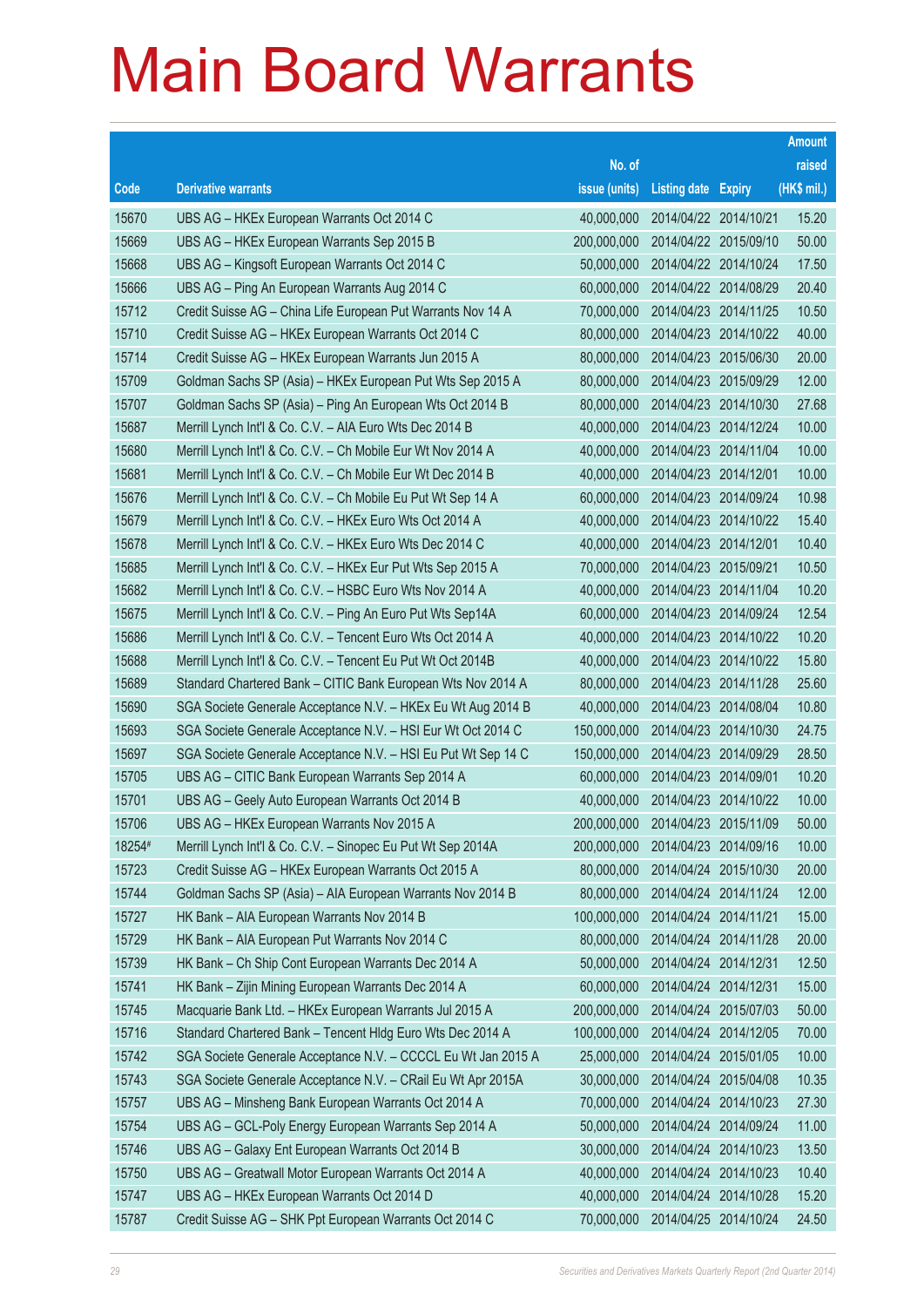|       |                                                              |               |                            |                       | <b>Amount</b> |
|-------|--------------------------------------------------------------|---------------|----------------------------|-----------------------|---------------|
|       |                                                              | No. of        |                            |                       | raised        |
| Code  | <b>Derivative warrants</b>                                   | issue (units) | <b>Listing date Expiry</b> |                       | (HK\$ mil.)   |
| 15788 | Citigroup Global Mkt H Inc. - China Life Euro Wts Dec 2014 B | 150,000,000   | 2014/04/25 2014/12/24      |                       | 28.50         |
| 15758 | Goldman Sachs SP (Asia) - HSI European Warrants Oct 2014 C   | 150,000,000   |                            | 2014/04/25 2014/10/30 | 35.25         |
| 15759 | Goldman Sachs SP (Asia) - HSI European Put Wts Oct 2014 D    | 150,000,000   |                            | 2014/04/25 2014/10/30 | 40.95         |
| 15760 | Goldman Sachs SP (Asia) - HSI European Put Wts Oct 2014 E    | 150,000,000   |                            | 2014/04/25 2014/10/30 | 37.65         |
| 15772 | Merrill Lynch Int'l & Co. C.V. - Tencent Euro Wts Nov 2014 A | 40,000,000    |                            | 2014/04/25 2014/11/25 | 12.00         |
| 15771 | Merrill Lynch Int'l & Co. C.V. - Tencent Euro Wts Dec 2014 A | 40,000,000    |                            | 2014/04/25 2014/12/23 | 10.40         |
| 15775 | Merrill Lynch Int'l & Co. C.V. - Tencent Eu Put Wt Nov 2014B | 40,000,000    | 2014/04/25 2014/11/24      |                       | 12.80         |
| 15777 | Merrill Lynch Int'l & Co. C.V. - Tencent Eu Put Wt Dec 2014B | 40,000,000    |                            | 2014/04/25 2014/12/23 | 10.00         |
| 15778 | SGA Societe Generale Acceptance N.V. - HKEx Eu Wt Jan 2015 B | 300,000,000   |                            | 2014/04/25 2015/01/05 | 45.00         |
| 15785 | UBS AG - Chi Res Power European Warrants Nov 2014 A          | 50,000,000    | 2014/04/25 2014/11/11      |                       | 10.00         |
| 15780 | UBS AG - Melco European Warrants Oct 2014 A                  | 50,000,000    | 2014/04/25 2014/10/21      |                       | 10.00         |
| 15781 | UBS AG - Sands China European Warrants Oct 2014 B            | 40,000,000    |                            | 2014/04/25 2014/10/24 | 20.00         |
| 15782 | UBS AG - Wynn Macau European Warrants Oct 2014 A             | 70,000,000    |                            | 2014/04/25 2014/10/03 | 10.50         |
| 15824 | Credit Suisse AG - HKEx European Warrants Dec 2014 A         | 70,000,000    |                            | 2014/04/28 2014/12/24 | 10.50         |
| 15856 | Credit Suisse AG - Ping An European Warrants Oct 2014 B      | 80,000,000    | 2014/04/28 2014/10/27      |                       | 20.00         |
| 15811 | J P Morgan SP BV - AIA European Warrants Nov 2014 A          | 200,000,000   |                            | 2014/04/28 2014/11/28 | 30.00         |
| 15835 | J P Morgan SP BV - Beijing Ent European Warrants Nov 2014 A  | 30,000,000    |                            | 2014/04/28 2014/11/04 | 13.08         |
| 15834 | J P Morgan SP BV - BJ Ent Water European Warrants Dec 2014 A | 70,000,000    |                            | 2014/04/28 2014/12/30 | 26.81         |
| 15810 | J P Morgan SP BV - CITIC Bank European Warrants Dec 2014 A   | 100,000,000   |                            | 2014/04/28 2014/12/02 | 25.00         |
| 15796 | J P Morgan SP BV - Cheung Kong European Warrants Nov 2014 A  | 100,000,000   | 2014/04/28 2014/11/04      |                       | 25.00         |
| 15818 | J P Morgan SP BV - Minsheng Bank European Wts Oct 2014 A     | 100,000,000   |                            | 2014/04/28 2014/10/30 | 25.00         |
| 15798 | J P Morgan SP BV - CSOP A50 ETF Euro Put Wts Nov 2014 A      | 100,000,000   |                            | 2014/04/28 2014/11/04 | 31.40         |
| 15851 | J P Morgan SP BV - China Shenhua European Wts Apr 2015 A     | 100,000,000   | 2014/04/28 2015/04/01      |                       | 18.70         |
| 15844 | J P Morgan SP BV - Datang European Wts Dec 2014 A            | 35,000,000    |                            | 2014/04/28 2014/12/02 | 11.55         |
| 15853 | J P Morgan SP BV - Evergrande European Warrants Nov 2014 A   | 100,000,000   |                            | 2014/04/28 2014/11/04 | 25.00         |
| 15832 | J P Morgan SP BV - Galaxy Ent European Warrants Oct 2014 D   | 100,000,000   |                            | 2014/04/28 2014/10/06 | 39.10         |
| 15804 | J P Morgan SP BV - HKEx European Warrants Nov 2014 A         | 80,000,000    | 2014/04/28 2014/11/04      |                       | 32.16         |
| 15823 | J P Morgan SP BV - HKEx European Warrants Jan 2015 A         | 200,000,000   | 2014/04/28 2015/01/05      |                       | 30.00         |
| 15805 | J P Morgan SP BV - HKEx European Put Wts Sep 2015 A          | 200,000,000   | 2014/04/28 2015/09/29      |                       | 30.00         |
| 15820 | J P Morgan SP BV - HSI European Put Warrants Oct 2014 G      | 500,000,000   |                            | 2014/04/28 2014/10/30 | 125.50        |
| 15816 | J P Morgan SP BV - ICBC European Warrants Dec 2014 A         | 200,000,000   | 2014/04/28 2014/12/30      |                       | 30.00         |
| 15849 | J P Morgan SP BV - Lenovo European Warrants Jun 2015 A       | 200,000,000   | 2014/04/28 2015/06/29      |                       | 30.00         |
| 15819 | J P Morgan SP BV - Ping An European Warrants Nov 2014 A      | 200,000,000   | 2014/04/28 2014/11/04      |                       | 50.00         |
| 15852 | J P Morgan SP BV - Sands China European Warrants Apr 2017 A  | 200,000,000   | 2014/04/28 2017/04/03      |                       | 33.00         |
| 15833 | J P Morgan SP BV - Sa Sa Int'l European Warrants Jul 2016 A  | 100,000,000   | 2014/04/28 2016/07/28      |                       | 25.00         |
| 15797 | J P Morgan SP BV - SHK Ppt European Warrants Nov 2014 A      | 100,000,000   | 2014/04/28 2014/11/04      |                       | 25.00         |
| 15842 | J P Morgan SP BV - SJM Holdings European Warrants Dec 2014 A | 100,000,000   | 2014/04/28 2014/12/01      |                       | 15.00         |
| 15806 | J P Morgan SP BV - Tencent European Warrants Aug 2014 G      | 200,000,000   | 2014/04/28 2014/08/11      |                       | 51.40         |
| 15808 | J P Morgan SP BV - Tencent European Warrants Aug 2014 H      | 200,000,000   | 2014/04/28 2014/08/29      |                       | 47.00         |
| 15838 | J P Morgan SP BV - ZTE European Warrants Dec 2014 A          | 100,000,000   | 2014/04/28 2014/12/29      |                       | 25.00         |
| 15825 | Macquarie Bank Ltd. - BJ Ent Water European Wts Oct 2014 A   | 40,000,000    | 2014/04/28 2014/10/28      |                       | 10.00         |
| 15827 | SGA Societe Generale Acceptance N.V. - Ch Mob Eu Wt Mar 15 A | 100,000,000   | 2014/04/28 2015/03/04      |                       | 16.50         |
| 15795 | SGA Societe Generale Acceptance N.V. - HKEx Eu Wt Nov 2014 A | 40,000,000    | 2014/04/28 2014/11/05      |                       | 10.60         |
| 15794 | SGA Societe Generale Acceptance N.V. - HKEx Eu Wt Feb 2015 A | 40,000,000    | 2014/04/28 2015/02/04      |                       | 23.20         |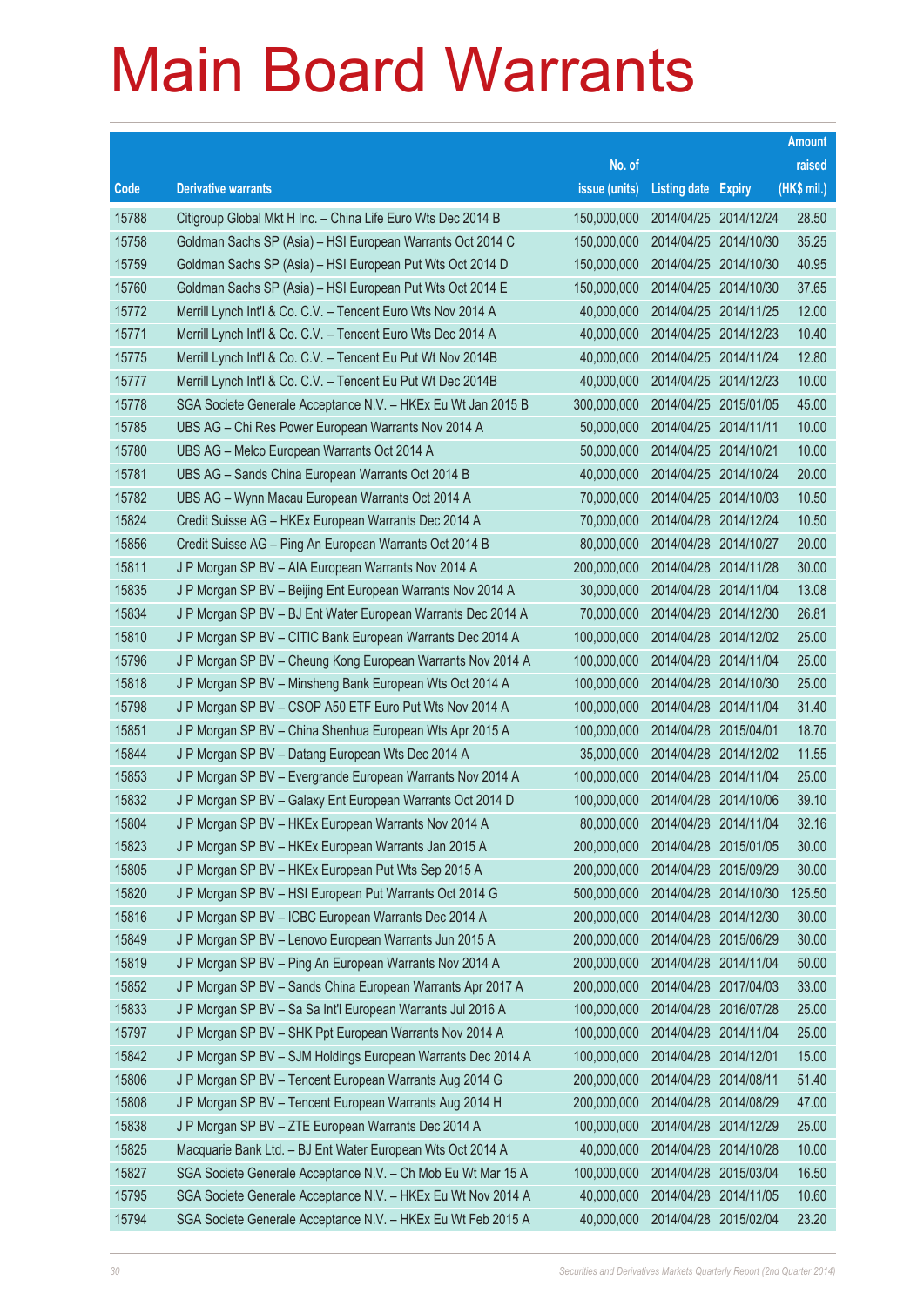|       |                                                               |               |                            | <b>Amount</b> |
|-------|---------------------------------------------------------------|---------------|----------------------------|---------------|
|       |                                                               | No. of        |                            | raised        |
| Code  | <b>Derivative warrants</b>                                    | issue (units) | <b>Listing date Expiry</b> | (HK\$ mil.)   |
| 15828 | SGA Societe Generale Acceptance N.V. - Tencent Eu Wt Feb 15 A | 150,000,000   | 2014/04/28 2015/02/04      | 61.50         |
| 15790 | UBS AG - BOCL European Warrants Oct 2014 A                    | 100,000,000   | 2014/04/28 2014/10/03      | 15.00         |
| 15831 | UBS AG - CITIC Pacific European Warrants Jan 2015 A           | 70,000,000    | 2014/04/28 2015/01/26      | 10.50         |
| 15829 | UBS AG - CSOP A50 ETF European Warrants Oct 2014 A            | 30,000,000    | 2014/04/28 2014/10/27      | 12.90         |
| 15866 | BOCI Asia Ltd. - China Life European Warrants Dec 2014 B      | 100,000,000   | 2014/04/30 2014/12/24      | 16.00         |
| 15861 | BOCI Asia Ltd. - HKEx European Warrants Nov 2015 A            | 100,000,000   | 2014/04/30 2015/11/02      | 16.00         |
| 15870 | BOCI Asia Ltd. - Kingsoft European Warrants Nov 2014 A        | 100,000,000   | 2014/04/30 2014/11/10      | 32.00         |
| 15862 | BOCI Asia Ltd. – Ping An European Warrants Oct 2014 A         | 100,000,000   | 2014/04/30 2014/10/08      | 17.00         |
| 15879 | BNP Paribas Arbit Issu B.V. - Anhui Conch Eu Put Wt Jan 15 B  | 100,000,000   | 2014/04/30 2015/01/05      | 25.00         |
| 15880 | BNP Paribas Arbit Issu B.V. - CITIC Sec Euro Wts Apr 2015 A   | 100,000,000   | 2014/04/30 2015/04/02      | 25.00         |
| 15873 | BNP Paribas Arbit Issu B.V. - Cheung Kong Euro Wt Jan 2015 A  | 60,000,000    | 2014/04/30 2015/01/05      | 15.00         |
| 15877 | BNP Paribas Arbit Issu B.V. - Cheung Kong Eu Put Wt Jan 15 B  | 60,000,000    | 2014/04/30 2015/01/05      | 15.60         |
| 15878 | BNP Paribas Arbit Issu B.V. - Hutchison Euro Wts Jan 2015 A   | 100,000,000   | 2014/04/30 2015/01/05      | 25.00         |
| 15891 | Citigroup Global Mkt H Inc. - China Mobile Eur Wt Sep 2014 A  | 100,000,000   | 2014/04/30 2014/09/30      | 26.00         |
| 15893 | Citigroup Global Mkt H Inc. - HKEx European Wts Sep 2015 B    | 150,000,000   | 2014/04/30 2015/09/03      | 31.50         |
| 15892 | Citigroup Global Mkt H Inc. - ICBC European Wts Sep 2014 A    | 100,000,000   | 2014/04/30 2014/09/23      | 20.00         |
| 15894 | Citigroup Global Mkt H Inc. - Tencent European Wts Jul 2014 E | 100,000,000   | 2014/04/30 2014/07/31      | 46.00         |
| 15895 | Citigroup Global Mkt H Inc. - Tencent European Wts Aug 2014 C | 100,000,000   | 2014/04/30 2014/08/21      | 26.00         |
| 15858 | Goldman Sachs SP (Asia) - Agri Bk European Wts Dec 2014 A     | 80,000,000    | 2014/04/30 2014/12/22      | 12.96         |
| 15859 | Goldman Sachs SP (Asia) – Sands China Euro Wts Oct 2014 A     | 80,000,000    | 2014/04/30 2014/10/31      | 36.08         |
| 15857 | Goldman Sachs SP (Asia) – Tencent European Wt Sep 2014 C      | 80,000,000    | 2014/04/30 2014/09/24      | 35.28         |
| 15890 | J P Morgan Int'l Der. Ltd. – CC Bank European Wts Nov 2014 A  | 200,000,000   | 2014/04/30 2014/11/28      | 30.00         |
| 15860 | Standard Chartered Bank – Sinopec Corp Euro Wts Nov 2014 A    | 80,000,000    | 2014/04/30 2014/11/28      | 20.00         |
| 15881 | UBS AG - AIA European Warrants Sep 2014 C                     | 100,000,000   | 2014/04/30 2014/09/24      | 20.00         |
| 15883 | UBS AG - China Coal European Warrants Sep 2014 A              | 35,000,000    | 2014/04/30 2014/09/24      | 10.33         |
| 15882 | UBS AG - China Shenhua European Warrants Jan 2015 A           | 60,000,000    | 2014/04/30 2015/01/27      | 10.20         |
| 15885 | UBS AG - HSCEI European Warrants Oct 2014 A                   | 100,000,000   | 2014/04/30 2014/10/30      | 15.00         |
| 15886 | UBS AG - HSCEI European Warrants Oct 2014 B                   | 100,000,000   | 2014/04/30 2014/10/30      | 17.00         |
| 15887 | UBS AG - HSCEI European Put Warrants Oct 2014 C               | 100,000,000   | 2014/04/30 2014/10/30      | 15.00         |
| 15889 | UBS AG - HSI European Put Warrants Sep 2014 D                 | 300,000,000   | 2014/04/30 2014/09/29      | 54.00         |
| 15888 | UBS AG - HSI European Put Warrants Oct 2014 A                 | 300,000,000   | 2014/04/30 2014/10/30      | 52.50         |
| 15884 | UBS AG - Yanzhou Coal European Wts Sep 2014 A                 | 30,000,000    | 2014/04/30 2014/09/25      | 13.65         |
| 15923 | BNP Paribas Arbit Issu B.V. - Tencent Hidgs Eu Wt Dec 2014 B  | 100,000,000   | 2014/05/02 2014/12/02      | 25.00         |
| 15924 | BNP Paribas Arbit Issu B.V. - Tencent HIdgs Eu Wt Mar 2015 A  | 100,000,000   | 2014/05/02 2015/03/03      | 25.00         |
| 15925 | BNP Paribas Arbit Issu B.V. - Tencent HIdgs Eu Wt Apr 2016 A  | 100,000,000   | 2014/05/02 2016/04/05      | 25.00         |
| 15926 | BNP Paribas Arbit Issu B.V. - Tencent Eu Put Wt Jan 2015 B    | 100,000,000   | 2014/05/02 2015/01/05      | 25.00         |
| 15927 | BNP Paribas Arbit Issu B.V. - Tencent Eu Put Wt Apr 2015 A    | 100,000,000   | 2014/05/02 2015/04/02      | 25.00         |
| 15896 | HK Bank - BOC HK European Warrants Dec 2014 B                 | 100,000,000   | 2014/05/02 2014/12/31      | 15.00         |
| 15897 | HK Bank - Huaneng Power European Warrants Nov 2014 A          | 60,000,000    | 2014/05/02 2014/11/03      | 18.00         |
| 15905 | Standard Chartered Bank - Agricultural Bk Eur Wts Feb 2015 A  | 70,000,000    | 2014/05/02 2015/02/04      | 17.50         |
| 15915 | Standard Chartered Bank - HKEx European Warrants Jun 2015 A   | 100,000,000   | 2014/05/02 2015/06/26      | 15.00         |
| 15916 | Standard Chartered Bank - HKEx European Put Wts May 2015 A    | 100,000,000   | 2014/05/02 2015/05/29      | 25.00         |
| 15903 | Standard Chartered Bank - HuanengPower Euro Wts Jan 2015 A    | 50,000,000    | 2014/05/02 2015/01/06      | 25.00         |
| 15913 | Standard Chartered Bank - Ping An Euro Put Wts Nov 2014 A     | 80,000,000    | 2014/05/02 2014/11/05      | 20.00         |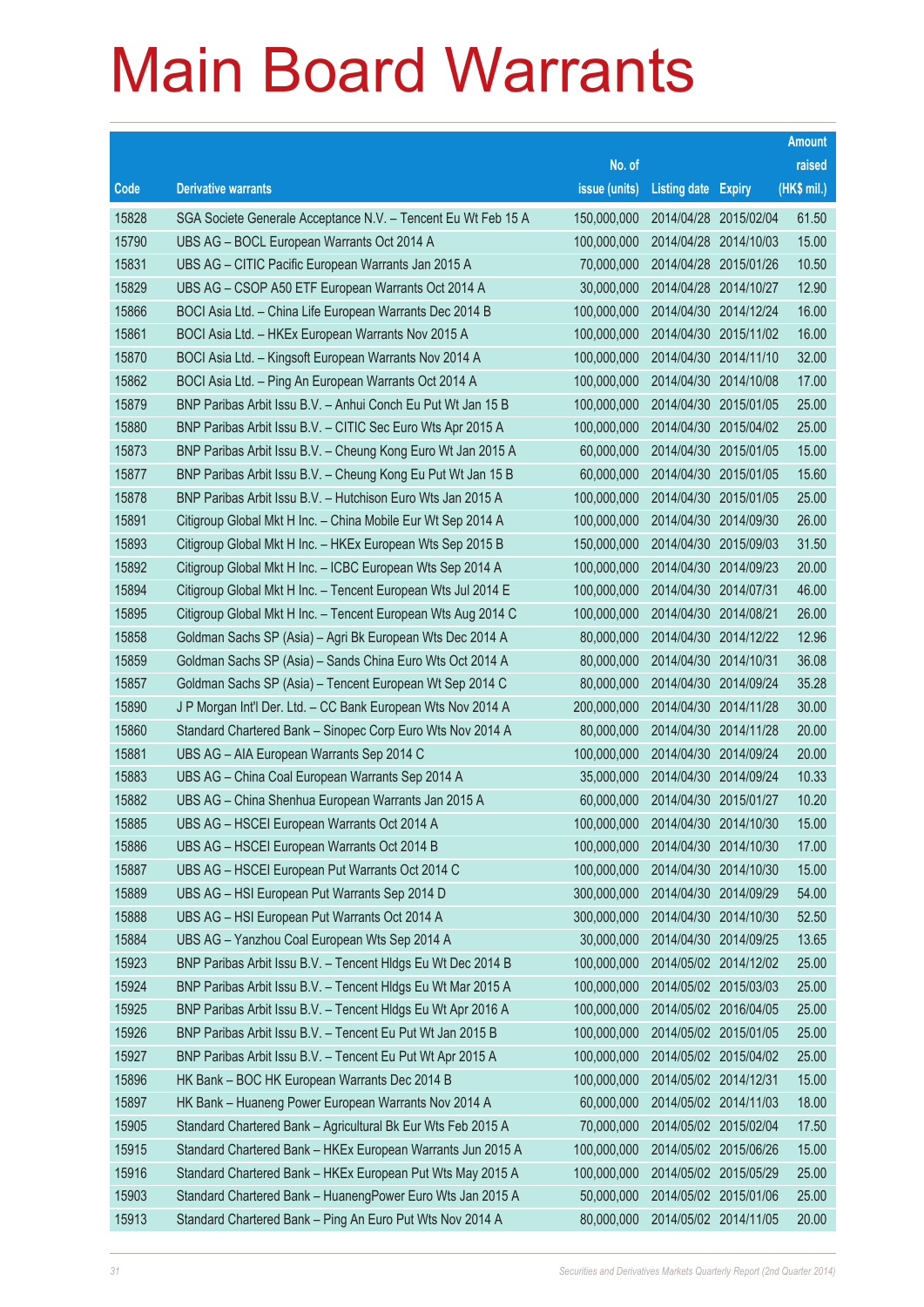|       |                                                              |               |                            |                       | <b>Amount</b> |
|-------|--------------------------------------------------------------|---------------|----------------------------|-----------------------|---------------|
|       |                                                              | No. of        |                            |                       | raised        |
| Code  | <b>Derivative warrants</b>                                   | issue (units) | <b>Listing date Expiry</b> |                       | (HK\$ mil.)   |
| 15914 | Standard Chartered Bank - Sands China Eu Put Wts Nov 2014 A  | 60,000,000    |                            | 2014/05/02 2014/11/05 | 19.20         |
| 15911 | Standard Chartered Bank - ZTE European Warrants Feb 2015 A   | 70,000,000    |                            | 2014/05/02 2015/02/02 | 17.50         |
| 15917 | SGA Societe Generale Acceptance N.V. - CMob Eu Put Wt Jan15A | 100,000,000   |                            | 2014/05/02 2015/01/05 | 15.50         |
| 15922 | UBS AG - Cheung Kong European Warrants Nov 2014 A            | 50,000,000    |                            | 2014/05/02 2014/11/03 | 12.50         |
| 15966 | Credit Suisse AG - Anton Oilfield European Warrants Nov 14 A | 50,000,000    |                            | 2014/05/05 2014/11/04 | 21.50         |
| 15968 | Credit Suisse AG - CC Bank European Warrants Oct 2014 A      | 70,000,000    |                            | 2014/05/05 2014/10/24 | 10.50         |
| 15967 | Credit Suisse AG - ICBC European Warrants Dec 2014 A         | 70,000,000    | 2014/05/05 2014/12/24      |                       | 10.50         |
| 15949 | Daiwa Capital Mkt - Kingsoft European Warrants Sep 2014 A    | 80,000,000    | 2014/05/05 2014/09/01      |                       | 20.00         |
| 15950 | Daiwa Capital Mkt - Kingsoft European Warrants Sep 2014 B    | 80,000,000    |                            | 2014/05/05 2014/09/24 | 12.80         |
| 15951 | Daiwa Capital Mkt - Sands China European Warrants Oct 2014 B | 98,000,000    |                            | 2014/05/05 2014/10/03 | 22.54         |
| 16000 | Goldman Sachs SP (Asia) - HKEx European Warrants Oct 2014 B  | 80,000,000    | 2014/05/05 2014/10/14      |                       | 22.40         |
| 15995 | Goldman Sachs SP (Asia) - HKEx European Warrants Jun 2015 A  | 80,000,000    |                            | 2014/05/05 2015/06/30 | 12.72         |
| 15987 | Goldman Sachs SP (Asia) - Sands China Euro Wts Sep 2014 A    | 80,000,000    |                            | 2014/05/05 2014/09/25 | 15.20         |
| 15985 | J P Morgan SP BV - HSI European Put Warrants Aug 2014 G      | 300,000,000   |                            | 2014/05/05 2014/08/28 | 45.00         |
| 15974 | J P Morgan SP BV - Kingsoft European Warrants Dec 2014 A     | 100,000,000   |                            | 2014/05/05 2014/12/29 | 25.00         |
| 15959 | Macquarie Bank Ltd. - China Tel European Warrants Jan 2015 A | 40,000,000    | 2014/05/05 2015/01/05      |                       | 10.00         |
| 15961 | Macquarie Bank Ltd. - Huishan Dairy European Warrants Dec14A | 40,000,000    |                            | 2014/05/05 2014/12/02 | 10.00         |
| 15960 | Macquarie Bank Ltd. - ZTE European Warrants Mar 2015 B       | 40,000,000    |                            | 2014/05/05 2015/03/03 | 10.00         |
| 15945 | Merrill Lynch Int'l & Co. C.V. - CC Bank Euro Wts Nov 2014 A | 70,000,000    | 2014/05/05 2014/11/21      |                       | 10.92         |
| 15936 | Merrill Lynch Int'l & Co. C.V. - ICBC Euro Wts Dec 2014 A    | 70,000,000    |                            | 2014/05/05 2014/12/24 | 11.76         |
| 15947 | Merrill Lynch Int'l & Co. C.V. - PetroChina Eu Wt Nov 2014 A | 40,000,000    |                            | 2014/05/05 2014/11/28 | 10.20         |
| 15946 | Merrill Lynch Int'l & Co. C.V. - Ping An Euro Wts Jan 2015 A | 40,000,000    |                            | 2014/05/05 2015/01/30 | 10.00         |
| 15943 | Merrill Lynch Int'l & Co. C.V. - SHK Ppt Euro Wts Nov 2014 A | 40,000,000    |                            | 2014/05/05 2014/11/05 | 10.20         |
| 15940 | Merrill Lynch Int'l & Co. C.V. - Tencent Euro Wts Feb 2015 A | 40,000,000    |                            | 2014/05/05 2015/02/16 | 10.40         |
| 15938 | Merrill Lynch Int'l & Co. C.V. - Tencent Euro Wts Apr 2015 B | 40,000,000    |                            | 2014/05/05 2015/04/02 | 10.00         |
| 15942 | Merrill Lynch Int'l & Co. C.V. - Tencent Eu Put Wt Feb 2015B | 40,000,000    | 2014/05/05 2015/02/13      |                       | 14.80         |
| 15937 | Merrill Lynch Int'l & Co. C.V. - Tencent Eu Put Wt Apr 2015A | 40,000,000    | 2014/05/05 2015/04/01      |                       | 10.00         |
| 15933 | Nomura Int'l plc - Country Garden European Warrants Sep14 A  | 80,000,000    | 2014/05/05 2014/09/30      |                       | 12.32         |
| 15929 | Nomura Int'l plc - Ch Overseas European Warrants Dec 2014 B  | 80,000,000    | 2014/05/05 2014/12/30      |                       | 12.24         |
| 15930 | Nomura Int'l plc - A50 China European Warrants Nov 2014 A    | 50,000,000    | 2014/05/05 2014/11/28      |                       | 17.00         |
| 15931 | Nomura Int'l plc - A50 China European Warrants Nov 2014 B    | 50,000,000    | 2014/05/05 2014/11/28      |                       | 10.35         |
| 15928 | Nomura Int'l plc - Gome European Warrants Aug 2015 A         | 50,000,000    | 2014/05/05 2015/08/31      |                       | 13.00         |
| 15932 | Nomura Int'l plc - Haier Elec European Warrants Oct 2014 A   | 80,000,000    | 2014/05/05 2014/10/29      |                       | 15.20         |
| 15958 | Standard Chartered Bank - BOCL European Warrants Aug 2016 A  | 100,000,000   |                            | 2014/05/05 2016/08/30 | 32.00         |
| 15956 | Standard Chartered Bank - CC Bank European Wts Nov 2014 B    | 80,000,000    | 2014/05/05 2014/11/21      |                       | 12.00         |
| 15953 | Standard Chartered Bank - Greatwall Motor Euro Wt Dec 2014 A | 80,000,000    | 2014/05/05 2014/12/03      |                       | 20.00         |
| 15954 | Standard Chartered Bank - Kingsoft European Wts Sep 2014 C   | 80,000,000    | 2014/05/05 2014/09/23      |                       | 28.00         |
| 15955 | Standard Chartered Bank - Kingsoft European Put Wts Sep 14 D | 80,000,000    | 2014/05/05 2014/09/19      |                       | 28.00         |
| 15952 | SGA Societe Generale Acceptance N.V. - CCB Eur Wt Dec 2014 A | 100,000,000   | 2014/05/05 2014/12/03      |                       | 15.00         |
| 15965 | UBS AG - Galaxy Ent European Warrants Oct 2014 C             | 40,000,000    | 2014/05/05 2014/10/08      |                       | 22.40         |
| 15964 | UBS AG - Huishan Dairy European Warrants Nov 2014 A          | 40,000,000    | 2014/05/05 2014/11/04      |                       | 10.00         |
| 15962 | UBS AG - SHK Ppt European Warrants Apr 2016 A                | 50,000,000    |                            | 2014/05/05 2016/04/22 | 40.00         |
| 16057 | BNP Paribas Arbit Issu B.V. - BankComm Euro Wts Oct 2015 A   | 40,000,000    | 2014/05/07 2015/10/05      |                       | 10.80         |
| 16055 | BNP Paribas Arbit Issu B.V. - Chsouthcity Euro Wts Dec14A    | 50,000,000    |                            | 2014/05/07 2014/12/02 | 21.00         |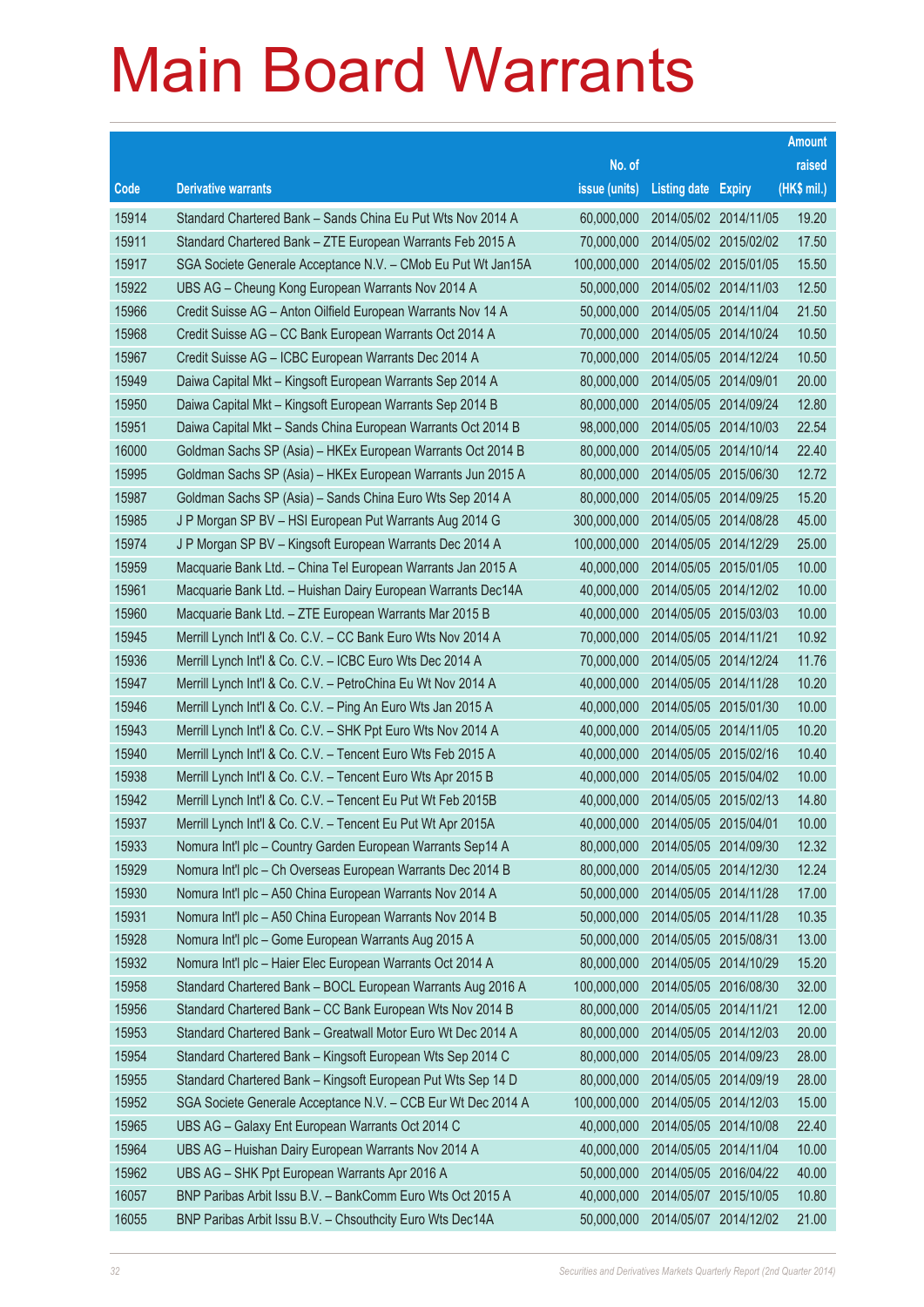|       |                                                                |               |                            | <b>Amount</b> |
|-------|----------------------------------------------------------------|---------------|----------------------------|---------------|
|       |                                                                | No. of        |                            | raised        |
| Code  | <b>Derivative warrants</b>                                     | issue (units) | <b>Listing date Expiry</b> | (HK\$ mil.)   |
| 16056 | BNP Paribas Arbit Issu B.V. - Fosun Pharma Euro Wts Dec14A     | 60,000,000    | 2014/05/07 2014/12/02      | 19.20         |
| 16053 | BNP Paribas Arbit Issu B.V. - Geely Auto Euro Wts Jan 2015 A   | 100,000,000   | 2014/05/07 2015/01/05      | 25.00         |
| 16054 | BNP Paribas Arbit Issu B.V. - NCI European Wts Dec 2014 A      | 50,000,000    | 2014/05/07 2014/12/02      | 15.00         |
| 16022 | Credit Suisse AG - Agricultural Bank European Wts Dec 2014 A   | 70,000,000    | 2014/05/07 2014/12/08      | 10.50         |
| 16036 | Credit Suisse AG - CITIC Bank European Warrants Nov 2014 A     | 60,000,000    | 2014/05/07 2014/11/10      | 18.00         |
| 16035 | Credit Suisse AG - China Life European Warrants Dec 2014 B     | 70,000,000    | 2014/05/07 2014/12/29      | 10.50         |
| 16023 | Credit Suisse AG - Sands China European Warrants Oct 2014 B    | 60,000,000    | 2014/05/07 2014/10/13      | 15.60         |
| 16020 | Credit Suisse AG - SJM Holdings European Warrants Nov 2014 A   | 70,000,000    | 2014/05/07 2014/11/17      | 11.20         |
| 16019 | Credit Suisse AG - Tencent Holdings European Wts Sep 2014 E    | 100,000,000   | 2014/05/07 2014/09/22      | 35.00         |
| 16018 | Daiwa Capital Mkt - Ping An European Warrants Nov 2014 A       | 98,000,000    | 2014/05/07 2014/11/06      | 24.50         |
| 16062 | J P Morgan SP BV - China Life European Warrants Oct 2014 C     | 200,000,000   | 2014/05/07 2014/10/14      | 30.00         |
| 16058 | J P Morgan SP BV - Chsouthcity European Warrants Apr 2015 A    | 50,000,000    | 2014/05/07 2015/04/02      | 21.45         |
| 16061 | J P Morgan SP BV - Fosun Pharma European Warrants Dec 2014 A   | 50,000,000    | 2014/05/07 2014/12/29      | 12.50         |
| 16059 | J P Morgan SP BV - Macau Legend European Warrants Jan 2016 A   | 100,000,000   | 2014/05/07 2016/01/05      | 25.00         |
| 16060 | J P Morgan SP BV - Shunfeng Pv European Warrants Dec 2014 A    | 70,000,000    | 2014/05/07 2014/12/29      | 17.50         |
| 16005 | Macquarie Bank Ltd. - CITIC Pacific European Wts May 2015 A    | 70,000,000    | 2014/05/07 2015/05/05      | 10.50         |
| 16004 | Macquarie Bank Ltd. - Galaxy Ent European Wts Oct 2014 A       | 50,000,000    | 2014/05/07 2014/10/06      | 10.05         |
| 16050 | Standard Chartered Bank - HSI European Warrants Oct 2014 B     | 100,000,000   | 2014/05/07 2014/10/30      | 15.00         |
| 16049 | Standard Chartered Bank - HSI European Put Wts Sep 2014 B      | 100,000,000   | 2014/05/07 2014/09/29      | 17.00         |
| 16011 | Standard Chartered Bank - Ping An European Wts Aug 2014 B      | 80,000,000    | 2014/05/07 2014/08/25      | 13.60         |
| 16013 | Standard Chartered Bank - Ping An European Wts Oct 2014 B      | 80,000,000    | 2014/05/07 2014/10/03      | 32.00         |
| 16015 | Standard Chartered Bank - Tencent Hidg Euro Wts Nov 2014 B     | 100,000,000   | 2014/05/07 2014/11/06      | 25.00         |
| 16016 | Standard Chartered Bank - Tencent Hidg Eu Put Wts Nov 2014 C   | 100,000,000   | 2014/05/07 2014/11/06      | 35.00         |
| 16001 | SGA Societe Generale Acceptance NV - Minsheng Bk Eu Wt Oct14 B | 30,000,000    | 2014/05/07 2014/10/06      | 10.65         |
| 16002 | SGA Societe Generale Acceptance N.V. - Ping An Eu Wt Nov 14 A  | 100,000,000   | 2014/05/07 2014/11/05      | 22.50         |
| 16003 | SGA Societe Generale Acceptance N.V - Ping An Eu Put Wt Dec14A | 70,000,000    | 2014/05/07 2014/12/03      | 25.90         |
| 16041 | UBS AG - BYD European Warrants Aug 2014 B                      | 50,000,000    | 2014/05/07 2014/08/26      | 30.00         |
| 16045 | UBS AG - BYD European Warrants Dec 2016 A                      | 100,000,000   | 2014/05/07 2016/12/22      | 15.00         |
| 16039 | UBS AG - Sinopec Corp European Put Warrants Nov 2014 B         | 30,000,000    | 2014/05/07 2014/11/06      | 12.00         |
| 16047 | UBS AG - Kingsoft European Warrants Aug 2014 C                 | 100,000,000   | 2014/05/07 2014/08/29      | 40.00         |
| 16048 | UBS AG - Kingsoft European Warrants Aug 2014 D                 | 100,000,000   | 2014/05/07 2014/08/22      | 28.00         |
| 16040 | UBS AG - PetroChina European Warrants Oct 2014 A               | 50,000,000    | 2014/05/07 2014/10/14      | 14.00         |
| 16104 | BNP Paribas Arbit Issu B.V. - China Tel Euro Wts Jan 2015 B    | 86,000,000    | 2014/05/08 2015/01/05      | 18.06         |
| 16102 | BNP Paribas Arbit Issu B.V. - Ping An European Wt Nov 2014 B   | 100,000,000   | 2014/05/08 2014/11/04      | 22.00         |
| 16110 | Credit Suisse AG - Kingsoft European Warrants Sep 2014 D       | 60,000,000    | 2014/05/08 2014/09/22      | 13.80         |
| 16111 | Credit Suisse AG - TCL Comm European Warrants Feb 2015 A       | 50,000,000    | 2014/05/08 2015/02/27      | 12.50         |
| 10284 | Daiwa Capital Mkt - Nikkei 225 Index European Wts Dec 2014 A   | 250,000,000   | 2014/05/08 2014/12/12      | 62.50         |
| 10285 | Daiwa Capital Mkt - Nikkei 225 Index European Wts Dec 2014 B   | 250,000,000   | 2014/05/08 2014/12/12      | 62.50         |
| 10286 | Daiwa Capital Mkt - Nikkei 225 Index European Wts Dec 2014 C   | 250,000,000   | 2014/05/08 2014/12/12      | 62.50         |
| 10287 | Daiwa Capital Mkt - Nikkei 225 Index Euro Put Wts Dec 2014 D   | 250,000,000   | 2014/05/08 2014/12/12      | 62.50         |
| 10288 | Daiwa Capital Mkt - Nikkei 225 Index Euro Put Wts Dec 2014 E   | 250,000,000   | 2014/05/08 2014/12/12      | 62.50         |
| 10289 | Daiwa Capital Mkt - Nikkei 225 Index Euro Put Wts Dec 2014 F   | 250,000,000   | 2014/05/08 2014/12/12      | 62.50         |
| 16115 | Goldman Sachs SP (Asia) - Galaxy Ent Euro Wts Nov 2014 A       | 80,000,000    | 2014/05/08 2014/11/27      | 39.36         |
| 16112 | Goldman Sachs SP (Asia) - Ping An Euro Put Wts Nov 2014 A      | 80,000,000    | 2014/05/08 2014/11/28      | 20.00         |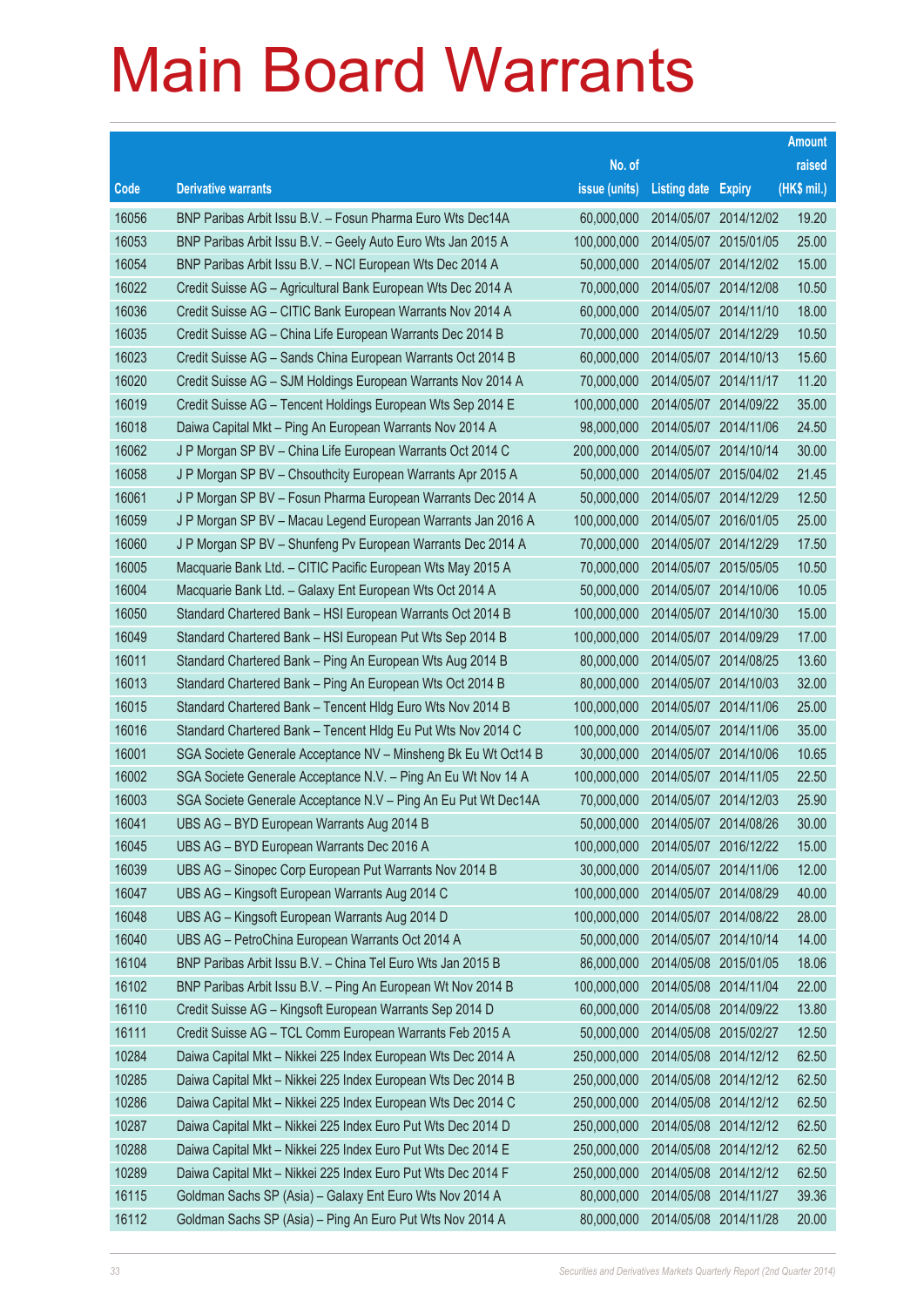|       |                                                                |               |                            |            | <b>Amount</b> |
|-------|----------------------------------------------------------------|---------------|----------------------------|------------|---------------|
|       |                                                                | No. of        |                            |            | raised        |
| Code  | <b>Derivative warrants</b>                                     | issue (units) | <b>Listing date Expiry</b> |            | (HK\$ mil.)   |
| 16113 | Goldman Sachs SP (Asia) – SHK Ppt European Put Wt Nov 2014 A   | 80,000,000    | 2014/05/08 2014/11/10      |            | 25.52         |
| 16065 | HK Bank – Galaxy Ent European Warrants Sep 2014 A              | 60,000,000    | 2014/05/08 2014/09/29      |            | 30.00         |
| 16063 | HK Bank - Kingsoft European Warrants Nov 2014 A                | 60,000,000    | 2014/05/08 2014/11/28      |            | 15.00         |
| 16066 | HK Bank – Ping An European Warrants Aug 2014 B                 | 80,000,000    | 2014/05/08 2014/08/25      |            | 12.00         |
| 16091 | HK Bank - Sands China European Warrants Apr 2017 A             | 150,000,000   | 2014/05/08 2017/04/03      |            | 24.00         |
| 16100 | Macquarie Bank Ltd. - Kingsoft European Warrants Nov 2014 A    | 80,000,000    | 2014/05/08 2014/11/07      |            | 20.00         |
| 16092 | Macquarie Bank Ltd. - Melco Int'l Dev Euro Wts Dec 2014 A      | 40,000,000    | 2014/05/08 2014/12/02      |            | 10.00         |
| 16093 | Macquarie Bank Ltd. - Ping An European Warrants Dec 2014 B     | 40,000,000    | 2014/05/08 2014/12/02      |            | 10.00         |
| 16086 | Nomura Int'l plc - Chsouthcity European Warrants Nov 2014 A    | 50,000,000    | 2014/05/08 2014/11/18      |            | 32.50         |
| 16089 | Nomura Int'l plc - Fosun Pharma European Warrants Nov 2014 A   | 50,000,000    | 2014/05/08 2014/11/18      |            | 14.00         |
| 16067 | Nomura Int'l plc - Kerry Log Net European Warrants Mar 2015A   | 50,000,000    | 2014/05/08 2015/03/30      |            | 12.50         |
| 16068 | Nomura Int'l plc - Shunfeng Pv EEuropean Warrants Feb 2015 A   | 50,000,000    | 2014/05/08 2015/02/18      |            | 13.50         |
| 16090 | Nomura Int'l plc - TCL Comm European Warrants Jun 2015 A       | 50,000,000    | 2014/05/08 2015/06/18      |            | 12.50         |
| 16096 | Standard Chartered Bank – Ch Comm Cons Eur Wts Feb 2015 A      | 60,000,000    | 2014/05/08 2015/02/04      |            | 15.00         |
| 16097 | Standard Chartered Bank - Ch Comm Cons Eur Wts Jun 2015 A      | 60,000,000    | 2014/05/08 2015/06/04      |            | 15.00         |
| 16099 | Standard Chartered Bank - CTel European Warrants Nov 2014 B    | 60,000,000    | 2014/05/08 2014/11/28      |            | 15.00         |
| 16098 | Standard Chartered Bank - CTel European Warrants Mar 2015 A    | 60,000,000    | 2014/05/08 2015/03/03      |            | 15.00         |
| 16094 | Standard Chartered Bank - Tencent Hidg Euro Wts Jan 2015 B     | 100,000,000   | 2014/05/08 2015/01/06      |            | 36.00         |
| 16095 | Standard Chartered Bank - Tencent Hidg Eu Put Wts Jan 2015 C   | 100,000,000   | 2014/05/08 2015/01/06      |            | 25.00         |
| 16106 | UBS AG - BYD European Warrants Dec 2016 B                      | 100,000,000   | 2014/05/08 2016/12/30      |            | 15.00         |
| 16105 | UBS AG - Sands China European Warrants Apr 2017 A              | 200,000,000   | 2014/05/08 2017/04/03      |            | 34.00         |
| 16207 | Credit Suisse AG - China Mobile European Put Wts Sep 2014 D    | 60,000,000    | 2014/05/09 2014/09/29      |            | 10.20         |
| 16197 | Credit Suisse AG - Sands China European Warrants Oct 2014 C    | 60,000,000    | 2014/05/09 2014/10/20      |            | 24.00         |
| 16204 | Credit Suisse AG - Tencent Holdings European Wts Aug 2014 I    | 100,000,000   | 2014/05/09 2014/08/11      |            | 30.00         |
| 16205 | Credit Suisse AG - Tencent Holdings European Wts Nov 2014 B    | 100,000,000   | 2014/05/09 2014/11/10      |            | 45.00         |
| 16178 | Daiwa Capital Mkt - China Telecom European Wts Nov 2014 A      | 80,000,000    | 2014/05/09 2014/11/10      |            | 20.00         |
| 16166 | Goldman Sachs SP (Asia) - China Mobile Eu Put Wts Nov 2014 B   | 80,000,000    | 2014/05/09 2014/11/28      |            | 20.24         |
| 16167 | Goldman Sachs SP (Asia) - Galaxy Ent Euro Wts Sep 2014 A       | 80,000,000    | 2014/05/09 2014/09/26      |            | 20.40         |
| 16177 | Goldman Sachs SP (Asia) - MGM China European Warrants Dec14A   | 80,000,000    | 2014/05/09 2014/12/30      |            | 24.08         |
| 16117 | HK Bank – Tencent European Warrants Aug 2014 I                 | 60,000,000    | 2014/05/09 2014/08/14      |            | 21.00         |
| 16211 | J P Morgan SP BV - Tencent European Warrants Nov 2014 A        | 200,000,000   | 2014/05/09 2014/11/10      |            | 82.60         |
| 16186 | Macquarie Bank Ltd. - Anta Sports European Wts Apr 2015 A      | 80,000,000    | 2014/05/09 2015/04/02      |            | 20.00         |
| 16195 | Macquarie Bank Ltd. - China Tel European Warrants Jan 2015 B   | 50,000,000    | 2014/05/09                 | 2015/01/05 | 12.50         |
| 16180 | Macquarie Bank Ltd. - Sinopharm European Warrants Aug 2015 A   | 80,000,000    | 2014/05/09 2015/08/04      |            | 20.00         |
| 16131 | Standard Chartered Bank - Galaxy Ent European Wts Oct 2014 D   | 100,000,000   | 2014/05/09 2014/10/06      |            | 25.00         |
| 16138 | Standard Chartered Bank - PetroChina European Wts Nov 2014 B   | 80,000,000    | 2014/05/09 2014/11/28      |            | 20.00         |
| 16127 | Standard Chartered Bank - Tencent Hidg Euro Wts Aug 2014 E     | 100,000,000   | 2014/05/09 2014/08/22      |            | 25.00         |
| 16124 | Standard Chartered Bank - Tencent Hidg Euro Wts Sep 2014 D     | 100,000,000   | 2014/05/09 2014/09/25      |            | 21.00         |
| 16151 | SGA Societe Generale Acceptance N.V - Anhui Conch Eu Wt Feb15A | 50,000,000    | 2014/05/09 2015/02/04      |            | 16.50         |
| 16179 | SGA Societe Generale Acceptance N.V. - Ch Mob Eu Wt Nov 14 B   | 100,000,000   | 2014/05/09 2014/11/05      |            | 15.00         |
| 16152 | SGA Societe Generale Acceptance N.V. - Ch Mob Eu Wt Jan 15 B   | 100,000,000   | 2014/05/09 2015/01/05      |            | 17.00         |
| 16153 | SGA Societe Generale Acceptance N.V. - Galaxy Ent Eu Wt Dec 4A | 80,000,000    | 2014/05/09 2014/12/03      |            | 36.00         |
| 16154 | SGA Societe Generale Acceptance N.V. - Kingsoft Eu Wt Dec14B   | 40,000,000    | 2014/05/09 2014/12/03      |            | 16.80         |
| 16155 | SGA Societe Generale Acceptance N.V - Sands China Eu Wt Oct14B | 100,000,000   | 2014/05/09 2014/10/06      |            | 47.50         |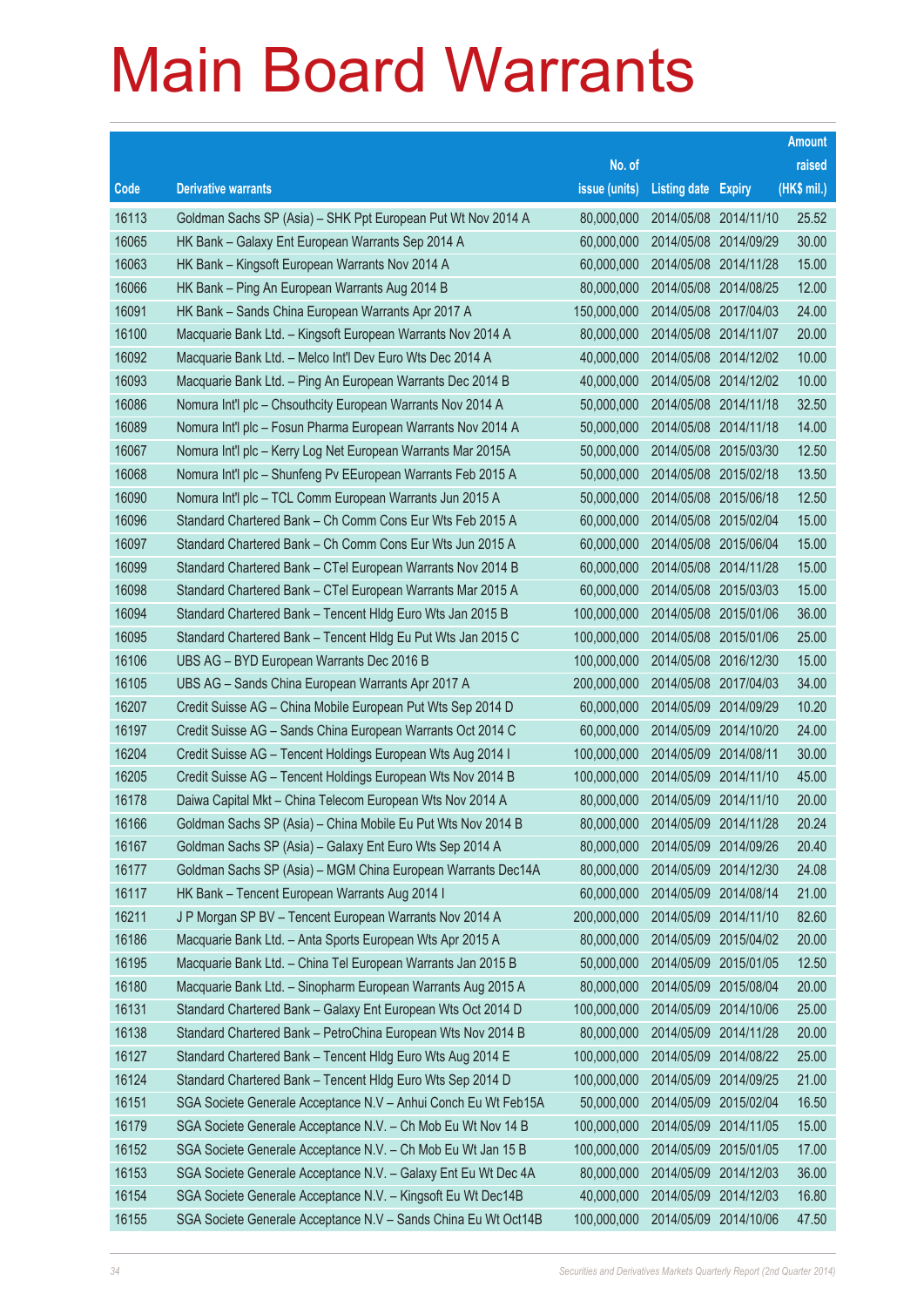|        |                                                                |               |                            | <b>Amount</b> |
|--------|----------------------------------------------------------------|---------------|----------------------------|---------------|
|        |                                                                | No. of        |                            | raised        |
| Code   | <b>Derivative warrants</b>                                     | issue (units) | <b>Listing date Expiry</b> | (HK\$ mil.)   |
| 16160  | SGA Societe Generale Acceptance N.V - Sands China Eu Wt Oct14C | 100,000,000   | 2014/05/09 2014/10/06      | 27.50         |
| 16210  | UBS AG – China Mobile European Warrants Feb 2015 A             | 100,000,000   | 2014/05/09 2015/02/23      | 19.00         |
| 16209  | UBS AG – China Mobile European Put Warrants Oct 2014 F         | 60,000,000    | 2014/05/09 2014/10/08      | 10.20         |
| 16145  | UBS AG - HSI European Warrants Oct 2014 B                      | 300,000,000   | 2014/05/09 2014/10/30      | 45.00         |
| 16146  | UBS AG - HSI European Warrants Oct 2014 C                      | 300,000,000   | 2014/05/09 2014/10/30      | 45.00         |
| 16208  | UBS AG - Tencent Holdings European Warrants Nov 2014 A         | 100,000,000   | 2014/05/09 2014/11/10      | 35.00         |
| 13448# | Merrill Lynch Int'l & Co. C.V. - Ping An Euro Wts Aug 2014 A   | 210,000,000   | 2014/05/09 2014/08/07      | 10.08         |
| 25095# | Merrill Lynch Int'l & Co. C.V. - HKEx Euro Wts Dec 2015 A      | 50,000,000    | 2014/05/09 2015/12/23      | 10.90         |
| 16272  | BNP Paribas Arbit Issu B.V. - Gome European Wts Jul 2015 A     | 100,000,000   | 2014/05/12 2015/07/03      | 26.00         |
| 16271  | BNP Paribas Arbit Issu B.V. - Huishan Dairy Eu Wt Dec 2014 A   | 100,000,000   | 2014/05/12 2014/12/02      | 25.00         |
| 16270  | BNP Paribas Arbit Issu B.V. - Li & Fung Euro Wts Jul 2016 A    | 100,000,000   | 2014/05/12 2016/07/05      | 25.00         |
| 16273  | BNP Paribas Arbit Issu B.V. - Melco Int'l Dev Eu Wt Jan2015A   | 82,000,000    | 2014/05/12 2015/01/05      | 20.50         |
| 16276  | Goldman Sachs SP (Asia) - Sands China Eur Put Wts Nov 2014 A   | 80,000,000    | 2014/05/12 2014/11/28      | 40.56         |
| 16274  | Goldman Sachs SP (Asia) - Tencent European Wt Nov 2014 A       | 80,000,000    | 2014/05/12 2014/11/28      | 41.76         |
| 16275  | Goldman Sachs SP (Asia) - Tencent European Put Wt Nov 2014 B   | 80,000,000    | 2014/05/12 2014/11/28      | 29.20         |
| 16218  | HK Bank - China Mobile European Warrants Oct 2014 A            | 100,000,000   | 2014/05/12 2014/10/29      | 15.00         |
| 16217  | HK Bank – China Tel European Warrants Nov 2014 A               | 80,000,000    | 2014/05/12 2014/11/28      | 20.00         |
| 16216  | HK Bank - China Unicom European Warrants Sep 2015 A            | 100,000,000   | 2014/05/12 2015/09/30      | 25.00         |
| 16215  | HK Bank - Kingsoft European Warrants Nov 2014 B                | 60,000,000    | 2014/05/12 2014/11/28      | 18.00         |
| 16212  | HK Bank - Tencent European Warrants Apr 2015 A                 | 100,000,000   | 2014/05/12 2015/04/30      | 25.00         |
| 16213  | HK Bank - Tencent European Put Warrants Sep 2014 D             | 60,000,000    | 2014/05/12 2014/09/30      | 16.20         |
| 16241  | J P Morgan SP BV - HSBC European Warrants Aug 2014 B           | 200,000,000   | 2014/05/12 2014/08/27      | 30.00         |
| 16251  | Standard Chartered Bank - China Unicom Euro Put Wts Dec15A     | 100,000,000   | 2014/05/12 2015/12/30      | 25.00         |
| 16250  | Standard Chartered Bank - ICBC European Warrants Dec 2014 A    | 100,000,000   | 2014/05/12 2014/12/30      | 15.00         |
| 16245  | Standard Chartered Bank - Kingsoft European Wts Aug 2014 C     | 80,000,000    | 2014/05/12 2014/08/27      | 24.00         |
| 16249  | Standard Chartered Bank - Kingsoft European Wts Nov 2014 A     | 80.000.000    | 2014/05/12 2014/11/12      | 36.00         |
| 16257  | Standard Chartered Bank – Tencent Hidg Euro Wts Sep 2014 E     | 100,000,000   | 2014/05/12 2014/09/24      | 25.00         |
| 16258  | SGA Societe Generale Acceptance N.V. - Galaxy Eu Put Wt Dec14B | 70,000,000    | 2014/05/12 2014/12/03      | 37.80         |
| 16244  | SGA Societe Generale Acceptance N.V. - HSBC Eu Wt Oct 2014 C   | 100,000,000   | 2014/05/12 2014/10/06      | 24.00         |
| 16259  | SGA Societe Generale Acceptance N.V - Tencent Eu Put Wt Dec14B | 150,000,000   | 2014/05/12 2014/12/03      | 45.75         |
| 16303  | Credit Suisse AG - Cheung Kong European Warrants Nov 2014 A    | 60,000,000    | 2014/05/13 2014/11/17      | 24.00         |
| 16295  | Credit Suisse AG - HSI European Warrants Oct 2014 B            | 150,000,000   | 2014/05/13 2014/10/30      | 25.50         |
| 16297  | Credit Suisse AG - HSI European Warrants Oct 2014 C            | 150,000,000   | 2014/05/13 2014/10/30      | 22.50         |
| 16304  | Credit Suisse AG - Hutchison European Warrants Nov 2014 A      | 70,000,000    | 2014/05/13 2014/11/17      | 30.80         |
| 16306  | Credit Suisse AG - Hutchison European Put Wts Nov 2014 B       | 70,000,000    | 2014/05/13 2014/11/17      | 17.50         |
| 16311  | Credit Suisse AG - Ping An European Warrants Nov 2014 A        | 70,000,000    | 2014/05/13 2014/11/17      | 18.20         |
| 16342  | J P Morgan SP BV - Sinopec Corp European Warrants Dec 2014 A   | 150,000,000   | 2014/05/13 2014/12/01      | 40.20         |
| 16314  | Macquarie Bank Ltd. - AIA European Warrants Jan 2015 A         | 40,000,000    | 2014/05/13 2015/01/05      | 10.00         |
| 16302  | Macquarie Bank Ltd. - Tencent European Warrants Feb 2015 A     | 200,000,000   | 2014/05/13 2015/02/03      | 50.00         |
| 16292  | Merrill Lynch Int'l & Co. C.V. - Galaxy Ent Eu Wts Oct 2014A   | 40,000,000    | 2014/05/13 2014/10/08      | 10.00         |
| 16280  | Merrill Lynch Int'l & Co. C.V. - HKEx Euro Wts Sep 2015 B      | 80,000,000    | 2014/05/13 2015/09/03      | 12.32         |
| 16278  | Merrill Lynch Int'l & Co. C.V. - HKEx Euro Wts Oct 2015 A      | 40,000,000    | 2014/05/13 2015/10/15      | 10.00         |
| 16277  | Merrill Lynch Int'l & Co. C.V. - HSI European Wts Oct 2014 D   | 100,000,000   | 2014/05/13 2014/10/30      | 17.50         |
| 16294  | Merrill Lynch Int'l & Co. C.V. - Ping An Euro Wts Dec 2014 B   | 40,000,000    | 2014/05/13 2014/12/03      | 11.00         |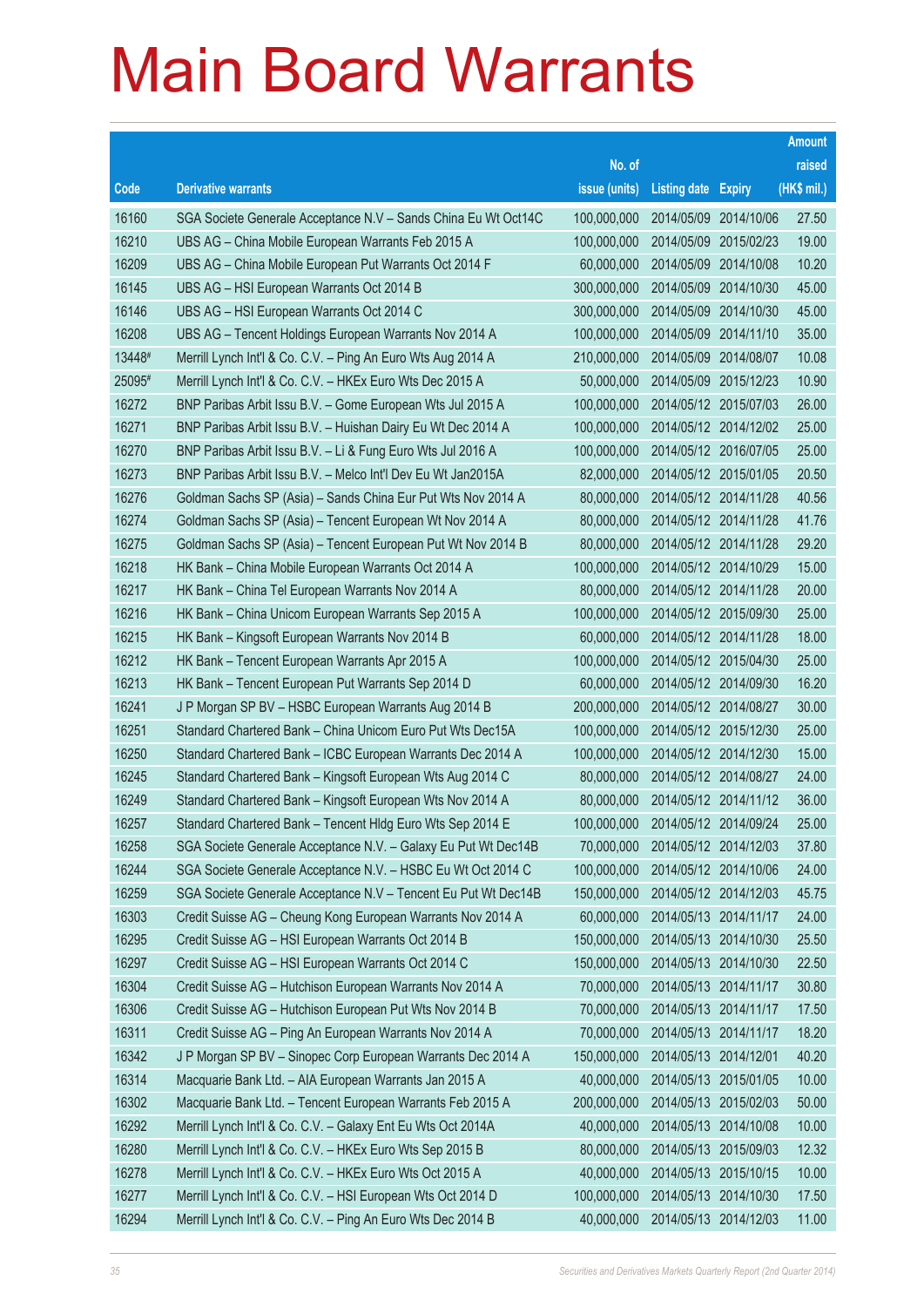|       |                                                               |               |                            |            | <b>Amount</b> |
|-------|---------------------------------------------------------------|---------------|----------------------------|------------|---------------|
|       |                                                               | No. of        |                            |            | raised        |
| Code  | <b>Derivative warrants</b>                                    | issue (units) | <b>Listing date Expiry</b> |            | (HK\$ mil.)   |
| 16293 | Merrill Lynch Int'l & Co. C.V. - Tencent Euro Wts Dec 2014 C  | 40,000,000    | 2014/05/13 2014/12/23      |            | 12.40         |
| 16312 | SGA Societe Generale Acceptance N.V. - CP&CC Eu Wt Dec 2014B  | 70,000,000    | 2014/05/13 2014/12/03      |            | 21.70         |
| 16320 | SGA Societe Generale Acceptance N.V. - HWL Eur Wt Dec 2014 A  | 50,000,000    | 2014/05/13 2014/12/03      |            | 16.00         |
| 16325 | UBS AG - Tencent Holdings European Warrants Nov 2014 B        | 100,000,000   | 2014/05/13 2014/11/17      |            | 18.00         |
| 16349 | Credit Suisse AG - AIA European Warrants Nov 2014 B           | 70,000,000    | 2014/05/14 2014/11/24      |            | 10.50         |
| 16470 | Credit Suisse AG - Galaxy Ent European Warrants Nov 2014 A    | 80,000,000    | 2014/05/14 2014/11/17      |            | 40.00         |
| 16437 | Credit Suisse AG – Tencent Holdings European Wts Sep 2014 F   | 100,000,000   | 2014/05/14                 | 2014/09/29 | 23.00         |
| 16438 | Credit Suisse AG - Tencent Holdings European Wts Nov 2014 C   | 100,000,000   | 2014/05/14 2014/11/10      |            | 23.00         |
| 16456 | Credit Suisse AG - Tencent Holdings European Wts Nov 2014 D   | 100,000,000   | 2014/05/14 2014/11/17      |            | 39.00         |
| 16453 | Credit Suisse AG - Tencent Holdings European Wts Dec 2014 C   | 100,000,000   | 2014/05/14 2014/12/22      |            | 16.00         |
| 16454 | Credit Suisse AG - Tencent Holdings European Wts Dec 2014 D   | 100,000,000   | 2014/05/14                 | 2014/12/22 | 25.00         |
| 16455 | Credit Suisse AG - Tencent Holdings European Wts Dec 2014 E   | 100,000,000   | 2014/05/14 2014/12/15      |            | 34.00         |
| 16462 | Credit Suisse AG - Tencent Holdings European Wts Dec 2014 F   | 100,000,000   | 2014/05/14 2014/12/22      |            | 53.00         |
| 16464 | Credit Suisse AG - Tencent Holdings European Wts Dec 2014 G   | 100,000,000   | 2014/05/14                 | 2014/12/01 | 60.00         |
| 16439 | Credit Suisse AG - Tencent Holdings European Wts Jan 2015 A   | 100,000,000   | 2014/05/14                 | 2015/01/30 | 22.00         |
| 16468 | Credit Suisse AG - Tencent Holdings European Wts Jan 2015 B   | 100,000,000   | 2014/05/14 2015/01/26      |            | 82.00         |
| 16452 | Credit Suisse AG - Tencent Holdings European Wts Jun 2015 A   | 100,000,000   | 2014/05/14                 | 2015/06/01 | 32.00         |
| 16469 | Credit Suisse AG - Tencent Holdings Euro Put Wts Nov 2014 E   | 100,000,000   | 2014/05/14                 | 2014/11/17 | 26.00         |
| 16397 | Daiwa Capital Mkt - Agricultural Bank European Wts Jan 2015 A | 98,000,000    | 2014/05/14                 | 2015/01/28 | 15.68         |
| 16395 | Daiwa Capital Mkt - BYD European Warrants Nov 2014 A          | 68,000,000    | 2014/05/14 2014/11/14      |            | 17.00         |
| 16381 | Daiwa Capital Mkt - Tencent Holdings European Wts Nov 2014 C  | 128,000,000   | 2014/05/14                 | 2014/11/14 | 55.04         |
| 16383 | Daiwa Capital Mkt - Tencent Holdings Euro Put Wts Jan 2015 A  | 108,000,000   | 2014/05/14                 | 2015/01/30 | 27.00         |
| 16474 | Goldman Sachs SP (Asia) - Sands China Euro Wts Nov 2014 B     | 80,000,000    | 2014/05/14                 | 2014/11/27 | 33.12         |
| 16348 | HK Bank - CITIC Sec European Warrants Dec 2014 A              | 150,000,000   | 2014/05/14 2014/12/31      |            | 37.50         |
| 16347 | HK Bank - China Mobile European Warrants Oct 2014 B           | 80,000,000    | 2014/05/14 2014/10/28      |            | 12.00         |
| 16346 | HK Bank - CSR European Warrants Sep 2016 A                    | 200,000,000   | 2014/05/14 2016/09/27      |            | 30.00         |
| 16344 | HK Bank - MGM China European Warrants Dec 2014 A              | 80,000,000    | 2014/05/14 2014/12/31      |            | 20.00         |
| 16477 | J P Morgan SP BV - Country Garden European Warrants Jan 15 A  | 80,000,000    | 2014/05/14 2015/01/05      |            | 20.00         |
| 16475 | J P Morgan SP BV - CPIC European Warrants Apr 2015 A          | 150,000,000   | 2014/05/14                 | 2015/04/02 | 37.50         |
| 16478 | J P Morgan SP BV - GCL-Poly European Warrants Dec 2014 A      | 100,000,000   | 2014/05/14 2014/12/03      |            | 25.00         |
| 16410 | J P Morgan SP BV - Tencent European Warrants Oct 2014 J       | 200,000,000   | 2014/05/14                 | 2014/10/28 | 91.00         |
| 16400 | J P Morgan SP BV - Tencent European Warrants Dec 2014 C       | 200,000,000   | 2014/05/14                 | 2014/12/01 | 80.40         |
| 16406 | J P Morgan SP BV - Tencent European Warrants Dec 2014 D       | 200,000,000   | 2014/05/14                 | 2014/12/01 | 50.80         |
| 16399 | J P Morgan SP BV - Tencent European Warrants Jan 2015 B       | 200,000,000   | 2014/05/14                 | 2015/01/02 | 65.00         |
| 16407 | J P Morgan SP BV - Tencent European Warrants Mar 2015 A       | 200,000,000   | 2014/05/14                 | 2015/03/02 | 53.00         |
| 16398 | J P Morgan SP BV - Tencent European Put Warrants Dec 2014 B   | 150,000,000   | 2014/05/14                 | 2014/12/01 | 107.85        |
| 16411 | J P Morgan SP BV - Tencent European Put Warrants Jan 2015 C   | 150,000,000   | 2014/05/14                 | 2015/01/02 | 39.00         |
| 16362 | Macquarie Bank Ltd. - Galaxy Ent European Wts Oct 2014 B      | 67,000,000    | 2014/05/14 2014/10/06      |            | 10.05         |
| 16363 | Macquarie Bank Ltd. - Greatwall Motor European Wts Dec 2014 A | 40,000,000    | 2014/05/14                 | 2014/12/02 | 10.00         |
| 16350 | Standard Chartered Bank - Cheung Kong Euro Wts Dec 2014 A     | 40,000,000    | 2014/05/14 2014/12/03      |            | 10.00         |
| 16351 | Standard Chartered Bank - Cheung Kong European Put Wt Dec14B  | 40,000,000    | 2014/05/14                 | 2014/12/03 | 10.00         |
| 16352 | Standard Chartered Bank - Evergrande European Wts Sep 2014 A  | 60,000,000    | 2014/05/14                 | 2014/09/26 | 10.20         |
| 16413 | Standard Chartered Bank - Tencent Hidg Euro Wts Nov 2014 D    | 100,000,000   | 2014/05/14                 | 2014/11/13 | 51.00         |
| 16427 | Standard Chartered Bank - Tencent Hidg Euro Wts Feb 2015 B    | 100,000,000   | 2014/05/14 2015/02/03      |            | 45.00         |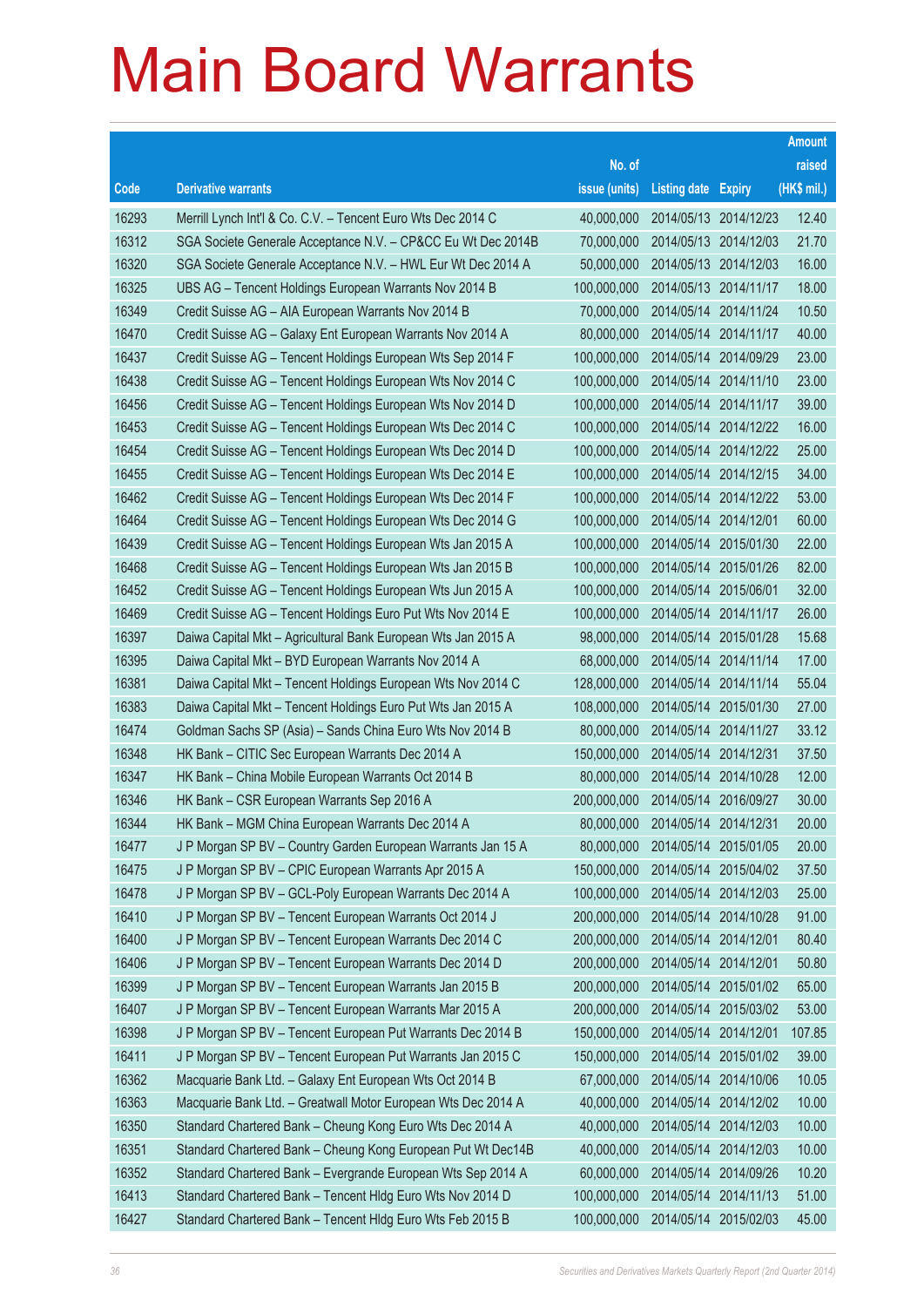|       |                                                                |               |                            |                       | <b>Amount</b> |
|-------|----------------------------------------------------------------|---------------|----------------------------|-----------------------|---------------|
|       |                                                                | No. of        |                            |                       | raised        |
| Code  | <b>Derivative warrants</b>                                     | issue (units) | <b>Listing date Expiry</b> |                       | (HK\$ mil.)   |
| 16431 | Standard Chartered Bank - Tencent Hidg Eu Put Wts Mar 2015 A   | 100,000,000   |                            | 2014/05/14 2015/03/03 | 25.00         |
| 16471 | SGA Societe Generale Acceptance N.V. - SHKP Eu Put Wt Jan15A   | 50,000,000    |                            | 2014/05/14 2015/01/05 | 10.50         |
| 16379 | UBS AG – CC Bank European Warrants Sep 2014 B                  | 100,000,000   |                            | 2014/05/14 2014/09/30 | 15.00         |
| 16378 | UBS AG - HSBC European Put Warrants Sep 2014 E                 | 70,000,000    |                            | 2014/05/14 2014/09/30 | 10.50         |
| 16372 | UBS AG - MGM China European Warrants Oct 2014 A                | 70,000,000    |                            | 2014/05/14 2014/10/28 | 10.50         |
| 16355 | UBS AG - Tencent Holdings European Warrants Sep 2014 J         | 100,000,000   |                            | 2014/05/14 2014/09/29 | 17.00         |
| 16356 | UBS AG - Tencent Holdings European Warrants Nov 2014 C         | 100,000,000   |                            | 2014/05/14 2014/11/24 | 25.00         |
| 16361 | UBS AG - Tencent Holdings European Warrants Nov 2014 D         | 100,000,000   | 2014/05/14 2014/11/17      |                       | 46.00         |
| 16599 | Credit Suisse AG - GCL-Poly Energy European Wts Dec 2014 A     | 50,000,000    |                            | 2014/05/15 2014/12/22 | 12.50         |
| 16526 | Daiwa Capital Mkt - Galaxy Ent European Warrants Nov 2014 A    | 98,000,000    |                            | 2014/05/15 2014/11/14 | 33.32         |
| 16527 | Daiwa Capital Mkt - Galaxy Ent European Put Wts Nov 2014 B     | 68,000,000    | 2014/05/15 2014/11/14      |                       | 17.00         |
| 16533 | Daiwa Capital Mkt - ICBC European Warrants Oct 2014 A          | 108,000,000   |                            | 2014/05/15 2014/10/03 | 20.52         |
| 16532 | Daiwa Capital Mkt - Sands China European Warrants Nov 2014 A   | 98,000,000    |                            | 2014/05/15 2014/11/14 | 33.32         |
| 16677 | Goldman Sachs SP (Asia) - HSI European Put Wts Aug 2014 F      | 150,000,000   |                            | 2014/05/15 2014/08/28 | 27.15         |
| 16518 | Goldman Sachs SP (Asia) - Hutchison European Wts Sep 2014 A    | 80,000,000    |                            | 2014/05/15 2014/09/29 | 27.76         |
| 16515 | Goldman Sachs SP (Asia) - Hutchison European Wts Dec 2015 A    | 80,000,000    | 2014/05/15 2015/12/29      |                       | 12.08         |
| 16485 | HK Bank - CSR Times European Warrants Dec 2014 A               | 80,000,000    | 2014/05/15 2014/12/31      |                       | 20.00         |
| 16497 | HK Bank - Galaxy Ent European Warrants Nov 2014 A              | 80,000,000    |                            | 2014/05/15 2014/11/28 | 36.00         |
| 16488 | HK Bank - Sands China European Warrants Sep 2014 B             | 80,000,000    |                            | 2014/05/15 2014/09/29 | 27.20         |
| 16484 | HK Bank - SJM Holdings European Warrants Dec 2014 A            | 80,000,000    | 2014/05/15 2014/12/31      |                       | 20.00         |
| 16482 | J P Morgan SP BV - BYD European Warrants Dec 2016 A            | 200,000,000   |                            | 2014/05/15 2016/12/20 | 30.00         |
| 16568 | J P Morgan SP BV - Galaxy Ent European Warrants Nov 2014 A     | 100,000,000   |                            | 2014/05/15 2014/11/28 | 48.40         |
| 16573 | J P Morgan SP BV - Galaxy Ent European Warrants Dec 2014 B     | 100,000,000   |                            | 2014/05/15 2014/12/02 | 29.10         |
| 16561 | J P Morgan SP BV - Galaxy Ent European Put Wts Dec 2014 A      | 100,000,000   | 2014/05/15 2014/12/01      |                       | 31.30         |
| 16551 | J P Morgan SP BV - Sands China European Warrants Dec 2014 B    | 100,000,000   | 2014/05/15 2014/12/01      |                       | 37.70         |
| 16546 | J P Morgan SP BV - Sands China European Put Wts Dec 2014 A     | 100,000,000   |                            | 2014/05/15 2014/12/02 | 29.60         |
| 16538 | J P Morgan SP BV - Wynn Macau European Warrants Dec 2014 A     | 80,000,000    |                            | 2014/05/15 2014/12/30 | 20.00         |
| 16510 | Macquarie Bank Ltd. - Ch Modern D European Warrants Nov 14 A   | 40,000,000    | 2014/05/15 2014/11/17      |                       | 10.00         |
| 16672 | Macquarie Bank Ltd. - China Unicom European Wts Jul 2015 A     | 80,000,000    | 2014/05/15 2015/07/03      |                       | 20.00         |
| 16511 | Macquarie Bank Ltd. - Galaxy Ent European Wts Dec 2014 A       | 40,000,000    |                            | 2014/05/15 2014/12/02 | 10.00         |
| 16502 | Macquarie Bank Ltd. - Sands China European Wts Nov 2014 A      | 50,000,000    | 2014/05/15 2014/11/04      |                       | 10.05         |
| 16500 | Macquarie Bank Ltd. - Sands China European Wts Apr 2017 A      | 67,000,000    |                            | 2014/05/15 2017/04/04 | 10.05         |
| 16658 | Standard Chartered Bank - Foxconn European Wts Sep 2014 A      | 50,000,000    | 2014/05/15 2014/09/25      |                       | 10.00         |
| 16634 | SGA Societe Generale Acceptance N.V. - BOCHK Eu Wt Dec 2014A   | 70,000,000    |                            | 2014/05/15 2014/12/03 | 10.50         |
| 16646 | SGA Societe Generale Acceptance N.V. - CMob Eu Put Wt Dec14A   | 100,000,000   | 2014/05/15 2014/12/03      |                       | 33.00         |
| 16650 | SGA Societe Generale Acceptance N.V. - Galaxy Ent Eu Wt Dec14C | 80,000,000    |                            | 2014/05/15 2014/12/03 | 33.20         |
| 16499 | SGA Societe Generale Acceptance N.V. - Ping An Eu Wt Oct 14 B  | 100,000,000   | 2014/05/15 2014/10/06      |                       | 29.50         |
| 16654 | SGA Societe Generale Acceptance N.V - Sands China Eu Wt Dec14B | 100,000,000   | 2014/05/15 2014/12/03      |                       | 46.00         |
| 16590 | UBS AG - Galaxy Ent European Warrants Nov 2014 A               | 40,000,000    | 2014/05/15 2014/11/14      |                       | 22.00         |
| 16581 | UBS AG - Melco European Warrants Nov 2014 A                    | 40,000,000    | 2014/05/15 2014/11/14      |                       | 10.00         |
| 16587 | UBS AG - Sands China European Warrants Sep 2014 C              | 40,000,000    | 2014/05/15 2014/09/25      |                       | 16.00         |
| 16589 | UBS AG - SJM Holdings European Warrants Sep 2014 A             | 60,000,000    | 2014/05/15 2014/09/29      |                       | 11.40         |
| 16598 | UBS AG - Wynn Macau European Warrants Nov 2014 A               | 50,000,000    | 2014/05/15 2014/11/14      |                       | 13.50         |
| 17048 | Citigroup Global Mkt H Inc. - Ping An Euro Wts Sep 2014 B      | 100,000,000   | 2014/05/16 2014/09/24      |                       | 26.00         |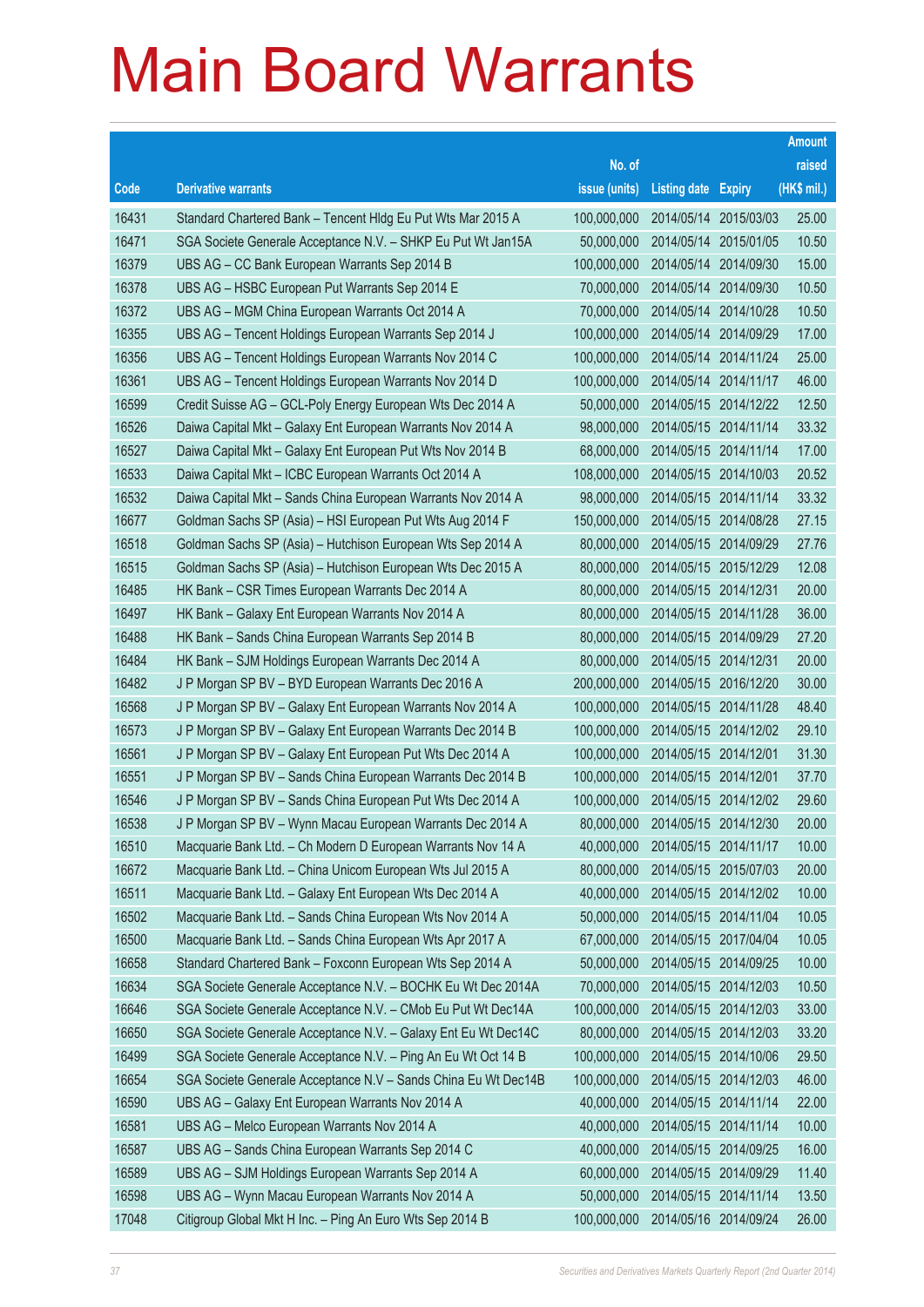|       |                                                                |               |                            | <b>Amount</b> |
|-------|----------------------------------------------------------------|---------------|----------------------------|---------------|
|       |                                                                | No. of        |                            | raised        |
| Code  | <b>Derivative warrants</b>                                     | issue (units) | <b>Listing date Expiry</b> | (HK\$ mil.)   |
| 17065 | Citigroup Global Mkt H Inc. - Ping An Euro Wts Oct 2014 B      | 100,000,000   | 2014/05/16 2014/10/30      | 15.00         |
| 17050 | Citigroup Global Mkt H Inc. - Ping An Euro Wts Nov 2014 A      | 100,000,000   | 2014/05/16 2014/11/25      | 24.00         |
| 16860 | Daiwa Capital Mkt - China Cinda European Warrants Dec 2014 A   | 68,000,000    | 2014/05/16 2014/12/01      | 17.00         |
| 16808 | Daiwa Capital Mkt - China Mobile European Wts Jan 2015 A       | 108,000,000   | 2014/05/16 2015/01/02      | 16.20         |
| 16855 | Daiwa Capital Mkt - Kingsoft European Warrants Nov 2014 A      | 80,000,000    | 2014/05/16 2014/11/18      | 20.00         |
| 17030 | Goldman Sachs SP (Asia) - Galaxy Ent Euro Wts Nov 2014 B       | 80,000,000    | 2014/05/16 2014/11/24      | 37.52         |
| 17007 | Goldman Sachs SP (Asia) - HSI European Warrants Nov 2014 A     | 150,000,000   | 2014/05/16 2014/11/27      | 38.25         |
| 17029 | Goldman Sachs SP (Asia) – HSI European Put Wts Nov 2014 B      | 150,000,000   | 2014/05/16 2014/11/27      | 37.80         |
| 16798 | HK Bank - BYD European Warrants Dec 2014 A                     | 60,000,000    | 2014/05/16 2014/12/31      | 18.00         |
| 16792 | HK Bank - China Unicom European Warrants Dec 2014 B            | 100,000,000   | 2014/05/16 2014/12/31      | 15.00         |
| 16787 | HK Bank - GCL-Poly Energy European Warrants Dec 2014 A         | 60,000,000    | 2014/05/16 2014/12/31      | 15.00         |
| 16960 | J P Morgan SP BV - Kingsoft European Warrants Dec 2014 B       | 150,000,000   | 2014/05/16 2014/12/01      | 37.50         |
| 16700 | Macquarie Bank Ltd. - Agricultural Bk Euro Warrants Dec 2014 B | 70,000,000    | 2014/05/16 2014/12/08      | 10.50         |
| 16701 | Macquarie Bank Ltd. - CC Bank European Warrants Dec 2014 A     | 70,000,000    | 2014/05/16 2014/12/02      | 10.50         |
| 16703 | Macquarie Bank Ltd. - Minsheng Bank European Wts Dec 2014 A    | 40,000,000    | 2014/05/16 2014/12/02      | 10.00         |
| 16708 | Macquarie Bank Ltd. - Greatwall Motor European Wts Oct 2014 B  | 40,000,000    | 2014/05/16 2014/10/06      | 10.00         |
| 16678 | Macquarie Bank Ltd. - ICBC European Warrants Jan 2015 A        | 70,000,000    | 2014/05/16 2015/01/05      | 10.50         |
| 16854 | Nomura Int'l plc - Angang Steel European Warrants Dec 2014 A   | 50,000,000    | 2014/05/16 2014/12/31      | 27.50         |
| 16842 | Nomura Int'l plc - Brilliance Chi European Warrants Dec 14 A   | 80,000,000    | 2014/05/16 2014/12/30      | 12.00         |
| 16907 | Nomura Int'l plc - CITIC P European Warrants Jan 2015 A        | 80,000,000    | 2014/05/16 2015/01/26      | 12.00         |
| 16820 | Nomura Int'l plc - China Life European Warrants Oct 2014 A     | 80,000,000    | 2014/05/16 2014/10/20      | 12.00         |
| 16845 | Nomura Int'l plc - China Mobile European Warrants Oct 2014 A   | 80,000,000    | 2014/05/16 2014/10/30      | 13.60         |
| 16853 | Nomura Int'l plc - Sinopec European Warrants Sep 2014 A        | 80,000,000    | 2014/05/16 2014/09/23      | 12.00         |
| 16850 | Nomura Int'l plc - China Telecom European Wts Dec 2014 A       | 50,000,000    | 2014/05/16 2014/12/31      | 12.50         |
| 16848 | Nomura Int'l plc – China Unicom European Warrants Dec 2014 A   | 80,000,000    | 2014/05/16 2014/12/30      | 12.00         |
| 16818 | Nomura Int'l plc - GCL-Poly Energy European Warrants Dec14 A   | 50,000,000    | 2014/05/16 2014/12/31      | 15.00         |
| 16852 | Nomura Int'l plc - HKEx European Warrants Jan 2015 A           | 80,000,000    | 2014/05/16 2015/01/05      | 12.00         |
| 16813 | Nomura Int'l plc - Ping An European Warrants Nov 2014 A        | 50,000,000    | 2014/05/16 2014/11/18      | 17.00         |
| 16840 | Nomura Int'l plc - Ping An European Put Warrants Sep 2014 B    | 50,000,000    | 2014/05/16 2014/09/24      | 16.50         |
| 16748 | Standard Chartered Bank - China Life European Wts May 2015 A   | 100,000,000   | 2014/05/16 2015/05/29      | 25.00         |
| 16779 | Standard Chartered Bank - China Mobile Eur Put Wt Oct 2014 C   | 80,000,000    | 2014/05/16 2014/10/08      | 12.00         |
| 16948 | Standard Chartered Bank - Kingsoft European Wts Nov 2014 C     | 80,000,000    | 2014/05/16 2014/11/17      | 37.60         |
| 16953 | Standard Chartered Bank - Kingsoft European Put Wts Nov 14 D   | 80,000,000    | 2014/05/16 2014/11/24      | 20.00         |
| 16741 | Standard Chartered Bank - China Mengniu Euro Wts Feb 2015 A    | 50,000,000    | 2014/05/16 2015/02/03      | 12.50         |
| 16766 | Standard Chartered Bank - Sands China Euro Wts Sep 2014 A      | 80,000,000    | 2014/05/16 2014/09/24      | 20.00         |
| 16767 | Standard Chartered Bank - Sands China Euro Wts Oct 2014 A      | 80,000,000    | 2014/05/16 2014/10/17      | 16.00         |
| 16761 | Standard Chartered Bank - Wynn Macau European Wts Dec 2014 A   | 50,000,000    | 2014/05/16 2014/12/22      | 12.50         |
| 16909 | SGA Societe Generale Acceptance N.V. - CITIC Pac Eu Wt Nov15A  | 80,000,000    | 2014/05/16 2015/11/04      | 20.00         |
| 16930 | SGA Societe Generale Acceptance N.V. - GCL-Poly Eu Wt Mar15A   | 50,000,000    | 2014/05/16 2015/03/04      | 17.50         |
| 16936 | SGA Societe Generale Acceptance N.V. - Greatwall Eu Wt Jan15A  | 50,000,000    | 2014/05/16 2015/01/05      | 16.75         |
| 16937 | SGA Societe Generale Acceptance N.V. - HSI Eu Put Wt Nov 14 A  | 150,000,000   | 2014/05/16 2014/11/27      | 37.50         |
| 16938 | SGA Societe Generale Acceptance N.V. - Kingsoft Eu Wt Feb15A   | 50,000,000    | 2014/05/16 2015/02/04      | 18.75         |
| 16727 | SGA Societe Generale Acceptance N.V. - ZTE Eu Wt Mar 2015 A    | 100,000,000   | 2014/05/16 2015/03/04      | 22.50         |
| 16893 | UBS AG - China Mobile European Warrants Dec 2014 A             | 100,000,000   | 2014/05/16 2014/12/19      | 15.00         |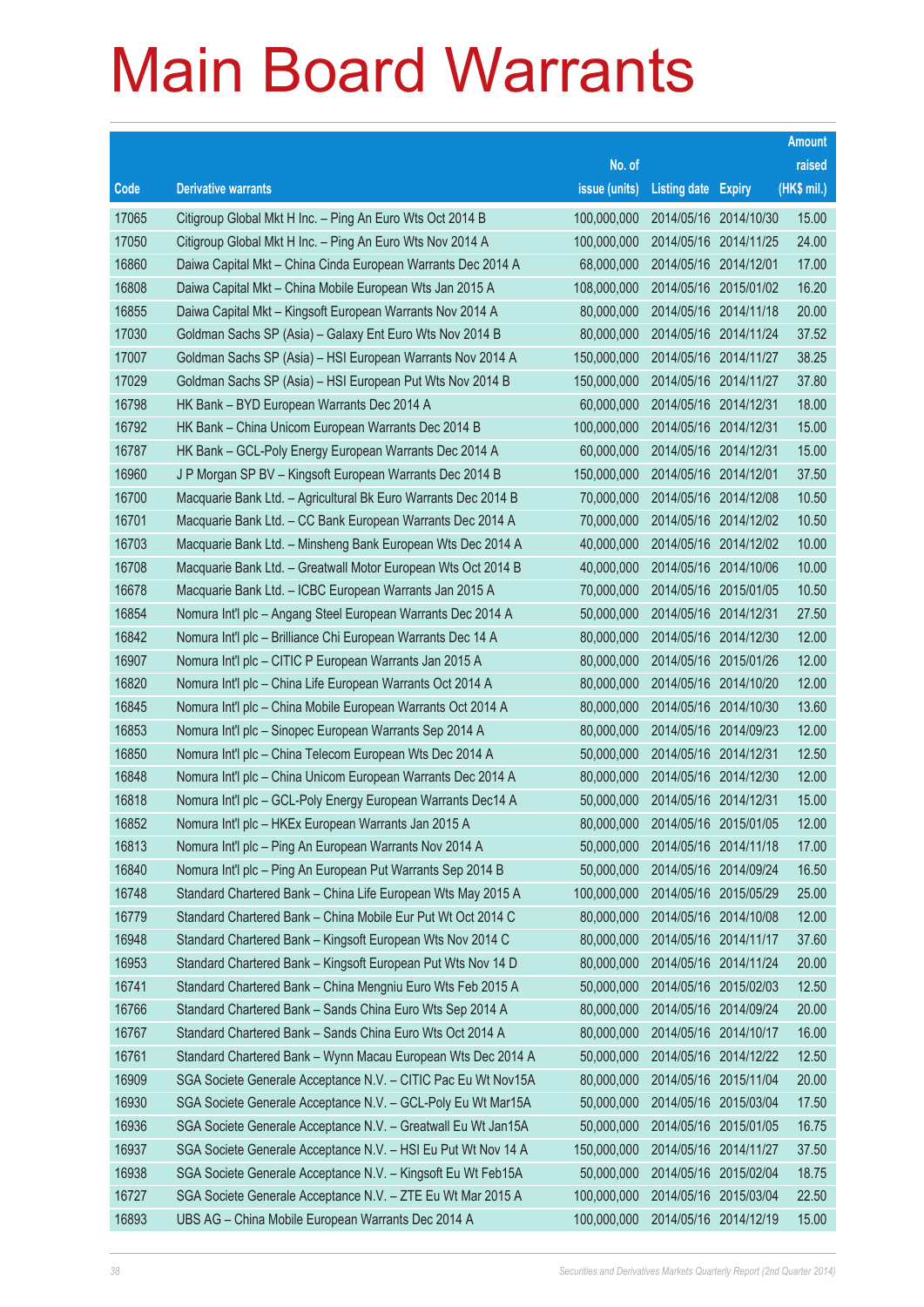|       |                                                               |               |                            | <b>Amount</b> |
|-------|---------------------------------------------------------------|---------------|----------------------------|---------------|
|       |                                                               | No. of        |                            | raised        |
| Code  | <b>Derivative warrants</b>                                    | issue (units) | <b>Listing date Expiry</b> | (HK\$ mil.)   |
| 16905 | UBS AG – China Tel European Warrants Nov 2014 A               | 50,000,000    | 2014/05/16 2014/11/03      | 11.00         |
| 16898 | UBS AG - China Unicom European Warrants Dec 2014 B            | 100,000,000   | 2014/05/16 2014/12/24      | 15.00         |
| 16879 | UBS AG - Galaxy Ent European Put Warrants Oct 2014 D          | 40,000,000    | 2014/05/16 2014/10/23      | 13.60         |
| 16946 | UBS AG - Greatwall Motor European Warrants Oct 2014 B         | 70,000,000    | 2014/05/16 2014/10/08      | 10.50         |
| 16882 | UBS AG - Greatwall Motor European Warrants Nov 2014 A         | 40,000,000    | 2014/05/16 2014/11/17      | 10.00         |
| 16880 | UBS AG - HKEx European Warrants Dec 2015 B                    | 200,000,000   | 2014/05/16 2015/12/24      | 50.00         |
| 16883 | UBS AG - HSBC European Warrants Dec 2014 A                    | 100,000,000   | 2014/05/16 2014/12/03      | 17.00         |
| 17214 | BOCI Asia Ltd. – CC Bank European Warrants Nov 2014 A         | 100,000,000   | 2014/05/19 2014/11/03      | 16.00         |
| 17182 | BOCI Asia Ltd. - China Cinda European Warrants Dec 2014 A     | 100,000,000   | 2014/05/19 2014/12/01      | 29.00         |
| 17187 | BOCI Asia Ltd. - China Mobile European Put Wts Nov 2014 A     | 100,000,000   | 2014/05/19 2014/11/24      | 17.00         |
| 17254 | BOCI Asia Ltd. - Galaxy Ent European Warrants Nov 2014 A      | 100,000,000   | 2014/05/19 2014/11/24      | 43.00         |
| 17233 | BOCI Asia Ltd. - HKEx European Put Warrants May 2015 A        | 100,000,000   | 2014/05/19 2015/05/29      | 20.00         |
| 17260 | BOCI Asia Ltd. - Hutchison European Warrants Nov 2014 A       | 100,000,000   | 2014/05/19 2014/11/24      | 32.00         |
| 17125 | BOCI Asia Ltd. - Kingsoft European Warrants Nov 2014 B        | 100,000,000   | 2014/05/19 2014/11/28      | 31.00         |
| 17124 | BOCI Asia Ltd. - Ping An European Warrants Dec 2014 A         | 100,000,000   | 2014/05/19 2014/12/01      | 25.00         |
| 17089 | BOCI Asia Ltd. - Ping An European Put Warrants Nov 2014 A     | 100,000,000   | 2014/05/19 2014/11/24      | 25.00         |
| 17155 | BOCI Asia Ltd. - Sands China European Warrants Nov 2014 A     | 100,000,000   | 2014/05/19 2014/11/24      | 39.00         |
| 17405 | Citigroup Global Mkt H Inc. - AIA European Wts Sep 2014 A     | 100,000,000   | 2014/05/19 2014/09/24      | 19.50         |
| 17085 | HK Bank – China Cinda European Warrants Nov 2014 A            | 60,000,000    | 2014/05/19 2014/11/28      | 18.00         |
| 17084 | HK Bank – Greatwall Motor European Warrants Dec 2014 A        | 80,000,000    | 2014/05/19 2014/12/31      | 20.00         |
| 17069 | HK Bank – HWL European Warrants Nov 2014 A                    | 80,000,000    | 2014/05/19 2014/11/28      | 24.00         |
| 17078 | HK Bank - Kingsoft European Warrants Nov 2014 C               | 60,000,000    | 2014/05/19 2014/11/28      | 18.00         |
| 17402 | J P Morgan SP BV - Greatwall Motor European Wts Dec 2014 A    | 100,000,000   | 2014/05/19 2014/12/01      | 25.00         |
| 17401 | Macquarie Bank Ltd. - GCL-Poly Energy European Wts Dec 2014 A | 40,000,000    | 2014/05/19 2014/12/02      | 10.00         |
| 17261 | Standard Chartered Bank - Greatwall Motor Euro Wt Dec 2014 B  | 40,000,000    | 2014/05/19 2014/12/03      | 10.00         |
| 17088 | SGA Societe Generale Acceptance N.V. - SJM Hold Eu Wt Jan15A  | 60,000,000    | 2014/05/19 2015/01/05      | 15.00         |
| 17326 | UBS AG – Hutchison European Warrants Nov 2014 B               | 100,000,000   | 2014/05/19 2014/11/18      | 38.00         |
| 17314 | UBS AG - Hutchison European Put Warrants Nov 2014 A           | 40,000,000    | 2014/05/19 2014/11/18      | 15.20         |
| 17278 | UBS AG - Kingsoft European Warrants Nov 2014 A                | 100,000,000   | 2014/05/19 2014/11/18      | 25.00         |
| 18045 | BNP Paribas Arbit Issu B.V. - Chi Res Land Eu Wt Jan 2015 A   | 100,000,000   | 2014/05/20 2015/01/05      | 15.00         |
| 17992 | BNP Paribas Arbit Issu B.V. - Ping An European Wt Feb 2015 A  | 100,000,000   | 2014/05/20 2015/02/03      | 19.00         |
| 17991 | BNP Paribas Arbit Issu B.V. - Wynn Macau Euro Wts Apr 2015 A  | 100,000,000   | 2014/05/20 2015/04/02      | 25.00         |
| 19038 | Goldman Sachs SP (Asia) - CC Bank European Wts Oct 2014 A     | 80,000,000    | 2014/05/20 2014/10/24      | 12.72         |
| 18474 | Goldman Sachs SP (Asia) - HSBC European Put Wts Oct 2014 A    | 80,000,000    | 2014/05/20 2014/10/03      | 13.20         |
| 19427 | Goldman Sachs SP (Asia) - Kingsoft European Wts Nov 2014 A    | 80,000,000    | 2014/05/20 2014/11/28      | 20.32         |
| 19454 | Goldman Sachs SP (Asia) - Ping An European Wts Nov 2014 B     | 80,000,000    | 2014/05/20 2014/11/28      | 25.68         |
| 17841 | HK Bank - China Coal European Warrants Dec 2014 A             | 60,000,000    | 2014/05/20 2014/12/31      | 15.00         |
| 17695 | HK Bank - Evergrande European Warrants Dec 2014 A             | 60,000,000    | 2014/05/20 2014/12/31      | 15.00         |
| 17661 | HK Bank - Foxconn European Warrants Nov 2014 A                | 60,000,000    | 2014/05/20 2014/11/28      | 18.00         |
| 17850 | HK Bank - Mengniu European Warrants Nov 2014 A                | 60,000,000    | 2014/05/20 2014/11/28      | 15.00         |
| 17734 | HK Bank - PetroChina European Warrants Nov 2014 A             | 60,000,000    | 2014/05/20 2014/11/28      | 15.00         |
| 18395 | J P Morgan Int'l Der. Ltd. - HSCEI European Wts Jan 2015 A    | 300,000,000   | 2014/05/20 2015/01/29      | 75.00         |
| 18471 | J P Morgan SP BV - HSI European Warrants Oct 2014 H           | 500,000,000   | 2014/05/20 2014/10/30      | 78.50         |
| 18472 | J P Morgan SP BV - HSI European Warrants Nov 2014 A           | 500,000,000   | 2014/05/20 2014/11/27      | 129.50        |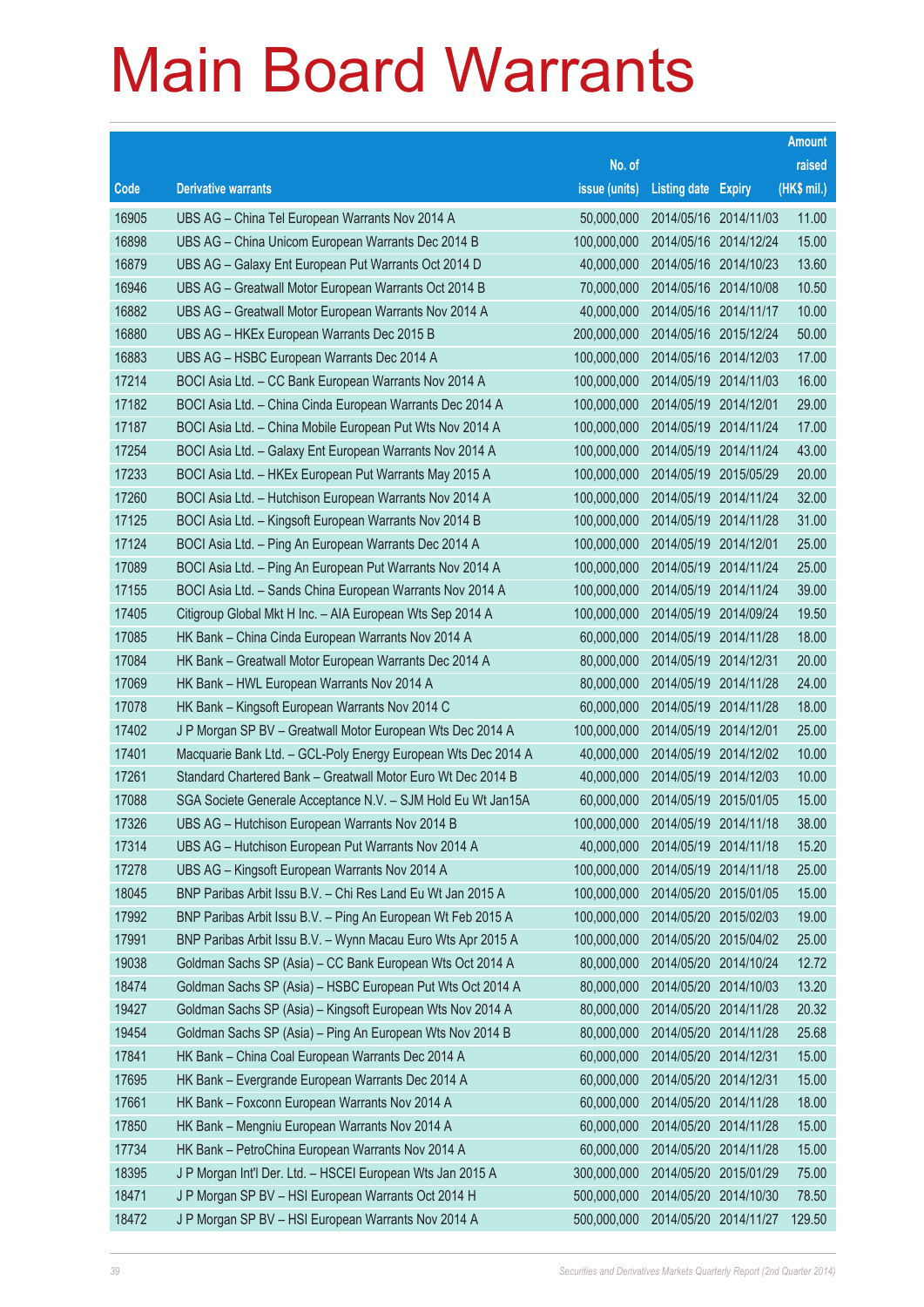|       |                                                                |               |                            |            | <b>Amount</b> |
|-------|----------------------------------------------------------------|---------------|----------------------------|------------|---------------|
|       |                                                                | No. of        |                            |            | raised        |
| Code  | <b>Derivative warrants</b>                                     | issue (units) | <b>Listing date Expiry</b> |            | (HK\$ mil.)   |
| 17422 | Merrill Lynch Int'l & Co. C.V. - China Life Eu Wt Dec 2014 B   | 80,000,000    | 2014/05/20 2014/12/29      |            | 12.00         |
| 17509 | Merrill Lynch Int'l & Co. C.V. - Galaxy Ent Eu Put Wt Oct14B   | 40,000,000    | 2014/05/20 2014/10/23      |            | 10.20         |
| 17902 | Merrill Lynch Int'l & Co. C.V. - Lenovo Euro Wts Dec 2015 A    | 80,000,000    | 2014/05/20 2015/12/17      |            | 12.00         |
| 17659 | Merrill Lynch Int'l & Co. C.V. - Ping An Euro Wts Aug 2014 B   | 80,000,000    | 2014/05/20 2014/08/25      |            | 12.16         |
| 17569 | Merrill Lynch Int'l & Co. C.V. - Ping An Euro Wts Oct 2014 B   | 80,000,000    | 2014/05/20 2014/10/23      |            | 12.08         |
| 17471 | Merrill Lynch Int'l & Co. C.V. - Sands China Euro Wt Nov14 B   | 80,000,000    | 2014/05/20 2014/11/20      |            | 29.20         |
| 17430 | Merrill Lynch Int'l & Co. C.V. - Sands China Eu Put Wt Nov14A  | 40,000,000    | 2014/05/20 2014/11/24      |            | 11.00         |
| 18473 | Standard Chartered Bank – CITIC Sec European Wts Mar 2015 A    | 80,000,000    | 2014/05/20 2015/03/26      |            | 12.00         |
| 18240 | Standard Chartered Bank – CLP European Warrants Jan 2015 A     | 80,000,000    | 2014/05/20 2015/01/30      |            | 20.00         |
| 18235 | Standard Chartered Bank - A50 China Euro Put Wts Aug 2016 B    | 100,000,000   | 2014/05/20 2016/08/30      |            | 25.00         |
| 19135 | Standard Chartered Bank - Haitong Sec Euro Wts Feb 2015 A      | 80,000,000    | 2014/05/20 2015/02/23      |            | 12.00         |
| 19134 | SGA Societe Generale Acceptance NV - NewWorld Dev Eu Wt Mar15A | 16,000,000    | 2014/05/20 2015/03/04      |            | 10.56         |
| 18230 | UBS AG - HSCEI European Warrants Dec 2014 C                    | 100,000,000   | 2014/05/20 2014/12/30      |            | 15.00         |
| 19371 | UBS AG - Kingsoft European Put Warrants Nov 2014 B             | 50,000,000    | 2014/05/20 2014/11/19      |            | 12.50         |
| 18145 | UBS AG - PetroChina European Warrants Nov 2014 A               | 50,000,000    | 2014/05/20 2014/11/19      |            | 12.50         |
| 20944 | Credit Suisse AG - China Coal European Warrants Nov 2014 A     | 60,000,000    | 2014/05/21 2014/11/24      |            | 18.00         |
| 20587 | Credit Suisse AG - Kingsoft European Warrants Nov 2014 A       | 60,000,000    | 2014/05/21                 | 2014/11/24 | 15.00         |
| 20576 | Goldman Sachs SP (Asia) - BOCL European Warrants Mar 2015 A    | 80,000,000    | 2014/05/21 2015/03/24      |            | 13.28         |
| 20962 | J P Morgan SP BV - BankComm European Warrants Dec 2014 A       | 40,000,000    | 2014/05/21                 | 2014/12/01 | 10.00         |
| 21259 | J P Morgan SP BV - China Life European Put Wts Dec 2014 A      | 180,000,000   | 2014/05/21 2014/12/01      |            | 27.00         |
| 21263 | J P Morgan SP BV - China Mob European Put Wts Dec 2014 A       | 180,000,000   | 2014/05/21                 | 2014/12/01 | 51.48         |
| 19871 | J P Morgan SP BV - China Mengniu European Warrants Dec 2014A   | 100,000,000   | 2014/05/21                 | 2014/12/01 | 25.40         |
| 20307 | J P Morgan SP BV - PetroChina European Warrants Dec 2014 A     | 100,000,000   | 2014/05/21                 | 2014/12/29 | 25.40         |
| 19850 | Standard Chartered Bank - CAM CS1300 European Wts Apr 2015 A   | 100,000,000   | 2014/05/21 2015/04/01      |            | 25.00         |
| 19737 | Standard Chartered Bank - Huishan Dairy Euro Wts Dec 2015 A    | 30,000,000    | 2014/05/21                 | 2015/12/31 | 13.80         |
| 19732 | SGA Societe Generale Acceptance N.V. - CTel Eu Wt Feb 2015 A   | 40,000,000    | 2014/05/21                 | 2015/02/04 | 10.20         |
| 19735 | SGA Societe Generale Acceptance N.V. - Petch Eu Wt Feb 2015A   | 60,000,000    | 2014/05/21 2015/02/04      |            | 15.00         |
| 22147 | BOCI Asia Ltd. - HKEx European Warrants Jun 2015 A             | 100,000,000   | 2014/05/22 2015/06/29      |            | 15.00         |
| 21305 | BOCI Asia Ltd. - HSI European Warrants Oct 2014 C              | 100,000,000   | 2014/05/22 2014/10/30      |            | 15.00         |
| 21349 | BOCI Asia Ltd. - HSI European Warrants Oct 2014 D              | 100,000,000   | 2014/05/22 2014/10/30      |            | 18.00         |
| 21304 | BOCI Asia Ltd. - HSI European Put Warrants Oct 2014 B          | 100,000,000   | 2014/05/22 2014/10/30      |            | 15.00         |
| 21923 | BOCI Asia Ltd. - Tencent Holdings European Wts Nov 2014 A      | 100,000,000   | 2014/05/22 2014/11/24      |            | 28.00         |
| 22096 | BOCI Asia Ltd. - Tencent Holdings European Wts Nov 2014 B      | 100,000,000   | 2014/05/22 2014/11/17      |            | 46.00         |
| 22065 | BOCI Asia Ltd. - Tencent Holdings European Wts Dec 2014 A      | 100,000,000   | 2014/05/22 2014/12/29      |            | 41.00         |
| 21819 | BOCI Asia Ltd. - Tencent Holdings European Put Wts Oct 2014 E  | 100,000,000   | 2014/05/22 2014/10/27      |            | 33.00         |
| 21624 | BNP Paribas Arbit Issu B.V. - Ch Mobile Euro Wts Jan 2015 C    | 100,000,000   | 2014/05/22 2015/01/05      |            | 15.00         |
| 21783 | BNP Paribas Arbit Issu B.V. - Greatwall Motor Eu Wt Jan 15 A   | 100,000,000   | 2014/05/22 2015/01/05      |            | 25.00         |
| 21597 | BNP Paribas Arbit Issu B.V. - HSBC Euro Put Wts Jan 2016 A     | 100,000,000   | 2014/05/22 2016/01/05      |            | 25.00         |
| 21675 | BNP Paribas Arbit Issu B.V. - ICBC European Wts Jun 2016 A     | 100,000,000   | 2014/05/22 2016/06/02      |            | 25.00         |
| 22264 | Citigroup Global Mkt H Inc. - PetroChina Euro Wts Nov 2014 A   | 80,000,000    | 2014/05/22 2014/11/21      |            | 20.00         |
| 22231 | Goldman Sachs SP (Asia) - CITIC Pacific Euro Wts May 2015 A    | 80,000,000    | 2014/05/22 2015/05/04      |            | 12.24         |
| 22219 | Goldman Sachs SP (Asia) - China Tel European Wts Dec 2014 A    | 80,000,000    | 2014/05/22 2014/12/30      |            | 20.24         |
| 22285 | J P Morgan SP BV - HSI European Warrants Aug 2014 H            | 500,000,000   | 2014/05/22 2014/08/28      |            | 75.00         |
| 22348 | J P Morgan SP BV - HSI European Warrants Dec 2014 B            | 500,000,000   | 2014/05/22 2014/12/30      |            | 126.00        |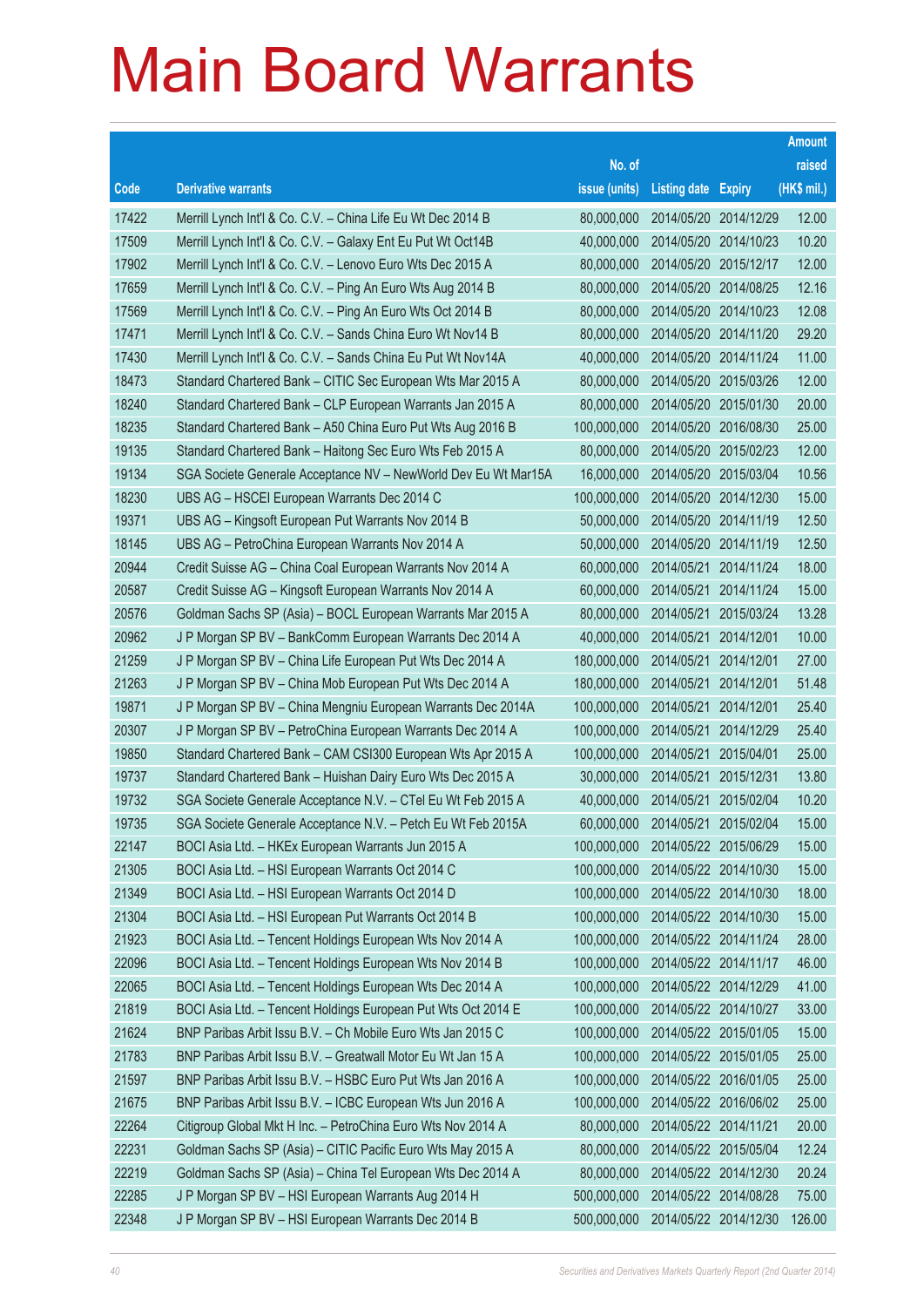|       |                                                                |               |                            |                       | <b>Amount</b> |
|-------|----------------------------------------------------------------|---------------|----------------------------|-----------------------|---------------|
|       |                                                                | No. of        |                            |                       | raised        |
| Code  | <b>Derivative warrants</b>                                     | issue (units) | <b>Listing date Expiry</b> |                       | (HK\$ mil.)   |
| 22266 | J P Morgan SP BV - HSI European Warrants Mar 2015 A            | 500,000,000   |                            | 2014/05/22 2015/03/30 | 125.50        |
| 21423 | Standard Chartered Bank - Brilliance Chi Euro Wts Oct 2015 A   | 50,000,000    |                            | 2014/05/22 2015/10/07 | 12.50         |
| 21592 | SGA Societe Generale Acceptance N.V. - CMBC Eu Put Wt Dec15A   | 200,000,000   |                            | 2014/05/22 2015/12/02 | 50.00         |
| 22176 | SGA Societe Generale Acceptance N.V. - Tencent Eu Wt Nov 14 B  | 150,000,000   |                            | 2014/05/22 2014/11/05 | 97.50         |
| 22195 | SGA Societe Generale Acceptance N.V. - Tencent Eu Wt Jan 15 B  | 150,000,000   |                            | 2014/05/22 2015/01/05 | 63.75         |
| 22213 | SGA Societe Generale Acceptance N.V - Tencent Eu Put Wt Dec14C | 150,000,000   |                            | 2014/05/22 2014/12/03 | 68.25         |
| 22216 | SGA Societe Generale Acceptance N.V - Tencent Eu Put Wt May15A | 500,000,000   |                            | 2014/05/22 2015/05/06 | 125.00        |
| 22891 | Credit Suisse - Cheung Kong European Put Warrants Nov 2014 B   | 50,000,000    |                            | 2014/05/23 2014/11/24 | 13.50         |
| 23022 | Goldman Sachs SP (Asia) - China Cinda Euro Wts Dec 2014 A      | 80,000,000    |                            | 2014/05/23 2014/12/30 | 31.92         |
| 23019 | Goldman Sachs SP (Asia) - CNOOC European Warrants Nov 2014 B   | 80,000,000    |                            | 2014/05/23 2014/11/28 | 25.84         |
| 22971 | Goldman Sachs SP (Asia) - Geely Auto European Wts Feb 2015 A   | 80,000,000    |                            | 2014/05/23 2015/02/02 | 20.40         |
| 22374 | J P Morgan SP BV - China Life European Warrants Jan 2015 A     | 300,000,000   |                            | 2014/05/23 2015/01/02 | 45.00         |
| 22877 | Macquarie Bank Ltd. - China Mobile European Wts Nov 2014 B     | 100,000,000   |                            | 2014/05/23 2014/11/04 | 15.00         |
| 22378 | Macquarie Bank Ltd. - Shunfeng Pv European Warrants Mar 15 A   | 40,000,000    |                            | 2014/05/23 2015/03/03 | 10.00         |
| 22462 | Standard Chartered Bank - Chi Res Power Euro Wts Jan 2015 A    | 80,000,000    | 2014/05/23 2015/01/29      |                       | 20.00         |
| 22604 | Standard Chartered Bank - HSBC European Warrants Dec 2014 A    | 100,000,000   | 2014/05/23 2014/12/30      |                       | 25.00         |
| 22393 | Standard Chartered Bank - Link REIT European Wts Oct 2015 A    | 50,000,000    |                            | 2014/05/23 2015/10/30 | 12.50         |
| 22591 | Standard Chartered Bank - Tracker Fund Euro Wts Mar 2015 A     | 100,000,000   |                            | 2014/05/23 2015/03/30 | 18.00         |
| 22499 | Standard Chartered Bank - Tracker Fund Eu Put Wt Dec 2014 B    | 100,000,000   | 2014/05/23 2014/12/29      |                       | 15.00         |
| 22618 | SGA Societe Generale Acceptance N.V. - Ch Cinda Eu Wt Jan17A   | 300,000,000   |                            | 2014/05/23 2017/01/04 | 45.00         |
| 22695 | SGA Societe Generale Acceptance N.V. - CLife Eu Wt Jun 2015 B  | 100,000,000   |                            | 2014/05/23 2015/06/03 | 22.00         |
| 22730 | SGA Societe Generale Acceptance N.V. - MGM China Eu Wt Jan15A  | 50,000,000    |                            | 2014/05/23 2015/01/05 | 12.50         |
| 22638 | SGA Societe Generale Acceptance N.V. - Wynn Macau Eu Wt Jan15A | 40,000,000    |                            | 2014/05/23 2015/01/05 | 14.20         |
| 22778 | UBS AG - Galaxy Ent European Warrants Nov 2014 B               | 35,000,000    |                            | 2014/05/23 2014/11/24 | 11.55         |
| 22793 | UBS AG - HSBC European Warrants Nov 2014 A                     | 100,000,000   | 2014/05/23 2014/11/28      |                       | 25.00         |
| 22892 | UBS AG - Lenovo European Warrants Jun 2015 B                   | 70,000,000    |                            | 2014/05/23 2015/06/30 | 10.50         |
| 22664 | UBS AG – Tencent Holdings European Warrants Aug 2015 A         | 500,000,000   | 2014/05/23 2015/08/31      |                       | 125.00        |
| 22642 | UBS AG - Tencent Holdings European Put Warrants Oct 2014 C     | 100,000,000   | 2014/05/23 2014/10/15      |                       | 36.00         |
| 23304 | Goldman Sachs SP (Asia) - Cheung Kong Euro Wts Jan 2015 A      | 80,000,000    | 2014/05/26 2015/01/05      |                       | 30.08         |
| 23306 | Goldman Sachs SP (Asia) - China Life Euro Put Wts Mar 2015 A   | 80,000,000    | 2014/05/26 2015/03/31      |                       | 20.00         |
| 23163 | HK Bank - ICBC European Warrants Dec 2014 B                    | 100,000,000   | 2014/05/26 2014/12/24      |                       | 18.00         |
| 23284 | J P Morgan SP BV - Shunfeng Pv European Warrants Mar 2015 A    | 60,000,000    |                            | 2014/05/26 2015/03/03 | 15.24         |
| 23296 | J P Morgan SP BV - Tencent European Warrants Sep 2015 A        | 500,000,000   | 2014/05/26 2015/09/29      |                       | 125.00        |
| 23295 | J P Morgan SP BV - Tencent European Put Warrants Dec 2015 A    | 500,000,000   |                            | 2014/05/26 2015/12/30 | 125.00        |
| 23023 | Merrill Lynch Int'l & Co. C.V. - CK(H) Euro Put Wts Dec 2014 A | 40,000,000    |                            | 2014/05/26 2014/12/22 | 10.00         |
| 23108 | Merrill Lynch Int'l & Co. C.V. - Ch Life Eur Put Wt Dec 14 C   | 60,000,000    |                            | 2014/05/26 2014/12/02 | 10.62         |
| 23114 | Merrill Lynch Int'l & Co. C.V. - HSBC Euro Put Wt Sep 2014 C   | 70,000,000    | 2014/05/26 2014/09/01      |                       | 10.57         |
| 23097 | Merrill Lynch Int'l & Co. C.V. - PetroChina Eu Put Wt Dec14A   | 60,000,000    | 2014/05/26 2014/12/01      |                       | 12.36         |
| 23042 | Merrill Lynch Int'l & Co. C.V. - SHK Ppt Eu Put Wt Nov 2014B   | 70,000,000    | 2014/05/26 2014/11/03      |                       | 12.46         |
| 23164 | Standard Chartered Bank - China Cinda Euro Wts Sep 2014 B      | 50,000,000    |                            | 2014/05/26 2014/09/23 | 10.00         |
| 23261 | Standard Chartered Bank - China Cinda Euro Put Wts Dec 14 A    | 25,000,000    | 2014/05/26 2014/12/03      |                       | 10.00         |
| 23127 | SGA Societe Generale Acceptance N.V. - HSBC Eu Wt Dec 2014 A   | 100,000,000   | 2014/05/26 2014/12/03      |                       | 15.50         |
| 10293 | UBS AG - Nikkei 225 European Warrants Dec 2014 D               | 100,000,000   | 2014/05/26 2014/12/12      |                       | 25.00         |
| 10295 | UBS AG - Nikkei 225 European Warrants Dec 2014 E               | 100,000,000   | 2014/05/26 2014/12/12      |                       | 20.00         |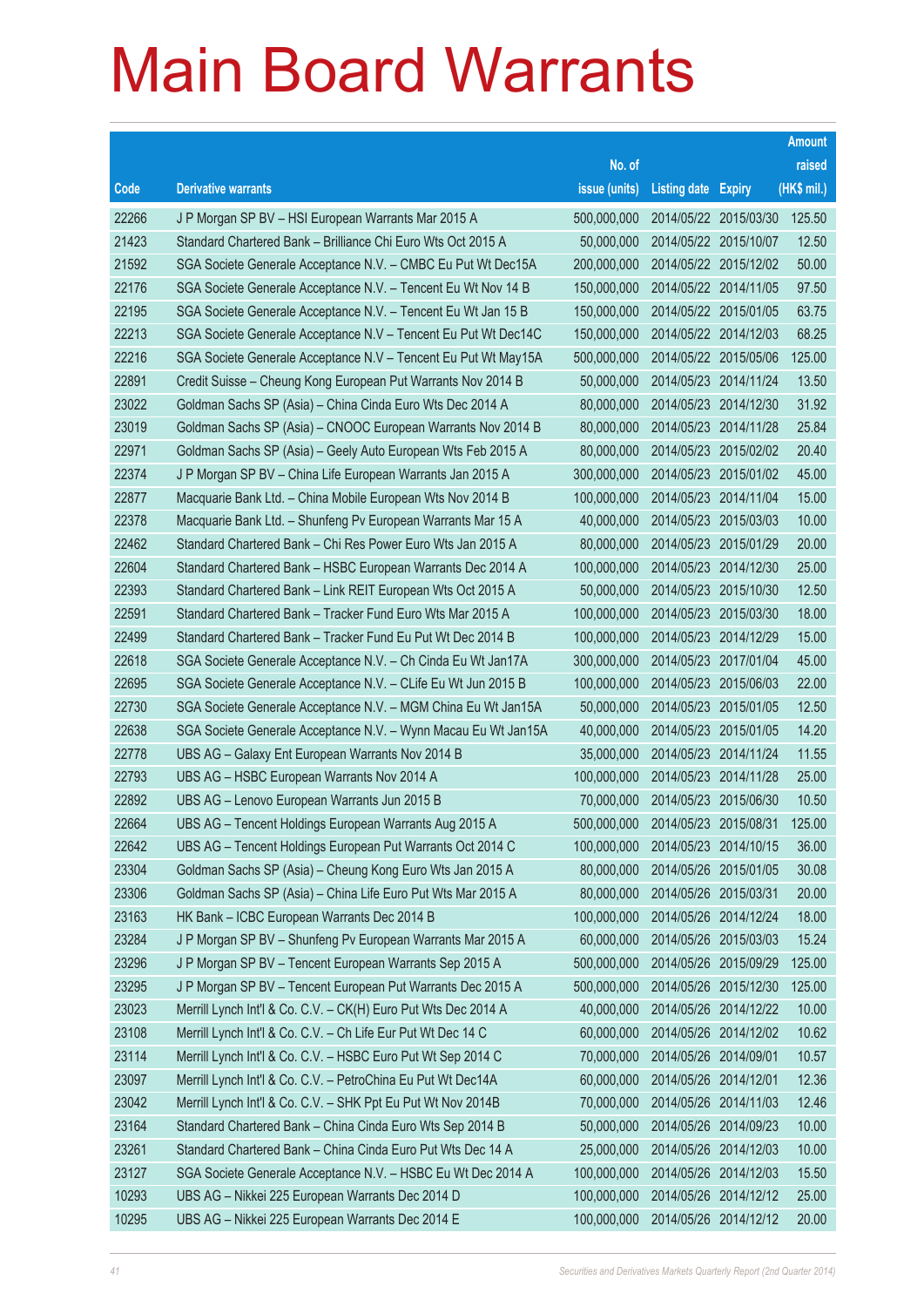|        |                                                                |               |                            | <b>Amount</b> |
|--------|----------------------------------------------------------------|---------------|----------------------------|---------------|
|        |                                                                | No. of        |                            | raised        |
| Code   | <b>Derivative warrants</b>                                     | issue (units) | <b>Listing date Expiry</b> | (HK\$ mil.)   |
| 10292  | UBS AG - Nikkei 225 European Warrants Mar 2015 B               | 100,000,000   | 2014/05/26 2015/03/13      | 25.00         |
| 10294  | UBS AG – Nikkei 225 European Warrants Mar 2015 C               | 100,000,000   | 2014/05/26 2015/03/13      | 25.00         |
| 10291  | UBS AG - Nikkei 225 European Put Warrants Dec 2014 C           | 100,000,000   | 2014/05/26 2014/12/12      | 25.00         |
| 10290  | UBS AG - Nikkei 225 European Put Warrants Mar 2015 A           | 100,000,000   | 2014/05/26 2015/03/13      | 25.00         |
| 23481  | Credit Suisse AG - BOCL European Warrants Mar 2015 A           | 70,000,000    | 2014/05/27 2015/03/30      | 10.50         |
| 23474  | Credit Suisse AG - CC Bank European Warrants Nov 2014 A        | 70,000,000    | 2014/05/27 2014/11/28      | 10.50         |
| 23478  | Credit Suisse AG - China Mobile European Warrants Oct 2014 B   | 80,000,000    | 2014/05/27 2014/10/31      | 19.20         |
| 23479  | Credit Suisse AG - China Shenhua European Wts Mar 2015 A       | 70,000,000    | 2014/05/27 2015/03/30      | 10.50         |
| 23453  | Credit Suisse AG - HSBC European Wts Oct 2014 A                | 70,000,000    | 2014/05/27 2014/10/13      | 10.50         |
| 23455  | Credit Suisse AG - Jiangxi Copper European Wts Nov 2015 A      | 60,000,000    | 2014/05/27 2015/11/30      | 11.40         |
| 23461  | Credit Suisse AG - ZTE European Warrants Oct 2014 A            | 70,000,000    | 2014/05/27 2014/10/27      | 10.50         |
| 23440  | Daiwa Capital Mkt - China Life European Warrants Dec 2014 C    | 128,000,000   | 2014/05/27 2014/12/15      | 20.48         |
| 23452  | Daiwa Capital Mkt - Tencent Holdings Euro Put Wts Oct 2014 D   | 108,000,000   | 2014/05/27 2014/10/15      | 27.00         |
| 23531  | Bank of East Asia - China Cinda European Warrants Mar 2015 A   | 30,000,000    | 2014/05/27 2015/03/30      | 11.58         |
| 23526  | Bank of East Asia - CITIC Sec European Warrants May 2015 A     | 40,000,000    | 2014/05/27 2015/05/29      | 10.00         |
| 23548  | Bank of East Asia - China Life European Put Wts May 2015 A     | 40,000,000    | 2014/05/27 2015/05/29      | 10.00         |
| 23603  | Bank of East Asia - Kingsoft European Warrants Dec 2014 A      | 40,000,000    | 2014/05/27 2014/12/12      | 15.00         |
| 23601  | Bank of East Asia - Ping An European Put Warrants Dec 2014 A   | 40,000,000    | 2014/05/27 2014/12/03      | 10.00         |
| 23339  | HK Bank - BOCL European Warrants Mar 2015 A                    | 80,000,000    | 2014/05/27 2015/03/24      | 12.00         |
| 23321  | HK Bank - China Life European Warrants Dec 2014 C              | 100,000,000   | 2014/05/27 2014/12/12      | 15.00         |
| 23398  | HK Bank – China Mobile European Put Warrants Dec 2014 A        | 60,000,000    | 2014/05/27 2014/12/31      | 15.00         |
| 23315  | HK Bank - Tencent European Put Warrants Feb 2015 A             | 100,000,000   | 2014/05/27 2015/02/27      | 25.00         |
| 23511  | J P Morgan SP BV - China Cinda European Warrants Dec 2014 A    | 100,000,000   | 2014/05/27 2014/12/02      | 36.50         |
| 23513  | J P Morgan SP BV - Foxconn European Warrants Nov 2014 A        | 40,000,000    | 2014/05/27 2014/11/26      | 10.04         |
| 23506  | J P Morgan SP BV - Link Reit European Warrants Apr 2015 A      | 100,000,000   | 2014/05/27 2015/04/02      | 25.30         |
| 23501  | SGA Societe Generale Acceptance N.V. - Ch Mob Eu Wt Jan 15 C   | 100,000,000   | 2014/05/27 2015/01/05      | 15.00         |
| 23399  | SGA Societe Generale Acceptance N.V. - HSBC Eu Wt Dec 2014 B   | 100,000,000   | 2014/05/27 2014/12/03      | 27.00         |
| 23402  | SGA Societe Generale Acceptance N.V. - HSBC Eu Put Wt Dec 14C  | 100,000,000   | 2014/05/27 2014/12/03      | 28.00         |
| 23483  | SGA Societe Generale Acceptance N.V. - Ch Mengniu Eu Wt Feb15A | 30,000,000    | 2014/05/27 2015/02/04      | 12.75         |
| 23413  | UBS AG - Lenovo European Warrants Dec 2014 A                   | 40,000,000    | 2014/05/27 2014/12/15      | 11.20         |
| 23436  | UBS AG - Tencent Holdings European Put Warrants Nov 2014 E     | 100,000,000   | 2014/05/27 2014/11/24      | 40.00         |
| 13428# | J P Morgan SP BV - HSI European Put Warrants Aug 2014 D        | 500,000,000   | 2014/05/27 2014/08/28      | 20.50         |
| 23685  | Goldman Sachs SP (Asia) - China Mobile Euro Wts Dec 2014 B     | 80,000,000    | 2014/05/28 2014/12/01      | 20.32         |
| 23688  | Goldman Sachs SP (Asia) – China Mobile Euro Wts Mar 2015 A     | 80,000,000    | 2014/05/28 2015/03/02      | 20.32         |
| 23777  | Goldman Sachs SP (Asia) - China Mobile Eu Put Wts Nov 2014 C   | 80,000,000    | 2014/05/28 2014/11/28      | 21.20         |
| 23803  | Goldman Sachs SP (Asia) - Hutchison European Wts Nov 2014 A    | 80,000,000    | 2014/05/28 2014/11/28      | 23.76         |
| 23786  | Goldman Sachs SP (Asia) - Link REIT European Wts Mar 2015 A    | 80,000,000    | 2014/05/28 2015/03/30      | 20.00         |
| 23680  | HK Bank - China Mobile European Warrants Nov 2014 A            | 80,000,000    | 2014/05/28 2014/11/24      | 12.00         |
| 23641  | HK Bank - HSCEI European Warrants Dec 2014 D                   | 150,000,000   | 2014/05/28 2014/12/30      | 37.50         |
| 23642  | HK Bank - HSCEI European Put Warrants Dec 2014 E               | 150,000,000   | 2014/05/28 2014/12/30      | 37.50         |
| 23613  | HK Bank - HSI European Warrants Nov 2014 A                     | 150,000,000   | 2014/05/28 2014/11/27      | 37.50         |
| 23619  | HK Bank - HSI European Warrants Nov 2014 B                     | 150,000,000   | 2014/05/28 2014/11/27      | 37.50         |
| 23640  | HK Bank - HSI European Put Warrants Nov 2014 C                 | 150,000,000   | 2014/05/28 2014/11/27      | 37.50         |
| 23689  | Macquarie Bank Ltd. - PetroChina European Wts Dec 2014 A       | 35,000,000    | 2014/05/28 2014/12/02      | 10.15         |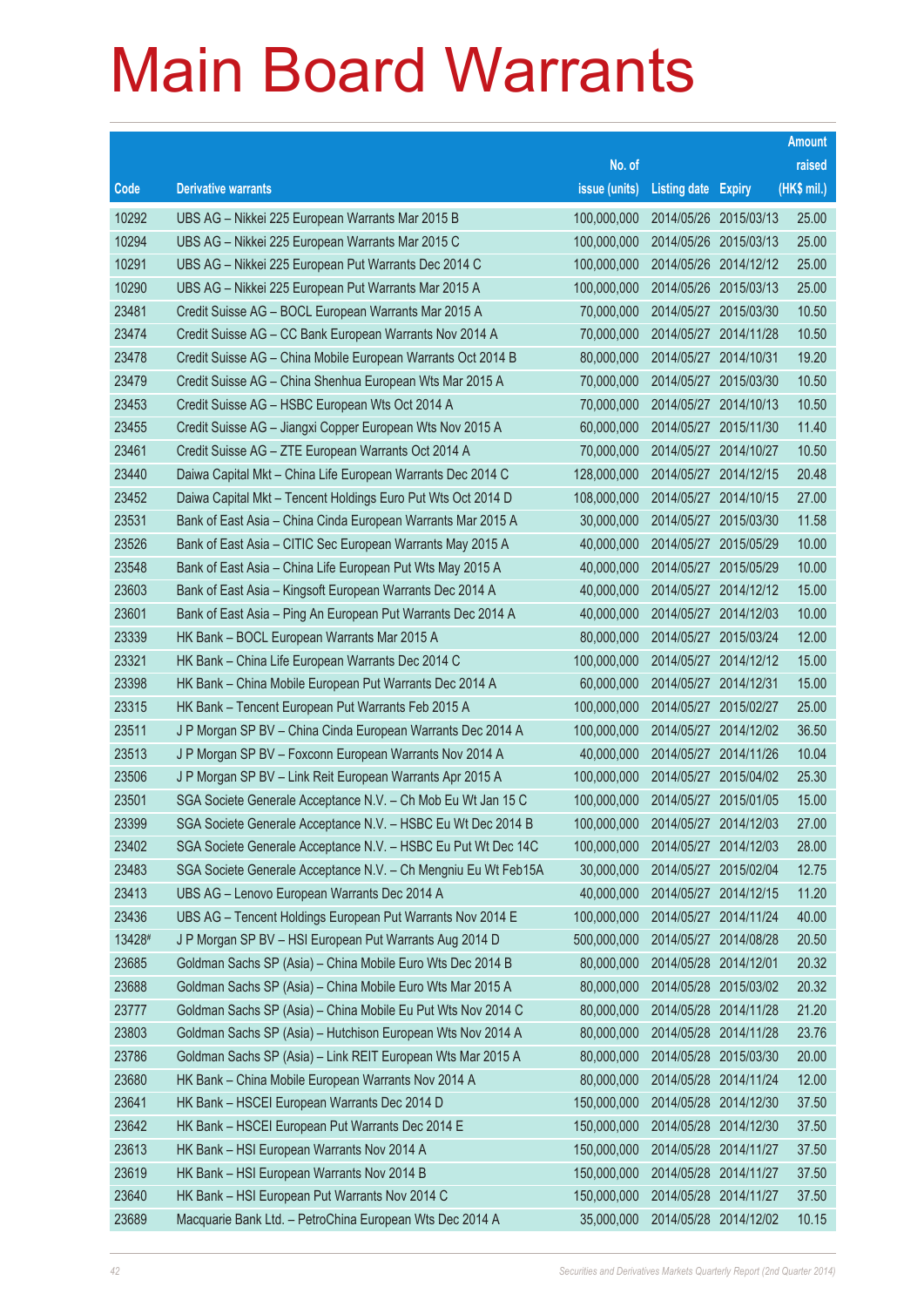|       |                                                              |               |                            |                       | <b>Amount</b> |
|-------|--------------------------------------------------------------|---------------|----------------------------|-----------------------|---------------|
|       |                                                              | No. of        |                            |                       | raised        |
| Code  | <b>Derivative warrants</b>                                   | issue (units) | <b>Listing date Expiry</b> |                       | (HK\$ mil.)   |
| 23713 | Macquarie Bank Ltd. - Tencent European Warrants Nov 2014 C   | 55,000,000    | 2014/05/28 2014/11/04      |                       | 10.73         |
| 23700 | Merrill Lynch Int'l & Co. C.V. - HSI European Wts Nov 2014 A | 100,000,000   |                            | 2014/05/28 2014/11/27 | 25.50         |
| 23711 | Merrill Lynch Int'l & Co. C.V. - HSI European Wts Jul 2015 A | 100,000,000   |                            | 2014/05/28 2015/07/30 | 16.80         |
| 23705 | Merrill Lynch Int'l & Co. C.V. - HSI Euro Put Wts Nov 2014 B | 100,000,000   | 2014/05/28 2014/11/27      |                       | 25.00         |
| 23725 | SGA Societe Generale Acceptance N.V. - HKEx Eu Wt Jan 2016 C | 300,000,000   |                            | 2014/05/28 2016/01/04 | 54.00         |
| 23717 | SGA Societe Generale Acceptance N.V. - HSI Eur Wt Nov 2014 B | 150,000,000   | 2014/05/28 2014/11/27      |                       | 29.25         |
| 23732 | UBS AG - Cheung Kong European Put Warrants Dec 2014 A        | 40,000,000    |                            | 2014/05/28 2014/12/15 | 10.00         |
| 23729 | UBS AG - China Mobile European Put Warrants Nov 2014 A       | 60,000,000    | 2014/05/28 2014/11/24      |                       | 17.10         |
| 23735 | UBS AG - Fosun Pharma European Warrants Nov 2014 A           | 26,000,000    |                            | 2014/05/28 2014/11/27 | 10.14         |
| 23737 | UBS AG - Fosun Pharma European Warrants Aug 2015 A           | 50,000,000    | 2014/05/28 2015/08/11      |                       | 10.00         |
| 23815 | UBS AG - Link REIT European Warrants Jul 2015 A              | 40,000,000    |                            | 2014/05/28 2015/07/20 | 10.00         |
| 23759 | UBS AG - Xinyi Glass European Warrants Nov 2014 A            | 35,000,000    | 2014/05/28 2014/11/27      |                       | 10.15         |
| 23926 | Credit Suisse AG - HSI European Put Warrants Oct 2014 D      | 150,000,000   |                            | 2014/05/29 2014/10/30 | 22.50         |
| 23933 | Credit Suisse AG - HSI European Put Warrants Oct 2014 E      | 150,000,000   | 2014/05/29 2014/10/30      |                       | 22.50         |
| 23998 | Daiwa Capital Mkt - Sinopec Corp European Wts Nov 2014 B     | 80,000,000    | 2014/05/29 2014/11/03      |                       | 13.60         |
| 23877 | HK Bank - Tencent European Put Warrants Nov 2014 A           | 80,000,000    | 2014/05/29 2014/11/24      |                       | 32.00         |
| 24015 | J P Morgan SP BV - Anton Oilfield European Wts Sep 2016 A    | 80,000,000    |                            | 2014/05/29 2016/09/02 | 20.00         |
| 24023 | J P Morgan SP BV - China Mob European Wts Dec 2014 B         | 200,000,000   | 2014/05/29 2014/12/01      |                       | 50.00         |
| 24018 | J P Morgan Int'l Der. Ltd. - Sinopec Corp Eu Put Wt Dec 14 B | 80,000,000    | 2014/05/29 2014/12/01      |                       | 27.92         |
| 23844 | Macquarie Bank Ltd. - Lenovo European Warrants Dec 2014 A    | 30,000,000    |                            | 2014/05/29 2014/12/02 | 10.02         |
| 23837 | Macquarie Bank Ltd. - Tencent European Put Wts Sep 2014 A    | 40,000,000    |                            | 2014/05/29 2014/09/02 | 11.44         |
| 23924 | Standard Chartered Bank - Anhui Conch Euro Wts Feb 2015 A    | 80,000,000    | 2014/05/29 2015/02/04      |                       | 17.60         |
| 23896 | Standard Chartered Bank - CC Bank European Wts Feb 2015 A    | 80,000,000    | 2014/05/29 2015/02/13      |                       | 24.00         |
| 23871 | SGA Societe Generale Acceptance N.V. - HKEx Eu Wt Feb 2015 B | 40,000,000    | 2014/05/29 2015/02/04      |                       | 22.00         |
| 24051 | UBS AG - Chsouthcity European Warrants Nov 2014 A            | 20,000,000    | 2014/05/29 2014/11/28      |                       | 10.00         |
| 24085 | UBS AG - Shunfeng Pv European Warrants Nov 2014 A            | 40,000,000    | 2014/05/29 2014/11/28      |                       | 10.20         |
| 24316 | BNP Paribas Arbit Issu B.V. – Ch Mobile Euro Wts Feb 2015 A  | 100,000,000   | 2014/05/30 2015/02/03      |                       | 25.00         |
| 24341 | BNP Paribas Arbit Issu B.V. - Ch Mobile Eu Put Wt Jan 2015 D | 100,000,000   | 2014/05/30 2015/01/05      |                       | 40.00         |
| 24117 | J P Morgan SP BV - China Gas Hold European Wts Sep 2015 A    | 80,000,000    | 2014/05/30 2015/09/07      |                       | 20.08         |
| 24096 | J P Morgan SP BV - Kingsoft European Warrants Dec 2014 C     | 100,000,000   | 2014/05/30 2014/12/01      |                       | 25.10         |
| 24094 | J P Morgan SP BV - Ping An European Warrants Dec 2014 A      | 150,000,000   | 2014/05/30 2014/12/01      |                       | 37.50         |
| 24086 | Macquarie Bank Ltd. - Tingyi European Warrants Mar 2015 A    | 40,000,000    | 2014/05/30 2015/03/03      |                       | 10.00         |
| 24303 | Nomura Int'l plc - Anton Oilfield European Warrants Aug 16 A | 50,000,000    | 2014/05/30 2016/08/08      |                       | 12.50         |
| 24257 | Nomura Int'l plc - BJ Ent Water European Warrants Dec 2014 A | 50,000,000    | 2014/05/30 2014/12/18      |                       | 18.00         |
| 24308 | Nomura Int'l plc - China EB Int'l European Wts Oct 2015 B    | 80,000,000    | 2014/05/30 2015/10/23      |                       | 12.64         |
| 24272 | Nomura Int'l plc - China Gas Hold European Wts Jun 2015 B    | 50,000,000    | 2014/05/30 2015/06/30      |                       | 12.50         |
| 24295 | Nomura Int'l plc - Chi Res Land European Warrants Dec 2014 A | 80,000,000    | 2014/05/30 2014/12/24      |                       | 12.00         |
| 24314 | Nomura Int'l plc - Chi Res Land European Warrants Jul 2015 A | 80,000,000    | 2014/05/30 2015/07/28      |                       | 13.60         |
| 24231 | Nomura Int'l plc - HSBC European Warrants Dec 2014 A         | 80,000,000    | 2014/05/30 2014/12/03      |                       | 12.00         |
| 24307 | Nomura Int'l plc - Kingsoft European Warrants Dec 2014 A     | 50,000,000    | 2014/05/30 2014/12/01      |                       | 15.50         |
| 24279 | Nomura Int'l plc - Lenovo European Put Warrants Jul 2015 A   | 80,000,000    | 2014/05/30 2015/07/31      |                       | 14.40         |
| 24251 | Nomura Int'l plc - SHK Ppt European Warrants Dec 2014 A      | 50,000,000    | 2014/05/30 2014/12/31      |                       | 12.50         |
| 24344 | Standard Chartered Bank - China Mobile Euro Wts Dec 2014 A   | 80,000,000    | 2014/05/30 2014/12/03      |                       | 21.60         |
| 24367 | Standard Chartered Bank - China Mobile Euro Wts Dec 2014 B   | 80,000,000    | 2014/05/30 2014/12/19      |                       | 12.00         |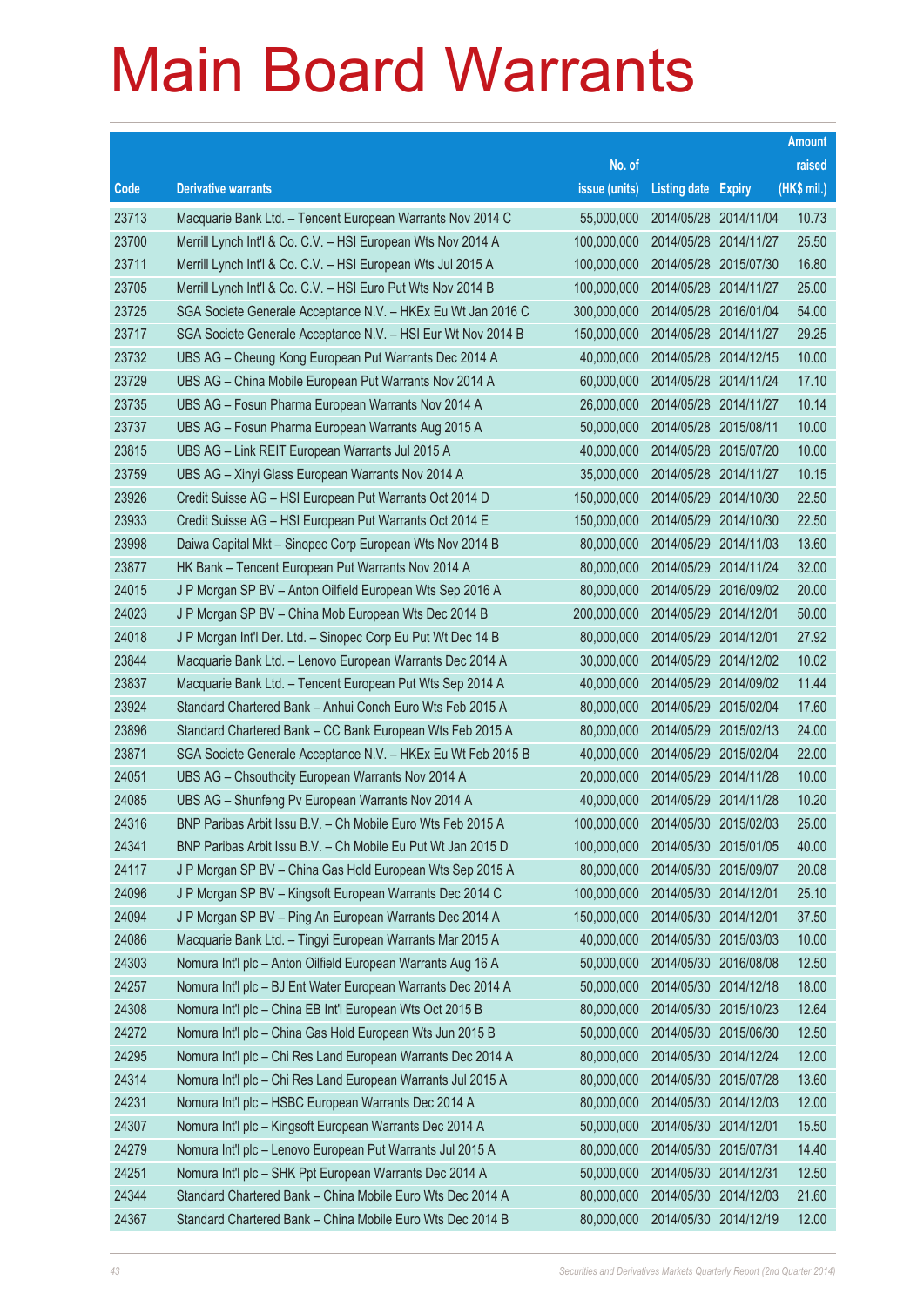|       |                                                                |               |                            |            | <b>Amount</b> |
|-------|----------------------------------------------------------------|---------------|----------------------------|------------|---------------|
|       |                                                                | No. of        |                            |            | raised        |
| Code  | <b>Derivative warrants</b>                                     | issue (units) | <b>Listing date Expiry</b> |            | (HK\$ mil.)   |
| 24345 | Standard Chartered Bank - China Mobile Eur Put Wt Nov 2014 A   | 80,000,000    | 2014/05/30 2014/11/24      |            | 21.60         |
| 24369 | Standard Chartered Bank - Lenovo European Wts Jun 2015 A       | 100,000,000   | 2014/05/30 2015/06/26      |            | 15.00         |
| 24370 | Standard Chartered Bank - Lenovo European Wts Jun 2016 A       | 100,000,000   | 2014/05/30 2016/06/30      |            | 25.00         |
| 24134 | SGA Societe Generale Acceptance N.V. - AGBK Eu Wt Feb 2015 A   | 100,000,000   | 2014/05/30 2015/02/04      |            | 22.00         |
| 24401 | SGA Societe Generale Acceptance N.V. - CAM CSI300 Eu Wt Apr15B | 100,000,000   | 2014/05/30 2015/04/08      |            | 20.00         |
| 24388 | SGA Societe Generale Acceptance NV - Chi Res Land Eu Wt Aug15A | 70,000,000    | 2014/05/30 2015/08/05      |            | 11.20         |
| 24175 | SGA Societe Generale Acceptance N.V. - A50 Ch Eu Wt Aug 2018A  | 400,000,000   | 2014/05/30 2018/08/01      |            | 68.00         |
| 24403 | SGA Societe Generale Acceptance N.V. - Lenovo Eu Wt Jul 15 A   | 120,000,000   | 2014/05/30 2015/07/06      |            | 18.00         |
| 24216 | SGA Societe Generale Acceptance N.V. - Link REIT Eu Wt Apr15A  | 40,000,000    | 2014/05/30 2015/04/08      |            | 10.00         |
| 24430 | SGA Societe Generale Acceptance N.V - Shunfeng Pv Eu Wt Feb15A | 50,000,000    | 2014/05/30 2015/02/04      |            | 12.75         |
| 24377 | UBS AG - Chi Res Land European Warrants Dec 2014 A             | 70,000,000    | 2014/05/30 2014/12/23      |            | 10.50         |
| 24386 | UBS AG - Haier Elec European Warrants Oct 2014 A               | 70,000,000    | 2014/05/30 2014/10/23      |            | 10.50         |
| 24456 | BOCI Asia Ltd. - A50 China European Warrants Dec 2014 A        | 100,000,000   | 2014/06/03 2014/12/01      |            | 15.00         |
| 24458 | BOCI Asia Ltd. - A50 China European Warrants Jul 2015 A        | 100,000,000   | 2014/06/03 2015/07/27      |            | 25.00         |
| 24489 | J P Morgan SP BV - BYD European Warrants Dec 2014 A            | 100,000,000   | 2014/06/03 2014/12/02      |            | 25.20         |
| 24478 | SGA Societe Generale Acceptance N.V. - CLife Eu Put Wt Apr15A  | 200,000,000   | 2014/06/03 2015/04/01      |            | 36.00         |
| 24479 | UBS AG - BYD European Warrants Dec 2014 A                      | 50,000,000    | 2014/06/03 2014/12/02      |            | 20.00         |
| 24484 | UBS AG - Ping An European Warrants Nov 2014 A                  | 60,000,000    | 2014/06/03 2014/11/10      |            | 19.20         |
| 24516 | HK Bank - Anhui Conch European Warrants Jan 2015 A             | 80,000,000    | 2014/06/04                 | 2015/01/28 | 15.20         |
| 24564 | HK Bank - BYD European Warrants Dec 2016 B                     | 150,000,000   | 2014/06/04 2016/12/30      |            | 22.50         |
| 24569 | HK Bank - CPIC European Warrants Feb 2015 A                    | 60,000,000    | 2014/06/04 2015/02/27      |            | 15.00         |
| 24550 | HK Bank - CSOP A50 ETF European Warrants Dec 2014 A            | 60,000,000    | 2014/06/04 2014/12/31      |            | 15.00         |
| 24539 | HK Bank - A50 China European Warrants Dec 2014 B               | 60,000,000    | 2014/06/04 2014/12/31      |            | 15.00         |
| 24622 | Macquarie Bank Ltd. - BYD European Warrants Jan 2017 A         | 150,000,000   | 2014/06/04 2017/01/04      |            | 22.50         |
| 24623 | Macquarie Bank Ltd. - China Life European Wts Jan 2015 A       | 70,000,000    | 2014/06/04 2015/01/05      |            | 10.50         |
| 24576 | Macquarie Bank Ltd. - Kingsoft European Warrants Jan 2015 A    | 30,000,000    | 2014/06/04 2015/01/05      |            | 10.02         |
| 24628 | Macquarie Bank Ltd. - Macau Legend European Warrants Feb16 A   | 40,000,000    | 2014/06/04 2016/02/02      |            | 10.00         |
| 24604 | Merrill Lynch Int'l & Co. C.V. - Ch Mobile Eur Wt Jan 2015 A   | 40,000,000    | 2014/06/04 2015/01/05      |            | 10.00         |
| 24581 | Merrill Lynch Int'l & Co. C.V. - ICBC Euro Wts Jan 2015 A      | 40,000,000    | 2014/06/04 2015/01/06      |            | 10.40         |
| 24584 | Standard Chartered Bank - BYD European Warrants Dec 2014 A     | 40,000,000    | 2014/06/04 2014/12/22      |            | 20.00         |
| 24592 | Standard Chartered Bank - Kingsoft European Wts Oct 2014 B     | 60,000,000    | 2014/06/04 2014/10/17      |            | 12.00         |
| 24690 | BOCI Asia Ltd. - China Mobile European Warrants Nov 2014 B     | 100,000,000   | 2014/06/05 2014/11/05      |            | 18.00         |
| 24697 | BOCI Asia Ltd. - HKEx European Warrants Sep 2015 B             | 100,000,000   | 2014/06/05 2015/09/07      |            | 15.00         |
| 24679 | BOCI Asia Ltd. - Kingsoft European Warrants Nov 2014 C         | 100,000,000   | 2014/06/05 2014/11/03      |            | 30.00         |
| 24715 | Citigroup Global Mkt H Inc. - China Mobile Eur Wt Oct 2014 A   | 100,000,000   | 2014/06/05 2014/10/28      |            | 19.00         |
| 24726 | Citigroup Global Mkt H Inc. - China Mobile Eur Wt Oct 2014 B   | 100,000,000   | 2014/06/05 2014/10/29      |            | 24.00         |
| 24708 | Citigroup Global Mkt H Inc. - Tencent European Wts Nov 2014 A  | 100,000,000   | 2014/06/05 2014/11/17      |            | 45.00         |
| 24714 | Citigroup Global Mkt H Inc. - Tencent European Wts Nov 2014 B  | 100,000,000   | 2014/06/05 2014/11/07      |            | 58.00         |
| 24703 | Daiwa Capital Mkt - BYD European Warrants Dec 2014 A           | 80,000,000    | 2014/06/05 2014/12/04      |            | 26.40         |
| 24631 | HK Bank - Sinopec Corp European Warrants Dec 2014 A            | 60,000,000    | 2014/06/05 2014/12/31      |            | 15.00         |
| 24665 | HK Bank - SHK Ppt European Warrants Dec 2014 A                 | 60,000,000    | 2014/06/05 2014/12/31      |            | 15.00         |
| 24762 | Daiwa Capital Mkt - Kingsoft European Warrants Sep 2014 C      | 80,000,000    | 2014/06/06 2014/09/10      |            | 18.40         |
| 24800 | Macquarie Bank Ltd. - Avichina European Warrants Feb 2015 A    | 40,000,000    | 2014/06/06 2015/02/03      |            | 10.00         |
| 24813 | Macquarie Bank Ltd. - Galaxy Ent European Wts Oct 2014 C       | 50,000,000    | 2014/06/06 2014/10/06      |            | 10.00         |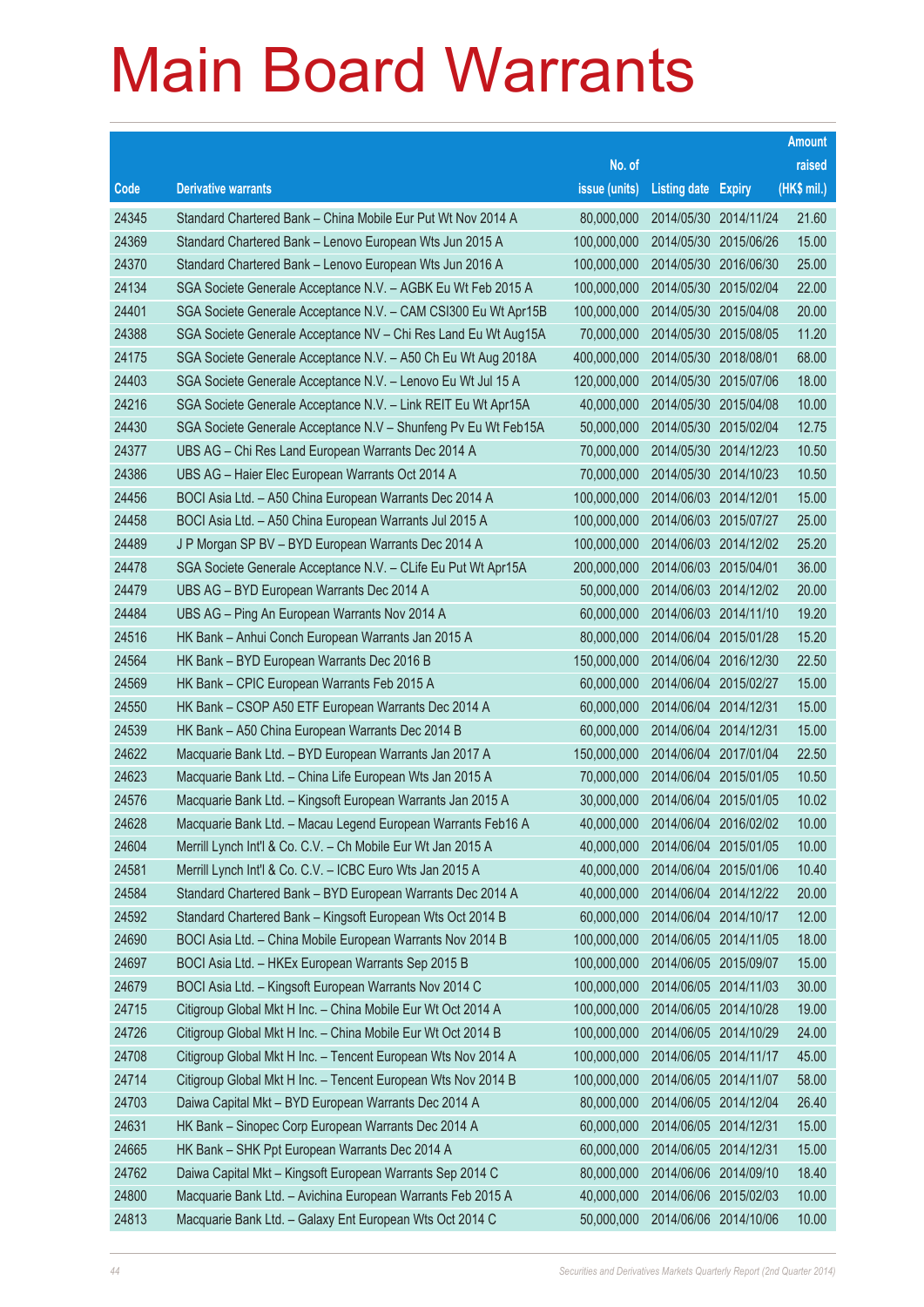|       |                                                                |               |                            |                       | <b>Amount</b> |
|-------|----------------------------------------------------------------|---------------|----------------------------|-----------------------|---------------|
|       |                                                                | No. of        |                            |                       | raised        |
| Code  | <b>Derivative warrants</b>                                     | issue (units) | <b>Listing date Expiry</b> |                       | (HK\$ mil.)   |
| 24799 | Macquarie Bank Ltd. - HKEx European Warrants Jul 2015 B        | 200,000,000   | 2014/06/06 2015/07/03      |                       | 30.00         |
| 24798 | Macquarie Bank Ltd. - HKEx European Put Warrants Oct 2015 A    | 200,000,000   | 2014/06/06 2015/10/05      |                       | 30.00         |
| 24790 | Macquarie Bank Ltd. - Ping An European Warrants Jan 2015 A     | 80,000,000    | 2014/06/06 2015/01/05      |                       | 20.00         |
| 24747 | Standard Chartered Bank - BOC HK European Wts Dec 2014 A       | 100,000,000   | 2014/06/06 2014/12/31      |                       | 15.00         |
| 24761 | Standard Chartered Bank - China Life European Wts Oct 2015 A   | 100,000,000   |                            | 2014/06/06 2015/10/08 | 25.00         |
| 24754 | Standard Chartered Bank - Wharf European Warrants Jan 2015 A   | 80,000,000    |                            | 2014/06/06 2015/01/05 | 14.40         |
| 24728 | SGA Societe Generale Acceptance N.V. - BOCL Eu Put Wt Feb15A   | 100,000,000   | 2014/06/06 2015/02/04      |                       | 31.00         |
| 24741 | SGA Societe Generale Acceptance N.V. - HKEx Eu Wt Nov 2014 B   | 40,000,000    |                            | 2014/06/06 2014/11/05 | 11.60         |
| 24789 | SGA Societe Generale Acceptance N.V. - Kingsoft Eu Wt Nov14B   | 50,000,000    |                            | 2014/06/06 2014/11/05 | 20.00         |
| 24784 | UBS AG - HSI European Put Warrants Dec 2014 B                  | 300,000,000   |                            | 2014/06/06 2014/12/30 | 75.00         |
| 24816 | BOCI Asia Ltd. - BYD European Warrants Dec 2014 A              | 100,000,000   | 2014/06/09 2014/12/15      |                       | 31.00         |
| 24838 | BOCI Asia Ltd. - Cheung Kong European Warrants Dec 2015 A      | 100,000,000   | 2014/06/09 2015/12/21      |                       | 25.00         |
| 24826 | BOCI Asia Ltd. - Hutchison European Warrants Dec 2014 A        | 100,000,000   |                            | 2014/06/09 2014/12/05 | 32.00         |
| 24824 | BOCI Asia Ltd. - SHK Ppt European Warrants Feb 2015 A          | 100,000,000   | 2014/06/09 2015/02/24      |                       | 29.00         |
| 24916 | Goldman Sachs SP (Asia) - HSI European Warrants Dec 2014 A     | 150,000,000   | 2014/06/09                 | 2014/12/30            | 37.50         |
| 24915 | Goldman Sachs SP (Asia) - HSI European Warrants Apr 2015 A     | 150,000,000   |                            | 2014/06/09 2015/04/29 | 37.50         |
| 24897 | Macquarie Bank Ltd. - Anhui Conch European Wts Feb 2015 A      | 40,000,000    |                            | 2014/06/09 2015/02/03 | 10.00         |
| 24841 | Macquarie Bank Ltd. - Shunfeng Pv European Warrants Jan 15 A   | 40,000,000    |                            | 2014/06/09 2015/01/05 | 10.00         |
| 24844 | Standard Chartered Bank - HSI European Warrants Sep 2014 C     | 100,000,000   | 2014/06/09                 | 2014/09/29            | 15.30         |
| 24850 | Standard Chartered Bank - HSI European Warrants Oct 2014 C     | 100,000,000   |                            | 2014/06/09 2014/10/30 | 15.00         |
| 24859 | Standard Chartered Bank - HSI European Warrants Nov 2014 A     | 100,000,000   |                            | 2014/06/09 2014/11/27 | 15.00         |
| 24870 | Standard Chartered Bank - HSI European Warrants Jul 2015 A     | 100,000,000   |                            | 2014/06/09 2015/07/30 | 15.00         |
| 24879 | Standard Chartered Bank - HSI European Put Wts Sep 2014 D      | 100,000,000   | 2014/06/09                 | 2014/09/29            | 15.00         |
| 24881 | Standard Chartered Bank - HSI European Put Wts Oct 2014 D      | 100,000,000   |                            | 2014/06/09 2014/10/30 | 15.00         |
| 24883 | Standard Chartered Bank - HSI European Put Wts Nov 2014 B      | 100,000,000   | 2014/06/09 2014/11/27      |                       | 15.10         |
| 24909 | Standard Chartered Bank - Kingsoft European Wts Nov 2014 E     | 60,000,000    | 2014/06/09 2014/11/21      |                       | 15.60         |
| 24903 | SGA Societe Generale Acceptance N.V - Tencent Eu Put Wt Feb15B | 150,000,000   |                            | 2014/06/09 2015/02/09 | 48.00         |
| 24898 | UBS AG - Kingsoft European Warrants Nov 2014 C                 | 100,000,000   | 2014/06/09 2014/11/24      |                       | 18.50         |
| 24946 | BNP Paribas Arbit Issu B.V. - HSI Euro Put Wts Nov 2014 A      | 100,000,000   | 2014/06/10 2014/11/27      |                       | 20.00         |
| 24941 | Credit Suisse AG - Cheung Kong European Warrants Dec 2014 A    | 80,000,000    | 2014/06/10 2014/12/09      |                       | 26.40         |
| 24942 | Credit Suisse - Cheung Kong European Put Warrants Dec 2014 B   | 80,000,000    | 2014/06/10 2014/12/09      |                       | 20.80         |
| 24956 | Credit Suisse AG - Tencent Holdings European Wts Sep 2014 G    | 100,000,000   | 2014/06/10 2014/09/15      |                       | 15.00         |
| 24947 | Daiwa Capital Mkt - CCB European Warrants Nov 2014 B           | 128,000,000   | 2014/06/10 2014/11/21      |                       | 20.48         |
| 24948 | Daiwa Capital Mkt - A50 China European Warrants Nov 2014 C     | 108,000,000   | 2014/06/10 2014/11/26      |                       | 16.20         |
| 24997 | Goldman Sachs SP (Asia) - Ch Comm Cons Euro Wts Dec 2014 A     | 50,000,000    | 2014/06/10 2014/12/11      |                       | 12.50         |
| 24999 | Goldman Sachs SP (Asia) - Sinopec Corp Euro Put Wts Dec14A     | 50,000,000    | 2014/06/10 2014/12/11      |                       | 15.70         |
| 24995 | Goldman Sachs SP (Asia) - Greatwall Motor Eur Wts Dec 2014 A   | 80,000,000    | 2014/06/10 2014/12/11      |                       | 24.00         |
| 24983 | Goldman Sachs SP (Asia) - Xinyi Glass European Wts Dec 2014A   | 50,000,000    | 2014/06/10 2014/12/11      |                       | 16.40         |
| 24932 | Merrill Lynch Int'l & Co. C.V. - Ch Mobile Eu Put Wt Nov 14 B  | 60,000,000    | 2014/06/10 2014/11/26      |                       | 10.38         |
| 24919 | Merrill Lynch Int'l & Co. C.V. - Hutchison Eu Put Wt Nov 14 A  | 70,000,000    | 2014/06/10 2014/11/11      |                       | 10.50         |
| 24918 | Merrill Lynch Int'l & Co. C.V. - Tencent Eu Put Wt Feb 2015C   | 60,000,000    | 2014/06/10 2015/02/18      |                       | 10.98         |
| 24917 | Merrill Lynch Int'l & Co. C.V. - Tencent Eu Put Wt Apr 2015C   | 50,000,000    | 2014/06/10 2015/04/30      |                       | 11.75         |
| 24974 | Standard Chartered Bank - Hutchison Euro Euro Wts May 2015 A   | 80,000,000    | 2014/06/10 2015/05/18      |                       | 36.00         |
| 24971 | Standard Chartered Bank - Hutchison Euro Euro Wts Jun 2016 A   | 200,000,000   | 2014/06/10 2016/06/08      |                       | 50.00         |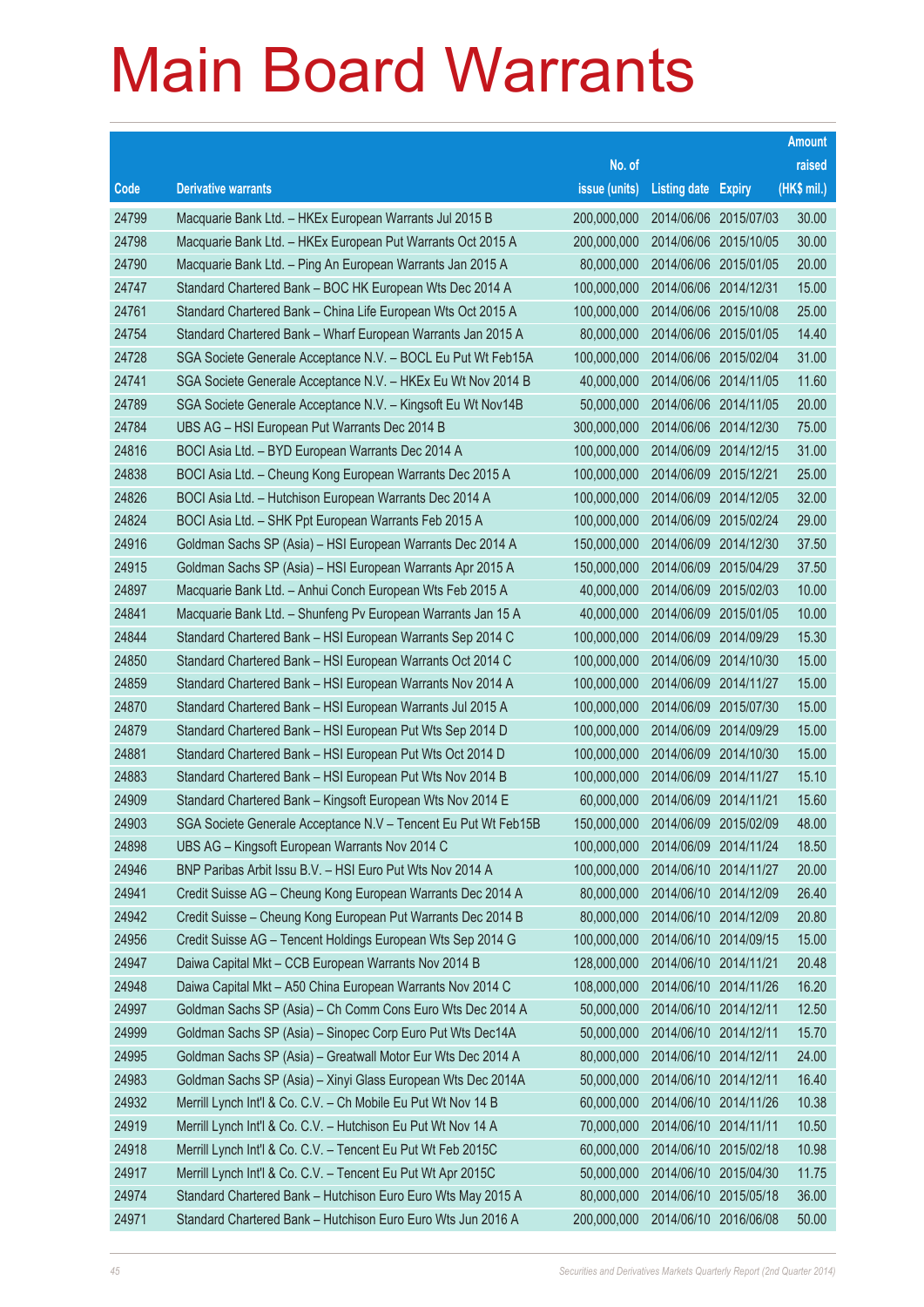|       |                                                                |               |                            |                       | <b>Amount</b> |
|-------|----------------------------------------------------------------|---------------|----------------------------|-----------------------|---------------|
|       |                                                                | No. of        |                            |                       | raised        |
| Code  | <b>Derivative warrants</b>                                     | issue (units) | <b>Listing date Expiry</b> |                       | (HK\$ mil.)   |
| 24952 | SGA Societe Generale Acceptance N.V. - CCB Euro Put Wt Feb15A  | 100,000,000   | 2014/06/10 2015/02/04      |                       | 43.50         |
| 24955 | UBS AG - Cheung Kong European Warrants Dec 2014 B              | 50,000,000    | 2014/06/10 2014/12/09      |                       | 20.00         |
| 25092 | BOCI Asia Ltd. - HSI European Warrants Dec 2014 A              | 100,000,000   | 2014/06/11                 | 2014/12/30            | 21.00         |
| 25094 | BOCI Asia Ltd. - HSI European Warrants Mar 2015 A              | 100,000,000   | 2014/06/11                 | 2015/03/30            | 20.00         |
| 25099 | BOCI Asia Ltd. - HSI European Put Warrants Oct 2014 E          | 100,000,000   | 2014/06/11                 | 2014/10/30            | 15.00         |
| 25098 | BOCI Asia Ltd. - HSI European Put Warrants Nov 2014 A          | 100,000,000   | 2014/06/11                 | 2014/11/27            | 15.00         |
| 25026 | HK Bank - Agricultural Bank European Warrants Dec 2014 B       | 80,000,000    | 2014/06/11                 | 2014/12/09            | 16.00         |
| 25024 | HK Bank - ICBC European Warrants Oct 2014 A                    | 80,000,000    | 2014/06/11                 | 2014/10/27            | 12.00         |
| 25028 | HK Bank - Tencent European Warrants Oct 2014 A                 | 80,000,000    | 2014/06/11                 | 2014/10/27            | 29.60         |
| 25045 | HK Bank - Tencent European Warrants Oct 2014 B                 | 80,000,000    | 2014/06/11                 | 2014/10/31            | 19.20         |
| 25029 | HK Bank - Tencent European Warrants Nov 2014 B                 | 80,000,000    | 2014/06/11                 | 2014/11/28            | 28.00         |
| 25065 | HK Bank – Tencent European Put Warrants Oct 2014 C             | 80,000,000    | 2014/06/11 2014/10/31      |                       | 12.00         |
| 25073 | HK Bank - Tencent European Put Warrants Oct 2014 D             | 80,000,000    | 2014/06/11                 | 2014/10/29            | 14.40         |
| 25147 | Standard Chartered Bank - AIA European Warrants Dec 2014 B     | 80,000,000    | 2014/06/11                 | 2014/12/19            | 12.00         |
| 25157 | Standard Chartered Bank - CGS European Warrants Dec 2014 A     | 48,000,000    | 2014/06/11                 | 2014/12/15            | 12.00         |
| 25155 | Standard Chartered Bank – CNBM European Warrants Dec 2014 A    | 40,000,000    | 2014/06/11 2014/12/10      |                       | 18.00         |
| 25142 | Standard Chartered Bank - A50 China Euro Warrants Oct 2014 B   | 80,000,000    | 2014/06/11                 | 2014/10/10            | 12.00         |
| 25128 | Standard Chartered Bank - NewWorld Dev European Wts Jan15A     | 60,000,000    | 2014/06/11                 | 2015/01/02            | 15.60         |
| 25103 | SGA Societe Generale Acceptance N.V. - HSI Eur Wt Dec 2014 A   | 150,000,000   | 2014/06/11                 | 2014/12/30            | 22.50         |
| 25114 | SGA Societe Generale Acceptance N.V. - HSI Eu Put Wt Dec 14 B  | 150,000,000   | 2014/06/11 2014/12/30      |                       | 40.50         |
| 25127 | SGA Societe Generale Acceptance N.V - Sands China Eu Wt Jan15A | 80,000,000    | 2014/06/11                 | 2015/01/05            | 27.20         |
| 25158 | UBS AG - SHK Ppt European Put Warrants Dec 2014 B              | 35,000,000    | 2014/06/11                 | 2014/12/29            | 10.50         |
| 25276 | Credit Suisse AG - SHK Ppt European Put Warrants Dec 2014 A    | 70,000,000    | 2014/06/12 2014/12/15      |                       | 25.90         |
| 25252 | Daiwa Capital Mkt - Tencent Holdings European Wts Dec 2014 C   | 108,000,000   | 2014/06/12 2014/12/15      |                       | 38.88         |
| 25266 | Bank of East Asia - China Life European Warrants Oct 2015 A    | 40,000,000    | 2014/06/12 2015/10/07      |                       | 10.00         |
| 25262 | Bank of East Asia - A50 China European Warrants Jun 2015 A     | 40,000,000    | 2014/06/12 2015/06/26      |                       | 10.00         |
| 25260 | Bank of East Asia - HKEx European Warrants Jul 2015 A          | 70,000,000    | 2014/06/12 2015/07/03      |                       | 10.50         |
| 25269 | Bank of East Asia – Hutchison European Warrants Feb 2015 A     | 40,000,000    | 2014/06/12 2015/02/02      |                       | 10.00         |
| 25250 | Goldman Sachs SP (Asia) - Agri Bk European Wts Dec 2015 A      | 80,000,000    | 2014/06/12 2015/12/30      |                       | 20.56         |
| 25221 | Goldman Sachs SP (Asia) – China Mengniu Euro Wt Mar 2015 A     | 80,000,000    | 2014/06/12 2015/03/30      |                       | 25.84         |
| 25234 | Goldman Sachs SP (Asia) - Ping An European Wts Dec 2014 A      | 80,000,000    | 2014/06/12 2014/12/30      |                       | 20.48         |
| 25204 | Macquarie Bank Ltd. - CNBM European Warrants Jan 2015 A        | 30,000,000    | 2014/06/12 2015/01/05      |                       | 10.02         |
| 25168 | Merrill Lynch Int'l & Co. C.V. - HSI European Wts Nov 2014 C   | 100,000,000   | 2014/06/12 2014/11/27      |                       | 17.50         |
| 25175 | Merrill Lynch Int'l & Co. C.V. - HSI European Wts Dec 2014 A   | 100,000,000   | 2014/06/12 2014/12/30      |                       | 25.00         |
| 25179 | Merrill Lynch Int'l & Co. C.V. - HSI Euro Put Wts Nov 2014 D   | 100,000,000   | 2014/06/12 2014/11/27      |                       | 15.80         |
| 25176 | Merrill Lynch Int'l & Co. C.V. - HSI Euro Put Wts Dec 2014 B   | 100,000,000   | 2014/06/12 2014/12/30      |                       | 25.00         |
| 25205 | Standard Chartered Bank - Cheung Kong Euro Wts Jan 2015 A      | 40,000,000    | 2014/06/12 2015/01/06      |                       | 10.00         |
| 25208 | Standard Chartered Bank - Cheung Kong European Put Wt Jan15B   | 40,000,000    | 2014/06/12 2015/01/06      |                       | 12.00         |
| 25214 | Standard Chartered Bank - HKEx European Warrants Nov 2015 A    | 100,000,000   |                            | 2014/06/12 2015/11/02 | 15.00         |
| 25216 | Standard Chartered Bank - HKEx European Warrants Jan 2016 A    | 100,000,000   | 2014/06/12 2016/01/08      |                       | 25.00         |
| 25295 | SGA Societe Generale Acceptance N.V. - CK(H) Eu Wt Jan 2015A   | 40,000,000    | 2014/06/12 2015/01/05      |                       | 12.00         |
| 25298 | SGA Societe Generale Acceptance N.V. - CP&CC Eu Put Wt Jan15B  | 70,000,000    | 2014/06/12 2015/01/05      |                       | 26.25         |
| 25344 | BOCI Asia Ltd. - China Shenhua European Warrants Mar 2015 A    | 100,000,000   | 2014/06/13 2015/03/30      |                       | 17.00         |
| 25359 | BOCI Asia Ltd. - Galaxy Ent European Put Warrants Nov 2014 B   | 100,000,000   | 2014/06/13 2014/11/10      |                       | 25.00         |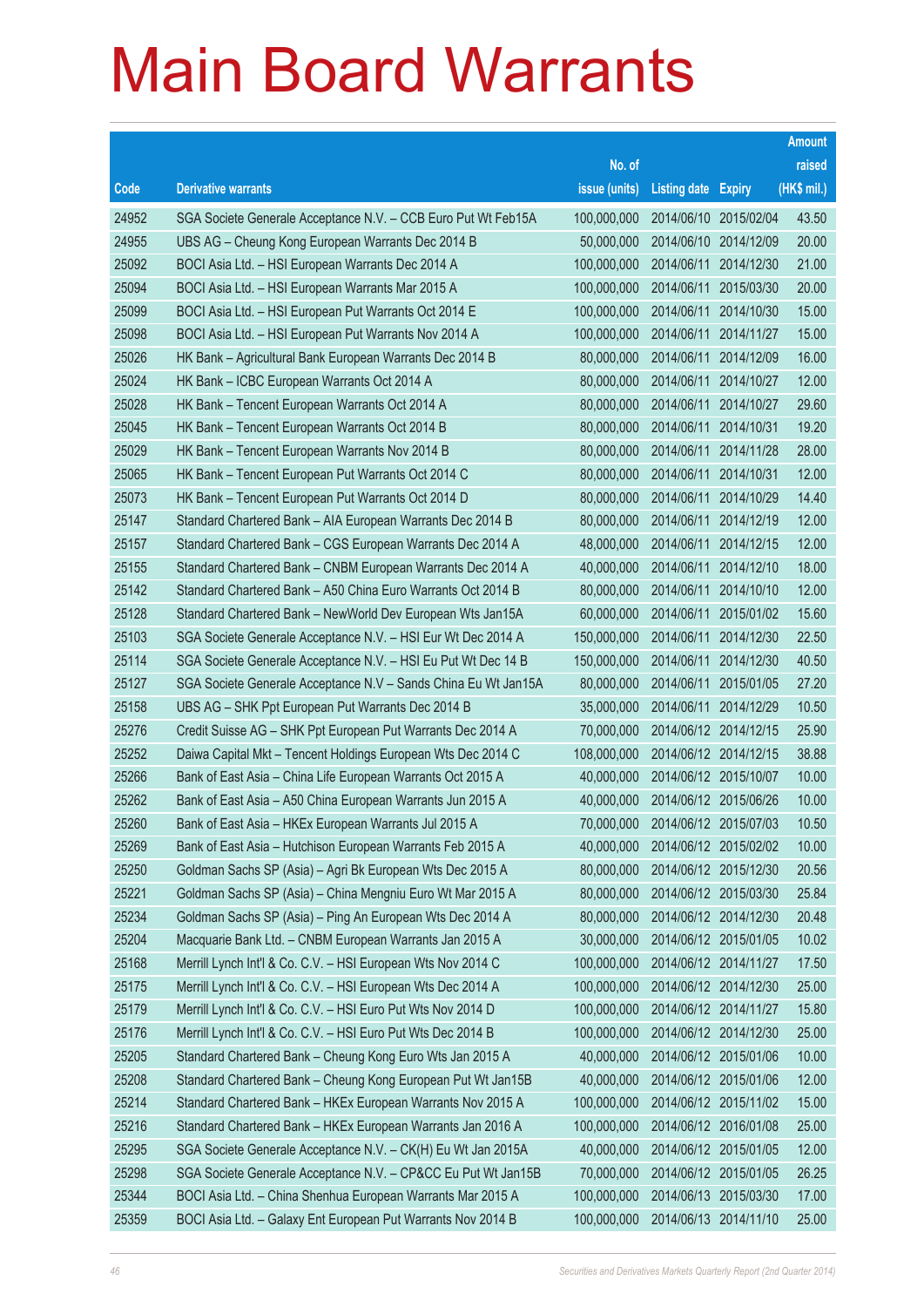|        |                                                                |               |                            |            | <b>Amount</b> |
|--------|----------------------------------------------------------------|---------------|----------------------------|------------|---------------|
|        |                                                                | No. of        |                            |            | raised        |
| Code   | <b>Derivative warrants</b>                                     | issue (units) | <b>Listing date Expiry</b> |            | (HK\$ mil.)   |
| 25349  | BOCI Asia Ltd. - Sands China European Warrants Nov 2014 B      | 100,000,000   | 2014/06/13 2014/11/27      |            | 38.00         |
| 25358  | BOCI Asia Ltd. - Tencent Holdings European Wts Sep 2015 A      | 100,000,000   | 2014/06/13 2015/09/21      |            | 20.00         |
| 25316  | Macquarie Bank Ltd. - China Mobile European Wts Jan 2015 A     | 30,000,000    | 2014/06/13 2015/01/05      |            | 10.02         |
| 25387  | Standard Chartered Bank - Agricultural Bk Eur Wts Dec 2014 A   | 80,000,000    | 2014/06/13 2014/12/08      |            | 12.00         |
| 25388  | Standard Chartered Bank - HSBC European Warrants Nov 2014 A    | 80,000,000    | 2014/06/13 2014/11/03      |            | 12.00         |
| 25402  | Standard Chartered Bank - SJM Hold European Wts Dec 2014 A     | 80,000,000    | 2014/06/13 2014/12/31      |            | 12.80         |
| 25373  | SGA Societe Generale Acceptance N.V. - CK(H) Eu Put Wt Feb15 A | 40,000,000    | 2014/06/13 2015/02/04      |            | 17.40         |
| 25383  | SGA Societe Generale Acceptance N.V. - CP&CC Eu Wt Oct 2014A   | 70,000,000    | 2014/06/13 2014/10/06      |            | 12.25         |
| 25329  | SGA Societe Generale Acceptance NV - Kingsoft Eu Put Wt Jan15B | 50,000,000    | 2014/06/13 2015/01/05      |            | 17.25         |
| 25331  | SGA Societe Generale Acceptance N.V. - Tencent Eu Wt Oct 15 A  | 500,000,000   | 2014/06/13 2015/10/05      |            | 95.00         |
| 25339  | SGA Societe Generale Acceptance N.V. - Wharf Eu Wts Mar 15 A   | 40,000,000    | 2014/06/13 2015/03/04      |            | 10.20         |
| 25366  | UBS AG - Agricultural Bank European Warrants Nov 2014 A        | 70,000,000    | 2014/06/13 2014/11/25      |            | 10.50         |
| 25360  | UBS AG - CC Bank European Warrants Mar 2015 A                  | 100,000,000   | 2014/06/13 2015/03/26      |            | 20.00         |
| 25364  | UBS AG - ICBC European Warrants Nov 2014 A                     | 100,000,000   | 2014/06/13 2014/11/25      |            | 15.00         |
| 25499  | Citigroup Global Mkt H Inc. - Sinopec Corp Eu Wts Oct 2014 A   | 100,000,000   | 2014/06/16 2014/10/28      |            | 36.00         |
| 25495  | Citigroup Global Mkt H Inc. - HSBC European Wts Nov 2014 A     | 100,000,000   | 2014/06/16 2014/11/26      |            | 25.00         |
| 25497  | Citigroup Global Mkt H Inc. - HSBC European Wts Dec 2014 A     | 100,000,000   | 2014/06/16 2014/12/19      |            | 19.50         |
| 25443  | Daiwa Capital Mkt - Cheung Kong European Warrants Dec 2014 A   | 58,000,000    | 2014/06/16 2014/12/15      |            | 27.26         |
| 25468  | Daiwa Capital Mkt - Hutchison European Warrants Dec 2014 A     | 108,000,000   | 2014/06/16 2014/12/01      |            | 31.32         |
| 25492  | Daiwa Capital Mkt - Hutchison European Put Wts Dec 2014 B      | 68,000,000    | 2014/06/16 2014/12/15      |            | 20.40         |
| 25448  | Daiwa Capital Mkt - SHK Ppt European Warrants Jan 2015 A       | 58,000,000    | 2014/06/16 2015/01/02      |            | 17.98         |
| 25436  | Standard Chartered Bank - Evergrande European Wts Dec 2014 A   | 50,000,000    | 2014/06/16 2014/12/31      |            | 12.50         |
| 25434  | Standard Chartered Bank - HSBC European Put Wts Dec 2014 B     | 80,000,000    | 2014/06/16 2014/12/03      |            | 20.00         |
| 25437  | Standard Chartered Bank - HSCEI European Put Wts Sep 2014 A    | 100,000,000   | 2014/06/16 2014/09/29      |            | 19.00         |
| 25412  | UBS AG - HSCEI European Put Warrants Dec 2014 D                | 100,000,000   | 2014/06/16 2014/12/30      |            | 25.00         |
| 13770# | Credit Suisse AG - Galaxy Ent European Warrants Jun 2015 A     | 150,000,000   | 2014/06/16 2015/06/29      |            | 10.65         |
| 25666  | Credit Suisse AG - China Mobile European Put Wts Nov 2014 A    | 70,000,000    | 2014/06/17 2014/11/28      |            | 10.50         |
| 25672  | Credit Suisse AG - HSBC European Put Warrants Nov 2014 A       | 70,000,000    | 2014/06/17 2014/11/28      |            | 14.70         |
| 25628  | Credit Suisse AG - Lenovo European Warrants Jun 2015 A         | 70,000,000    | 2014/06/17 2015/06/23      |            | 10.50         |
| 25601  | Credit Suisse AG - SJM Holdings European Warrants Dec 2014 A   | 70,000,000    | 2014/06/17 2014/12/24      |            | 10.50         |
| 25674  | Credit Suisse AG - Tencent Holdings Euro Put Wts Nov 2014 F    | 70,000,000    | 2014/06/17 2014/11/24      |            | 22.40         |
| 25596  | Credit Suisse AG - ZTE European Warrants Dec 2014 A            | 70,000,000    | 2014/06/17 2014/12/22      |            | 10.50         |
| 25572  | Daiwa Capital Mkt - BOCL European Warrants Dec 2014 A          | 108,000,000   | 2014/06/17                 | 2014/12/24 | 16.20         |
| 25526  | Goldman Sachs SP (Asia) - China EB Int'l Euro Wts Mar 2015 B   | 80,000,000    | 2014/06/17 2015/03/30      |            | 12.80         |
| 25534  | Goldman Sachs SP (Asia) - Datang Power European Wts Nov14A     | 80,000,000    | 2014/06/17 2014/11/25      |            | 20.08         |
| 25533  | Goldman Sachs SP (Asia) - HSBC European Warrants Dec 2014 A    | 80,000,000    | 2014/06/17 2014/12/30      |            | 20.16         |
| 25539  | Goldman Sachs SP (Asia) - Techtronic Ind European Wts Mar15A   | 80,000,000    | 2014/06/17                 | 2015/03/30 | 33.04         |
| 25535  | Goldman Sachs SP (Asia) - Yurun Food European Wts Feb 2015 A   | 80,000,000    | 2014/06/17 2015/02/27      |            | 28.00         |
| 25503  | Macquarie Bank Ltd. - Tencent European Warrants Oct 2014 D     | 40,000,000    | 2014/06/17 2014/10/06      |            | 12.52         |
| 25500  | Macquarie Bank Ltd. - Tencent European Put Wts Oct 2014 C      | 50,000,000    | 2014/06/17 2014/10/06      |            | 10.00         |
| 25543  | Standard Chartered Bank - AIA European Put Wts Nov 2014 B      | 70,000,000    | 2014/06/17                 | 2014/11/26 | 10.50         |
| 25678  | Standard Chartered Bank - CITIC Sec European Wts Jun 2015 A    | 100,000,000   | 2014/06/17 2015/06/19      |            | 25.00         |
| 25546  | Standard Chartered Bank - Sinopec Corp Eu Put Wt Dec 2014 A    | 50,000,000    | 2014/06/17 2014/12/29      |            | 12.50         |
| 25553  | Standard Chartered Bank - Galaxy Ent European Wts Nov 2014 A   | 50,000,000    | 2014/06/17 2014/11/17      |            | 12.50         |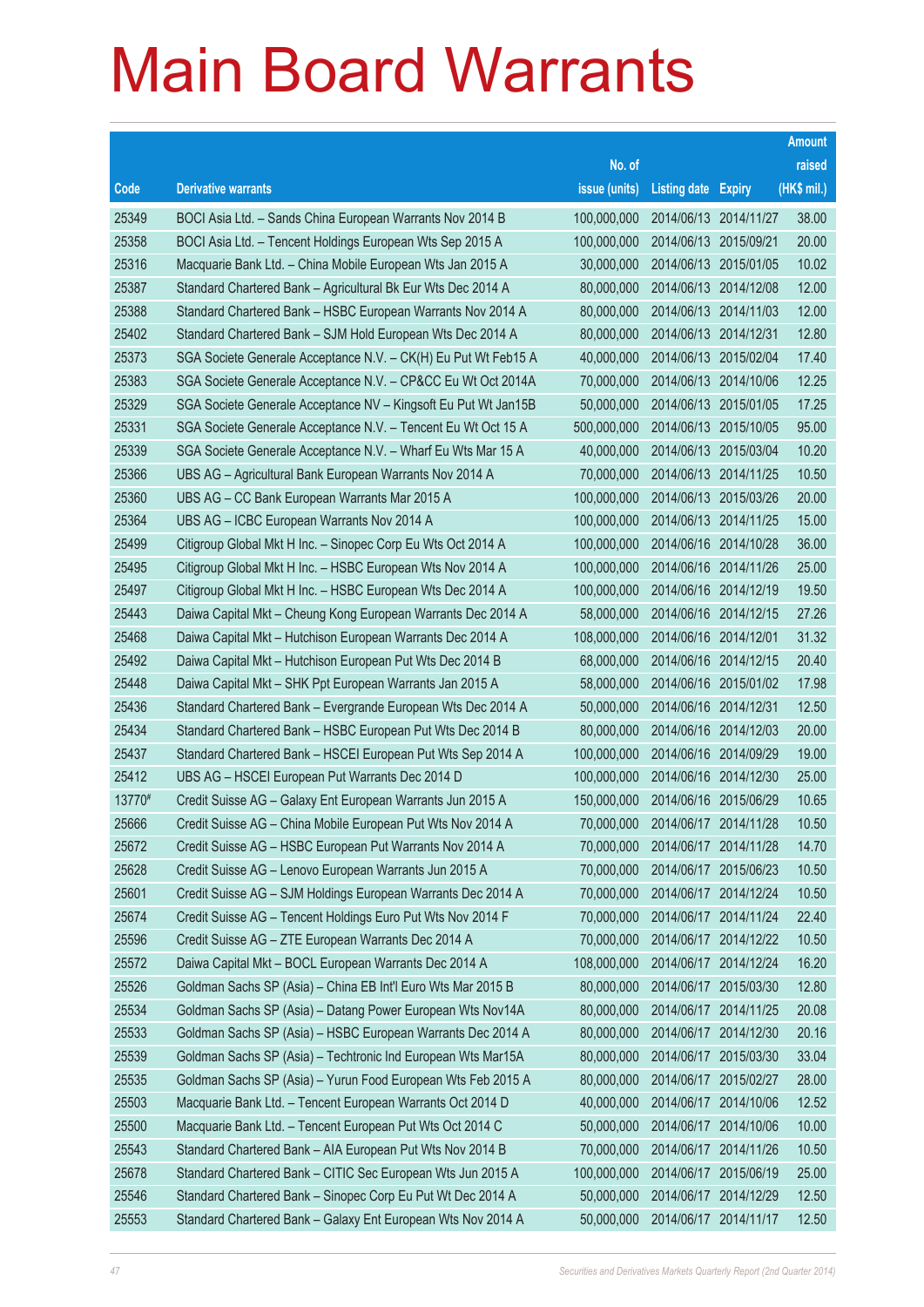|       |                                                                |               |                            |            | <b>Amount</b> |
|-------|----------------------------------------------------------------|---------------|----------------------------|------------|---------------|
|       |                                                                | No. of        |                            |            | raised        |
| Code  | <b>Derivative warrants</b>                                     | issue (units) | <b>Listing date Expiry</b> |            | (HK\$ mil.)   |
| 25676 | Standard Chartered Bank - Tencent Hidg Eu Put Wts Dec 2014 B   | 60,000,000    | 2014/06/17 2014/12/08      |            | 18.60         |
| 25589 | UBS AG - Galaxy Ent European Warrants Nov 2014 C               | 40,000,000    | 2014/06/17 2014/11/21      |            | 21.20         |
| 25576 | UBS AG - HSI European Warrants Dec 2014 C                      | 300,000,000   | 2014/06/17 2014/12/30      |            | 45.00         |
| 25680 | UBS AG - HSI European Warrants Dec 2014 D                      | 300,000,000   | 2014/06/17 2014/12/30      |            | 75.00         |
| 25681 | UBS AG - HSI European Warrants Mar 2015 A                      | 300,000,000   | 2014/06/17 2015/03/30      |            | 75.00         |
| 25542 | UBS AG - HSI European Put Warrants Oct 2014 D                  | 300,000,000   | 2014/06/17 2014/10/30      |            | 45.00         |
| 25590 | UBS AG - Sands China European Warrants Nov 2014 A              | 40,000,000    | 2014/06/17 2014/11/24      |            | 15.80         |
| 25748 | BNP Paribas Arbit Issu B.V. - Kingsoft Euro Wts Mar 2015 A     | 100,000,000   | 2014/06/18 2015/03/03      |            | 26.00         |
| 25746 | BNP Paribas Arbit Issu B.V. - Tencent Eu Put Wt Oct 2014 F     | 100,000,000   | 2014/06/18 2014/10/29      |            | 15.00         |
| 25683 | HK Bank - HSI European Warrants Dec 2014 D                     | 200,000,000   | 2014/06/18 2014/12/30      |            | 30.00         |
| 25730 | J P Morgan SP BV - Anhui Conch European Warrants Jan 2015 A    | 100,000,000   | 2014/06/18 2015/01/05      |            | 25.20         |
| 25852 | J P Morgan SP BV - Agricultural Bk Euro Warrants Aug 2015 A    | 200,000,000   | 2014/06/18 2015/08/03      |            | 50.80         |
| 25845 | J P Morgan SP BV - CITIC Sec European Warrants Mar 2015 A      | 100,000,000   | 2014/06/18 2015/03/31      |            | 15.40         |
| 25813 | J P Morgan SP BV - Cheung Kong European Put Warrants Dec 14A   | 100,000,000   | 2014/06/18 2014/12/02      |            | 25.10         |
| 25711 | J P Morgan SP BV - China Mob European Wts Dec 2014 C           | 200,000,000   | 2014/06/18 2014/12/02      |            | 39.00         |
| 25739 | J P Morgan SP BV - Sinopec Corp European Warrants Jan 2015 A   | 100,000,000   | 2014/06/18 2015/01/05      |            | 25.30         |
| 25719 | J P Morgan SP BV - A50 China European Warrants Dec 2014 B      | 200,000,000   | 2014/06/18 2014/12/01      |            | 49.80         |
| 25846 | J P Morgan SP BV - Geely Auto European Warrants Jan 2015 A     | 80,000,000    | 2014/06/18 2015/01/05      |            | 20.16         |
| 25735 | J P Morgan SP BV - HKEx European Warrants Jun 2015 A           | 300,000,000   | 2014/06/18 2015/06/30      |            | 45.30         |
| 25715 | J P Morgan SP BV - HSBC European Warrants Dec 2014 A           | 200,000,000   | 2014/06/18 2014/12/01      |            | 38.00         |
| 25793 | J P Morgan SP BV - SHK Ppt European Put Warrants Jan 2015 A    | 50,000,000    | 2014/06/18 2015/01/05      |            | 12.50         |
| 25743 | Macquarie Bank Ltd. - MGM China European Warrants Apr 2015 A   | 40,000,000    | 2014/06/18 2015/04/02      |            | 10.00         |
| 25707 | Macquarie Bank Ltd. - Want Want China European Wts Aug 2016 A  | 80,000,000    | 2014/06/18 2016/08/02      |            | 14.16         |
| 25792 | Standard Chartered Bank – China Cinda Euro Wts Jan 2015 A      | 50,000,000    | 2014/06/18 2015/01/30      |            | 21.25         |
| 25750 | Standard Chartered Bank - China Cinda Euro Wts Apr 2017 A      | 100,000,000   | 2014/06/18 2017/04/25      |            | 15.00         |
| 25778 | Standard Chartered Bank - ICBC European Put Wts Dec 2014 B     | 100.000.000   | 2014/06/18 2014/12/03      |            | 15.00         |
| 25767 | Standard Chartered Bank - Kingsoft European Wts May 2015 A     | 100,000,000   | 2014/06/18 2015/05/27      |            | 25.00         |
| 25773 | Standard Chartered Bank - Kingsoft European Wts Dec 2015 A     | 100,000,000   | 2014/06/18 2015/12/03      |            | 28.00         |
| 25685 | SGA Societe Generale Acceptance N.V. - AGBK Eu Wt Dec 2014 A   | 100,000,000   | 2014/06/18 2014/12/03      |            | 15.00         |
| 25705 | SGA Societe Generale Acceptance N.V. - ChiUnicom Eu Wt Jul 15A | 100,000,000   | 2014/06/18 2015/07/06      |            | 16.00         |
| 25944 | BNP Paribas Arbit Issu B.V. - AIA European Wts Apr 2015 A      | 100,000,000   | 2014/06/19 2015/04/02      |            | 25.00         |
| 25938 | BNP Paribas Arbit Issu B.V. - Sands China Euro Wt Nov 2014 A   | 100,000,000   | 2014/06/19 2014/11/04      |            | 15.00         |
| 25939 | BNP Paribas Arbit Issu B.V. - Tencent Eu Put Wt Feb 2015 A     | 100,000,000   | 2014/06/19                 | 2015/02/06 | 19.00         |
| 26086 | Credit Suisse AG - Tencent Holdings Euro Put Wts Feb 2015 A    | 80,000,000    | 2014/06/19 2015/02/18      |            | 12.00         |
| 25954 | Daiwa Capital Mkt - Tencent Holdings Euro Put Wts Feb 2015 A   | 98,000,000    | 2014/06/19 2015/02/18      |            | 14.70         |
| 25873 | Goldman Sachs SP (Asia) - Galaxy Ent Euro Put Wts Dec 2014 A   | 60,000,000    | 2014/06/19 2014/12/30      |            | 22.20         |
| 25855 | Goldman Sachs SP (Asia) - HSBC European Put Wts Dec 2014 B     | 60,000,000    | 2014/06/19 2014/12/30      |            | 15.00         |
| 25857 | Goldman Sachs SP (Asia) - SHK Ppt European Put Wt Feb 2015 A   | 60,000,000    | 2014/06/19 2015/02/26      |            | 20.46         |
| 25923 | HK Bank - HKEx European Warrants Sep 2015 B                    | 200,000,000   | 2014/06/19 2015/09/03      |            | 30.00         |
| 25918 | HK Bank - Tencent European Put Warrants Apr 2015 B             | 200,000,000   | 2014/06/19 2015/04/29      |            | 32.00         |
| 25900 | HK Bank - Tencent European Put Warrants Dec 2015 A             | 200,000,000   | 2014/06/19 2015/12/22      |            | 30.00         |
| 26109 | J P Morgan SP BV - MGM China European Warrants Jan 2015 A      | 80,000,000    | 2014/06/19 2015/01/02      |            | 15.92         |
| 26113 | J P Morgan SP BV - SJM Holdings European Warrants Jan 2015 A   | 100,000,000   | 2014/06/19 2015/01/02      |            | 15.70         |
| 26098 | J P Morgan SP BV - Tencent European Warrants Nov 2015 A        | 300,000,000   | 2014/06/19 2015/11/02      |            | 75.00         |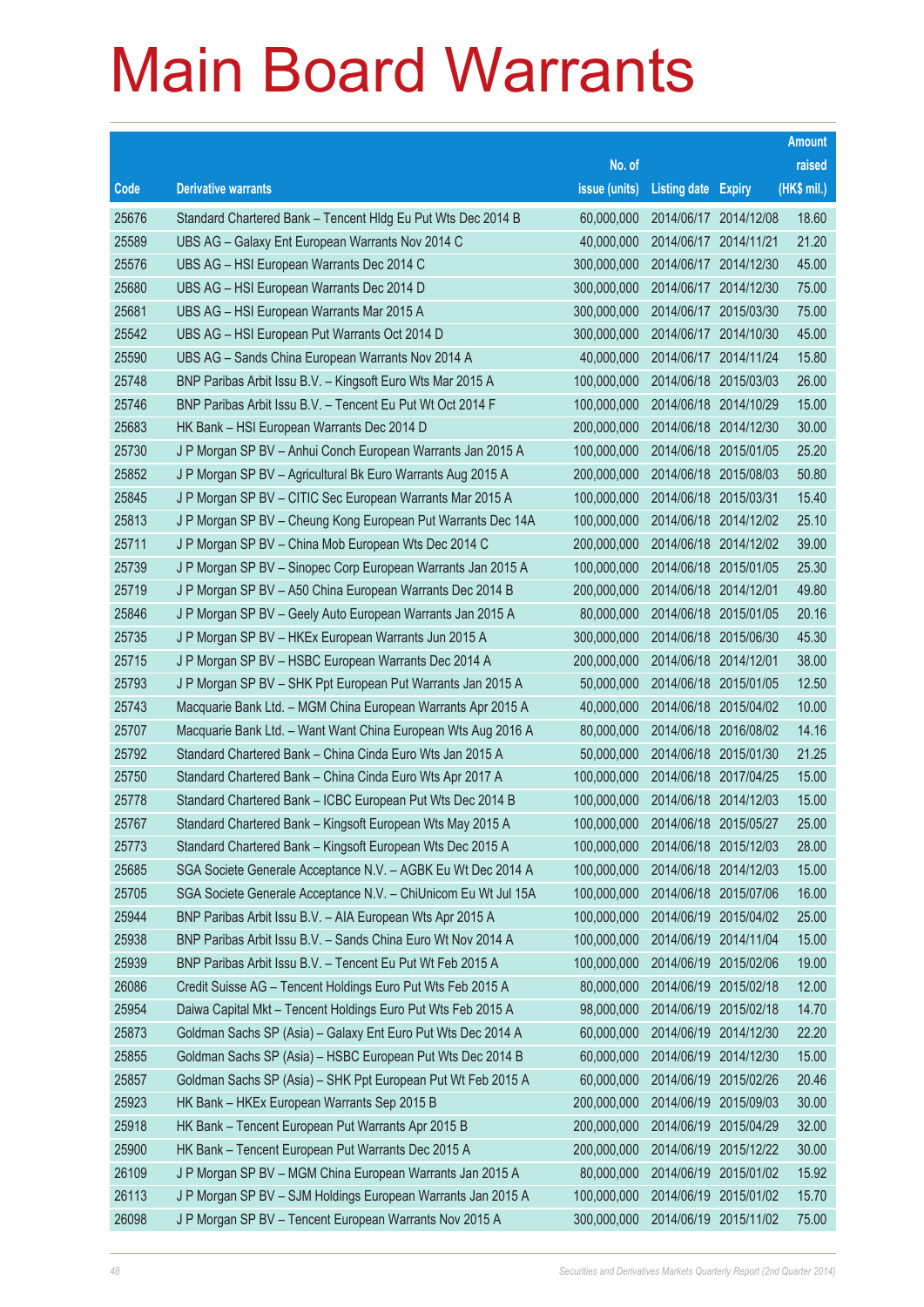|       |                                                                |               |                            |                       | <b>Amount</b> |
|-------|----------------------------------------------------------------|---------------|----------------------------|-----------------------|---------------|
|       |                                                                | No. of        |                            |                       | raised        |
| Code  | <b>Derivative warrants</b>                                     | issue (units) | <b>Listing date Expiry</b> |                       | (HK\$ mil.)   |
| 26101 | J P Morgan SP BV - Want Want Ch European Warrants Aug 2016 A   | 100,000,000   | 2014/06/19 2016/08/01      |                       | 20.20         |
| 25897 | Macquarie Bank Ltd. - China Coal European Wts Jan 2015 A       | 30,000,000    | 2014/06/19 2015/01/05      |                       | 10.02         |
| 25899 | Macquarie Bank Ltd. - China Shenhua European Wts May 2015 A    | 40,000,000    | 2014/06/19                 | 2015/05/05            | 10.00         |
| 25930 | Macquarie Bank Ltd. - A50 China European Warrants Jan 2015 A   | 40.000.000    | 2014/06/19 2015/01/05      |                       | 10.00         |
| 26073 | Merrill Lynch Int'l & Co. C.V. - Minsheng Bk Eu Wts Sep 14 A   | 50,000,000    |                            | 2014/06/19 2014/09/25 | 10.05         |
| 26011 | Merrill Lynch Int'l & Co. C.V. - A50 China Eur Wt Dec 2014 B   | 40,000,000    | 2014/06/19 2014/12/19      |                       | 10.20         |
| 26010 | Merrill Lynch Int'l & Co. C.V. - Galaxy Ent Eu Wts Jan 2015A   | 40,000,000    | 2014/06/19 2015/01/05      |                       | 13.40         |
| 26030 | Merrill Lynch Int'l & Co. C.V. - Henderson Land Eu Wt Mar15A   | 40,000,000    | 2014/06/19 2015/03/05      |                       | 10.00         |
| 26053 | Merrill Lynch Int'l & Co. C.V. - Wharf Euro Wts Dec 2014 A     | 70,000,000    |                            | 2014/06/19 2014/12/30 | 10.92         |
| 26001 | Standard Chartered Bank - BYD European Warrants Dec 2016 A     | 80,000,000    | 2014/06/19 2016/12/20      |                       | 12.00         |
| 26090 | SGA Societe Generale Acceptance N.V. - Kingsoft Eu Wt Jan15C   | 50,000,000    | 2014/06/19 2015/01/05      |                       | 12.50         |
| 26115 | UBS AG - China Life European Warrants Sep 2015 A               | 100,000,000   | 2014/06/19 2015/09/29      |                       | 21.00         |
| 26133 | UBS AG - Tencent Holdings European Warrants Dec 2014 B         | 100,000,000   | 2014/06/19 2014/12/16      |                       | 35.00         |
| 26144 | UBS AG - Yurun Food European Warrants Dec 2014 A               | 35,000,000    | 2014/06/19 2014/12/18      |                       | 10.50         |
| 26288 | Credit Suisse AG - CSOP A50 ETF European Warrants Nov 2014 A   | 70,000,000    | 2014/06/20 2014/11/28      |                       | 11.20         |
| 26308 | Credit Suisse AG - A50 China European Warrants Nov 2014 A      | 70,000,000    | 2014/06/20 2014/11/28      |                       | 10.50         |
| 26210 | HK Bank - Cheung Kong European Warrants Dec 2014 A             | 60,000,000    | 2014/06/20 2014/12/31      |                       | 15.00         |
| 26214 | HK Bank - Minsheng Bank European Warrants Dec 2014 C           | 60,000,000    | 2014/06/20 2014/12/31      |                       | 15.00         |
| 26217 | HK Bank - Minsheng Bank European Warrants Dec 2014 D           | 60,000,000    | 2014/06/20 2014/12/31      |                       | 22.80         |
| 26223 | HK Bank – Dongfeng Motor European Warrants Sep 2015 A          | 80,000,000    | 2014/06/20 2015/09/24      |                       | 12.00         |
| 26194 | HK Bank - Lenovo European Warrants Dec 2014 A                  | 60,000,000    | 2014/06/20 2014/12/31      |                       | 18.00         |
| 26219 | HK Bank - Ping An European Warrants Nov 2014 A                 | 80,000,000    | 2014/06/20 2014/11/24      |                       | 15.20         |
| 26181 | HK Bank - Tencent European Put Warrants Oct 2014 E             | 80,000,000    | 2014/06/20 2014/10/06      |                       | 20.80         |
| 26316 | J P Morgan SP BV - Minsheng Bank European Wts Oct 2014 B       | 80,000,000    | 2014/06/20 2014/10/03      |                       | 33.68         |
| 26311 | J P Morgan SP BV - Minsheng Bank European Put Wts Jan 2015 B   | 80,000,000    |                            | 2014/06/20 2015/01/02 | 26.24         |
| 26347 | J P Morgan SP BV - Shunfeng Pv European Warrants Apr 2015 A    | 80,000,000    | 2014/06/20 2015/04/01      |                       | 22.96         |
| 26330 | J P Morgan SP BV - Tencent European Warrants Oct 2014 K        | 200,000,000   | 2014/06/20 2014/10/27      |                       | 75.00         |
| 26249 | Macquarie Bank Ltd. - Avichina European Warrants Jan 2015 A    | 40,000,000    | 2014/06/20 2015/01/05      |                       | 10.04         |
| 26258 | Macquarie Bank Ltd. - China Mengniu European Wts Jan 2015 A    | 60,000,000    | 2014/06/20 2015/01/05      |                       | 15.00         |
| 26268 | Standard Chartered Bank - Agricultural Bk Eur Wts Aug 2015 A   | 60,000,000    | 2014/06/20 2015/08/31      |                       | 15.00         |
| 26286 | Standard Chartered Bank - China Mobile Euro Wts Nov 2014 B     | 80,000,000    | 2014/06/20 2014/11/03      |                       | 13.60         |
| 26282 | Standard Chartered Bank - Galaxy Ent Euro Put Wts Dec 2014 A   | 60,000,000    | 2014/06/20 2014/12/31      |                       | 25.20         |
| 26267 | Standard Chartered Bank - HSCEI European Warrants Oct 2014 A   | 100,000,000   | 2014/06/20 2014/10/30      |                       | 22.00         |
| 26266 | Standard Chartered Bank - HSI European Warrants Dec 2014 A     | 100,000,000   | 2014/06/20 2014/12/30      |                       | 15.00         |
| 26341 | SGA Societe Generale Acceptance NV - Chi Res Land Eu Wt Sep15A | 70,000,000    |                            | 2014/06/20 2015/09/02 | 17.50         |
| 26345 | UBS AG - Xinyi Glass European Warrants Dec 2014 A              | 35,000,000    | 2014/06/20 2014/12/19      |                       | 10.50         |
| 26360 | Daiwa Capital Mkt - CCB European Warrants Feb 2015 A           | 108,000,000   | 2014/06/23 2015/02/03      |                       | 27.00         |
| 26364 | Daiwa Capital Mkt - CCB European Put Warrants Dec 2014 A       | 80,000,000    | 2014/06/23 2014/12/22      |                       | 20.80         |
| 26375 | Daiwa Capital Mkt - Galaxy Ent European Put Wts Dec 2014 A     | 80,000,000    |                            | 2014/06/23 2014/12/22 | 31.20         |
| 26356 | Daiwa Capital Mkt - PetroChina European Warrants Feb 2015 A    | 80,000,000    | 2014/06/23 2015/02/02      |                       | 19.20         |
| 26376 | Daiwa Capital Mkt - Tencent Holdings Euro Put Wts Nov 2014 D   | 98,000,000    | 2014/06/23 2014/11/24      |                       | 22.54         |
| 26414 | J P Morgan SP BV - CNOOC European Warrants Aug 2016 A          | 300,000,000   | 2014/06/23 2016/08/01      |                       | 46.50         |
| 26396 | J P Morgan SP BV - Sinopec Corp European Warrants Dec 2014 C   | 150,000,000   | 2014/06/23 2014/12/01      |                       | 23.25         |
| 26392 | J P Morgan SP BV - Ping An European Put Warrants Jan 2015 A    | 150,000,000   | 2014/06/23 2015/01/05      |                       | 37.80         |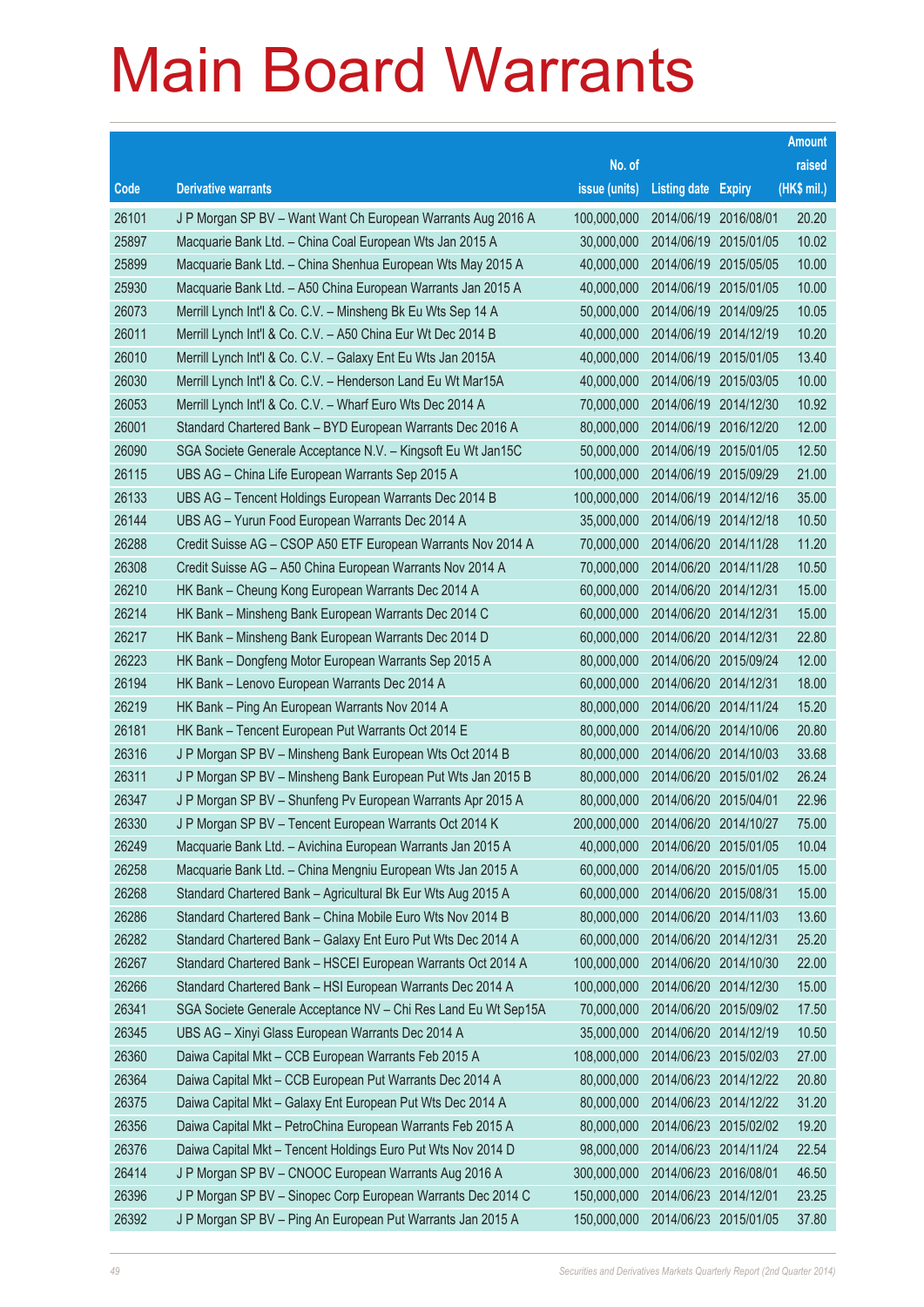|       |                                                                |               |                            |                       | <b>Amount</b> |
|-------|----------------------------------------------------------------|---------------|----------------------------|-----------------------|---------------|
|       |                                                                | No. of        |                            |                       | raised        |
| Code  | <b>Derivative warrants</b>                                     | issue (units) | <b>Listing date Expiry</b> |                       | (HK\$ mil.)   |
| 26394 | J P Morgan SP BV - Sands China European Warrants Jan 2015 A    | 150,000,000   | 2014/06/23 2015/01/05      |                       | 38.40         |
| 26397 | J P Morgan SP BV - Xinyi Glass European Warrants Jan 2015 A    | 40,000,000    | 2014/06/23 2015/01/02      |                       | 10.08         |
| 26391 | Macquarie Bank Ltd. - Xinyi Glass European Wts Jan 2015 A      | 40,000,000    | 2014/06/23 2015/01/05      |                       | 10.00         |
| 26350 | SGA Societe Generale Acceptance N.V. - Shimao Ppt Eu Wt Jun15A | 100,000,000   | 2014/06/23 2015/06/01      |                       | 25.00         |
| 26581 | Citigroup Global Mkt H Inc. - Sinopec Corp Eu Wts Oct 2014 B   | 100,000,000   | 2014/06/24 2014/10/24      |                       | 18.00         |
| 26533 | Daiwa Capital Mkt - Agricultural Bank Euro Put Wt Feb 2015 A   | 68,000,000    |                            | 2014/06/24 2015/02/02 | 17.00         |
| 26529 | Daiwa Capital Mkt - CMB European Warrants Dec 2014 A           | 48,000,000    | 2014/06/24 2014/12/23      |                       | 14.88         |
| 26523 | Daiwa Capital Mkt - Minsheng Bk European Warrants Oct 2014 A   | 58,000,000    | 2014/06/24 2014/10/23      |                       | 13.34         |
| 26528 | Daiwa Capital Mkt - Minsheng Bk European Warrants Dec 2014 A   | 58,000,000    | 2014/06/24 2014/12/23      |                       | 14.50         |
| 26557 | Daiwa Capital Mkt - HSBC European Put Warrants Dec 2014 A      | 80,000,000    | 2014/06/24 2014/12/23      |                       | 20.00         |
| 26593 | Goldman Sachs SP (Asia) - Anhui Conch Euro Wts Dec 2014 A      | 60,000,000    | 2014/06/24 2014/12/24      |                       | 15.00         |
| 26588 | Goldman Sachs SP (Asia) - China Coal European Wts Dec 2014 A   | 60,000,000    | 2014/06/24 2014/12/03      |                       | 12.30         |
| 26597 | Goldman Sachs SP (Asia) - Sinopec Corp European Wts Dec 2014 B | 80,000,000    | 2014/06/24 2014/12/24      |                       | 20.00         |
| 26564 | J P Morgan SP BV - AAC Acoustic European Warrants Jan 2015 A   | 100,000,000   | 2014/06/24 2015/01/05      |                       | 40.10         |
| 26571 | J P Morgan Int'l Der. Ltd. - CC Bank European Wts Feb 2015 A   | 200,000,000   | 2014/06/24 2015/02/03      |                       | 50.60         |
| 26415 | J P Morgan SP BV - HSI European Put Warrants Dec 2014 C        | 500,000,000   | 2014/06/24 2014/12/30      |                       | 125.50        |
| 26451 | J P Morgan SP BV - HSI European Put Warrants Dec 2014 D        | 500,000,000   |                            | 2014/06/24 2014/12/30 | 125.00        |
| 26461 | J P Morgan SP BV - HSI European Put Warrants Dec 2014 E        | 500,000,000   |                            | 2014/06/24 2014/12/30 | 127.50        |
| 26586 | J P Morgan SP BV - Hutchison European Warrants Jan 2015 B      | 80,000,000    | 2014/06/24 2015/01/02      |                       | 20.00         |
| 26565 | J P Morgan SP BV - China Mengniu European Warrants Feb 2015A   | 100,000,000   | 2014/06/24 2015/02/03      |                       | 25.50         |
| 26464 | Macquarie Bank Ltd. - Luk Fook Hold European Wts Nov 2014 A    | 80,000,000    | 2014/06/24 2014/11/04      |                       | 12.00         |
| 26493 | Standard Chartered Bank - China COSCO European Wt Apr 2015 A   | 60,000,000    | 2014/06/24 2015/04/02      |                       | 15.00         |
| 26520 | Standard Chartered Bank - Minsheng Bank Euro Wts Dec 2014 B    | 50,000,000    | 2014/06/24 2014/12/24      |                       | 12.50         |
| 26522 | Standard Chartered Bank - CSOP A50 ETF Euro Wts Nov 2014 A     | 60,000,000    | 2014/06/24 2014/11/03      |                       | 16.80         |
| 26465 | Standard Chartered Bank - Xinyi Glass Euro Wts Dec 2014 A      | 80,000,000    | 2014/06/24 2014/12/08      |                       | 12.00         |
| 26726 | Daiwa Capital Mkt - Galaxy Ent European Warrants Dec 2014 B    | 98,000,000    | 2014/06/25 2014/12/24      |                       | 24.50         |
| 26741 | Daiwa Capital Mkt – Kingsoft European Warrants Jan 2015 A      | 80,000,000    | 2014/06/25 2015/01/02      |                       | 12.00         |
| 26740 | Daiwa Capital Mkt - Ping An European Warrants Jan 2015 A       | 98,000,000    | 2014/06/25 2015/01/23      |                       | 22.54         |
| 26731 | Daiwa Capital Mkt - Sands China European Warrants Dec 2014 A   | 98,000,000    | 2014/06/25 2014/12/24      |                       | 24.50         |
| 26796 | J P Morgan SP BV - CC Bank Euro Put Wts Jan 2015 A             | 200,000,000   | 2014/06/25 2015/01/05      |                       | 51.20         |
| 26776 | J P Morgan SP BV - ICBC European Put Wts Jan 2015 A            | 200,000,000   | 2014/06/25 2015/01/05      |                       | 50.40         |
| 26839 | J P Morgan SP BV - Tencent European Warrants Jan 2015 D        | 200,000,000   | 2014/06/25 2015/01/02      |                       | 77.00         |
| 26699 | Macquarie Bank Ltd. - CNOOC European Warrants Jan 2015 A       | 25,000,000    | 2014/06/25 2015/01/05      |                       | 10.00         |
| 26684 | Nomura Int'l plc - Ch Comm Cons European Warrants Dec 2014 A   | 80,000,000    | 2014/06/25 2014/12/30      |                       | 20.00         |
| 26690 | Nomura Int'l plc - CITIC Sec European Warrants Mar 2015 A      | 80,000,000    | 2014/06/25 2015/03/26      |                       | 12.00         |
| 26646 | Nomura Int'l plc - China Mer Hold European Wts Jan 2015 A      | 50,000,000    | 2014/06/25 2015/01/30      |                       | 12.50         |
| 26721 | Nomura Int'l plc - Evergrande European Warrants Dec 2014 A     | 80,000,000    | 2014/06/25 2014/12/29      |                       | 20.80         |
| 26627 | Nomura Int'l plc - HSBC European Warrants Dec 2014 B           | 50,000,000    | 2014/06/25 2014/12/30      |                       | 12.50         |
| 26640 | Nomura Int'l plc - Hutchison European Warrants Dec 2014 A      | 50,000,000    | 2014/06/25 2014/12/30      |                       | 12.50         |
| 26642 | Nomura Int'l plc - Hutchison European Put Warrants Dec 2014B   | 50,000,000    | 2014/06/25 2014/12/30      |                       | 12.50         |
| 26691 | Nomura Int'l plc - Kingdee Intl European Warrants Dec 2014 A   | 50,000,000    | 2014/06/25 2014/12/30      |                       | 21.00         |
| 26658 | Nomura Int'l plc - Shui On Land EEuropean Warrants Mar 2015A   | 50,000,000    | 2014/06/25 2015/03/30      |                       | 12.50         |
| 26648 | Nomura Int'l plc - Want Want China European Wts Jun 2016 A     | 50,000,000    | 2014/06/25 2016/06/30      |                       | 12.50         |
| 26752 | Standard Chartered Bank - YZ Coal European Wts Apr 2015 A      | 50,000,000    | 2014/06/25 2015/04/02      |                       | 20.00         |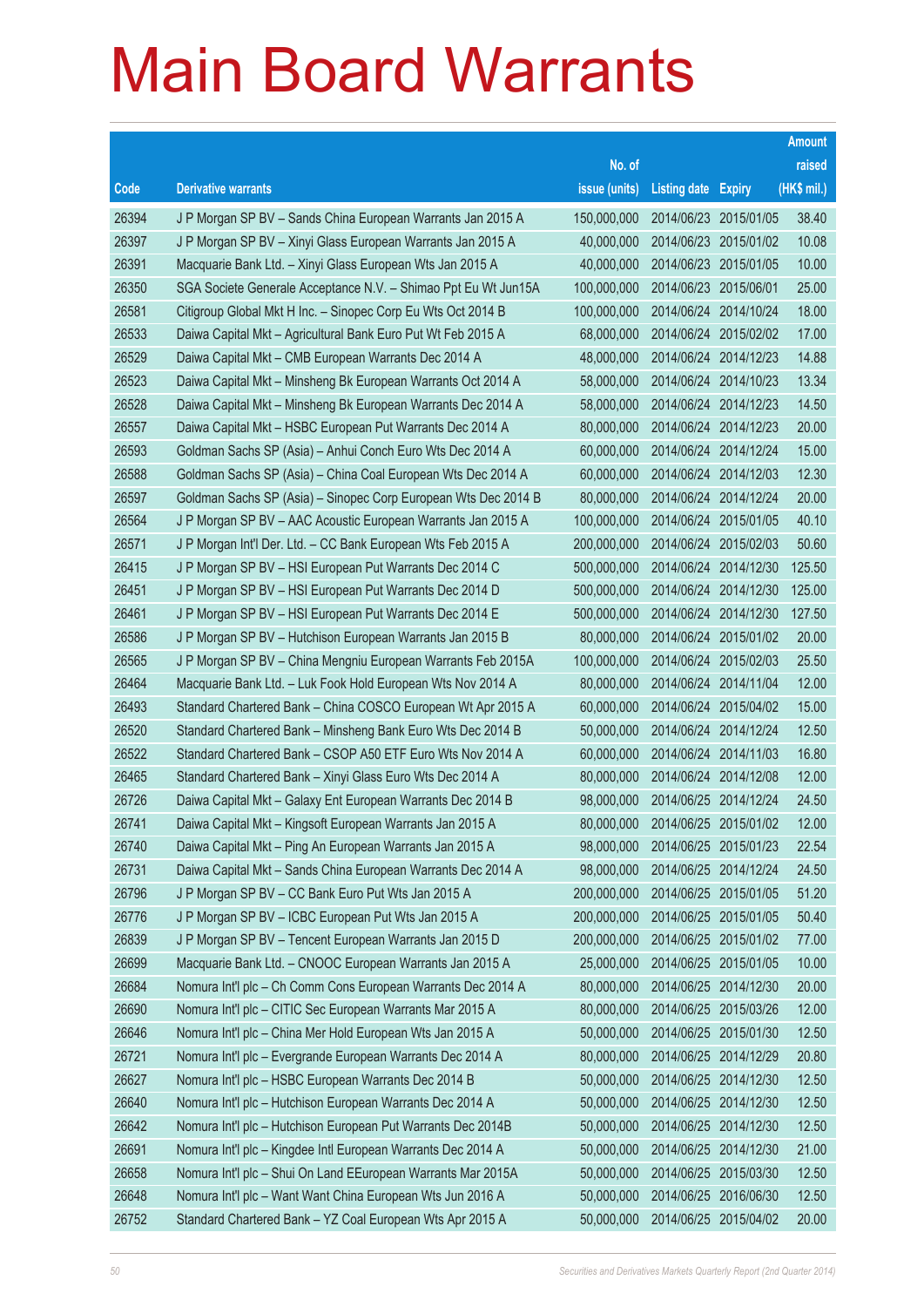|        |                                                              |               |                            |            | <b>Amount</b> |
|--------|--------------------------------------------------------------|---------------|----------------------------|------------|---------------|
|        |                                                              | No. of        |                            |            | raised        |
| Code   | <b>Derivative warrants</b>                                   | issue (units) | <b>Listing date Expiry</b> |            | (HK\$ mil.)   |
| 26715  | UBS AG - AIA European Warrants Dec 2014 A                    | 100,000,000   | 2014/06/25 2014/12/17      |            | 15.00         |
| 26826  | UBS AG - Hutchison European Warrants Nov 2014 C              | 100,000,000   | 2014/06/25 2014/11/25      |            | 23.00         |
| 26984  | BNP Paribas Arbit Issu B.V. - A50 China Euro Wts Dec 2014 A  | 100,000,000   | 2014/06/26 2014/12/02      |            | 15.00         |
| 26994  | BNP Paribas Arbit Issu B.V. - A50 China Euro Wts Jul 2015 A  | 100,000,000   | 2014/06/26 2015/07/03      |            | 28.00         |
| 27000  | BNP Paribas Arbit Issu B.V. - HSBC European Wts Jan 2015 B   | 100,000,000   | 2014/06/26 2015/01/05      |            | 21.00         |
| 26954  | Credit Suisse AG - HSI European Warrants Dec 2014 A          | 150,000,000   | 2014/06/26 2014/12/30      |            | 22.50         |
| 26965  | Credit Suisse AG - HSI European Warrants Dec 2014 B          | 150,000,000   | 2014/06/26 2014/12/30      |            | 22.50         |
| 26967  | Credit Suisse AG - HSI European Put Warrants Oct 2014 F      | 150,000,000   | 2014/06/26 2014/10/30      |            | 22.50         |
| 26982  | Citigroup Global Mkt H Inc. - A50 China Euro Wts Dec 2014 B  | 80,000,000    | 2014/06/26 2014/12/22      |            | 20.00         |
| 27015  | J P Morgan SP BV - CITIC Pacific Euro Wts Jan 2016 A         | 100,000,000   | 2014/06/26 2016/01/05      |            | 15.20         |
| 27003  | J P Morgan SP BV - Melco Int'l Dev European Wts Mar 2015 A   | 80,000,000    | 2014/06/26 2015/03/03      |            | 20.16         |
| 26946  | Macquarie Bank Ltd. - Angang Steel European Wts Jan 2015 A   | 40,000,000    | 2014/06/26 2015/01/05      |            | 10.00         |
| 26842  | Macquarie Bank Ltd. - BYD European Warrants Jan 2015 A       | 25,000,000    | 2014/06/26 2015/01/05      |            | 10.00         |
| 26934  | Macquarie Bank Ltd. - Li & Fung European Warrants Jul 2016 A | 70,000,000    | 2014/06/26 2016/07/05      |            | 10.50         |
| 26841  | Macquarie Bank Ltd. - PetroChina European Wts Feb 2015 A     | 30,000,000    | 2014/06/26 2015/02/03      |            | 10.05         |
| 26887  | Nomura Int'l plc - AviChina European Warrants Mar 2015 A     | 50,000,000    | 2014/06/26 2015/03/30      |            | 19.00         |
| 26918  | Nomura Int'l plc - BOCL European Warrants Mar 2015 A         | 50,000,000    | 2014/06/26 2015/03/26      |            | 13.00         |
| 26875  | Nomura Int'l plc - BYD European Warrants Dec 2014 A          | 50,000,000    | 2014/06/26 2014/12/30      |            | 25.50         |
| 26900  | Nomura Int'l plc - CM Bank European Warrants Dec 2014 A      | 50,000,000    | 2014/06/26 2014/12/30      |            | 26.00         |
| 26851  | Nomura Int'l plc - Sinopec European Warrants Dec 2014 A      | 50,000,000    | 2014/06/26 2014/12/30      |            | 12.50         |
| 26870  | Nomura Int'l plc - Sinopec European Warrants Mar 2015 A      | 50,000,000    | 2014/06/26 2015/03/30      |            | 12.50         |
| 26888  | Nomura Int'l plc - Ch Ship Cont European Warrants Jan 2015 A | 50,000,000    | 2014/06/26 2015/01/30      |            | 12.50         |
| 26901  | Nomura Int'l plc - Esprit European Warrants Mar 2016 A       | 50,000,000    | 2014/06/26 2016/03/29      |            | 12.50         |
| 26911  | Nomura Int'l plc - GCL-Poly Energy European Warrants Mar 15A | 50,000,000    | 2014/06/26 2015/03/30      |            | 19.50         |
| 26873  | Nomura Int'l plc - JNCEC European Warrants Feb 2015 A        | 50,000,000    | 2014/06/26 2015/02/18      |            | 15.00         |
| 27063  | Daiwa Capital Mkt - Ch Overseas European Put Wts Mar 2015 A  | 80,000,000    | 2014/06/27 2015/03/03      |            | 20.00         |
| 27048  | HK Bank - CC Bank European Warrants Mar 2015 A               | 150,000,000   | 2014/06/27 2015/03/26      |            | 28.50         |
| 27019  | HK Bank - CNOOC European Warrants Jul 2016 A                 | 150,000,000   | 2014/06/27 2016/07/26      |            | 22.50         |
| 27119  | HK Bank - HSCEI European Warrants Dec 2014 F                 | 150,000,000   | 2014/06/30                 | 2014/12/30 | 37.50         |
| 27087  | HK Bank - HSI European Warrants Dec 2014 E                   | 150,000,000   | 2014/06/30 2014/12/30      |            | 27.00         |
| 27086  | HK Bank - HSI European Put Warrants Oct 2014 C               | 150,000,000   | 2014/06/30                 | 2014/10/30 | 22.50         |
| 27113  | HK Bank - HSI European Put Warrants Nov 2014 D               | 150,000,000   | 2014/06/30 2014/11/27      |            | 22.50         |
| 27105  | HK Bank - HSI European Put Warrants Dec 2014 F               | 150,000,000   | 2014/06/30                 | 2014/12/30 | 37.50         |
| 27124  | Macquarie Bank Ltd. - Kingdee Intl European Warrants Jan15 A | 25,000,000    | 2014/06/30                 | 2015/01/05 | 10.00         |
| 27146  | UBS AG - China Cinda European Warrants Nov 2014 A            | 50,000,000    | 2014/06/30                 | 2014/11/21 | 20.00         |
| 27147  | UBS AG - HSI European Put Warrants Nov 2014 A                | 300,000,000   | 2014/06/30                 | 2014/11/27 | 45.00         |
| 27132  | UBS AG - Lenovo European Put Warrants Aug 2015 A             | 70,000,000    | 2014/06/30                 | 2015/08/03 | 10.50         |
| 12722# | Standard Chartered Bank - China Life European Wts Dec 2014 A | 180,000,000   | 2014/06/30 2014/12/08      |            | 10.26         |
| Total  |                                                              |               |                            |            | 33,081.98     |

# Further issue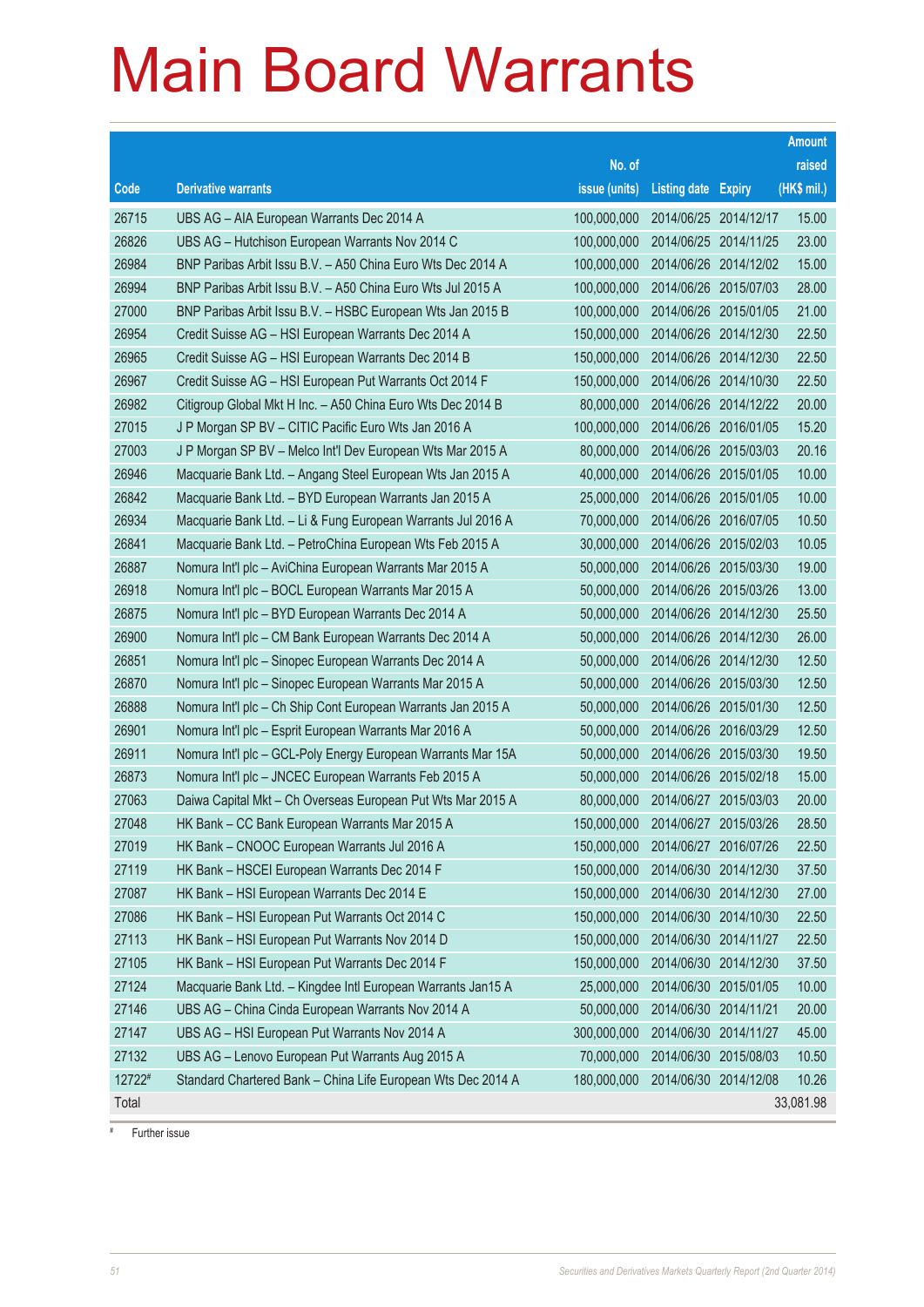### **Debt Securities Trading Statistics**

|      |                |                                       | <b>Turnover value</b>   |
|------|----------------|---------------------------------------|-------------------------|
|      |                | <b>Exchange fund notes (HK\$ mil)</b> | Market total (HK\$ mil) |
| 2013 | Q <sub>2</sub> | -                                     | 1,818.61                |
|      | Q <sub>3</sub> | -                                     | 1,171.98                |
|      | Q4             | -                                     | 886.67                  |
| 2014 | Q1             | -                                     | 695.99                  |
|      | Q2             | -                                     | 711.36                  |

### **Debt Securities Nominal Value**

|      |                | No. of issues | Nominal value (HK\$ mil.) |
|------|----------------|---------------|---------------------------|
| 2013 | Q2             | 355           | 1,185,676.77              |
|      | Q <sub>3</sub> | 367           | 1,212,064.53              |
|      | Q4             | 403           | 1,378,794.08              |
| 2014 | Q1             | 456           | 1,541,903.06              |
|      | Q2             | 531           | 1,839,650.08              |

### **New Listing Statistics – Debt Securities**

|      |    | No. of newly listed debt securities | Amount raised (HK\$ mil.) |
|------|----|-------------------------------------|---------------------------|
| 2013 | Q2 | 69                                  | 237,646.45                |
|      | Q3 | 16                                  | 34,683.76                 |
|      | Q4 | 48                                  | 190,108.73                |
| 2014 | Q1 | 62                                  | 175,574.56                |
|      | Q2 | 83                                  | 318,930.32                |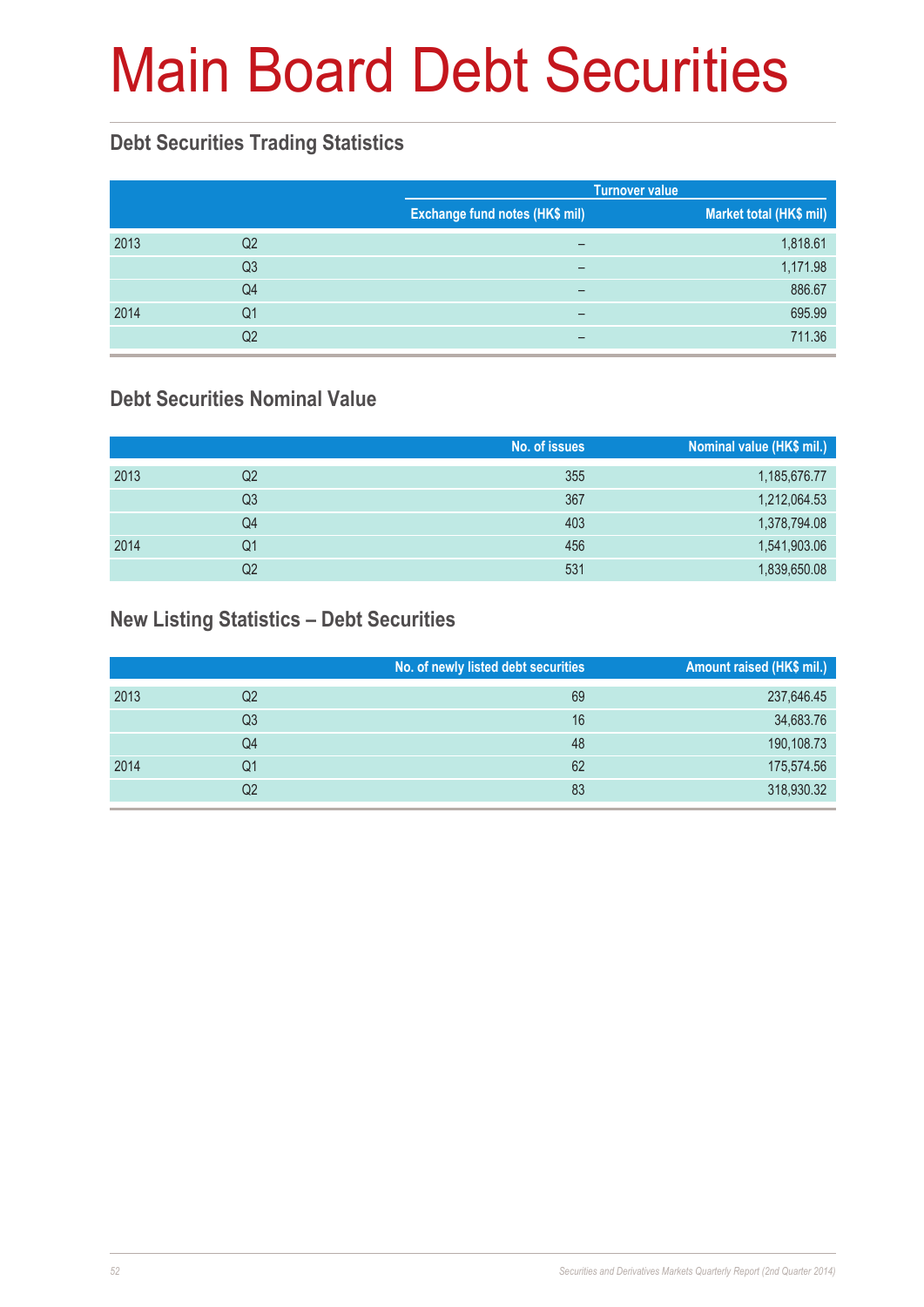### **Newly Listed Debt Securities**

for 2nd quarter 2014

|        |                                                                                                                 |                  |               |                     |                          | <b>Amount raised</b> |
|--------|-----------------------------------------------------------------------------------------------------------------|------------------|---------------|---------------------|--------------------------|----------------------|
| Code   | <b>Debt securities</b>                                                                                          | <b>Principal</b> |               | <b>Listing date</b> | <b>Maturity</b>          | (HK\$ mil.)          |
| 05717  | China Construction Bank (Asia) Corporation Ltd. 2.375% Notes 2017                                               | <b>USD</b>       | 300,000,000   | 2014/04/02          | 2017/04/01               | 2,332.07             |
| 05718  | Johnson Electric Holdings Ltd. 1.00% Convertible Bonds 2021                                                     | <b>USD</b>       | 200,000,000   | 2014/04/03          | 2021/04/02               | 1,560.00             |
| 85947# | Central Plaza Development Ltd. 5.75% Guar. CNY Notes 2017                                                       | <b>RMB</b>       | 1,000,000,000 | 2014/04/07          | 2017/02/17               | 1,254.74             |
| 85956  | AVIC Int'l Finance & Investment Ltd. 4.8% CNY Bonds 2017                                                        | <b>RMB</b>       | 1,500,000,000 | 2014/04/11          | 2017/04/10               | 1,873.16             |
| 85957  | China Merchants Bank Co., Ltd. 4.10% CNY Bonds 2017                                                             | <b>RMB</b>       | 1,000,000,000 | 2014/04/11          | 2017/04/10               | 1,250.50             |
| 05719  | Sinopec Group Overseas Development (2014) Ltd. 1.75% Senior Notes 2017 USD                                      |                  | 1,250,000,000 | 2014/04/11          | 2017/04/10               | 9,727.86             |
| 05720  | Sinopec Group Overseas Development (2014) Ltd. 2.75% Senior Notes 2019 USD                                      |                  | 750,000,000   | 2014/04/11          | 2019/04/10               | 5,838.07             |
| 05721  | Sinopec Group Overseas Development (2014) Ltd. 4.375%<br>Senior Notes 2024                                      | <b>USD</b>       | 1,000,000,000 | 2014/04/11          | 2024/04/10               | 7,781.83             |
| 05722  | Sinopec Group Overseas Development (2014) Ltd. Senior FR Notes 2017                                             | <b>USD</b>       | 1,500,000,000 | 2014/04/11          | 2017/04/10               | 11,700.00            |
| 05723  | Sinopec Group Overseas Development (2014) Ltd. Senior FR Notes 2019                                             | <b>USD</b>       | 500,000,000   | 2014/04/11          | 2019/04/10               | 3,900.00             |
| 04220  | The Govt of the HKSAR of the PRC 1.02% Bonds 2017                                                               | <b>HKD</b>       | 3,000,000,000 | 2014/04/11          | 2017/04/10               | 2,993.40             |
| 05724  | Crotona Assets Ltd. 4.00% Guaranteed Convertible Bonds 2019                                                     | <b>USD</b>       | 175,000,000   | 2014/04/15          | 2019/04/14               | 1,365.00             |
| 05726  | HLP Finance Ltd. 4.45% Guaranteed Notes 2021                                                                    | <b>USD</b>       | 500,000,000   | 2014/04/15          | 2021/04/16               | 3,862.56             |
| 85958  | China Unicom (Hong Kong) Ltd. 4% Senior CNY Notes 2017                                                          | <b>RMB</b>       | 4,000,000,000 | 2014/04/17          | 2017/04/16               | 4,985.20             |
| 05725  | China LotSynergy Holdings Ltd. 5.00% Convertible Bonds 2019                                                     | <b>HKD</b>       | 580,000,000   | 2014/04/22          | 2019/04/17               | 580.00               |
| 05727  | Chalco Hong Kong Investment Co. Ltd. Senior Perpetual Capital Securities                                        | <b>USD</b>       | 400,000,000   | 2014/04/22          | $\overline{\phantom{0}}$ | 3,120.00             |
| 05728  | China CITIC Bank International Ltd. Undated Non-Cumulative<br>Subordinated Additional Tier 1 Capital Securities | <b>USD</b>       | 300,000,000   | 2014/04/23          |                          | 2,340.00             |
| 85959  | Guosen Securities (Overseas) Co. Ltd. 6.4% CNY Bonds 2017                                                       | <b>RMB</b>       | 1,200,000,000 | 2014/04/25          | 2017/04/24               | 1,491.60             |
| 05729  | Azure Orbit II International Finance Ltd. 3.375% Guaranteed Notes 2019                                          | <b>USD</b>       | 500,000,000   | 2014/04/28          | 2019/04/25               | 3,897.70             |
| 05730  | Poly Real Estate Finance Ltd. 5.25% Guar. Bonds 2019                                                            | <b>USD</b>       | 500,000,000   | 2014/04/28          | 2019/04/25               | 3,877.19             |
| 05731  | China Construction Bank (Asia) Corporation Ltd. FR Notes 2016                                                   | <b>USD</b>       | 20,000,000    | 2014/04/28          | 2016/04/25               | 156.00               |
| 05732  | Sinochem Offshore Capital Co. Ltd. 3.25% Senior Guar. Notes 2019                                                | <b>USD</b>       | 500,000,000   | 2014/04/30          | 2019/04/29               | 3,893.22             |
| 05733  | Tencent Holdings Ltd. 2% Senior Notes 2017                                                                      | <b>USD</b>       | 500,000,000   | 2014/04/30          | 2017/05/02               | 3,892.09             |
| 05734  | Tencent Holdings Ltd. 3.375% Senior Notes 2019                                                                  | <b>USD</b>       | 2,000,000,000 | 2014/04/30          | 2019/05/02               | 15,583.62            |
| 05737  | CNOOC Nexen Finance (2014) ULC 1.625% Guaranteed Notes 2017                                                     | <b>USD</b>       | 1,250,000,000 | 2014/05/02          | 2017/04/30               | 9,712.56             |
| 05738  | CNOOC Nexen Finance (2014) ULC 4.25% Guaranteed Notes 2024                                                      | <b>USD</b>       | 2,250,000,000 | 2014/05/02          | 2024/04/30               | 17,473.66            |
| 05739  | CNOOC Nexen Finance (2014) ULC 4.875% Guaranteed Notes 2044                                                     | <b>USD</b>       | 500,000,000   | 2014/05/02          | 2044/04/30               | 3,835.96             |
| 05735  | Hong Kong Mortgage Corporation Ltd., The FR Notes 2015                                                          | <b>USD</b>       | 250,000,000   | 2014/05/02          | 2015/04/30               | 1,950.00             |
| 05736  | Far East Horizon Ltd. 4.25% Notes 2017                                                                          | <b>SGD</b>       | 400,000,000   | 2014/05/02          | 2017/10/30               | 2,469.52             |
| 05712# | Times Property Holdings Ltd. 12.625% Senior Notes 2019                                                          | <b>USD</b>       | 80,000,000    | 2014/05/05          | 2019/03/21               | 624.78               |
| 05725# | China LotSynergy Holdings Ltd. 5.00% Convertible Bonds 2019                                                     | <b>HKD</b>       | 70,000,000    | 2014/05/05          | 2019/04/17               | 70.00                |
| 05740  | CLP Power HK Finance Ltd. Perpetual Subordinated Guar.Capital Securities USD                                    |                  | 500,000,000   | 2014/05/08          |                          | 3,900.00             |
| 05741  | State Grid Overseas Investment (2014) Ltd. 2.75% Senior Guar. Notes 2019 USD                                    |                  | 1,250,000,000 | 2014/05/08          | 2019/05/07               | 9,660.01             |
| 05742  | State Grid Overseas Investment (2014) Ltd. 4.125% Senior Guar. Notes 2024 USD                                   |                  | 1,600,000,000 | 2014/05/08          | 2024/05/07               | 12,343.97            |
| 05743  | State Grid Overseas Investment (2014) Ltd. 4.85% Senior Guar. Notes 2044 USD                                    |                  | 650,000,000   | 2014/05/08          | 2044/05/07               | 5,000.54             |
| 05744  | Lenovo Group Ltd. 4.7% Notes 2019                                                                               | <b>USD</b>       | 1,500,000,000 | 2014/05/09          | 2019/05/08               | 11,678.82            |
| 05745  | China Overseas Finance (Cayman) VI Ltd. 4.25% Guar. Notes 2019                                                  | <b>USD</b>       | 550,000,000   | 2014/05/09          | 2019/05/08               | 4,280.82             |
| 05746  | China Overseas Finance (Cayman) VI Ltd. 5.95% Guar. Notes 2024                                                  | <b>USD</b>       | 450,000,000   | 2014/05/09          | 2024/05/08               | 3,494.34             |
| 85960  | China Power International Development Ltd. 4.5% CNY Bonds 2017                                                  | <b>RMB</b>       | 2,000,000,000 | 2014/05/12          | 2017/05/09               | 2,489.00             |
| 85961  | China Chengtong Development Group Ltd. 4% Credit Enhanced<br>CNY Bonds 2017                                     | RMB              | 600,000,000   | 2014/05/12          | 2017/05/09               | 746.70               |
| 85965  | Sinochem Offshore Capital Co. Ltd. 3.55% Senior Guar. CNY Notes 2017                                            | <b>RMB</b>       | 2,500,000,000 | 2014/05/14          | 2017/05/13               | 3,107.00             |
| 85962  | The Export-Import Bank of China 3.00% CNY Bonds 2016                                                            | <b>RMB</b>       | 1,500,000,000 | 2014/05/15          | 2016/05/14               | 1,866.75             |
| 85963  | The Export-Import Bank of China 3.65% CNY Bonds 2019                                                            | <b>RMB</b>       | 500,000,000   | 2014/05/15          | 2019/05/14               | 622.25               |
| 85964  | The Export-Import Bank of China 4.40% CNY Bonds 2024                                                            | <b>RMB</b>       | 1,000,000,000 | 2014/05/15          | 2024/05/14               | 1,244.50             |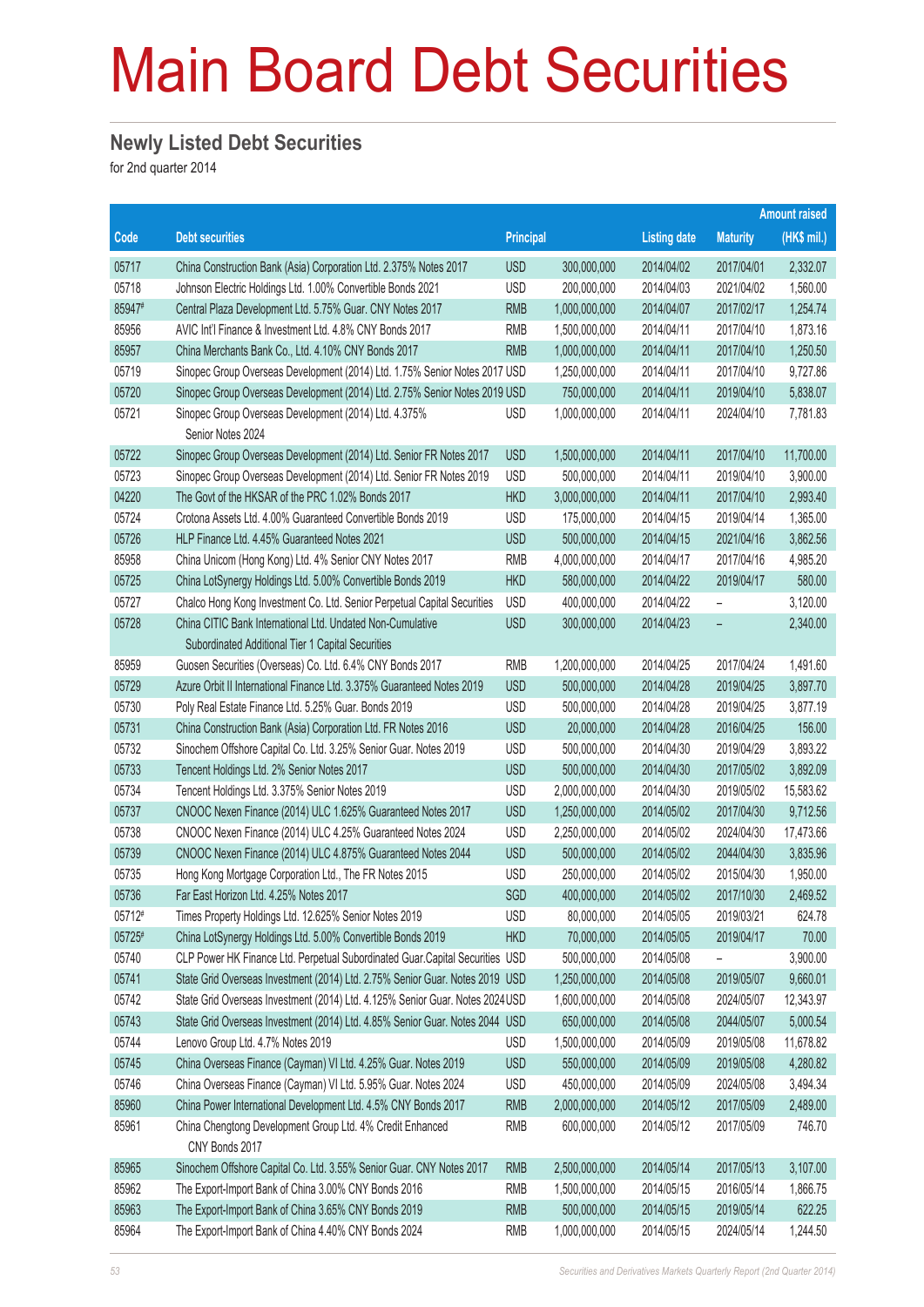|          |                                                                                            |                  |               |                     |                 | <b>Amount raised</b> |
|----------|--------------------------------------------------------------------------------------------|------------------|---------------|---------------------|-----------------|----------------------|
| Code     | <b>Debt securities</b>                                                                     | <b>Principal</b> |               | <b>Listing date</b> | <b>Maturity</b> | (HK\$ min)           |
| 05747    | China Cinda Finance (2014) Ltd. 4% Guar. Senior Notes 2019                                 | <b>USD</b>       | 1,000,000,000 | 2014/05/15          | 2019/05/14      | 7,749.07             |
| 05748    | China Cinda Finance (2014) Ltd. 5.625% Guar. Senior Notes 2024                             | <b>USD</b>       | 500,000,000   | 2014/05/15          | 2024/05/14      | 3,882.06             |
| 05749    | CNPC General Capital Ltd. Guar. Senior FR Notes 2017                                       | <b>USD</b>       | 750,000,000   | 2014/05/15          | 2017/05/14      | 5,850.00             |
| 05750    | CNPC General Capital Ltd. 2.75% Guar. Senior Notes 2019                                    | <b>USD</b>       | 750,000,000   | 2014/05/15          | 2019/05/14      | 5,802.44             |
| 05998#   | China Water Property Group Ltd. 12.5% Senior Notes 2016                                    | <b>HKD</b>       | 250,000,000   | 2014/05/15          | 2016/11/28      | 248.75               |
| 85966    | Rizhao Port (Hong Kong) Co. Ltd. 4.25% Credit Enhanced CNY Bonds 2017                      | <b>RMB</b>       | 850,000,000   | 2014/05/16          | 2017/05/15      | 1,057.83             |
| 85967    | Power Construction Corporation of China 4.2% CNY Notes 2017                                | <b>RMB</b>       | 1,500,000,000 | 2014/05/16          | 2017/05/15      | 1,866.75             |
| $04215*$ | The Government of the HKSAR of the PRC 1.10% Bonds 2023                                    | <b>HKD</b>       | 800,000,000   | 2014/05/16          | 2023/01/17      | 718.80               |
| 05700#   | China Resources Land Ltd. 4.375% Notes 2019                                                | <b>USD</b>       | 350,000,000   | 2014/05/16          | 2019/02/27      | 2,726.78             |
| 05752    | Tencent Holdings Ltd. 3.2% Senior Notes 2020                                               | <b>HKD</b>       | 2,000,000,000 | 2014/05/19          | 2020/01/10      | 2,000.00             |
| 04050    | Hong Kong Monetary Authority 0.42% Exchange Fund Notes 2016                                | <b>HKD</b>       | 1,200,000,000 | 2014/05/20          | 2016/05/19      | 1,201.20             |
| 05751    | Maoye International Holdings Ltd. 7.75% Senior Notes 2017                                  | <b>USD</b>       | 300,000,000   | 2014/05/20          | 2017/05/19      | 2,340.00             |
| 85953#   | Eastern Air Overseas (Hong Kong) Corporation Ltd. 4.8%<br>Guar.CNY Bonds 2017              | <b>RMB</b>       | 800,000,000   | 2014/05/22          | 2017/03/13      | 995.04               |
| 85968    | Agricultural Development Bank of China 3% CNY Bonds 2016                                   | <b>RMB</b>       | 2,000,000,000 | 2014/05/22          | 2016/05/21      | 2,485.60             |
| 05753    | Yancoal International Trading Co., Ltd. Senior Guar.Perpetual<br><b>Capital Securities</b> | <b>USD</b>       | 300,000,000   | 2014/05/23          |                 | 2,340.00             |
| 05754    | Guotai Junan Financial Holdings (BVI) Ltd. 3.625% Credit<br>Enhanced Bonds 2019            | <b>USD</b>       | 500,000,000   | 2014/05/23          | 2019/05/22      | 3,885.34             |
| 85969    | Shanghai Pudong Development Bank Co., Ltd. 4.08% CNY Bonds 2017                            | <b>RMB</b>       | 1,000,000,000 | 2014/05/23          | 2017/05/22      | 1,243.80             |
| 85970    | Sure Best Management Ltd. 4.75% Guaranteed CNY Notes 2017                                  | <b>RMB</b>       | 1,000,000,000 | 2014/05/23          | 2017/05/22      | 1,243.80             |
| 86616    | Ministry of Finance of the PRC 2.53% CNY Bonds 2017                                        | <b>RMB</b>       | 8,400,000,000 | 2014/05/23          | 2017/05/22      | 10,447.92            |
| 86617    | Ministry of Finance of the PRC 3.25% CNY Bonds 2019                                        | <b>RMB</b>       | 4,400,000,000 | 2014/05/23          | 2019/05/22      | 5,472.72             |
| 86618    | Ministry of Finance of the PRC 3.80% CNY Bonds 2021                                        | <b>RMB</b>       | 1,200,000,000 | 2014/05/23          | 2021/05/22      | 1,492.56             |
| 86619    | Ministry of Finance of the PRC 4.00% CNY Bonds 2024                                        | <b>RMB</b>       | 1,000,000,000 | 2014/05/23          | 2024/05/22      | 1,243.80             |
| 86620    | Ministry of Finance of the PRC 4.29% CNY Bonds 2029                                        | <b>RMB</b>       | 500,000,000   | 2014/05/23          | 2029/05/22      | 621.90               |
| 86621    | Ministry of Finance of the PRC 4.50% CNY Bonds 2034                                        | <b>RMB</b>       | 500,000,000   | 2014/05/23          | 2034/05/22      | 621.90               |
| 05755    | China Agri-Products Exchange Ltd. 1% Notes 2024 1% Notes 2024                              | <b>HKD</b>       | 10,000,000    | 2014/06/03          | 2024/09/30      |                      |
| 85971    | Unican Ltd. 5.80% Guaranteed CNY Notes 2017                                                | <b>RMB</b>       | 500,000,000   | 2014/06/03          | 2017/05/30      | 621.50               |
| 04051    | Hong Kong Monetary Authority 1.96% Exchange Fund Notes 2024                                | <b>HKD</b>       | 800,000,000   | 2014/06/04          | 2024/06/03      | 804.00               |
| 05756    | IFC Development (Corporate Treasury) Ltd. 3.4% Guar. Notes 2020 A                          | <b>HKD</b>       | 500,000,000   | 2014/06/05          | 2020/06/04      | 500.00               |
| 05757    | IFC Development (Corporate Treasury) Ltd. 3.4% Guar. Notes 2020 B                          | <b>HKD</b>       | 500,000,000   | 2014/06/05          | 2020/06/04      | 500.00               |
| 05758    | Logan Property Holdings Co. Ltd. 11.25% Senior Notes 2019                                  | <b>USD</b>       | 300,000,000   | 2014/06/05          | 2019/06/04      | 2,340.00             |
| 05759    | Bestgain Real Estate Lyra Ltd. 4.5% Guaranteed Notes 2019                                  | <b>USD</b>       | 400,000,000   | 2014/06/05          | 2019/06/04      | 3,082.92             |
| 85972    | Maikun Investment Co., Ltd. 4.5% Guaranteed CNY Notes 2017                                 | <b>RMB</b>       | 1,500,000,000 | 2014/06/09          | 2017/06/06      | 1,858.50             |
| 85973    | Sinotrans Sailing Ltd. 4.5% CNY Bonds 2017                                                 | <b>RMB</b>       | 1,000,000,000 | 2014/06/11          | 2017/06/10      | 1,240.27             |
| 05760    | China Overseas Fin (Cayman) VI Ltd. 6.45% Guar. Notes 2034                                 | <b>USD</b>       | 500,000,000   | 2014/06/12          | 2034/06/11      | 3,878.36             |
| 05745#   | China Overseas Finance (Cayman) VI Ltd. 4.25% Guar. Notes 2019                             | <b>USD</b>       | 250,000,000   | 2014/06/12          | 2019/05/08      | 1,972.08             |
| 05746#   | China Overseas Finance (Cayman) VI Ltd. 5.95% Guar. Notes 2024                             | <b>USD</b>       | 250,000,000   | 2014/06/12          | 2024/05/08      | 2,010.06             |
| 05755#   | China Agri-Products Exchange Ltd. 1% Notes 2024 1% Notes 2024                              | <b>HKD</b>       | 20,000,000    | 2014/06/12          | 2024/09/30      |                      |
| 05761    | China Merchants Bank Co., Ltd. 2.375% Notes 2017                                           | <b>USD</b>       | 500,000,000   | 2014/06/13          | 2017/06/12      | 3,888.81             |
| 05719#   | Sinopec Group Overseas Development (2014) Ltd. 1.75%<br>Senior Notes 2017                  | <b>USD</b>       | 300,000,000   | 2014/06/13          | 2017/04/10      | 2,344.68             |
| 05721#   | Sinopec Group Overseas Development (2014) Ltd. 4.375%<br>Senior Notes 2024                 | <b>USD</b>       | 400,000,000   | 2014/06/13          | 2024/04/10      | 3,248.95             |
| 05722#   | Sinopec Group Overseas Development (2014) Ltd. Senior FR Notes 2017                        | <b>USD</b>       | 300,000,000   | 2014/06/13          | 2017/04/10      | 2,342.13             |
| 85974    | Soar Rise Ltd. 4.375% Credit Enhanced CNY Bonds 2017                                       | <b>RMB</b>       | 500,000,000   | 2014/06/16          | 2017/06/13      | 623.25               |
| 05740#   | CLP Power HK Finance Ltd. Perpetual Subordinated Guar.Capital Securities USD               |                  | 250,000,000   | 2014/06/16          |                 | 1,954.88             |
| 85975    | China Minmetals Corporation 4.25% CNY Bonds 2017                                           | RMB              | 2,000,000,000 | 2014/06/17          | 2017/06/16      | 2,497.00             |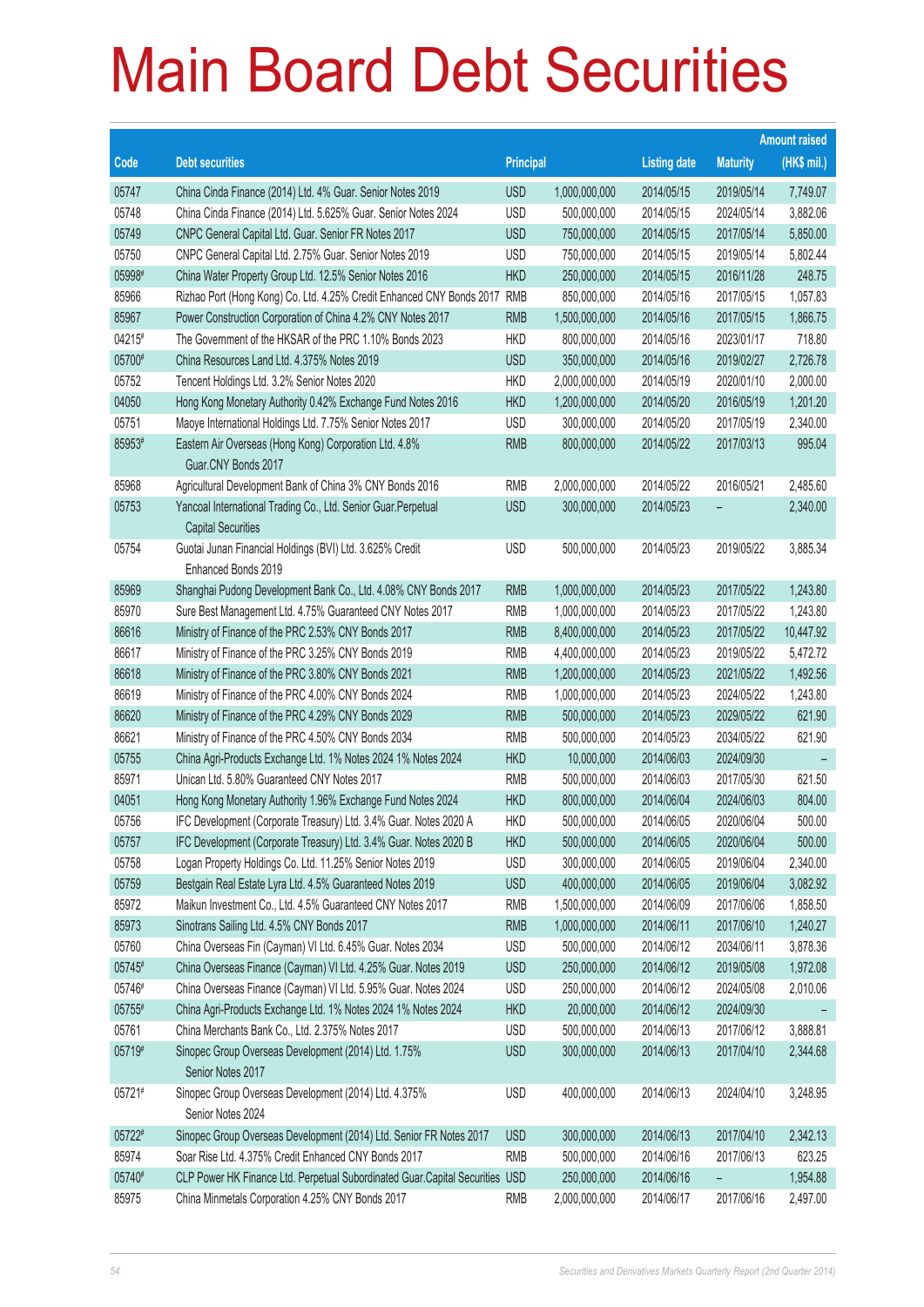| Code     | <b>Debt securities</b>                                                               | <b>Principal</b> |               | <b>Listing date</b> | <b>Maturity</b> | (HK\$ mil.) |
|----------|--------------------------------------------------------------------------------------|------------------|---------------|---------------------|-----------------|-------------|
| 05762    | Shenzhou Int'l Group Holdings Ltd. 0.50% Conv. Bonds 2019                            | <b>HKD</b>       | 3,900,000,000 | 2014/06/19          | 2019/06/18      | 3,900.00    |
| 85976    | Hong Kong Huafa Investment Holdings Co. Ltd. 4.25% Credit<br>Enhanced CNY Bonds 2017 | <b>RMB</b>       | 850,000,000   | 2014/06/19          | 2017/06/18      | 1,057.51    |
| 05763    | Goodman HK Finance 4.375% Guaranteed Notes 2024                                      | <b>USD</b>       | 400,000,000   | 2014/06/20          | 2024/06/19      | 3,104.02    |
| 05765    | Cheung Kong Infrastructure Finance (BVI) Ltd. FR Notes 2017                          | <b>USD</b>       | 300,000,000   | 2014/06/23          | 2017/06/20      | 2,340.00    |
| 85977    | Beijing Capital (Hong Kong) Ltd. 4.70% CNY Bonds 2017                                | <b>RMB</b>       | 1,000,000,000 | 2014/06/23          | 2017/06/20      | 1.244.30    |
| 05764    | Far East Horizon Ltd. Senior Perpetual Capital Securities                            | USD              | 200,000,000   | 2014/06/24          | -               | 1,560.00    |
| 04052    | Hong Kong Monetary Authority 1.34% Exchange Fund Notes 2019                          | <b>HKD</b>       | 1,000,000,000 | 2014/06/24          | 2019/06/24      | 997.30      |
| 04027#   | Hong Kong Monetary Authority 0.44% Exchange Fund Notes 2017                          | <b>HKD</b>       | 1,200,000,000 | 2014/06/24          | 2017/06/19      | 1,186.44    |
| 04510#   | CITIC Pacific Ltd. 6.625% Notes 2021                                                 | <b>USD</b>       | 250,000,000   | 2014/06/24          | 2021/04/15      | 2,164.50    |
| 85978    | eSun Internatioanl Finance Ltd. Secured Guar, CNY Notes 2018                         | <b>RMB</b>       | 650,000,000   | 2014/06/25          | 2018/06/24      | 809.25      |
| $05755*$ | China Agri-Products Exchange Ltd. 1.00% Notes 2024 1% Notes 2024                     | <b>HKD</b>       | 30,000,000    | 2014/06/27          | 2024/09/30      |             |
| 85979    | Eastern Creation II Investment Holdings Ltd. 3.75% Guar. CNY Notes 2017              | <b>RMB</b>       | 1,200,000,000 | 2014/06/30          | 2017/06/27      | 1,494.60    |
| Total    |                                                                                      |                  |               |                     |                 | 318,930.32  |

# Further issue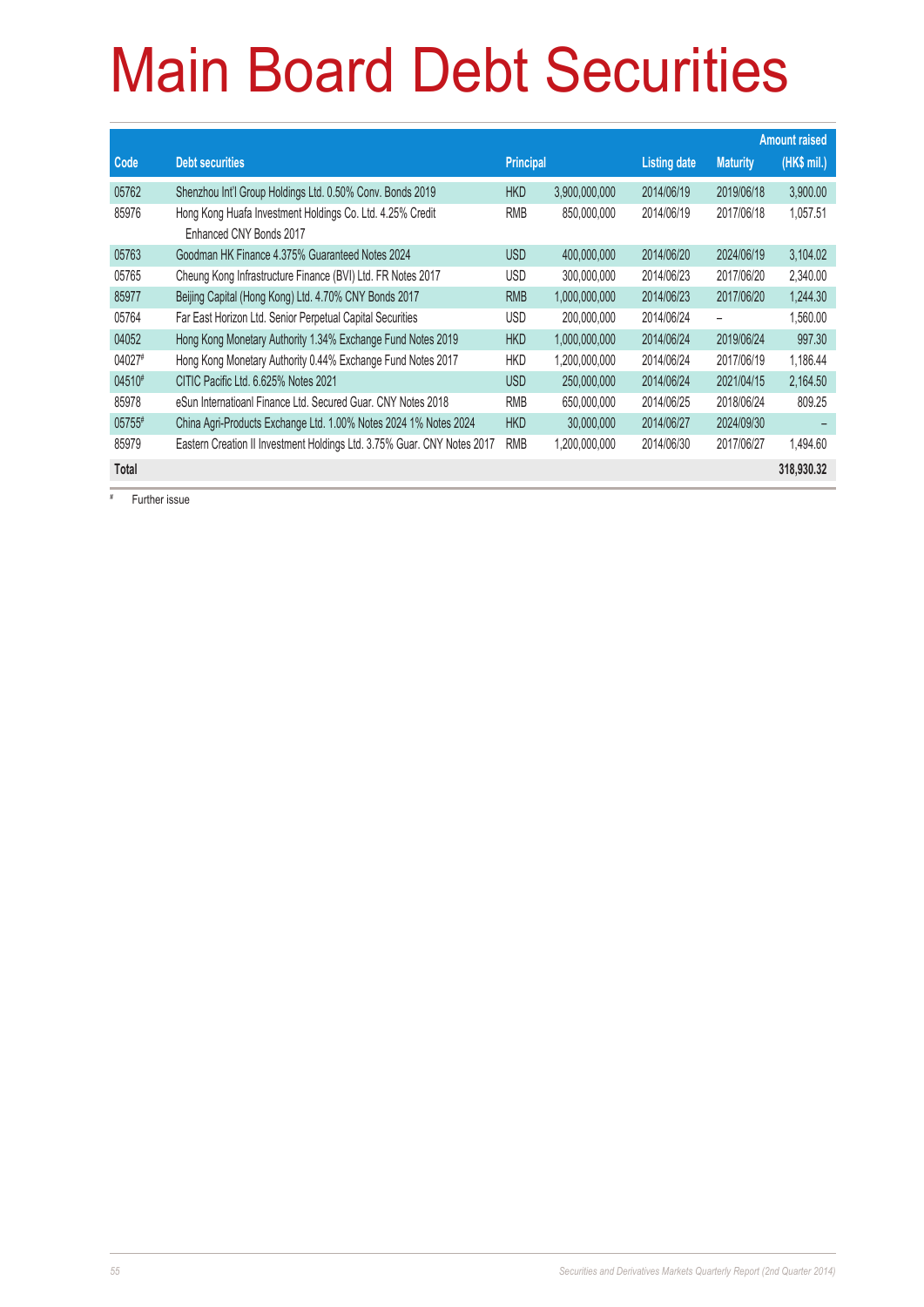# Main Board Unit Trusts and Mutual Funds

### **Unit Trusts and Mutual Funds Trading Statistics**

|      |                | <b>Exchange</b><br><b>Traded</b><br>Fund (ETF)<br>(HK\$ mil.) | <b>Real Estate</b><br><b>Investment</b><br><b>Trusts (REITs)</b><br>(HK\$ mil.) | <b>Others</b><br>(HK\$ mil.) | <b>Total</b><br>(HK\$ mil.) | $%$ of<br>market total |
|------|----------------|---------------------------------------------------------------|---------------------------------------------------------------------------------|------------------------------|-----------------------------|------------------------|
| 2013 | Q <sub>2</sub> | 232,045.35                                                    | 27,829.00                                                                       | 41.10                        | 259.915.45                  | 6.98                   |
|      | Q <sub>3</sub> | 187,460.35                                                    | 19,308.78                                                                       | 32.94                        | 206,802.07                  | 5.98                   |
|      | Q4             | 174,554.43                                                    | 13,129.54                                                                       | 37.59                        | 187,721.56                  | 5.17                   |
| 2014 | Q <sub>1</sub> | 166,595.89                                                    | 12,531.06                                                                       | 52.35                        | 179,179.30                  | 4.37                   |
|      | Q <sub>2</sub> | 134,427.45                                                    | 12,993.49                                                                       | 36.04                        | 147,456.99                  | 4.31                   |

Note: Turnover value traded in non-HKD currency securities have been included

### **Unit Trusts and Mutual Funds Market Value**

|      |                | No. of<br><b>issues</b> | <b>Exchange</b><br><b>Traded</b><br>Funds (ETF)<br>(HK\$ mil.) | No. of<br><b>issues</b> | <b>Real Estate</b><br><b>Investment</b><br><b>Trusts</b><br>(REITs)<br>(HK\$ mil.) | No. of<br><b>issues</b> | <b>Others</b><br>(HK\$ mil.) | No. of<br><b>issues</b> | <b>Total</b><br>(HK\$ mil.) |
|------|----------------|-------------------------|----------------------------------------------------------------|-------------------------|------------------------------------------------------------------------------------|-------------------------|------------------------------|-------------------------|-----------------------------|
| 2013 | Q <sub>2</sub> | 110                     | 577,695.30                                                     | 9                       | 174,766.41                                                                         | $\overline{2}$          | 1,290.35                     | 121                     | 753,752.05                  |
|      | Q <sub>3</sub> | 113                     | 592,893.27                                                     | 10                      | 175,966.45                                                                         | $\overline{2}$          | 1,319.72                     | 125                     | 770,179.44                  |
|      | Q4             | 116                     | 538,892.05                                                     | 11                      | 177,310.63                                                                         | $\overline{2}$          | 1,376.37                     | 129                     | 717,579.05                  |
| 2014 | Q <sub>1</sub> | 119                     | 539,592.84                                                     | 11                      | 175,108.28                                                                         | 1                       | 1,246.28                     | 131                     | 715,947.41                  |
|      | Q <sub>2</sub> | 124                     | 550,831.24                                                     | 11                      | 185,309.13                                                                         | 1                       | 1,239.99                     | 136                     | 737,380.36                  |

### **New Listing Unit Trust and Mutual Funds Statistics**

|      |                | No. of newly listed<br>unit trust and mutual funds | <b>Funds raised</b><br>(HK\$ mil.) |
|------|----------------|----------------------------------------------------|------------------------------------|
| 2013 | Q <sub>2</sub> | 10                                                 |                                    |
|      | Q <sub>3</sub> | 4                                                  | 1,650.50                           |
|      | Q4             | 4                                                  | 1,674.50                           |
| 2014 | Q1             |                                                    |                                    |
|      | Q2             | b                                                  |                                    |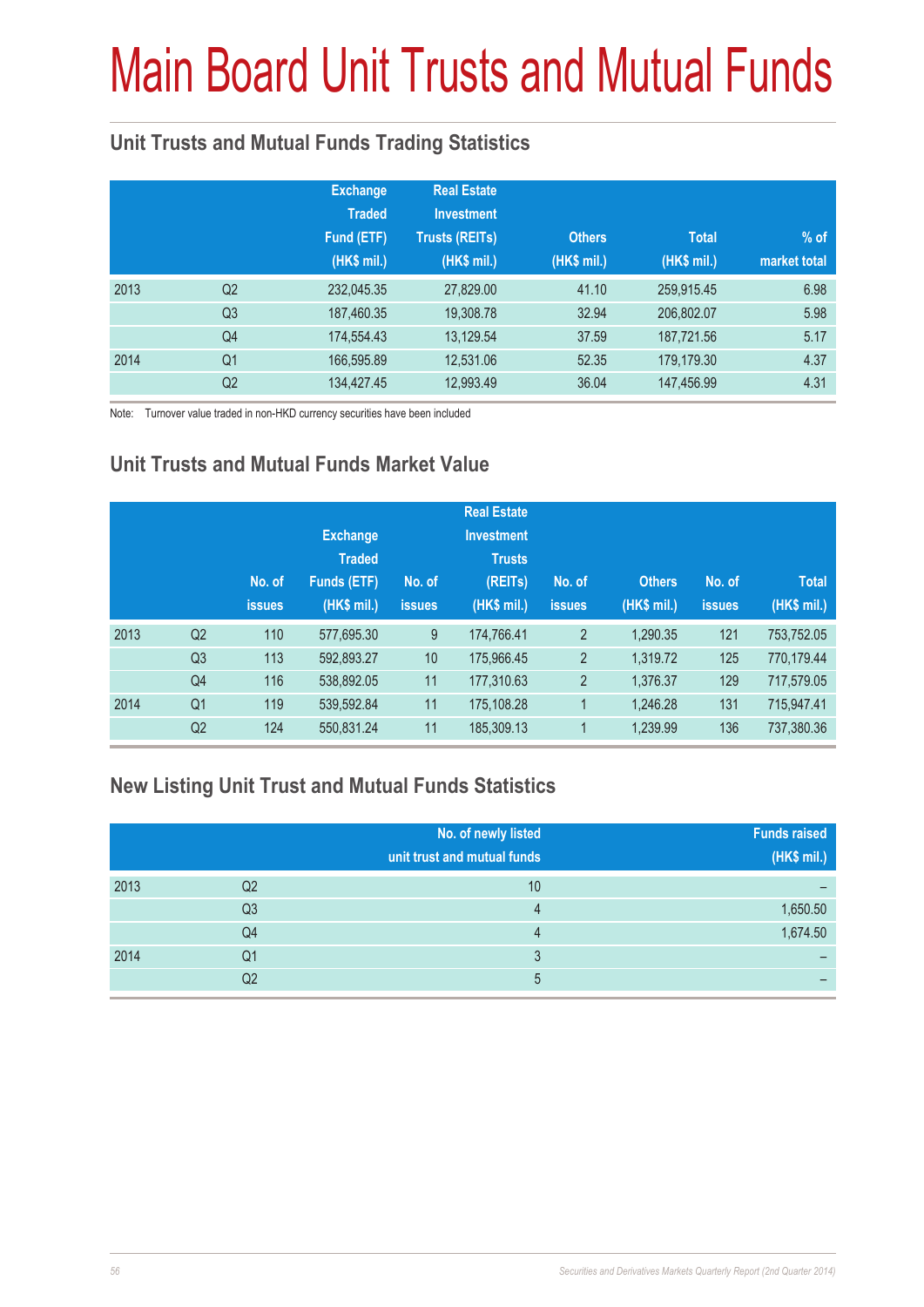# Main Board Unit Trusts and Mutual Funds

### **Newly Listed Unit Trust and Mutual Funds**

for 2nd quarter 2014

|             |                                                              |                                                                 |                           |                   | <b>Amount raised</b> | <b>Subscription</b> |                     |
|-------------|--------------------------------------------------------------|-----------------------------------------------------------------|---------------------------|-------------------|----------------------|---------------------|---------------------|
| Code        | <b>Unit trust and Mutual funds</b>                           | <b>Fund manager</b>                                             | <b>Issue price (HK\$)</b> | No. of unit offer | (HK\$ mil)           | rate (times)        | <b>Listing date</b> |
| 83107/03107 | C-Shares CSI Consumer Staples Index ETF                      | China Universal Asset Management<br>(Hong Kong) Company Limited | n.a.                      | n.a.              | n.a.                 | n.a.                | 2014/05/12          |
| 83132/03132 | C-Shares CSI Healthcare Index ETF                            | China Universal Asset Management<br>(Hong Kong) Company Limited | n.a.                      | n.a.              | n.a.                 | n.a.                | 2014/05/12          |
| 03085       | Vanguard FTSE Asia ex Japan High<br>Dividend Yield Index ETF | The Vanguard Group, Inc.                                        | n.a.                      | n.a.              | n.a.                 | n.a.                | 2014/06/13          |
| 03101       | Vanguard FTSE Developed Europe Index ETF                     | The Vanguard Group, Inc.                                        | n.a.                      | n.a.              | n.a.                 | n.a.                | 2014/06/13          |
| 03126       | Vanguard FTSE Japan Index ETF                                | The Vanguard Group, Inc.                                        | n.a.                      | n.a.              | n.a.                 | n.a.                | 2014/06/13          |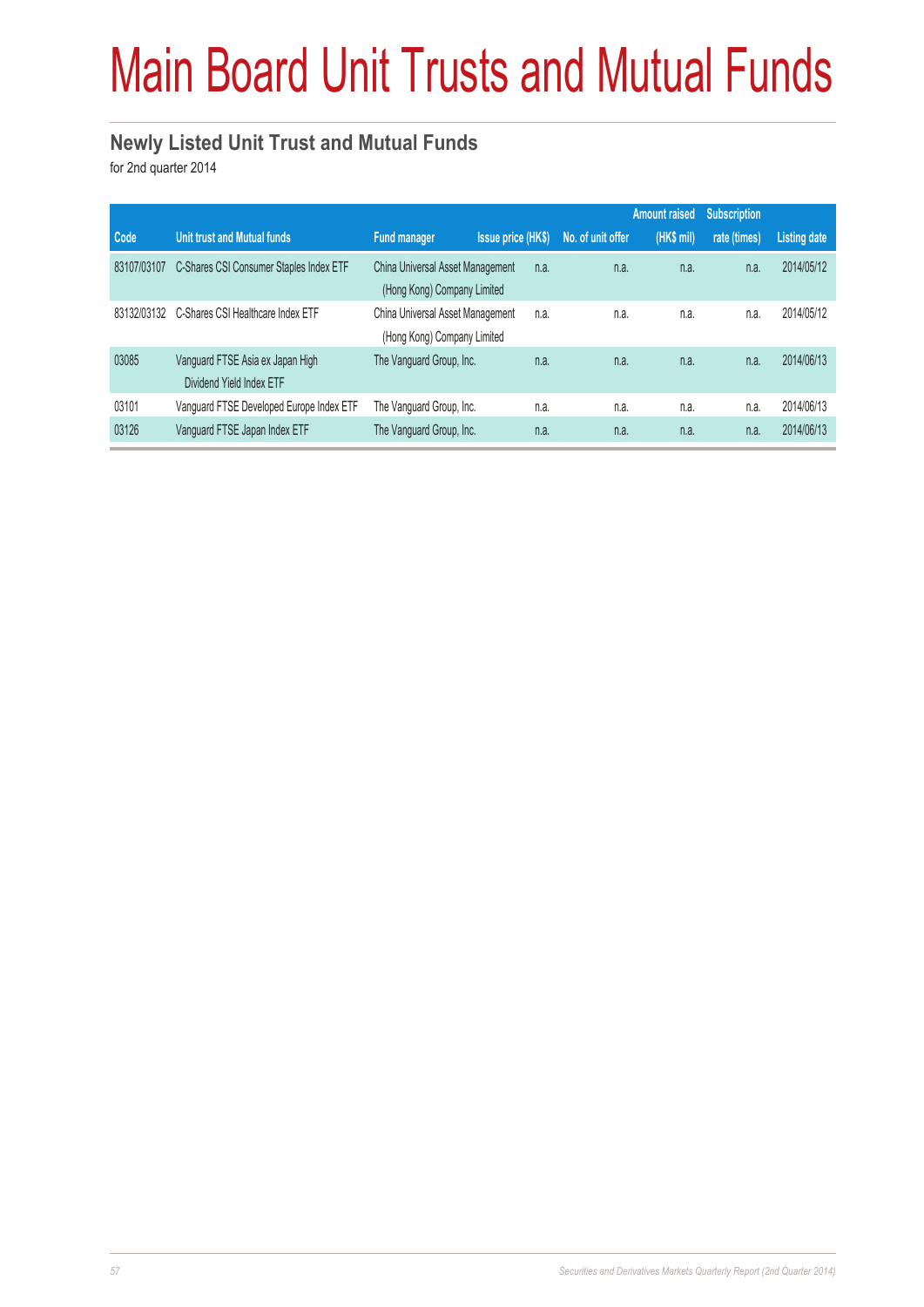#### **Callable Bull/Bear Contracts Trading Statistics**

|      |                | <b>Number</b> | <b>Market value</b> | <b>Turnover value</b> |
|------|----------------|---------------|---------------------|-----------------------|
|      |                |               | (HK\$ mil.)         | (HK\$ mil.)           |
| 2013 | Q2             | 1,222         | 52,676.48           | 326,008.67            |
|      | Q <sub>3</sub> | 1,596         | 68,940.37           | 330,779.62            |
|      | Q4             | 1,620         | 68,388.12           | 256,527.75            |
| 2014 | Q <sub>1</sub> | 1.799         | 59,586.41           | 310,519.71            |
|      | Q2             | 1,846         | 52,720.61           | 244,418.59            |

### **New Listings Callable Bull/Bear Contracts Statistics**

|      |    | No. of newly listed CBBC | Amount raised (HK\$ mil.) |
|------|----|--------------------------|---------------------------|
| 2013 | Q2 | 2.415                    | 132,125.62                |
|      | Q3 | 2.455                    | 137,493.48                |
|      | Q4 | 2,156                    | 112,648.01                |
| 2014 | Q1 | 3,115                    | 146,272.13                |
|      | Q2 | 2,079                    | 93,001.85                 |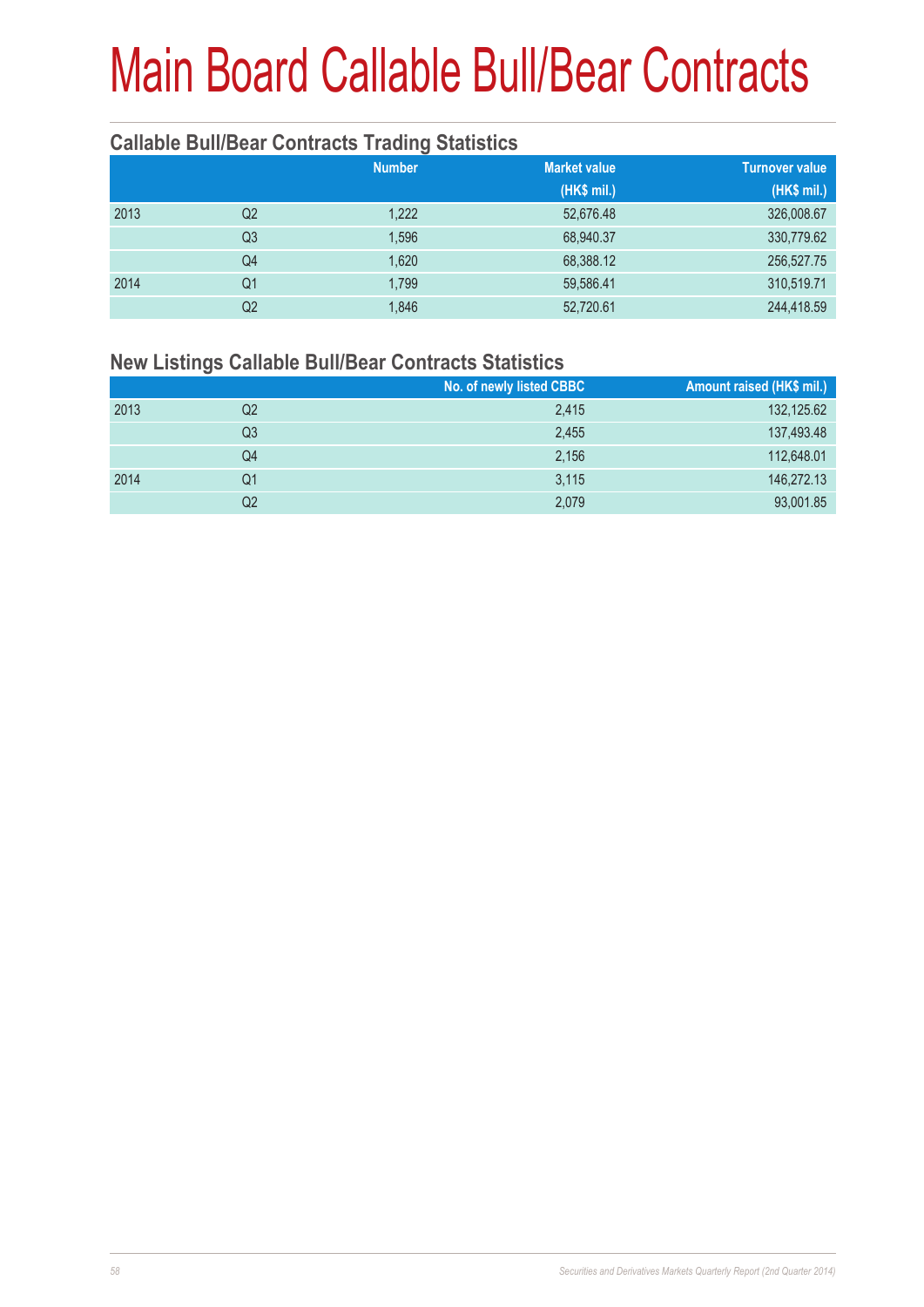### **Newly Listed Callable Bull/Bear Contracts**

for 2nd quarter 2014

|       |                                                                | No. of        |                     |               | <b>Amount raised</b> |
|-------|----------------------------------------------------------------|---------------|---------------------|---------------|----------------------|
| Code  | <b>Callable Bull/Bear Contracts</b>                            | issue (units) | <b>Listing date</b> | <b>Expiry</b> | (HK\$ mil.)          |
| 68984 | Credit Suisse AG - HSI R Bull CBBC Nov 2014 V                  | 238,000,000   | 2014/04/01          | 2014/11/27    | 59.50                |
| 68985 | Credit Suisse AG - HSI R Bull CBBC Nov 2014 W                  | 238,000,000   | 2014/04/01          | 2014/11/27    | 59.50                |
| 69000 | Credit Suisse AG - HSI R Bear CBBC Jul 2014 T                  | 238,000,000   | 2014/04/01          | 2014/07/30    | 59.50                |
| 68999 | Credit Suisse AG - HSI R Bear CBBC Sep 2014 M                  | 238,000,000   | 2014/04/01          | 2014/09/29    | 59.50                |
| 68965 | HK Bank - China Mobile R Bull CBBC Mar 2015 D                  | 120,000,000   | 2014/04/01          | 2015/03/02    | 30.00                |
| 68957 | HK Bank - CSOP A50 ETF R Bull CBBC Jan 2015 E                  | 80,000,000    | 2014/04/01          | 2015/01/26    | 20.00                |
| 68952 | HK Bank - A50 R Bull CBBC Jan 2015 H                           | 200,000,000   | 2014/04/01          | 2015/01/12    | 50.00                |
| 68955 | HK Bank - A50 R Bull CBBC Jan 2015 I                           | 200,000,000   | 2014/04/01          | 2015/01/09    | 50.00                |
| 68968 | HK Bank - Geely Auto R Bull CBBC Aug 2015 A                    | 40,000,000    | 2014/04/01          | 2015/08/31    | 10.00                |
| 68967 | HK Bank - Great Wall Motor R Bull CBBC Nov 2015 B              | 40,000,000    | 2014/04/01          | 2015/11/30    | 10.00                |
| 68951 | HK Bank - HSCEI R Bull CBBC Nov 2014 D                         | 100,000,000   | 2014/04/01          | 2014/11/27    | 25.00                |
| 68963 | HK Bank - HSCEI R Bull CBBC Dec 2014 C                         | 100,000,000   | 2014/04/01          | 2014/12/30    | 25.00                |
| 68960 | HK Bank - HSI R Bull CBBC Oct 2014 R                           | 100,000,000   | 2014/04/01          | 2014/10/30    | 25.00                |
| 68962 | HK Bank - HSI R Bull CBBC Nov 2014 N                           | 100,000,000   | 2014/04/01          | 2014/11/27    | 25.00                |
| 68961 | HK Bank - HSI R Bull CBBC Dec 2014 H                           | 100,000,000   | 2014/04/01          | 2014/12/30    | 25.00                |
| 68966 | HK Bank - PetCh R Bull CBBC Dec 2014 A                         | 60,000,000    | 2014/04/01          | 2014/12/22    | 15.00                |
| 68969 | HK Bank - SHK Ppt R Bear CBBC Jan 2015 A                       | 50,000,000    | 2014/04/01          | 2015/01/26    | 12.50                |
| 68958 | HK Bank - TCH R Bull CBBC Nov 2014 M                           | 50,000,000    | 2014/04/01          | 2014/11/03    | 17.50                |
| 68959 | HK Bank - TCH R Bull CBBC Nov 2014 N                           | 50,000,000    | 2014/04/01          | 2014/11/27    | 12.50                |
| 68949 | J P Morgan SP BV - HSI R Bull CBBC Nov 2014 G                  | 300,000,000   | 2014/04/01          | 2014/11/27    | 75.00                |
| 68950 | J P Morgan SP BV - HSI R Bull CBBC Dec 2014 C                  | 300,000,000   | 2014/04/01          | 2014/12/30    | 75.00                |
| 68948 | J P Morgan SP BV - HSI R Bull CBBC Mar 2015 C                  | 300,000,000   | 2014/04/01          | 2015/03/30    | 75.00                |
| 69001 | J P Morgan SP BV - HSI R Bear CBBC Aug 2014 C                  | 300,000,000   | 2014/04/01          | 2014/08/28    | 75.00                |
| 68981 | Standard Chartered Bank - China Mobile R Bull CBBC Nov 2014C   | 50,000,000    | 2014/04/01          | 2014/11/18    | 12.50                |
| 68982 | Standard Chartered Bank - HSI R Bull CBBC Feb 2015 O           | 100,000,000   | 2014/04/01          | 2015/02/26    | 25.00                |
| 68983 | Standard Chartered Bank - HSI R Bull CBBC Feb 2015 P           | 100,000,000   | 2014/04/01          | 2015/02/26    | 25.00                |
| 68977 | Standard Chartered Bank - Hutchison R Bull CBBC Oct 2014 B     | 50,000,000    | 2014/04/01          | 2014/10/23    | 12.50                |
| 68980 | Standard Chartered Bank - Hutchison R Bear CBBC Sep 2014 B     | 50,000,000    | 2014/04/01          | 2014/09/25    | 12.50                |
| 68973 | SGA Societe Generale Acceptance N.V. - HSI R Bull CBBC Nov 14T | 200,000,000   | 2014/04/01          | 2014/11/27    | 50.00                |
| 68972 | SGA Societe Generale Acceptance N.V. - HSI R Bull CBBC Nov 14Z | 200,000,000   | 2014/04/01          | 2014/11/27    | 50.00                |
| 68974 | SGA Societe Generale Acceptance N.V. - HSI R Bear CBBC Jul 14S | 200,000,000   | 2014/04/01          | 2014/07/30    | 50.00                |
| 68998 | SGA Societe Generale Acceptance N.V. - HSI R Bear CBBC Jul 14T | 200,000,000   | 2014/04/01          | 2014/07/30    | 50.00                |
| 68995 | UBS AG - China Mobile R Bear CBBC Aug 2014 E                   | 100,000,000   | 2014/04/01          | 2014/08/18    | 25.00                |
| 68993 | UBS AG - China Life R Bull CBBC Jul 2015 A                     | 50,000,000    | 2014/04/01          | 2015/07/20    | 22.50                |
| 68992 | UBS AG - CSOP A50 ETF R Bull CBBC Mar 2015 B                   | 50,000,000    | 2014/04/01          | 2015/03/16    | 12.50                |
| 68991 | UBS AG - A50 China R Bull CBBC Mar 2015 C                      | 100,000,000   | 2014/04/01          | 2015/03/02    | 25.00                |
| 69004 | UBS AG - Geely Auto R Bull CBBC Jul 2015 B                     | 50,000,000    | 2014/04/01          | 2015/07/20    | 12.50                |
| 68997 | UBS AG - Galaxy Ent R Bear CBBC Aug 2014 C                     | 100,000,000   | 2014/04/01          | 2014/08/25    | 25.00                |
| 68994 | UBS AG - Great Wall Motor R Bull CBBC Jul 2015 B               | 50,000,000    | 2014/04/01          | 2015/07/13    | 12.50                |
| 68989 | UBS AG - HSCEI R Bull CBBC Feb 2015 A                          | 100,000,000   | 2014/04/01          | 2015/02/26    | 25.00                |
| 68986 | UBS AG - HSI R Bull CBBC Sep 2014 H                            | 300,000,000   | 2014/04/01          | 2014/09/29    | 75.00                |
| 68971 | UBS AG - HSI R Bull CBBC Nov 2014 I                            | 300,000,000   | 2014/04/01          | 2014/11/27    | 75.00                |
| 68988 | UBS AG - HSI R Bull CBBC Dec 2014 V                            | 300,000,000   | 2014/04/01          | 2014/12/30    | 75.00                |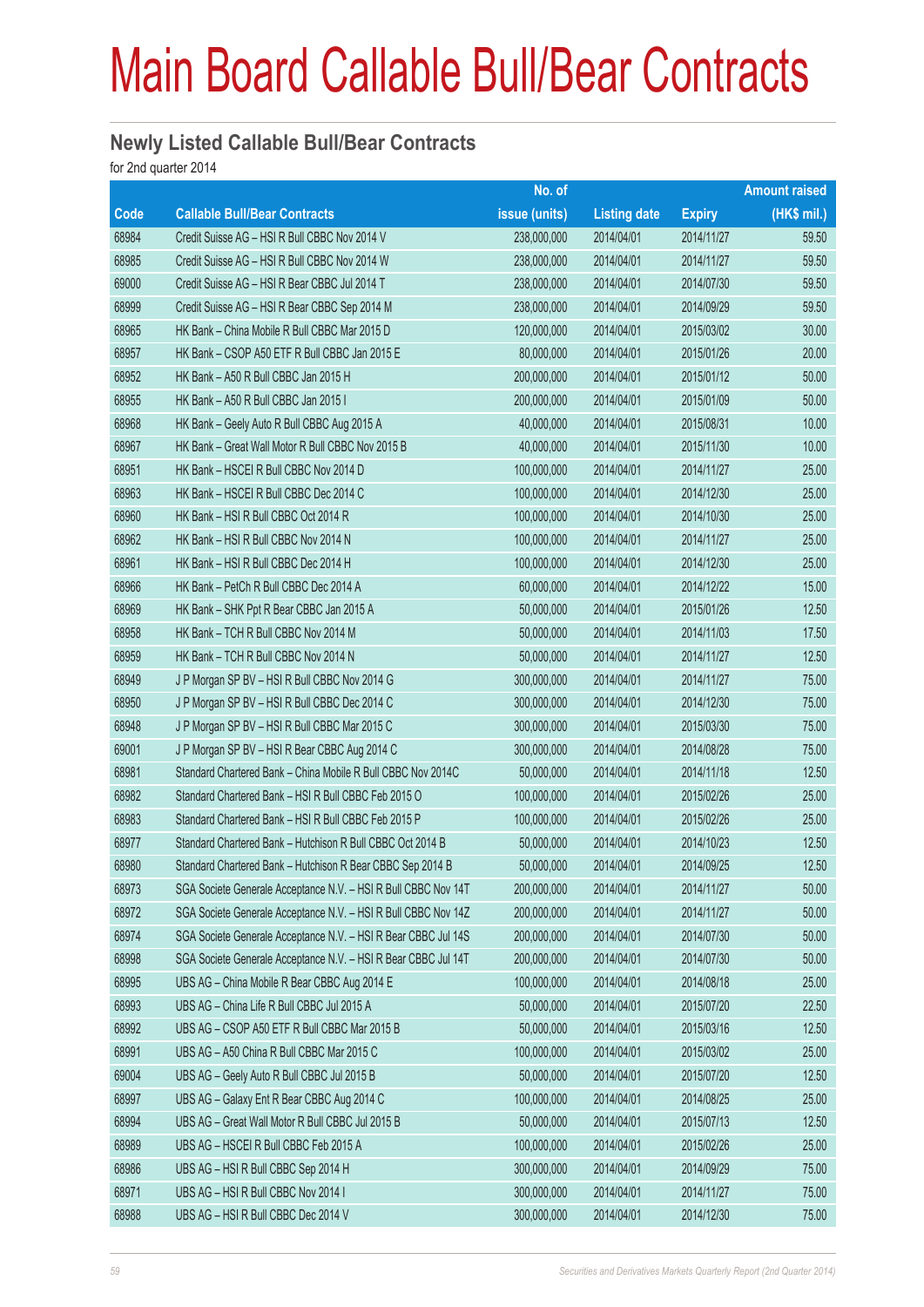|       |                                                                | No. of        |                     |               | <b>Amount raised</b> |
|-------|----------------------------------------------------------------|---------------|---------------------|---------------|----------------------|
| Code  | <b>Callable Bull/Bear Contracts</b>                            | issue (units) | <b>Listing date</b> | <b>Expiry</b> | (HK\$ mil.)          |
| 69002 | UBS AG - HSI R Bear CBBC Jul 2014 N                            | 300,000,000   | 2014/04/01          | 2014/07/30    | 75.00                |
| 69003 | UBS AG - HSI R Bear CBBC Jul 2014 O                            | 300,000,000   | 2014/04/01          | 2014/07/30    | 75.00                |
| 68996 | UBS AG - TCH R Bear CBBC Sep 2014 K                            | 40,000,000    | 2014/04/01          | 2014/09/08    | 14.60                |
| 69049 | Credit Suisse AG - HSI R Bull CBBC Sep 2014 D                  | 238,000,000   | 2014/04/02          | 2014/09/29    | 59.50                |
| 69047 | Credit Suisse AG - HSI R Bull CBBC Sep 2014 I                  | 238,000,000   | 2014/04/02          | 2014/09/29    | 59.50                |
| 69048 | Credit Suisse AG - HSI R Bull CBBC Sep 2014 Z                  | 238,000,000   | 2014/04/02          | 2014/09/29    | 59.50                |
| 69023 | Credit Suisse AG - HSI R Bear CBBC Jul 2014 K                  | 238,000,000   | 2014/04/02          | 2014/07/30    | 59.50                |
| 69021 | Credit Suisse AG - HSI R Bear CBBC Jul 2014 U                  | 238,000,000   | 2014/04/02          | 2014/07/30    | 59.50                |
| 69022 | Credit Suisse AG - HSI R Bear CBBC Aug 2014 H                  | 238,000,000   | 2014/04/02          | 2014/08/28    | 59.50                |
| 69055 | Goldman Sachs SP (Asia) - HSI R Bear CBBC Aug 2014 A           | 150,000,000   | 2014/04/02          | 2014/08/28    | 50.70                |
| 69056 | Goldman Sachs SP (Asia) - HSI R Bear CBBC Aug 2014 B           | 150,000,000   | 2014/04/02          | 2014/08/28    | 52.20                |
| 69057 | Goldman Sachs SP (Asia) - HSI R Bear CBBC Aug 2014 C           | 150,000,000   | 2014/04/02          | 2014/08/28    | 42.60                |
| 69007 | HK Bank - Galaxy Ent R Bear CBBC Dec 2014 G                    | 60,000,000    | 2014/04/02          | 2014/12/15    | 15.00                |
| 69011 | HK Bank - HSI R Bear CBBC Nov 2014 K                           | 100,000,000   | 2014/04/02          | 2014/11/27    | 25.00                |
| 69005 | HK Bank - TCH R Bear CBBC Dec 2014 C                           | 50,000,000    | 2014/04/02          | 2014/12/15    | 17.50                |
| 69006 | HK Bank - TCH R Bear CBBC Dec 2014 D                           | 50,000,000    | 2014/04/02          | 2014/12/08    | 12.50                |
| 69015 | HK Bank - TCH R Bear CBBC Dec 2014 E                           | 50,000,000    | 2014/04/02          | 2014/12/22    | 22.50                |
| 69058 | J P Morgan SP BV - HSI R Bull CBBC Nov 2014 H                  | 300,000,000   | 2014/04/02          | 2014/11/27    | 75.00                |
| 69060 | J P Morgan SP BV - HSI R Bull CBBC Dec 2014 T                  | 300,000,000   | 2014/04/02          | 2014/12/30    | 75.00                |
| 69065 | J P Morgan SP BV - HSI R Bear CBBC Jul 2014 P                  | 300,000,000   | 2014/04/02          | 2014/07/30    | 75.00                |
| 69061 | J P Morgan SP BV - HSI R Bear CBBC Aug 2014 D                  | 300,000,000   | 2014/04/02          | 2014/08/28    | 75.00                |
| 69062 | J P Morgan SP BV - HSI R Bear CBBC Aug 2014 E                  | 300,000,000   | 2014/04/02          | 2014/08/28    | 75.00                |
| 69066 | J P Morgan SP BV - HSI R Bear CBBC Aug 2014 F                  | 300,000,000   | 2014/04/02          | 2014/08/28    | 75.00                |
| 69040 | Macquarie Bank Ltd. - HSI R Bear CBBC Aug 2014 E               | 50,000,000    | 2014/04/02          | 2014/08/28    | 12.50                |
| 69041 | Macquarie Bank Ltd. - HSI R Bear CBBC Aug 2014 F               | 50,000,000    | 2014/04/02          | 2014/08/28    | 12.50                |
| 69052 | Standard Chartered Bank - HSI R Bull CBBC Feb 2015 Q           | 100,000,000   | 2014/04/02          | 2015/02/26    | 25.00                |
| 69020 | Standard Chartered Bank - HSI R Bear CBBC Nov 2014 K           | 100,000,000   | 2014/04/02          | 2014/11/27    | 25.00                |
| 69054 | Standard Chartered Bank - HSI R Bear CBBC Nov 2014 L           | 100,000,000   | 2014/04/02          | 2014/11/27    | 25.00                |
| 69027 | SGA Societe Generale Acceptance N.V. - HSI R Bull CBBC Nov 14A | 200,000,000   | 2014/04/02          | 2014/11/27    | 50.00                |
| 69042 | SGA Societe Generale Acceptance N.V. - HSI R Bull CBBC Nov 14H | 200,000,000   | 2014/04/02          | 2014/11/27    | 50.00                |
| 69028 | SGA Societe Generale Acceptance N.V. - HSI R Bear CBBC Jul 14U | 200,000,000   | 2014/04/02          | 2014/07/30    | 50.00                |
| 69029 | SGA Societe Generale Acceptance N.V. - HSI R Bear CBBC Jul 14V | 200,000,000   | 2014/04/02          | 2014/07/30    | 50.00                |
| 69043 | SGA Societe Generale Acceptance N.V. - HSI R Bear CBBC Jul 14W | 200,000,000   | 2014/04/02          | 2014/07/30    | 50.00                |
| 69037 | UBS AG - CC Bank R Bull CBBC Dec 2014 B                        | 100,000,000   | 2014/04/02          | 2014/12/15    | 25.00                |
| 69034 | UBS AG - CSOP A50 ETF R Bull CBBC Feb 2015 B                   | 50,000,000    | 2014/04/02          | 2015/02/09    | 12.50                |
| 69032 | UBS AG - A50 China R Bull CBBC Feb 2015 C                      | 100,000,000   | 2014/04/02          | 2015/02/02    | 25.00                |
| 69031 | UBS AG - A50 China R Bull CBBC Mar 2015 D                      | 100,000,000   | 2014/04/02          | 2015/03/23    | 25.00                |
| 69030 | UBS AG - HSCEI R Bull CBBC Dec 2014 F                          | 100,000,000   | 2014/04/02          | 2014/12/30    | 25.00                |
| 69045 | UBS AG - HSI R Bull CBBC Sep 2014 M                            | 300,000,000   | 2014/04/02          | 2014/09/29    | 75.00                |
| 69044 | UBS AG - HSI R Bull CBBC Oct 2014 Y                            | 300,000,000   | 2014/04/02          | 2014/10/30    | 75.00                |
| 69046 | UBS AG - HSI R Bull CBBC Nov 2014 J                            | 300,000,000   | 2014/04/02          | 2014/11/27    | 75.00                |
| 69026 | UBS AG - HSI R Bear CBBC Jul 2014 P                            | 300,000,000   | 2014/04/02          | 2014/07/30    | 75.00                |
| 69024 | UBS AG - HSI R Bear CBBC Aug 2014 K                            | 300,000,000   | 2014/04/02          | 2014/08/28    | 75.00                |
| 69038 | UBS AG - Petrochina R Bull CBBC Nov 2014 B                     | 50,000,000    | 2014/04/02          | 2014/11/17    | 12.50                |
| 69039 | UBS AG - TCH R Bear CBBC Oct 2014 H                            | 40,000,000    | 2014/04/02          | 2014/10/20    | 10.00                |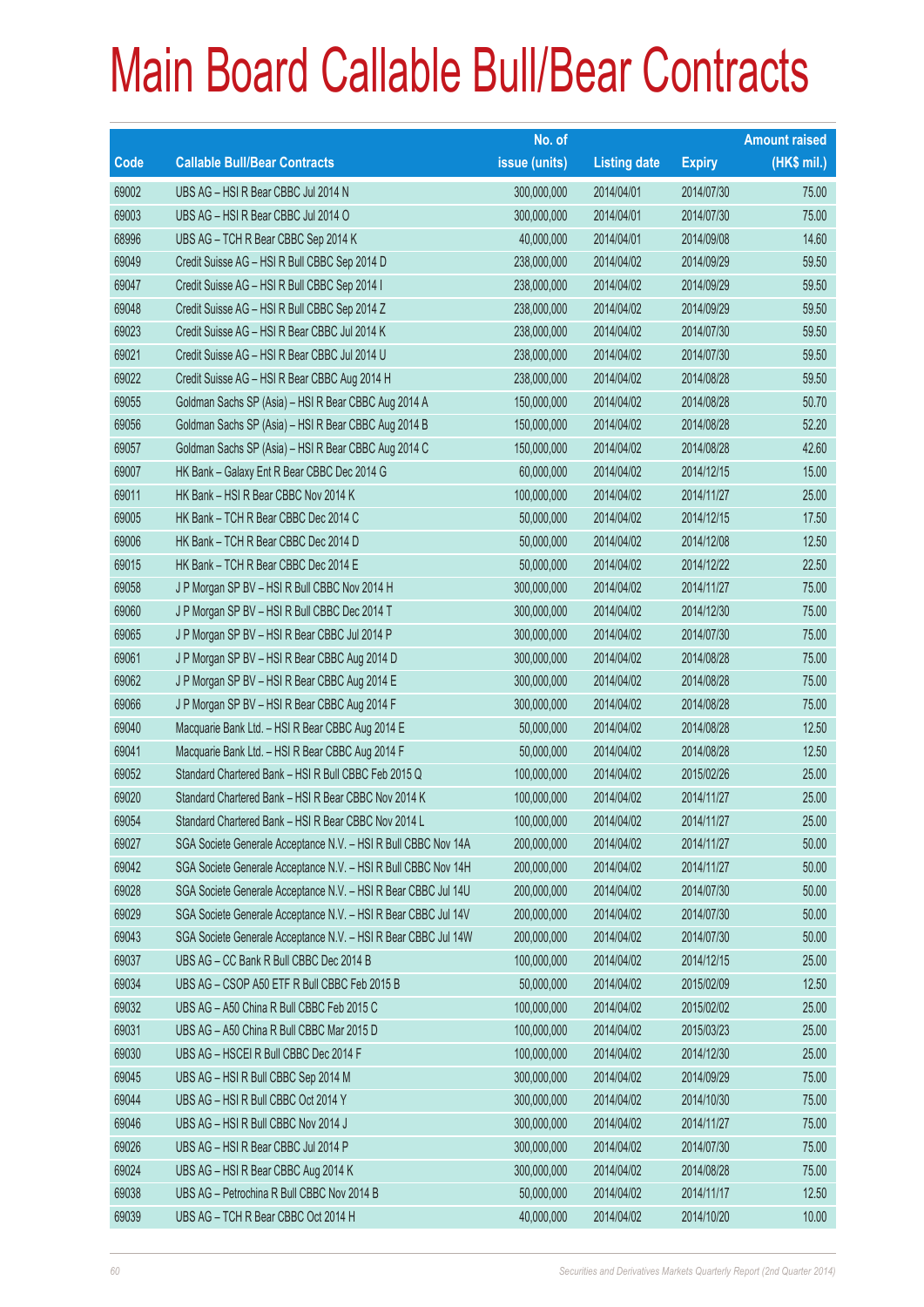|       |                                                                | No. of        |                     |               | <b>Amount raised</b> |
|-------|----------------------------------------------------------------|---------------|---------------------|---------------|----------------------|
| Code  | <b>Callable Bull/Bear Contracts</b>                            | issue (units) | <b>Listing date</b> | <b>Expiry</b> | (HK\$ mil.)          |
| 69093 | Credit Suisse AG - Galaxy Ent R Bull CBBC Nov 2014 A           | 50,000,000    | 2014/04/03          | 2014/11/28    | 12.50                |
| 69094 | Credit Suisse AG - Galaxy Ent R Bull CBBC Nov 2014 B           | 50,000,000    | 2014/04/03          | 2014/11/28    | 12.50                |
| 69078 | Credit Suisse AG - HSI R Bull CBBC Dec 2014 A                  | 238,000,000   | 2014/04/03          | 2014/12/30    | 59.50                |
| 69076 | Credit Suisse AG - HSI R Bull CBBC Dec 2014 P                  | 238,000,000   | 2014/04/03          | 2014/12/30    | 59.50                |
| 69101 | Credit Suisse AG - HSI R Bear CBBC Aug 2014 I                  | 238,000,000   | 2014/04/03          | 2014/08/28    | 59.50                |
| 69102 | Credit Suisse AG - HSI R Bear CBBC Aug 2014 R                  | 238,000,000   | 2014/04/03          | 2014/08/28    | 59.50                |
| 69095 | Credit Suisse AG - TCH R Bull CBBC Nov 2014 A                  | 50,000,000    | 2014/04/03          | 2014/11/28    | 37.00                |
| 69096 | Credit Suisse AG - TCH R Bull CBBC Nov 2014 B                  | 50,000,000    | 2014/04/03          | 2014/11/28    | 47.00                |
| 69097 | Credit Suisse AG - TCH R Bear CBBC Aug 2014 A                  | 50,000,000    | 2014/04/03          | 2014/08/29    | 28.50                |
| 69106 | Goldman Sachs SP (Asia) - HSI R Bear CBBC Aug 2014 D           | 150,000,000   | 2014/04/03          | 2014/08/28    | 38.85                |
| 69069 | HK Bank - HSCEI R Bull CBBC Oct 2014 E                         | 100,000,000   | 2014/04/03          | 2014/10/30    | 25.00                |
| 69067 | HK Bank - HSI R Bear CBBC Oct 2014 R                           | 100,000,000   | 2014/04/03          | 2014/10/30    | 25.00                |
| 69070 | HK Bank - HSI R Bear CBBC Dec 2014 G                           | 100,000,000   | 2014/04/03          | 2014/12/30    | 25.00                |
| 69074 | J P Morgan SP BV - HSI R Bull CBBC Nov 2014 X                  | 300,000,000   | 2014/04/03          | 2014/11/27    | 75.00                |
| 69073 | J P Morgan SP BV - HSI R Bull CBBC Dec 2014 U                  | 300,000,000   | 2014/04/03          | 2014/12/30    | 75.00                |
| 69108 | J P Morgan SP BV - HSI R Bull CBBC Dec 2014 V                  | 300,000,000   | 2014/04/03          | 2014/12/30    | 75.00                |
| 69109 | J P Morgan SP BV - HSI R Bull CBBC Mar 2015 D                  | 300,000,000   | 2014/04/03          | 2015/03/30    | 75.00                |
| 69075 | J P Morgan SP BV - HSI R Bear CBBC Jul 2014 T                  | 300,000,000   | 2014/04/03          | 2014/07/30    | 75.00                |
| 69110 | J P Morgan SP BV - HSI R Bear CBBC Aug 2014 G                  | 300,000,000   | 2014/04/03          | 2014/08/28    | 75.00                |
| 69111 | J P Morgan SP BV - HSI R Bear CBBC Aug 2014 H                  | 300,000,000   | 2014/04/03          | 2014/08/28    | 75.00                |
| 69112 | Standard Chartered Bank - Galaxy Ent R Bull CBBC Sep 2014 E    | 50,000,000    | 2014/04/03          | 2014/09/25    | 12.50                |
| 69116 | Standard Chartered Bank - Galaxy Ent R Bear CBBC Sep 2014 C    | 50,000,000    | 2014/04/03          | 2014/09/25    | 12.50                |
| 69098 | SGA Societe Generale Acceptance N.V. - HSI R Bull CBBC Nov 14J | 200,000,000   | 2014/04/03          | 2014/11/27    | 50.00                |
| 69099 | SGA Societe Generale Acceptance N.V. - HSI R Bear CBBC Jul 14X | 200,000,000   | 2014/04/03          | 2014/07/30    | 50.00                |
| 69100 | SGA Societe Generale Acceptance N.V. - HSI R Bear CBBC Jul 14Y | 200,000,000   | 2014/04/03          | 2014/07/30    | 50.00                |
| 69092 | UBS AG - HSI R Bull CBBC Oct 2014 F                            | 300,000,000   | 2014/04/03          | 2014/10/30    | 75.00                |
| 69104 | UBS AG - HSI R Bear CBBC Jul 2014 Q                            | 300,000,000   | 2014/04/03          | 2014/07/30    | 75.00                |
| 69103 | UBS AG - HSI R Bear CBBC Aug 2014 L                            | 300,000,000   | 2014/04/03          | 2014/08/28    | 75.00                |
| 69091 | UBS AG - TCH R Bear CBBC Jul 2014 G                            | 40,000,000    | 2014/04/03          | 2014/07/21    | 10.00                |
| 69081 | UBS AG - TCH R Bear CBBC Aug 2014 G                            | 40,000,000    | 2014/04/03          | 2014/08/25    | 29.60                |
| 69082 | UBS AG - TCH R Bear CBBC Aug 2014 H                            | 40,000,000    | 2014/04/03          | 2014/08/04    | 17.40                |
| 69164 | Credit Suisse AG - HSI R Bull CBBC Oct 2014 H                  | 238,000,000   | 2014/04/04          | 2014/10/30    | 59.50                |
| 69165 | Credit Suisse AG - HSI R Bull CBBC Oct 2014 I                  | 238,000,000   | 2014/04/04          | 2014/10/30    | 59.50                |
| 69167 | Credit Suisse AG - HSI R Bull CBBC Oct 2014 M                  | 238,000,000   | 2014/04/04          | 2014/10/30    | 59.50                |
| 69132 | Credit Suisse AG - HSI R Bear CBBC Jul 2014 F                  | 238,000,000   | 2014/04/04          | 2014/07/30    | 59.50                |
| 69131 | Credit Suisse AG - HSI R Bear CBBC Jul 2014 L                  | 238,000,000   | 2014/04/04          | 2014/07/30    | 59.50                |
| 69130 | Credit Suisse AG - HSI R Bear CBBC Jul 2014 O                  | 238,000,000   | 2014/04/04          | 2014/07/30    | 59.50                |
| 69157 | Goldman Sachs SP (Asia) - HSI R Bull CBBC Aug 2014 A           | 150,000,000   | 2014/04/04          | 2014/08/28    | 39.45                |
| 69158 | Goldman Sachs SP (Asia) - HSI R Bull CBBC Aug 2014 B           | 150,000,000   | 2014/04/04          | 2014/08/28    | 37.95                |
| 69117 | HK Bank - China Mobile R Bull CBBC Jan 2015 C                  | 120,000,000   | 2014/04/04          | 2015/01/30    | 30.00                |
| 69118 | HK Bank - Huishan Dairy R Bull CBBC Dec 2015 A                 | 40,000,000    | 2014/04/04          | 2015/12/21    | 10.00                |
| 69119 | HK Bank - TCH R Bear CBBC Jan 2015 A                           | 50,000,000    | 2014/04/04          | 2015/01/19    | 25.00                |
| 69120 | HK Bank - TCH R Bear CBBC Jan 2015 B                           | 50,000,000    | 2014/04/04          | 2015/01/12    | 20.00                |
| 69121 | HK Bank - TCH R Bear CBBC Jan 2015 C                           | 50,000,000    | 2014/04/04          | 2015/01/05    | 15.00                |
| 69150 | J P Morgan SP BV - HSI R Bull CBBC Oct 2014 F                  | 300,000,000   | 2014/04/04          | 2014/10/30    | 75.00                |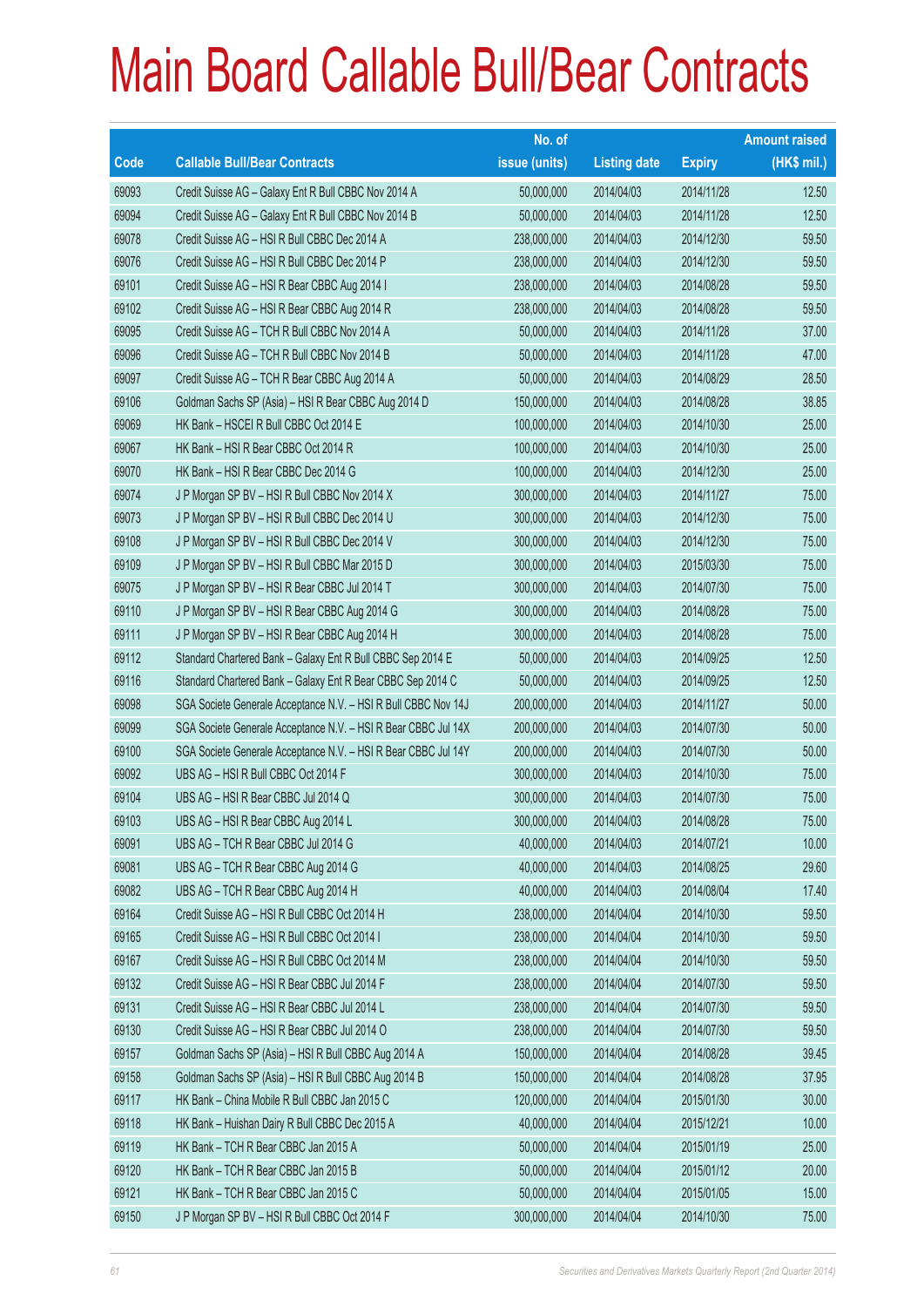|       |                                                                | No. of        |                     |               | <b>Amount raised</b> |
|-------|----------------------------------------------------------------|---------------|---------------------|---------------|----------------------|
| Code  | <b>Callable Bull/Bear Contracts</b>                            | issue (units) | <b>Listing date</b> | <b>Expiry</b> | (HK\$ mil.)          |
| 69146 | J P Morgan SP BV - HSI R Bull CBBC Oct 2014 Z                  | 300,000,000   | 2014/04/04          | 2014/10/30    | 75.00                |
| 69144 | J P Morgan SP BV - HSI R Bull CBBC Nov 2014 R                  | 300,000,000   | 2014/04/04          | 2014/11/27    | 75.00                |
| 69148 | J P Morgan SP BV - HSI R Bull CBBC Nov 2014 U                  | 300,000,000   | 2014/04/04          | 2014/11/27    | 75.00                |
| 69147 | J P Morgan SP BV - HSI R Bull CBBC Dec 2014 S                  | 300,000,000   | 2014/04/04          | 2014/12/30    | 75.00                |
| 69137 | J P Morgan SP BV - HSI R Bull CBBC Dec 2014 W                  | 300,000,000   | 2014/04/04          | 2014/12/30    | 75.00                |
| 69155 | J P Morgan SP BV - HSI R Bull CBBC Jan 2015 A                  | 300,000,000   | 2014/04/04          | 2015/01/29    | 75.00                |
| 69154 | J P Morgan SP BV - HSI R Bull CBBC Mar 2015 E                  | 300,000,000   | 2014/04/04          | 2015/03/30    | 75.00                |
| 69151 | J P Morgan SP BV - HSI R Bear CBBC Jul 2014 F                  | 300,000,000   | 2014/04/04          | 2014/07/30    | 75.00                |
| 69153 | J P Morgan SP BV - HSI R Bear CBBC Jul 2014 G                  | 300,000,000   | 2014/04/04          | 2014/07/30    | 75.00                |
| 69123 | J P Morgan SP BV - HSI R Bear CBBC Jul 2014 H                  | 300,000,000   | 2014/04/04          | 2014/07/30    | 75.00                |
| 69125 | J P Morgan SP BV - HSI R Bear CBBC Jul 2014 J                  | 300,000,000   | 2014/04/04          | 2014/07/30    | 75.00                |
| 69122 | J P Morgan SP BV - HSI R Bear CBBC Aug 2014 I                  | 300,000,000   | 2014/04/04          | 2014/08/28    | 75.00                |
| 69152 | J P Morgan SP BV - HSI R Bear CBBC Aug 2014 J                  | 300,000,000   | 2014/04/04          | 2014/08/28    | 75.00                |
| 69183 | J P Morgan SP BV - HSI R Bear CBBC Aug 2014 K                  | 300,000,000   | 2014/04/04          | 2014/08/28    | 75.00                |
| 69184 | J P Morgan SP BV - HSI R Bear CBBC Aug 2014 L                  | 300,000,000   | 2014/04/04          | 2014/08/28    | 75.00                |
| 69185 | J P Morgan SP BV - HSI R Bear CBBC Aug 2014 M                  | 300,000,000   | 2014/04/04          | 2014/08/28    | 75.00                |
| 69191 | J P Morgan SP BV - HSI R Bear CBBC Aug 2014 N                  | 300,000,000   | 2014/04/04          | 2014/08/28    | 75.00                |
| 69192 | J P Morgan SP BV - HSI R Bear CBBC Aug 2014 O                  | 300,000,000   | 2014/04/04          | 2014/08/28    | 75.00                |
| 69168 | Standard Chartered Bank - HSI R Bull CBBC Feb 2015 R           | 100,000,000   | 2014/04/04          | 2015/02/26    | 25.00                |
| 69162 | Standard Chartered Bank - TCH R Bear CBBC Oct 2014 K           | 50,000,000    | 2014/04/04          | 2014/10/15    | 34.00                |
| 69159 | SGA Societe Generale Acceptance N.V. - HSI R Bull CBBC Nov 140 | 200,000,000   | 2014/04/04          | 2014/11/27    | 50.00                |
| 69160 | SGA Societe Generale Acceptance N.V. - HSI R Bear CBBC Jul 14E | 200,000,000   | 2014/04/04          | 2014/07/30    | 50.00                |
| 69126 | SGA Societe Generale Acceptance N.V. - HSI R Bear CBBC Jul 14Z | 200,000,000   | 2014/04/04          | 2014/07/30    | 50.00                |
| 69176 | UBS AG - HSCEI R Bull CBBC Nov 2014 G                          | 100,000,000   | 2014/04/04          | 2014/11/27    | 25.00                |
| 69172 | UBS AG - HSCEI R Bear CBBC Jul 2014 A                          | 100,000,000   | 2014/04/04          | 2014/07/30    | 25.00                |
| 69174 | UBS AG - HSCEI R Bear CBBC Jul 2014 B                          | 100,000,000   | 2014/04/04          | 2014/07/30    | 25.00                |
| 69171 | UBS AG - HSCEI R Bear CBBC Aug 2014 A                          | 100,000,000   | 2014/04/04          | 2014/08/28    | 25.00                |
| 69169 | UBS AG - HSI R Bull CBBC Nov 2014 C                            | 300,000,000   | 2014/04/04          | 2014/11/27    | 75.00                |
| 69170 | UBS AG - HSI R Bull CBBC Dec 2014 X                            | 300,000,000   | 2014/04/04          | 2014/12/30    | 75.00                |
| 69135 | UBS AG - HSI R Bear CBBC Jul 2014 B                            | 300,000,000   | 2014/04/04          | 2014/07/30    | 75.00                |
| 69136 | UBS AG - HSI R Bear CBBC Sep 2014 C                            | 300,000,000   | 2014/04/04          | 2014/09/29    | 75.00                |
| 69182 | UBS AG - TCH R Bull CBBC Oct 2014 D                            | 40,000,000    | 2014/04/04          | 2014/10/20    | 11.00                |
| 69177 | UBS AG - TCH R Bear CBBC Sep 2014 L                            | 40,000,000    | 2014/04/04          | 2014/09/15    | 15.80                |
| 69208 | Credit Suisse AG - HSI R Bull CBBC Nov 2014 D                  | 238,000,000   | 2014/04/07          | 2014/11/27    | 59.50                |
| 69209 | Credit Suisse AG - HSI R Bull CBBC Nov 2014 E                  | 238,000,000   | 2014/04/07          | 2014/11/27    | 59.50                |
| 69196 | Credit Suisse AG - HSI R Bear CBBC Jul 2014 D                  | 238,000,000   | 2014/04/07          | 2014/07/30    | 59.50                |
| 69197 | Credit Suisse AG - HSI R Bear CBBC Jul 2014 I                  | 238,000,000   | 2014/04/07          | 2014/07/30    | 59.50                |
| 69207 | Credit Suisse AG - HSI R Bear CBBC Aug 2014 S                  | 238,000,000   | 2014/04/07          | 2014/08/28    | 59.50                |
| 69212 | Standard Chartered Bank - HSI R Bull CBBC Feb 2015 S           | 100,000,000   | 2014/04/07          | 2015/02/26    | 25.00                |
| 69211 | Standard Chartered Bank - HSI R Bear CBBC Nov 2014 M           | 100,000,000   | 2014/04/07          | 2014/11/27    | 25.00                |
| 69193 | SGA Societe Generale Acceptance N.V. - HSI R Bull CBBC Nov14 W | 200,000,000   | 2014/04/07          | 2014/11/27    | 50.00                |
| 69194 | SGA Societe Generale Acceptance N.V. - HSI R Bear CBBC Jul14 F | 200,000,000   | 2014/04/07          | 2014/07/30    | 50.00                |
| 69201 | SGA Societe Generale Acceptance N.V. - HSI R Bear CBBC Aug14 A | 200,000,000   | 2014/04/07          | 2014/08/28    | 50.00                |
| 69203 | SGA Societe Generale Acceptance N.V. - HSI R Bear CBBC Aug14 B | 200,000,000   | 2014/04/07          | 2014/08/28    | 50.00                |
| 69234 | UBS AG - AIA R Bull CBBC Jun 2015 B                            | 100,000,000   | 2014/04/07          | 2015/06/22    | 25.00                |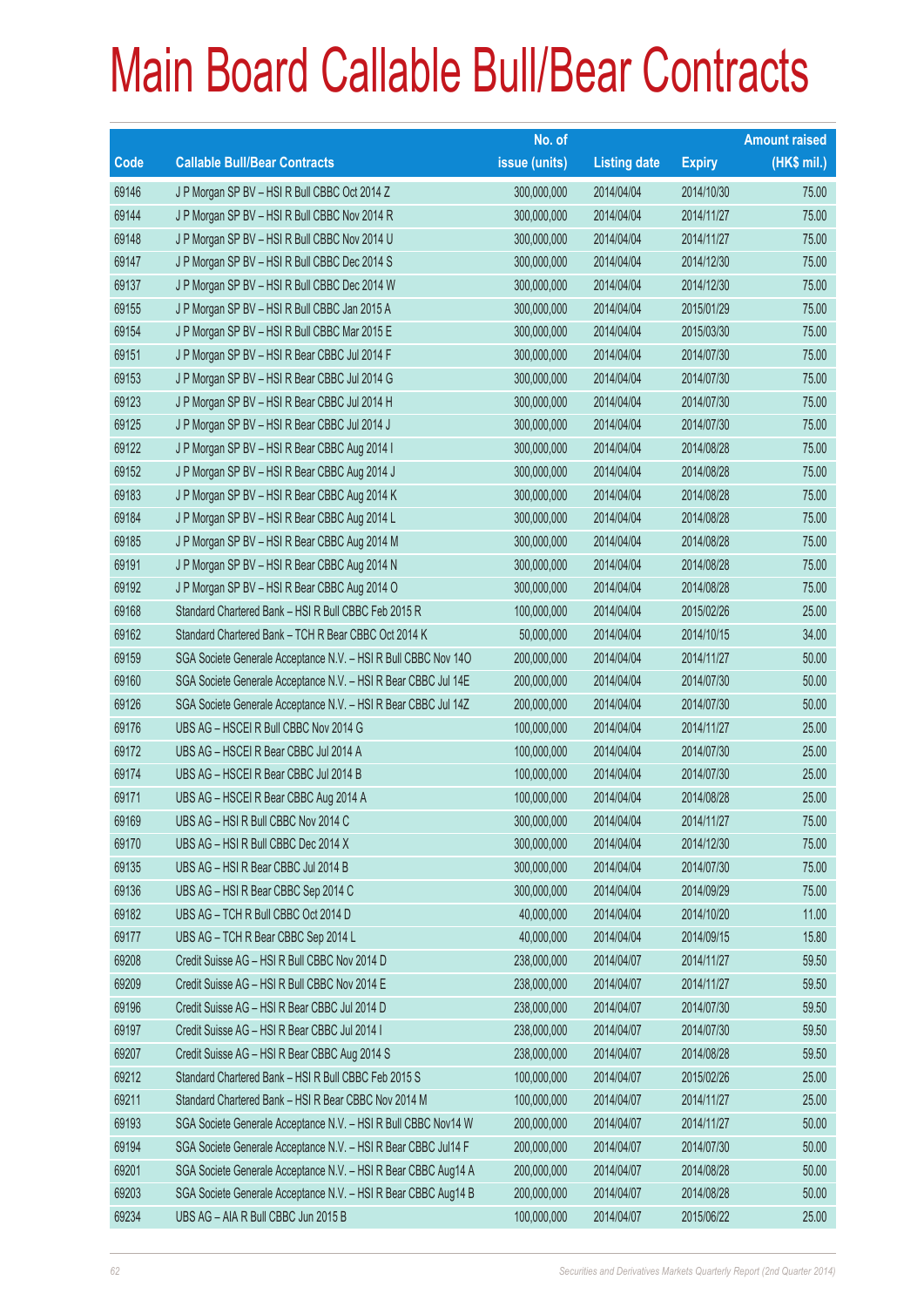|       |                                                                | No. of        |                     |               | <b>Amount raised</b> |
|-------|----------------------------------------------------------------|---------------|---------------------|---------------|----------------------|
| Code  | <b>Callable Bull/Bear Contracts</b>                            | issue (units) | <b>Listing date</b> | <b>Expiry</b> | (HK\$ mil.)          |
| 69237 | UBS AG - Galaxy Ent R Bull CBBC Aug 2014 C                     | 100,000,000   | 2014/04/07          | 2014/08/18    | 25.00                |
| 69231 | UBS AG - HSCEI R Bear CBBC Jul 2014 C                          | 100,000,000   | 2014/04/07          | 2014/07/30    | 25.00                |
| 69215 | UBS AG - HSI R Bull CBBC Sep 2014 I                            | 300,000,000   | 2014/04/07          | 2014/09/29    | 75.00                |
| 69216 | UBS AG - HSI R Bull CBBC Oct 2014 H                            | 300,000,000   | 2014/04/07          | 2014/10/30    | 75.00                |
| 69213 | UBS AG - HSI R Bull CBBC Oct 2014 Q                            | 300,000,000   | 2014/04/07          | 2014/10/30    | 75.00                |
| 69198 | UBS AG - HSI R Bear CBBC Jul 2014 F                            | 300,000,000   | 2014/04/07          | 2014/07/30    | 75.00                |
| 69218 | UBS AG - HSI R Bear CBBC Jul 2014 G                            | 300,000,000   | 2014/04/07          | 2014/07/30    | 75.00                |
| 69230 | UBS AG - HSI R Bear CBBC Jul 2014 H                            | 300,000,000   | 2014/04/07          | 2014/07/30    | 75.00                |
| 69214 | UBS AG - HSI R Bear CBBC Jul 2014 K                            | 300,000,000   | 2014/04/07          | 2014/07/30    | 75.00                |
| 69223 | UBS AG - HSI R Bear CBBC Jul 2014 M                            | 300,000,000   | 2014/04/07          | 2014/07/30    | 75.00                |
| 69217 | UBS AG - HSI R Bear CBBC Jul 2014 Y                            | 300,000,000   | 2014/04/07          | 2014/07/30    | 75.00                |
| 69232 | UBS AG - Huishan Dairy R Bull CBBC Nov 2015 A                  | 50,000,000    | 2014/04/07          | 2015/11/09    | 12.50                |
| 69233 | UBS AG - ICBC R Bull CBBC Dec 2014 B                           | 100,000,000   | 2014/04/07          | 2014/12/15    | 25.00                |
| 69236 | UBS AG - TCH R Bull CBBC Sep 2014 G                            | 40,000,000    | 2014/04/07          | 2014/09/22    | 10.00                |
| 69235 | UBS AG - TCH R Bear CBBC Aug 2014 I                            | 40,000,000    | 2014/04/07          | 2014/08/18    | 10.00                |
| 69264 | Credit Suisse AG - China Mobile R Bull CBBC Nov 2014 C         | 50,000,000    | 2014/04/08          | 2014/11/28    | 12.50                |
| 69262 | Credit Suisse AG - Galaxy Ent R Bull CBBC Nov 2014 C           | 50,000,000    | 2014/04/08          | 2014/11/28    | 12.50                |
| 69306 | Credit Suisse AG - HSI R Bull CBBC Oct 2014 K                  | 238,000,000   | 2014/04/08          | 2014/10/30    | 59.50                |
| 69301 | Credit Suisse AG - HSI R Bull CBBC Oct 2014 O                  | 238,000,000   | 2014/04/08          | 2014/10/30    | 59.50                |
| 69307 | Credit Suisse AG - HSI R Bull CBBC Oct 2014 S                  | 238,000,000   | 2014/04/08          | 2014/10/30    | 59.50                |
| 69254 | Credit Suisse AG - HSI R Bear CBBC Jul 2014 H                  | 238,000,000   | 2014/04/08          | 2014/07/30    | 59.50                |
| 69253 | Credit Suisse AG - HSI R Bear CBBC Jul 2014 J                  | 238,000,000   | 2014/04/08          | 2014/07/30    | 59.50                |
| 69255 | Credit Suisse AG - HSI R Bear CBBC Jul 2014 Q                  | 238,000,000   | 2014/04/08          | 2014/07/30    | 59.50                |
| 69300 | Credit Suisse AG - HSI R Bear CBBC Aug 2014 T                  | 238,000,000   | 2014/04/08          | 2014/08/28    | 59.50                |
| 69259 | Credit Suisse AG - TCH R Bull CBBC Nov 2014 C                  | 50,000,000    | 2014/04/08          | 2014/11/28    | 27.00                |
| 69261 | Credit Suisse AG - TCH R Bull CBBC Nov 2014 D                  | 50,000,000    | 2014/04/08          | 2014/11/28    | 17.00                |
| 69270 | Goldman Sachs SP (Asia) - HSI R Bull CBBC Aug 2014 C           | 150,000,000   | 2014/04/08          | 2014/08/28    | 41.70                |
| 69272 | Goldman Sachs SP (Asia) - HSI R Bull CBBC Aug 2014 D           | 150,000,000   | 2014/04/08          | 2014/08/28    | 39.15                |
| 69312 | Goldman Sachs SP (Asia) - HSI R Bull CBBC Aug 2014 E           | 150,000,000   | 2014/04/08          | 2014/08/28    | 41.10                |
| 69271 | Goldman Sachs SP (Asia) - HSI R Bear CBBC Aug 2014 E           | 150,000,000   | 2014/04/08          | 2014/08/28    | 51.75                |
| 69275 | Goldman Sachs SP (Asia) - HSI R Bear CBBC Aug 2014 F           | 150,000,000   | 2014/04/08          | 2014/08/28    | 50.25                |
| 69248 | HK Bank - China Life R Bull CBBC Dec 2014 A                    | 60,000,000    | 2014/04/08          | 2014/12/22    | 15.00                |
| 69245 | HK Bank - Galaxy Ent R Bear CBBC Dec 2014 H                    | 60,000,000    | 2014/04/08          | 2014/12/18    | 15.00                |
| 69241 | HK Bank - HSCEI R Bull CBBC Dec 2014 D                         | 100,000,000   | 2014/04/08          | 2014/12/30    | 25.00                |
| 69238 | HK Bank - HSI R Bull CBBC Nov 2014 O                           | 100,000,000   | 2014/04/08          | 2014/11/27    | 25.00                |
| 69240 | HK Bank - HSI R Bull CBBC Nov 2014 P                           | 100,000,000   | 2014/04/08          | 2014/11/27    | 25.00                |
| 69239 | HK Bank - HSI R Bull CBBC Dec 2014 I                           | 100,000,000   | 2014/04/08          | 2014/12/30    | 25.00                |
| 69244 | HK Bank - Sands China R Bear CBBC Dec 2014 B                   | 50,000,000    | 2014/04/08          | 2014/12/22    | 12.50                |
| 69242 | HK Bank - TCH R Bull CBBC Dec 2014 A                           | 50,000,000    | 2014/04/08          | 2014/12/08    | 17.50                |
| 69243 | HK Bank - TCH R Bull CBBC Dec 2014 B                           | 50,000,000    | 2014/04/08          | 2014/12/01    | 12.50                |
| 69303 | Macquarie Bank Ltd. - HSI R Bull CBBC Sep 2014 H               | 50,000,000    | 2014/04/08          | 2014/09/29    | 12.50                |
| 69304 | Macquarie Bank Ltd. - HSI R Bull CBBC Sep 2014 I               | 50,000,000    | 2014/04/08          | 2014/09/29    | 12.50                |
| 69258 | Standard Chartered Bank - HSI R Bear CBBC Dec 2014 A           | 100,000,000   | 2014/04/08          | 2014/12/30    | 25.00                |
| 69267 | SGA Societe Generale Acceptance N.V. - HSI R Bull CBBC Nov 14D | 200,000,000   | 2014/04/08          | 2014/11/27    | 50.00                |
| 69268 | SGA Societe Generale Acceptance N.V. - HSI R Bear CBBC Jul 14H | 200,000,000   | 2014/04/08          | 2014/07/30    | 50.00                |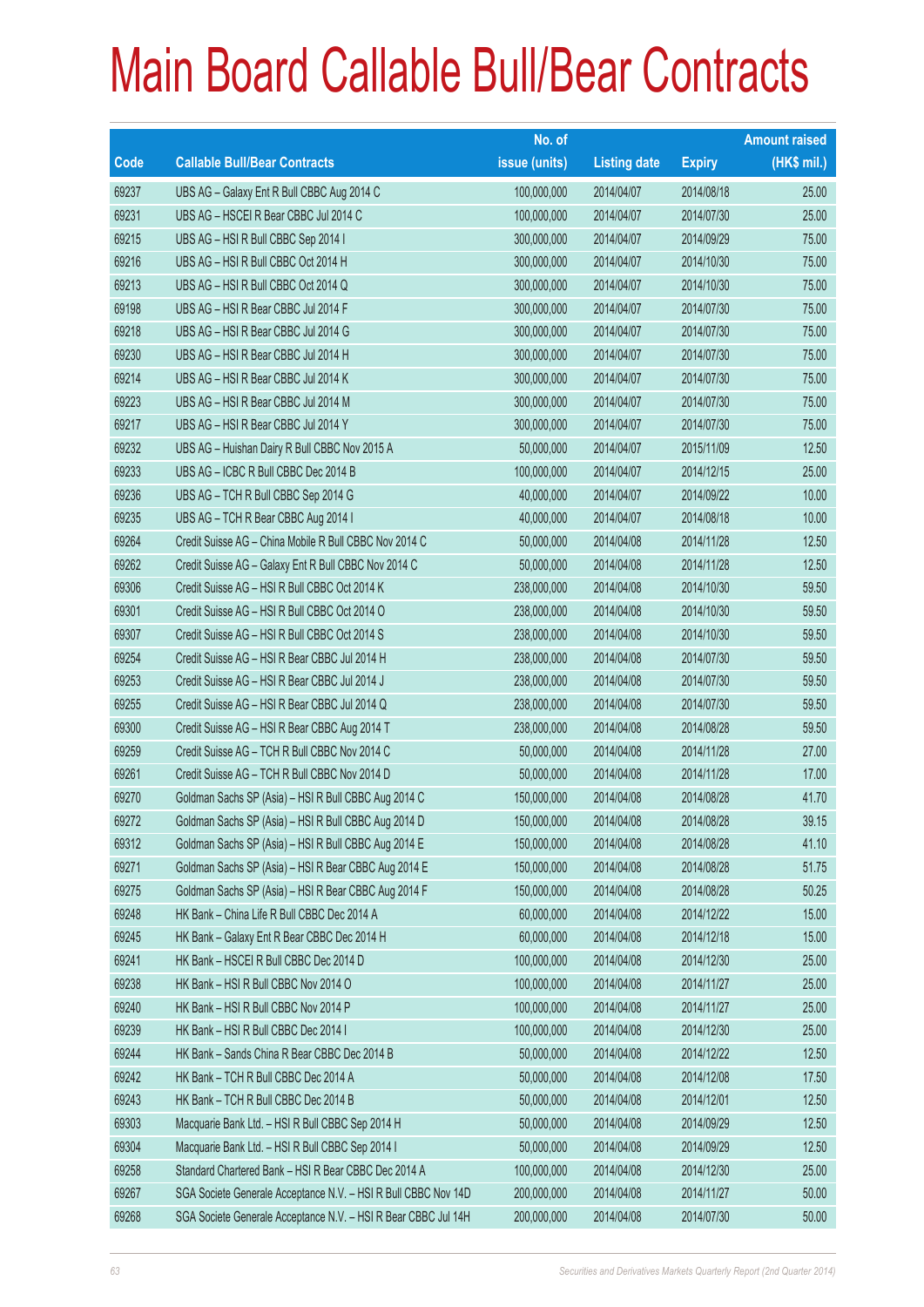|       |                                                                | No. of        |                     |               | <b>Amount raised</b> |
|-------|----------------------------------------------------------------|---------------|---------------------|---------------|----------------------|
| Code  | <b>Callable Bull/Bear Contracts</b>                            | issue (units) | <b>Listing date</b> | <b>Expiry</b> | $(HK$$ mil.)         |
| 69308 | SGA Societe Generale Acceptance N.V. - HSI R Bear CBBC Aug 14C | 200,000,000   | 2014/04/08          | 2014/08/28    | 50.00                |
| 69309 | SGA Societe Generale Acceptance N.V. - HSI R Bear CBBC Aug 14D | 200,000,000   | 2014/04/08          | 2014/08/28    | 50.00                |
| 69297 | UBS AG - COVS R Bear CBBC Nov 2014 A                           | 50,000,000    | 2014/04/08          | 2014/11/03    | 12.50                |
| 69299 | UBS AG - Cheung Kong R Bull CBBC Dec 2014 A                    | 100,000,000   | 2014/04/08          | 2014/12/01    | 25.00                |
| 69294 | UBS AG - China Life R Bull CBBC Oct 2014 A                     | 50,000,000    | 2014/04/08          | 2014/10/13    | 12.50                |
| 69298 | UBS AG - Sinopec Corp R Bull CBBC Nov 2014 B                   | 50,000,000    | 2014/04/08          | 2014/11/24    | 12.50                |
| 69293 | UBS AG - CSOP A50 ETF R Bull CBBC Feb 2015 C                   | 50,000,000    | 2014/04/08          | 2015/02/16    | 12.50                |
| 69296 | UBS AG - China Shenhua R Bull CBBC Aug 2015 A                  | 100,000,000   | 2014/04/08          | 2015/08/31    | 25.00                |
| 69289 | UBS AG - HSCEI R Bear CBBC Aug 2014 B                          | 100,000,000   | 2014/04/08          | 2014/08/28    | 25.00                |
| 69310 | UBS AG - HSI R Bull CBBC Nov 2014 L                            | 300,000,000   | 2014/04/08          | 2014/11/27    | 75.00                |
| 69311 | UBS AG - HSI R Bull CBBC Dec 2014 F                            | 300,000,000   | 2014/04/08          | 2014/12/30    | 75.00                |
| 69305 | UBS AG - HSI R Bear CBBC Jul 2014 I                            | 300,000,000   | 2014/04/08          | 2014/07/30    | 75.00                |
| 69251 | UBS AG - HSI R Bear CBBC Aug 2014 M                            | 300,000,000   | 2014/04/08          | 2014/08/28    | 75.00                |
| 69252 | UBS AG - HSI R Bear CBBC Aug 2014 N                            | 300,000,000   | 2014/04/08          | 2014/08/28    | 75.00                |
| 69279 | UBS AG - HSI R Bear CBBC Aug 2014 O                            | 300,000,000   | 2014/04/08          | 2014/08/28    | 75.00                |
| 69282 | UBS AG - HSI R Bear CBBC Aug 2014 P                            | 300,000,000   | 2014/04/08          | 2014/08/28    | 75.00                |
| 69283 | UBS AG - HSI R Bear CBBC Aug 2014 Q                            | 300,000,000   | 2014/04/08          | 2014/08/28    | 75.00                |
| 69276 | UBS AG - HSI R Bear CBBC Sep 2014 D                            | 300,000,000   | 2014/04/08          | 2014/09/29    | 75.00                |
| 69278 | UBS AG - HSI R Bear CBBC Sep 2014 E                            | 300,000,000   | 2014/04/08          | 2014/09/29    | 75.00                |
| 69349 | Credit Suisse AG - HSI R Bull CBBC Dec 2014 B                  | 238,000,000   | 2014/04/09          | 2014/12/30    | 59.50                |
| 69353 | Credit Suisse AG - HSI R Bull CBBC Dec 2014 C                  | 238,000,000   | 2014/04/09          | 2014/12/30    | 59.50                |
| 69354 | Credit Suisse AG - HSI R Bull CBBC Dec 2014 D                  | 238,000,000   | 2014/04/09          | 2014/12/30    | 59.50                |
| 69330 | Credit Suisse AG - HSI R Bear CBBC Jul 2014 P                  | 238,000,000   | 2014/04/09          | 2014/07/30    | 59.50                |
| 69331 | Credit Suisse AG - HSI R Bear CBBC Jul 2014 T                  | 238,000,000   | 2014/04/09          | 2014/07/30    | 59.50                |
| 69363 | Citigroup Global Mkt H Inc. - AIA R Bull CBBC Jan 2015 A       | 100,000,000   | 2014/04/09          | 2015/01/12    | 25.00                |
| 69381 | Citigroup Global Mkt H Inc. - China Mobile R Bull CBBC Jan15A  | 80,000,000    | 2014/04/09          | 2015/01/12    | 20.00                |
| 69382 | Citigroup Global Mkt H Inc. - China Mobile R Bull CBBC Jan15B  | 80,000,000    | 2014/04/09          | 2015/01/12    | 20.00                |
| 69384 | Citigroup Global Mkt H Inc. - China Mobile R Bull CBBC Jan15C  | 80,000,000    | 2014/04/09          | 2015/01/12    | 20.00                |
| 69383 | Citigroup Global Mkt H Inc. - China Mobile R Bear CBBC Jan15A  | 80,000,000    | 2014/04/09          | 2015/01/12    | 20.00                |
| 69364 | Citigroup Global Mkt H Inc. - CNOOC R Bear CBBC Jan 2015 A     | 50,000,000    | 2014/04/09          | 2015/01/12    | 12.50                |
| 69369 | Citigroup Global Mkt H Inc. - Sinopec Corp R Bull CBBC Jan15A  | 60,000,000    | 2014/04/09          | 2015/01/12    | 15.00                |
| 69380 | Citigroup Global Mkt H Inc. - A50 China R Bull CBBC Jan 15 A   | 100,000,000   | 2014/04/09          | 2015/01/12    | 25.00                |
| 69371 | Citigroup Global Mkt H Inc. - Galaxy Ent R Bull CBBC Jan 15A   | 60,000,000    | 2014/04/09          | 2015/01/12    | 15.00                |
| 69372 | Citigroup Global Mkt H Inc. - Galaxy Ent R Bull CBBC Jan 15B   | 60,000,000    | 2014/04/09          | 2015/01/12    | 15.00                |
| 69375 | Citigroup Global Mkt H Inc. - Galaxy Ent R Bear CBBC Jan 15A   | 60,000,000    | 2014/04/09          | 2015/01/12    | 15.00                |
| 69362 | Citigroup Global Mkt H Inc. - HSBC R Bull CBBC Jan 2015 A      | 80,000,000    | 2014/04/09          | 2015/01/12    | 20.00                |
| 69365 | Citigroup Global Mkt H Inc. - PetCh R Bull CBBC Jan 2015 A     | 50,000,000    | 2014/04/09          | 2015/01/12    | 12.50                |
| 69368 | Citigroup Global Mkt H Inc. - PetCh R Bull CBBC Jan 2015 B     | 50,000,000    | 2014/04/09          | 2015/01/12    | 12.50                |
| 69370 | Citigroup Global Mkt H Inc. - Sands China R Bull CBBC Jan15A   | 60,000,000    | 2014/04/09          | 2015/01/12    | 15.00                |
| 69385 | Citigroup Global Mkt H Inc. - TCH R Bull CBBC Jan 2015 B       | 50,000,000    | 2014/04/09          | 2015/01/12    | 30.00                |
| 69386 | Citigroup Global Mkt H Inc. - TCH R Bull CBBC Jan 2015 C       | 50,000,000    | 2014/04/09          | 2015/01/12    | 24.00                |
| 69387 | Citigroup Global Mkt H Inc. - TCH R Bull CBBC Jan 2015 D       | 50,000,000    | 2014/04/09          | 2015/01/12    | 19.00                |
| 69388 | Citigroup Global Mkt H Inc. - TCH R Bull CBBC Jan 2015 E       | 50,000,000    | 2014/04/09          | 2015/01/12    | 14.00                |
| 69389 | Citigroup Global Mkt H Inc. - TCH R Bull CBBC Jan 2015 F       | 50,000,000    | 2014/04/09          | 2015/01/12    | 12.50                |
| 69359 | Citigroup Global Mkt H Inc. - TCH R Bear CBBC Jan 2015 A       | 50,000,000    | 2014/04/09          | 2015/01/12    | 12.50                |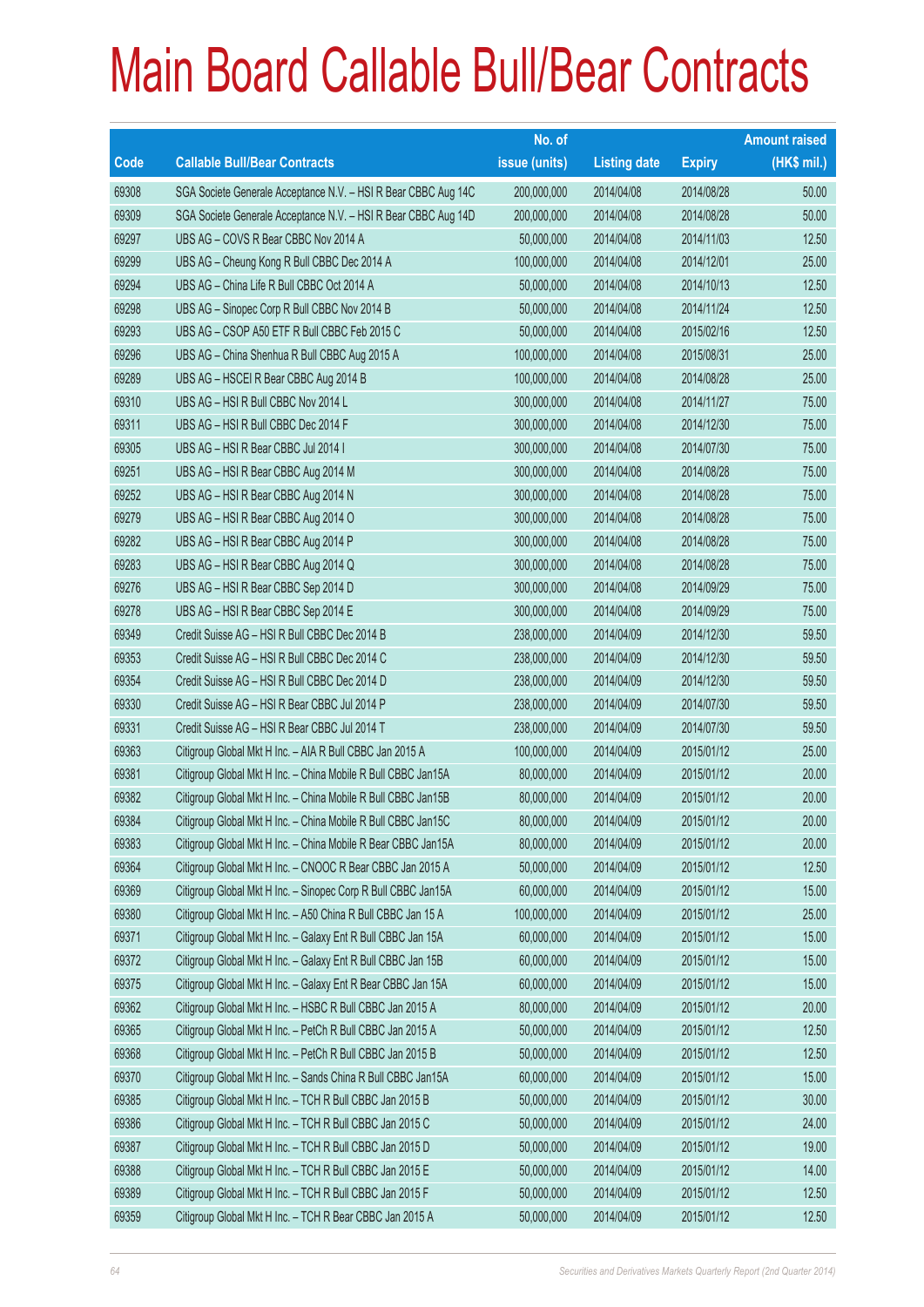|       |                                                                | No. of        |                     |               | <b>Amount raised</b> |
|-------|----------------------------------------------------------------|---------------|---------------------|---------------|----------------------|
| Code  | <b>Callable Bull/Bear Contracts</b>                            | issue (units) | <b>Listing date</b> | <b>Expiry</b> | (HK\$ mil.)          |
| 69360 | Citigroup Global Mkt H Inc. - TCH R Bear CBBC Jan 2015 B       | 50,000,000    | 2014/04/09          | 2015/01/12    | 15.00                |
| 69361 | Citigroup Global Mkt H Inc. - TCH R Bear CBBC Jan 2015 C       | 50,000,000    | 2014/04/09          | 2015/01/12    | 20.00                |
| 69314 | HK Bank - Galaxy Ent R Bull CBBC Jan 2015 A                    | 80,000,000    | 2014/04/09          | 2015/01/30    | 20.00                |
| 69313 | HK Bank - HSI R Bull CBBC Nov 2014 Q                           | 400,000,000   | 2014/04/09          | 2014/11/27    | 100.00               |
| 69316 | HK Bank - Sands China R Bull CBBC Jan 2015 A                   | 60,000,000    | 2014/04/09          | 2015/01/30    | 15.00                |
| 69319 | HK Bank - TCH R Bull CBBC Nov 2014 O                           | 50,000,000    | 2014/04/09          | 2014/11/24    | 20.00                |
| 69320 | HK Bank - TCH R Bull CBBC Nov 2014 P                           | 50,000,000    | 2014/04/09          | 2014/11/27    | 15.00                |
| 69329 | Macquarie Bank Ltd. - HSI R Bear CBBC Aug 2014 G               | 50,000,000    | 2014/04/09          | 2014/08/28    | 12.50                |
| 69321 | Standard Chartered Bank - Galaxy Ent R Bull CBBC Oct 2014 A    | 50,000,000    | 2014/04/09          | 2014/10/23    | 12.50                |
| 69343 | Standard Chartered Bank - HSI R Bull CBBC Feb 2015 T           | 100,000,000   | 2014/04/09          | 2015/02/26    | 25.00                |
| 69344 | Standard Chartered Bank - HSI R Bull CBBC Feb 2015 U           | 100,000,000   | 2014/04/09          | 2015/02/26    | 25.00                |
| 69326 | Standard Chartered Bank - Sands China R Bull CBBC Nov 2014 C   | 50,000,000    | 2014/04/09          | 2014/11/24    | 12.50                |
| 69327 | Standard Chartered Bank - TCH R Bull CBBC Nov 2014 E           | 50,000,000    | 2014/04/09          | 2014/11/03    | 31.00                |
| 69348 | SGA Societe Generale Acceptance N.V. - HSI R Bull CBBC Nov 14C | 200,000,000   | 2014/04/09          | 2014/11/27    | 50.00                |
| 69345 | SGA Societe Generale Acceptance N.V. - HSI R Bull CBBC Dec 14V | 200,000,000   | 2014/04/09          | 2014/12/30    | 50.00                |
| 69328 | SGA Societe Generale Acceptance N.V. - HSI R Bear CBBC Jul 141 | 200,000,000   | 2014/04/09          | 2014/07/30    | 50.00                |
| 69358 | UBS AG - Cheung Kong R Bear CBBC Jul 2014 A                    | 100,000,000   | 2014/04/09          | 2014/07/21    | 25.00                |
| 69342 | UBS AG - Galaxy Ent R Bull CBBC Oct 2014 G                     | 100,000,000   | 2014/04/09          | 2014/10/20    | 25.00                |
| 69334 | UBS AG - HKEx R Bull CBBC Nov 2014 B                           | 100,000,000   | 2014/04/09          | 2014/11/17    | 25.00                |
| 69355 | UBS AG - HSI R Bull CBBC Sep 2014 L                            | 300,000,000   | 2014/04/09          | 2014/09/29    | 75.00                |
| 69356 | UBS AG - HSI R Bull CBBC Oct 2014 I                            | 300,000,000   | 2014/04/09          | 2014/10/30    | 75.00                |
| 69357 | UBS AG - HSI R Bull CBBC Nov 2014 D                            | 300,000,000   | 2014/04/09          | 2014/11/27    | 75.00                |
| 69333 | UBS AG - HSI R Bear CBBC Jul 2014 J                            | 300,000,000   | 2014/04/09          | 2014/07/30    | 75.00                |
| 69339 | UBS AG - Sands China R Bull CBBC Sep 2014 C                    | 100,000,000   | 2014/04/09          | 2014/09/22    | 25.00                |
| 69338 | UBS AG - Sands China R Bear CBBC Oct 2014 C                    | 50,000,000    | 2014/04/09          | 2014/10/06    | 12.50                |
| 69340 | UBS AG - TCH R Bull CBBC Aug 2014 I                            | 40,000,000    | 2014/04/09          | 2014/08/25    | 10.00                |
| 69341 | UBS AG - TCH R Bull CBBC Oct 2014 E                            | 40,000,000    | 2014/04/09          | 2014/10/06    | 16.00                |
| 69465 | BNP Paribas Arbit Issu B.V. - HSI R Bull CBBC Dec 2014 D       | 300,000,000   | 2014/04/10          | 2014/12/30    | 75.00                |
| 69455 | BNP Paribas Arbit Issu B.V. - HSI R Bull CBBC Dec 2014 E       | 300,000,000   | 2014/04/10          | 2014/12/30    | 75.00                |
| 69470 | BNP Paribas Arbit Issu B.V. - HSI R Bull CBBC Dec 2014 G       | 300,000,000   | 2014/04/10          | 2014/12/30    | 75.00                |
| 69458 | BNP Paribas Arbit Issu B.V. - HSI R Bull CBBC Dec 2014 L       | 300,000,000   | 2014/04/10          | 2014/12/30    | 75.00                |
| 69459 | BNP Paribas Arbit Issu B.V. - HSI R Bull CBBC Dec 2014 M       | 300,000,000   | 2014/04/10          | 2014/12/30    | 75.00                |
| 69462 | BNP Paribas Arbit Issu B.V. - HSI R Bull CBBC Dec 2014 O       | 300,000,000   | 2014/04/10          | 2014/12/30    | 75.00                |
| 69464 | BNP Paribas Arbit Issu B.V. - HSI R Bull CBBC Dec 2014 P       | 300,000,000   | 2014/04/10          | 2014/12/30    | 75.00                |
| 69454 | BNP Paribas Arbit Issu B.V. - HSI R Bull CBBC Dec 2014 U       | 300,000,000   | 2014/04/10          | 2014/12/30    | 75.00                |
| 69444 | BNP Paribas Arbit Issu B.V. - HSI R Bull CBBC Feb 2015 U       | 300,000,000   | 2014/04/10          | 2015/02/26    | 75.00                |
| 69445 | BNP Paribas Arbit Issu B.V. - HSI R Bull CBBC Feb 2015 V       | 300,000,000   | 2014/04/10          | 2015/02/26    | 75.00                |
| 69451 | BNP Paribas Arbit Issu B.V. - HSI R Bull CBBC Feb 2015 W       | 300,000,000   | 2014/04/10          | 2015/02/26    | 75.00                |
| 69453 | BNP Paribas Arbit Issu B.V. - HSI R Bull CBBC Feb 2015 X       | 300,000,000   | 2014/04/10          | 2015/02/26    | 75.00                |
| 69475 | BNP Paribas Arbit Issu B.V. - HSI R Bear CBBC Sep 2014 J       | 300,000,000   | 2014/04/10          | 2014/09/29    | 75.00                |
| 69476 | BNP Paribas Arbit Issu B.V. - HSI R Bear CBBC Sep 2014 K       | 300,000,000   | 2014/04/10          | 2014/09/29    | 75.00                |
| 69477 | BNP Paribas Arbit Issu B.V. - HSI R Bear CBBC Sep 2014 L       | 300,000,000   | 2014/04/10          | 2014/09/29    | 75.00                |
| 69478 | BNP Paribas Arbit Issu B.V. - HSI R Bear CBBC Sep 2014 M       | 300,000,000   | 2014/04/10          | 2014/09/29    | 75.00                |
| 69483 | BNP Paribas Arbit Issu B.V. - HSI R Bear CBBC Sep 2014 N       | 300,000,000   | 2014/04/10          | 2014/09/29    | 75.00                |
| 69484 | BNP Paribas Arbit Issu B.V. - HSI R Bear CBBC Sep 2014 O       | 300,000,000   | 2014/04/10          | 2014/09/29    | 75.00                |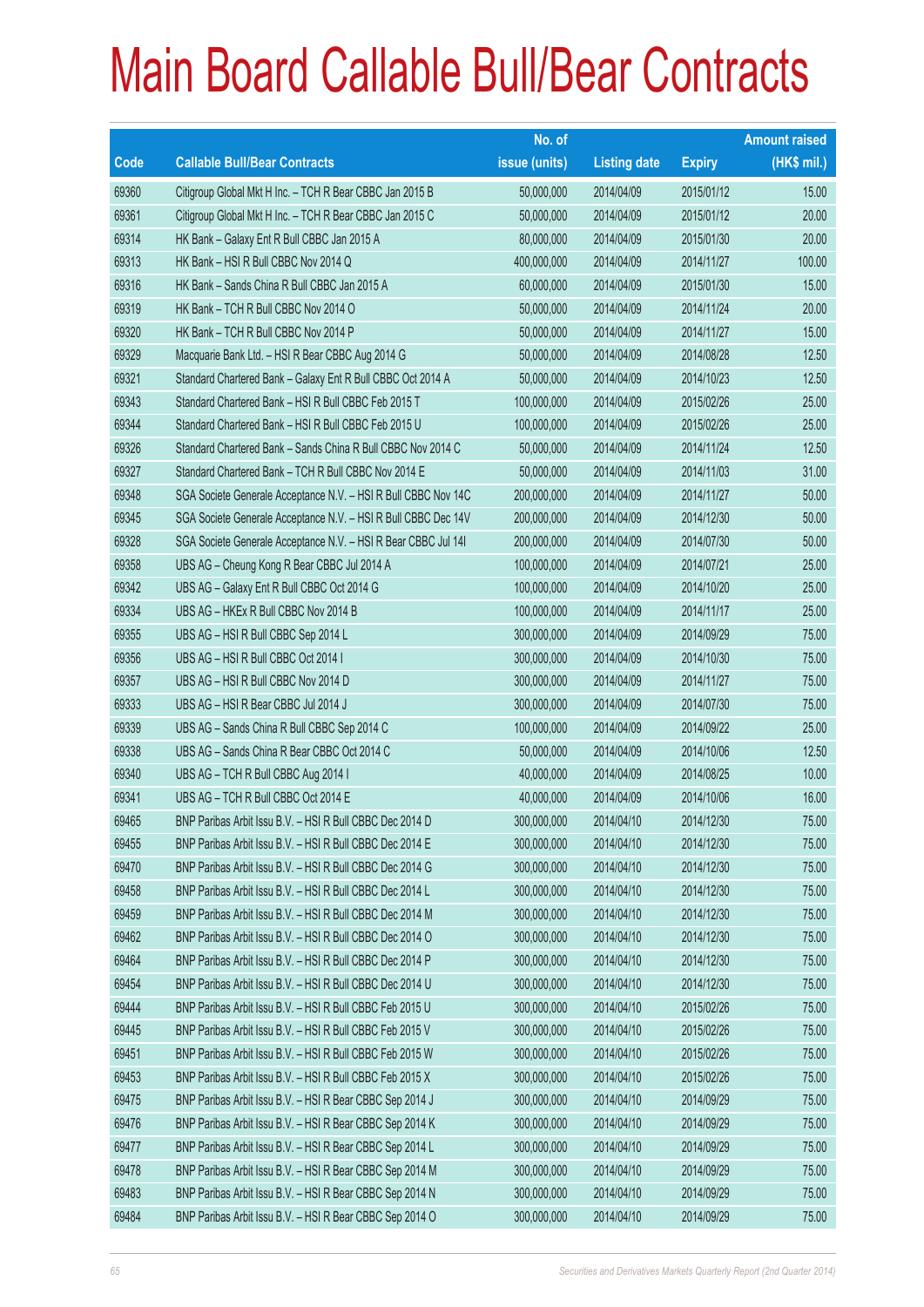|       |                                                                | No. of        |                     |               | <b>Amount raised</b> |
|-------|----------------------------------------------------------------|---------------|---------------------|---------------|----------------------|
| Code  | <b>Callable Bull/Bear Contracts</b>                            | issue (units) | <b>Listing date</b> | <b>Expiry</b> | $(HK$$ mil.)         |
| 69485 | BNP Paribas Arbit Issu B.V. - HSI R Bear CBBC Sep 2014 P       | 300,000,000   | 2014/04/10          | 2014/09/29    | 75.00                |
| 69489 | BNP Paribas Arbit Issu B.V. - HSI R Bear CBBC Sep 2014 Q       | 300,000,000   | 2014/04/10          | 2014/09/29    | 75.00                |
| 69434 | Credit Suisse AG - HSI R Bull CBBC Nov 2014 H                  | 238,000,000   | 2014/04/10          | 2014/11/27    | 59.50                |
| 69431 | Credit Suisse AG - HSI R Bull CBBC Nov 2014 Q                  | 238,000,000   | 2014/04/10          | 2014/11/27    | 59.50                |
| 69433 | Credit Suisse AG - HSI R Bull CBBC Nov 2014 R                  | 238,000,000   | 2014/04/10          | 2014/11/27    | 59.50                |
| 69403 | Credit Suisse AG - HSI R Bear CBBC Jul 2014 K                  | 238,000,000   | 2014/04/10          | 2014/07/30    | 59.50                |
| 69404 | Credit Suisse AG - HSI R Bear CBBC Jul 2014 U                  | 238,000,000   | 2014/04/10          | 2014/07/30    | 59.50                |
| 69428 | Goldman Sachs SP (Asia) - HSI R Bull CBBC Aug 2014 F           | 150,000,000   | 2014/04/10          | 2014/08/28    | 41.55                |
| 69429 | Goldman Sachs SP (Asia) - HSI R Bull CBBC Aug 2014 G           | 150,000,000   | 2014/04/10          | 2014/08/28    | 40.80                |
| 69439 | Goldman Sachs SP (Asia) - HSI R Bear CBBC Aug 2014 G           | 150,000,000   | 2014/04/10          | 2014/08/28    | 40.80                |
| 69393 | HK Bank - COVS R Bull CBBC Jan 2015 A                          | 50,000,000    | 2014/04/10          | 2015/01/30    | 15.00                |
| 69395 | HK Bank - Cheung Kong R Bull CBBC Dec 2014 B                   | 60,000,000    | 2014/04/10          | 2014/12/30    | 15.00                |
| 69390 | HK Bank - HSI R Bull CBBC Nov 2014 R                           | 100,000,000   | 2014/04/10          | 2014/11/27    | 25.00                |
| 69392 | HK Bank - HSI R Bull CBBC Nov 2014 S                           | 100,000,000   | 2014/04/10          | 2014/11/27    | 25.00                |
| 69430 | Macquarie Bank Ltd. - HSI R Bull CBBC Sep 2014 J               | 50,000,000    | 2014/04/10          | 2014/09/29    | 12.50                |
| 69407 | Standard Chartered Bank - HSI R Bear CBBC Dec 2014 B           | 100,000,000   | 2014/04/10          | 2014/12/30    | 25.00                |
| 69424 | SGA Societe Generale Acceptance N.V. - HSI R Bull CBBC Dec14 W | 200,000,000   | 2014/04/10          | 2014/12/30    | 50.00                |
| 69426 | SGA Societe Generale Acceptance N.V. - HSI R Bear CBBC Jul14 J | 200,000,000   | 2014/04/10          | 2014/07/30    | 50.00                |
| 69427 | SGA Societe Generale Acceptance N.V. - HSI R Bear CBBC Jul14 K | 200,000,000   | 2014/04/10          | 2014/07/30    | 50.00                |
| 69411 | UBS AG - AIA R Bull CBBC Dec 2014 A                            | 100,000,000   | 2014/04/10          | 2014/12/29    | 25.00                |
| 69412 | UBS AG - China Mobile R Bull CBBC Nov 2014 D                   | 100,000,000   | 2014/04/10          | 2014/11/03    | 25.00                |
| 69422 | UBS AG - HSBC R Bull CBBC Dec 2014 B                           | 100,000,000   | 2014/04/10          | 2014/12/15    | 25.00                |
| 69410 | UBS AG - HSCEI R Bull CBBC Dec 2014 G                          | 100,000,000   | 2014/04/10          | 2014/12/30    | 25.00                |
| 69436 | UBS AG - HSI R Bull CBBC Sep 2014 X                            | 300,000,000   | 2014/04/10          | 2014/09/29    | 75.00                |
| 69435 | UBS AG - HSI R Bull CBBC Oct 2014 J                            | 300,000,000   | 2014/04/10          | 2014/10/30    | 75.00                |
| 69437 | UBS AG - HSI R Bull CBBC Oct 2014 O                            | 300,000,000   | 2014/04/10          | 2014/10/30    | 75.00                |
| 69438 | UBS AG - HSI R Bull CBBC Dec 2014 G                            | 300,000,000   | 2014/04/10          | 2014/12/30    | 75.00                |
| 69399 | UBS AG - HSI R Bear CBBC Aug 2014 R                            | 300,000,000   | 2014/04/10          | 2014/08/28    | 75.00                |
| 69400 | UBS AG - HSI R Bear CBBC Sep 2014 F                            | 300,000,000   | 2014/04/10          | 2014/09/29    | 75.00                |
| 69413 | UBS AG - Petrochina R Bull CBBC Oct 2014 C                     | 50,000,000    | 2014/04/10          | 2014/10/13    | 12.50                |
| 69416 | UBS AG - TCH R Bear CBBC Aug 2014 J                            | 40,000,000    | 2014/04/10          | 2014/08/25    | 10.00                |
| 69415 | UBS AG - TCH R Bear CBBC Sep 2014 M                            | 40,000,000    | 2014/04/10          | 2014/09/22    | 14.00                |
| 69492 | Credit Suisse AG - China Mobile R Bull CBBC Nov 2014 D         | 50,000,000    | 2014/04/11          | 2014/11/28    | 12.50                |
| 69506 | Credit Suisse AG - A50 China R Bull CBBC Dec 2014 E            | 50,000,000    | 2014/04/11          | 2014/12/30    | 12.50                |
| 69508 | Credit Suisse AG - A50 China R Bear CBBC Aug 2014 C            | 50,000,000    | 2014/04/11          | 2014/08/29    | 12.50                |
| 69493 | Credit Suisse AG - Galaxy Ent R Bull CBBC Nov 2014 D           | 50,000,000    | 2014/04/11          | 2014/11/28    | 12.50                |
| 69524 | Credit Suisse AG - HSI R Bull CBBC Oct 2014 E                  | 238,000,000   | 2014/04/11          | 2014/10/30    | 59.50                |
| 69541 | Credit Suisse AG - HSI R Bear CBBC Jul 2014 E                  | 238,000,000   | 2014/04/11          | 2014/07/30    | 59.50                |
| 69542 | Credit Suisse AG - HSI R Bear CBBC Jul 2014 F                  | 238,000,000   | 2014/04/11          | 2014/07/30    | 59.50                |
| 69540 | Credit Suisse AG - HSI R Bear CBBC Jul 2014 Z                  | 238,000,000   | 2014/04/11          | 2014/07/30    | 59.50                |
| 69495 | Credit Suisse AG - TCH R Bear CBBC Aug 2014 B                  | 50,000,000    | 2014/04/11          | 2014/08/29    | 20.50                |
| 69505 | Credit Suisse AG - TCH R Bear CBBC Aug 2014 C                  | 50,000,000    | 2014/04/11          | 2014/08/29    | 12.50                |
| 69534 | Standard Chartered Bank - HKEx R Bull CBBC Aug 2014 B          | 50,000,000    | 2014/04/11          | 2014/08/28    | 12.50                |
| 69535 | Standard Chartered Bank - HKEx R Bear CBBC Jul 2014 B          | 50,000,000    | 2014/04/11          | 2014/07/30    | 12.50                |
| 69527 | UBS AG - COVS R Bull CBBC Sep 2014 B                           | 50,000,000    | 2014/04/11          | 2014/09/22    | 12.50                |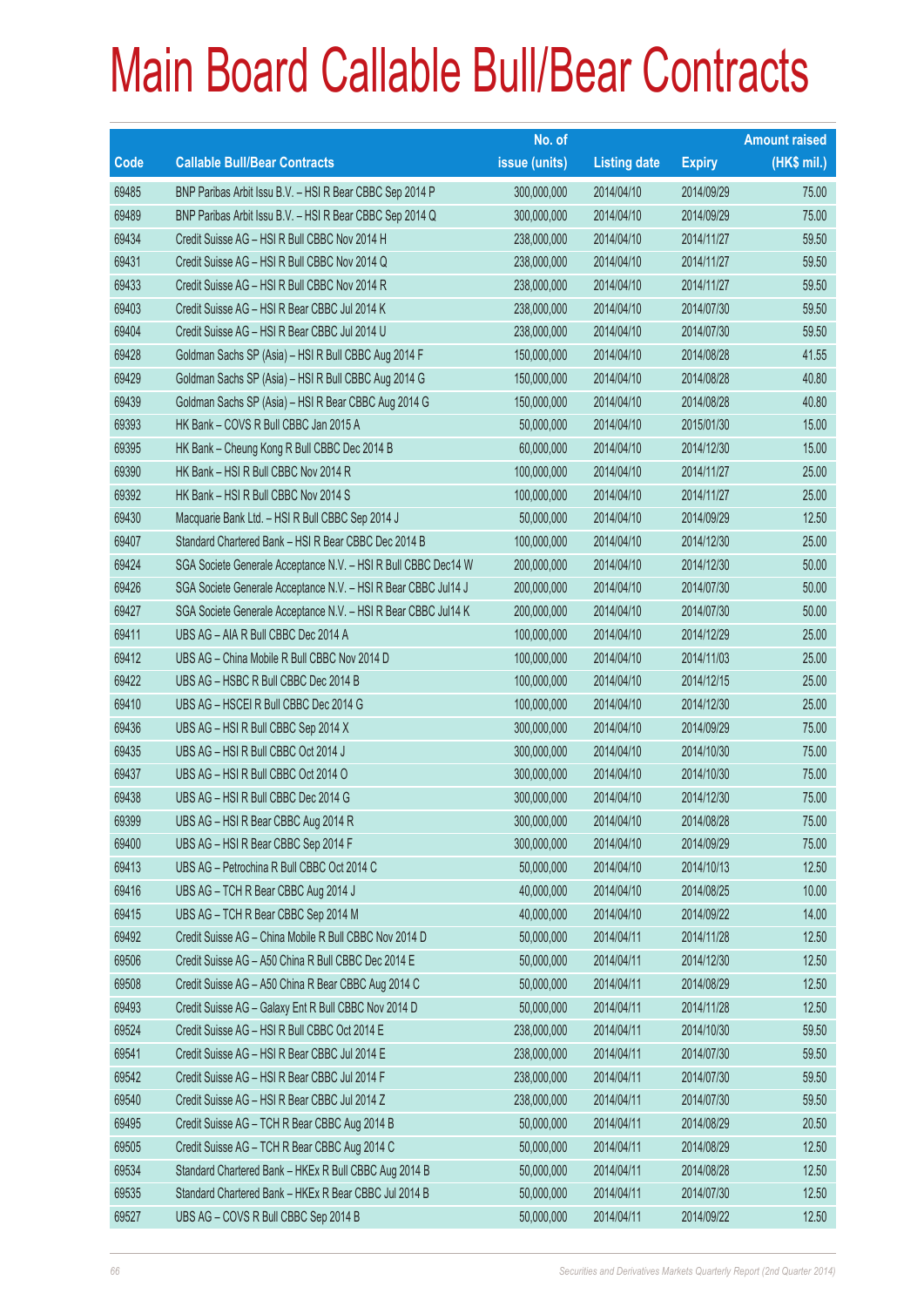|       |                                                            | No. of        |                     |               | <b>Amount raised</b> |
|-------|------------------------------------------------------------|---------------|---------------------|---------------|----------------------|
| Code  | <b>Callable Bull/Bear Contracts</b>                        | issue (units) | <b>Listing date</b> | <b>Expiry</b> | $(HK$$ mil.)         |
| 69529 | UBS AG - Cheung Kong R Bull CBBC Oct 2014 A                | 100,000,000   | 2014/04/11          | 2014/10/27    | 25.00                |
| 69528 | UBS AG - HKEx R Bull CBBC Oct 2014 B                       | 100,000,000   | 2014/04/11          | 2014/10/27    | 25.00                |
| 69491 | UBS AG - HSI R Bull CBBC Dec 2014 H                        | 300,000,000   | 2014/04/11          | 2014/12/30    | 75.00                |
| 69537 | UBS AG - HSI R Bull CBBC Feb 2015 G                        | 300,000,000   | 2014/04/11          | 2015/02/26    | 75.00                |
| 69539 | UBS AG - HSI R Bear CBBC Aug 2014 S                        | 300,000,000   | 2014/04/11          | 2014/08/28    | 75.00                |
| 69538 | UBS AG - HSI R Bear CBBC Sep 2014 G                        | 300,000,000   | 2014/04/11          | 2014/09/29    | 75.00                |
| 69526 | UBS AG - TCH R Bull CBBC Oct 2014 F                        | 40,000,000    | 2014/04/11          | 2014/10/20    | 10.00                |
| 69525 | UBS AG - TCH R Bear CBBC Sep 2014 N                        | 40,000,000    | 2014/04/11          | 2014/09/08    | 10.00                |
| 69572 | BNP Paribas Arbit Issu B.V. - HSCEI R Bull CBBC Dec 2014 D | 200,000,000   | 2014/04/14          | 2014/12/30    | 50.00                |
| 69568 | BNP Paribas Arbit Issu B.V. - HSI R Bull CBBC Dec 2014 H   | 300,000,000   | 2014/04/14          | 2014/12/30    | 75.00                |
| 69570 | BNP Paribas Arbit Issu B.V. - HSI R Bear CBBC Sep 2014 R   | 300,000,000   | 2014/04/14          | 2014/09/29    | 75.00                |
| 69571 | BNP Paribas Arbit Issu B.V. - HSI R Bear CBBC Sep 2014 S   | 300,000,000   | 2014/04/14          | 2014/09/29    | 75.00                |
| 69559 | Credit Suisse AG - HSI R Bull CBBC Oct 2014 F              | 238,000,000   | 2014/04/14          | 2014/10/30    | 59.50                |
| 69573 | Credit Suisse AG - HSI R Bear CBBC Jul 2014 L              | 238,000,000   | 2014/04/14          | 2014/07/30    | 59.50                |
| 69574 | Credit Suisse AG - HSI R Bear CBBC Jul 2014 O              | 238,000,000   | 2014/04/14          | 2014/07/30    | 59.50                |
| 69583 | Citigroup Global Mkt H Inc. - TCH R Bull CBBC Nov 2014 B   | 50,000,000    | 2014/04/14          | 2014/11/28    | 48.00                |
| 69585 | Citigroup Global Mkt H Inc. - TCH R Bull CBBC Nov 2014 C   | 50,000,000    | 2014/04/14          | 2014/11/21    | 38.00                |
| 69588 | Citigroup Global Mkt H Inc. - TCH R Bull CBBC Nov 2014 D   | 50,000,000    | 2014/04/14          | 2014/11/21    | 28.00                |
| 69589 | Citigroup Global Mkt H Inc. - TCH R Bear CBBC Nov 2014 C   | 50,000,000    | 2014/04/14          | 2014/11/21    | 20.00                |
| 69593 | Citigroup Global Mkt H Inc. - TCH R Bear CBBC Nov 2014 D   | 50,000,000    | 2014/04/14          | 2014/11/21    | 25.00                |
| 69595 | Citigroup Global Mkt H Inc. - TCH R Bear CBBC Nov 2014 E   | 50,000,000    | 2014/04/14          | 2014/11/28    | 30.00                |
| 69596 | Citigroup Global Mkt H Inc. - TCH R Bear CBBC Nov 2014 F   | 50,000,000    | 2014/04/14          | 2014/11/28    | 35.00                |
| 69561 | Goldman Sachs SP (Asia) - HSI R Bear CBBC Aug 2014 H       | 150,000,000   | 2014/04/14          | 2014/08/28    | 41.85                |
| 69562 | Goldman Sachs SP (Asia) - HSI R Bear CBBC Aug 2014 I       | 150,000,000   | 2014/04/14          | 2014/08/28    | 38.55                |
| 69557 | HK Bank - AIA R Bull CBBC Dec 2014 A                       | 60,000,000    | 2014/04/14          | 2014/12/22    | 15.00                |
| 69558 | HK Bank - China Mobile R Bull CBBC Feb 2015 D              | 120,000,000   | 2014/04/14          | 2015/02/09    | 30.00                |
| 69551 | HK Bank - HKEx R Bull CBBC Dec 2014 A                      | 60,000,000    | 2014/04/14          | 2014/12/30    | 15.00                |
| 69553 | HK Bank - HKEx R Bull CBBC Dec 2014 B                      | 60,000,000    | 2014/04/14          | 2014/12/15    | 15.00                |
| 69545 | HK Bank - HSI R Bull CBBC Oct 2014 S                       | 100,000,000   | 2014/04/14          | 2014/10/30    | 25.00                |
| 69546 | HK Bank - HSI R Bull CBBC Nov 2014 T                       | 100,000,000   | 2014/04/14          | 2014/11/27    | 25.00                |
| 69544 | HK Bank - HSI R Bear CBBC Nov 2014 L                       | 100,000,000   | 2014/04/14          | 2014/11/27    | 25.00                |
| 69543 | HK Bank - HSI R Bear CBBC Dec 2014 H                       | 100,000,000   | 2014/04/14          | 2014/12/30    | 25.00                |
| 69554 | HK Bank - TCH R Bear CBBC Nov 2014 M                       | 50,000,000    | 2014/04/14          | 2014/11/20    | 12.50                |
| 69567 | Standard Chartered Bank - HSI R Bull CBBC Feb 2015 V       | 100,000,000   | 2014/04/14          | 2015/02/26    | 25.00                |
| 69560 | Standard Chartered Bank - HSI R Bear CBBC Dec 2014 C       | 100,000,000   | 2014/04/14          | 2014/12/30    | 25.00                |
| 69563 | UBS AG - A50 China R Bear CBBC Oct 2014 B                  | 100,000,000   | 2014/04/14          | 2014/10/27    | 25.00                |
| 69564 | UBS AG - Galaxy Ent R Bear CBBC Oct 2014 E                 | 50,000,000    | 2014/04/14          | 2014/10/13    | 12.50                |
| 69565 | UBS AG - HSI R Bull CBBC Sep 2014 Y                        | 300,000,000   | 2014/04/14          | 2014/09/29    | 75.00                |
| 69582 | UBS AG - HSI R Bear CBBC Jul 2014 L                        | 300,000,000   | 2014/04/14          | 2014/07/30    | 75.00                |
| 69581 | UBS AG - HSI R Bear CBBC Aug 2014 T                        | 300,000,000   | 2014/04/14          | 2014/08/28    | 75.00                |
| 69644 | BNP Paribas Arbit Issu B.V. - HSI R Bull CBBC Dec 2014 C   | 300,000,000   | 2014/04/15          | 2014/12/30    | 75.00                |
| 69650 | BNP Paribas Arbit Issu B.V. - HSI R Bear CBBC Sep 2014 T   | 300,000,000   | 2014/04/15          | 2014/09/29    | 75.00                |
| 69652 | BNP Paribas Arbit Issu B.V. - HSI R Bear CBBC Sep 2014 U   | 300,000,000   | 2014/04/15          | 2014/09/29    | 75.00                |
| 69654 | BNP Paribas Arbit Issu B.V. - HSI R Bear CBBC Sep 2014 V   | 300,000,000   | 2014/04/15          | 2014/09/29    | 75.00                |
| 69620 | Credit Suisse AG - HSI R Bull CBBC Sep 2014 J              | 238,000,000   | 2014/04/15          | 2014/09/29    | 59.50                |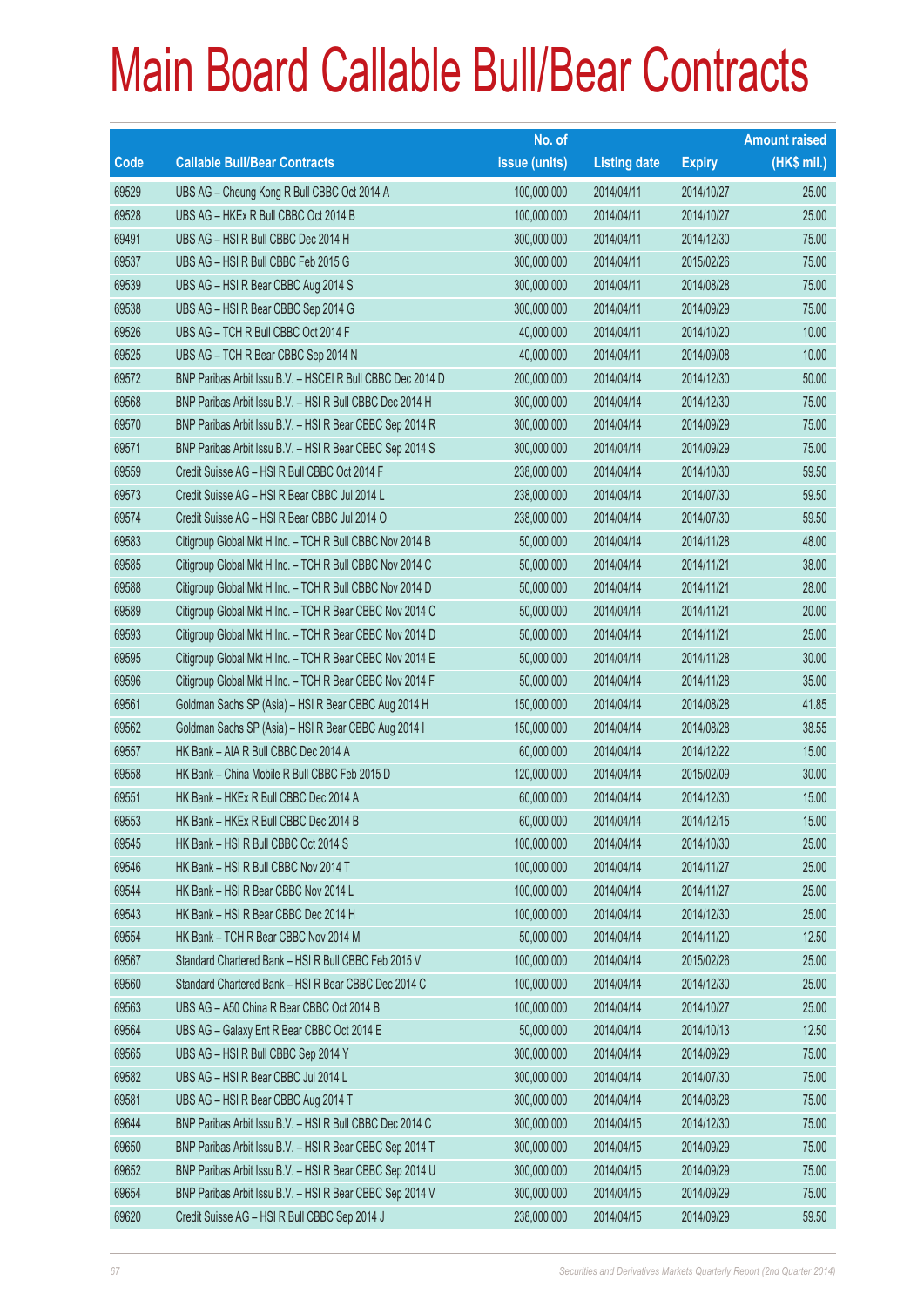|       |                                                                | No. of        |                     |               | <b>Amount raised</b> |
|-------|----------------------------------------------------------------|---------------|---------------------|---------------|----------------------|
| Code  | <b>Callable Bull/Bear Contracts</b>                            | issue (units) | <b>Listing date</b> | <b>Expiry</b> | (HK\$ mil.)          |
| 69621 | Credit Suisse AG - HSI R Bull CBBC Sep 2014 K                  | 238,000,000   | 2014/04/15          | 2014/09/29    | 59.50                |
| 69624 | Credit Suisse AG - HSI R Bull CBBC Sep 2014 R                  | 238,000,000   | 2014/04/15          | 2014/09/29    | 59.50                |
| 69603 | Credit Suisse AG - HSI R Bear CBBC Aug 2014 U                  | 238,000,000   | 2014/04/15          | 2014/08/28    | 59.50                |
| 69605 | Credit Suisse AG - HSI R Bear CBBC Aug 2014 V                  | 238,000,000   | 2014/04/15          | 2014/08/28    | 59.50                |
| 69657 | Citigroup Global Mkt H Inc. - Cheung Kong R Bull CBBC Nov14A   | 50,000,000    | 2014/04/15          | 2014/11/28    | 12.50                |
| 69655 | Citigroup Global Mkt H Inc. - Cheung Kong R Bear CBBC Nov14A   | 50,000,000    | 2014/04/15          | 2014/11/28    | 21.00                |
| 69656 | Citigroup Global Mkt H Inc. - Cheung Kong R Bear CBBC Nov14B   | 50,000,000    | 2014/04/15          | 2014/11/28    | 16.00                |
| 69610 | Goldman Sachs SP (Asia) - HSI R Bull CBBC Aug 2014 H           | 150,000,000   | 2014/04/15          | 2014/08/28    | 42.30                |
| 69598 | HK Bank - HSI R Bear CBBC Nov 2014 M                           | 100,000,000   | 2014/04/15          | 2014/11/27    | 25.00                |
| 69597 | HK Bank - TCH R Bear CBBC Dec 2014 F                           | 50,000,000    | 2014/04/15          | 2014/12/05    | 15.00                |
| 69617 | Macquarie Bank Ltd. - HSI R Bull CBBC Sep 2014 K               | 50,000,000    | 2014/04/15          | 2014/09/29    | 12.50                |
| 69619 | Macquarie Bank Ltd. - HSI R Bear CBBC Jul 2014 C               | 50,000,000    | 2014/04/15          | 2014/07/30    | 12.50                |
| 69600 | Standard Chartered Bank - Sands China R Bear CBBC Nov 2014 A   | 50,000,000    | 2014/04/15          | 2014/11/17    | 12.50                |
| 69601 | Standard Chartered Bank - TCH R Bull CBBC Nov 2014 F           | 50,000,000    | 2014/04/15          | 2014/11/19    | 37.50                |
| 69602 | Standard Chartered Bank - TCH R Bear CBBC Nov 2014 B           | 50,000,000    | 2014/04/15          | 2014/11/21    | 36.50                |
| 69616 | SGA Societe Generale Acceptance N.V. - HSI R Bear CBBC Jul14 L | 200,000,000   | 2014/04/15          | 2014/07/30    | 50.00                |
| 69642 | UBS AG - HSI R Bull CBBC Oct 2014 K                            | 300,000,000   | 2014/04/15          | 2014/10/30    | 75.00                |
| 69641 | UBS AG - HSI R Bull CBBC Nov 2014 V                            | 300,000,000   | 2014/04/15          | 2014/11/27    | 75.00                |
| 69640 | UBS AG - HSI R Bear CBBC Aug 2014 U                            | 300,000,000   | 2014/04/15          | 2014/08/28    | 75.00                |
| 69625 | UBS AG - Hutchison R Bear CBBC Dec 2014 A                      | 50,000,000    | 2014/04/15          | 2014/12/08    | 12.50                |
| 69626 | UBS AG - Ping An R Bull CBBC Nov 2014 A                        | 50,000,000    | 2014/04/15          | 2014/11/24    | 12.50                |
| 69639 | UBS AG - SHK Ppt R Bull CBBC May 2015 A                        | 50,000,000    | 2014/04/15          | 2015/05/04    | 12.50                |
| 69638 | UBS AG - TCH R Bull CBBC Nov 2014 C                            | 40,000,000    | 2014/04/15          | 2014/11/03    | 11.40                |
| 69682 | BNP Paribas Arbit Issu B.V. - A50 Ch R Bull CBBC Dec 2014 H    | 200,000,000   | 2014/04/16          | 2014/12/30    | 50.00                |
| 69809 | BNP Paribas Arbit Issu B.V. - HSI R Bull CBBC Dec 2014 Q       | 300,000,000   | 2014/04/16          | 2014/12/30    | 75.00                |
| 69819 | BNP Paribas Arbit Issu B.V. - HSI R Bull CBBC Dec 2014 R       | 300,000,000   | 2014/04/16          | 2014/12/30    | 75.00                |
| 69822 | BNP Paribas Arbit Issu B.V. - HSI R Bull CBBC Dec 2014 S       | 300,000,000   | 2014/04/16          | 2014/12/30    | 75.00                |
| 69810 | BNP Paribas Arbit Issu B.V. - HSI R Bull CBBC Dec 2014 W       | 300,000,000   | 2014/04/16          | 2014/12/30    | 75.00                |
| 69811 | BNP Paribas Arbit Issu B.V. - HSI R Bull CBBC Dec 2014 Y       | 300,000,000   | 2014/04/16          | 2014/12/30    | 75.00                |
| 69680 | BNP Paribas Arbit Issu B.V. - HSI R Bear CBBC Sep 2014 W       | 300,000,000   | 2014/04/16          | 2014/09/29    | 75.00                |
| 69681 | BNP Paribas Arbit Issu B.V. - HSI R Bear CBBC Sep 2014 X       | 300,000,000   | 2014/04/16          | 2014/09/29    | 75.00                |
| 69844 | Credit Suisse AG - HSI R Bull CBBC Oct 2014 C                  | 238,000,000   | 2014/04/16          | 2014/10/30    | 59.50                |
| 69891 | Credit Suisse AG - HSI R Bull CBBC Oct 2014 W                  | 238,000,000   | 2014/04/16          | 2014/10/30    | 59.50                |
| 69836 | Credit Suisse AG - HSI R Bull CBBC Oct 2014 Z                  | 238,000,000   | 2014/04/16          | 2014/10/30    | 59.50                |
| 69830 | Credit Suisse AG - HSI R Bull CBBC Nov 2014 P                  | 238,000,000   | 2014/04/16          | 2014/11/27    | 59.50                |
| 69831 | Credit Suisse AG - HSI R Bull CBBC Dec 2014 G                  | 238,000,000   | 2014/04/16          | 2014/12/30    | 59.50                |
| 69672 | Credit Suisse AG - HSI R Bear CBBC Jul 2014 D                  | 238,000,000   | 2014/04/16          | 2014/07/30    | 59.50                |
| 69679 | Credit Suisse AG - HSI R Bear CBBC Jul 2014 H                  | 238,000,000   | 2014/04/16          | 2014/07/30    | 59.50                |
| 69673 | Credit Suisse AG - HSI R Bear CBBC Jul 2014 I                  | 238,000,000   | 2014/04/16          | 2014/07/30    | 59.50                |
| 69911 | Citigroup Global Mkt H Inc. - CC Bank R Bull CBBC Jan 2015 A   | 80,000,000    | 2014/04/16          | 2015/01/19    | 20.00                |
| 69912 | Citigroup Global Mkt H Inc. - CC Bank R Bull CBBC Jan 2015 B   | 80,000,000    | 2014/04/16          | 2015/01/19    | 20.00                |
| 69893 | Citigroup Global Mkt H Inc. - HKEx R Bull CBBC Dec 2014 B      | 50,000,000    | 2014/04/16          | 2014/12/15    | 12.50                |
| 69897 | Citigroup Global Mkt H Inc. - HKEx R Bull CBBC Dec 2014 C      | 50,000,000    | 2014/04/16          | 2014/12/15    | 12.50                |
| 69904 | Citigroup Global Mkt H Inc. - ICBC R Bull CBBC Jan 2015 A      | 80,000,000    | 2014/04/16          | 2015/01/19    | 20.00                |
| 69906 | Citigroup Global Mkt H Inc. - ICBC R Bull CBBC Jan 2015 B      | 80,000,000    | 2014/04/16          | 2015/01/19    | 20.00                |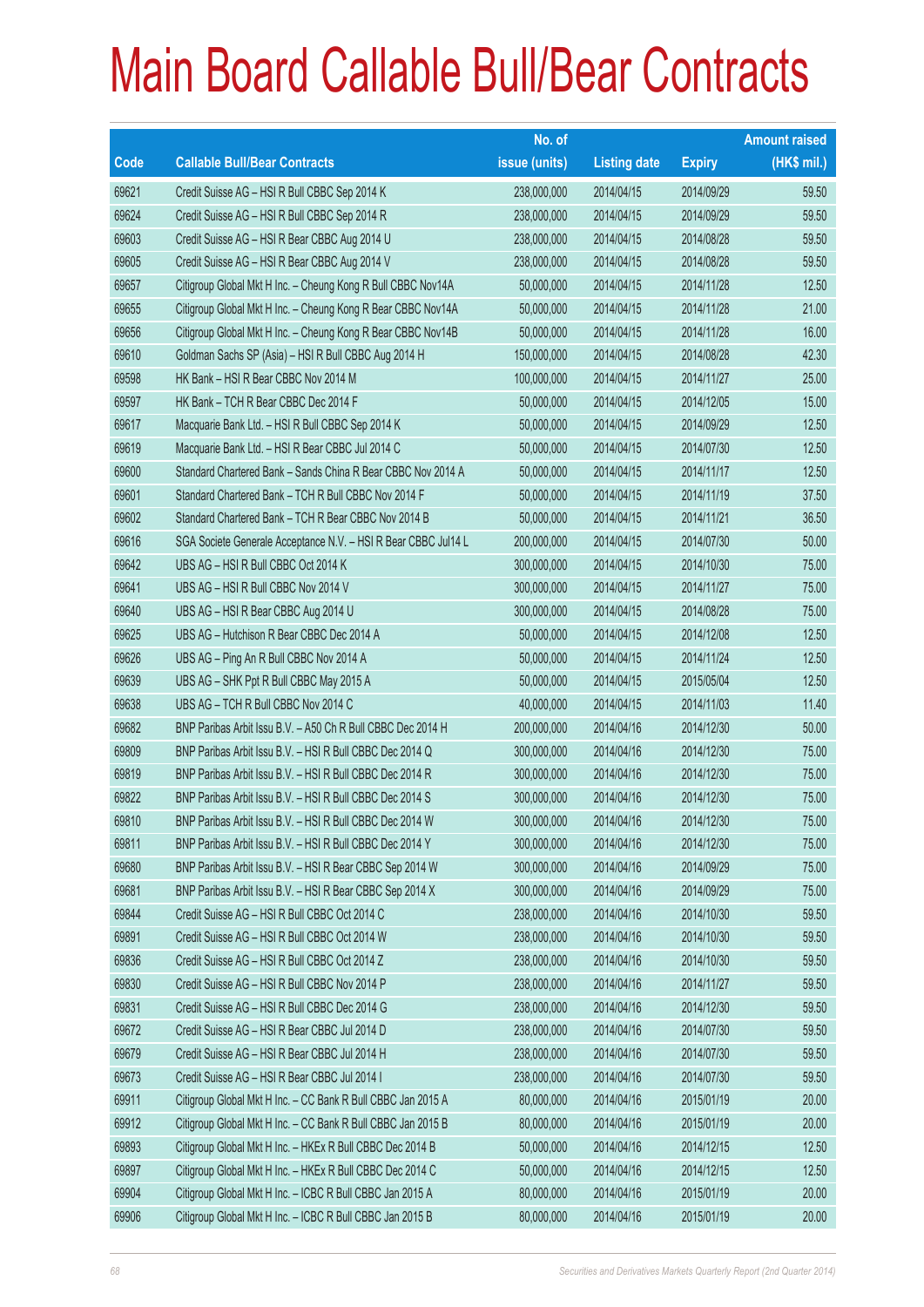|        |                                                                | No. of        |                     |               | <b>Amount raised</b> |
|--------|----------------------------------------------------------------|---------------|---------------------|---------------|----------------------|
| Code   | <b>Callable Bull/Bear Contracts</b>                            | issue (units) | <b>Listing date</b> | <b>Expiry</b> | (HK\$ mil.)          |
| 69659  | HK Bank - ABC R Bull CBBC Jan 2015 A                           | 80,000,000    | 2014/04/16          | 2015/01/28    | 20.00                |
| 69662  | HK Bank - BOCL R Bull CBBC Jan 2015 B                          | 80,000,000    | 2014/04/16          | 2015/01/28    | 20.00                |
| 69671  | HK Bank - CC Bank R Bull CBBC Nov 2014 A                       | 80,000,000    | 2014/04/16          | 2014/11/24    | 20.00                |
| 69669  | HK Bank - CSOP A50 ETF R Bull CBBC Jan 2015 F                  | 80,000,000    | 2014/04/16          | 2015/01/22    | 20.00                |
| 69667  | HK Bank - A50 R Bull CBBC Jan 2015 J                           | 200,000,000   | 2014/04/16          | 2015/01/22    | 50.00                |
| 69668  | HK Bank - A50 R Bull CBBC Jan 2015 K                           | 200,000,000   | 2014/04/16          | 2015/01/15    | 50.00                |
| 69666  | HK Bank - HSCEI R Bull CBBC Nov 2014 E                         | 100,000,000   | 2014/04/16          | 2014/11/27    | 25.00                |
| 69660  | HK Bank - HSI R Bull CBBC Nov 2014 U                           | 100,000,000   | 2014/04/16          | 2014/11/27    | 25.00                |
| 69658  | HK Bank - ICBC R Bull CBBC Nov 2014 B                          | 80,000,000    | 2014/04/16          | 2014/11/24    | 20.00                |
| 69670  | HK Bank - TCH R Bull CBBC Dec 2014 C                           | 50,000,000    | 2014/04/16          | 2014/12/01    | 12.50                |
| 69837  | Macquarie Bank Ltd. - HSI R Bull CBBC Sep 2014 L               | 50,000,000    | 2014/04/16          | 2014/09/29    | 12.50                |
| 69843  | Standard Chartered Bank - HSI R Bull CBBC Feb 2015 W           | 100,000,000   | 2014/04/16          | 2015/02/26    | 25.00                |
| 69840  | Standard Chartered Bank - HSI R Bear CBBC Dec 2014 D           | 100,000,000   | 2014/04/16          | 2014/12/30    | 25.00                |
| 69684  | Standard Chartered Bank - ICBC R Bear CBBC Sep 2014 B          | 50,000,000    | 2014/04/16          | 2014/09/25    | 12.50                |
| 69854  | SGA Societe Generale Acceptance N.V. - HSI R Bull CBBC Dec14 X | 200,000,000   | 2014/04/16          | 2014/12/30    | 50.00                |
| 69859  | SGA Societe Generale Acceptance N.V. - HSI R Bull CBBC Dec14 Y | 200,000,000   | 2014/04/16          | 2014/12/30    | 50.00                |
| 69693  | SGA Societe Generale Acceptance N.V. - HSI R Bear CBBC Jul14 G | 200,000,000   | 2014/04/16          | 2014/07/30    | 50.00                |
| 69695  | SGA Societe Generale Acceptance N.V. - HSI R Bear CBBC Jul14 M | 200,000,000   | 2014/04/16          | 2014/07/30    | 50.00                |
| 69784  | UBS AG - China Mobile R Bull CBBC Nov 2014 E                   | 100,000,000   | 2014/04/16          | 2014/11/17    | 25.00                |
| 69787  | UBS AG - COVS R Bear CBBC Nov 2014 B                           | 50,000,000    | 2014/04/16          | 2014/11/03    | 17.00                |
| 69786  | UBS AG - CC Bank R Bull CBBC Nov 2014 B                        | 50,000,000    | 2014/04/16          | 2014/11/24    | 12.50                |
| 69766  | UBS AG - Minsheng Bank R Bull CBBC Oct 2014 E                  | 50,000,000    | 2014/04/16          | 2014/10/13    | 12.50                |
| 69802  | UBS AG - Sinopec Corp R Bull CBBC Dec 2014 A                   | 50,000,000    | 2014/04/16          | 2014/12/01    | 12.50                |
| 69797  | UBS AG - Sinopec Corp R Bear CBBC Nov 2014 A                   | 50,000,000    | 2014/04/16          | 2014/11/03    | 12.50                |
| 69762  | UBS AG - CSOP A50 ETF R Bull CBBC Jan 2015 C                   | 50,000,000    | 2014/04/16          | 2015/01/26    | 12.50                |
| 69761  | UBS AG - A50 China R Bull CBBC Jan 2015 D                      | 100,000,000   | 2014/04/16          | 2015/01/26    | 25.00                |
| 69789  | UBS AG - HKEx R Bull CBBC Dec 2014 A                           | 100,000,000   | 2014/04/16          | 2014/12/01    | 25.00                |
| 69788  | UBS AG - HKEx R Bear CBBC Oct 2014 A                           | 100,000,000   | 2014/04/16          | 2014/10/06    | 25.00                |
| 69881  | UBS AG - HSI R Bull CBBC Nov 2014 M                            | 300,000,000   | 2014/04/16          | 2014/11/27    | 75.00                |
| 69885  | UBS AG - HSI R Bull CBBC Nov 2014 N                            | 300,000,000   | 2014/04/16          | 2014/11/27    | 75.00                |
| 69699  | UBS AG - HSI R Bear CBBC Jul 2014 X                            | 300,000,000   | 2014/04/16          | 2014/07/30    | 75.00                |
| 69697  | UBS AG - HSI R Bear CBBC Aug 2014 V                            | 300,000,000   | 2014/04/16          | 2014/08/28    | 75.00                |
| 69731  | UBS AG - HSI R Bear CBBC Oct 2014 B                            | 300,000,000   | 2014/04/16          | 2014/10/30    | 75.00                |
| 69777  | UBS AG - ICBC R Bull CBBC Nov 2014 A                           | 50,000,000    | 2014/04/16          | 2014/11/24    | 12.50                |
| 63374# | HK Bank - HSI R Bear CBBC Jun 2014 B                           | 200,000,000   | 2014/04/16          | 2014/06/27    | 33.20                |
| 60145  | BNP Paribas Arbit Issu B.V. - HSI R Bull CBBC Dec 2014 A       | 300,000,000   | 2014/04/17          | 2014/12/30    | 75.00                |
| 60149  | BNP Paribas Arbit Issu B.V. - HSI R Bull CBBC Dec 2014 B       | 300,000,000   | 2014/04/17          | 2014/12/30    | 75.00                |
| 60140  | BNP Paribas Arbit Issu B.V. - HSI R Bull CBBC Dec 2014 Z       | 300,000,000   | 2014/04/17          | 2014/12/30    | 75.00                |
| 60134  | BNP Paribas Arbit Issu B.V. - HSI R Bull CBBC Jan 2015 A       | 300,000,000   | 2014/04/17          | 2015/01/29    | 75.00                |
| 60136  | BNP Paribas Arbit Issu B.V. - HSI R Bull CBBC Jan 2015 B       | 300,000,000   | 2014/04/17          | 2015/01/29    | 75.00                |
| 60137  | BNP Paribas Arbit Issu B.V. - HSI R Bull CBBC Jan 2015 C       | 300,000,000   | 2014/04/17          | 2015/01/29    | 75.00                |
| 60139  | BNP Paribas Arbit Issu B.V. - HSI R Bull CBBC Jan 2015 D       | 300,000,000   | 2014/04/17          | 2015/01/29    | 75.00                |
| 69938  | BNP Paribas Arbit Issu B.V. - HSI R Bear CBBC Sep 2014 A       | 300,000,000   | 2014/04/17          | 2014/09/29    | 75.00                |
| 69940  | BNP Paribas Arbit Issu B.V. - HSI R Bear CBBC Sep 2014 B       | 300,000,000   | 2014/04/17          | 2014/09/29    | 75.00                |
| 69952  | BNP Paribas Arbit Issu B.V. - HSI R Bear CBBC Sep 2014 C       | 300,000,000   | 2014/04/17          | 2014/09/29    | 75.00                |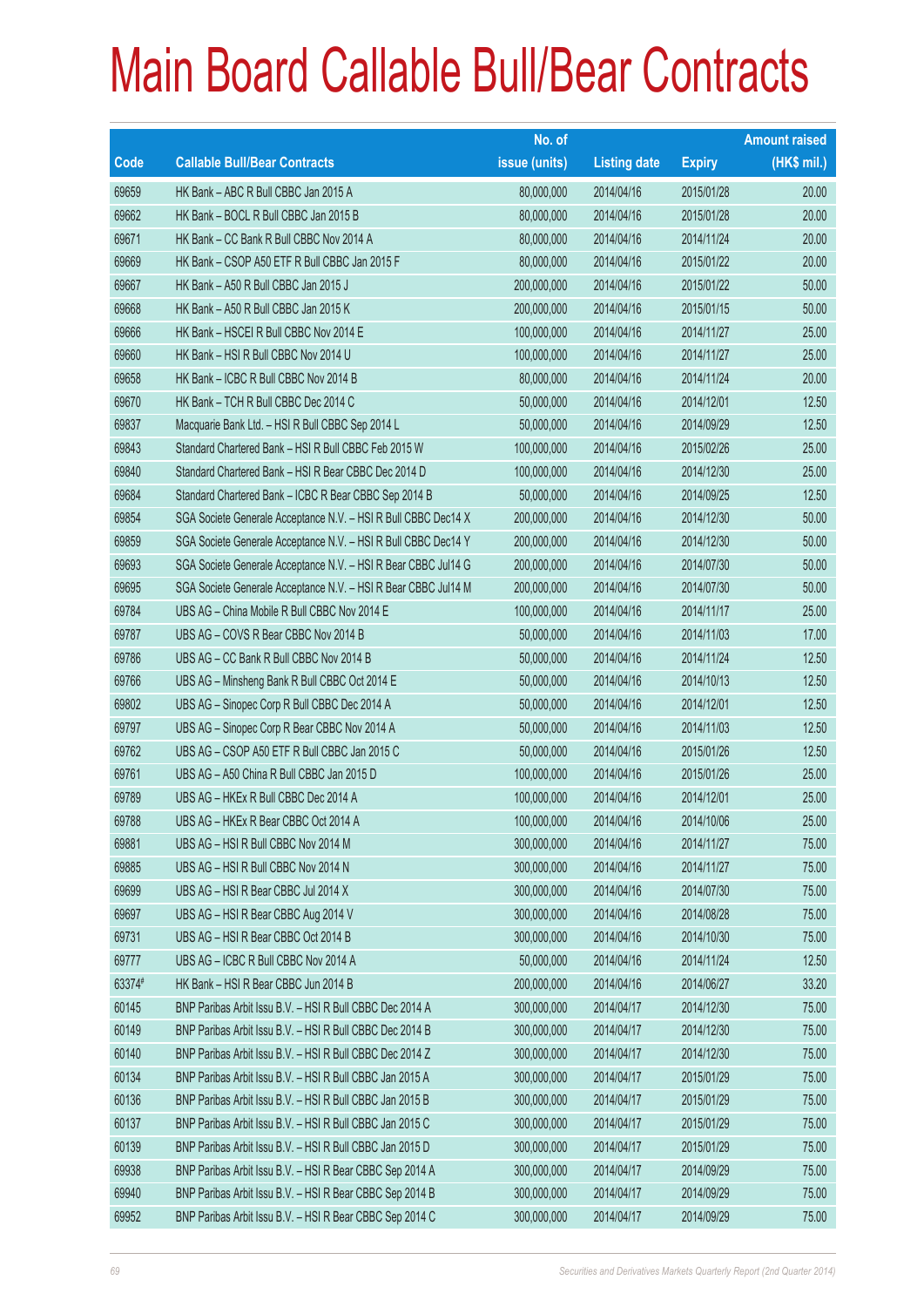|       |                                                                | No. of        |                     |               | <b>Amount raised</b> |
|-------|----------------------------------------------------------------|---------------|---------------------|---------------|----------------------|
| Code  | <b>Callable Bull/Bear Contracts</b>                            | issue (units) | <b>Listing date</b> | <b>Expiry</b> | $(HK$$ mil.)         |
| 69955 | BNP Paribas Arbit Issu B.V. - HSI R Bear CBBC Sep 2014 D       | 300,000,000   | 2014/04/17          | 2014/09/29    | 75.00                |
| 69953 | BNP Paribas Arbit Issu B.V. - HSI R Bear CBBC Sep 2014 E       | 300,000,000   | 2014/04/17          | 2014/09/29    | 75.00                |
| 69954 | BNP Paribas Arbit Issu B.V. - HSI R Bear CBBC Sep 2014 F       | 300,000,000   | 2014/04/17          | 2014/09/29    | 75.00                |
| 69957 | BNP Paribas Arbit Issu B.V. - HSI R Bear CBBC Sep 2014 G       | 300,000,000   | 2014/04/17          | 2014/09/29    | 90.00                |
| 69969 | BNP Paribas Arbit Issu B.V. - HSI R Bear CBBC Sep 2014 H       | 300,000,000   | 2014/04/17          | 2014/09/29    | 75.00                |
| 69936 | BNP Paribas Arbit Issu B.V. - HSI R Bear CBBC Sep 2014 Y       | 300,000,000   | 2014/04/17          | 2014/09/29    | 75.00                |
| 69937 | BNP Paribas Arbit Issu B.V. - HSI R Bear CBBC Sep 2014 Z       | 300,000,000   | 2014/04/17          | 2014/09/29    | 75.00                |
| 60104 | Credit Suisse AG - China Mobile R Bull CBBC Nov 2014 E         | 50,000,000    | 2014/04/17          | 2014/11/28    | 12.50                |
| 60107 | Credit Suisse AG - A50 China R Bull CBBC Dec 2014 F            | 50,000,000    | 2014/04/17          | 2014/12/30    | 12.50                |
| 60112 | Credit Suisse AG - A50 China R Bull CBBC Dec 2014 G            | 50,000,000    | 2014/04/17          | 2014/12/30    | 12.50                |
| 60087 | Credit Suisse AG - Galaxy Ent R Bull CBBC Nov 2014 E           | 50,000,000    | 2014/04/17          | 2014/11/28    | 12.50                |
| 60114 | Credit Suisse AG - HSI R Bull CBBC Nov 2014 B                  | 238,000,000   | 2014/04/17          | 2014/11/27    | 59.50                |
| 60118 | Credit Suisse AG - HSI R Bull CBBC Nov 2014 F                  | 238,000,000   | 2014/04/17          | 2014/11/27    | 59.50                |
| 60122 | Credit Suisse AG - HSI R Bull CBBC Nov 2014 N                  | 238,000,000   | 2014/04/17          | 2014/11/27    | 59.50                |
| 60123 | Credit Suisse AG - HSI R Bull CBBC Nov 2014 O                  | 238,000,000   | 2014/04/17          | 2014/11/27    | 59.50                |
| 60126 | Credit Suisse AG - HSI R Bull CBBC Nov 2014 X                  | 238,000,000   | 2014/04/17          | 2014/11/27    | 59.50                |
| 69970 | Credit Suisse AG - HSI R Bear CBBC Jul 2014 J                  | 238,000,000   | 2014/04/17          | 2014/07/30    | 59.50                |
| 60010 | Credit Suisse AG - HSI R Bear CBBC Jul 2014 P                  | 238,000,000   | 2014/04/17          | 2014/07/30    | 59.50                |
| 69995 | Credit Suisse AG - HSI R Bear CBBC Jul 2014 Q                  | 238,000,000   | 2014/04/17          | 2014/07/30    | 59.50                |
| 60011 | Credit Suisse AG - HSI R Bear CBBC Jul 2014 R                  | 238,000,000   | 2014/04/17          | 2014/07/30    | 59.50                |
| 60016 | Credit Suisse AG - HSI R Bear CBBC Jul 2014 T                  | 238,000,000   | 2014/04/17          | 2014/07/30    | 59.50                |
| 69929 | Credit Suisse AG - HSI R Bear CBBC Aug 2014 F                  | 238,000,000   | 2014/04/17          | 2014/08/28    | 59.50                |
| 69986 | Credit Suisse AG - HSI R Bear CBBC Aug 2014 G                  | 238,000,000   | 2014/04/17          | 2014/08/28    | 59.50                |
| 60001 | Credit Suisse AG - HSI R Bear CBBC Aug 2014 J                  | 238,000,000   | 2014/04/17          | 2014/08/28    | 59.50                |
| 60002 | Credit Suisse AG - HSI R Bear CBBC Aug 2014 K                  | 238,000,000   | 2014/04/17          | 2014/08/28    | 59.50                |
| 69925 | Credit Suisse AG - HSI R Bear CBBC Aug 2014 W                  | 238,000,000   | 2014/04/17          | 2014/08/28    | 59.50                |
| 60101 | Credit Suisse AG - TCH R Bull CBBC Nov 2014 E                  | 50,000,000    | 2014/04/17          | 2014/11/28    | 38.50                |
| 60102 | Credit Suisse AG - TCH R Bull CBBC Nov 2014 F                  | 50,000,000    | 2014/04/17          | 2014/11/28    | 28.50                |
| 60103 | Credit Suisse AG - TCH R Bull CBBC Nov 2014 G                  | 50,000,000    | 2014/04/17          | 2014/11/28    | 18.50                |
| 60233 | Citigroup Global Mkt H Inc. - AIA R Bull CBBC Feb 2015 A       | 100,000,000   | 2014/04/17          | 2015/02/09    | 25.00                |
| 60234 | Citigroup Global Mkt H Inc. - AIA R Bear CBBC Feb 2015 B       | 100,000,000   | 2014/04/17          | 2015/02/09    | 25.00                |
| 60226 | Citigroup Global Mkt H Inc. - China Life R Bull CBBC Feb15 A   | 50,000,000    | 2014/04/17          | 2015/02/09    | 12.50                |
| 60214 | Citigroup Global Mkt H Inc. - Minsheng Bank R Bear CBBC Feb15A | 40,000,000    | 2014/04/17          | 2015/02/09    | 10.00                |
| 60193 | Citigroup Global Mkt H Inc. - CSOP A50 ETF R Bull CBBC Feb15D  | 100,000,000   | 2014/04/17          | 2015/02/09    | 25.00                |
| 60194 | Citigroup Global Mkt H Inc. - CSOP A50 ETF R Bear CBBC Feb15B  | 100,000,000   | 2014/04/17          | 2015/02/09    | 25.00                |
| 60200 | Citigroup Global Mkt H Inc. - A50 China R Bull CBBC Feb 15 D   | 100,000,000   | 2014/04/17          | 2015/02/09    | 25.00                |
| 60209 | Citigroup Global Mkt H Inc. - A50 China R Bear CBBC Feb 15 B   | 100,000,000   | 2014/04/17          | 2015/02/09    | 25.00                |
| 60213 | Citigroup Global Mkt H Inc. - A50 China R Bear CBBC Feb 15 C   | 100,000,000   | 2014/04/17          | 2015/02/09    | 25.00                |
| 60235 | Citigroup Global Mkt H Inc. - PetCh R Bull CBBC Feb 2015 A     | 50,000,000    | 2014/04/17          | 2015/02/09    | 12.50                |
| 60239 | Citigroup Global Mkt H Inc. - PetCh R Bear CBBC Feb 2015 A     | 50,000,000    | 2014/04/17          | 2015/02/09    | 12.50                |
| 60248 | Citigroup Global Mkt H Inc. - PetCh R Bear CBBC Feb 2015 B     | 50,000,000    | 2014/04/17          | 2015/02/09    | 12.50                |
| 60250 | Citigroup Global Mkt H Inc. - PetCh R Bear CBBC Feb 2015 C     | 50,000,000    | 2014/04/17          | 2015/02/09    | 12.50                |
| 60180 | Citigroup Global Mkt H Inc. - TCH R Bull CBBC Feb 2015 B       | 50,000,000    | 2014/04/17          | 2015/02/09    | 25.00                |
| 60190 | Citigroup Global Mkt H Inc. - TCH R Bull CBBC Feb 2015 C       | 50,000,000    | 2014/04/17          | 2015/02/09    | 20.00                |
| 60191 | Citigroup Global Mkt H Inc. - TCH R Bull CBBC Feb 2015 D       | 50,000,000    | 2014/04/17          | 2015/02/09    | 15.00                |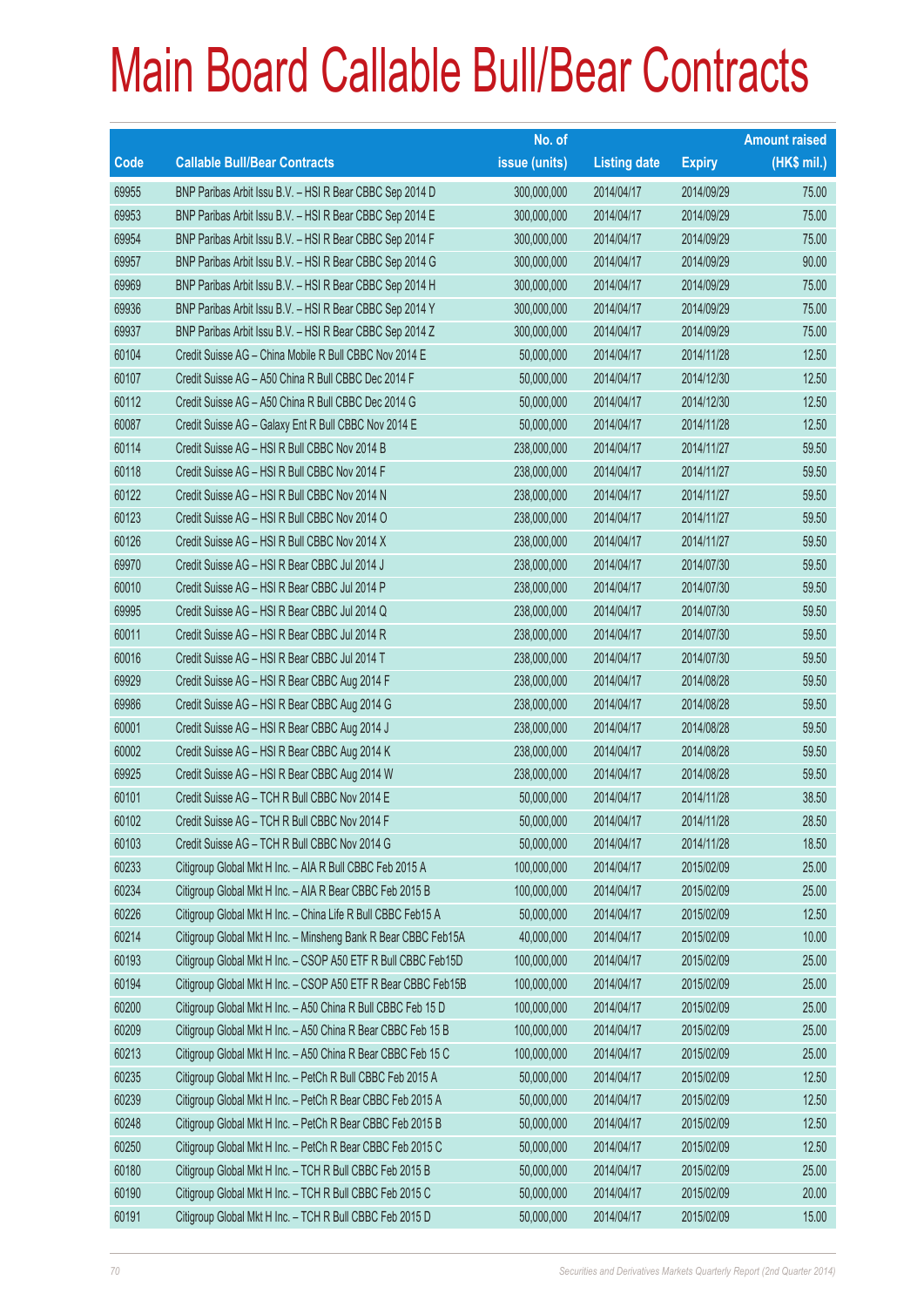|       |                                                                | No. of        |                     |               | <b>Amount raised</b> |
|-------|----------------------------------------------------------------|---------------|---------------------|---------------|----------------------|
| Code  | <b>Callable Bull/Bear Contracts</b>                            | issue (units) | <b>Listing date</b> | <b>Expiry</b> | (HK\$ mil.)          |
| 60163 | Goldman Sachs SP (Asia) - HSI R Bull CBBC Aug 2014 I           | 150,000,000   | 2014/04/17          | 2014/08/28    | 41.25                |
| 60164 | Goldman Sachs SP (Asia) - HSI R Bull CBBC Aug 2014 J           | 150,000,000   | 2014/04/17          | 2014/08/28    | 38.40                |
| 60165 | Goldman Sachs SP (Asia) - HSI R Bear CBBC Aug 2014 J           | 150,000,000   | 2014/04/17          | 2014/08/28    | 37.65                |
| 60166 | Goldman Sachs SP (Asia) - HSI R Bear CBBC Aug 2014 K           | 150,000,000   | 2014/04/17          | 2014/08/28    | 41.85                |
| 60172 | Goldman Sachs SP (Asia) - HSI R Bear CBBC Aug 2014 L           | 150,000,000   | 2014/04/17          | 2014/08/28    | 42.15                |
| 60174 | Goldman Sachs SP (Asia) - HSI R Bear CBBC Aug 2014 M           | 150,000,000   | 2014/04/17          | 2014/08/28    | 50.25                |
| 69920 | HK Bank - China Mobile R Bull CBBC Jan 2015 D                  | 120,000,000   | 2014/04/17          | 2015/01/12    | 30.00                |
| 69922 | HK Bank - Sinopec Corp R Bull CBBC Nov 2014 B                  | 80,000,000    | 2014/04/17          | 2014/11/24    | 20.00                |
| 69921 | HK Bank - Sinopec Corp R Bull CBBC Dec 2014 A                  | 80,000,000    | 2014/04/17          | 2014/12/22    | 20.00                |
| 69913 | HK Bank - HSI R Bull CBBC Nov 2014 V                           | 100,000,000   | 2014/04/17          | 2014/11/27    | 25.00                |
| 69924 | HK Bank - HSI R Bull CBBC Dec 2014 J                           | 100,000,000   | 2014/04/17          | 2014/12/30    | 25.00                |
| 69914 | HK Bank - HSI R Bear CBBC Dec 2014 I                           | 100,000,000   | 2014/04/17          | 2014/12/30    | 25.00                |
| 60177 | Standard Chartered Bank - HSI R Bull CBBC Feb 2015 X           | 100,000,000   | 2014/04/17          | 2015/02/26    | 25.00                |
| 60178 | Standard Chartered Bank - HSI R Bull CBBC Feb 2015 Y           | 100,000,000   | 2014/04/17          | 2015/02/26    | 25.00                |
| 60179 | Standard Chartered Bank - HSI R Bull CBBC Feb 2015 Z           | 100,000,000   | 2014/04/17          | 2015/02/26    | 25.00                |
| 69930 | Standard Chartered Bank - TCH R Bull CBBC Nov 2014 G           | 50,000,000    | 2014/04/17          | 2014/11/24    | 19.50                |
| 60175 | Standard Chartered Bank - TCH R Bull CBBC Nov 2014 H           | 50,000,000    | 2014/04/17          | 2014/11/26    | 31.00                |
| 60176 | Standard Chartered Bank - TCH R Bull CBBC Nov 2014 I           | 50,000,000    | 2014/04/17          | 2014/11/28    | 20.50                |
| 60158 | SGA Societe Generale Acceptance N.V. - HSI R Bull CBBC Dec14 A | 200,000,000   | 2014/04/17          | 2014/12/30    | 50.00                |
| 60159 | SGA Societe Generale Acceptance N.V. - HSI R Bull CBBC Dec14 Q | 200,000,000   | 2014/04/17          | 2014/12/30    | 50.00                |
| 69962 | SGA Societe Generale Acceptance N.V. - HSI R Bull CBBC Dec14 Z | 200,000,000   | 2014/04/17          | 2014/12/30    | 50.00                |
| 69967 | SGA Societe Generale Acceptance N.V. - HSI R Bear CBBC Jul14 N | 200,000,000   | 2014/04/17          | 2014/07/30    | 50.00                |
| 69968 | SGA Societe Generale Acceptance N.V. - HSI R Bear CBBC Jul14 O | 200,000,000   | 2014/04/17          | 2014/07/30    | 50.00                |
| 60160 | SGA Societe Generale Acceptance N.V. - HSI R Bear CBBC Jul14 P | 200,000,000   | 2014/04/17          | 2014/07/30    | 50.00                |
| 60161 | SGA Societe Generale Acceptance N.V. - HSI R Bear CBBC Jul14 Q | 200,000,000   | 2014/04/17          | 2014/07/30    | 50.00                |
| 60162 | SGA Societe Generale Acceptance N.V. - HSI R Bear CBBC Jul14 R | 200,000,000   | 2014/04/17          | 2014/07/30    | 50.00                |
| 60076 | UBS AG - ABC R Bull CBBC Aug 2015 A                            | 50,000,000    | 2014/04/17          | 2015/08/04    | 12.50                |
| 60060 | UBS AG - BOCL R Bull CBBC Jul 2015 C                           | 50,000,000    | 2014/04/17          | 2015/07/27    | 12.50                |
| 60077 | UBS AG - CC Bank R Bear CBBC Dec 2014 A                        | 50,000,000    | 2014/04/17          | 2014/12/15    | 12.50                |
| 60071 | UBS AG - China Life R Bull CBBC Nov 2014 A                     | 50,000,000    | 2014/04/17          | 2014/11/10    | 12.50                |
| 60072 | UBS AG - Minsheng Bank R Bear CBBC Nov 2014 A                  | 50,000,000    | 2014/04/17          | 2014/11/03    | 12.50                |
| 60063 | UBS AG - CSOP A50 ETF R Bear CBBC Nov 2014 A                   | 50,000,000    | 2014/04/17          | 2014/11/03    | 12.50                |
| 60062 | UBS AG - A50 China R Bull CBBC Feb 2015 D                      | 100,000,000   | 2014/04/17          | 2015/02/09    | 25.00                |
| 60059 | UBS AG - HSCEI R Bull CBBC Nov 2014 H                          | 100,000,000   | 2014/04/17          | 2014/11/27    | 25.00                |
| 60155 | UBS AG - HSI R Bull CBBC Sep 2014 V                            | 300,000,000   | 2014/04/17          | 2014/09/29    | 75.00                |
| 60156 | UBS AG - HSI R Bull CBBC Oct 2014 D                            | 300,000,000   | 2014/04/17          | 2014/10/30    | 75.00                |
| 60152 | UBS AG - HSI R Bull CBBC Dec 2014 J                            | 300,000,000   | 2014/04/17          | 2014/12/30    | 75.00                |
| 60157 | UBS AG - HSI R Bull CBBC Dec 2014 K                            | 300,000,000   | 2014/04/17          | 2014/12/30    | 75.00                |
| 60051 | UBS AG - HSI R Bull CBBC Feb 2015 H                            | 300,000,000   | 2014/04/17          | 2015/02/26    | 75.00                |
| 60053 | UBS AG - HSI R Bull CBBC Mar 2015 F                            | 300,000,000   | 2014/04/17          | 2015/03/30    | 75.00                |
| 60038 | UBS AG - HSI R Bear CBBC Jul 2014 N                            | 300,000,000   | 2014/04/17          | 2014/07/30    | 75.00                |
| 60039 | UBS AG - HSI R Bear CBBC Jul 2014 O                            | 300,000,000   | 2014/04/17          | 2014/07/30    | 75.00                |
| 69935 | UBS AG - HSI R Bear CBBC Jul 2014 Z                            | 300,000,000   | 2014/04/17          | 2014/07/30    | 75.00                |
| 60020 | UBS AG - HSI R Bear CBBC Sep 2014 H                            | 300,000,000   | 2014/04/17          | 2014/09/29    | 100.50               |
| 60024 | UBS AG - HSI R Bear CBBC Sep 2014 I                            | 300,000,000   | 2014/04/17          | 2014/09/29    | 85.50                |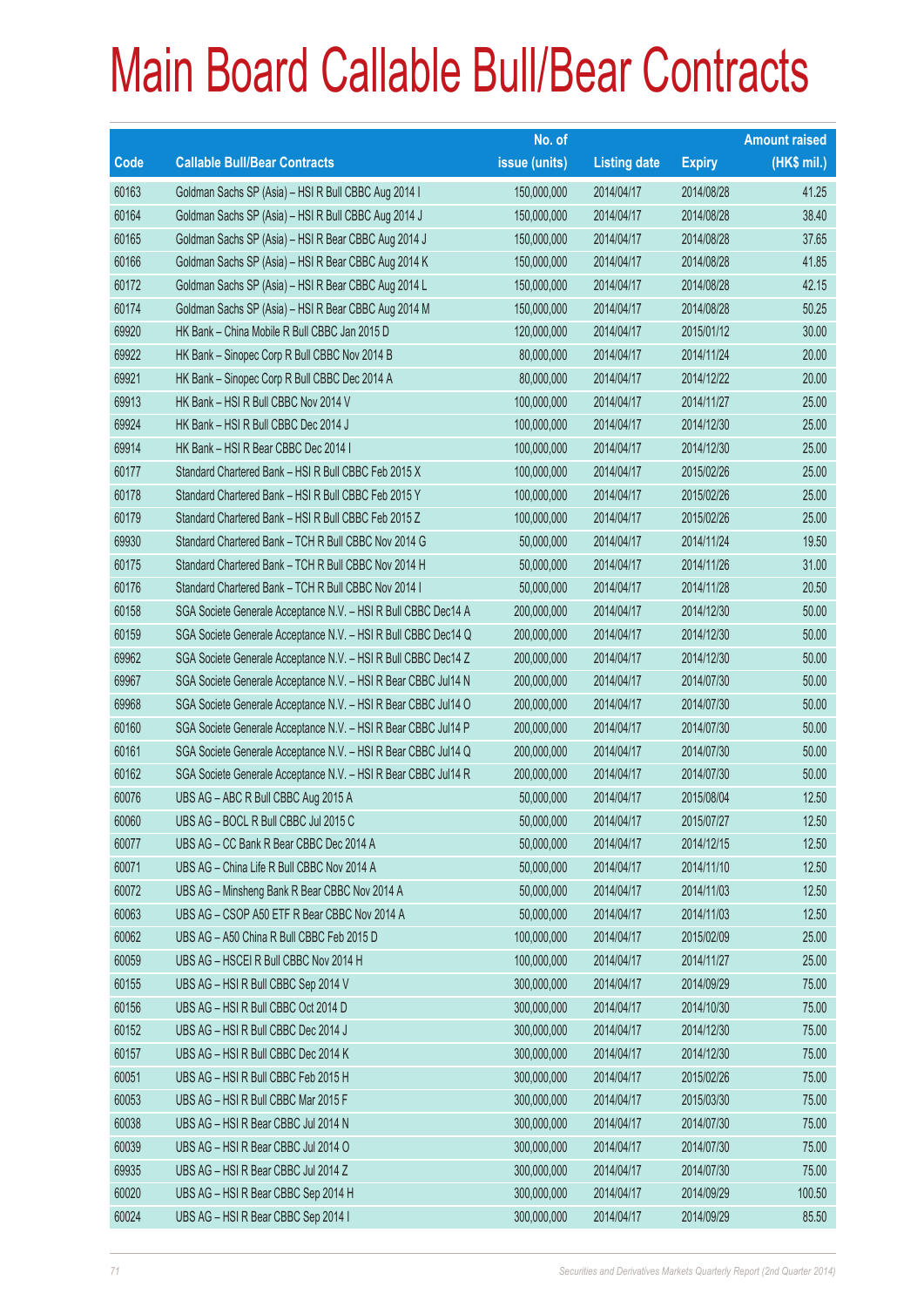|       |                                                                | No. of        |                     |               | <b>Amount raised</b> |
|-------|----------------------------------------------------------------|---------------|---------------------|---------------|----------------------|
| Code  | <b>Callable Bull/Bear Contracts</b>                            | issue (units) | <b>Listing date</b> | <b>Expiry</b> | $(HK$$ mil.)         |
| 60028 | UBS AG - HSI R Bear CBBC Sep 2014 J                            | 300,000,000   | 2014/04/17          | 2014/09/29    | 79.50                |
| 60036 | UBS AG - HSI R Bear CBBC Oct 2014 C                            | 300,000,000   | 2014/04/17          | 2014/10/30    | 75.00                |
| 60075 | UBS AG - ICBC R Bear CBBC Dec 2014 A                           | 50,000,000    | 2014/04/17          | 2014/12/22    | 12.50                |
| 60078 | UBS AG - Petrochina R Bull CBBC Oct 2014 D                     | 50,000,000    | 2014/04/17          | 2014/10/20    | 12.50                |
| 60151 | UBS AG - TCH R Bull CBBC Sep 2014 H                            | 40,000,000    | 2014/04/17          | 2014/09/22    | 10.60                |
| 60086 | UBS AG - TCH R Bull CBBC Oct 2014 G                            | 40,000,000    | 2014/04/17          | 2014/10/16    | 15.60                |
| 60081 | UBS AG - TCH R Bull CBBC Nov 2014 D                            | 40,000,000    | 2014/04/17          | 2014/11/17    | 10.00                |
| 60404 | Credit Suisse AG - HKEx R Bull CBBC Dec 2014 A                 | 50,000,000    | 2014/04/22          | 2014/12/30    | 12.50                |
| 60405 | Credit Suisse AG - HKEx R Bull CBBC Dec 2014 B                 | 50,000,000    | 2014/04/22          | 2014/12/30    | 12.50                |
| 60407 | Credit Suisse AG - HKEx R Bear CBBC Jul 2014 A                 | 50,000,000    | 2014/04/22          | 2014/07/31    | 12.50                |
| 60408 | Credit Suisse AG - HKEx R Bear CBBC Jul 2014 B                 | 50,000,000    | 2014/04/22          | 2014/07/31    | 12.50                |
| 60414 | Credit Suisse AG - HKEx R Bear CBBC Jul 2014 C                 | 50,000,000    | 2014/04/22          | 2014/07/31    | 17.50                |
| 60339 | Credit Suisse AG - HSI R Bull CBBC Dec 2014 J                  | 238,000,000   | 2014/04/22          | 2014/12/30    | 59.50                |
| 60337 | Credit Suisse AG - HSI R Bull CBBC Dec 2014 M                  | 238,000,000   | 2014/04/22          | 2014/12/30    | 59.50                |
| 60338 | Credit Suisse AG - HSI R Bull CBBC Dec 2014 Y                  | 238,000,000   | 2014/04/22          | 2014/12/30    | 59.50                |
| 60427 | Credit Suisse AG - HSI R Bear CBBC Aug 2014 E                  | 238,000,000   | 2014/04/22          | 2014/08/28    | 59.50                |
| 60430 | Credit Suisse AG - HSI R Bear CBBC Aug 2014 L                  | 238,000,000   | 2014/04/22          | 2014/08/28    | 59.50                |
| 60431 | Citigroup Global Mkt H Inc. - AIA R Bear CBBC Jan 2015 A       | 100,000,000   | 2014/04/22          | 2015/01/26    | 25.00                |
| 60432 | Citigroup Global Mkt H Inc. - AIA R Bear CBBC Jan 2015 B       | 100,000,000   | 2014/04/22          | 2015/01/26    | 25.00                |
| 60417 | Citigroup Global Mkt H Inc. - China Life R Bull CBBC Feb15 B   | 50,000,000    | 2014/04/22          | 2015/02/09    | 12.50                |
| 60418 | Citigroup Global Mkt H Inc. - TCH R Bull CBBC Jan 2015 G       | 50,000,000    | 2014/04/22          | 2015/01/26    | 27.50                |
| 60419 | Citigroup Global Mkt H Inc. - TCH R Bull CBBC Jan 2015 H       | 50,000,000    | 2014/04/22          | 2015/01/26    | 22.50                |
| 60422 | Citigroup Global Mkt H Inc. - TCH R Bull CBBC Jan 2015 I       | 50,000,000    | 2014/04/22          | 2015/01/26    | 17.50                |
| 60297 | HK Bank - CM Bank R Bull CBBC Nov 2014 B                       | 40,000,000    | 2014/04/22          | 2014/11/24    | 10.00                |
| 60295 | HK Bank - Minsheng Bank R Bull CBBC Nov 2014 G                 | 40,000,000    | 2014/04/22          | 2014/11/24    | 10.00                |
| 60292 | HK Bank - CSOP A50 ETF R Bull CBBC Jan 2015 G                  | 80,000,000    | 2014/04/22          | 2015/01/29    | 20.00                |
| 60293 | HK Bank - A50 R Bull CBBC Nov 2014 I                           | 200,000,000   | 2014/04/22          | 2014/11/24    | 50.00                |
| 60328 | HK Bank - A50 R Bull CBBC Nov 2014 J                           | 200,000,000   | 2014/04/22          | 2014/11/24    | 50.00                |
| 60289 | HK Bank - HSI R Bull CBBC Oct 2014 T                           | 100,000,000   | 2014/04/22          | 2014/10/30    | 25.00                |
| 60263 | HK Bank - HSI R Bull CBBC Nov 2014 W                           | 100,000,000   | 2014/04/22          | 2014/11/27    | 25.00                |
| 60290 | HK Bank - HSI R Bull CBBC Dec 2014 K                           | 100,000,000   | 2014/04/22          | 2014/12/30    | 25.00                |
| 60255 | HK Bank - HSI R Bear CBBC Nov 2014 N                           | 100,000,000   | 2014/04/22          | 2014/11/27    | 25.00                |
| 60306 | HK Bank - TCH R Bull CBBC Nov 2014 Q                           | 50,000,000    | 2014/04/22          | 2014/11/27    | 19.00                |
| 60304 | HK Bank - TCH R Bull CBBC Dec 2014 D                           | 50,000,000    | 2014/04/22          | 2014/12/22    | 34.00                |
| 60305 | HK Bank - TCH R Bull CBBC Dec 2014 E                           | 50,000,000    | 2014/04/22          | 2014/12/15    | 24.00                |
| 60307 | HK Bank - TCH R Bull CBBC Dec 2014 F                           | 50,000,000    | 2014/04/22          | 2014/12/08    | 14.00                |
| 60327 | HK Bank - TCH R Bull CBBC Dec 2014 G                           | 50,000,000    | 2014/04/22          | 2014/12/18    | 29.00                |
| 60367 | Macquarie Bank Ltd. - HSI R Bull CBBC Sep 2014 M               | 50,000,000    | 2014/04/22          | 2014/09/29    | 12.50                |
| 60368 | Macquarie Bank Ltd. - HSI R Bear CBBC Jul 2014 D               | 50,000,000    | 2014/04/22          | 2014/07/30    | 13.50                |
| 60369 | Macquarie Bank Ltd. - HSI R Bear CBBC Jul 2014 E               | 50,000,000    | 2014/04/22          | 2014/07/30    | 13.00                |
| 60373 | Macquarie Bank Ltd. - HSI R Bear CBBC Jul 2014 F               | 50,000,000    | 2014/04/22          | 2014/07/30    | 12.50                |
| 60398 | SGA Societe Generale Acceptance N.V. - HSI R Bull CBBC Dec14 R | 200,000,000   | 2014/04/22          | 2014/12/30    | 50.00                |
| 60403 | SGA Societe Generale Acceptance N.V. - HSI R Bear CBBC Jul14 S | 200,000,000   | 2014/04/22          | 2014/07/30    | 50.00                |
| 60376 | UBS AG - AIA R Bull CBBC Jun 2015 C                            | 100,000,000   | 2014/04/22          | 2015/06/16    | 25.00                |
| 60377 | UBS AG - China Mobile R Bull CBBC Dec 2014 B                   | 100,000,000   | 2014/04/22          | 2014/12/01    | 25.00                |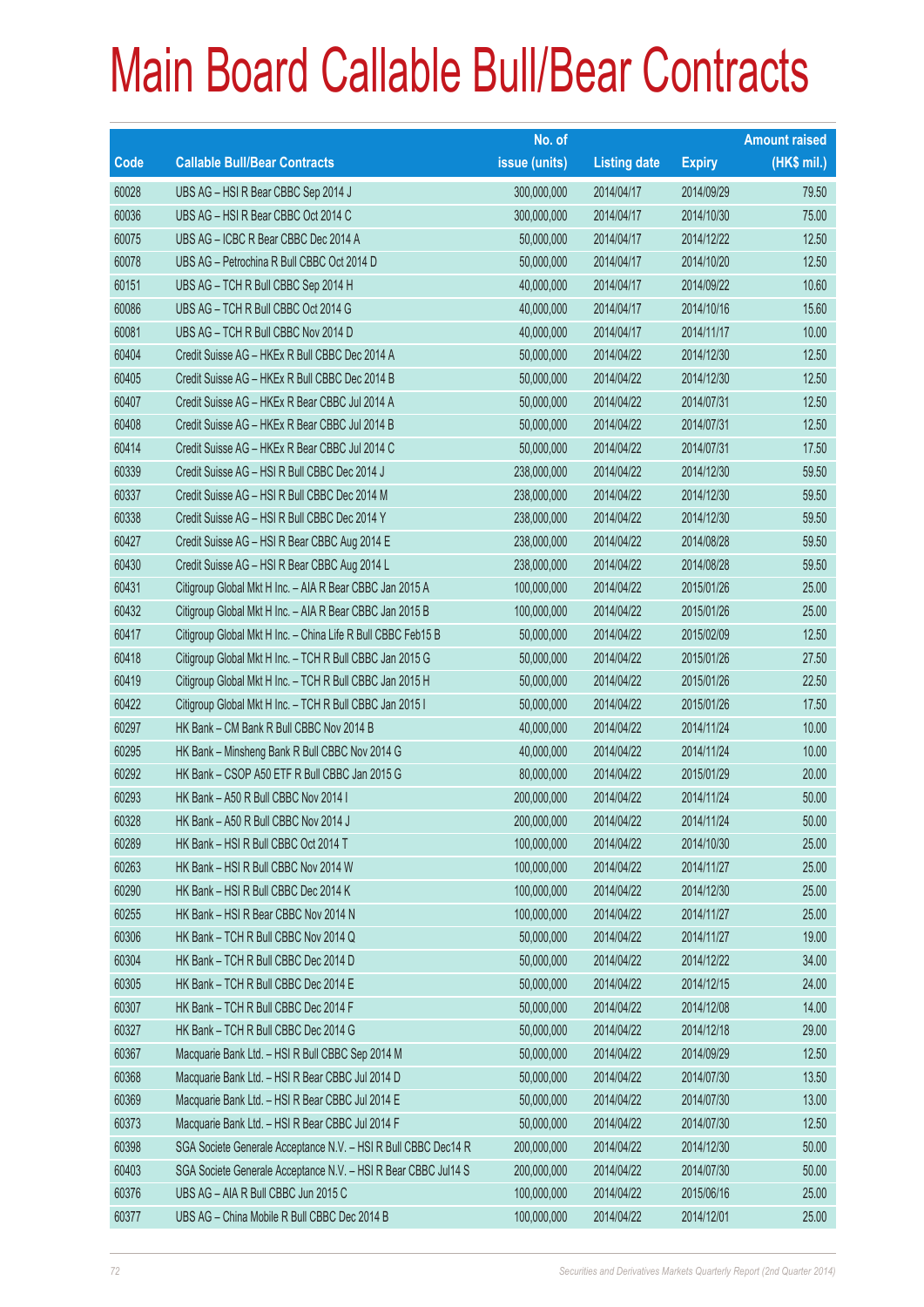|       |                                                                | No. of        |                     |               | <b>Amount raised</b> |
|-------|----------------------------------------------------------------|---------------|---------------------|---------------|----------------------|
| Code  | <b>Callable Bull/Bear Contracts</b>                            | issue (units) | <b>Listing date</b> | <b>Expiry</b> | (HK\$ mil.)          |
| 60397 | UBS AG - HKEx R Bull CBBC Nov 2014 C                           | 100,000,000   | 2014/04/22          | 2014/11/24    | 25.00                |
| 60390 | UBS AG - HKEx R Bear CBBC Oct 2014 B                           | 100,000,000   | 2014/04/22          | 2014/10/27    | 25.00                |
| 60386 | UBS AG - HKEx R Bear CBBC Nov 2014 A                           | 100,000,000   | 2014/04/22          | 2014/11/17    | 30.50                |
| 60342 | UBS AG - HSI R Bull CBBC Sep 2014 U                            | 300,000,000   | 2014/04/22          | 2014/09/29    | 75.00                |
| 60347 | UBS AG - HSI R Bull CBBC Oct 2014 E                            | 300,000,000   | 2014/04/22          | 2014/10/30    | 75.00                |
| 60357 | UBS AG - HSI R Bull CBBC Nov 2014 O                            | 300,000,000   | 2014/04/22          | 2014/11/27    | 75.00                |
| 60348 | UBS AG - HSI R Bull CBBC Dec 2014 I                            | 300,000,000   | 2014/04/22          | 2014/12/30    | 75.00                |
| 60434 | UBS AG - HSI R Bear CBBC Jul 2014 W                            | 300,000,000   | 2014/04/22          | 2014/07/30    | 75.00                |
| 60439 | UBS AG - HSI R Bear CBBC Aug 2014 W                            | 300,000,000   | 2014/04/22          | 2014/08/28    | 75.00                |
| 60441 | UBS AG - HSI R Bear CBBC Aug 2014 X                            | 300,000,000   | 2014/04/22          | 2014/08/28    | 75.00                |
| 60433 | UBS AG - HSI R Bear CBBC Oct 2014 D                            | 300,000,000   | 2014/04/22          | 2014/10/30    | 75.00                |
| 60436 | UBS AG - HSI R Bear CBBC Nov 2014 B                            | 300,000,000   | 2014/04/22          | 2014/11/27    | 79.50                |
| 60437 | UBS AG - HSI R Bear CBBC Nov 2014 C                            | 300,000,000   | 2014/04/22          | 2014/11/27    | 75.00                |
| 60374 | UBS AG - Sands China R Bear CBBC Nov 2014 A                    | 50,000,000    | 2014/04/22          | 2014/11/03    | 12.50                |
| 60378 | UBS AG - TCH R Bear CBBC Oct 2014 I                            | 40,000,000    | 2014/04/22          | 2014/10/13    | 10.20                |
| 60464 | Credit Suisse AG - HSI R Bull CBBC Dec 2014 K                  | 238,000,000   | 2014/04/23          | 2014/12/30    | 59.50                |
| 60552 | Credit Suisse AG - HSI R Bull CBBC Dec 2014 U                  | 238,000,000   | 2014/04/23          | 2014/12/30    | 59.50                |
| 60551 | Credit Suisse AG - HSI R Bear CBBC Aug 2014 M                  | 238,000,000   | 2014/04/23          | 2014/08/28    | 59.50                |
| 60442 | HK Bank - AIA R Bull CBBC Dec 2014 B                           | 60,000,000    | 2014/04/23          | 2014/12/30    | 15.00                |
| 60450 | HK Bank - HKEx R Bull CBBC Oct 2014 A                          | 60,000,000    | 2014/04/23          | 2014/10/27    | 15.00                |
| 60451 | HK Bank - HKEx R Bull CBBC Nov 2014 B                          | 60,000,000    | 2014/04/23          | 2014/11/10    | 15.00                |
| 60452 | HK Bank - HKEx R Bull CBBC Nov 2014 C                          | 60,000,000    | 2014/04/23          | 2014/11/17    | 15.00                |
| 60456 | HK Bank - HKEx R Bear CBBC Oct 2014 B                          | 50,000,000    | 2014/04/23          | 2014/10/27    | 12.50                |
| 60463 | HK Bank - HKEx R Bear CBBC Nov 2014 A                          | 50,000,000    | 2014/04/23          | 2014/11/17    | 12.50                |
| 60449 | HK Bank - HSI R Bull CBBC Dec 2014 L                           | 400,000,000   | 2014/04/23          | 2014/12/30    | 100.00               |
| 60448 | HK Bank - HSI R Bear CBBC Dec 2014 J                           | 100,000,000   | 2014/04/23          | 2014/12/30    | 25.00                |
| 60530 | Standard Chartered Bank - HKEx R Bull CBBC Nov 2014 A          | 50,000,000    | 2014/04/23          | 2014/11/28    | 12.50                |
| 60538 | Standard Chartered Bank - HKEx R Bear CBBC Sep 2014 A          | 50,000,000    | 2014/04/23          | 2014/09/25    | 12.50                |
| 60529 | Standard Chartered Bank - HSI R Bull CBBC Feb 2015 A           | 100,000,000   | 2014/04/23          | 2015/02/26    | 25.00                |
| 60465 | SGA Societe Generale Acceptance N.V. - HSI R Bull CBBC Dec14 O | 200,000,000   | 2014/04/23          | 2014/12/30    | 50.00                |
| 60481 | UBS AG - AIA R Bear CBBC Dec 2014 A                            | 100,000,000   | 2014/04/23          | 2014/12/22    | 25.00                |
| 60478 | UBS AG - China Life R Bear CBBC Dec 2014 A                     | 50,000,000    | 2014/04/23          | 2014/12/15    | 27.50                |
| 60468 | UBS AG - CM Bank R Bull CBBC Nov 2014 A                        | 50,000,000    | 2014/04/23          | 2014/11/03    | 12.50                |
| 60466 | UBS AG - CM Bank R Bear CBBC Oct 2014 A                        | 50,000,000    | 2014/04/23          | 2014/10/13    | 12.50                |
| 60480 | UBS AG - Minsheng Bank R Bull CBBC Nov 2014 B                  | 50,000,000    | 2014/04/23          | 2014/11/10    | 12.50                |
| 60477 | UBS AG - CSOP A50 ETF R Bull CBBC Jan 2015 D                   | 50,000,000    | 2014/04/23          | 2015/01/12    | 12.50                |
| 60475 | UBS AG - A50 China R Bull CBBC Mar 2015 E                      | 100,000,000   | 2014/04/23          | 2015/03/02    | 25.00                |
| 60511 | UBS AG - HKEx R Bull CBBC Oct 2014 C                           | 100,000,000   | 2014/04/23          | 2014/10/20    | 25.00                |
| 60525 | UBS AG - HKEx R Bull CBBC Nov 2014 D                           | 100,000,000   | 2014/04/23          | 2014/11/10    | 25.00                |
| 60491 | UBS AG - HKEx R Bear CBBC Aug 2014 A                           | 100,000,000   | 2014/04/23          | 2014/08/04    | 36.00                |
| 60562 | UBS AG - HSI R Bull CBBC Sep 2014 R                            | 300,000,000   | 2014/04/23          | 2014/09/29    | 75.00                |
| 60556 | UBS AG - HSI R Bull CBBC Oct 2014 N                            | 300,000,000   | 2014/04/23          | 2014/10/30    | 75.00                |
| 60564 | UBS AG - HSI R Bear CBBC Aug 2014 Y                            | 300,000,000   | 2014/04/23          | 2014/08/28    | 75.00                |
| 60566 | UBS AG - HSI R Bear CBBC Aug 2014 Z                            | 300,000,000   | 2014/04/23          | 2014/08/28    | 75.00                |
| 60528 | UBS AG - HSI R Bear CBBC Sep 2014 K                            | 300,000,000   | 2014/04/23          | 2014/09/29    | 75.00                |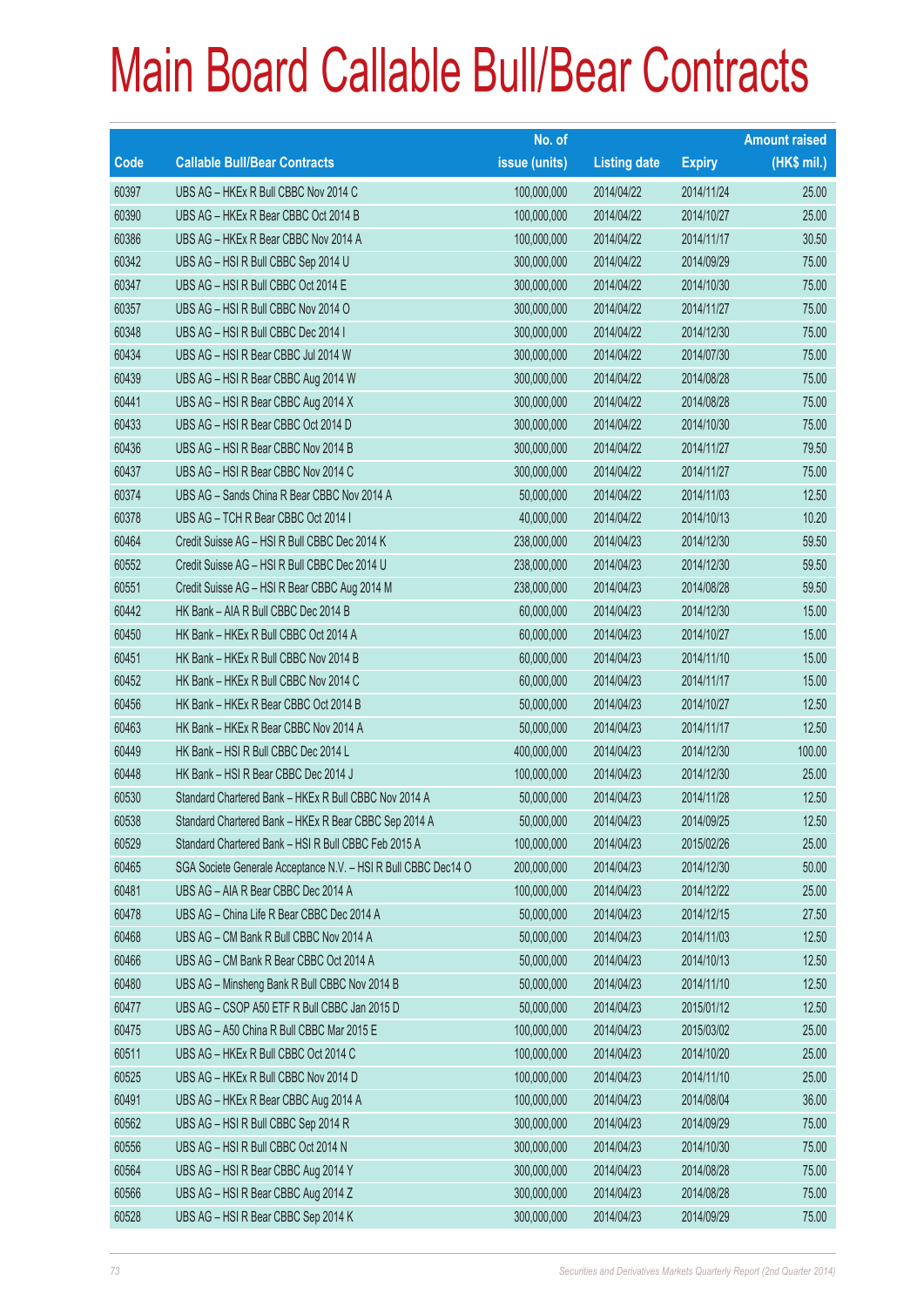|       |                                                                | No. of        |                     |               | <b>Amount raised</b> |
|-------|----------------------------------------------------------------|---------------|---------------------|---------------|----------------------|
| Code  | <b>Callable Bull/Bear Contracts</b>                            | issue (units) | <b>Listing date</b> | <b>Expiry</b> | $(HK$$ mil.)         |
| 60565 | UBS AG - HSI R Bear CBBC Sep 2014 L                            | 300,000,000   | 2014/04/23          | 2014/09/29    | 75.00                |
| 60563 | UBS AG - HSI R Bear CBBC Oct 2014 E                            | 300,000,000   | 2014/04/23          | 2014/10/30    | 75.00                |
| 60490 | UBS AG - TCH R Bull CBBC Oct 2014 H                            | 40,000,000    | 2014/04/23          | 2014/10/27    | 11.20                |
| 60487 | UBS AG - TCH R Bear CBBC Aug 2014 K                            | 40,000,000    | 2014/04/23          | 2014/08/04    | 15.60                |
| 60700 | BNP Paribas Arbit Issu B.V. - HSI R Bear CBBC Sep 2014 I       | 300,000,000   | 2014/04/24          | 2014/09/29    | 75.00                |
| 60619 | Credit Suisse AG - HSI R Bull CBBC Dec 2014 V                  | 238,000,000   | 2014/04/24          | 2014/12/30    | 59.50                |
| 60653 | Credit Suisse AG - HSI R Bear CBBC Aug 2014 N                  | 238,000,000   | 2014/04/24          | 2014/08/28    | 59.50                |
| 60661 | Credit Suisse AG - HSI R Bear CBBC Aug 2014 O                  | 238,000,000   | 2014/04/24          | 2014/08/28    | 59.50                |
| 60671 | Goldman Sachs SP (Asia) - HSI R Bull CBBC Aug 2014 K           | 150,000,000   | 2014/04/24          | 2014/08/28    | 44.10                |
| 60675 | Goldman Sachs SP (Asia) - HSI R Bear CBBC Aug 2014 N           | 150,000,000   | 2014/04/24          | 2014/08/28    | 38.85                |
| 60693 | Goldman Sachs SP (Asia) - HSI R Bear CBBC Aug 2014 O           | 150,000,000   | 2014/04/24          | 2014/08/28    | 38.70                |
| 60694 | Goldman Sachs SP (Asia) - HSI R Bear CBBC Aug 2014 P           | 150,000,000   | 2014/04/24          | 2014/08/28    | 44.10                |
| 60591 | HK Bank - CNOOC R Bull CBBC Nov 2014 D                         | 60,000,000    | 2014/04/24          | 2014/11/24    | 15.00                |
| 60589 | HK Bank - CNOOC R Bull CBBC Dec 2014 D                         | 60,000,000    | 2014/04/24          | 2014/12/15    | 15.00                |
| 60590 | HK Bank - Great Wall Motor R Bull CBBC Dec 2015 C              | 40,000,000    | 2014/04/24          | 2015/12/09    | 10.00                |
| 60586 | HK Bank - HKEx R Bull CBBC Oct 2014 B                          | 60,000,000    | 2014/04/24          | 2014/10/20    | 15.00                |
| 60575 | HK Bank - HSCEI R Bear CBBC Oct 2014 E                         | 68,000,000    | 2014/04/24          | 2014/10/30    | 17.00                |
| 60577 | HK Bank - HSCEI R Bear CBBC Dec 2014 B                         | 68,000,000    | 2014/04/24          | 2014/12/30    | 17.00                |
| 60568 | HK Bank - HSCEI R Bear CBBC Jan 2015 A                         | 68,000,000    | 2014/04/24          | 2015/01/29    | 17.00                |
| 60569 | HK Bank - HSCEI R Bear CBBC Feb 2015 A                         | 68,000,000    | 2014/04/24          | 2015/02/26    | 17.00                |
| 60592 | HK Bank - PetCh R Bull CBBC Oct 2014 C                         | 60,000,000    | 2014/04/24          | 2014/10/13    | 15.00                |
| 60652 | Macquarie Bank Ltd. - HSI R Bear CBBC Sep 2014 D               | 50,000,000    | 2014/04/24          | 2014/09/29    | 12.50                |
| 60593 | Standard Chartered Bank - HSI R Bull CBBC Feb 2015 B           | 100,000,000   | 2014/04/24          | 2015/02/26    | 25.00                |
| 60608 | Standard Chartered Bank - HSI R Bear CBBC Dec 2014 E           | 100,000,000   | 2014/04/24          | 2014/12/30    | 25.00                |
| 60625 | SGA Societe Generale Acceptance N.V. - HSI R Bear CBBC Jul14 T | 200,000,000   | 2014/04/24          | 2014/07/30    | 50.00                |
| 60648 | UBS AG - HSI R Bull CBBC Dec 2014 L                            | 300,000,000   | 2014/04/24          | 2014/12/30    | 75.00                |
| 60638 | UBS AG - HSI R Bear CBBC Jul 2014 P                            | 300,000,000   | 2014/04/24          | 2014/07/30    | 75.00                |
| 60665 | UBS AG - HSI R Bear CBBC Jul 2014 Q                            | 300,000,000   | 2014/04/24          | 2014/07/30    | 75.00                |
| 60663 | UBS AG - HSI R Bear CBBC Jul 2014 R                            | 300,000,000   | 2014/04/24          | 2014/07/30    | 75.00                |
| 60669 | UBS AG - HSI R Bear CBBC Jul 2014 S                            | 300,000,000   | 2014/04/24          | 2014/07/30    | 75.00                |
| 60664 | UBS AG - HSI R Bear CBBC Jul 2014 T                            | 300,000,000   | 2014/04/24          | 2014/07/30    | 75.00                |
| 60632 | UBS AG - HSI R Bear CBBC Nov 2014 D                            | 300,000,000   | 2014/04/24          | 2014/11/27    | 75.00                |
| 60627 | UBS AG - HSI R Bear CBBC Dec 2014 A                            | 300,000,000   | 2014/04/24          | 2014/12/30    | 75.00                |
| 60642 | UBS AG - Hutchison R Bull CBBC Jun 2015 A                      | 100,000,000   | 2014/04/24          | 2015/06/15    | 25.00                |
| 60626 | UBS AG - TCH R Bear CBBC Nov 2014 D                            | 40,000,000    | 2014/04/24          | 2014/11/03    | 13.00                |
| 60750 | BNP Paribas Arbit Issu B.V. - HSI R Bull CBBC Jan 2015 E       | 300,000,000   | 2014/04/25          | 2015/01/29    | 75.00                |
| 60751 | BNP Paribas Arbit Issu B.V. - HSI R Bull CBBC Jan 2015 F       | 300,000,000   | 2014/04/25          | 2015/01/29    | 75.00                |
| 60719 | BNP Paribas Arbit Issu B.V. - HSI R Bear CBBC Sep 2014 J       | 300,000,000   | 2014/04/25          | 2014/09/29    | 75.00                |
| 60748 | Credit Suisse AG - HSI R Bull CBBC Oct 2014 A                  | 238,000,000   | 2014/04/25          | 2014/10/30    | 59.50                |
| 60749 | Credit Suisse AG - HSI R Bull CBBC Oct 2014 X                  | 238,000,000   | 2014/04/25          | 2014/10/30    | 59.50                |
| 60721 | Credit Suisse AG - HSI R Bear CBBC Aug 2014 P                  | 238,000,000   | 2014/04/25          | 2014/08/28    | 59.50                |
| 60728 | Credit Suisse AG - HSI R Bear CBBC Aug 2014 Q                  | 238,000,000   | 2014/04/25          | 2014/08/28    | 59.50                |
| 60756 | Credit Suisse AG - HSI R Bear CBBC Aug 2014 Z                  | 238,000,000   | 2014/04/25          | 2014/08/28    | 59.50                |
| 60827 | Citigroup Global Mkt H Inc. - HKEx R Bull CBBC Jan 2015 A      | 50,000,000    | 2014/04/25          | 2015/01/19    | 12.50                |
| 60828 | Citigroup Global Mkt H Inc. - HKEx R Bull CBBC Jan 2015 B      | 50,000,000    | 2014/04/25          | 2015/01/19    | 12.50                |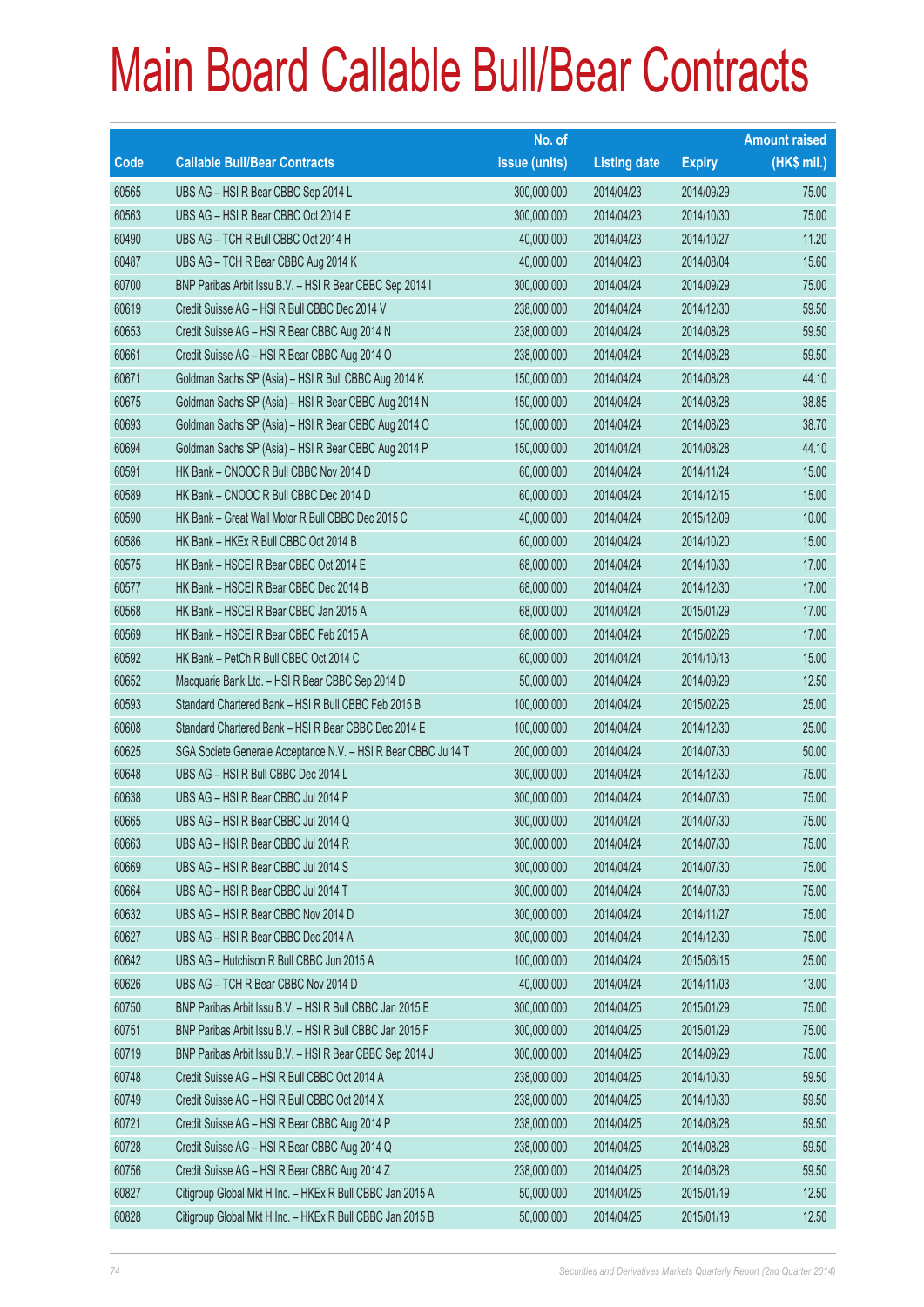|       |                                                                | No. of        |                     |               | <b>Amount raised</b> |
|-------|----------------------------------------------------------------|---------------|---------------------|---------------|----------------------|
| Code  | <b>Callable Bull/Bear Contracts</b>                            | issue (units) | <b>Listing date</b> | <b>Expiry</b> | $(HK$$ mil.)         |
| 60829 | Citigroup Global Mkt H Inc. - HKEx R Bear CBBC Jan 2015 A      | 50,000,000    | 2014/04/25          | 2015/01/19    | 12.50                |
| 60830 | Citigroup Global Mkt H Inc. - HKEx R Bear CBBC Jan 2015 B      | 50,000,000    | 2014/04/25          | 2015/01/19    | 12.50                |
| 60837 | Citigroup Global Mkt H Inc. - HKEx R Bear CBBC Jan 2015 C      | 50,000,000    | 2014/04/25          | 2015/01/19    | 13.00                |
| 60838 | Citigroup Global Mkt H Inc. - HKEx R Bear CBBC Jan 2015 D      | 50,000,000    | 2014/04/25          | 2015/01/19    | 15.50                |
| 60702 | HK Bank - Minsheng Bank R Bear CBBC Dec 2014 A                 | 40,000,000    | 2014/04/25          | 2014/12/22    | 10.00                |
| 60703 | HK Bank - HSI R Bear CBBC Oct 2014 S                           | 100,000,000   | 2014/04/25          | 2014/10/30    | 25.00                |
| 60711 | HK Bank - HSI R Bear CBBC Nov 2014 O                           | 100,000,000   | 2014/04/25          | 2014/11/27    | 25.00                |
| 60712 | HK Bank - HSI R Bear CBBC Nov 2014 P                           | 100,000,000   | 2014/04/25          | 2014/11/27    | 25.00                |
| 60701 | HK Bank - Ping An R Bear CBBC Dec 2014 A                       | 40,000,000    | 2014/04/25          | 2014/12/22    | 10.00                |
| 60716 | HK Bank - SHK Ppt R Bull CBBC Feb 2015 A                       | 60,000,000    | 2014/04/25          | 2015/02/16    | 15.00                |
| 60764 | J P Morgan SP BV - HSI R Bull CBBC Oct 2014 K                  | 300,000,000   | 2014/04/25          | 2014/10/30    | 75.00                |
| 60781 | J P Morgan SP BV - HSI R Bull CBBC Oct 2014 M                  | 300,000,000   | 2014/04/25          | 2014/10/30    | 75.00                |
| 60769 | J P Morgan SP BV - HSI R Bull CBBC Oct 2014 P                  | 300,000,000   | 2014/04/25          | 2014/10/30    | 75.00                |
| 60782 | J P Morgan SP BV - HSI R Bull CBBC Nov 2014 E                  | 300,000,000   | 2014/04/25          | 2014/11/27    | 75.00                |
| 60766 | J P Morgan SP BV - HSI R Bull CBBC Nov 2014 J                  | 300,000,000   | 2014/04/25          | 2014/11/27    | 75.00                |
| 60770 | J P Morgan SP BV - HSI R Bull CBBC Nov 2014 S                  | 300,000,000   | 2014/04/25          | 2014/11/27    | 75.00                |
| 60783 | J P Morgan SP BV - HSI R Bull CBBC Dec 2014 R                  | 300,000,000   | 2014/04/25          | 2014/12/30    | 75.00                |
| 60767 | J P Morgan SP BV - HSI R Bull CBBC Dec 2014 X                  | 300,000,000   | 2014/04/25          | 2014/12/30    | 75.00                |
| 60771 | J P Morgan SP BV - HSI R Bull CBBC Jan 2015 B                  | 300,000,000   | 2014/04/25          | 2015/01/29    | 75.00                |
| 60790 | J P Morgan SP BV - HSI R Bear CBBC Jul 2014 D                  | 300,000,000   | 2014/04/25          | 2014/07/30    | 75.00                |
| 60786 | J P Morgan SP BV - HSI R Bear CBBC Jul 2014 L                  | 300,000,000   | 2014/04/25          | 2014/07/30    | 75.00                |
| 60785 | J P Morgan SP BV - HSI R Bear CBBC Jul 2014 M                  | 300,000,000   | 2014/04/25          | 2014/07/30    | 75.00                |
| 60793 | J P Morgan SP BV - HSI R Bear CBBC Jul 2014 N                  | 300,000,000   | 2014/04/25          | 2014/07/30    | 75.00                |
| 60795 | J P Morgan SP BV - HSI R Bear CBBC Jul 2014 O                  | 300,000,000   | 2014/04/25          | 2014/07/30    | 75.00                |
| 60804 | J P Morgan SP BV - HSI R Bear CBBC Aug 2014 P                  | 300,000,000   | 2014/04/25          | 2014/08/28    | 75.00                |
| 60805 | J P Morgan SP BV - HSI R Bear CBBC Aug 2014 Q                  | 300,000,000   | 2014/04/25          | 2014/08/28    | 75.00                |
| 60815 | J P Morgan SP BV - HSI R Bear CBBC Aug 2014 R                  | 300,000,000   | 2014/04/25          | 2014/08/28    | 75.00                |
| 60752 | Standard Chartered Bank - HSI R Bear CBBC Dec 2014 F           | 100,000,000   | 2014/04/25          | 2014/12/30    | 25.00                |
| 60743 | SGA Societe Generale Acceptance N.V. - HSI R Bull CBBC Dec14 N | 200,000,000   | 2014/04/25          | 2014/12/30    | 50.00                |
| 60741 | SGA Societe Generale Acceptance N.V. - HSI R Bull CBBC Dec14 P | 200,000,000   | 2014/04/25          | 2014/12/30    | 50.00                |
| 60758 | SGA Societe Generale Acceptance N.V. - HSI R Bear CBBC Jul14 U | 200,000,000   | 2014/04/25          | 2014/07/30    | 50.00                |
| 60736 | UBS AG - CNOOC R Bull CBBC Oct 2015 A                          | 50,000,000    | 2014/04/25          | 2015/10/19    | 12.50                |
| 60735 | UBS AG - Great Wall Motor R Bull CBBC Jul 2015 C               | 50,000,000    | 2014/04/25          | 2015/07/06    | 12.50                |
| 60733 | UBS AG - HSCEI R Bear CBBC Aug 2014 C                          | 100,000,000   | 2014/04/25          | 2014/08/28    | 25.00                |
| 60734 | UBS AG - HSCEI R Bear CBBC Aug 2014 D                          | 100,000,000   | 2014/04/25          | 2014/08/28    | 25.00                |
| 60761 | UBS AG - HSI R Bull CBBC Nov 2014 P                            | 300,000,000   | 2014/04/25          | 2014/11/27    | 75.00                |
| 60763 | UBS AG - HSI R Bull CBBC Nov 2014 S                            | 300,000,000   | 2014/04/25          | 2014/11/27    | 75.00                |
| 60739 | UBS AG - HSI R Bear CBBC Aug 2014 I                            | 300,000,000   | 2014/04/25          | 2014/08/28    | 75.00                |
| 60940 | Credit Suisse AG - HSI R Bull CBBC Oct 2014 Y                  | 238,000,000   | 2014/04/28          | 2014/10/30    | 59.50                |
| 60878 | Credit Suisse AG - HSI R Bear CBBC Aug 2014 H                  | 238,000,000   | 2014/04/28          | 2014/08/28    | 59.50                |
| 60885 | Credit Suisse AG - HSI R Bear CBBC Aug 2014 X                  | 238,000,000   | 2014/04/28          | 2014/08/28    | 59.50                |
| 60948 | J P Morgan SP BV - HSI R Bull CBBC Jan 2015 C                  | 300,000,000   | 2014/04/28          | 2015/01/29    | 75.00                |
| 60839 | J P Morgan SP BV - HSI R Bear CBBC Jul 2014 B                  | 300,000,000   | 2014/04/28          | 2014/07/30    | 75.00                |
| 60850 | J P Morgan SP BV - HSI R Bear CBBC Jul 2014 E                  | 300,000,000   | 2014/04/28          | 2014/07/30    | 75.00                |
| 60849 | J P Morgan SP BV - HSI R Bear CBBC Aug 2014 S                  | 300,000,000   | 2014/04/28          | 2014/08/28    | 75.00                |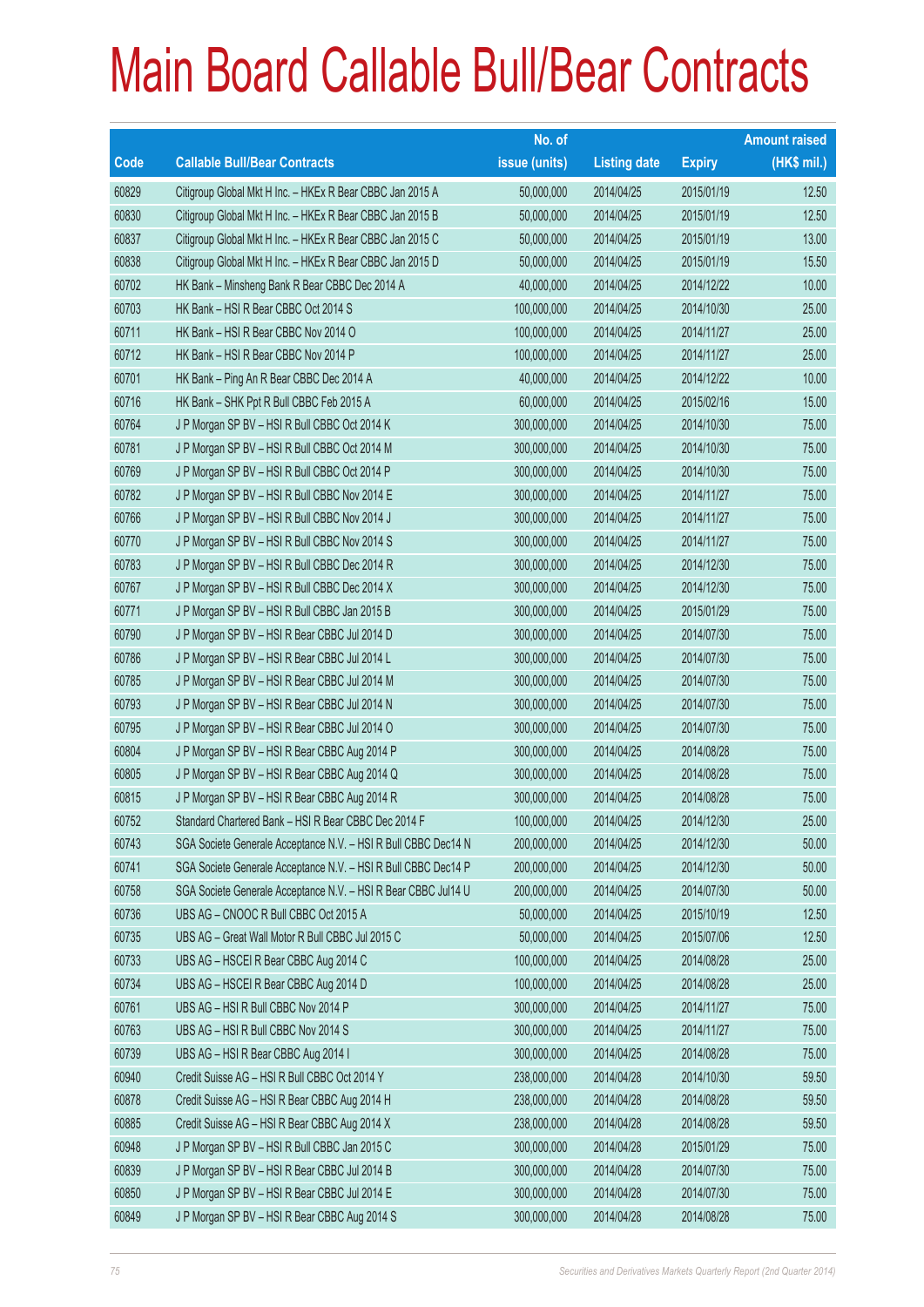|       |                                                                | No. of        |                     |               | <b>Amount raised</b> |
|-------|----------------------------------------------------------------|---------------|---------------------|---------------|----------------------|
| Code  | <b>Callable Bull/Bear Contracts</b>                            | issue (units) | <b>Listing date</b> | <b>Expiry</b> | (HK\$ mil.)          |
| 60855 | J P Morgan SP BV - HSI R Bear CBBC Aug 2014 T                  | 300,000,000   | 2014/04/28          | 2014/08/28    | 75.00                |
| 60898 | Standard Chartered Bank - HSI R Bull CBBC Mar 2015 A           | 100,000,000   | 2014/04/28          | 2015/03/30    | 25.00                |
| 60914 | SGA Societe Generale Acceptance N.V. - HSI R Bull CBBC Dec14 S | 200,000,000   | 2014/04/28          | 2014/12/30    | 50.00                |
| 60918 | SGA Societe Generale Acceptance N.V. - HSI R Bear CBBC Jul14 V | 200,000,000   | 2014/04/28          | 2014/07/30    | 50.00                |
| 60925 | UBS AG - Minsheng Bank R Bear CBBC Oct 2014 A                  | 50,000,000    | 2014/04/28          | 2014/10/27    | 12.50                |
| 60922 | UBS AG - HSI R Bull CBBC Aug 2014 S                            | 300,000,000   | 2014/04/28          | 2014/08/28    | 75.00                |
| 60923 | UBS AG - HSI R Bull CBBC Nov 2014 Z                            | 300,000,000   | 2014/04/28          | 2014/11/27    | 75.00                |
| 60941 | UBS AG - HSI R Bull CBBC Dec 2014 M                            | 300,000,000   | 2014/04/28          | 2014/12/30    | 75.00                |
| 60921 | UBS AG - HSI R Bear CBBC Jul 2014 V                            | 300,000,000   | 2014/04/28          | 2014/07/30    | 75.00                |
| 60903 | UBS AG - HSI R Bear CBBC Oct 2014 F                            | 300,000,000   | 2014/04/28          | 2014/10/30    | 75.00                |
| 60919 | UBS AG - HSI R Bear CBBC Oct 2014 G                            | 300,000,000   | 2014/04/28          | 2014/10/30    | 75.00                |
| 60924 | UBS AG - Ping An R Bear CBBC Nov 2014 B                        | 50,000,000    | 2014/04/28          | 2014/11/24    | 12.50                |
| 61195 | Credit Suisse AG - A50 China R Bear CBBC Sep 2014 B            | 50,000,000    | 2014/04/29          | 2014/09/30    | 12.50                |
| 61196 | Credit Suisse AG - A50 China R Bear CBBC Sep 2014 C            | 50,000,000    | 2014/04/29          | 2014/09/30    | 12.50                |
| 61004 | Credit Suisse AG - HSI R Bull CBBC Nov 2014 Y                  | 238,000,000   | 2014/04/29          | 2014/11/27    | 59.50                |
| 61170 | Credit Suisse AG - HSI R Bear CBBC Jul 2014 K                  | 238,000,000   | 2014/04/29          | 2014/07/30    | 59.50                |
| 61165 | Credit Suisse AG - HSI R Bear CBBC Aug 2014 I                  | 238,000,000   | 2014/04/29          | 2014/08/28    | 59.50                |
| 61166 | Credit Suisse AG - HSI R Bear CBBC Aug 2014 R                  | 238,000,000   | 2014/04/29          | 2014/08/28    | 59.50                |
| 61169 | Credit Suisse AG - HSI R Bear CBBC Oct 2014 A                  | 238,000,000   | 2014/04/29          | 2014/10/30    | 59.50                |
| 61362 | Citigroup Global Mkt H Inc. - CNOOC R Bull CBBC Jan 2015 A     | 50,000,000    | 2014/04/29          | 2015/01/26    | 12.50                |
| 61363 | Citigroup Global Mkt H Inc. - CNOOC R Bull CBBC Jan 2015 B     | 50,000,000    | 2014/04/29          | 2015/01/26    | 12.50                |
| 61364 | Citigroup Global Mkt H Inc. - CNOOC R Bear CBBC Jan 2015 B     | 50,000,000    | 2014/04/29          | 2015/01/26    | 12.50                |
| 61378 | Citigroup Global Mkt H Inc. - CNOOC R Bear CBBC Jan 2015 C     | 50,000,000    | 2014/04/29          | 2015/01/26    | 12.50                |
| 61384 | Citigroup Global Mkt H Inc. - Sinopec Corp R Bull CBBC Jan15B  | 60,000,000    | 2014/04/29          | 2015/01/26    | 15.00                |
| 61385 | Citigroup Global Mkt H Inc. - Sinopec Corp R Bear CBBC Jan15A  | 60,000,000    | 2014/04/29          | 2015/01/26    | 15.00                |
| 61386 | Citigroup Global Mkt H Inc. - Sinopec Corp R Bear CBBC Jan15B  | 60,000,000    | 2014/04/29          | 2015/01/26    | 15.00                |
| 61379 | Citigroup Global Mkt H Inc. - CSOP A50 ETF R Bull CBBC Jan15A  | 100,000,000   | 2014/04/29          | 2015/01/26    | 25.00                |
| 60949 | HK Bank - Cheung Kong R Bear CBBC Apr 2015 A                   | 50,000,000    | 2014/04/29          | 2015/04/13    | 12.50                |
| 60990 | HK Bank - Cheung Kong R Bear CBBC Apr 2015 B                   | 50,000,000    | 2014/04/29          | 2015/04/27    | 12.50                |
| 60974 | HK Bank - CM Bank R Bull CBBC Jul 2015 A                       | 40,000,000    | 2014/04/29          | 2015/07/27    | 10.80                |
| 60993 | HK Bank - CM Bank R Bear CBBC May 2015 A                       | 40,000,000    | 2014/04/29          | 2015/05/11    | 10.40                |
| 60997 | HK Bank - China Shenhua R Bull CBBC Nov 2015 A                 | 40,000,000    | 2014/04/29          | 2015/11/30    | 10.00                |
| 60960 | HK Bank - HSCEI R Bear CBBC Nov 2014 D                         | 68,000,000    | 2014/04/29          | 2014/11/27    | 17.00                |
| 60968 | HK Bank - HSCEI R Bear CBBC Nov 2014 E                         | 68,000,000    | 2014/04/29          | 2014/11/27    | 17.00                |
| 60967 | HK Bank - Hutchison R Bear CBBC Mar 2015 A                     | 50,000,000    | 2014/04/29          | 2015/03/02    | 12.50                |
| 61273 | J P Morgan SP BV - HSI R Bull CBBC Oct 2014 E                  | 300,000,000   | 2014/04/29          | 2014/10/30    | 75.00                |
| 61277 | J P Morgan SP BV - HSI R Bull CBBC Nov 2014 O                  | 300,000,000   | 2014/04/29          | 2014/11/27    | 75.00                |
| 61282 | J P Morgan SP BV - HSI R Bull CBBC Dec 2014 M                  | 300,000,000   | 2014/04/29          | 2014/12/30    | 75.00                |
| 61302 | J P Morgan SP BV - HSI R Bear CBBC Jul 2014 C                  | 300,000,000   | 2014/04/29          | 2014/07/30    | 75.00                |
| 61335 | J P Morgan SP BV - HSI R Bear CBBC Jul 2014 P                  | 300,000,000   | 2014/04/29          | 2014/07/30    | 75.00                |
| 61303 | J P Morgan SP BV - HSI R Bear CBBC Aug 2014 U                  | 300,000,000   | 2014/04/29          | 2014/08/28    | 75.00                |
| 61010 | Macquarie Bank Ltd. - HSI R Bear CBBC Sep 2014 E               | 50,000,000    | 2014/04/29          | 2014/09/29    | 12.50                |
| 61160 | Standard Chartered Bank - HKEx R Bull CBBC Nov 2014 B          | 50,000,000    | 2014/04/29          | 2014/11/28    | 12.50                |
| 61162 | Standard Chartered Bank - HKEx R Bear CBBC Sep 2014 B          | 50,000,000    | 2014/04/29          | 2014/09/25    | 12.50                |
| 61163 | Standard Chartered Bank - HKEx R Bear CBBC Oct 2014 A          | 50,000,000    | 2014/04/29          | 2014/10/23    | 17.50                |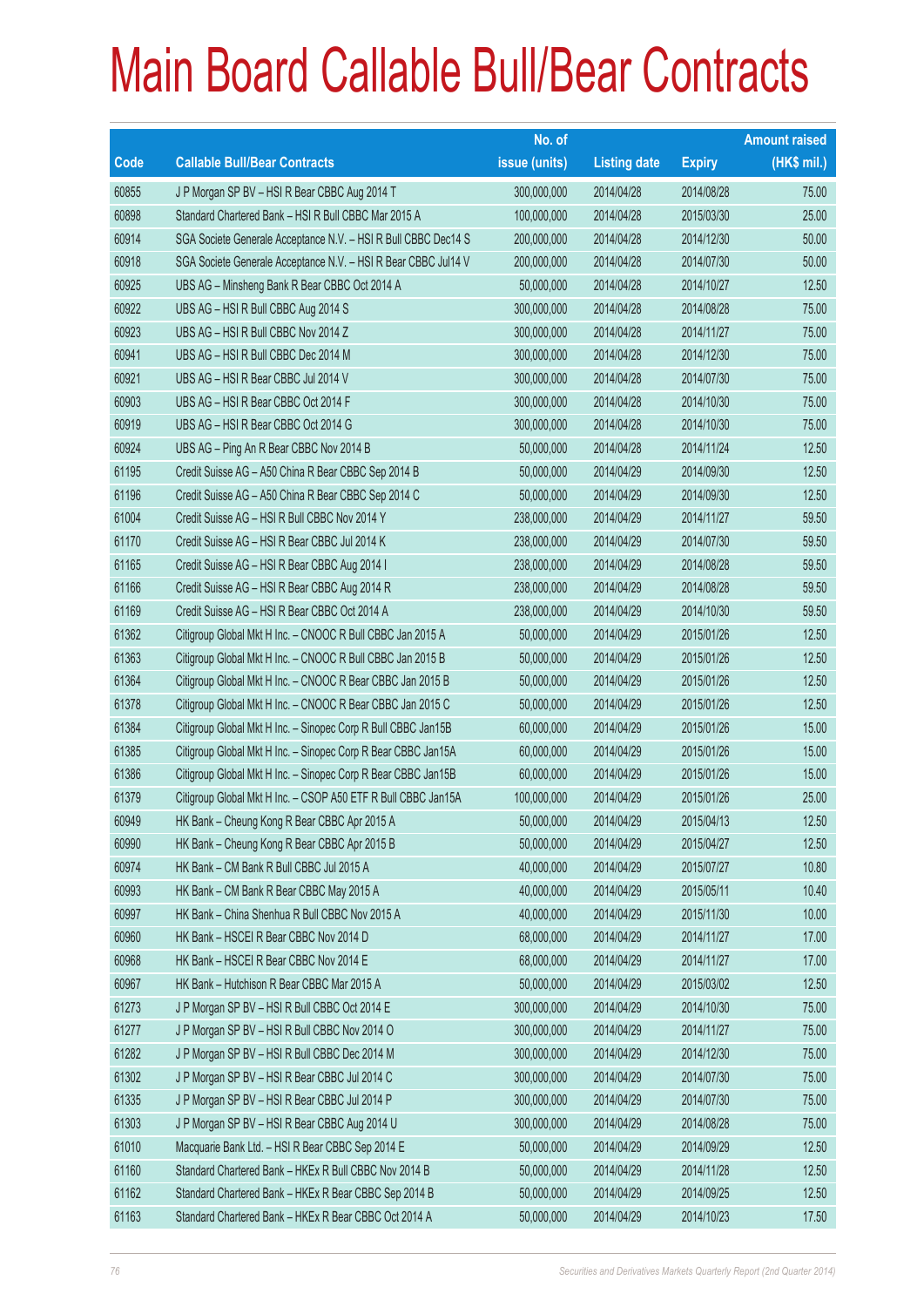|       |                                                           | No. of        |                     |               | <b>Amount raised</b> |
|-------|-----------------------------------------------------------|---------------|---------------------|---------------|----------------------|
| Code  | <b>Callable Bull/Bear Contracts</b>                       | issue (units) | <b>Listing date</b> | <b>Expiry</b> | (HK\$ mil.)          |
| 61164 | Standard Chartered Bank - HKEx R Bear CBBC Oct 2014 B     | 50,000,000    | 2014/04/29          | 2014/10/23    | 22.50                |
| 61137 | Standard Chartered Bank - HSI R Bear CBBC Mar 2015 A      | 100,000,000   | 2014/04/29          | 2015/03/30    | 25.00                |
| 61095 | UBS AG - China Life R Bear CBBC Dec 2014 B                | 50,000,000    | 2014/04/29          | 2014/12/22    | 15.25                |
| 61231 | UBS AG - CM Bank R Bull CBBC Dec 2014 A                   | 50,000,000    | 2014/04/29          | 2014/12/01    | 16.50                |
| 61086 | UBS AG - CSOP A50 ETF R Bear CBBC Nov 2014 B              | 50,000,000    | 2014/04/29          | 2014/11/17    | 12.50                |
| 61237 | UBS AG - China Shenhua R Bear CBBC May 2015 A             | 50,000,000    | 2014/04/29          | 2015/05/11    | 12.50                |
| 61082 | UBS AG - A50 China R Bear CBBC Nov 2014 B                 | 50,000,000    | 2014/04/29          | 2014/11/10    | 12.50                |
| 61238 | UBS AG - Geely Auto R Bull CBBC Jul 2015 C                | 50,000,000    | 2014/04/29          | 2015/07/20    | 12.50                |
| 61263 | UBS AG - HKEx R Bull CBBC May 2015 A                      | 100,000,000   | 2014/04/29          | 2015/05/18    | 54.00                |
| 61249 | UBS AG - HKEx R Bear CBBC Jan 2015 A                      | 100,000,000   | 2014/04/29          | 2015/01/26    | 52.00                |
| 61257 | UBS AG - HKEx R Bear CBBC Jan 2015 B                      | 100,000,000   | 2014/04/29          | 2015/01/12    | 25.00                |
| 61252 | UBS AG - HKEx R Bear CBBC Feb 2015 A                      | 100,000,000   | 2014/04/29          | 2015/02/09    | 25.00                |
| 61244 | UBS AG - HKEx R Bear CBBC Mar 2015 A                      | 100,000,000   | 2014/04/29          | 2015/03/23    | 73.00                |
| 61247 | UBS AG - HKEx R Bear CBBC Mar 2015 B                      | 100,000,000   | 2014/04/29          | 2015/03/09    | 62.00                |
| 61101 | UBS AG - HSBC R Bear CBBC Dec 2014 A                      | 50,000,000    | 2014/04/29          | 2014/12/22    | 12.50                |
| 61076 | UBS AG - HSCEI R Bear CBBC Sep 2014 A                     | 100,000,000   | 2014/04/29          | 2014/09/29    | 25.00                |
| 61114 | UBS AG - HSI R Bull CBBC Sep 2014 T                       | 300,000,000   | 2014/04/29          | 2014/09/29    | 75.00                |
| 61115 | UBS AG - HSI R Bull CBBC Oct 2014 S                       | 300,000,000   | 2014/04/29          | 2014/10/30    | 75.00                |
| 61047 | UBS AG - HSI R Bear CBBC Aug 2014 G                       | 300,000,000   | 2014/04/29          | 2014/08/28    | 75.00                |
| 61046 | UBS AG - HSI R Bear CBBC Sep 2014 M                       | 300,000,000   | 2014/04/29          | 2014/09/29    | 75.00                |
| 61075 | UBS AG - HSI R Bear CBBC Sep 2014 N                       | 300,000,000   | 2014/04/29          | 2014/09/29    | 75.00                |
| 61223 | UBS AG - HSI R Bear CBBC Sep 2014 O                       | 300,000,000   | 2014/04/29          | 2014/09/29    | 75.00                |
| 61018 | UBS AG - HSI R Bear CBBC Oct 2014 H                       | 300,000,000   | 2014/04/29          | 2014/10/30    | 75.00                |
| 61045 | UBS AG - HSI R Bear CBBC Oct 2014 I                       | 300,000,000   | 2014/04/29          | 2014/10/30    | 75.00                |
| 61198 | UBS AG - HSI R Bear CBBC Oct 2014 J                       | 300,000,000   | 2014/04/29          | 2014/10/30    | 75.00                |
| 61011 | UBS AG - HSI R Bear CBBC Nov 2014 E                       | 300,000,000   | 2014/04/29          | 2014/11/27    | 75.00                |
| 61227 | UBS AG - Huishan Dairy R Bull CBBC Oct 2015 B             | 50,000,000    | 2014/04/29          | 2015/10/19    | 12.50                |
| 61100 | UBS AG - Sands China R Bear CBBC Dec 2014 A               | 50,000,000    | 2014/04/29          | 2014/12/01    | 12.50                |
| 61134 | UBS AG - SHK Ppt R Bear CBBC Nov 2014 A                   | 50,000,000    | 2014/04/29          | 2014/11/10    | 12.50                |
| 61453 | BNP Paribas Arbit Issu B.V. - HSI R Bull CBBC Jan 2015 G  | 300,000,000   | 2014/04/30          | 2015/01/29    | 75.00                |
| 61659 | BNP Paribas Arbit Issu B.V. - HSI R Bull CBBC Jan 2015 H  | 300,000,000   | 2014/04/30          | 2015/01/29    | 75.00                |
| 61653 | BNP Paribas Arbit Issu B.V. - HSI R Bear CBBC Aug 2014 E  | 300,000,000   | 2014/04/30          | 2014/08/28    | 75.00                |
| 61654 | BNP Paribas Arbit Issu B.V. - HSI R Bear CBBC Aug 2014 G  | 300,000,000   | 2014/04/30          | 2014/08/28    | 75.00                |
| 61644 | BNP Paribas Arbit Issu B.V. - HSI R Bear CBBC Aug 2014 M  | 300,000,000   | 2014/04/30          | 2014/08/28    | 75.00                |
| 61588 | Credit Suisse AG - HSI R Bull CBBC Nov 2014 B             | 238,000,000   | 2014/04/30          | 2014/11/27    | 59.50                |
| 61595 | Credit Suisse AG - HSI R Bull CBBC Nov 2014 F             | 238,000,000   | 2014/04/30          | 2014/11/27    | 59.50                |
| 61601 | Credit Suisse AG - HSI R Bull CBBC Nov 2014 N             | 238,000,000   | 2014/04/30          | 2014/11/27    | 59.50                |
| 61611 | Credit Suisse AG - HSI R Bear CBBC Jul 2014 M             | 238,000,000   | 2014/04/30          | 2014/07/30    | 59.50                |
| 61621 | Credit Suisse AG - HSI R Bear CBBC Jul 2014 N             | 238,000,000   | 2014/04/30          | 2014/07/30    | 59.50                |
| 61668 | Citigroup Global Mkt H Inc. - HKEx R Bear CBBC Jan 2015 E | 50,000,000    | 2014/04/30          | 2015/01/26    | 21.00                |
| 61689 | Citigroup Global Mkt H Inc. - HKEx R Bear CBBC Jan 2015 F | 50,000,000    | 2014/04/30          | 2015/01/26    | 24.00                |
| 61696 | Citigroup Global Mkt H Inc. - HKEx R Bear CBBC Jan 2015 G | 50,000,000    | 2014/04/30          | 2015/01/26    | 26.00                |
| 61726 | Citigroup Global Mkt H Inc. - HKEx R Bear CBBC Jan 2015 H | 50,000,000    | 2014/04/30          | 2015/01/26    | 29.00                |
| 61785 | Citigroup Global Mkt H Inc. - HKEx R Bear CBBC Jan 2015 I | 50,000,000    | 2014/04/30          | 2015/01/26    | 31.00                |
| 61786 | Citigroup Global Mkt H Inc. - HKEx R Bear CBBC Jan 2015 J | 50,000,000    | 2014/04/30          | 2015/01/26    | 35.00                |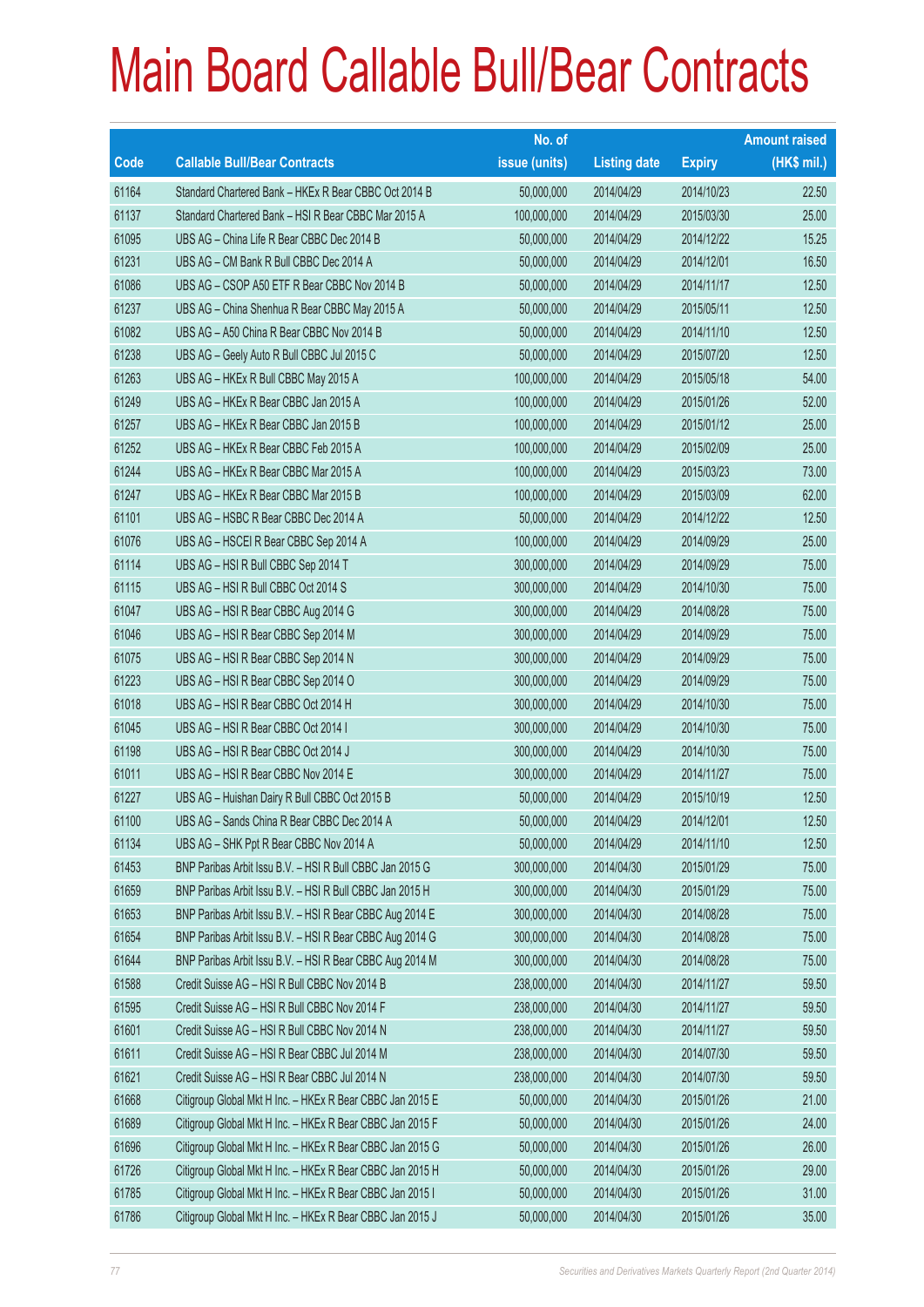|       |                                                                | No. of        |                     |               | <b>Amount raised</b> |
|-------|----------------------------------------------------------------|---------------|---------------------|---------------|----------------------|
| Code  | <b>Callable Bull/Bear Contracts</b>                            | issue (units) | <b>Listing date</b> | <b>Expiry</b> | $(HK$$ mil.)         |
| 61819 | Citigroup Global Mkt H Inc. - HKEx R Bear CBBC Jan 2015 K      | 50,000,000    | 2014/04/30          | 2015/01/26    | 45.00                |
| 61821 | Citigroup Global Mkt H Inc. - HKEx R Bear CBBC Jan 2015 L      | 50,000,000    | 2014/04/30          | 2015/01/26    | 60.00                |
| 61447 | HK Bank - China Shenhua R Bear CBBC Dec 2015 A                 | 40,000,000    | 2014/04/30          | 2015/12/07    | 10.00                |
| 61441 | HK Bank - HKEx R Bear CBBC Dec 2014 A                          | 50,000,000    | 2014/04/30          | 2014/12/22    | 17.50                |
| 61444 | HK Bank – HKEx R Bear CBBC Jan 2015 A                          | 50,000,000    | 2014/04/30          | 2015/01/26    | 22.50                |
| 61430 | HK Bank - TCH R Bear CBBC Nov 2014 N                           | 50,000,000    | 2014/04/30          | 2014/11/25    | 18.50                |
| 61433 | HK Bank - TCH R Bear CBBC Nov 2014 O                           | 50,000,000    | 2014/04/30          | 2014/11/18    | 13.50                |
| 61388 | HK Bank - TCH R Bear CBBC Dec 2014 G                           | 50,000,000    | 2014/04/30          | 2014/12/09    | 28.50                |
| 61420 | HK Bank - TCH R Bear CBBC Dec 2014 H                           | 50,000,000    | 2014/04/30          | 2014/12/02    | 23.50                |
| 61666 | J P Morgan SP BV - HSI R Bull CBBC Oct 2014 I                  | 300,000,000   | 2014/04/30          | 2014/10/30    | 75.00                |
| 61664 | J P Morgan SP BV - HSI R Bull CBBC Nov 2014 Q                  | 300,000,000   | 2014/04/30          | 2014/11/27    | 75.00                |
| 61660 | J P Morgan SP BV - HSI R Bull CBBC Dec 2014 Y                  | 300,000,000   | 2014/04/30          | 2014/12/30    | 75.00                |
| 61488 | J P Morgan SP BV - HSI R Bear CBBC Jul 2014 Z                  | 300,000,000   | 2014/04/30          | 2014/07/30    | 75.00                |
| 61491 | Macquarie Bank Ltd. - HSI R Bear CBBC Sep 2014 F               | 50,000,000    | 2014/04/30          | 2014/09/29    | 12.50                |
| 61454 | SGA Societe Generale Acceptance N.V. - HSI R Bull CBBC Dec14 T | 200,000,000   | 2014/04/30          | 2014/12/30    | 50.00                |
| 61469 | SGA Societe Generale Acceptance N.V. - HSI R Bear CBBC Jul14 W | 200,000,000   | 2014/04/30          | 2014/07/30    | 50.00                |
| 61587 | UBS AG - Cheung Kong R Bear CBBC Dec 2014 A                    | 50,000,000    | 2014/04/30          | 2014/12/15    | 12.50                |
| 61553 | UBS AG - CM Bank R Bull CBBC Jul 2015 A                        | 50,000,000    | 2014/04/30          | 2015/07/13    | 12.50                |
| 61554 | UBS AG - CNOOC R Bear CBBC Jan 2015 A                          | 50,000,000    | 2014/04/30          | 2015/01/05    | 12.50                |
| 61585 | UBS AG - HKEx R Bull CBBC Jun 2015 A                           | 100,000,000   | 2014/04/30          | 2015/06/01    | 37.50                |
| 61562 | UBS AG - HKEx R Bear CBBC Feb 2015 B                           | 100,000,000   | 2014/04/30          | 2015/02/02    | 69.00                |
| 61567 | UBS AG - HKEx R Bear CBBC Feb 2015 C                           | 100,000,000   | 2014/04/30          | 2015/02/16    | 48.00                |
| 61569 | UBS AG - HKEx R Bear CBBC Mar 2015 C                           | 100,000,000   | 2014/04/30          | 2015/03/23    | 28.00                |
| 61543 | UBS AG - HSCEI R Bear CBBC Nov 2014 A                          | 100,000,000   | 2014/04/30          | 2014/11/27    | 25.00                |
| 61471 | UBS AG - HSI R Bull CBBC Sep 2014 W                            | 300,000,000   | 2014/04/30          | 2014/09/29    | 75.00                |
| 61470 | UBS AG - HSI R Bull CBBC Dec 2014 E                            | 300,000,000   | 2014/04/30          | 2014/12/30    | 75.00                |
| 61604 | UBS AG - HSI R Bear CBBC Jul 2014 B                            | 300,000,000   | 2014/04/30          | 2014/07/30    | 75.00                |
| 61602 | UBS AG - HSI R Bear CBBC Aug 2014 J                            | 300,000,000   | 2014/04/30          | 2014/08/28    | 75.00                |
| 61542 | UBS AG - HSI R Bear CBBC Sep 2014 P                            | 300,000,000   | 2014/04/30          | 2014/09/29    | 75.00                |
| 61511 | UBS AG - HSI R Bear CBBC Oct 2014 K                            | 300,000,000   | 2014/04/30          | 2014/10/30    | 75.00                |
| 61534 | UBS AG - HSI R Bear CBBC Oct 2014 L                            | 300,000,000   | 2014/04/30          | 2014/10/30    | 75.00                |
| 61493 | UBS AG - HSI R Bear CBBC Dec 2014 B                            | 300,000,000   | 2014/04/30          | 2014/12/30    | 75.00                |
| 61973 | Credit Suisse AG - HSI R Bull CBBC Oct 2014 K                  | 238,000,000   | 2014/05/02          | 2014/10/30    | 59.50                |
| 61975 | Credit Suisse AG - HSI R Bull CBBC Oct 2014 S                  | 238,000,000   | 2014/05/02          | 2014/10/30    | 59.50                |
| 61889 | Credit Suisse AG - HSI R Bear CBBC Aug 2014 S                  | 238,000,000   | 2014/05/02          | 2014/08/28    | 59.50                |
| 61891 | Credit Suisse AG - HSI R Bear CBBC Aug 2014 T                  | 238,000,000   | 2014/05/02          | 2014/08/28    | 59.50                |
| 61861 | HK Bank - ABC R Bull CBBC Jul 2015 A                           | 80,000,000    | 2014/05/02          | 2015/07/17    | 20.00                |
| 61864 | HK Bank - Sinopec Corp R Bear CBBC Apr 2015 A                  | 40,000,000    | 2014/05/02          | 2015/04/20    | 10.00                |
| 61865 | HK Bank - Sinopec Corp R Bear CBBC Apr 2015 B                  | 40,000,000    | 2014/05/02          | 2015/04/27    | 10.00                |
| 61852 | HK Bank - HSCEI R Bear CBBC Dec 2014 C                         | 68,000,000    | 2014/05/02          | 2014/12/30    | 17.00                |
| 61834 | HK Bank - HSI R Bear CBBC Nov 2014 Q                           | 100,000,000   | 2014/05/02          | 2014/11/27    | 25.00                |
| 61833 | HK Bank - Huishan Dairy R Bull CBBC Nov 2015 A                 | 40,000,000    | 2014/05/02          | 2015/11/30    | 10.00                |
| 62061 | J P Morgan SP BV - HSI R Bull CBBC Dec 2014 A                  | 300,000,000   | 2014/05/02          | 2014/12/30    | 75.00                |
| 61824 | J P Morgan SP BV - HSI R Bull CBBC Dec 2014 Z                  | 300,000,000   | 2014/05/02          | 2014/12/30    | 75.00                |
| 61825 | J P Morgan SP BV - HSI R Bear CBBC Aug 2014 V                  | 300,000,000   | 2014/05/02          | 2014/08/28    | 75.00                |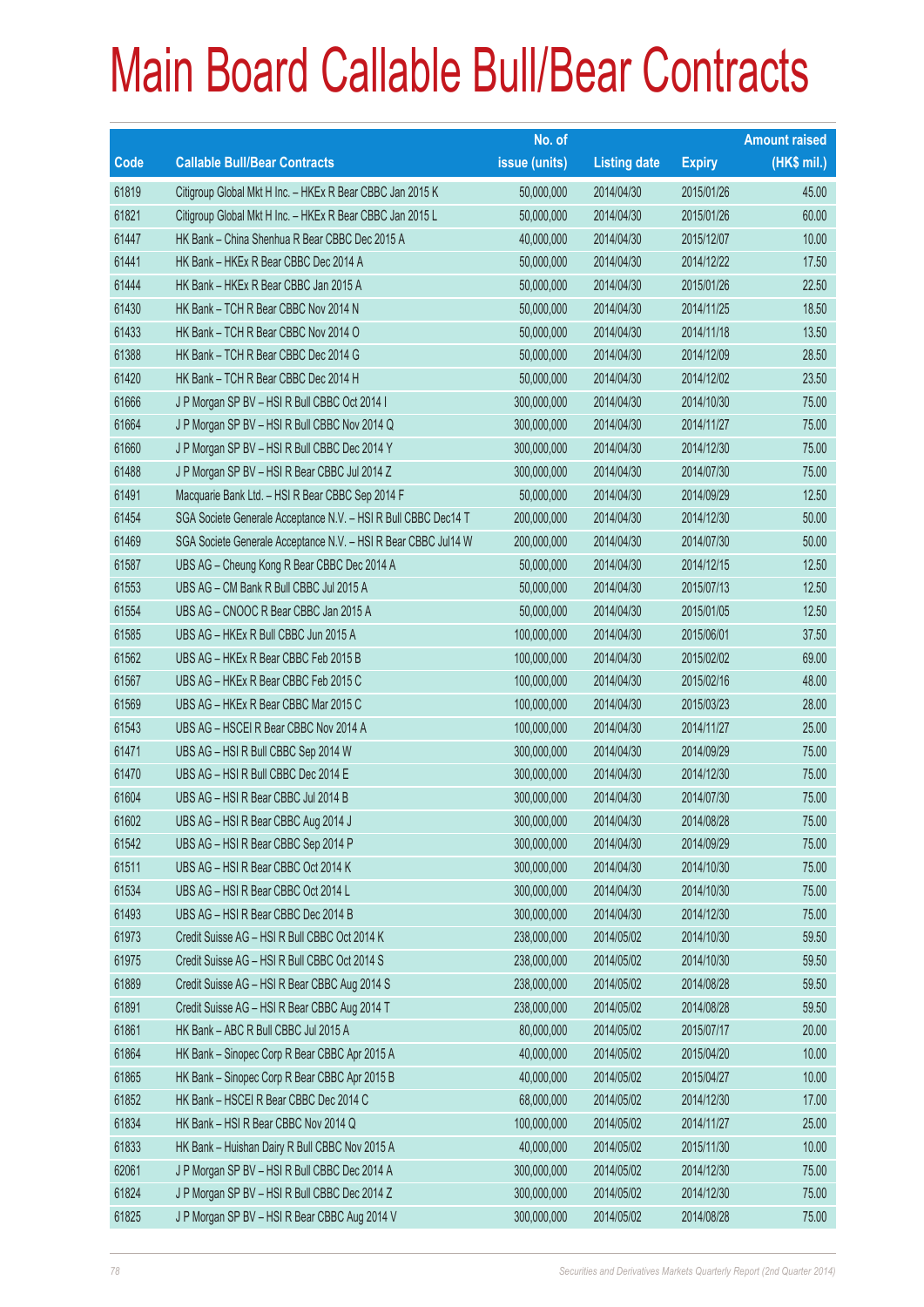|       |                                                                | No. of        |                     |               | <b>Amount raised</b> |
|-------|----------------------------------------------------------------|---------------|---------------------|---------------|----------------------|
| Code  | <b>Callable Bull/Bear Contracts</b>                            | issue (units) | <b>Listing date</b> | <b>Expiry</b> | (HK\$ mil.)          |
| 61828 | J P Morgan SP BV - HSI R Bear CBBC Aug 2014 W                  | 300,000,000   | 2014/05/02          | 2014/08/28    | 75.00                |
| 62049 | J P Morgan SP BV - HSI R Bear CBBC Aug 2014 X                  | 300,000,000   | 2014/05/02          | 2014/08/28    | 75.00                |
| 61823 | Standard Chartered Bank - HSI R Bear CBBC Mar 2015 B           | 100,000,000   | 2014/05/02          | 2015/03/30    | 25.00                |
| 61894 | Standard Chartered Bank - HSI R Bear CBBC Mar 2015 C           | 100,000,000   | 2014/05/02          | 2015/03/30    | 25.00                |
| 61893 | SGA Societe Generale Acceptance N.V. - HSI R Bear CBBC Aug14 E | 200,000,000   | 2014/05/02          | 2014/08/28    | 50.00                |
| 61967 | UBS AG - HKEx R Bull CBBC May 2015 B                           | 50,000,000    | 2014/05/02          | 2015/05/11    | 20.00                |
| 62045 | UBS AG - HKEx R Bull CBBC May 2015 C                           | 50,000,000    | 2014/05/02          | 2015/05/11    | 12.50                |
| 61960 | UBS AG - HKEx R Bull CBBC Jun 2015 B                           | 50,000,000    | 2014/05/02          | 2015/06/15    | 12.50                |
| 61959 | UBS AG - HKEx R Bull CBBC Jul 2015 A                           | 50,000,000    | 2014/05/02          | 2015/07/13    | 12.50                |
| 61966 | UBS AG - HKEx R Bull CBBC Sep 2015 A                           | 50,000,000    | 2014/05/02          | 2015/09/21    | 15.00                |
| 61970 | UBS AG - HKEx R Bull CBBC Sep 2015 B                           | 50,000,000    | 2014/05/02          | 2015/09/14    | 25.00                |
| 61918 | UBS AG - HKEx R Bear CBBC Jan 2015 C                           | 50,000,000    | 2014/05/02          | 2015/01/26    | 39.50                |
| 61919 | UBS AG - HKEx R Bear CBBC Jan 2015 D                           | 50,000,000    | 2014/05/02          | 2015/01/19    | 34.50                |
| 61924 | UBS AG - HKEx R Bear CBBC Jan 2015 E                           | 50,000,000    | 2014/05/02          | 2015/01/05    | 23.25                |
| 61955 | UBS AG - HKEx R Bear CBBC Jan 2015 F                           | 50,000,000    | 2014/05/02          | 2015/01/12    | 13.25                |
| 61957 | UBS AG - HKEx R Bear CBBC Jan 2015 G                           | 100,000,000   | 2014/05/02          | 2015/01/26    | 25.00                |
| 61900 | UBS AG - HKEx R Bear CBBC Feb 2015 D                           | 50,000,000    | 2014/05/02          | 2015/02/02    | 12.50                |
| 61911 | UBS AG - HKEx R Bear CBBC Feb 2015 E                           | 100,000,000   | 2014/05/02          | 2015/02/09    | 81.00                |
| 61922 | UBS AG - HKEx R Bear CBBC Feb 2015 F                           | 100,000,000   | 2014/05/02          | 2015/02/09    | 59.00                |
| 61931 | UBS AG - HKEx R Bear CBBC Feb 2015 G                           | 50,000,000    | 2014/05/02          | 2015/02/02    | 18.25                |
| 61956 | UBS AG - HKEx R Bear CBBC Feb 2015 H                           | 50,000,000    | 2014/05/02          | 2015/02/16    | 12.50                |
| 61905 | UBS AG - HKEx R Bear CBBC Mar 2015 D                           | 100,000,000   | 2014/05/02          | 2015/03/16    | 86.00                |
| 61923 | UBS AG - HKEx R Bear CBBC Mar 2015 E                           | 50,000,000    | 2014/05/02          | 2015/03/02    | 28.50                |
| 61927 | UBS AG - HKEx R Bear CBBC Mar 2015 F                           | 100,000,000   | 2014/05/02          | 2015/03/30    | 44.00                |
| 61928 | UBS AG - HKEx R Bear CBBC Mar 2015 G                           | 100,000,000   | 2014/05/02          | 2015/03/02    | 39.00                |
| 61976 | UBS AG - HSI R Bull CBBC Oct 2014 C                            | 300,000,000   | 2014/05/02          | 2014/10/30    | 75.00                |
| 61896 | UBS AG - HSI R Bear CBBC Sep 2014 Q                            | 300,000,000   | 2014/05/02          | 2014/09/29    | 75.00                |
| 62008 | UBS AG - HSI R Bear CBBC Oct 2014 M                            | 300,000,000   | 2014/05/02          | 2014/10/30    | 75.00                |
| 62150 | BNP Paribas Arbit Issu B.V. - HSI R Bull CBBC Jan 2015 I       | 300,000,000   | 2014/05/05          | 2015/01/29    | 75.00                |
| 62151 | BNP Paribas Arbit Issu B.V. - HSI R Bull CBBC Jan 2015 J       | 300,000,000   | 2014/05/05          | 2015/01/29    | 75.00                |
| 62347 | BNP Paribas Arbit Issu B.V. - HSI R Bull CBBC Jan 2015 K       | 300,000,000   | 2014/05/05          | 2015/01/29    | 75.00                |
| 62353 | BNP Paribas Arbit Issu B.V. - HSI R Bear CBBC Aug 2014 F       | 300,000,000   | 2014/05/05          | 2014/08/28    | 75.00                |
| 62348 | BNP Paribas Arbit Issu B.V. - HSI R Bear CBBC Aug 2014 H       | 300,000,000   | 2014/05/05          | 2014/08/28    | 75.00                |
| 62349 | BNP Paribas Arbit Issu B.V. - HSI R Bear CBBC Aug 2014 K       | 300,000,000   | 2014/05/05          | 2014/08/28    | 75.00                |
| 62386 | BNP Paribas Arbit Issu B.V. - HSI R Bear CBBC Aug 2014 L       | 300,000,000   | 2014/05/05          | 2014/08/28    | 75.00                |
| 62364 | BNP Paribas Arbit Issu B.V. - HSI R Bear CBBC Aug 2014 W       | 300,000,000   | 2014/05/05          | 2014/08/28    | 75.00                |
| 62218 | Credit Suisse AG - HKEx R Bull CBBC Jan 2015 A                 | 50,000,000    | 2014/05/05          | 2015/01/30    | 13.50                |
| 62268 | Credit Suisse AG - HKEx R Bull CBBC Jan 2015 B                 | 50,000,000    | 2014/05/05          | 2015/01/30    | 22.00                |
| 62266 | Credit Suisse AG - HKEx R Bull CBBC Feb 2015 A                 | 50,000,000    | 2014/05/05          | 2015/02/27    | 17.00                |
| 62287 | Credit Suisse AG - HKEx R Bear CBBC Jan 2015 A                 | 50,000,000    | 2014/05/05          | 2015/01/30    | 12.50                |
| 62300 | Credit Suisse AG - HKEx R Bear CBBC Jan 2015 B                 | 50,000,000    | 2014/05/05          | 2015/01/30    | 12.50                |
| 62308 | Credit Suisse AG - HKEx R Bear CBBC Jan 2015 C                 | 50,000,000    | 2014/05/05          | 2015/01/30    | 17.50                |
| 62311 | Credit Suisse AG - HKEx R Bear CBBC Jan 2015 D                 | 50,000,000    | 2014/05/05          | 2015/01/30    | 25.50                |
| 62310 | Credit Suisse AG - HKEx R Bear CBBC Feb 2015 A                 | 50,000,000    | 2014/05/05          | 2015/02/27    | 12.50                |
| 62312 | Credit Suisse AG - HKEx R Bear CBBC Feb 2015 B                 | 50,000,000    | 2014/05/05          | 2015/02/27    | 33.50                |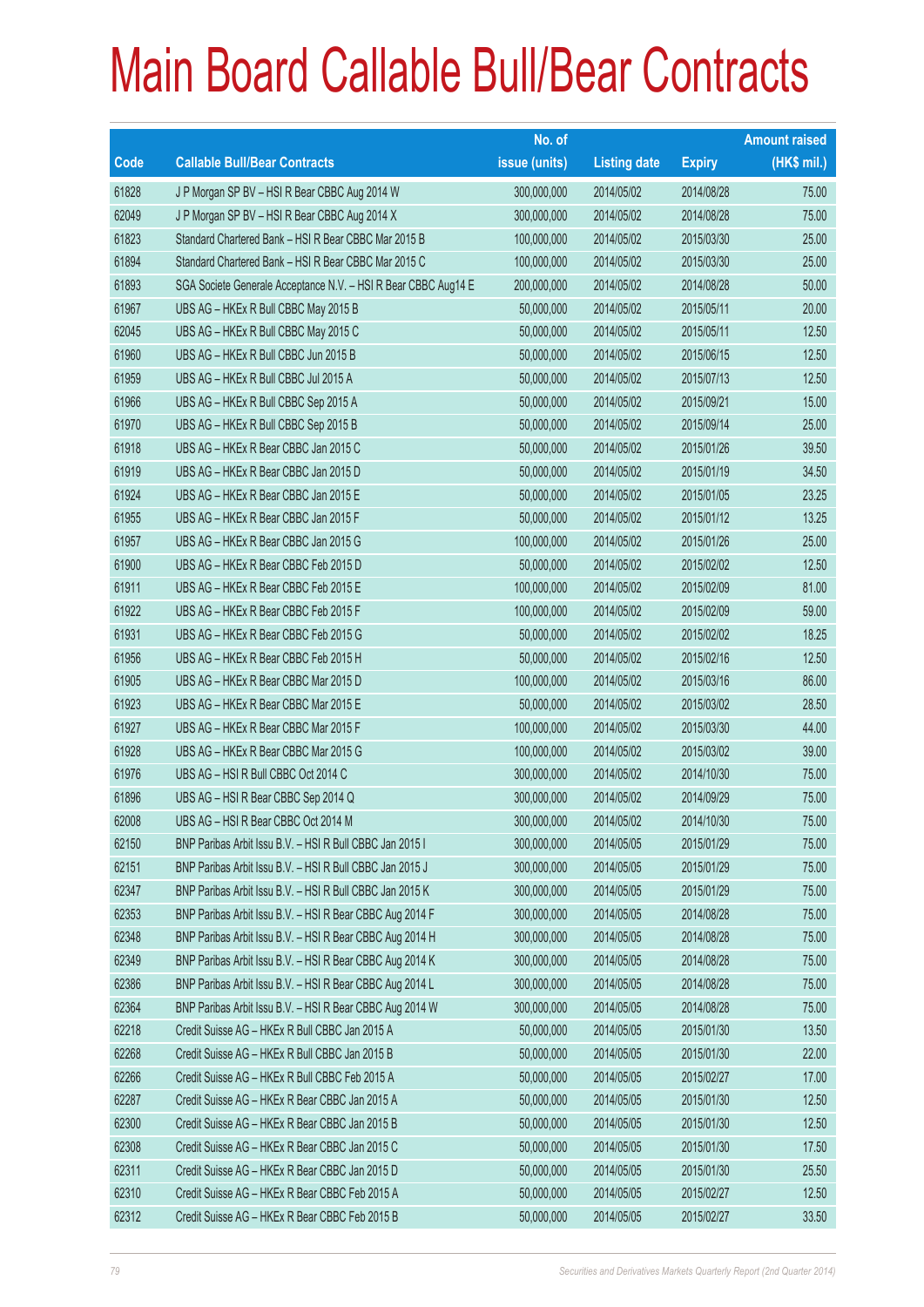|       |                                                                | No. of        |                     |               | <b>Amount raised</b> |
|-------|----------------------------------------------------------------|---------------|---------------------|---------------|----------------------|
| Code  | <b>Callable Bull/Bear Contracts</b>                            | issue (units) | <b>Listing date</b> | <b>Expiry</b> | $(HK$$ mil.)         |
| 62205 | Credit Suisse AG - HSI R Bull CBBC Sep 2014 F                  | 238,000,000   | 2014/05/05          | 2014/09/29    | 59.50                |
| 62209 | Credit Suisse AG - HSI R Bull CBBC Sep 2014 O                  | 238,000,000   | 2014/05/05          | 2014/09/29    | 59.50                |
| 62153 | Credit Suisse AG - HSI R Bull CBBC Sep 2014 Q                  | 238,000,000   | 2014/05/05          | 2014/09/29    | 59.50                |
| 62152 | Credit Suisse AG - HSI R Bull CBBC Sep 2014 S                  | 238,000,000   | 2014/05/05          | 2014/09/29    | 59.50                |
| 62683 | Credit Suisse AG - HSI R Bear CBBC Aug 2014 U                  | 238,000,000   | 2014/05/05          | 2014/08/28    | 59.50                |
| 62679 | Credit Suisse AG - HSI R Bear CBBC Aug 2014 Y                  | 238,000,000   | 2014/05/05          | 2014/08/28    | 59.50                |
| 62677 | Credit Suisse AG - HSI R Bear CBBC Sep 2014 N                  | 238,000,000   | 2014/05/05          | 2014/09/29    | 59.50                |
| 62682 | Credit Suisse AG - HSI R Bear CBBC Sep 2014 O                  | 238,000,000   | 2014/05/05          | 2014/09/29    | 59.50                |
| 62643 | Bank of East Asia - Minsheng Bank R Bull CBBC Dec 2014 A       | 80,000,000    | 2014/05/05          | 2014/12/05    | 20.00                |
| 62654 | Bank of East Asia - China Shenhua R Bear CBBC Feb 2015 A       | 200,000,000   | 2014/05/05          | 2015/02/02    | 50.00                |
| 62635 | Bank of East Asia - HKEx R Bull CBBC Nov 2014 A                | 60,000,000    | 2014/05/05          | 2014/11/28    | 15.00                |
| 62639 | Bank of East Asia - HKEx R Bear CBBC Nov 2014 A                | 60,000,000    | 2014/05/05          | 2014/11/26    | 15.60                |
| 62645 | Bank of East Asia - Huishan Dairy R Bull CBBC Dec 2015 B       | 300,000,000   | 2014/05/05          | 2015/12/29    | 75.00                |
| 62343 | Goldman Sachs SP (Asia) - HSI R Bear CBBC Aug 2014 Q           | 150,000,000   | 2014/05/05          | 2014/08/28    | 37.80                |
| 62314 | J P Morgan SP BV - HSI R Bear CBBC Aug 2014 Y                  | 300,000,000   | 2014/05/05          | 2014/08/28    | 75.00                |
| 62321 | JP Morgan SP BV - HSI R Bear CBBC Aug 2014 Z                   | 300,000,000   | 2014/05/05          | 2014/08/28    | 75.00                |
| 62346 | Macquarie Bank Ltd. - HSI R Bull CBBC Aug 2014 B               | 50,000,000    | 2014/05/05          | 2014/08/28    | 12.50                |
| 62344 | Macquarie Bank Ltd. - HSI R Bear CBBC Sep 2014 G               | 50,000,000    | 2014/05/05          | 2014/09/29    | 12.50                |
| 62345 | Macquarie Bank Ltd. - HSI R Bear CBBC Sep 2014 H               | 50,000,000    | 2014/05/05          | 2014/09/29    | 12.50                |
| 62147 | Standard Chartered Bank - HSI R Bull CBBC Mar 2015 B           | 100,000,000   | 2014/05/05          | 2015/03/30    | 25.00                |
| 62146 | Standard Chartered Bank - HSI R Bear CBBC Mar 2015 D           | 100,000,000   | 2014/05/05          | 2015/03/30    | 25.00                |
| 62078 | SGA Societe Generale Acceptance N.V. - HSI R Bull CBBC Oct14 Q | 200,000,000   | 2014/05/05          | 2014/10/30    | 50.00                |
| 62079 | SGA Societe Generale Acceptance N.V. - HSI R Bull CBBC Oct14 R | 200,000,000   | 2014/05/05          | 2014/10/30    | 50.00                |
| 62329 | SGA Societe Generale Acceptance N.V. - HSI R Bear CBBC Aug14 F | 200,000,000   | 2014/05/05          | 2014/08/28    | 50.00                |
| 62330 | SGA Societe Generale Acceptance N.V. - HSI R Bear CBBC Aug14 G | 200,000,000   | 2014/05/05          | 2014/08/28    | 50.00                |
| 62331 | SGA Societe Generale Acceptance N.V. - HSI R Bear CBBC Aug14 H | 200,000,000   | 2014/05/05          | 2014/08/28    | 50.00                |
| 62342 | SGA Societe Generale Acceptance N.V. - HSI R Bear CBBC Aug14 I | 200,000,000   | 2014/05/05          | 2014/08/28    | 50.00                |
| 62512 | UBS AG - China Mobile R Bull CBBC Jun 2015 A                   | 50,000,000    | 2014/05/05          | 2015/06/22    | 12.50                |
| 62511 | UBS AG - China Shenhua R Bull CBBC Oct 2015 A                  | 50,000,000    | 2014/05/05          | 2015/10/26    | 12.50                |
| 62615 | UBS AG - HKEx R Bull CBBC Jun 2015 C                           | 100,000,000   | 2014/05/05          | 2015/06/01    | 25.00                |
| 62685 | UBS AG - HKEx R Bear CBBC Dec 2014 A                           | 50,000,000    | 2014/05/05          | 2014/12/22    | 12.50                |
| 62561 | UBS AG - HKEx R Bear CBBC Jan 2015 H                           | 50,000,000    | 2014/05/05          | 2015/01/26    | 55.00                |
| 62562 | UBS AG - HKEx R Bear CBBC Jan 2015 I                           | 50,000,000    | 2014/05/05          | 2015/01/05    | 50.00                |
| 62557 | UBS AG - HKEx R Bear CBBC Feb 2015 I                           | 50,000,000    | 2014/05/05          | 2015/02/16    | 60.00                |
| 62536 | UBS AG - HKEx R Bear CBBC Mar 2015 H                           | 50,000,000    | 2014/05/05          | 2015/03/09    | 65.00                |
| 62392 | UBS AG - HSCEI R Bull CBBC Dec 2014 H                          | 100,000,000   | 2014/05/05          | 2014/12/30    | 25.00                |
| 62400 | UBS AG - HSCEI R Bull CBBC Dec 2014 I                          | 100,000,000   | 2014/05/05          | 2014/12/30    | 25.00                |
| 62387 | UBS AG - HSCEI R Bear CBBC Oct 2014 A                          | 100,000,000   | 2014/05/05          | 2014/10/30    | 25.00                |
| 62578 | UBS AG - HSI R Bull CBBC Sep 2014 S                            | 300,000,000   | 2014/05/05          | 2014/09/29    | 75.00                |
| 62577 | UBS AG - HSI R Bull CBBC Oct 2014 L                            | 300,000,000   | 2014/05/05          | 2014/10/30    | 75.00                |
| 62690 | UBS AG - HSI R Bear CBBC Aug 2014 F                            | 300,000,000   | 2014/05/05          | 2014/08/28    | 75.00                |
| 62692 | UBS AG - HSI R Bear CBBC Aug 2014 H                            | 300,000,000   | 2014/05/05          | 2014/08/28    | 75.00                |
| 62691 | UBS AG - HSI R Bear CBBC Sep 2014 R                            | 300,000,000   | 2014/05/05          | 2014/09/29    | 75.00                |
| 62564 | UBS AG - Huishan Dairy R Bull CBBC Nov 2015 B                  | 40,000,000    | 2014/05/05          | 2015/11/16    | 10.00                |
| 62503 | UBS AG - Huishan Dairy R Bull CBBC Dec 2015 B                  | 40,000,000    | 2014/05/05          | 2015/12/14    | 10.00                |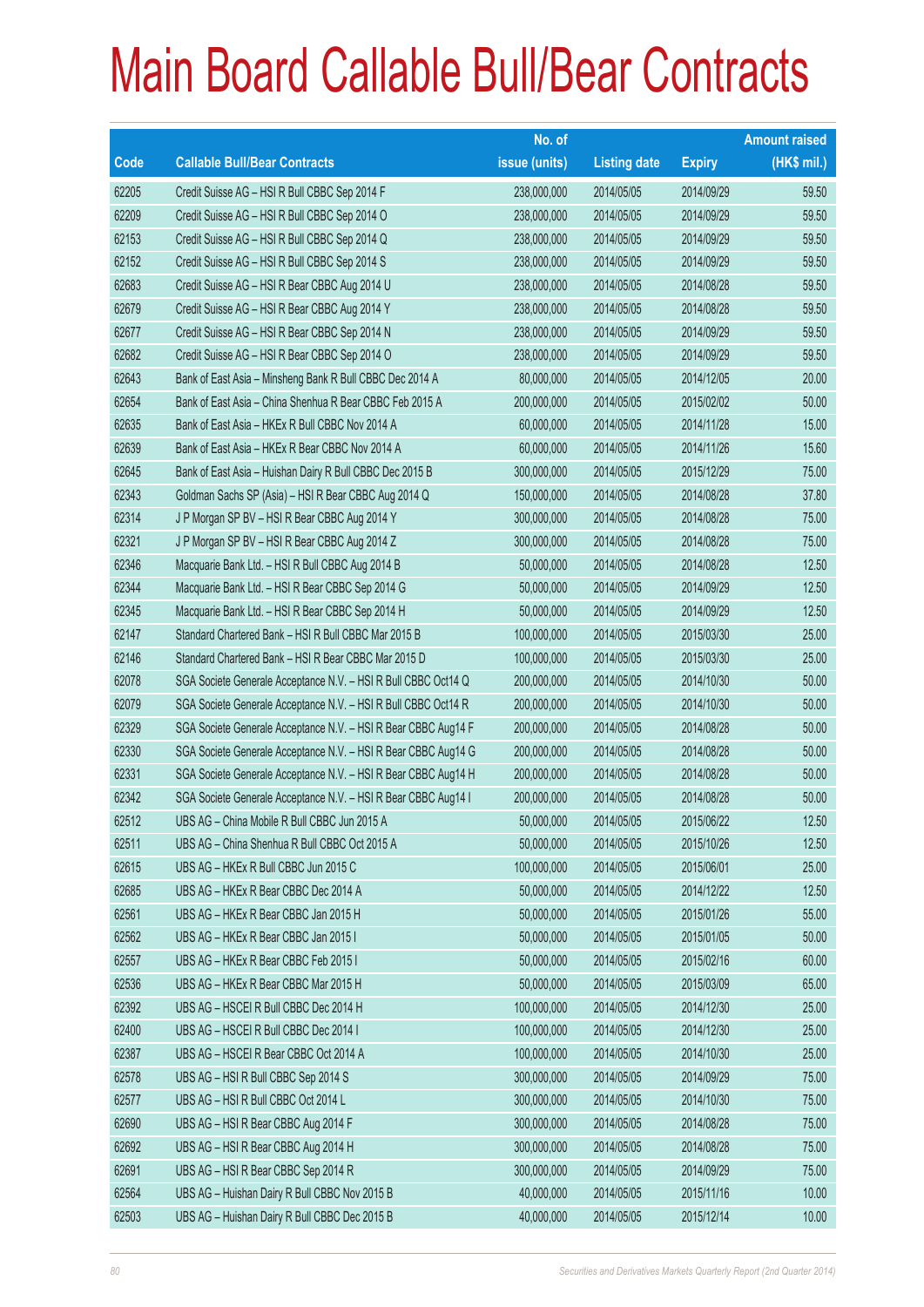|       |                                                                | No. of        |                     |               | <b>Amount raised</b> |
|-------|----------------------------------------------------------------|---------------|---------------------|---------------|----------------------|
| Code  | <b>Callable Bull/Bear Contracts</b>                            | issue (units) | <b>Listing date</b> | <b>Expiry</b> | $(HK$$ mil.)         |
| 62775 | BNP Paribas Arbit Issu B.V. - HSI R Bull CBBC Jan 2015 L       | 300,000,000   | 2014/05/07          | 2015/01/29    | 75.00                |
| 62779 | BNP Paribas Arbit Issu B.V. - HSI R Bull CBBC Jan 2015 M       | 300,000,000   | 2014/05/07          | 2015/01/29    | 75.00                |
| 62830 | BNP Paribas Arbit Issu B.V. - HSI R Bear CBBC Aug 2014 I       | 300,000,000   | 2014/05/07          | 2014/08/28    | 75.00                |
| 62822 | BNP Paribas Arbit Issu B.V. - HSI R Bear CBBC Aug 2014 X       | 300,000,000   | 2014/05/07          | 2014/08/28    | 75.00                |
| 62795 | Credit Suisse AG - HSI R Bull CBBC Oct 2014 C                  | 238,000,000   | 2014/05/07          | 2014/10/30    | 59.50                |
| 62793 | Credit Suisse AG - HSI R Bull CBBC Oct 2014 P                  | 238,000,000   | 2014/05/07          | 2014/10/30    | 59.50                |
| 62874 | Credit Suisse AG - HSI R Bear CBBC Aug 2014 V                  | 238,000,000   | 2014/05/07          | 2014/08/28    | 59.50                |
| 62852 | Credit Suisse AG - HSI R Bear CBBC Sep 2014 P                  | 238,000,000   | 2014/05/07          | 2014/09/29    | 59.50                |
| 62855 | Credit Suisse AG - HSI R Bear CBBC Sep 2014 Q                  | 238,000,000   | 2014/05/07          | 2014/09/29    | 59.50                |
| 62915 | Bank of East Asia - China Cinda R Bull CBBC Mar 2015 A         | 200,000,000   | 2014/05/07          | 2015/03/27    | 50.00                |
| 62916 | Bank of East Asia - Kingsoft R Bull CBBC Apr 2015 A            | 200,000,000   | 2014/05/07          | 2015/04/29    | 50.00                |
| 62914 | Bank of East Asia - Lenovo R Bull CBBC Dec 2014 B              | 80,000,000    | 2014/05/07          | 2014/12/31    | 20.00                |
| 62724 | HK Bank - Anhui Conch R Bull CBBC Jul 2015 B                   | 50,000,000    | 2014/05/07          | 2015/07/27    | 12.50                |
| 62728 | HK Bank - China Cinda R Bull CBBC Dec 2014 A                   | 50,000,000    | 2014/05/07          | 2014/12/22    | 12.50                |
| 62696 | HK Bank - China Cinda R Bull CBBC Jan 2015 A                   | 50,000,000    | 2014/05/07          | 2015/01/26    | 12.50                |
| 62707 | HK Bank - GCL-Poly Energy R Bull CBBC Aug 2015 A               | 40,000,000    | 2014/05/07          | 2015/08/28    | 10.00                |
| 62729 | HK Bank - GCL-Poly Energy R Bull CBBC Sep 2015 A               | 40,000,000    | 2014/05/07          | 2015/09/18    | 10.00                |
| 62705 | HK Bank - HSI R Bear CBBC Nov 2014 R                           | 100,000,000   | 2014/05/07          | 2014/11/27    | 25.00                |
| 62695 | HK Bank - HSI R Bear CBBC Dec 2014 K                           | 100,000,000   | 2014/05/07          | 2014/12/30    | 25.00                |
| 62694 | HK Bank - HSI R Bear CBBC Jan 2015 B                           | 100,000,000   | 2014/05/07          | 2015/01/29    | 25.00                |
| 62732 | HK Bank - Kingsoft R Bull CBBC Sep 2015 A                      | 50,000,000    | 2014/05/07          | 2015/09/18    | 12.50                |
| 62734 | HK Bank - Kingsoft R Bull CBBC Sep 2015 B                      | 50,000,000    | 2014/05/07          | 2015/09/18    | 12.50                |
| 62709 | HK Bank - Lenovo R Bull CBBC Dec 2014 C                        | 60,000,000    | 2014/05/07          | 2014/12/22    | 15.00                |
| 62717 | HK Bank - Lenovo R Bull CBBC Jan 2015 A                        | 60,000,000    | 2014/05/07          | 2015/01/26    | 15.00                |
| 62722 | HK Bank - Lenovo R Bear CBBC Dec 2014 B                        | 40,000,000    | 2014/05/07          | 2014/12/22    | 10.00                |
| 62744 | J P Morgan SP BV - HSI R Bull CBBC Oct 2014 Q                  | 300,000,000   | 2014/05/07          | 2014/10/30    | 75.00                |
| 62735 | J P Morgan SP BV - HSI R Bull CBBC Nov 2014 Y                  | 300,000,000   | 2014/05/07          | 2014/11/27    | 75.00                |
| 62913 | J P Morgan SP BV - HSI R Bear CBBC Aug 2014 A                  | 300,000,000   | 2014/05/07          | 2014/08/28    | 75.00                |
| 62894 | J P Morgan SP BV - HSI R Bear CBBC Sep 2014 A                  | 300,000,000   | 2014/05/07          | 2014/09/29    | 75.00                |
| 62898 | J P Morgan SP BV - HSI R Bear CBBC Sep 2014 B                  | 300,000,000   | 2014/05/07          | 2014/09/29    | 75.00                |
| 62834 | Standard Chartered Bank - HSI R Bear CBBC Jan 2015 A           | 100,000,000   | 2014/05/07          | 2015/01/29    | 25.00                |
| 62804 | Standard Chartered Bank - HSI R Bear CBBC Mar 2015 E           | 100,000,000   | 2014/05/07          | 2015/03/30    | 25.00                |
| 62845 | Standard Chartered Bank - Kingsoft R Bull CBBC Dec 2014 A      | 50,000,000    | 2014/05/07          | 2014/12/12    | 27.50                |
| 62849 | Standard Chartered Bank - Kingsoft R Bear CBBC Dec 2014 A      | 50,000,000    | 2014/05/07          | 2014/12/19    | 37.50                |
| 62789 | SGA Societe Generale Acceptance N.V. - HSI R Bull CBBC Oct14 S | 200,000,000   | 2014/05/07          | 2014/10/30    | 50.00                |
| 62821 | SGA Societe Generale Acceptance N.V. - HSI R Bear CBBC Aug14 J | 200,000,000   | 2014/05/07          | 2014/08/28    | 50.00                |
| 62893 | UBS AG - HSBC R Bull CBBC Apr 2015 B                           | 50,000,000    | 2014/05/07          | 2015/04/20    | 12.50                |
| 62886 | UBS AG - HSBC R Bear CBBC Feb 2015 A                           | 50,000,000    | 2014/05/07          | 2015/02/02    | 12.50                |
| 62801 | UBS AG - HSI R Bull CBBC Nov 2014 M                            | 300,000,000   | 2014/05/07          | 2014/11/27    | 75.00                |
| 62798 | UBS AG - HSI R Bull CBBC Nov 2014 U                            | 300,000,000   | 2014/05/07          | 2014/11/27    | 75.00                |
| 62875 | UBS AG - HSI R Bear CBBC Aug 2014 K                            | 300,000,000   | 2014/05/07          | 2014/08/28    | 75.00                |
| 62880 | UBS AG - HSI R Bear CBBC Sep 2014 S                            | 300,000,000   | 2014/05/07          | 2014/09/29    | 75.00                |
| 62878 | UBS AG - HSI R Bear CBBC Oct 2014 N                            | 300,000,000   | 2014/05/07          | 2014/10/30    | 75.00                |
| 62881 | UBS AG - HSI R Bear CBBC Oct 2014 O                            | 300,000,000   | 2014/05/07          | 2014/10/30    | 75.00                |
| 62882 | UBS AG - TCH R Bear CBBC Jan 2015 A                            | 40,000,000    | 2014/05/07          | 2015/01/12    | 10.20                |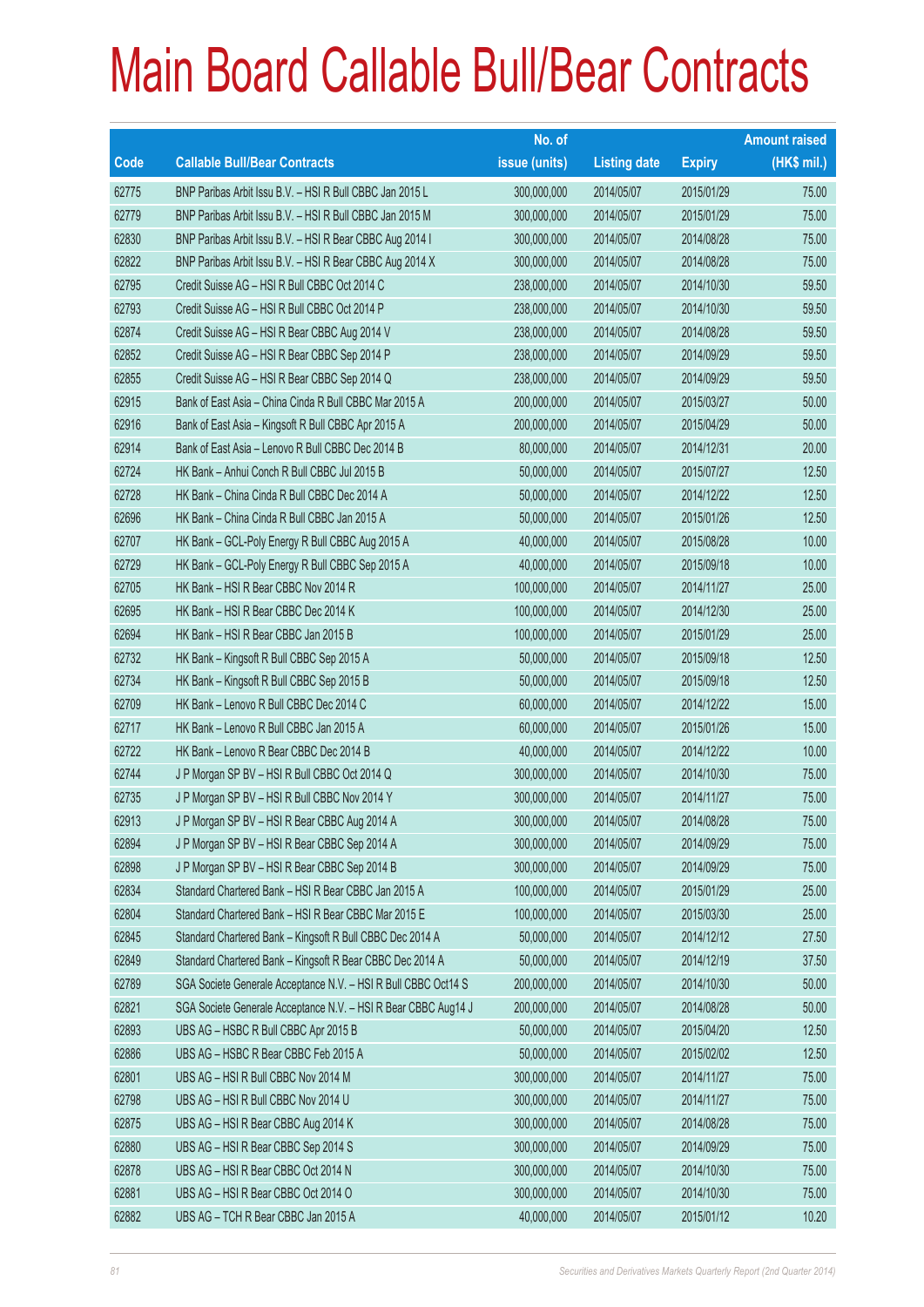|       |                                                              | No. of        |                     |               | <b>Amount raised</b> |
|-------|--------------------------------------------------------------|---------------|---------------------|---------------|----------------------|
| Code  | <b>Callable Bull/Bear Contracts</b>                          | issue (units) | <b>Listing date</b> | <b>Expiry</b> | (HK\$ mil.)          |
| 62958 | Credit Suisse AG - HSI R Bull CBBC Dec 2014 J                | 238,000,000   | 2014/05/08          | 2014/12/30    | 59.50                |
| 62959 | Credit Suisse AG - HSI R Bull CBBC Dec 2014 M                | 238,000,000   | 2014/05/08          | 2014/12/30    | 59.50                |
| 62962 | Credit Suisse AG - HSI R Bull CBBC Dec 2014 Y                | 238,000,000   | 2014/05/08          | 2014/12/30    | 59.50                |
| 62926 | Credit Suisse AG - HSI R Bear CBBC Sep 2014 R                | 238,000,000   | 2014/05/08          | 2014/09/29    | 59.50                |
| 62928 | Credit Suisse AG - HSI R Bear CBBC Sep 2014 S                | 238,000,000   | 2014/05/08          | 2014/09/29    | 59.50                |
| 62955 | Credit Suisse AG - HSI R Bear CBBC Sep 2014 T                | 238,000,000   | 2014/05/08          | 2014/09/29    | 59.50                |
| 63002 | Goldman Sachs SP (Asia) - HSI R Bull CBBC Aug 2014 L         | 150,000,000   | 2014/05/08          | 2014/08/28    | 40.95                |
| 62917 | HK Bank - Galaxy Ent R Bear CBBC Nov 2014 F                  | 60,000,000    | 2014/05/08          | 2014/11/21    | 15.00                |
| 62919 | HK Bank - Kingsoft R Bull CBBC Dec 2014 A                    | 50,000,000    | 2014/05/08          | 2014/12/08    | 21.00                |
| 62918 | HK Bank - TCH R Bear CBBC Nov 2014 P                         | 50,000,000    | 2014/05/08          | 2014/11/17    | 20.00                |
| 62996 | J P Morgan SP BV - HSI R Bull CBBC Oct 2014 U                | 300,000,000   | 2014/05/08          | 2014/10/30    | 75.00                |
| 62992 | J P Morgan SP BV - HSI R Bull CBBC Dec 2014 Q                | 300,000,000   | 2014/05/08          | 2014/12/30    | 75.00                |
| 62921 | J P Morgan SP BV - HSI R Bear CBBC Aug 2014 B                | 300,000,000   | 2014/05/08          | 2014/08/28    | 75.00                |
| 62920 | J P Morgan SP BV - HSI R Bear CBBC Sep 2014 C                | 300,000,000   | 2014/05/08          | 2014/09/29    | 75.00                |
| 62937 | Standard Chartered Bank - Anhui Conch R Bull CBBC Jul 2015 A | 50,000,000    | 2014/05/08          | 2015/07/30    | 12.50                |
| 62938 | Standard Chartered Bank - Anhui Conch R Bear CBBC Dec 2014 A | 50,000,000    | 2014/05/08          | 2014/12/31    | 12.50                |
| 62934 | Standard Chartered Bank - GCL-Poly Energy R Bull CBBC Nov15A | 50,000,000    | 2014/05/08          | 2015/11/25    | 12.50                |
| 62933 | Standard Chartered Bank - GCL-Poly Energy R Bear CBBC Dec14A | 50,000,000    | 2014/05/08          | 2014/12/02    | 12.50                |
| 62932 | Standard Chartered Bank - HSI R Bear CBBC Jan 2015 B         | 100,000,000   | 2014/05/08          | 2015/01/29    | 25.00                |
| 62950 | Standard Chartered Bank - HSI R Bear CBBC Jan 2015 C         | 100,000,000   | 2014/05/08          | 2015/01/29    | 25.00                |
| 62939 | Standard Chartered Bank - PetCh R Bull CBBC Oct 2014 A       | 50,000,000    | 2014/05/08          | 2014/10/23    | 12.50                |
| 62949 | Standard Chartered Bank - PetCh R Bear CBBC Sep 2014 B       | 50,000,000    | 2014/05/08          | 2014/09/26    | 12.50                |
| 62986 | UBS AG - Anhui Conch R Bull CBBC Jul 2015 B                  | 50,000,000    | 2014/05/08          | 2015/07/13    | 12.50                |
| 62983 | UBS AG - China Cinda R Bull CBBC Jan 2015 A                  | 50,000,000    | 2014/05/08          | 2015/01/12    | 12.50                |
| 62984 | UBS AG - China Cinda R Bull CBBC Jan 2015 B                  | 50,000,000    | 2014/05/08          | 2015/01/19    | 12.50                |
| 62981 | UBS AG - GCL-Poly R Bull CBBC Aug 2015 A                     | 50,000,000    | 2014/05/08          | 2015/08/03    | 12.50                |
| 63007 | UBS AG - Galaxy Ent R Bull CBBC Dec 2014 A                   | 50,000,000    | 2014/05/08          | 2014/12/01    | 12.50                |
| 63008 | UBS AG - Galaxy Ent R Bull CBBC Feb 2015 A                   | 50,000,000    | 2014/05/08          | 2015/02/09    | 12.50                |
| 63006 | UBS AG - HSI R Bull CBBC Oct 2014 G                          | 300,000,000   | 2014/05/08          | 2014/10/30    | 75.00                |
| 63005 | UBS AG - HSI R Bull CBBC Oct 2014 T                          | 300,000,000   | 2014/05/08          | 2014/10/30    | 75.00                |
| 63004 | UBS AG - HSI R Bull CBBC Dec 2014 D                          | 300,000,000   | 2014/05/08          | 2014/12/30    | 75.00                |
| 62987 | UBS AG - HSI R Bear CBBC Aug 2014 L                          | 300,000,000   | 2014/05/08          | 2014/08/28    | 75.00                |
| 62989 | UBS AG - HSI R Bear CBBC Aug 2014 M                          | 300,000,000   | 2014/05/08          | 2014/08/28    | 75.00                |
| 62990 | UBS AG - HSI R Bear CBBC Aug 2014 N                          | 300,000,000   | 2014/05/08          | 2014/08/28    | 75.00                |
| 62978 | UBS AG - Kingsoft R Bull CBBC Jul 2015 A                     | 50,000,000    | 2014/05/08          | 2015/07/13    | 12.50                |
| 63003 | UBS AG - Kingsoft R Bull CBBC Jul 2015 B                     | 50,000,000    | 2014/05/08          | 2015/07/27    | 12.50                |
| 62979 | UBS AG - Kingsoft R Bull CBBC Aug 2015 A                     | 50,000,000    | 2014/05/08          | 2015/08/03    | 12.50                |
| 62970 | UBS AG - Kingsoft R Bear CBBC Dec 2014 A                     | 50,000,000    | 2014/05/08          | 2014/12/22    | 12.50                |
| 62985 | UBS AG - Lenovo R Bull CBBC Dec 2014 E                       | 50,000,000    | 2014/05/08          | 2014/12/15    | 12.50                |
| 63035 | Credit Suisse AG - China Mobile R Bull CBBC Dec 2014 A       | 50,000,000    | 2014/05/09          | 2014/12/23    | 12.50                |
| 63042 | Credit Suisse AG - Galaxy Ent R Bull CBBC Dec 2014 A         | 50,000,000    | 2014/05/09          | 2014/12/23    | 12.50                |
| 63029 | Credit Suisse AG - HSI R Bull CBBC Nov 2014 O                | 238,000,000   | 2014/05/09          | 2014/11/27    | 59.50                |
| 63034 | Credit Suisse AG - HSI R Bull CBBC Nov 2014 X                | 238,000,000   | 2014/05/09          | 2014/11/27    | 59.50                |
| 63099 | Credit Suisse AG - HSI R Bear CBBC Sep 2014 U                | 238,000,000   | 2014/05/09          | 2014/09/29    | 59.50                |
| 63101 | Credit Suisse AG - HSI R Bear CBBC Sep 2014 V                | 238,000,000   | 2014/05/09          | 2014/09/29    | 59.50                |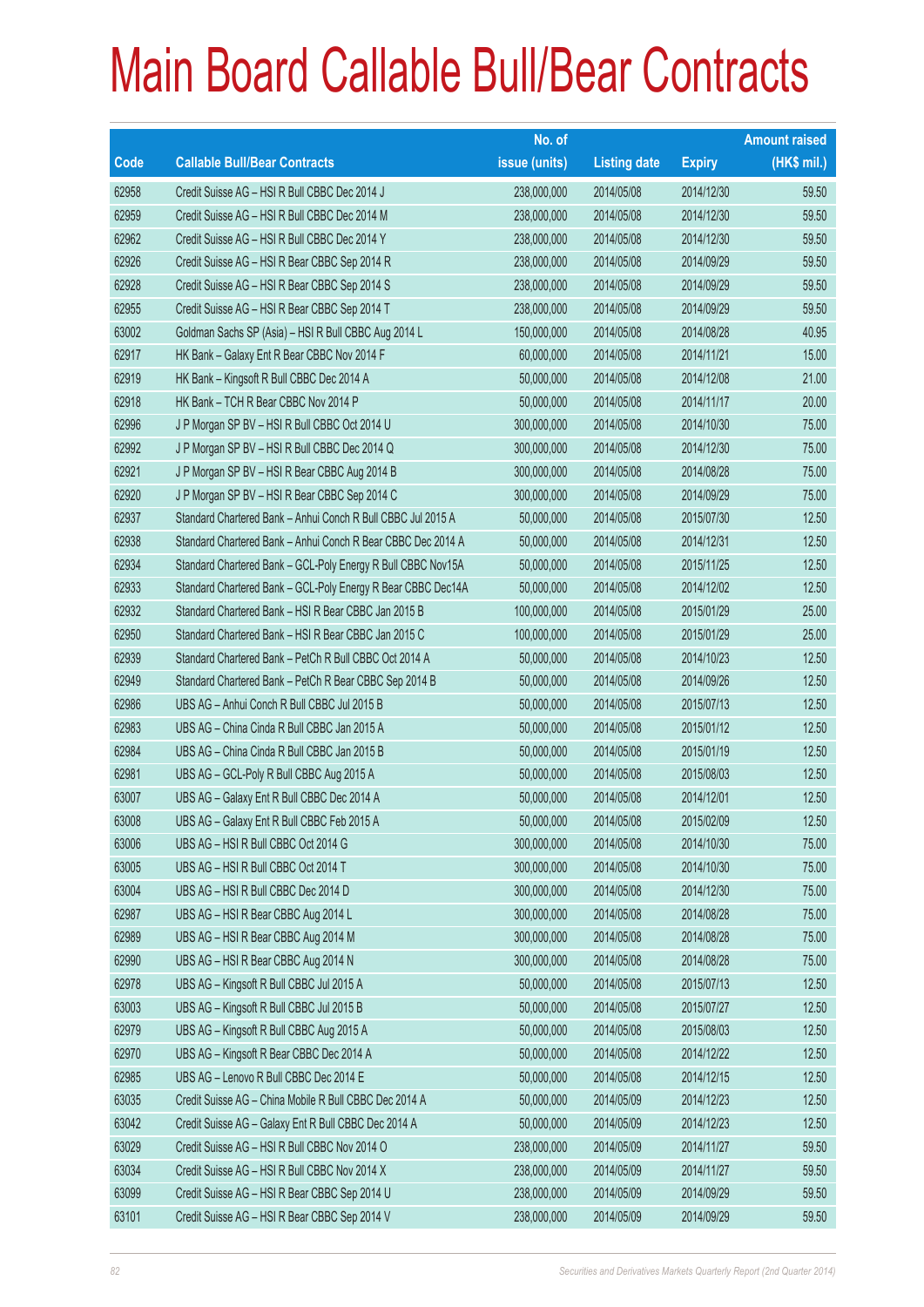|       |                                                              | No. of        |                     |               | <b>Amount raised</b> |
|-------|--------------------------------------------------------------|---------------|---------------------|---------------|----------------------|
| Code  | <b>Callable Bull/Bear Contracts</b>                          | issue (units) | <b>Listing date</b> | <b>Expiry</b> | (HK\$ mil.)          |
| 63104 | Credit Suisse AG - TCH R Bull CBBC Dec 2014 A                | 50,000,000    | 2014/05/09          | 2014/12/23    | 38.50                |
| 63043 | Credit Suisse AG - TCH R Bear CBBC Sep 2014 A                | 50,000,000    | 2014/05/09          | 2014/09/30    | 12.50                |
| 63044 | Credit Suisse AG - TCH R Bear CBBC Sep 2014 B                | 50,000,000    | 2014/05/09          | 2014/09/30    | 19.00                |
| 63026 | HK Bank - China Cinda R Bull CBBC Feb 2015 A                 | 50,000,000    | 2014/05/09          | 2015/02/16    | 12.50                |
| 63023 | HK Bank - HSI R Bull CBBC Nov 2014 X                         | 100,000,000   | 2014/05/09          | 2014/11/27    | 25.00                |
| 63024 | HK Bank - HSI R Bull CBBC Dec 2014 M                         | 100,000,000   | 2014/05/09          | 2014/12/30    | 25.00                |
| 63022 | HK Bank - HSI R Bull CBBC Jan 2015 F                         | 100,000,000   | 2014/05/09          | 2015/01/29    | 25.00                |
| 63025 | HK Bank - ICBC R Bull CBBC Dec 2014 C                        | 80,000,000    | 2014/05/09          | 2014/12/22    | 20.00                |
| 63027 | HK Bank - Ping An R Bull CBBC Nov 2014 C                     | 60,000,000    | 2014/05/09          | 2014/11/10    | 15.00                |
| 63028 | HK Bank - Ping An R Bull CBBC Dec 2014 B                     | 60,000,000    | 2014/05/09          | 2014/12/22    | 15.00                |
| 63012 | HK Bank - TCH R Bear CBBC Nov 2014 Q                         | 50,000,000    | 2014/05/09          | 2014/11/27    | 12.50                |
| 63011 | J P Morgan SP BV - HSI R Bull CBBC Nov 2014 B                | 300,000,000   | 2014/05/09          | 2014/11/27    | 75.00                |
| 63010 | J P Morgan SP BV - HSI R Bull CBBC Nov 2014 Z                | 300,000,000   | 2014/05/09          | 2014/11/27    | 75.00                |
| 63112 | J P Morgan SP BV - HSI R Bear CBBC Aug 2014 C                | 300,000,000   | 2014/05/09          | 2014/08/28    | 75.00                |
| 63059 | Standard Chartered Bank - ABC R Bull CBBC Oct 2015 A         | 50,000,000    | 2014/05/09          | 2015/10/26    | 12.50                |
| 63050 | Standard Chartered Bank - China Mobile R Bull CBBC Nov 2014D | 50,000,000    | 2014/05/09          | 2014/11/19    | 12.50                |
| 63052 | Standard Chartered Bank - China Mobile R Bull CBBC Nov 2014E | 50,000,000    | 2014/05/09          | 2014/11/20    | 12.50                |
| 63066 | Standard Chartered Bank - Minsheng Bank R Bear CBBC Jan 15 A | 50,000,000    | 2014/05/09          | 2015/01/20    | 12.50                |
| 63055 | Standard Chartered Bank - Galaxy Ent R Bear CBBC Oct 2014 B  | 50,000,000    | 2014/05/09          | 2014/10/30    | 12.50                |
| 63045 | Standard Chartered Bank - HSI R Bull CBBC Apr 2015 A         | 100,000,000   | 2014/05/09          | 2015/04/29    | 25.00                |
| 63078 | Standard Chartered Bank - Kingsoft R Bull CBBC Jul 2015 A    | 50,000,000    | 2014/05/09          | 2015/07/15    | 12.50                |
| 63080 | Standard Chartered Bank - Kingsoft R Bear CBBC Dec 2014 B    | 50,000,000    | 2014/05/09          | 2014/12/19    | 12.50                |
| 63046 | Standard Chartered Bank - Ping An R Bear CBBC Nov 2014 A     | 50,000,000    | 2014/05/09          | 2014/11/13    | 12.50                |
| 63098 | UBS AG - HSI R Bull CBBC Nov 2014 N                          | 300,000,000   | 2014/05/09          | 2014/11/27    | 75.00                |
| 63092 | UBS AG - HSI R Bull CBBC Dec 2014 N                          | 300,000,000   | 2014/05/09          | 2014/12/30    | 75.00                |
| 63105 | UBS AG - HSI R Bear CBBC Aug 2014 Q                          | 300,000,000   | 2014/05/09          | 2014/08/28    | 75.00                |
| 63110 | UBS AG - HSI R Bear CBBC Sep 2014 T                          | 350,000,000   | 2014/05/09          | 2014/09/29    | 87.50                |
| 63166 | Credit Suisse AG - HSI R Bull CBBC Dec 2014 K                | 238,000,000   | 2014/05/12          | 2014/12/30    | 59.50                |
| 63167 | Credit Suisse AG - HSI R Bull CBBC Dec 2014 U                | 238,000,000   | 2014/05/12          | 2014/12/30    | 59.50                |
| 63151 | Credit Suisse AG - HSI R Bear CBBC Oct 2014 B                | 238,000,000   | 2014/05/12          | 2014/10/30    | 59.50                |
| 63154 | Credit Suisse AG - HSI R Bear CBBC Oct 2014 C                | 238,000,000   | 2014/05/12          | 2014/10/30    | 59.50                |
| 63121 | HK Bank - China Mobile R Bull CBBC Jan 2015 E                | 120,000,000   | 2014/05/12          | 2015/01/12    | 30.00                |
| 63131 | HK Bank - Galaxy Ent R Bear CBBC Nov 2014 G                  | 60,000,000    | 2014/05/12          | 2014/11/28    | 15.00                |
| 63116 | HK Bank - HSI R Bear CBBC Dec 2014 L                         | 100,000,000   | 2014/05/12          | 2014/12/30    | 25.00                |
| 63144 | HK Bank - Kingsoft R Bull CBBC Dec 2014 B                    | 50,000,000    | 2014/05/12          | 2014/12/22    | 25.50                |
| 63145 | HK Bank - Kingsoft R Bull CBBC Dec 2014 C                    | 50,000,000    | 2014/05/12          | 2014/12/22    | 30.50                |
| 63147 | HK Bank - Kingsoft R Bull CBBC Dec 2014 D                    | 50,000,000    | 2014/05/12          | 2014/12/22    | 35.50                |
| 63142 | HK Bank - Kingsoft R Bull CBBC Jan 2015 A                    | 50,000,000    | 2014/05/12          | 2015/01/12    | 15.50                |
| 63133 | HK Bank - Kingsoft R Bull CBBC Aug 2015 A                    | 50,000,000    | 2014/05/12          | 2015/08/18    | 12.50                |
| 63148 | HK Bank - Kingsoft R Bull CBBC Aug 2015 B                    | 50,000,000    | 2014/05/12          | 2015/08/18    | 12.50                |
| 63138 | HK Bank - Kingsoft R Bear CBBC Jan 2015 A                    | 40,000,000    | 2014/05/12          | 2015/01/30    | 32.80                |
| 63140 | HK Bank - Kingsoft R Bear CBBC Jan 2015 B                    | 40,000,000    | 2014/05/12          | 2015/01/30    | 40.80                |
| 63122 | HK Bank - TCH R Bear CBBC Dec 2014 I                         | 50,000,000    | 2014/05/12          | 2014/12/18    | 20.00                |
| 63129 | HK Bank - TCH R Bear CBBC Dec 2014 J                         | 50,000,000    | 2014/05/12          | 2014/12/11    | 15.00                |
| 63168 | J P Morgan SP BV - HSI R Bull CBBC Nov 2014 M                | 300,000,000   | 2014/05/12          | 2014/11/27    | 75.00                |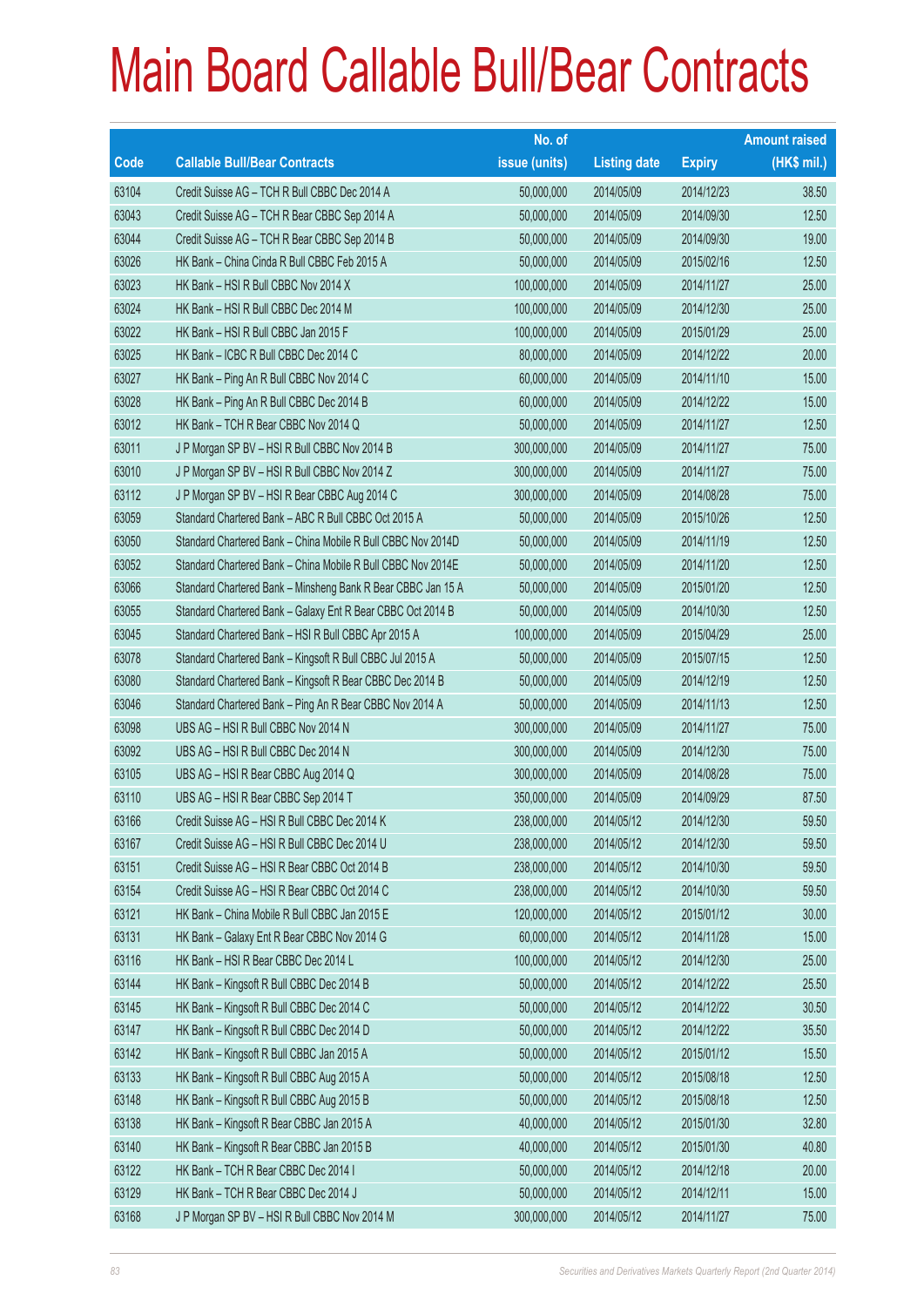|       |                                                                | No. of        |                     |               | <b>Amount raised</b> |
|-------|----------------------------------------------------------------|---------------|---------------------|---------------|----------------------|
| Code  | <b>Callable Bull/Bear Contracts</b>                            | issue (units) | <b>Listing date</b> | <b>Expiry</b> | $(HK$$ mil.)         |
| 63149 | J P Morgan SP BV - HSI R Bear CBBC Sep 2014 D                  | 300,000,000   | 2014/05/12          | 2014/09/29    | 75.00                |
| 63155 | Standard Chartered Bank - Kingsoft R Bull CBBC Jul 2015 B      | 50,000,000    | 2014/05/12          | 2015/07/22    | 26.00                |
| 63156 | Standard Chartered Bank - Kingsoft R Bear CBBC Mar 2015 A      | 50,000,000    | 2014/05/12          | 2015/03/17    | 36.00                |
| 63169 | UBS AG - HSI R Bull CBBC Jan 2015 B                            | 300,000,000   | 2014/05/12          | 2015/01/29    | 75.00                |
| 63157 | UBS AG - HSI R Bear CBBC Aug 2014 R                            | 300,000,000   | 2014/05/12          | 2014/08/28    | 75.00                |
| 63161 | UBS AG - ICBC R Bull CBBC Jul 2015 B                           | 50,000,000    | 2014/05/12          | 2015/07/27    | 12.50                |
| 63158 | UBS AG - Ping An R Bull CBBC Jul 2015 A                        | 50,000,000    | 2014/05/12          | 2015/07/27    | 12.50                |
| 63213 | BNP Paribas Arbit Issu B.V. - HSI R Bull CBBC Jan 2015 N       | 300,000,000   | 2014/05/13          | 2015/01/29    | 75.00                |
| 63215 | BNP Paribas Arbit Issu B.V. - HSI R Bull CBBC Jan 2015 O       | 300,000,000   | 2014/05/13          | 2015/01/29    | 75.00                |
| 63281 | BNP Paribas Arbit Issu B.V. - HSI R Bear CBBC Aug 2014 D       | 300,000,000   | 2014/05/13          | 2014/08/28    | 75.00                |
| 63282 | BNP Paribas Arbit Issu B.V. - HSI R Bear CBBC Aug 2014 J       | 300,000,000   | 2014/05/13          | 2014/08/28    | 75.00                |
| 63283 | BNP Paribas Arbit Issu B.V. - HSI R Bear CBBC Aug 2014 R       | 300,000,000   | 2014/05/13          | 2014/08/28    | 75.00                |
| 63280 | BNP Paribas Arbit Issu B.V. - HSI R Bear CBBC Aug 2014 Y       | 300,000,000   | 2014/05/13          | 2014/08/28    | 75.00                |
| 63249 | Credit Suisse AG - HSI R Bull CBBC Nov 2014 E                  | 238,000,000   | 2014/05/13          | 2014/11/27    | 59.50                |
| 63242 | Credit Suisse AG - HSI R Bull CBBC Nov 2014 H                  | 238,000,000   | 2014/05/13          | 2014/11/27    | 59.50                |
| 63247 | Credit Suisse AG - HSI R Bull CBBC Nov 2014 Q                  | 238,000,000   | 2014/05/13          | 2014/11/27    | 59.50                |
| 63245 | Credit Suisse AG - HSI R Bull CBBC Nov 2014 R                  | 238,000,000   | 2014/05/13          | 2014/11/27    | 59.50                |
| 63287 | Credit Suisse AG - HSI R Bear CBBC Aug 2014 W                  | 238,000,000   | 2014/05/13          | 2014/08/28    | 59.50                |
| 63285 | Credit Suisse AG - HSI R Bear CBBC Sep 2014 W                  | 238,000,000   | 2014/05/13          | 2014/09/29    | 59.50                |
| 63289 | Credit Suisse AG - HSI R Bear CBBC Sep 2014 X                  | 238,000,000   | 2014/05/13          | 2014/09/29    | 59.50                |
| 63257 | Goldman Sachs SP (Asia) - HSI R Bear CBBC Aug 2014 R           | 150,000,000   | 2014/05/13          | 2014/08/28    | 37.80                |
| 63170 | HK Bank - COVS R Bear CBBC May 2015 A                          | 40,000,000    | 2014/05/13          | 2015/05/04    | 12.80                |
| 63203 | HK Bank - Minsheng Bank R Bull CBBC Jan 2015 A                 | 40,000,000    | 2014/05/13          | 2015/01/26    | 10.00                |
| 63189 | HK Bank - Galaxy Ent R Bull CBBC Dec 2014 B                    | 80,000,000    | 2014/05/13          | 2014/12/15    | 20.00                |
| 63191 | HK Bank - Galaxy Ent R Bull CBBC Dec 2014 C                    | 80,000,000    | 2014/05/13          | 2014/12/08    | 20.00                |
| 63178 | HK Bank - Galaxy Ent R Bull CBBC Jan 2015 B                    | 80,000,000    | 2014/05/13          | 2015/01/19    | 20.00                |
| 63177 | HK Bank - Galaxy Ent R Bear CBBC Dec 2014 I                    | 60,000,000    | 2014/05/13          | 2014/12/03    | 15.00                |
| 63182 | HK Bank - Sands China R Bull CBBC Dec 2014 B                   | 60,000,000    | 2014/05/13          | 2014/12/08    | 15.00                |
| 63184 | HK Bank - Sands China R Bull CBBC Jan 2015 B                   | 60,000,000    | 2014/05/13          | 2015/01/26    | 15.00                |
| 63187 | HK Bank - Sands China R Bear CBBC Nov 2014 G                   | 50,000,000    | 2014/05/13          | 2014/11/24    | 12.50                |
| 63176 | HK Bank - TCH R Bull CBBC Nov 2014 R                           | 50,000,000    | 2014/05/13          | 2014/11/12    | 12.50                |
| 63212 | J P Morgan SP BV - HSI R Bull CBBC Nov 2014 P                  | 300,000,000   | 2014/05/13          | 2014/11/27    | 75.00                |
| 63211 | J P Morgan SP BV - HSI R Bull CBBC Dec 2014 B                  | 300,000,000   | 2014/05/13          | 2014/12/30    | 75.00                |
| 63204 | J P Morgan SP BV - HSI R Bull CBBC Jan 2015 D                  | 300,000,000   | 2014/05/13          | 2015/01/29    | 75.00                |
| 63295 | J P Morgan SP BV - HSI R Bear CBBC Aug 2014 D                  | 300,000,000   | 2014/05/13          | 2014/08/28    | 75.00                |
| 63292 | JP Morgan SP BV - HSI R Bear CBBC Sep 2014 E                   | 300,000,000   | 2014/05/13          | 2014/09/29    | 75.00                |
| 63234 | Standard Chartered Bank - HSI R Bull CBBC Apr 2015 B           | 100,000,000   | 2014/05/13          | 2015/04/29    | 25.00                |
| 63216 | SGA Societe Generale Acceptance N.V. - HSI R Bull CBBC Sep14 A | 200,000,000   | 2014/05/13          | 2014/09/29    | 50.00                |
| 63224 | SGA Societe Generale Acceptance N.V. - HSI R Bull CBBC Sep14 B | 200,000,000   | 2014/05/13          | 2014/09/29    | 50.00                |
| 63259 | SGA Societe Generale Acceptance N.V. - HSI R Bear CBBC Aug14 K | 200,000,000   | 2014/05/13          | 2014/08/28    | 50.00                |
| 63278 | SGA Societe Generale Acceptance N.V. - HSI R Bear CBBC Aug14 L | 200,000,000   | 2014/05/13          | 2014/08/28    | 50.00                |
| 63251 | UBS AG - HSI R Bull CBBC Oct 2014 D                            | 300,000,000   | 2014/05/13          | 2014/10/30    | 75.00                |
| 63253 | UBS AG - HSI R Bull CBBC Dec 2014 O                            | 300,000,000   | 2014/05/13          | 2014/12/30    | 75.00                |
| 63255 | UBS AG - HSI R Bull CBBC Jan 2015 C                            | 300,000,000   | 2014/05/13          | 2015/01/29    | 75.00                |
| 63291 | UBS AG - HSI R Bear CBBC Aug 2014 S                            | 300,000,000   | 2014/05/13          | 2014/08/28    | 75.00                |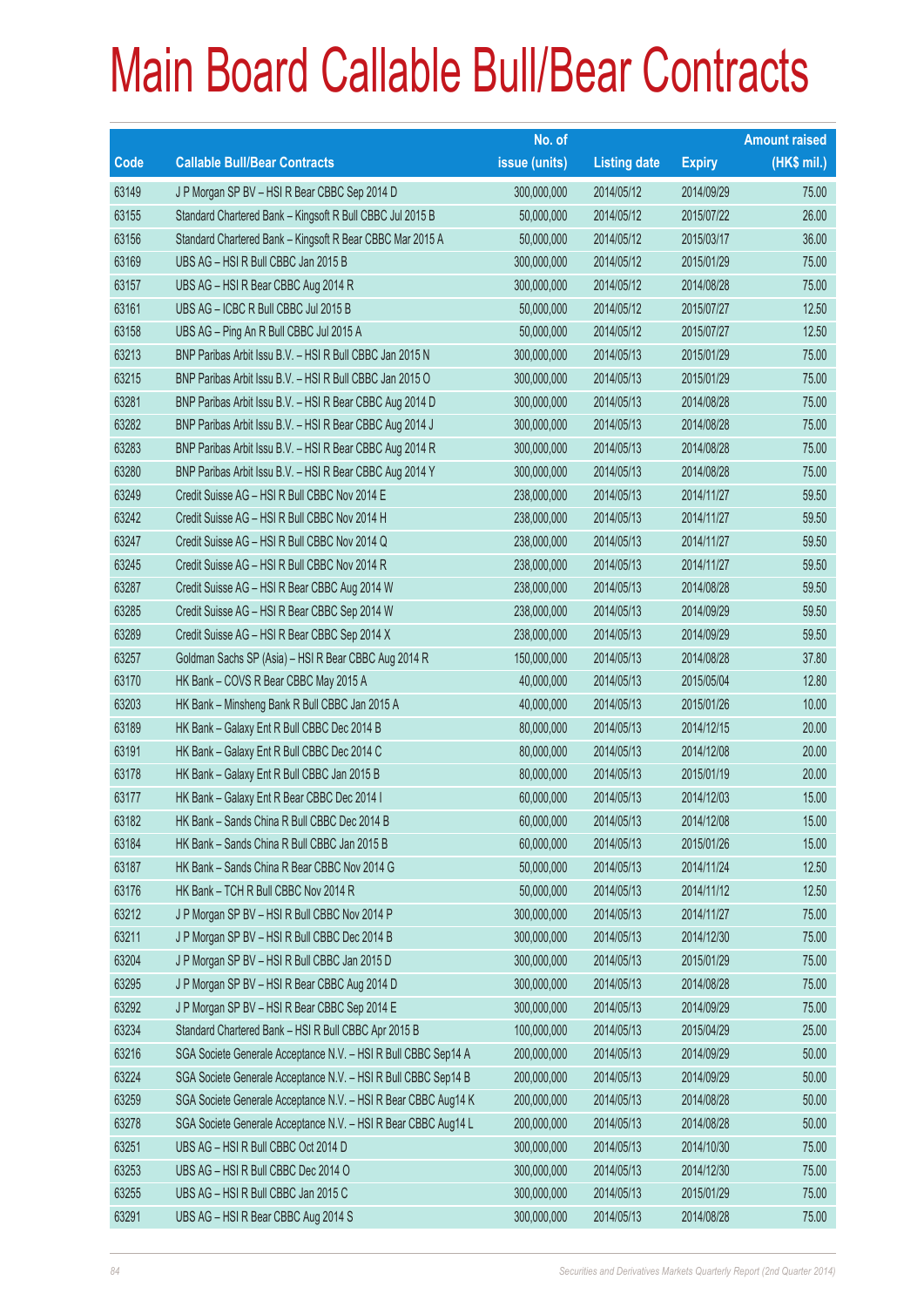|        |                                                          | No. of        |                     |               | <b>Amount raised</b> |
|--------|----------------------------------------------------------|---------------|---------------------|---------------|----------------------|
| Code   | <b>Callable Bull/Bear Contracts</b>                      | issue (units) | <b>Listing date</b> | <b>Expiry</b> | $(HK$$ mil.)         |
| 63290  | UBS AG - HSI R Bear CBBC Sep 2014 U                      | 300,000,000   | 2014/05/13          | 2014/09/29    | 75.00                |
| 62813# | HK Bank - Galaxy Ent R Bull CBBC Aug 2014 A              | 150,000,000   | 2014/05/13          | 2014/08/25    | 11.70                |
| 63364  | BNP Paribas Arbit Issu B.V. - HSI R Bull CBBC Jan 2015 P | 300,000,000   | 2014/05/14          | 2015/01/29    | 75.00                |
| 63365  | BNP Paribas Arbit Issu B.V. - HSI R Bull CBBC Jan 2015 Q | 300,000,000   | 2014/05/14          | 2015/01/29    | 75.00                |
| 63369  | BNP Paribas Arbit Issu B.V. - HSI R Bull CBBC Jan 2015 R | 300,000,000   | 2014/05/14          | 2015/01/29    | 75.00                |
| 63404  | BNP Paribas Arbit Issu B.V. - HSI R Bull CBBC Jan 2015 S | 300,000,000   | 2014/05/14          | 2015/01/29    | 75.00                |
| 63417  | BNP Paribas Arbit Issu B.V. - HSI R Bull CBBC Jan 2015 T | 300,000,000   | 2014/05/14          | 2015/01/29    | 75.00                |
| 63422  | BNP Paribas Arbit Issu B.V. - HSI R Bear CBBC Aug 2014 A | 300,000,000   | 2014/05/14          | 2014/08/28    | 75.00                |
| 63418  | BNP Paribas Arbit Issu B.V. - HSI R Bear CBBC Aug 2014 S | 300,000,000   | 2014/05/14          | 2014/08/28    | 75.00                |
| 63423  | BNP Paribas Arbit Issu B.V. - HSI R Bear CBBC Aug 2014 T | 300,000,000   | 2014/05/14          | 2014/08/28    | 75.00                |
| 63420  | BNP Paribas Arbit Issu B.V. - HSI R Bear CBBC Aug 2014 Z | 300,000,000   | 2014/05/14          | 2014/08/28    | 75.00                |
| 63346  | Credit Suisse AG - HSI R Bull CBBC Jan 2015 A            | 238,000,000   | 2014/05/14          | 2015/01/29    | 59.50                |
| 63355  | Credit Suisse AG - HSI R Bull CBBC Jan 2015 B            | 238,000,000   | 2014/05/14          | 2015/01/29    | 59.50                |
| 63356  | Credit Suisse AG - HSI R Bull CBBC Jan 2015 C            | 238,000,000   | 2014/05/14          | 2015/01/29    | 59.50                |
| 63359  | Credit Suisse AG - HSI R Bull CBBC Jan 2015 D            | 238,000,000   | 2014/05/14          | 2015/01/29    | 59.50                |
| 63363  | Credit Suisse AG - HSI R Bull CBBC Jan 2015 E            | 238,000,000   | 2014/05/14          | 2015/01/29    | 59.50                |
| 63433  | Credit Suisse AG - HSI R Bear CBBC Sep 2014 A            | 238,000,000   | 2014/05/14          | 2014/09/29    | 59.50                |
| 63434  | Credit Suisse AG - HSI R Bear CBBC Sep 2014 D            | 238,000,000   | 2014/05/14          | 2014/09/29    | 59.50                |
| 63431  | Credit Suisse AG - HSI R Bear CBBC Sep 2014 Y            | 238,000,000   | 2014/05/14          | 2014/09/29    | 59.50                |
| 63432  | Credit Suisse AG - HSI R Bear CBBC Sep 2014 Z            | 238,000,000   | 2014/05/14          | 2014/09/29    | 59.50                |
| 63426  | Credit Suisse AG - TCH R Bull CBBC Dec 2014 B            | 50,000,000    | 2014/05/14          | 2014/12/23    | 44.50                |
| 63429  | Credit Suisse AG - TCH R Bear CBBC Sep 2014 C            | 50,000,000    | 2014/05/14          | 2014/09/30    | 18.50                |
| 63403  | Goldman Sachs SP (Asia) - HSI R Bear CBBC Sep 2014 A     | 150,000,000   | 2014/05/14          | 2014/09/29    | 40.50                |
| 63337  | HK Bank - ABC R Bull CBBC Jul 2015 B                     | 80,000,000    | 2014/05/14          | 2015/07/22    | 20.00                |
| 63339  | HK Bank - ABC R Bull CBBC Jul 2015 C                     | 80,000,000    | 2014/05/14          | 2015/07/31    | 20.00                |
| 63340  | HK Bank - AIA R Bear CBBC Apr 2015 A                     | 40,000,000    | 2014/05/14          | 2015/04/13    | 10.00                |
| 63331  | HK Bank – CC Bank R Bull CBBC Dec 2014 C                 | 80,000,000    | 2014/05/14          | 2014/12/22    | 20.00                |
| 63320  | HK Bank - China Life R Bull CBBC Jan 2015 A              | 60,000,000    | 2014/05/14          | 2015/01/26    | 15.00                |
| 63325  | HK Bank - China Life R Bull CBBC Feb 2015 A              | 60,000,000    | 2014/05/14          | 2015/02/16    | 20.40                |
| 63329  | HK Bank - China Life R Bear CBBC Dec 2014 C              | 50,000,000    | 2014/05/14          | 2014/12/08    | 15.50                |
| 63319  | HK Bank - Sinopec Corp R Bull CBBC Feb 2015 A            | 80,000,000    | 2014/05/14          | 2015/02/16    | 20.00                |
| 63318  | HK Bank - Sinopec Corp R Bear CBBC Apr 2015 C            | 40,000,000    | 2014/05/14          | 2015/04/13    | 10.00                |
| 63317  | HK Bank - HSI R Bull CBBC Oct 2014 U                     | 100,000,000   | 2014/05/14          | 2014/10/30    | 25.00                |
| 63299  | HK Bank - HSI R Bear CBBC Oct 2014 T                     | 100,000,000   | 2014/05/14          | 2014/10/30    | 25.00                |
| 63298  | HK Bank - HSI R Bear CBBC Nov 2014 S                     | 100,000,000   | 2014/05/14          | 2014/11/27    | 25.00                |
| 63397  | J P Morgan SP BV - HSI R Bull CBBC Dec 2014 R            | 300,000,000   | 2014/05/14          | 2014/12/30    | 75.00                |
| 63446  | J P Morgan SP BV - HSI R Bear CBBC Aug 2014 E            | 300,000,000   | 2014/05/14          | 2014/08/28    | 75.00                |
| 63445  | J P Morgan SP BV - HSI R Bear CBBC Sep 2014 F            | 300,000,000   | 2014/05/14          | 2014/09/29    | 75.00                |
| 63447  | J P Morgan SP BV - HSI R Bear CBBC Sep 2014 G            | 300,000,000   | 2014/05/14          | 2014/09/29    | 75.00                |
| 63380  | Macquarie Bank Ltd. - HSI R Bear CBBC Sep 2014 I         | 50,000,000    | 2014/05/14          | 2014/09/29    | 12.50                |
| 63391  | Macquarie Bank Ltd. - HSI R Bear CBBC Sep 2014 J         | 50,000,000    | 2014/05/14          | 2014/09/29    | 12.50                |
| 63392  | Macquarie Bank Ltd. - HSI R Bear CBBC Sep 2014 K         | 50,000,000    | 2014/05/14          | 2014/09/29    | 12.50                |
| 63376  | Standard Chartered Bank - HSI R Bear CBBC Jan 2015 D     | 100,000,000   | 2014/05/14          | 2015/01/29    | 25.00                |
| 63377  | Standard Chartered Bank - HSI R Bear CBBC Jan 2015 E     | 100,000,000   | 2014/05/14          | 2015/01/29    | 25.00                |
| 63439  | Standard Chartered Bank - TCH R Bull CBBC Dec 2014 A     | 50,000,000    | 2014/05/14          | 2014/12/23    | 43.00                |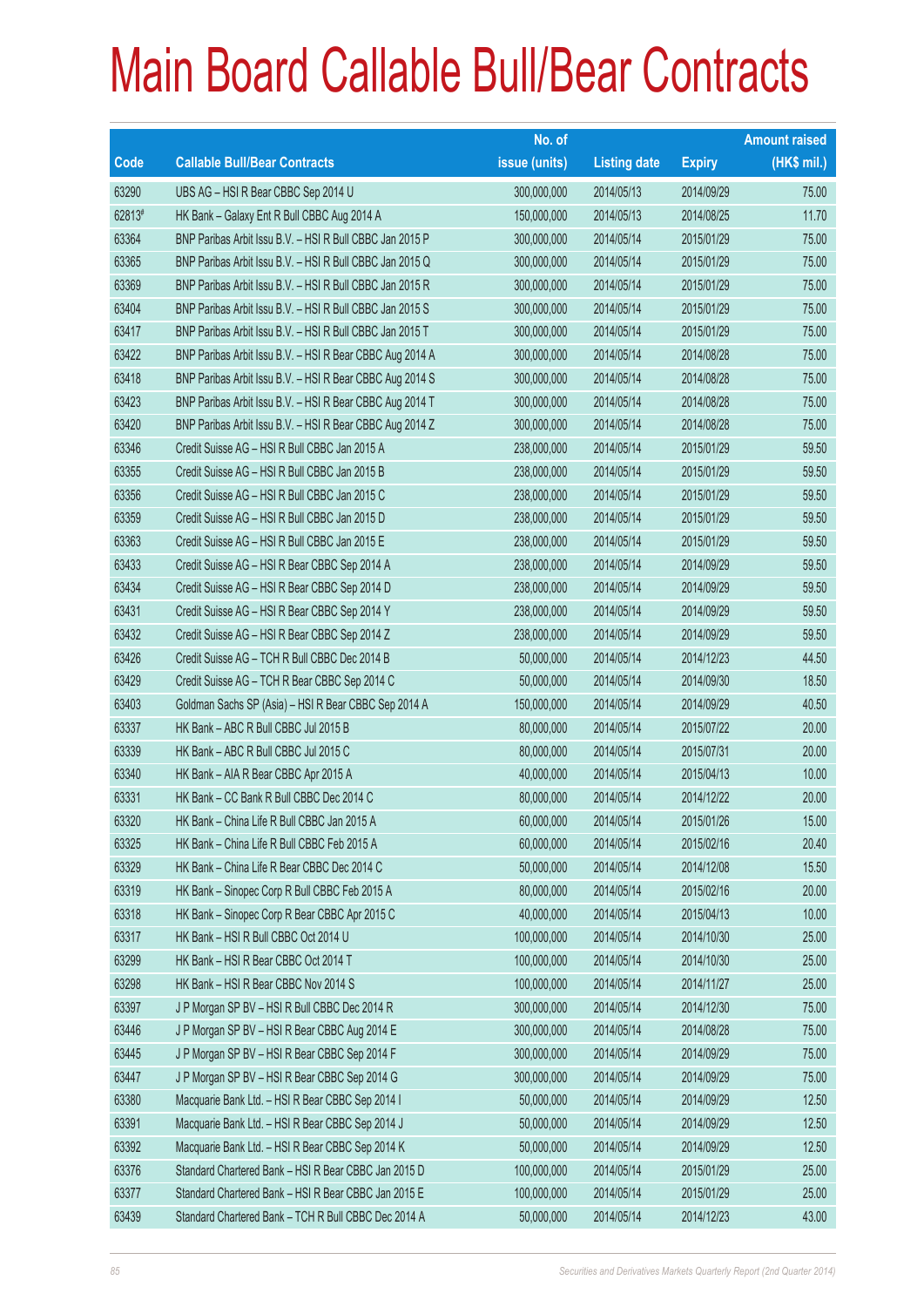|       |                                                                | No. of        |                     |               | <b>Amount raised</b> |
|-------|----------------------------------------------------------------|---------------|---------------------|---------------|----------------------|
| Code  | <b>Callable Bull/Bear Contracts</b>                            | issue (units) | <b>Listing date</b> | <b>Expiry</b> | (HK\$ mil.)          |
| 63441 | Standard Chartered Bank - TCH R Bull CBBC Dec 2014 B           | 50,000,000    | 2014/05/14          | 2014/12/18    | 33.00                |
| 63442 | Standard Chartered Bank - TCH R Bear CBBC Dec 2014 A           | 50,000,000    | 2014/05/14          | 2014/12/11    | 30.50                |
| 63444 | Standard Chartered Bank - TCH R Bear CBBC Dec 2014 B           | 50,000,000    | 2014/05/14          | 2014/12/04    | 40.50                |
| 63343 | SGA Societe Generale Acceptance N.V. - HSI R Bull CBBC Sep14 C | 200,000,000   | 2014/05/14          | 2014/09/29    | 50.00                |
| 63344 | SGA Societe Generale Acceptance N.V. - HSI R Bull CBBC Sep14 D | 200,000,000   | 2014/05/14          | 2014/09/29    | 50.00                |
| 63345 | SGA Societe Generale Acceptance N.V. - HSI R Bear CBBC Aug14 M | 200,000,000   | 2014/05/14          | 2014/08/28    | 50.00                |
| 63424 | SGA Societe Generale Acceptance N.V. - HSI R Bear CBBC Aug14 N | 200,000,000   | 2014/05/14          | 2014/08/28    | 50.00                |
| 63395 | UBS AG - Minsheng Bank R Bull CBBC Jan 2015 A                  | 50,000,000    | 2014/05/14          | 2015/01/19    | 12.50                |
| 63378 | UBS AG - HSI R Bull CBBC Oct 2014 E                            | 300,000,000   | 2014/05/14          | 2014/10/30    | 75.00                |
| 63393 | UBS AG - HSI R Bull CBBC Nov 2014 D                            | 300,000,000   | 2014/05/14          | 2014/11/27    | 75.00                |
| 63379 | UBS AG - HSI R Bull CBBC Nov 2014 O                            | 300,000,000   | 2014/05/14          | 2014/11/27    | 75.00                |
| 63436 | UBS AG - HSI R Bear CBBC Aug 2014 T                            | 300,000,000   | 2014/05/14          | 2014/08/28    | 75.00                |
| 63435 | UBS AG - HSI R Bear CBBC Sep 2014 V                            | 300,000,000   | 2014/05/14          | 2014/09/29    | 75.00                |
| 63487 | Credit Suisse AG - HSI R Bull CBBC Dec 2014 B                  | 238,000,000   | 2014/05/15          | 2014/12/30    | 59.50                |
| 63488 | Credit Suisse AG - HSI R Bull CBBC Dec 2014 C                  | 238,000,000   | 2014/05/15          | 2014/12/30    | 59.50                |
| 63486 | Credit Suisse AG - HSI R Bull CBBC Dec 2014 V                  | 238,000,000   | 2014/05/15          | 2014/12/30    | 59.50                |
| 63455 | Credit Suisse AG - HSI R Bear CBBC Oct 2014 D                  | 238,000,000   | 2014/05/15          | 2014/10/30    | 59.50                |
| 63456 | Credit Suisse AG - HSI R Bear CBBC Oct 2014 E                  | 238,000,000   | 2014/05/15          | 2014/10/30    | 59.50                |
| 63451 | HK Bank - COVS R Bull CBBC Feb 2015 A                          | 50,000,000    | 2014/05/15          | 2015/02/26    | 20.00                |
| 63453 | HK Bank - Galaxy Ent R Bear CBBC Feb 2015 A                    | 60,000,000    | 2014/05/15          | 2015/02/26    | 15.00                |
| 63448 | HK Bank - HSI R Bear CBBC Oct 2014 U                           | 100,000,000   | 2014/05/15          | 2014/10/30    | 25.00                |
| 63449 | HK Bank - HSI R Bear CBBC Oct 2014 V                           | 100,000,000   | 2014/05/15          | 2014/10/30    | 25.00                |
| 63450 | HK Bank - HSI R Bear CBBC Oct 2014 W                           | 400,000,000   | 2014/05/15          | 2014/10/30    | 100.00               |
| 63454 | HK Bank - Sands China R Bear CBBC Feb 2015 A                   | 50,000,000    | 2014/05/15          | 2015/02/26    | 12.50                |
| 63501 | J P Morgan SP BV - HSI R Bull CBBC Dec 2014 X                  | 300,000,000   | 2014/05/15          | 2014/12/30    | 75.00                |
| 63492 | J P Morgan SP BV - HSI R Bear CBBC Sep 2014 H                  | 300,000,000   | 2014/05/15          | 2014/09/29    | 75.00                |
| 63458 | Standard Chartered Bank - GCL-Poly Energy R Bull CBBC Dec15A   | 50,000,000    | 2014/05/15          | 2015/12/02    | 12.50                |
| 63459 | Standard Chartered Bank - GCL-Poly Energy R Bull CBBC Dec15B   | 50,000,000    | 2014/05/15          | 2015/12/09    | 12.50                |
| 63457 | Standard Chartered Bank - GCL-Poly Energy R Bear CBBC Dec14B   | 50,000,000    | 2014/05/15          | 2014/12/02    | 12.50                |
| 63535 | Standard Chartered Bank - Galaxy Ent R Bull CBBC Oct 2014 B    | 50,000,000    | 2014/05/15          | 2014/10/23    | 12.50                |
| 63490 | Standard Chartered Bank - HSI R Bull CBBC Apr 2015 C           | 100,000,000   | 2014/05/15          | 2015/04/29    | 25.00                |
| 63483 | SGA Societe Generale Acceptance N.V. - HSI R Bull CBBC Sep 14E | 200,000,000   | 2014/05/15          | 2014/09/29    | 50.00                |
| 63484 | SGA Societe Generale Acceptance N.V. - HSI R Bear CBBC Aug 14O | 200,000,000   | 2014/05/15          | 2014/08/28    | 50.00                |
| 63485 | SGA Societe Generale Acceptance N.V. - HSI R Bear CBBC Aug 14P | 200,000,000   | 2014/05/15          | 2014/08/28    | 50.00                |
| 63521 | UBS AG - China Mobile R Bull CBBC Jun 2015 B                   | 100,000,000   | 2014/05/15          | 2015/06/15    | 25.00                |
| 63522 | UBS AG - Galaxy Ent R Bull CBBC Jun 2015 A                     | 50,000,000    | 2014/05/15          | 2015/06/22    | 12.50                |
| 63504 | UBS AG - HSI R Bull CBBC Dec 2014 P                            | 300,000,000   | 2014/05/15          | 2014/12/30    | 75.00                |
| 63505 | UBS AG - HSI R Bull CBBC Jan 2015 D                            | 300,000,000   | 2014/05/15          | 2015/01/29    | 75.00                |
| 63461 | UBS AG - HSI R Bear CBBC Aug 2014 U                            | 300,000,000   | 2014/05/15          | 2014/08/28    | 75.00                |
| 63476 | UBS AG - HSI R Bear CBBC Sep 2014 W                            | 300,000,000   | 2014/05/15          | 2014/09/29    | 75.00                |
| 63480 | UBS AG - HSI R Bear CBBC Sep 2014 X                            | 350,000,000   | 2014/05/15          | 2014/09/29    | 87.50                |
| 63502 | UBS AG - HSI R Bear CBBC Mar 2015 A                            | 300,000,000   | 2014/05/15          | 2015/03/30    | 75.00                |
| 63508 | UBS AG - Sands China R Bull CBBC Mar 2015 A                    | 50,000,000    | 2014/05/15          | 2015/03/16    | 12.50                |
| 63643 | Credit Suisse AG - HSI R Bull CBBC Oct 2014 W                  | 238,000,000   | 2014/05/16          | 2014/10/30    | 59.50                |
| 63646 | Credit Suisse AG - HSI R Bear CBBC Oct 2014 F                  | 238,000,000   | 2014/05/16          | 2014/10/30    | 59.50                |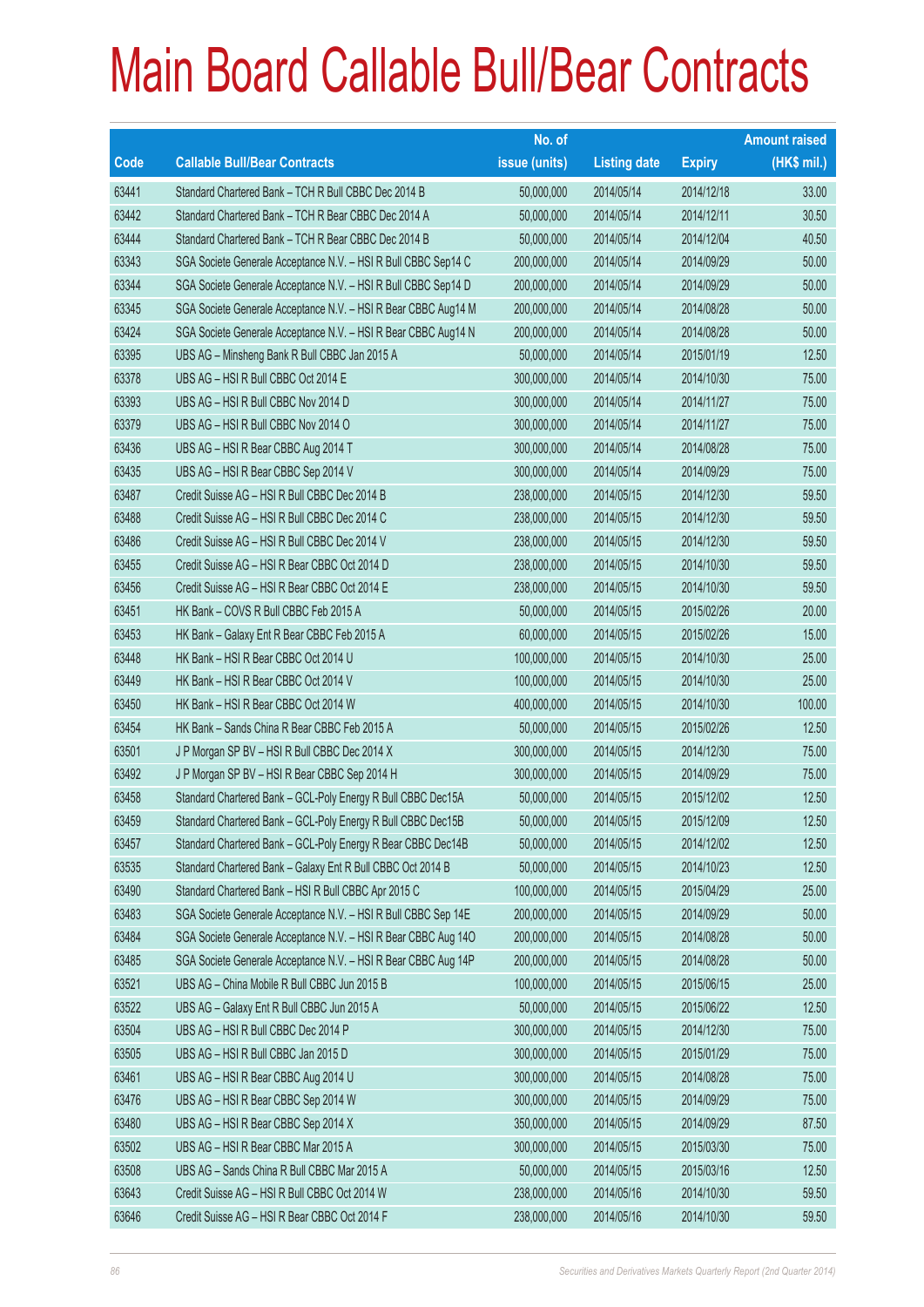|       |                                                                | No. of        |                     |               | <b>Amount raised</b> |
|-------|----------------------------------------------------------------|---------------|---------------------|---------------|----------------------|
| Code  | <b>Callable Bull/Bear Contracts</b>                            | issue (units) | <b>Listing date</b> | <b>Expiry</b> | (HK\$ mil.)          |
| 63617 | Credit Suisse AG - Kingsoft R Bull CBBC Dec 2014 A             | 50,000,000    | 2014/05/16          | 2014/12/19    | 12.50                |
| 63619 | Credit Suisse AG - Kingsoft R Bull CBBC Dec 2014 B             | 50,000,000    | 2014/05/16          | 2014/12/19    | 22.50                |
| 63626 | Credit Suisse AG - Kingsoft R Bull CBBC Dec 2014 C             | 50,000,000    | 2014/05/16          | 2014/12/19    | 32.50                |
| 63665 | Citigroup Global Mkt H Inc. - China Mobile R Bull CBBC Feb15A  | 80,000,000    | 2014/05/16          | 2015/02/16    | 20.00                |
| 63653 | Citigroup Global Mkt H Inc. - CSOP A50 ETF R Bear CBBC Feb15C  | 100,000,000   | 2014/05/16          | 2015/02/16    | 25.00                |
| 63654 | Citigroup Global Mkt H Inc. - A50 China R Bear CBBC Feb 15 D   | 100,000,000   | 2014/05/16          | 2015/02/16    | 25.00                |
| 63675 | Citigroup Global Mkt H Inc. - Galaxy Ent R Bull CBBC Feb 15B   | 60,000,000    | 2014/05/16          | 2015/02/16    | 15.00                |
| 63676 | Citigroup Global Mkt H Inc. - Galaxy Ent R Bull CBBC Feb 15C   | 60,000,000    | 2014/05/16          | 2015/02/16    | 15.00                |
| 63677 | Citigroup Global Mkt H Inc. - Galaxy Ent R Bull CBBC Feb 15D   | 60,000,000    | 2014/05/16          | 2015/02/16    | 15.00                |
| 63679 | Citigroup Global Mkt H Inc. - Galaxy Ent R Bear CBBC Feb 15B   | 60,000,000    | 2014/05/16          | 2015/02/16    | 15.00                |
| 63657 | Citigroup Global Mkt H Inc. - Ping An R Bear CBBC Feb 2015 B   | 80,000,000    | 2014/05/16          | 2015/02/16    | 20.00                |
| 63666 | Citigroup Global Mkt H Inc. - Sands China R Bull CBBC Feb15A   | 60,000,000    | 2014/05/16          | 2015/02/16    | 15.00                |
| 63667 | Citigroup Global Mkt H Inc. - Sands China R Bull CBBC Feb15B   | 60,000,000    | 2014/05/16          | 2015/02/16    | 15.00                |
| 63669 | Citigroup Global Mkt H Inc. - Sands China R Bull CBBC Feb15C   | 60,000,000    | 2014/05/16          | 2015/02/16    | 15.00                |
| 63674 | Citigroup Global Mkt H Inc. - Sands China R Bear CBBC Feb15B   | 60,000,000    | 2014/05/16          | 2015/02/16    | 15.00                |
| 63562 | HK Bank - China Mobile R Bull CBBC Jan 2015 F                  | 120,000,000   | 2014/05/16          | 2015/01/15    | 30.00                |
| 63567 | HK Bank - Galaxy Ent R Bull CBBC Dec 2014 D                    | 80,000,000    | 2014/05/16          | 2014/12/11    | 20.00                |
| 63579 | HK Bank - Galaxy Ent R Bull CBBC Dec 2014 E                    | 80,000,000    | 2014/05/16          | 2014/12/18    | 20.00                |
| 63582 | HK Bank - Galaxy Ent R Bull CBBC Dec 2014 F                    | 80,000,000    | 2014/05/16          | 2014/12/22    | 20.00                |
| 63564 | HK Bank - Galaxy Ent R Bear CBBC Jan 2015 C                    | 60,000,000    | 2014/05/16          | 2015/01/19    | 15.00                |
| 63557 | HK Bank - HSI R Bull CBBC Oct 2014 V                           | 100,000,000   | 2014/05/16          | 2014/10/30    | 25.00                |
| 63548 | HK Bank - HSI R Bull CBBC Nov 2014 Y                           | 100,000,000   | 2014/05/16          | 2014/11/27    | 25.00                |
| 63553 | HK Bank - HSI R Bull CBBC Nov 2014 Z                           | 100,000,000   | 2014/05/16          | 2014/11/27    | 25.00                |
| 63556 | HK Bank - Sands China R Bull CBBC Feb 2015 A                   | 80,000,000    | 2014/05/16          | 2015/02/09    | 20.00                |
| 63561 | HK Bank - Sands China R Bull CBBC Feb 2015 B                   | 80,000,000    | 2014/05/16          | 2015/02/16    | 20.00                |
| 63587 | HK Bank - Sands China R Bull CBBC Feb 2015 C                   | 80,000,000    | 2014/05/16          | 2015/02/23    | 20.00                |
| 63589 | HK Bank - Sands China R Bear CBBC Jan 2015 A                   | 60,000,000    | 2014/05/16          | 2015/01/13    | 15.00                |
| 63544 | Standard Chartered Bank - HSI R Bear CBBC Jan 2015 F           | 100,000,000   | 2014/05/16          | 2015/01/29    | 25.00                |
| 63651 | Standard Chartered Bank - Kingsoft R Bull CBBC Jul 2015 C      | 50,000,000    | 2014/05/16          | 2015/07/23    | 27.00                |
| 63652 | Standard Chartered Bank - Kingsoft R Bear CBBC Mar 2015 B      | 50,000,000    | 2014/05/16          | 2015/03/18    | 35.00                |
| 63538 | SGA Societe Generale Acceptance NV - Galaxy R Bull CBBC Sep14A | 50,000,000    | 2014/05/16          | 2014/09/29    | 12.50                |
| 63537 | SGA Societe Generale Acceptance NV - Galaxy R Bull CBBC Oct14A | 50,000,000    | 2014/05/16          | 2014/10/30    | 12.50                |
| 63539 | SGA Societe Generale Acceptance NV - Galaxy R Bear CBBC Oct14A | 50,000,000    | 2014/05/16          | 2014/10/30    | 12.50                |
| 63541 | SGA Societe Generale Acceptance NV - Galaxy R Bear CBBC Nov14A | 50,000,000    | 2014/05/16          | 2014/11/27    | 12.50                |
| 63604 | UBS AG - GCL-Poly R Bull CBBC Sep 2015 A                       | 50,000,000    | 2014/05/16          | 2015/09/14    | 12.50                |
| 63649 | UBS AG - HSI R Bull CBBC Nov 2014 P                            | 300,000,000   | 2014/05/16          | 2014/11/27    | 75.00                |
| 63590 | UBS AG - HSI R Bear CBBC Sep 2014 Y                            | 350,000,000   | 2014/05/16          | 2014/09/29    | 87.50                |
| 63650 | UBS AG - HSI R Bear CBBC Sep 2014 Z                            | 300,000,000   | 2014/05/16          | 2014/09/29    | 75.00                |
| 63612 | UBS AG - Kingsoft R Bull CBBC Aug 2015 B                       | 50,000,000    | 2014/05/16          | 2015/08/31    | 12.50                |
| 63613 | UBS AG - Kingsoft R Bull CBBC Sep 2015 A                       | 50,000,000    | 2014/05/16          | 2015/09/14    | 12.50                |
| 63615 | UBS AG - Lenovo R Bull CBBC Aug 2015 A                         | 50,000,000    | 2014/05/16          | 2015/08/17    | 12.50                |
| 63751 | BNP Paribas Arbit Issu B.V. - HSI R Bull CBBC Jan 2015 U       | 300,000,000   | 2014/05/19          | 2015/01/29    | 75.00                |
| 63752 | BNP Paribas Arbit Issu B.V. - HSI R Bull CBBC Jan 2015 V       | 300,000,000   | 2014/05/19          | 2015/01/29    | 75.00                |
| 63753 | BNP Paribas Arbit Issu B.V. - HSI R Bull CBBC Jan 2015 W       | 300,000,000   | 2014/05/19          | 2015/01/29    | 75.00                |
| 63719 | BNP Paribas Arbit Issu B.V. - HSI R Bear CBBC Aug 2014 B       | 300,000,000   | 2014/05/19          | 2014/08/28    | 75.00                |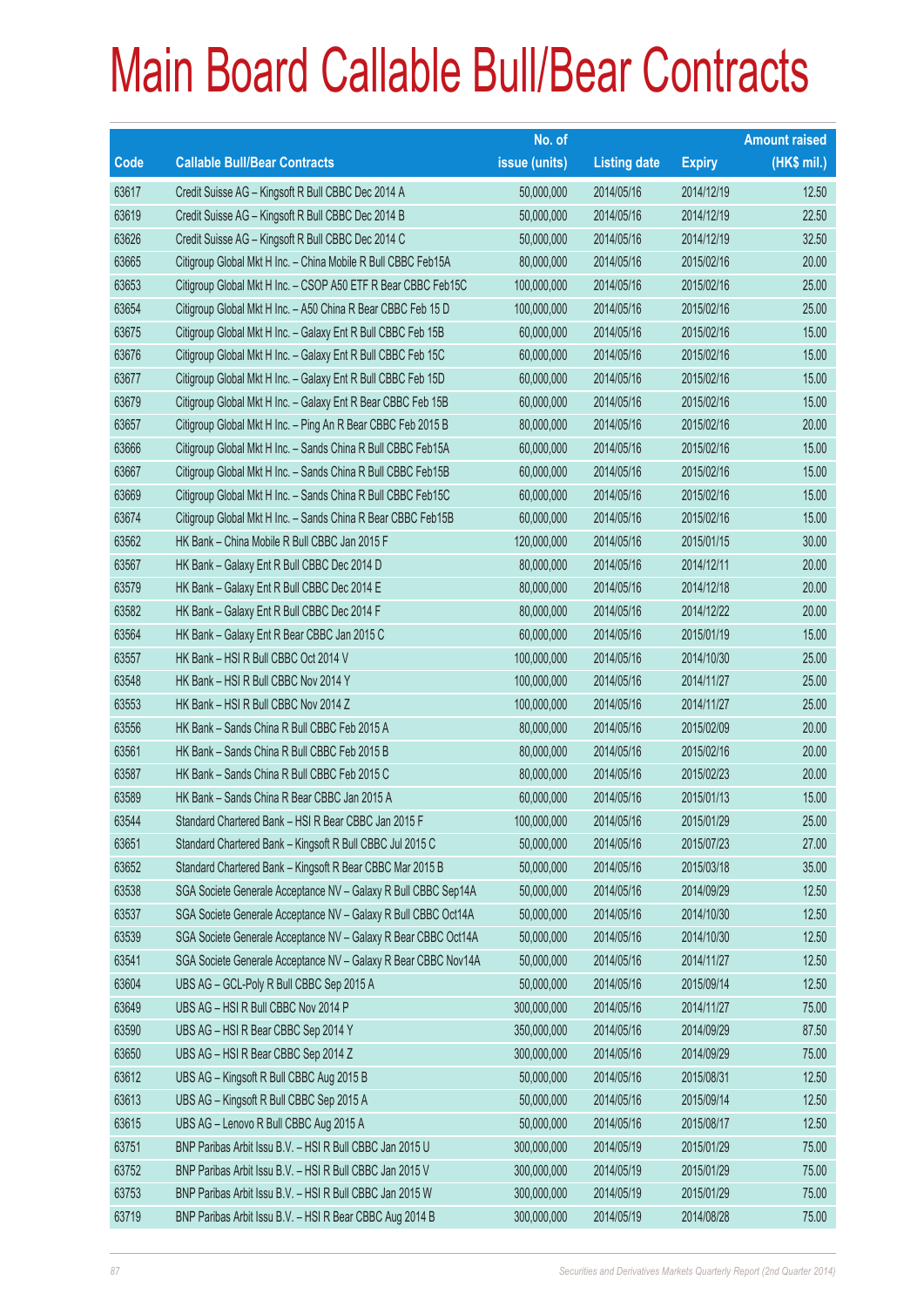|       |                                                                | No. of        |                     |               | <b>Amount raised</b> |
|-------|----------------------------------------------------------------|---------------|---------------------|---------------|----------------------|
| Code  | <b>Callable Bull/Bear Contracts</b>                            | issue (units) | <b>Listing date</b> | <b>Expiry</b> | $(HK$$ mil.)         |
| 63754 | BNP Paribas Arbit Issu B.V. - HSI R Bear CBBC Aug 2014 O       | 300,000,000   | 2014/05/19          | 2014/08/28    | 75.00                |
| 63759 | Credit Suisse AG - HSI R Bull CBBC Dec 2014 A                  | 238,000,000   | 2014/05/19          | 2014/12/30    | 59.50                |
| 63755 | Credit Suisse AG - HSI R Bull CBBC Dec 2014 D                  | 238,000,000   | 2014/05/19          | 2014/12/30    | 59.50                |
| 63760 | Credit Suisse AG - HSI R Bull CBBC Dec 2014 G                  | 238,000,000   | 2014/05/19          | 2014/12/30    | 59.50                |
| 63756 | Credit Suisse AG - HSI R Bull CBBC Dec 2014 P                  | 238,000,000   | 2014/05/19          | 2014/12/30    | 59.50                |
| 63768 | Credit Suisse AG - HSI R Bear CBBC Sep 2014 C                  | 238,000,000   | 2014/05/19          | 2014/09/29    | 59.50                |
| 63701 | Credit Suisse AG - HSI R Bear CBBC Sep 2014 E                  | 238,000,000   | 2014/05/19          | 2014/09/29    | 59.50                |
| 63703 | Credit Suisse AG - HSI R Bear CBBC Sep 2014 F                  | 238,000,000   | 2014/05/19          | 2014/09/29    | 59.50                |
| 63705 | Credit Suisse AG - HSI R Bear CBBC Sep 2014 G                  | 238,000,000   | 2014/05/19          | 2014/09/29    | 59.50                |
| 63706 | Credit Suisse AG - HSI R Bear CBBC Sep 2014 L                  | 238,000,000   | 2014/05/19          | 2014/09/29    | 59.50                |
| 63784 | Citigroup Global Mkt H Inc. - Lenovo R Bull CBBC Feb 2015 A    | 40,000,000    | 2014/05/19          | 2015/02/23    | 10.00                |
| 63786 | Citigroup Global Mkt H Inc. - Lenovo R Bull CBBC Feb 2015 B    | 40,000,000    | 2014/05/19          | 2015/02/23    | 10.00                |
| 63787 | Citigroup Global Mkt H Inc. - Lenovo R Bear CBBC Feb 2015 A    | 40,000,000    | 2014/05/19          | 2015/02/23    | 10.00                |
| 63788 | Citigroup Global Mkt H Inc. - Lenovo R Bear CBBC Feb 2015 B    | 40,000,000    | 2014/05/19          | 2015/02/23    | 10.00                |
| 63744 | Goldman Sachs SP (Asia) - HSI R Bull CBBC Sep 2014 A           | 150,000,000   | 2014/05/19          | 2014/09/29    | 38.55                |
| 63772 | Goldman Sachs SP (Asia) - HSI R Bull CBBC Sep 2014 B           | 150,000,000   | 2014/05/19          | 2014/09/29    | 38.25                |
| 63691 | HK Bank - China Cinda R Bull CBBC Feb 2015 B                   | 50,000,000    | 2014/05/19          | 2015/02/09    | 12.50                |
| 63695 | HK Bank - Minsheng Bank R Bear CBBC Jul 2015 A                 | 40,000,000    | 2014/05/19          | 2015/07/27    | 10.00                |
| 63694 | HK Bank - Great Wall Motor R Bull CBBC Sep 2015 B              | 40,000,000    | 2014/05/19          | 2015/09/29    | 10.00                |
| 63692 | HK Bank - Great Wall Motor R Bull CBBC Oct 2015 B              | 40,000,000    | 2014/05/19          | 2015/10/26    | 10.00                |
| 63690 | HK Bank - Great Wall Motor R Bull CBBC Nov 2015 C              | 40,000,000    | 2014/05/19          | 2015/11/30    | 10.00                |
| 63680 | HK Bank - HSCEI R Bear CBBC Nov 2014 F                         | 68,000,000    | 2014/05/19          | 2014/11/27    | 17.00                |
| 63686 | HK Bank - Kingsoft R Bear CBBC Dec 2014 A                      | 40,000,000    | 2014/05/19          | 2014/12/22    | 32.00                |
| 63689 | HK Bank - Kingsoft R Bear CBBC Dec 2014 B                      | 40,000,000    | 2014/05/19          | 2014/12/15    | 24.00                |
| 63700 | HK Bank - PetCh R Bear CBBC Apr 2015 A                         | 40,000,000    | 2014/05/19          | 2015/04/20    | 10.00                |
| 63782 | J P Morgan SP BV - HSI R Bull CBBC Oct 2014 X                  | 300,000,000   | 2014/05/19          | 2014/10/30    | 75.00                |
| 63778 | J P Morgan SP BV - HSI R Bull CBBC Nov 2014 T                  | 300,000,000   | 2014/05/19          | 2014/11/27    | 75.00                |
| 63774 | J P Morgan SP BV - HSI R Bull CBBC Dec 2014 A                  | 300,000,000   | 2014/05/19          | 2014/12/30    | 75.00                |
| 63773 | J P Morgan SP BV - HSI R Bull CBBC Dec 2014 Y                  | 300,000,000   | 2014/05/19          | 2014/12/30    | 75.00                |
| 63725 | J P Morgan SP BV - HSI R Bear CBBC Aug 2014 F                  | 300,000,000   | 2014/05/19          | 2014/08/28    | 75.00                |
| 63738 | Macquarie Bank Ltd. - HSI R Bull CBBC Oct 2014 A               | 50,000,000    | 2014/05/19          | 2014/10/30    | 12.50                |
| 63739 | Macquarie Bank Ltd. - HSI R Bull CBBC Oct 2014 B               | 50,000,000    | 2014/05/19          | 2014/10/30    | 12.50                |
| 63722 | Standard Chartered Bank - HSI R Bull CBBC Apr 2015 D           | 100,000,000   | 2014/05/19          | 2015/04/29    | 25.00                |
| 63724 | Standard Chartered Bank - HSI R Bear CBBC Jan 2015 G           | 100,000,000   | 2014/05/19          | 2015/01/29    | 25.00                |
| 63726 | SGA Societe Generale Acceptance N.V. - HSI R Bull CBBC Sep14 F | 200,000,000   | 2014/05/19          | 2014/09/29    | 50.00                |
| 63729 | SGA Societe Generale Acceptance N.V. - HSI R Bull CBBC Sep14 G | 200,000,000   | 2014/05/19          | 2014/09/29    | 50.00                |
| 63733 | SGA Societe Generale Acceptance N.V. - HSI R Bear CBBC Aug14 Q | 200,000,000   | 2014/05/19          | 2014/08/28    | 50.00                |
| 63737 | UBS AG - China Cinda R Bull CBBC Feb 2015 A                    | 50,000,000    | 2014/05/19          | 2015/02/02    | 12.50                |
| 63765 | UBS AG - HSI R Bull CBBC Oct 2014 K                            | 300,000,000   | 2014/05/19          | 2014/10/30    | 75.00                |
| 63766 | UBS AG - HSI R Bull CBBC Nov 2014 S                            | 300,000,000   | 2014/05/19          | 2014/11/27    | 75.00                |
| 63763 | UBS AG - HSI R Bull CBBC Dec 2014 C                            | 300,000,000   | 2014/05/19          | 2014/12/30    | 75.00                |
| 63762 | UBS AG - HSI R Bull CBBC Jan 2015 E                            | 300,000,000   | 2014/05/19          | 2015/01/29    | 75.00                |
| 63708 | UBS AG - HSI R Bear CBBC Aug 2014 H                            | 300,000,000   | 2014/05/19          | 2014/08/28    | 75.00                |
| 63734 | UBS AG - HSI R Bear CBBC Aug 2014 K                            | 300,000,000   | 2014/05/19          | 2014/08/28    | 75.00                |
| 63709 | UBS AG - HSI R Bear CBBC Sep 2014 A                            | 300,000,000   | 2014/05/19          | 2014/09/29    | 75.00                |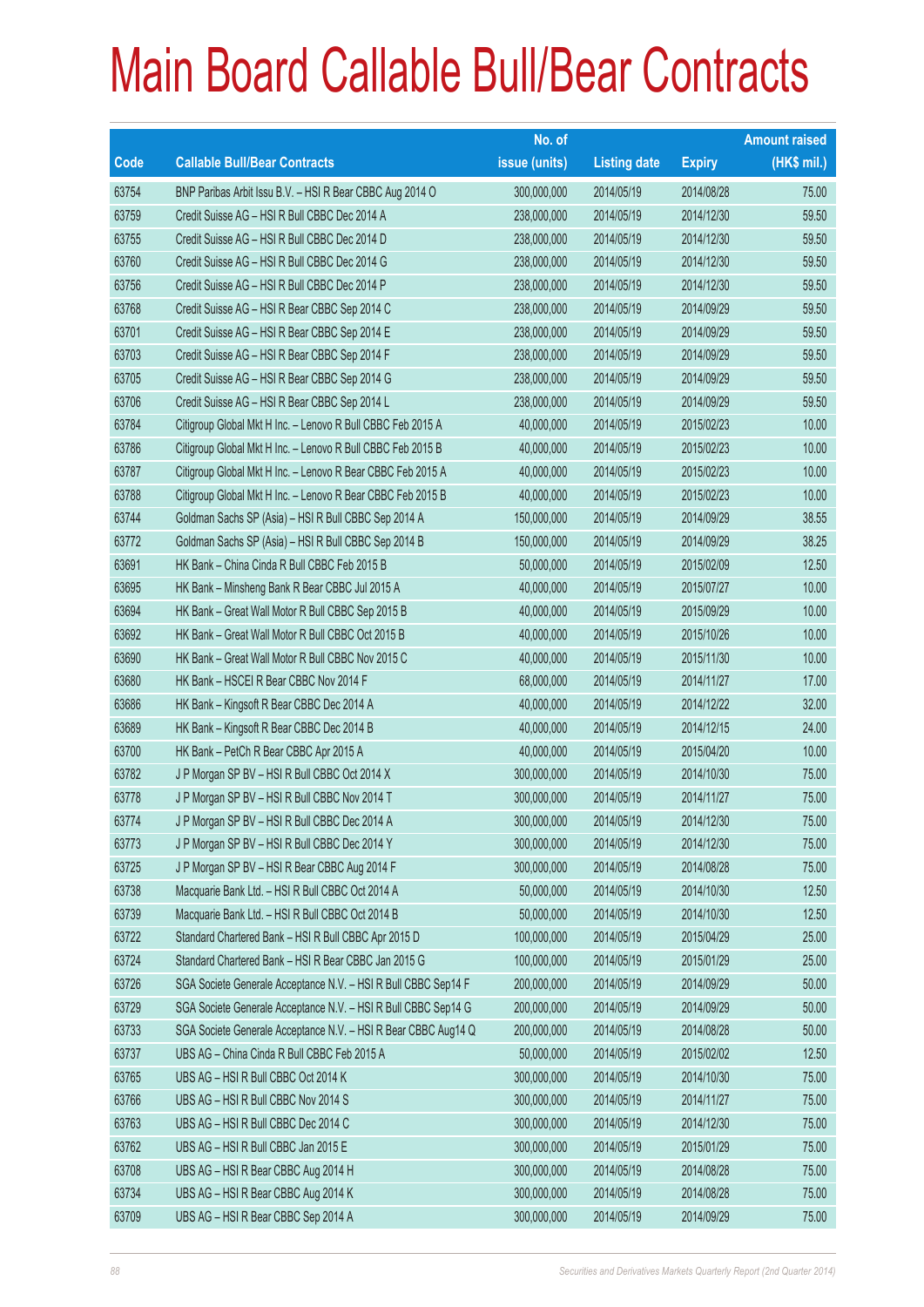|       |                                                                | No. of        |                     |               | <b>Amount raised</b> |
|-------|----------------------------------------------------------------|---------------|---------------------|---------------|----------------------|
| Code  | <b>Callable Bull/Bear Contracts</b>                            | issue (units) | <b>Listing date</b> | <b>Expiry</b> | $(HK$$ mil.)         |
| 63710 | UBS AG - HSI R Bear CBBC Sep 2014 C                            | 350,000,000   | 2014/05/19          | 2014/09/29    | 87.50                |
| 63735 | UBS AG - Hutchison R Bull CBBC Jun 2015 B                      | 50,000,000    | 2014/05/19          | 2015/06/15    | 12.50                |
| 63831 | BNP Paribas Arbit Issu B.V. - HSI R Bull CBBC Jan 2015 X       | 300,000,000   | 2014/05/20          | 2015/01/29    | 75.00                |
| 63821 | BNP Paribas Arbit Issu B.V. - HSI R Bear CBBC Aug 2014 P       | 300,000,000   | 2014/05/20          | 2014/08/28    | 75.00                |
| 63841 | Credit Suisse AG - HSI R Bull CBBC Oct 2014 E                  | 238,000,000   | 2014/05/20          | 2014/10/30    | 59.50                |
| 63837 | Credit Suisse AG - HSI R Bull CBBC Oct 2014 Z                  | 238,000,000   | 2014/05/20          | 2014/10/30    | 59.50                |
| 63812 | Credit Suisse AG - HSI R Bear CBBC Aug 2014 U                  | 238,000,000   | 2014/05/20          | 2014/08/28    | 59.50                |
| 63815 | Credit Suisse AG - HSI R Bear CBBC Aug 2014 V                  | 238,000,000   | 2014/05/20          | 2014/08/28    | 59.50                |
| 63802 | HK Bank - Cheung Kong R Bull CBBC Nov 2014 B                   | 60,000,000    | 2014/05/20          | 2014/11/17    | 15.00                |
| 63808 | HK Bank - Cheung Kong R Bear CBBC Apr 2015 C                   | 50,000,000    | 2014/05/20          | 2015/04/20    | 12.50                |
| 63823 | HK Bank - Great Wall Motor R Bull CBBC Nov 2015 D              | 40,000,000    | 2014/05/20          | 2015/11/30    | 10.00                |
| 63792 | HK Bank - HSI R Bull CBBC Nov 2014 G                           | 100,000,000   | 2014/05/20          | 2014/11/27    | 25.00                |
| 63801 | HK Bank - HSI R Bull CBBC Nov 2014 I                           | 100,000,000   | 2014/05/20          | 2014/11/27    | 25.00                |
| 63790 | HK Bank - HSI R Bull CBBC Dec 2014 N                           | 100,000,000   | 2014/05/20          | 2014/12/30    | 25.00                |
| 63794 | HK Bank - HSI R Bear CBBC Oct 2014 X                           | 100,000,000   | 2014/05/20          | 2014/10/30    | 25.00                |
| 63800 | HK Bank - HSI R Bear CBBC Nov 2014 T                           | 400,000,000   | 2014/05/20          | 2014/11/27    | 100.00               |
| 63795 | HK Bank - HSI R Bear CBBC Dec 2014 M                           | 100,000,000   | 2014/05/20          | 2014/12/30    | 25.00                |
| 63796 | HK Bank - HSI R Bear CBBC Dec 2014 N                           | 100,000,000   | 2014/05/20          | 2014/12/30    | 25.00                |
| 63798 | HK Bank - HSI R Bear CBBC Dec 2014 O                           | 100,000,000   | 2014/05/20          | 2014/12/30    | 25.00                |
| 63799 | HK Bank - HSI R Bear CBBC Dec 2014 P                           | 100,000,000   | 2014/05/20          | 2014/12/30    | 25.00                |
| 63797 | HK Bank - HSI R Bear CBBC Jan 2015 C                           | 100,000,000   | 2014/05/20          | 2015/01/29    | 25.00                |
| 63807 | HK Bank - Lenovo R Bear CBBC Jun 2015 A                        | 40,000,000    | 2014/05/20          | 2015/06/15    | 10.00                |
| 63827 | J P Morgan SP BV - HSI R Bull CBBC Dec 2014 M                  | 300,000,000   | 2014/05/20          | 2014/12/30    | 75.00                |
| 63847 | J P Morgan SP BV - HSI R Bull CBBC Jan 2015 E                  | 300,000,000   | 2014/05/20          | 2015/01/29    | 75.00                |
| 63846 | J P Morgan SP BV - HSI R Bull CBBC Feb 2015 A                  | 300,000,000   | 2014/05/20          | 2015/02/26    | 75.00                |
| 63828 | J P Morgan SP BV - HSI R Bear CBBC Aug 2014 G                  | 300,000,000   | 2014/05/20          | 2014/08/28    | 75.00                |
| 63824 | Standard Chartered Bank - A50 China R Bull CBBC Nov 2014 B     | 50,000,000    | 2014/05/20          | 2014/11/25    | 12.50                |
| 63825 | Standard Chartered Bank - A50 China R Bear CBBC Oct 2014 B     | 50,000,000    | 2014/05/20          | 2014/10/15    | 12.50                |
| 63826 | Standard Chartered Bank - HSI R Bull CBBC Apr 2015 E           | 100,000,000   | 2014/05/20          | 2015/04/29    | 25.00                |
| 63829 | SGA Societe Generale Acceptance N.V. - HSI R Bull CBBC Sep14 H | 200,000,000   | 2014/05/20          | 2014/09/29    | 50.00                |
| 63830 | SGA Societe Generale Acceptance N.V. - HSI R Bear CBBC Aug14 R | 200,000,000   | 2014/05/20          | 2014/08/28    | 50.00                |
| 63835 | UBS AG - HSI R Bull CBBC Nov 2014 V                            | 300,000,000   | 2014/05/20          | 2014/11/27    | 75.00                |
| 63845 | UBS AG - HSI R Bull CBBC Dec 2014 Q                            | 300,000,000   | 2014/05/20          | 2014/12/30    | 75.00                |
| 63816 | UBS AG - HSI R Bear CBBC Aug 2014 M                            | 300,000,000   | 2014/05/20          | 2014/08/28    | 75.00                |
| 63818 | UBS AG - HSI R Bear CBBC Sep 2014 B                            | 300,000,000   | 2014/05/20          | 2014/09/29    | 75.00                |
| 63877 | BNP Paribas Arbit Issu B.V. - HSI R Bull CBBC Jan 2015 C       | 300,000,000   | 2014/05/21          | 2015/01/29    | 75.00                |
| 63874 | BNP Paribas Arbit Issu B.V. - HSI R Bull CBBC Jan 2015 D       | 300,000,000   | 2014/05/21          | 2015/01/29    | 75.00                |
| 63872 | BNP Paribas Arbit Issu B.V. - HSI R Bull CBBC Jan 2015 Y       | 300,000,000   | 2014/05/21          | 2015/01/29    | 75.00                |
| 63873 | BNP Paribas Arbit Issu B.V. - HSI R Bull CBBC Jan 2015 Z       | 300,000,000   | 2014/05/21          | 2015/01/29    | 75.00                |
| 63853 | BNP Paribas Arbit Issu B.V. - HSI R Bear CBBC Aug 2014 C       | 300,000,000   | 2014/05/21          | 2014/08/28    | 75.00                |
| 63854 | BNP Paribas Arbit Issu B.V. - HSI R Bear CBBC Aug 2014 N       | 300,000,000   | 2014/05/21          | 2014/08/28    | 75.00                |
| 63881 | Credit Suisse AG - HSI R Bull CBBC Jan 2015 F                  | 238,000,000   | 2014/05/21          | 2015/01/29    | 59.50                |
| 63882 | Credit Suisse AG - HSI R Bull CBBC Jan 2015 G                  | 238,000,000   | 2014/05/21          | 2015/01/29    | 59.50                |
| 63884 | Credit Suisse AG - HSI R Bull CBBC Jan 2015 H                  | 238,000,000   | 2014/05/21          | 2015/01/29    | 59.50                |
| 63851 | Credit Suisse AG - HSI R Bear CBBC Aug 2014 S                  | 238,000,000   | 2014/05/21          | 2014/08/28    | 59.50                |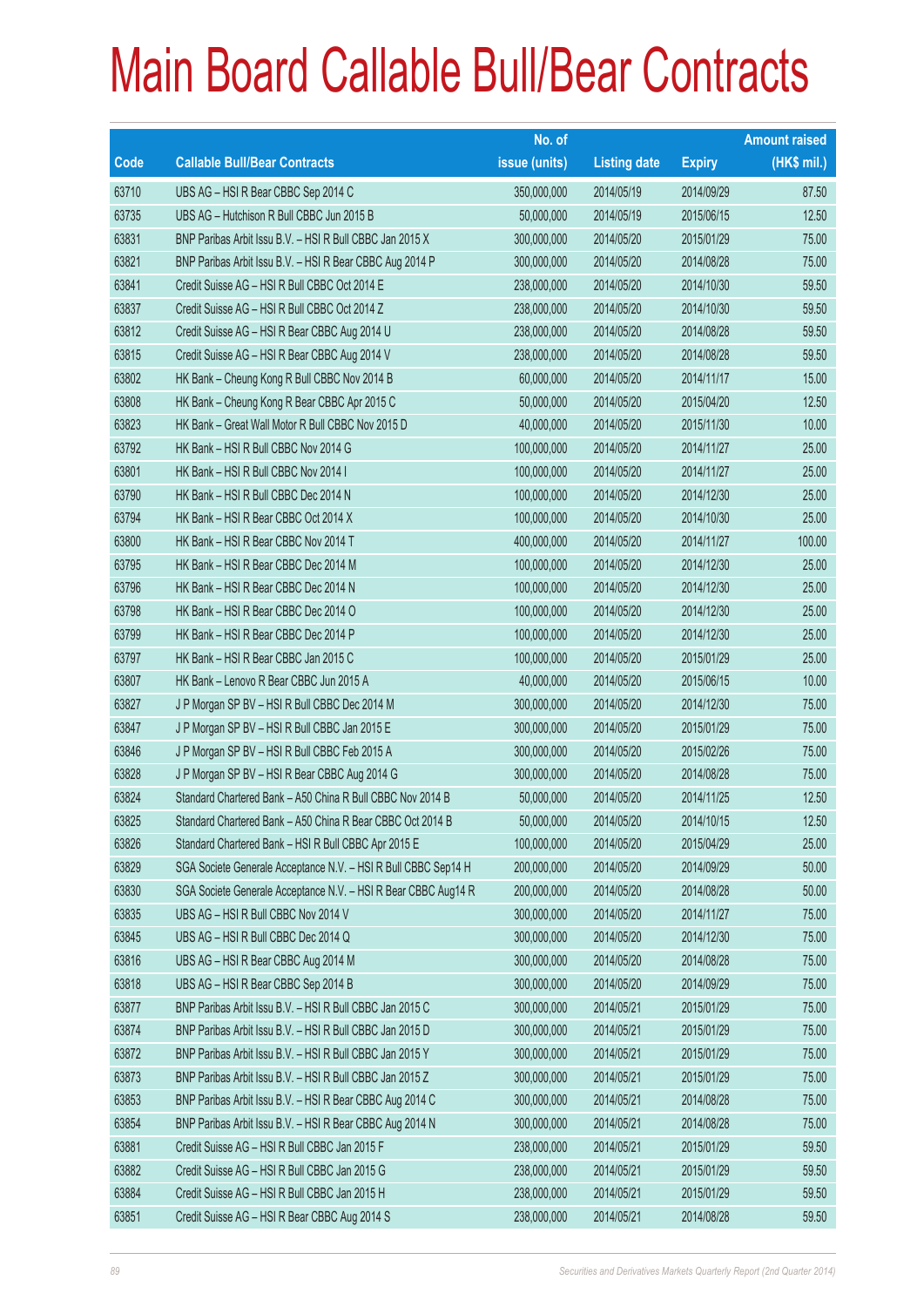|       |                                                                | No. of        |                     |               | <b>Amount raised</b> |
|-------|----------------------------------------------------------------|---------------|---------------------|---------------|----------------------|
| Code  | <b>Callable Bull/Bear Contracts</b>                            | issue (units) | <b>Listing date</b> | <b>Expiry</b> | (HK\$ mil.)          |
| 63852 | Credit Suisse AG - HSI R Bear CBBC Aug 2014 T                  | 238,000,000   | 2014/05/21          | 2014/08/28    | 59.50                |
| 63850 | Credit Suisse AG - HSI R Bear CBBC Aug 2014 W                  | 238,000,000   | 2014/05/21          | 2014/08/28    | 59.50                |
| 63880 | Credit Suisse AG - HSI R Bear CBBC Aug 2014 Y                  | 238,000,000   | 2014/05/21          | 2014/08/28    | 59.50                |
| 63889 | Goldman Sachs SP (Asia) - HSI R Bull CBBC Sep 2014 C           | 150,000,000   | 2014/05/21          | 2014/09/29    | 40.35                |
| 63897 | J P Morgan SP BV - HSI R Bull CBBC Nov 2014 E                  | 300,000,000   | 2014/05/21          | 2014/11/27    | 75.00                |
| 63856 | J P Morgan SP BV - HSI R Bull CBBC Dec 2014 S                  | 300,000,000   | 2014/05/21          | 2014/12/30    | 75.00                |
| 63890 | J P Morgan SP BV - HSI R Bull CBBC Jan 2015 F                  | 300,000,000   | 2014/05/21          | 2015/01/29    | 75.00                |
| 63857 | J P Morgan SP BV - HSI R Bear CBBC Sep 2014 I                  | 300,000,000   | 2014/05/21          | 2014/09/29    | 75.00                |
| 63865 | Standard Chartered Bank - HSI R Bull CBBC Apr 2015 F           | 100,000,000   | 2014/05/21          | 2015/04/29    | 25.00                |
| 63863 | Standard Chartered Bank - HSI R Bear CBBC Jan 2015 H           | 100,000,000   | 2014/05/21          | 2015/01/29    | 25.00                |
| 63867 | Standard Chartered Bank - SHK Ppt R Bull CBBC Aug 2015 A       | 50,000,000    | 2014/05/21          | 2015/08/03    | 12.50                |
| 63869 | Standard Chartered Bank - SHK Ppt R Bear CBBC Feb 2015 A       | 50,000,000    | 2014/05/21          | 2015/02/05    | 12.50                |
| 63859 | SGA Societe Generale Acceptance N.V. - HSI R Bull CBBC Sep14 I | 200,000,000   | 2014/05/21          | 2014/09/29    | 50.00                |
| 63860 | SGA Societe Generale Acceptance N.V. - HSI R Bull CBBC Sep14 J | 200,000,000   | 2014/05/21          | 2014/09/29    | 50.00                |
| 63862 | SGA Societe Generale Acceptance N.V. - HSI R Bear CBBC Aug14 S | 200,000,000   | 2014/05/21          | 2014/08/28    | 50.00                |
| 63886 | UBS AG - HSI R Bull CBBC Oct 2014 N                            | 300,000,000   | 2014/05/21          | 2014/10/30    | 75.00                |
| 63887 | UBS AG - HSI R Bull CBBC Dec 2014 R                            | 300,000,000   | 2014/05/21          | 2014/12/30    | 75.00                |
| 63888 | UBS AG - HSI R Bull CBBC Jan 2015 F                            | 300,000,000   | 2014/05/21          | 2015/01/29    | 75.00                |
| 63848 | UBS AG - HSI R Bear CBBC Aug 2014 N                            | 300,000,000   | 2014/05/21          | 2014/08/28    | 75.00                |
| 63849 | UBS AG - HSI R Bear CBBC Aug 2014 Q                            | 300,000,000   | 2014/05/21          | 2014/08/28    | 75.00                |
| 63855 | UBS AG - HSI R Bear CBBC Sep 2014 F                            | 300,000,000   | 2014/05/21          | 2014/09/29    | 75.00                |
| 63940 | BNP Paribas Arbit Issu B.V. - HSI R Bull CBBC Jan 2015 A       | 300,000,000   | 2014/05/22          | 2015/01/29    | 75.00                |
| 63941 | BNP Paribas Arbit Issu B.V. - HSI R Bull CBBC Jan 2015 B       | 300,000,000   | 2014/05/22          | 2015/01/29    | 75.00                |
| 63959 | BNP Paribas Arbit Issu B.V. - HSI R Bull CBBC Jan 2015 E       | 300,000,000   | 2014/05/22          | 2015/01/29    | 75.00                |
| 63964 | BNP Paribas Arbit Issu B.V. - HSI R Bull CBBC Jan 2015 F       | 300,000,000   | 2014/05/22          | 2015/01/29    | 75.00                |
| 63936 | BNP Paribas Arbit Issu B.V. - HSI R Bear CBBC Aug 2014 Q       | 300,000,000   | 2014/05/22          | 2014/08/28    | 75.00                |
| 63946 | Credit Suisse AG - HSI R Bull CBBC Nov 2014 B                  | 238,000,000   | 2014/05/22          | 2014/11/27    | 59.50                |
| 63952 | Credit Suisse AG - HSI R Bull CBBC Nov 2014 F                  | 238,000,000   | 2014/05/22          | 2014/11/27    | 59.50                |
| 63953 | Credit Suisse AG - HSI R Bull CBBC Nov 2014 N                  | 238,000,000   | 2014/05/22          | 2014/11/27    | 59.50                |
| 63942 | Credit Suisse AG - HSI R Bull CBBC Nov 2014 Y                  | 238,000,000   | 2014/05/22          | 2014/11/27    | 59.50                |
| 63924 | Credit Suisse AG - HSI R Bear CBBC Sep 2014 B                  | 238,000,000   | 2014/05/22          | 2014/09/29    | 59.50                |
| 63929 | Credit Suisse AG - HSI R Bear CBBC Sep 2014 H                  | 238,000,000   | 2014/05/22          | 2014/09/29    | 59.50                |
| 63921 | Credit Suisse AG - HSI R Bear CBBC Sep 2014 M                  | 238,000,000   | 2014/05/22          | 2014/09/29    | 59.50                |
| 63966 | Citigroup Global Mkt H Inc. - TCH R Bull CBBC Feb 2015 E       | 200,000,000   | 2014/05/22          | 2015/02/16    | 50.00                |
| 63967 | Citigroup Global Mkt H Inc. - TCH R Bull CBBC Feb 2015 F       | 200,000,000   | 2014/05/22          | 2015/02/16    | 50.00                |
| 63968 | Citigroup Global Mkt H Inc. - TCH R Bull CBBC Feb 2015 G       | 200,000,000   | 2014/05/22          | 2015/02/16    | 50.00                |
| 63969 | Citigroup Global Mkt H Inc. - TCH R Bull CBBC Feb 2015 H       | 200,000,000   | 2014/05/22          | 2015/02/16    | 50.00                |
| 63970 | Citigroup Global Mkt H Inc. - TCH R Bear CBBC Feb 2015 E       | 200,000,000   | 2014/05/22          | 2015/02/16    | 50.00                |
| 63971 | Citigroup Global Mkt H Inc. - TCH R Bear CBBC Feb 2015 F       | 200,000,000   | 2014/05/22          | 2015/02/16    | 50.00                |
| 64003 | Bank of East Asia - China Cinda R Bull CBBC May 2015 A         | 100,000,000   | 2014/05/22          | 2015/05/28    | 25.00                |
| 63994 | Bank of East Asia - GCL-Poly Energy R Bull CBBC Nov 2015 A     | 200,000,000   | 2014/05/22          | 2015/11/23    | 50.00                |
| 63995 | Bank of East Asia - Great Wall Motor R Bull CBBC Jun 2015 A    | 200,000,000   | 2014/05/22          | 2015/06/22    | 50.00                |
| 63991 | Bank of East Asia - Kingsoft R Bull CBBC Jul 2015 A            | 200,000,000   | 2014/05/22          | 2015/07/31    | 50.00                |
| 64002 | Bank of East Asia - Sands China R Bull CBBC Dec 2014 B         | 80,000,000    | 2014/05/22          | 2014/12/31    | 20.00                |
| 63977 | Goldman Sachs SP (Asia) - HSI R Bear CBBC Sep 2014 B           | 150,000,000   | 2014/05/22          | 2014/09/29    | 38.40                |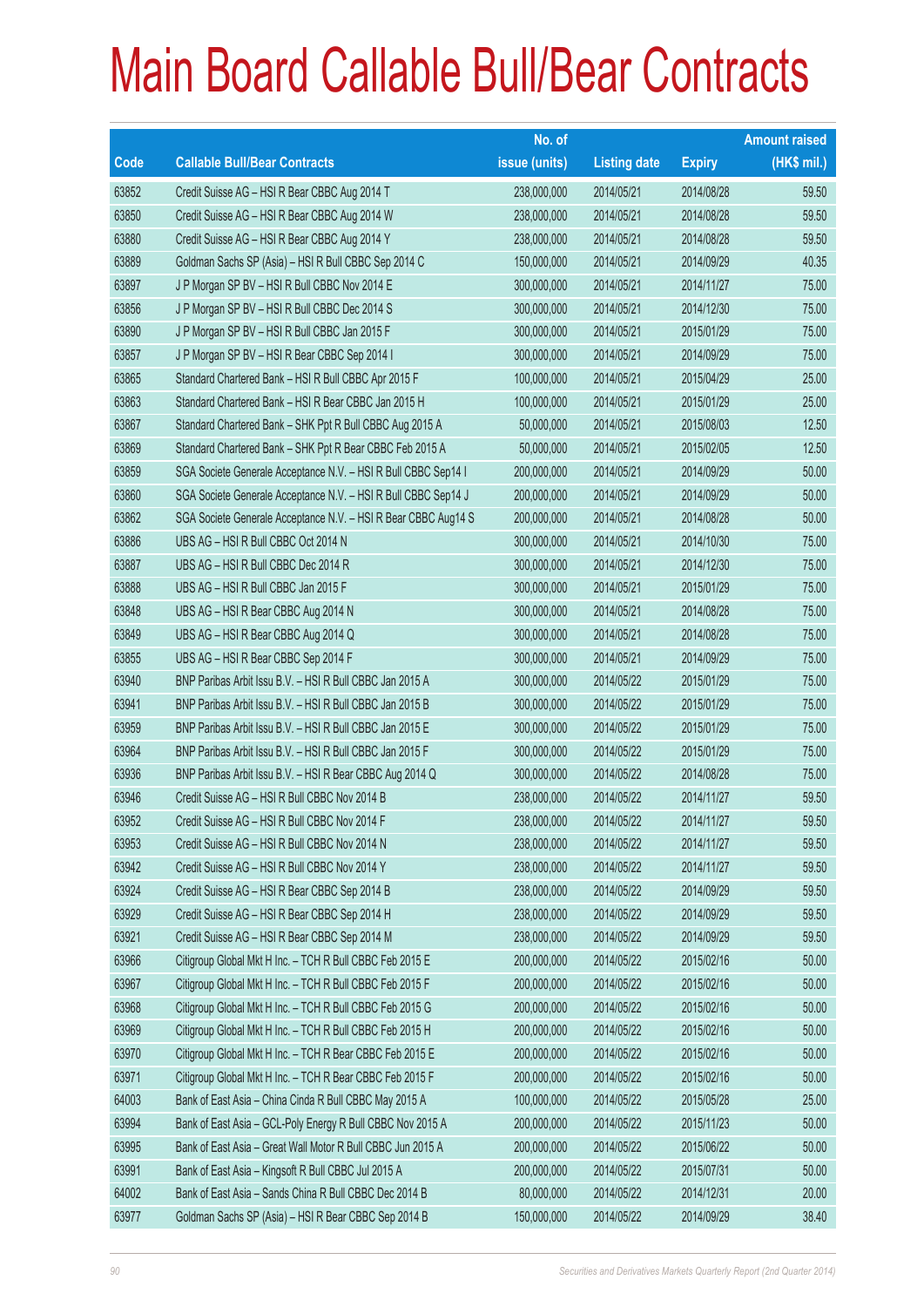|       |                                                                | No. of        |                     |               | <b>Amount raised</b> |
|-------|----------------------------------------------------------------|---------------|---------------------|---------------|----------------------|
| Code  | <b>Callable Bull/Bear Contracts</b>                            | issue (units) | <b>Listing date</b> | <b>Expiry</b> | $(HK$$ mil.)         |
| 63976 | J P Morgan SP BV - HSI R Bull CBBC Nov 2014 J                  | 300,000,000   | 2014/05/22          | 2014/11/27    | 75.00                |
| 63904 | J P Morgan SP BV - HSI R Bull CBBC Dec 2014 Z                  | 300,000,000   | 2014/05/22          | 2014/12/30    | 75.00                |
| 63901 | J P Morgan SP BV - HSI R Bear CBBC Aug 2014 I                  | 300,000,000   | 2014/05/22          | 2014/08/28    | 75.00                |
| 63905 | J P Morgan SP BV - HSI R Bear CBBC Aug 2014 J                  | 300,000,000   | 2014/05/22          | 2014/08/28    | 75.00                |
| 63973 | Standard Chartered Bank - HSI R Bull CBBC Apr 2015 G           | 100,000,000   | 2014/05/22          | 2015/04/29    | 25.00                |
| 63974 | Standard Chartered Bank - HSI R Bear CBBC Jan 2015 I           | 100,000,000   | 2014/05/22          | 2015/01/29    | 25.00                |
| 63906 | SGA Societe Generale Acceptance N.V. - HSI R Bull CBBC Sep14 K | 200,000,000   | 2014/05/22          | 2014/09/29    | 50.00                |
| 63908 | SGA Societe Generale Acceptance N.V. - HSI R Bull CBBC Sep14 L | 200,000,000   | 2014/05/22          | 2014/09/29    | 50.00                |
| 63954 | SGA Societe Generale Acceptance N.V. - HSI R Bull CBBC Sep14 M | 200,000,000   | 2014/05/22          | 2014/09/29    | 50.00                |
| 63914 | SGA Societe Generale Acceptance N.V. - HSI R Bear CBBC Aug14 T | 200,000,000   | 2014/05/22          | 2014/08/28    | 50.00                |
| 63916 | SGA Societe Generale Acceptance N.V. - HSI R Bear CBBC Aug14 U | 200,000,000   | 2014/05/22          | 2014/08/28    | 50.00                |
| 63917 | SGA Societe Generale Acceptance N.V. - HSI R Bear CBBC Sep14 A | 200,000,000   | 2014/05/22          | 2014/09/29    | 50.00                |
| 63918 | SGA Societe Generale Acceptance N.V. - HSI R Bear CBBC Sep14 B | 200,000,000   | 2014/05/22          | 2014/09/29    | 50.00                |
| 63919 | SGA Societe Generale Acceptance N.V. - HSI R Bear CBBC Sep14 C | 200,000,000   | 2014/05/22          | 2014/09/29    | 50.00                |
| 63920 | SGA Societe Generale Acceptance N.V. - HSI R Bear CBBC Sep14 D | 200,000,000   | 2014/05/22          | 2014/09/29    | 50.00                |
| 63983 | UBS AG - HSI R Bull CBBC Nov 2014 C                            | 300,000,000   | 2014/05/22          | 2014/11/27    | 75.00                |
| 63986 | UBS AG - HSI R Bull CBBC Nov 2014 Z                            | 300,000,000   | 2014/05/22          | 2014/11/27    | 75.00                |
| 63987 | UBS AG - HSI R Bull CBBC Dec 2014 F                            | 300,000,000   | 2014/05/22          | 2014/12/30    | 75.00                |
| 63988 | UBS AG - HSI R Bear CBBC Aug 2014 L                            | 300,000,000   | 2014/05/22          | 2014/08/28    | 75.00                |
| 63990 | UBS AG - HSI R Bear CBBC Aug 2014 S                            | 300,000,000   | 2014/05/22          | 2014/08/28    | 75.00                |
| 64019 | Credit Suisse AG - HSI R Bull CBBC Dec 2014 J                  | 238,000,000   | 2014/05/23          | 2014/12/30    | 59.50                |
| 64022 | Credit Suisse AG - HSI R Bull CBBC Dec 2014 M                  | 238,000,000   | 2014/05/23          | 2014/12/30    | 59.50                |
| 64034 | Credit Suisse AG - HSI R Bear CBBC Oct 2014 G                  | 238,000,000   | 2014/05/23          | 2014/10/30    | 59.50                |
| 64035 | Credit Suisse AG - HSI R Bear CBBC Oct 2014 H                  | 238,000,000   | 2014/05/23          | 2014/10/30    | 59.50                |
| 64041 | Citigroup Global Mkt H Inc. - Kingsoft R Bull CBBC Mar 15 A    | 40,000,000    | 2014/05/23          | 2015/03/02    | 22.00                |
| 64046 | Citigroup Global Mkt H Inc. - Kingsoft R Bull CBBC Mar 15 B    | 40,000,000    | 2014/05/23          | 2015/03/02    | 17.20                |
| 64048 | Citigroup Global Mkt H Inc. - Kingsoft R Bull CBBC Mar 15 C    | 40,000,000    | 2014/05/23          | 2015/03/02    | 12.80                |
| 64051 | Citigroup Global Mkt H Inc. - Kingsoft R Bear CBBC Mar 15 A    | 40,000,000    | 2014/05/23          | 2015/03/02    | 12.80                |
| 64052 | Citigroup Global Mkt H Inc. - Kingsoft R Bear CBBC Mar 15 B    | 40,000,000    | 2014/05/23          | 2015/03/02    | 17.20                |
| 64057 | Citigroup Global Mkt H Inc. - Kingsoft R Bear CBBC Mar 15 C    | 40,000,000    | 2014/05/23          | 2015/03/02    | 22.00                |
| 64025 | HK Bank - TCH R Bull CBBC Dec 2014 H                           | 100,000,000   | 2014/05/23          | 2014/12/15    | 25.00                |
| 64005 | J P Morgan SP BV - HSI R Bull CBBC Nov 2014 S                  | 300,000,000   | 2014/05/23          | 2014/11/27    | 75.00                |
| 64006 | Macquarie Bank Ltd. - HSI R Bull CBBC Oct 2014 C               | 50,000,000    | 2014/05/23          | 2014/10/30    | 12.50                |
| 64009 | Macquarie Bank Ltd. - HSI R Bull CBBC Oct 2014 D               | 50,000,000    | 2014/05/23          | 2014/10/30    | 12.50                |
| 64010 | Macquarie Bank Ltd. - HSI R Bull CBBC Oct 2014 E               | 50,000,000    | 2014/05/23          | 2014/10/30    | 12.50                |
| 64016 | Macquarie Bank Ltd. - HSI R Bull CBBC Oct 2014 F               | 50,000,000    | 2014/05/23          | 2014/10/30    | 12.50                |
| 64017 | Macquarie Bank Ltd. - HSI R Bull CBBC Oct 2014 G               | 50,000,000    | 2014/05/23          | 2014/10/30    | 12.50                |
| 64039 | SGA Societe Generale Acceptance N.V. - HSI R Bull CBBC Sep14 N | 200,000,000   | 2014/05/23          | 2014/09/29    | 50.00                |
| 64040 | SGA Societe Generale Acceptance N.V. - HSI R Bear CBBC Aug14 V | 200,000,000   | 2014/05/23          | 2014/08/28    | 50.00                |
| 64031 | SGA Societe Generale Acceptance N.V. - SandsR Bull CBBC Oct14A | 50,000,000    | 2014/05/23          | 2014/10/30    | 12.50                |
| 64032 | SGA Societe Generale Acceptance N.V. - SandsR Bear CBBC Oct14A | 50,000,000    | 2014/05/23          | 2014/10/30    | 12.50                |
| 64033 | SGA Societe Generale Acceptance N.V. - SandsR Bear CBBC Nov14A | 50,000,000    | 2014/05/23          | 2014/11/27    | 12.50                |
| 64024 | UBS AG - HSI R Bull CBBC Oct 2014 O                            | 300,000,000   | 2014/05/23          | 2014/10/30    | 75.00                |
| 64023 | UBS AG - HSI R Bull CBBC Dec 2014 J                            | 300,000,000   | 2014/05/23          | 2014/12/30    | 75.00                |
| 64036 | UBS AG - HSI R Bear CBBC Aug 2014 F                            | 300,000,000   | 2014/05/23          | 2014/08/28    | 75.00                |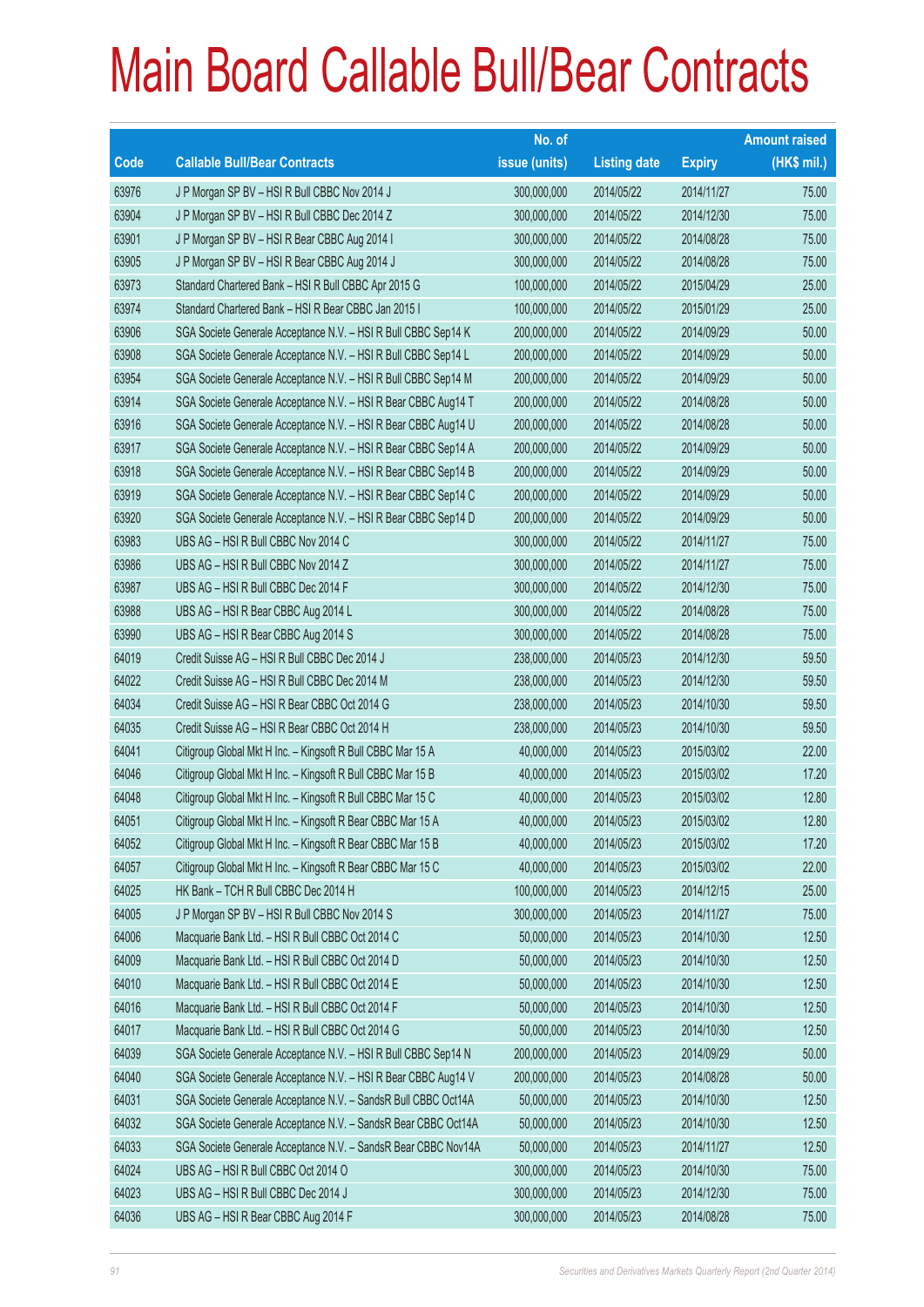|       |                                                          | No. of        |                     |               | <b>Amount raised</b> |
|-------|----------------------------------------------------------|---------------|---------------------|---------------|----------------------|
| Code  | <b>Callable Bull/Bear Contracts</b>                      | issue (units) | <b>Listing date</b> | <b>Expiry</b> | (HK\$ mil.)          |
| 64038 | UBS AG - HSI R Bear CBBC Aug 2014 J                      | 300,000,000   | 2014/05/23          | 2014/08/28    | 75.00                |
| 64030 | UBS AG - TCH R Bull CBBC Jul 2015 A                      | 100,000,000   | 2014/05/23          | 2015/07/13    | 25.00                |
| 64028 | UBS AG - TCH R Bull CBBC Aug 2015 A                      | 100,000,000   | 2014/05/23          | 2015/08/10    | 25.00                |
| 64026 | UBS AG - TCH R Bear CBBC Apr 2015 A                      | 100,000,000   | 2014/05/23          | 2015/04/20    | 25.00                |
| 64141 | Credit Suisse AG - HSI R Bull CBBC Oct 2014 A            | 238,000,000   | 2014/05/26          | 2014/10/30    | 59.50                |
| 64139 | Credit Suisse AG - HSI R Bull CBBC Oct 2014 F            | 238,000,000   | 2014/05/26          | 2014/10/30    | 59.50                |
| 64151 | Credit Suisse AG - HSI R Bear CBBC Aug 2014 H            | 238,000,000   | 2014/05/26          | 2014/08/28    | 59.50                |
| 64077 | HK Bank - CNOOC R Bull CBBC Jul 2015 A                   | 60,000,000    | 2014/05/26          | 2015/07/06    | 15.00                |
| 64074 | HK Bank - HSCEI R Bull CBBC Jan 2015 A                   | 100,000,000   | 2014/05/26          | 2015/01/29    | 25.00                |
| 64075 | HK Bank - HSCEI R Bull CBBC Feb 2015 A                   | 100,000,000   | 2014/05/26          | 2015/02/26    | 25.00                |
| 64083 | HK Bank - HSI R Bull CBBC Dec 2014 O                     | 100,000,000   | 2014/05/26          | 2014/12/30    | 25.00                |
| 64098 | HK Bank - HSI R Bull CBBC Dec 2014 P                     | 100,000,000   | 2014/05/26          | 2014/12/30    | 25.00                |
| 64096 | HK Bank - HSI R Bull CBBC Jan 2015 G                     | 100,000,000   | 2014/05/26          | 2015/01/29    | 25.00                |
| 64061 | HK Bank - HSI R Bear CBBC Nov 2014 U                     | 100,000,000   | 2014/05/26          | 2014/11/27    | 25.00                |
| 64071 | HK Bank - HSI R Bear CBBC Jan 2015 D                     | 100,000,000   | 2014/05/26          | 2015/01/29    | 25.00                |
| 64076 | HK Bank - PetCh R Bull CBBC Jun 2015 A                   | 60,000,000    | 2014/05/26          | 2015/06/29    | 15.00                |
| 64103 | HK Bank - TCH R Bull CBBC Dec 2014 I                     | 100,000,000   | 2014/05/26          | 2014/12/01    | 25.00                |
| 64107 | HK Bank - TCH R Bull CBBC Dec 2014 J                     | 100,000,000   | 2014/05/26          | 2014/12/22    | 25.00                |
| 64110 | HK Bank - TCH R Bull CBBC Dec 2014 K                     | 100,000,000   | 2014/05/26          | 2014/12/08    | 25.00                |
| 64111 | HK Bank - TCH R Bear CBBC Dec 2014 K                     | 100,000,000   | 2014/05/26          | 2014/12/01    | 25.00                |
| 64112 | HK Bank - TCH R Bear CBBC Dec 2014 L                     | 100,000,000   | 2014/05/26          | 2014/12/08    | 25.00                |
| 64154 | J P Morgan SP BV - HSI R Bull CBBC Nov 2014 O            | 300,000,000   | 2014/05/26          | 2014/11/27    | 75.00                |
| 64156 | J P Morgan SP BV - HSI R Bull CBBC Dec 2014 C            | 300,000,000   | 2014/05/26          | 2014/12/30    | 75.00                |
| 64152 | Standard Chartered Bank - HSI R Bear CBBC Jan 2015 J     | 100,000,000   | 2014/05/26          | 2015/01/29    | 25.00                |
| 64143 | UBS AG - HSI R Bull CBBC Oct 2014 I                      | 300,000,000   | 2014/05/26          | 2014/10/30    | 75.00                |
| 64145 | UBS AG - HSI R Bull CBBC Nov 2014 J                      | 300,000,000   | 2014/05/26          | 2014/11/27    | 75.00                |
| 64146 | UBS AG - HSI R Bear CBBC Oct 2014 P                      | 300,000,000   | 2014/05/26          | 2014/10/30    | 75.00                |
| 64150 | UBS AG - HSI R Bear CBBC Oct 2014 Q                      | 350,000,000   | 2014/05/26          | 2014/10/30    | 87.50                |
| 64149 | UBS AG - Hutchison R Bull CBBC Jul 2015 A                | 50,000,000    | 2014/05/26          | 2015/07/06    | 12.50                |
| 64148 | UBS AG - TCH R Bull CBBC Jul 2015 B                      | 100,000,000   | 2014/05/26          | 2015/07/27    | 25.00                |
| 64147 | UBS AG - TCH R Bear CBBC Mar 2015 A                      | 100,000,000   | 2014/05/26          | 2015/03/30    | 25.00                |
| 64191 | BNP Paribas Arbit Issu B.V. - HSI R Bull CBBC Jan 2015 G | 300,000,000   | 2014/05/27          | 2015/01/29    | 75.00                |
| 64172 | BNP Paribas Arbit Issu B.V. - HSI R Bear CBBC Aug 2014 U | 300,000,000   | 2014/05/27          | 2014/08/28    | 75.00                |
| 64177 | BNP Paribas Arbit Issu B.V. - HSI R Bear CBBC Aug 2014 V | 300,000,000   | 2014/05/27          | 2014/08/28    | 75.00                |
| 64198 | Credit Suisse AG - HSI R Bull CBBC Jan 2015 I            | 238,000,000   | 2014/05/27          | 2015/01/29    | 59.50                |
| 64201 | Credit Suisse AG - HSI R Bull CBBC Jan 2015 J            | 238,000,000   | 2014/05/27          | 2015/01/29    | 59.50                |
| 64180 | Credit Suisse AG - HSI R Bear CBBC Aug 2014 N            | 238,000,000   | 2014/05/27          | 2014/08/28    | 59.50                |
| 64181 | Credit Suisse AG - HSI R Bear CBBC Aug 2014 O            | 238,000,000   | 2014/05/27          | 2014/08/28    | 59.50                |
| 64182 | Goldman Sachs SP (Asia) - HSI R Bull CBBC Sep 2014 D     | 150,000,000   | 2014/05/27          | 2014/09/29    | 40.35                |
| 64205 | J P Morgan SP BV - HSI R Bull CBBC Oct 2014 B            | 300,000,000   | 2014/05/27          | 2014/10/30    | 75.00                |
| 64190 | J P Morgan SP BV - HSI R Bull CBBC Nov 2014 U            | 300,000,000   | 2014/05/27          | 2014/11/27    | 75.00                |
| 64164 | J P Morgan SP BV - HSI R Bear CBBC Aug 2014 H            | 300,000,000   | 2014/05/27          | 2014/08/28    | 75.00                |
| 64167 | J P Morgan SP BV - HSI R Bear CBBC Aug 2014 N            | 300,000,000   | 2014/05/27          | 2014/08/28    | 75.00                |
| 64197 | Standard Chartered Bank - HSI R Bull CBBC Apr 2015 H     | 100,000,000   | 2014/05/27          | 2015/04/29    | 25.00                |
| 64179 | Standard Chartered Bank - HSI R Bear CBBC Jan 2015 K     | 100,000,000   | 2014/05/27          | 2015/01/29    | 25.00                |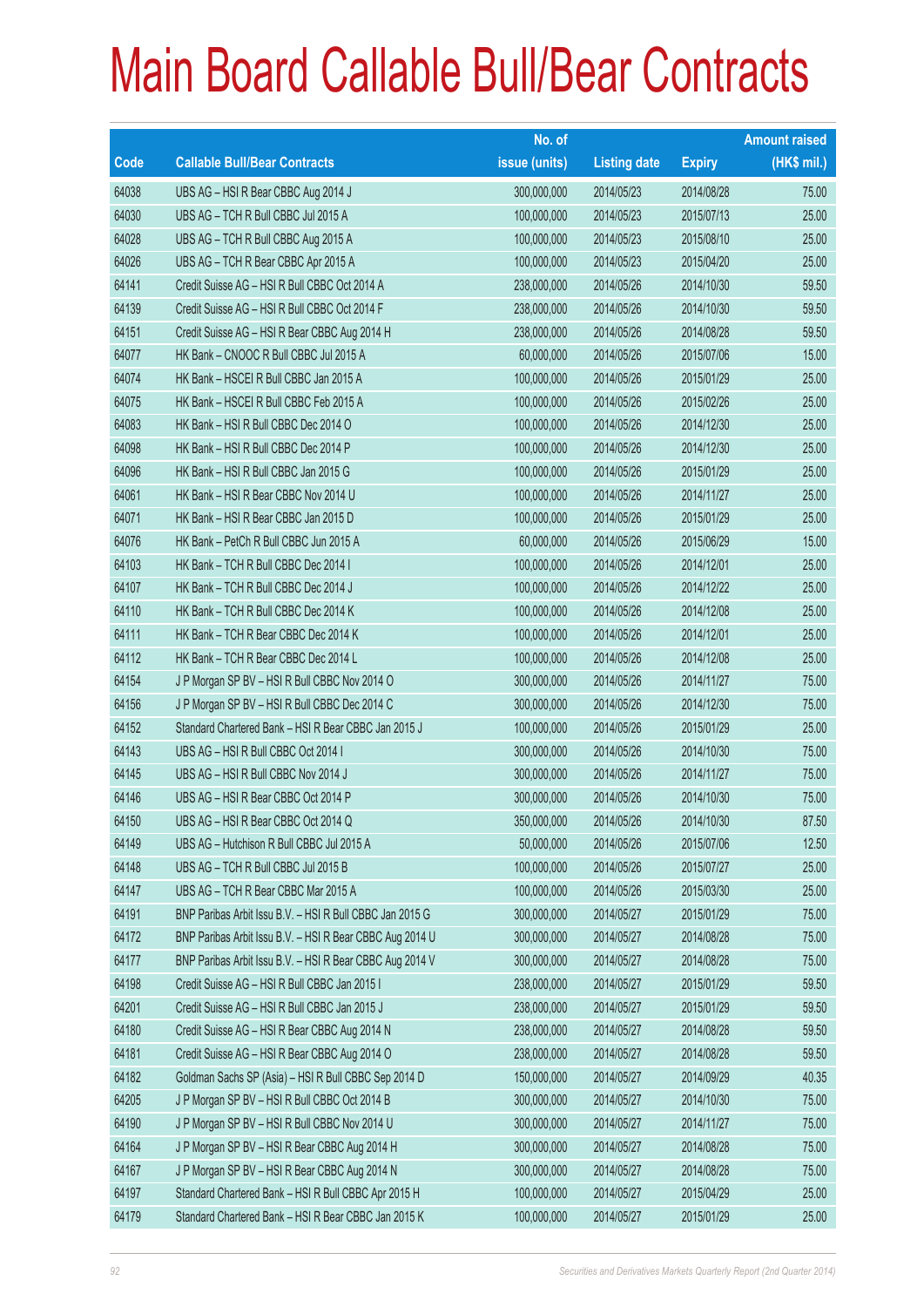|       |                                                                | No. of        |                     |               | <b>Amount raised</b> |
|-------|----------------------------------------------------------------|---------------|---------------------|---------------|----------------------|
| Code  | <b>Callable Bull/Bear Contracts</b>                            | issue (units) | <b>Listing date</b> | <b>Expiry</b> | $(HK$$ mil.)         |
| 64188 | SGA Societe Generale Acceptance N.V. - HSI R Bull CBBC Sep 140 | 200,000,000   | 2014/05/27          | 2014/09/29    | 50.00                |
| 64171 | SGA Societe Generale Acceptance N.V. - HSI R Bear CBBC Sep 14E | 200,000,000   | 2014/05/27          | 2014/09/29    | 50.00                |
| 64203 | UBS AG - HSI R Bull CBBC Nov 2014 I                            | 300,000,000   | 2014/05/27          | 2014/11/27    | 75.00                |
| 64202 | UBS AG - HSI R Bull CBBC Jan 2015 G                            | 300,000,000   | 2014/05/27          | 2015/01/29    | 75.00                |
| 64186 | UBS AG - HSI R Bear CBBC Aug 2014 R                            | 300,000,000   | 2014/05/27          | 2014/08/28    | 75.00                |
| 64187 | UBS AG - HSI R Bear CBBC Sep 2014 G                            | 350,000,000   | 2014/05/27          | 2014/09/29    | 87.50                |
| 64249 | Credit Suisse AG - HSI R Bull CBBC Dec 2014 Y                  | 238,000,000   | 2014/05/28          | 2014/12/30    | 59.50                |
| 64238 | Credit Suisse AG - HSI R Bear CBBC Aug 2014 F                  | 238,000,000   | 2014/05/28          | 2014/08/28    | 59.50                |
| 64285 | Credit Suisse AG - HSI R Bear CBBC Aug 2014 Q                  | 238,000,000   | 2014/05/28          | 2014/08/28    | 59.50                |
| 64235 | Credit Suisse AG - HSI R Bear CBBC Aug 2014 Z                  | 238,000,000   | 2014/05/28          | 2014/08/28    | 59.50                |
| 64236 | Credit Suisse AG - HSI R Bear CBBC Sep 2014 O                  | 238,000,000   | 2014/05/28          | 2014/09/29    | 59.50                |
| 64239 | Credit Suisse AG - HSI R Bear CBBC Sep 2014 Q                  | 238,000,000   | 2014/05/28          | 2014/09/29    | 59.50                |
| 64228 | Credit Suisse AG - HSI R Bear CBBC Oct 2014 I                  | 238,000,000   | 2014/05/28          | 2014/10/30    | 59.50                |
| 64229 | Credit Suisse AG - HSI R Bear CBBC Oct 2014 J                  | 238,000,000   | 2014/05/28          | 2014/10/30    | 59.50                |
| 64232 | Credit Suisse AG - HSI R Bear CBBC Oct 2014 K                  | 238,000,000   | 2014/05/28          | 2014/10/30    | 59.50                |
| 64221 | HK Bank - China Mobile R Bull CBBC Jan 2015 G                  | 120,000,000   | 2014/05/28          | 2015/01/19    | 30.00                |
| 64222 | HK Bank - China Mobile R Bull CBBC Jan 2015 H                  | 120,000,000   | 2014/05/28          | 2015/01/23    | 30.00                |
| 64206 | HK Bank - China Mobile R Bear CBBC Apr 2015 A                  | 40,000,000    | 2014/05/28          | 2015/04/13    | 10.00                |
| 64207 | HK Bank - China Mobile R Bear CBBC Apr 2015 B                  | 40,000,000    | 2014/05/28          | 2015/04/20    | 10.00                |
| 64214 | HK Bank - HSI R Bull CBBC Nov 2014 J                           | 100,000,000   | 2014/05/28          | 2014/11/27    | 25.00                |
| 64220 | HK Bank - HSI R Bull CBBC Jan 2015 H                           | 100,000,000   | 2014/05/28          | 2015/01/29    | 25.00                |
| 64210 | HK Bank - HSI R Bull CBBC Feb 2015 D                           | 100,000,000   | 2014/05/28          | 2015/02/26    | 25.00                |
| 64208 | HK Bank - HSI R Bear CBBC Jan 2015 E                           | 100,000,000   | 2014/05/28          | 2015/01/29    | 25.00                |
| 64225 | HK Bank - TCH R Bull CBBC Jan 2015 A                           | 100,000,000   | 2014/05/28          | 2015/01/26    | 25.00                |
| 64226 | HK Bank - TCH R Bull CBBC Jan 2015 B                           | 100,000,000   | 2014/05/28          | 2015/01/19    | 25.00                |
| 64227 | HK Bank - TCH R Bull CBBC Jan 2015 C                           | 100,000,000   | 2014/05/28          | 2015/01/12    | 25.00                |
| 64291 | J P Morgan SP BV - HSI R Bull CBBC Oct 2014 D                  | 300,000,000   | 2014/05/28          | 2014/10/30    | 75.00                |
| 64290 | J P Morgan SP BV - HSI R Bull CBBC Jan 2015 G                  | 300,000,000   | 2014/05/28          | 2015/01/29    | 75.00                |
| 64240 | Macquarie Bank Ltd. - HSI R Bull CBBC Oct 2014 H               | 50,000,000    | 2014/05/28          | 2014/10/30    | 12.50                |
| 64241 | Standard Chartered Bank - Galaxy Ent R Bear CBBC Feb 2015 A    | 50,000,000    | 2014/05/28          | 2015/02/18    | 12.50                |
| 64243 | Standard Chartered Bank - Ping An R Bear CBBC Oct 2014 A       | 50,000,000    | 2014/05/28          | 2014/10/30    | 12.50                |
| 64257 | SGA Societe Generale Acceptance NV - Lenovo R Bull CBBC Oct14A | 50,000,000    | 2014/05/28          | 2014/10/30    | 12.50                |
| 64256 | SGA Societe Generale Acceptance NV - Lenovo R Bull CBBC Nov14A | 50,000,000    | 2014/05/28          | 2014/11/27    | 12.50                |
| 64259 | SGA Societe Generale Acceptance NV - Lenovo R Bear CBBC Nov14A | 50,000,000    | 2014/05/28          | 2014/11/27    | 12.50                |
| 64287 | UBS AG - Cheung Kong R Bear CBBC Mar 2015 A                    | 50,000,000    | 2014/05/28          | 2015/03/02    | 12.50                |
| 64283 | UBS AG - Galaxy Ent R Bull CBBC Jul 2015 A                     | 50,000,000    | 2014/05/28          | 2015/07/06    | 12.50                |
| 64248 | UBS AG - HSI R Bull CBBC Oct 2014 J                            | 300,000,000   | 2014/05/28          | 2014/10/30    | 75.00                |
| 64260 | UBS AG - HSI R Bear CBBC Aug 2014 I                            | 300,000,000   | 2014/05/28          | 2014/08/28    | 75.00                |
| 64247 | UBS AG - HSI R Bear CBBC Aug 2014 T                            | 300,000,000   | 2014/05/28          | 2014/08/28    | 75.00                |
| 64288 | UBS AG - HSI R Bear CBBC Aug 2014 U                            | 350,000,000   | 2014/05/28          | 2014/08/28    | 87.50                |
| 64277 | UBS AG - Kingsoft R Bull CBBC Aug 2015 C                       | 50,000,000    | 2014/05/28          | 2015/08/10    | 12.50                |
| 64352 | BNP Paribas Arbit Issu B.V. - HSI R Bull CBBC Dec 2014 F       | 300,000,000   | 2014/05/29          | 2014/12/30    | 75.00                |
| 64353 | BNP Paribas Arbit Issu B.V. - HSI R Bull CBBC Dec 2014 I       | 300,000,000   | 2014/05/29          | 2014/12/30    | 75.00                |
| 64354 | BNP Paribas Arbit Issu B.V. - HSI R Bull CBBC Dec 2014 R       | 300,000,000   | 2014/05/29          | 2014/12/30    | 75.00                |
| 64356 | BNP Paribas Arbit Issu B.V. - HSI R Bull CBBC Dec 2014 S       | 300,000,000   | 2014/05/29          | 2014/12/30    | 75.00                |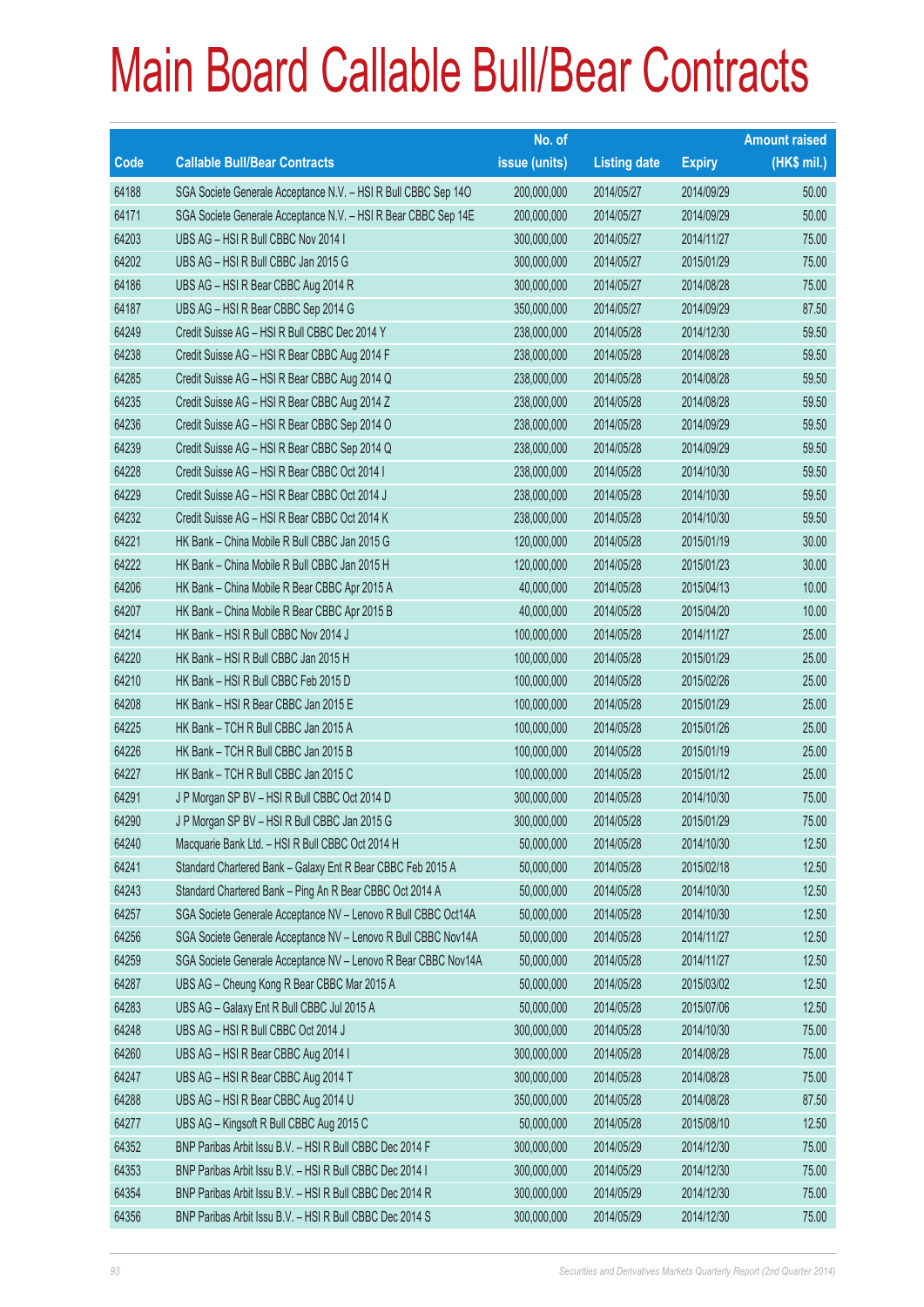|       |                                                                | No. of        |                     |               | <b>Amount raised</b> |
|-------|----------------------------------------------------------------|---------------|---------------------|---------------|----------------------|
| Code  | <b>Callable Bull/Bear Contracts</b>                            | issue (units) | <b>Listing date</b> | <b>Expiry</b> | $(HK$$ mil.)         |
| 64348 | BNP Paribas Arbit Issu B.V. - HSI R Bull CBBC Dec 2014 V       | 300,000,000   | 2014/05/29          | 2014/12/30    | 75.00                |
| 64307 | BNP Paribas Arbit Issu B.V. - HSI R Bear CBBC Sep 2014 K       | 300,000,000   | 2014/05/29          | 2014/09/29    | 75.00                |
| 64340 | Credit Suisse AG - HSI R Bull CBBC Oct 2014 M                  | 238,000,000   | 2014/05/29          | 2014/10/30    | 59.50                |
| 64341 | Credit Suisse AG - HSI R Bull CBBC Oct 2014 O                  | 238,000,000   | 2014/05/29          | 2014/10/30    | 59.50                |
| 64339 | Credit Suisse AG - HSI R Bull CBBC Oct 2014 X                  | 238,000,000   | 2014/05/29          | 2014/10/30    | 59.50                |
| 64317 | Credit Suisse AG - HSI R Bear CBBC Aug 2014 U                  | 238,000,000   | 2014/05/29          | 2014/08/28    | 59.50                |
| 64318 | Credit Suisse AG - HSI R Bear CBBC Aug 2014 V                  | 238,000,000   | 2014/05/29          | 2014/08/28    | 59.50                |
| 64319 | Credit Suisse AG - HSI R Bear CBBC Aug 2014 X                  | 238,000,000   | 2014/05/29          | 2014/08/28    | 59.50                |
| 64323 | Citigroup Global Mkt H Inc. - TCH R Bull CBBC Feb 2015 I       | 200,000,000   | 2014/05/29          | 2015/02/25    | 50.00                |
| 64324 | Citigroup Global Mkt H Inc. - TCH R Bear CBBC Feb 2015 G       | 200,000,000   | 2014/05/29          | 2015/02/25    | 50.00                |
| 64327 | Citigroup Global Mkt H Inc. - TCH R Bear CBBC Feb 2015 H       | 200,000,000   | 2014/05/29          | 2015/02/25    | 50.00                |
| 64329 | Citigroup Global Mkt H Inc. - TCH R Bear CBBC Feb 2015 I       | 200,000,000   | 2014/05/29          | 2015/02/25    | 50.00                |
| 64293 | HK Bank - GCL-Poly Energy R Bull CBBC Nov 2015 A               | 40,000,000    | 2014/05/29          | 2015/11/26    | 10.00                |
| 64295 | HK Bank - Kingsoft R Bull CBBC Jan 2015 B                      | 50,000,000    | 2014/05/29          | 2015/01/26    | 22.50                |
| 64292 | HK Bank - Lenovo R Bull CBBC Mar 2015 A                        | 60,000,000    | 2014/05/29          | 2015/03/09    | 15.00                |
| 64297 | HK Bank - Lenovo R Bull CBBC Mar 2015 B                        | 60,000,000    | 2014/05/29          | 2015/03/30    | 15.00                |
| 64359 | J P Morgan SP BV - HSI R Bull CBBC Oct 2014 J                  | 300,000,000   | 2014/05/29          | 2014/10/30    | 75.00                |
| 64322 | J P Morgan SP BV - HSI R Bull CBBC Dec 2014 G                  | 300,000,000   | 2014/05/29          | 2014/12/30    | 75.00                |
| 64301 | J P Morgan SP BV - HSI R Bear CBBC Aug 2014 A                  | 300,000,000   | 2014/05/29          | 2014/08/28    | 75.00                |
| 64303 | J P Morgan SP BV - HSI R Bear CBBC Aug 2014 B                  | 300,000,000   | 2014/05/29          | 2014/08/28    | 75.00                |
| 64305 | J P Morgan SP BV - HSI R Bear CBBC Aug 2014 C                  | 300,000,000   | 2014/05/29          | 2014/08/28    | 75.00                |
| 64299 | J P Morgan SP BV - HSI R Bear CBBC Aug 2014 O                  | 300,000,000   | 2014/05/29          | 2014/08/28    | 75.00                |
| 64306 | J P Morgan SP BV - HSI R Bear CBBC Aug 2014 Z                  | 300,000,000   | 2014/05/29          | 2014/08/28    | 75.00                |
| 64320 | Macquarie Bank Ltd. - HSI R Bull CBBC Oct 2014 I               | 50,000,000    | 2014/05/29          | 2014/10/30    | 12.50                |
| 64321 | Macquarie Bank Ltd. - HSI R Bear CBBC Sep 2014 L               | 50,000,000    | 2014/05/29          | 2014/09/29    | 12.50                |
| 64344 | Standard Chartered Bank - HSI R Bull CBBC Jan 2015 D           | 100,000,000   | 2014/05/29          | 2015/01/29    | 25.00                |
| 64345 | Standard Chartered Bank - HSI R Bull CBBC Jan 2015 E           | 100,000,000   | 2014/05/29          | 2015/01/29    | 25.00                |
| 64335 | SGA Societe Generale Acceptance N.V. - HSI R Bull CBBC Sep14 P | 200,000,000   | 2014/05/29          | 2014/09/29    | 50.00                |
| 64336 | SGA Societe Generale Acceptance N.V. - HSI R Bull CBBC Sep14 Q | 200,000,000   | 2014/05/29          | 2014/09/29    | 50.00                |
| 64308 | SGA Societe Generale Acceptance N.V. - HSI R Bear CBBC Sep14 F | 200,000,000   | 2014/05/29          | 2014/09/29    | 50.00                |
| 64342 | UBS AG - HSI R Bull CBBC Nov 2014 M                            | 300,000,000   | 2014/05/29          | 2014/11/27    | 75.00                |
| 64343 | UBS AG - HSI R Bull CBBC Dec 2014 K                            | 300,000,000   | 2014/05/29          | 2014/12/30    | 75.00                |
| 64316 | UBS AG - HSI R Bear CBBC Sep 2014 T                            | 300,000,000   | 2014/05/29          | 2014/09/29    | 75.00                |
| 64357 | UBS AG - HSI R Bear CBBC Sep 2014 U                            | 300,000,000   | 2014/05/29          | 2014/09/29    | 75.00                |
| 64331 | UBS AG - TCH R Bull CBBC Aug 2015 B                            | 100,000,000   | 2014/05/29          | 2015/08/24    | 25.00                |
| 64330 | UBS AG - TCH R Bear CBBC Mar 2015 B                            | 100,000,000   | 2014/05/29          | 2015/03/02    | 25.00                |
| 64360 | Credit Suisse AG - HSI R Bull CBBC Nov 2014 D                  | 238,000,000   | 2014/05/30          | 2014/11/27    | 59.50                |
| 64392 | Credit Suisse AG - HSI R Bear CBBC Sep 2014 R                  | 238,000,000   | 2014/05/30          | 2014/09/29    | 59.50                |
| 64393 | Credit Suisse AG - HSI R Bear CBBC Sep 2014 S                  | 238,000,000   | 2014/05/30          | 2014/09/29    | 59.50                |
| 64385 | Goldman Sachs SP (Asia) - HSI R Bull CBBC Sep 2014 E           | 150,000,000   | 2014/05/30          | 2014/09/29    | 41.55                |
| 64386 | Goldman Sachs SP (Asia) - HSI R Bull CBBC Sep 2014 F           | 150,000,000   | 2014/05/30          | 2014/09/29    | 41.10                |
| 64387 | Goldman Sachs SP (Asia) - HSI R Bull CBBC Sep 2014 G           | 150,000,000   | 2014/05/30          | 2014/09/29    | 39.30                |
| 64388 | Goldman Sachs SP (Asia) - HSI R Bear CBBC Sep 2014 C           | 150,000,000   | 2014/05/30          | 2014/09/29    | 39.15                |
| 64389 | Goldman Sachs SP (Asia) - HSI R Bear CBBC Sep 2014 D           | 150,000,000   | 2014/05/30          | 2014/09/29    | 38.25                |
| 64390 | Goldman Sachs SP (Asia) - HSI R Bear CBBC Sep 2014 E           | 150,000,000   | 2014/05/30          | 2014/09/29    | 39.60                |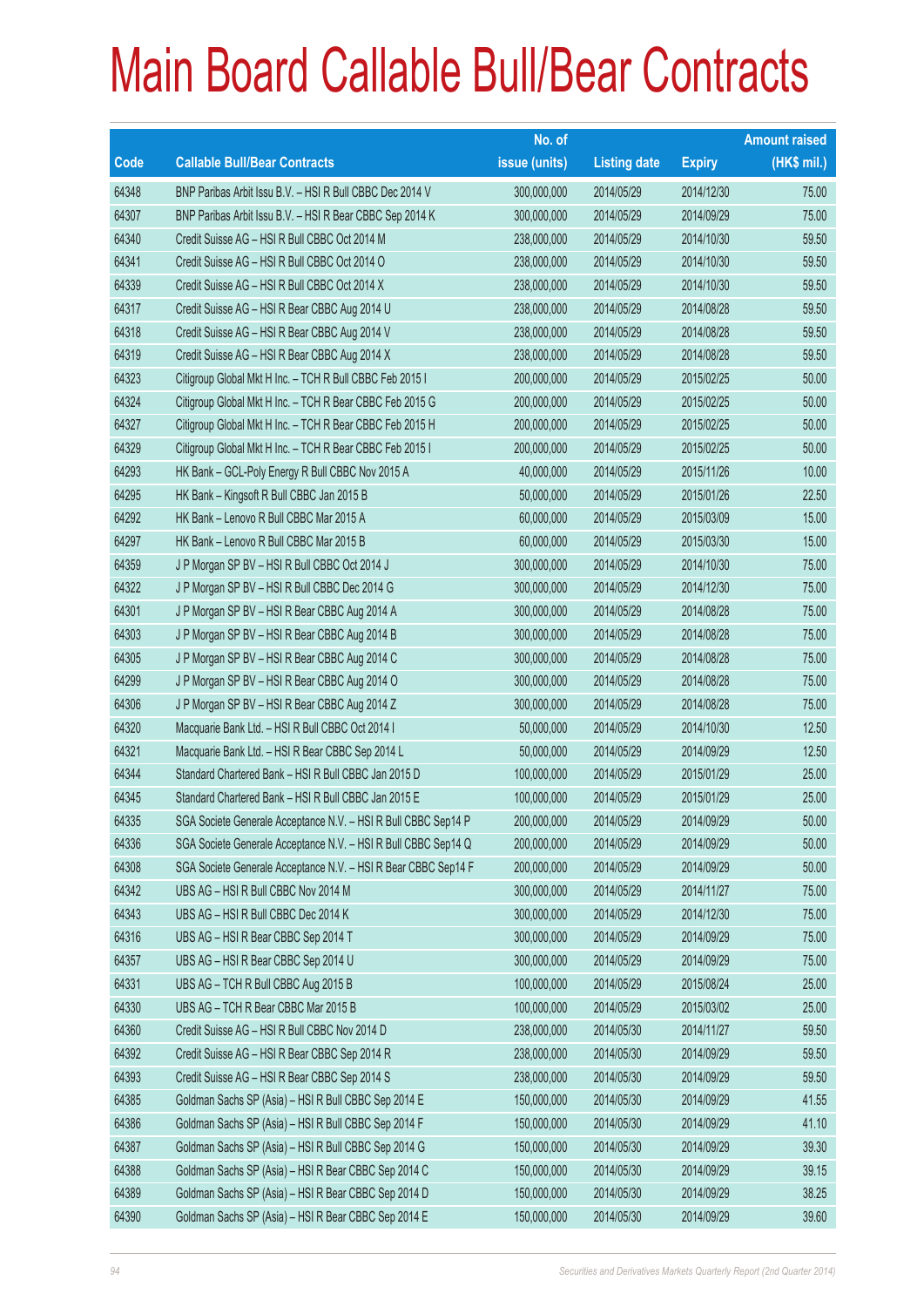|       |                                                                | No. of        |                     |               | <b>Amount raised</b> |
|-------|----------------------------------------------------------------|---------------|---------------------|---------------|----------------------|
| Code  | <b>Callable Bull/Bear Contracts</b>                            | issue (units) | <b>Listing date</b> | <b>Expiry</b> | $(HK$$ mil.)         |
| 64363 | HK Bank - HSCEI R Bull CBBC Feb 2015 B                         | 100,000,000   | 2014/05/30          | 2015/02/26    | 25.00                |
| 64361 | HK Bank - HSI R Bull CBBC Jan 2015 I                           | 100,000,000   | 2014/05/30          | 2015/01/29    | 25.00                |
| 64362 | HK Bank - HSI R Bear CBBC Feb 2015 A                           | 100,000,000   | 2014/05/30          | 2015/02/26    | 25.00                |
| 64365 | HK Bank - Kingsoft R Bull CBBC Feb 2015 A                      | 50,000,000    | 2014/05/30          | 2015/02/16    | 23.50                |
| 64364 | HK Bank - SHK Ppt R Bull CBBC Apr 2015 B                       | 60,000,000    | 2014/05/30          | 2015/04/27    | 15.00                |
| 64383 | J P Morgan SP BV - HSI R Bull CBBC Nov 2014 Q                  | 300,000,000   | 2014/05/30          | 2014/11/27    | 75.00                |
| 64391 | Macquarie Bank Ltd. - HSI R Bull CBBC Oct 2014 J               | 50,000,000    | 2014/05/30          | 2014/10/30    | 12.50                |
| 64379 | Standard Chartered Bank - HSI R Bear CBBC Mar 2015 F           | 100,000,000   | 2014/05/30          | 2015/03/30    | 25.00                |
| 64370 | Standard Chartered Bank - Lenovo R Bull CBBC Aug 2015 A        | 50,000,000    | 2014/05/30          | 2015/08/12    | 12.50                |
| 64378 | Standard Chartered Bank - Lenovo R Bear CBBC Feb 2015 A        | 50,000,000    | 2014/05/30          | 2015/02/11    | 12.50                |
| 64369 | UBS AG - HSI R Bull CBBC Oct 2014 Q                            | 300,000,000   | 2014/05/30          | 2014/10/30    | 75.00                |
| 64367 | UBS AG - HSI R Bear CBBC Oct 2014 R                            | 300,000,000   | 2014/05/30          | 2014/10/30    | 75.00                |
| 64382 | UBS AG - Lenovo R Bull CBBC Feb 2015 A                         | 50,000,000    | 2014/05/30          | 2015/02/02    | 12.50                |
| 64394 | Credit Suisse AG - HSI R Bull CBBC Sep 2014 T                  | 238,000,000   | 2014/06/03          | 2014/09/29    | 59.50                |
| 64453 | Credit Suisse AG - HSI R Bear CBBC Sep 2014 T                  | 238,000,000   | 2014/06/03          | 2014/09/29    | 59.50                |
| 64464 | Citigroup Global Mkt H Inc. - Galaxy Ent R Bear CBBC Mar15 A   | 60,000,000    | 2014/06/03          | 2015/03/02    | 15.00                |
| 64465 | Citigroup Global Mkt H Inc. - Galaxy Ent R Bear CBBC Mar15 B   | 60,000,000    | 2014/06/03          | 2015/03/02    | 15.00                |
| 64459 | Citigroup Global Mkt H Inc. - Sands China R Bull CBBC Mar15A   | 60,000,000    | 2014/06/03          | 2015/03/02    | 15.00                |
| 64461 | Citigroup Global Mkt H Inc. - Sands China R Bear CBBC Mar15A   | 60,000,000    | 2014/06/03          | 2015/03/02    | 15.00                |
| 64466 | Citigroup Global Mkt H Inc. - TCH R Bull CBBC Mar 2015 F       | 200,000,000   | 2014/06/03          | 2015/03/02    | 50.00                |
| 64467 | Citigroup Global Mkt H Inc. - TCH R Bull CBBC Mar 2015 G       | 200,000,000   | 2014/06/03          | 2015/03/02    | 50.00                |
| 64468 | Citigroup Global Mkt H Inc. - TCH R Bull CBBC Mar 2015 H       | 200,000,000   | 2014/06/03          | 2015/03/02    | 50.00                |
| 64458 | Goldman Sachs SP (Asia) - HSI R Bear CBBC Sep 2014 F           | 150,000,000   | 2014/06/03          | 2014/09/29    | 38.10                |
| 64456 | J P Morgan SP BV - HSI R Bull CBBC Oct 2014 V                  | 300,000,000   | 2014/06/03          | 2014/10/30    | 75.00                |
| 64457 | JP Morgan SP BV - HSI R Bear CBBC Sep 2014 J                   | 300,000,000   | 2014/06/03          | 2014/09/29    | 75.00                |
| 64398 | SGA Societe Generale Acceptance N.V - Cinda R Bull CBBC Jun15A | 100,000,000   | 2014/06/03          | 2015/06/29    | 25.00                |
| 64399 | SGA Societe Generale Acceptance N.V - Cinda R Bull CBBC Jun15B | 100,000,000   | 2014/06/03          | 2015/06/29    | 25.00                |
| 64400 | SGA Societe Generale Acceptance N.V. - HSI R Bear CBBC Sep14 G | 200,000,000   | 2014/06/03          | 2014/09/29    | 50.00                |
| 64451 | SGA Societe Generale Acceptance N.V. - HSI R Bear CBBC Oct14 A | 200,000,000   | 2014/06/03          | 2014/10/30    | 50.00                |
| 64452 | SGA Societe Generale Acceptance N.V. - HSI R Bear CBBC Oct14 B | 200,000,000   | 2014/06/03          | 2014/10/30    | 50.00                |
| 64455 | UBS AG - HSI R Bull CBBC Jan 2015 H                            | 300,000,000   | 2014/06/03          | 2015/01/29    | 75.00                |
| 64395 | UBS AG - HSI R Bear CBBC Sep 2014 Q                            | 300,000,000   | 2014/06/03          | 2014/09/29    | 75.00                |
| 64505 | Credit Suisse AG - HSI R Bull CBBC Oct 2014 Y                  | 238,000,000   | 2014/06/04          | 2014/10/30    | 59.50                |
| 64506 | Credit Suisse AG - HSI R Bear CBBC Oct 2014 L                  | 238,000,000   | 2014/06/04          | 2014/10/30    | 59.50                |
| 64477 | HK Bank - ABC R Bull CBBC Aug 2015 A                           | 80,000,000    | 2014/06/04          | 2015/08/17    | 20.00                |
| 64470 | HK Bank - BOCL R Bear CBBC May 2015 A                          | 40,000,000    | 2014/06/04          | 2015/05/04    | 10.00                |
| 64479 | HK Bank - CC Bank R Bull CBBC Aug 2015 A                       | 80,000,000    | 2014/06/04          | 2015/08/03    | 20.00                |
| 64476 | HK Bank - Great Wall Motor R Bull CBBC Dec 2015 D              | 40,000,000    | 2014/06/04          | 2015/12/21    | 10.00                |
| 64471 | HK Bank - Kingsoft R Bull CBBC Mar 2015 A                      | 50,000,000    | 2014/06/04          | 2015/03/30    | 25.50                |
| 64472 | HK Bank - Lenovo R Bull CBBC Apr 2015 A                        | 60,000,000    | 2014/06/04          | 2015/04/13    | 15.00                |
| 64483 | Standard Chartered Bank - HSI R Bear CBBC Apr 2015 A           | 100,000,000   | 2014/06/04          | 2015/04/29    | 25.00                |
| 64491 | Standard Chartered Bank - HSI R Bear CBBC Apr 2015 B           | 100,000,000   | 2014/06/04          | 2015/04/29    | 25.00                |
| 64492 | Standard Chartered Bank - Kingsoft R Bull CBBC Jul 2015 D      | 50,000,000    | 2014/06/04          | 2015/07/21    | 31.00                |
| 64494 | Standard Chartered Bank - Sands China R Bull CBBC Nov 2014 D   | 50,000,000    | 2014/06/04          | 2014/11/21    | 12.50                |
| 64496 | SGA Societe Generale Acceptance NV - Galaxy R Bear CBBC Dec14A | 50,000,000    | 2014/06/04          | 2014/12/30    | 12.50                |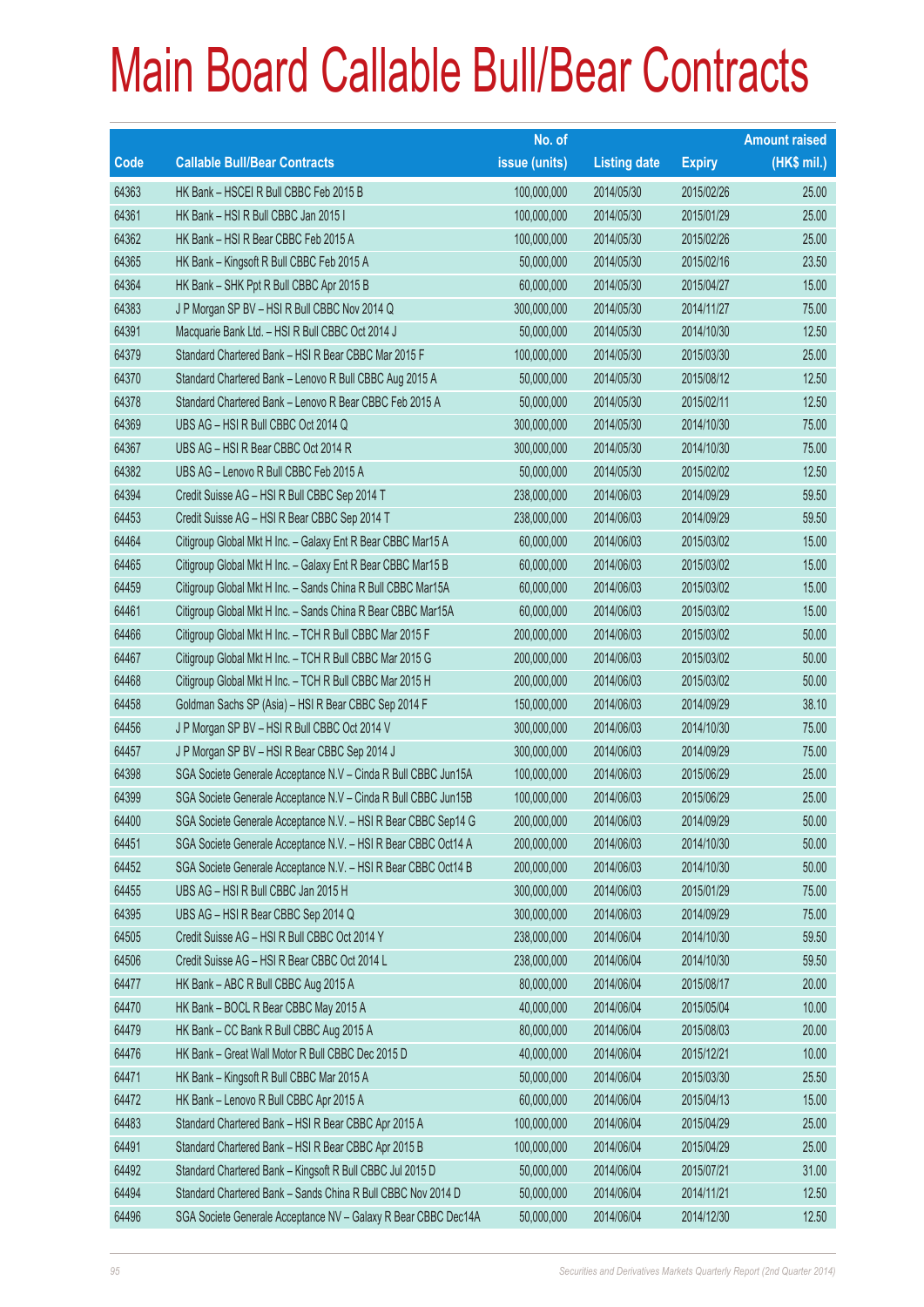|       |                                                                | No. of        |                     |               | <b>Amount raised</b> |
|-------|----------------------------------------------------------------|---------------|---------------------|---------------|----------------------|
| Code  | <b>Callable Bull/Bear Contracts</b>                            | issue (units) | <b>Listing date</b> | <b>Expiry</b> | $(HK$$ mil.)         |
| 64497 | SGA Societe Generale Acceptance N.V - Sands R Bull CBBC Dec14A | 50,000,000    | 2014/06/04          | 2014/12/30    | 12.50                |
| 64481 | UBS AG - HSI R Bull CBBC Nov 2014 U                            | 350,000,000   | 2014/06/04          | 2014/11/27    | 87.50                |
| 64480 | UBS AG - HSI R Bear CBBC Oct 2014 S                            | 350,000,000   | 2014/06/04          | 2014/10/30    | 87.50                |
| 64495 | UBS AG - Ping An R Bull CBBC Jul 2015 B                        | 50,000,000    | 2014/06/04          | 2015/07/13    | 12.50                |
| 64537 | BNP Paribas Arbit Issu B.V. - HSI R Bull CBBC Dec 2014 A       | 300,000,000   | 2014/06/05          | 2014/12/30    | 75.00                |
| 64510 | BNP Paribas Arbit Issu B.V. - HSI R Bear CBBC Sep 2014 R       | 300,000,000   | 2014/06/05          | 2014/09/29    | 75.00                |
| 64538 | BNP Paribas Arbit Issu B.V. - HSI R Bear CBBC Sep 2014 S       | 300,000,000   | 2014/06/05          | 2014/09/29    | 75.00                |
| 64545 | Credit Suisse AG - HSI R Bull CBBC Dec 2014 K                  | 238,000,000   | 2014/06/05          | 2014/12/30    | 59.50                |
| 64546 | Credit Suisse AG - HSI R Bull CBBC Dec 2014 U                  | 238,000,000   | 2014/06/05          | 2014/12/30    | 59.50                |
| 64516 | Credit Suisse AG - HSI R Bear CBBC Sep 2014 P                  | 238,000,000   | 2014/06/05          | 2014/09/29    | 59.50                |
| 64511 | Credit Suisse AG - HSI R Bear CBBC Sep 2014 U                  | 238,000,000   | 2014/06/05          | 2014/09/29    | 59.50                |
| 64513 | Credit Suisse AG - HSI R Bear CBBC Sep 2014 V                  | 238,000,000   | 2014/06/05          | 2014/09/29    | 59.50                |
| 64556 | Citigroup Global Mkt H Inc. - HSI R Bull CBBC Jan 2015 A       | 200,000,000   | 2014/06/05          | 2015/01/29    | 50.00                |
| 64561 | Citigroup Global Mkt H Inc. - HSI R Bull CBBC Jan 2015 B       | 200,000,000   | 2014/06/05          | 2015/01/29    | 50.00                |
| 64566 | Citigroup Global Mkt H Inc. - HSI R Bull CBBC Jan 2015 C       | 200,000,000   | 2014/06/05          | 2015/01/29    | 50.00                |
| 64567 | Citigroup Global Mkt H Inc. - HSI R Bear CBBC Jan 2015 A       | 200,000,000   | 2014/06/05          | 2015/01/29    | 50.00                |
| 64582 | Citigroup Global Mkt H Inc. - HSI R Bear CBBC Jan 2015 B       | 200,000,000   | 2014/06/05          | 2015/01/29    | 50.00                |
| 64583 | Citigroup Global Mkt H Inc. - HSI R Bear CBBC Jan 2015 C       | 200,000,000   | 2014/06/05          | 2015/01/29    | 50.00                |
| 64549 | Citigroup Global Mkt H Inc. - Kingsoft R Bull CBBC Mar 15 D    | 40,000,000    | 2014/06/05          | 2015/03/02    | 20.80                |
| 64553 | Citigroup Global Mkt H Inc. - Kingsoft R Bear CBBC Mar 15 D    | 40,000,000    | 2014/06/05          | 2015/03/02    | 16.80                |
| 64555 | Citigroup Global Mkt H Inc. - Kingsoft R Bear CBBC Mar 15 E    | 40,000,000    | 2014/06/05          | 2015/03/02    | 24.80                |
| 64529 | Macquarie Bank Ltd. - HSI R Bull CBBC Oct 2014 K               | 50,000,000    | 2014/06/05          | 2014/10/30    | 12.50                |
| 64542 | Standard Chartered Bank - HSI R Bull CBBC Apr 2015 I           | 100,000,000   | 2014/06/05          | 2015/04/29    | 25.00                |
| 64540 | Standard Chartered Bank - HSI R Bear CBBC Apr 2015 C           | 100,000,000   | 2014/06/05          | 2015/04/29    | 25.00                |
| 64518 | SGA Societe Generale Acceptance N.V. - HSI R Bull CBBC Sep14 R | 200,000,000   | 2014/06/05          | 2014/09/29    | 50.00                |
| 64532 | SGA Societe Generale Acceptance N.V. - HSI R Bull CBBC Dec14 X | 200,000,000   | 2014/06/05          | 2014/12/30    | 50.00                |
| 64533 | SGA Societe Generale Acceptance N.V. - HSI R Bull CBBC Dec14 Y | 200,000,000   | 2014/06/05          | 2014/12/30    | 50.00                |
| 64523 | SGA Societe Generale Acceptance N.V. - HSI R Bear CBBC Sep14 H | 200,000,000   | 2014/06/05          | 2014/09/29    | 50.00                |
| 64524 | SGA Societe Generale Acceptance N.V. - HSI R Bear CBBC Oct14 C | 200,000,000   | 2014/06/05          | 2014/10/30    | 50.00                |
| 64527 | SGA Societe Generale Acceptance N.V. - HSI R Bear CBBC Oct14 D | 200,000,000   | 2014/06/05          | 2014/10/30    | 50.00                |
| 64534 | SGA Societe Generale Acceptance N.V. - HSI R Bear CBBC Dec14 A | 200,000,000   | 2014/06/05          | 2014/12/30    | 50.00                |
| 64535 | SGA Societe Generale Acceptance N.V. - HSI R Bear CBBC Dec14 B | 200,000,000   | 2014/06/05          | 2014/12/30    | 50.00                |
| 64548 | UBS AG - HSI R Bull CBBC Jan 2015 I                            | 300,000,000   | 2014/06/05          | 2015/01/29    | 75.00                |
| 64509 | UBS AG - HSI R Bear CBBC Nov 2014 F                            | 300,000,000   | 2014/06/05          | 2014/11/27    | 75.00                |
| 64536 | UBS AG - HSI R Bear CBBC Nov 2014 G                            | 300,000,000   | 2014/06/05          | 2014/11/27    | 75.00                |
| 64681 | BNP Paribas Arbit Issu B.V. - HSI R Bull CBBC Dec 2014 B       | 300,000,000   | 2014/06/06          | 2014/12/30    | 75.00                |
| 64639 | Credit Suisse AG - HSI R Bull CBBC Jan 2015 K                  | 238,000,000   | 2014/06/06          | 2015/01/29    | 59.50                |
| 64648 | Credit Suisse AG - HSI R Bull CBBC Jan 2015 L                  | 238,000,000   | 2014/06/06          | 2015/01/29    | 59.50                |
| 64620 | Credit Suisse AG - HSI R Bear CBBC Oct 2014 M                  | 238,000,000   | 2014/06/06          | 2014/10/30    | 59.50                |
| 64624 | Credit Suisse AG - HSI R Bear CBBC Oct 2014 N                  | 238,000,000   | 2014/06/06          | 2014/10/30    | 59.50                |
| 64589 | HK Bank - AIA R Bull CBBC Jun 2015 A                           | 60,000,000    | 2014/06/06          | 2015/06/22    | 15.00                |
| 64584 | HK Bank - BOCL R Bull CBBC Jul 2015 A                          | 80,000,000    | 2014/06/06          | 2015/07/20    | 20.00                |
| 64598 | HK Bank - CSOP A50 ETF R Bull CBBC Jan 2015 H                  | 80,000,000    | 2014/06/06          | 2015/01/26    | 20.00                |
| 64590 | HK Bank - HSI R Bull CBBC Dec 2014 Q                           | 100,000,000   | 2014/06/06          | 2014/12/30    | 25.00                |
| 64594 | HK Bank - HSI R Bear CBBC Jan 2015 F                           | 100,000,000   | 2014/06/06          | 2015/01/29    | 25.00                |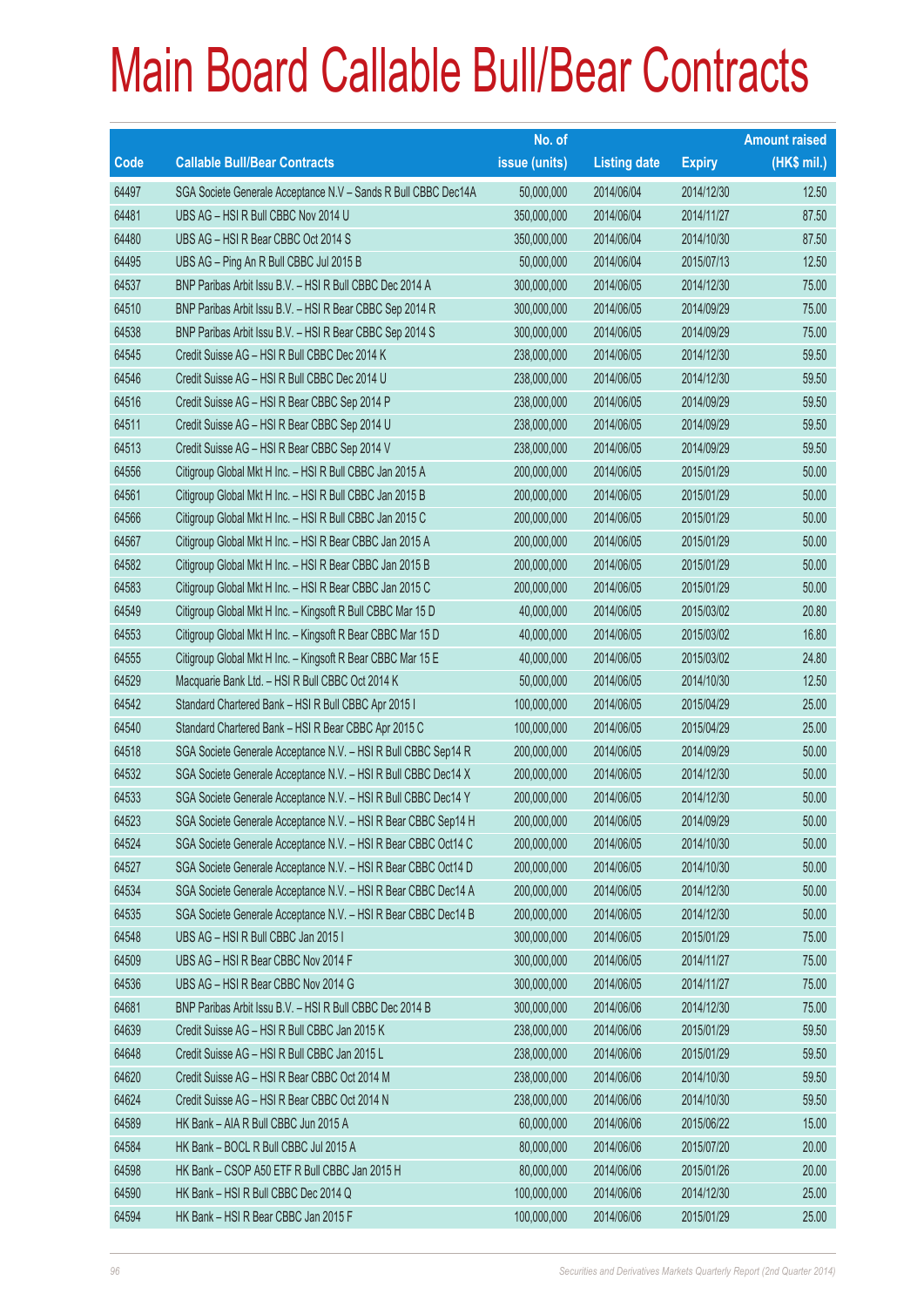|       |                                                                | No. of        |                     |               | <b>Amount raised</b> |
|-------|----------------------------------------------------------------|---------------|---------------------|---------------|----------------------|
| Code  | <b>Callable Bull/Bear Contracts</b>                            | issue (units) | <b>Listing date</b> | <b>Expiry</b> | (HK\$ mil.)          |
| 64592 | HK Bank - HSI R Bear CBBC Feb 2015 B                           | 100,000,000   | 2014/06/06          | 2015/02/26    | 25.00                |
| 64608 | HK Bank - ICBC R Bull CBBC Jul 2015 A                          | 80,000,000    | 2014/06/06          | 2015/07/20    | 20.00                |
| 64588 | HK Bank - Lenovo R Bear CBBC Jun 2015 B                        | 40,000,000    | 2014/06/06          | 2015/06/15    | 10.00                |
| 64606 | HK Bank - TCH R Bull CBBC Jan 2015 D                           | 100,000,000   | 2014/06/06          | 2015/01/15    | 25.00                |
| 64655 | Standard Chartered Bank - HSI R Bull CBBC Apr 2015 J           | 100,000,000   | 2014/06/06          | 2015/04/29    | 25.00                |
| 64672 | Standard Chartered Bank - Kingsoft R Bear CBBC Mar 2015 C      | 50,000,000    | 2014/06/06          | 2015/03/17    | 30.00                |
| 64659 | Standard Chartered Bank - SHK Ppt R Bull CBBC Dec 2014 A       | 50,000,000    | 2014/06/06          | 2014/12/31    | 12.50                |
| 64633 | SGA Societe Generale Acceptance N.V. - HSI R Bull CBBC Sep14 S | 200,000,000   | 2014/06/06          | 2014/09/29    | 50.00                |
| 64634 | SGA Societe Generale Acceptance N.V. - HSI R Bull CBBC Sep14 T | 200,000,000   | 2014/06/06          | 2014/09/29    | 50.00                |
| 64635 | UBS AG - Galaxy Ent R Bull CBBC Jun 2015 B                     | 50,000,000    | 2014/06/06          | 2015/06/08    | 12.50                |
| 64668 | UBS AG - HSI R Bull CBBC Dec 2014 G                            | 300,000,000   | 2014/06/06          | 2014/12/30    | 75.00                |
| 64667 | UBS AG - HSI R Bull CBBC Dec 2014 I                            | 300,000,000   | 2014/06/06          | 2014/12/30    | 75.00                |
| 64666 | UBS AG - HSI R Bear CBBC Sep 2014 O                            | 300,000,000   | 2014/06/06          | 2014/09/29    | 75.00                |
| 64630 | UBS AG - HSI R Bear CBBC Oct 2014 U                            | 300,000,000   | 2014/06/06          | 2014/10/30    | 75.00                |
| 64688 | Credit Suisse AG - HSI R Bull CBBC Nov 2014 V                  | 238,000,000   | 2014/06/09          | 2014/11/27    | 59.50                |
| 64683 | Credit Suisse AG - HSI R Bear CBBC Sep 2014 W                  | 238,000,000   | 2014/06/09          | 2014/09/29    | 59.50                |
| 64702 | Goldman Sachs SP (Asia) - HSI R Bull CBBC Sep 2014 H           | 150,000,000   | 2014/06/09          | 2014/09/29    | 38.85                |
| 64690 | Goldman Sachs SP (Asia) - HSI R Bear CBBC Sep 2014 G           | 150,000,000   | 2014/06/09          | 2014/09/29    | 46.95                |
| 64692 | Goldman Sachs SP (Asia) - HSI R Bear CBBC Sep 2014 H           | 150,000,000   | 2014/06/09          | 2014/09/29    | 43.50                |
| 64689 | UBS AG - HSI R Bull CBBC Nov 2014 L                            | 300,000,000   | 2014/06/09          | 2014/11/27    | 75.00                |
| 64685 | UBS AG - HSI R Bear CBBC Sep 2014 W                            | 300,000,000   | 2014/06/09          | 2014/09/29    | 75.00                |
| 64686 | UBS AG - HSI R Bear CBBC Oct 2014 V                            | 350,000,000   | 2014/06/09          | 2014/10/30    | 87.50                |
| 64749 | BNP Paribas Arbit Issu B.V. - HSI R Bull CBBC Dec 2014 Z       | 300,000,000   | 2014/06/10          | 2014/12/30    | 75.00                |
| 64715 | BNP Paribas Arbit Issu B.V. - HSI R Bear CBBC Sep 2014 W       | 300,000,000   | 2014/06/10          | 2014/09/29    | 75.00                |
| 64737 | Credit Suisse AG - Galaxy Ent R Bull CBBC Jan 2015 A           | 50,000,000    | 2014/06/10          | 2015/01/30    | 12.50                |
| 64739 | Credit Suisse AG - Galaxy Ent R Bear CBBC Jan 2015 A           | 50,000,000    | 2014/06/10          | 2015/01/30    | 12.50                |
| 64758 | Credit Suisse AG - HSI R Bull CBBC Oct 2014 H                  | 238,000,000   | 2014/06/10          | 2014/10/30    | 59.50                |
| 64754 | Credit Suisse AG - HSI R Bull CBBC Oct 2014 K                  | 238,000,000   | 2014/06/10          | 2014/10/30    | 59.50                |
| 64757 | Credit Suisse AG - HSI R Bull CBBC Oct 2014 S                  | 238,000,000   | 2014/06/10          | 2014/10/30    | 59.50                |
| 64751 | Credit Suisse AG - HSI R Bear CBBC Oct 2014 O                  | 238,000,000   | 2014/06/10          | 2014/10/30    | 59.50                |
| 64712 | Credit Suisse AG - HSI R Bear CBBC Nov 2014 A                  | 238,000,000   | 2014/06/10          | 2014/11/27    | 59.50                |
| 64713 | Credit Suisse AG - HSI R Bear CBBC Nov 2014 B                  | 238,000,000   | 2014/06/10          | 2014/11/27    | 59.50                |
| 64714 | Credit Suisse AG - HSI R Bear CBBC Nov 2014 C                  | 238,000,000   | 2014/06/10          | 2014/11/27    | 59.50                |
| 64746 | Credit Suisse AG - HSI R Bear CBBC Nov 2014 D                  | 238,000,000   | 2014/06/10          | 2014/11/27    | 59.50                |
| 64747 | Credit Suisse AG - HSI R Bear CBBC Nov 2014 E                  | 238,000,000   | 2014/06/10          | 2014/11/27    | 59.50                |
| 64727 | Credit Suisse AG - TCH R Bull CBBC Jan 2015 A                  | 50,000,000    | 2014/06/10          | 2015/01/30    | 12.50                |
| 64733 | Credit Suisse AG - TCH R Bull CBBC Jan 2015 B                  | 50,000,000    | 2014/06/10          | 2015/01/30    | 12.50                |
| 64736 | Credit Suisse AG - TCH R Bull CBBC Jan 2015 C                  | 50,000,000    | 2014/06/10          | 2015/01/30    | 12.50                |
| 64717 | Goldman Sachs SP (Asia) - HSI R Bull CBBC Sep 2014 I           | 150,000,000   | 2014/06/10          | 2014/09/29    | 38.70                |
| 64705 | HK Bank - Kingsoft R Bear CBBC Apr 2015 A                      | 40,000,000    | 2014/06/10          | 2015/04/13    | 18.80                |
| 64704 | HK Bank - TCH R Bear CBBC Dec 2014 M                           | 100,000,000   | 2014/06/10          | 2014/12/08    | 25.00                |
| 64748 | Macquarie Bank Ltd. - HSI R Bull CBBC Nov 2014 A               | 50,000,000    | 2014/06/10          | 2014/11/27    | 12.50                |
| 64759 | Standard Chartered Bank - HSI R Bear CBBC Apr 2015 D           | 100,000,000   | 2014/06/10          | 2015/04/29    | 25.00                |
| 64760 | Standard Chartered Bank - HSI R Bear CBBC Apr 2015 E           | 100,000,000   | 2014/06/10          | 2015/04/29    | 25.00                |
| 64719 | SGA Societe Generale Acceptance N.V. - HSI R Bull CBBC Sep14 U | 200,000,000   | 2014/06/10          | 2014/09/29    | 50.00                |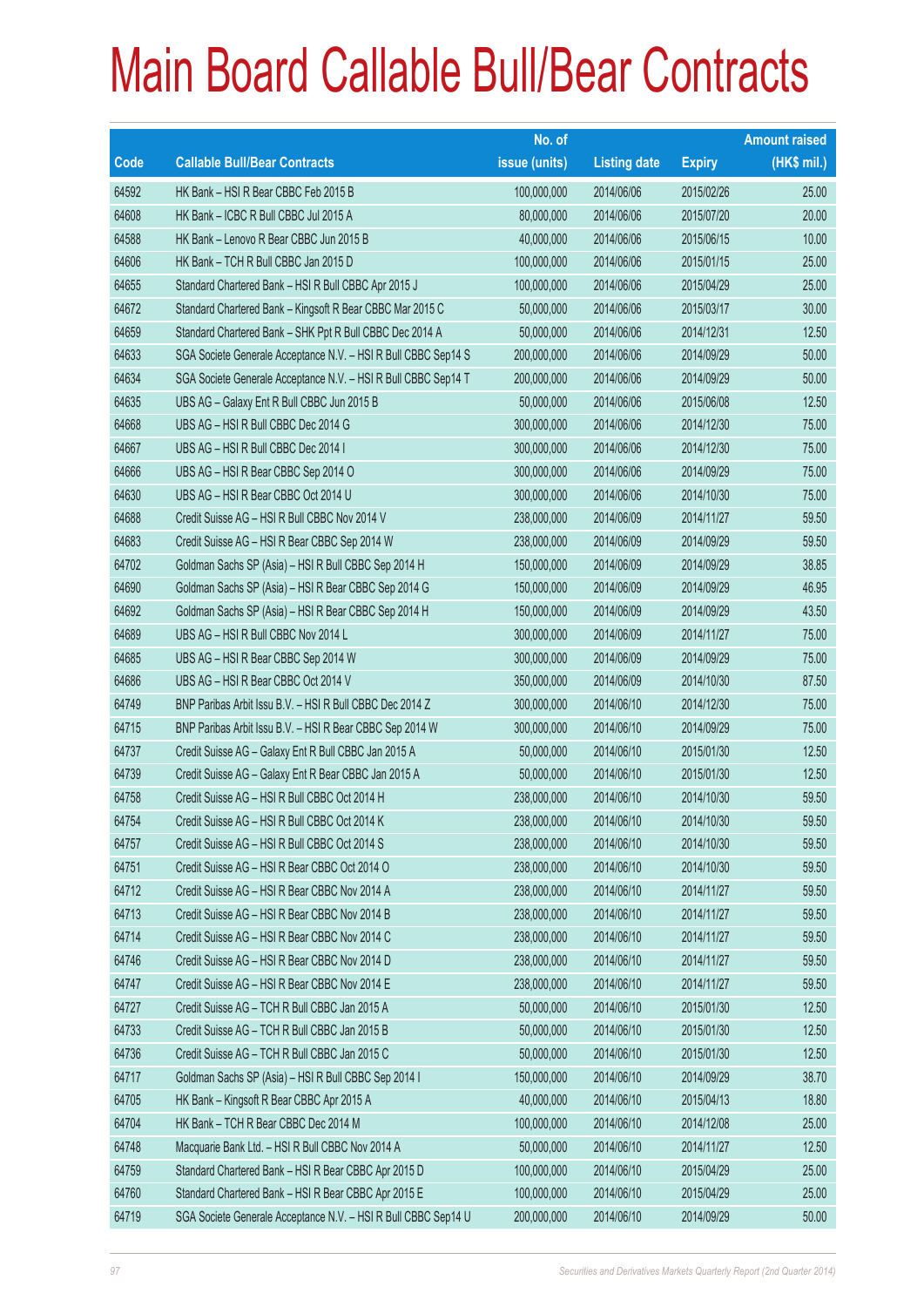|       |                                                                | No. of        |                     |               | <b>Amount raised</b> |
|-------|----------------------------------------------------------------|---------------|---------------------|---------------|----------------------|
| Code  | <b>Callable Bull/Bear Contracts</b>                            | issue (units) | <b>Listing date</b> | <b>Expiry</b> | (HK\$ mil.)          |
| 64720 | SGA Societe Generale Acceptance N.V. - HSI R Bear CBBC Sep14 I | 200,000,000   | 2014/06/10          | 2014/09/29    | 50.00                |
| 64723 | UBS AG - A50 China R Bull CBBC Mar 2015 F                      | 100,000,000   | 2014/06/10          | 2015/03/23    | 25.00                |
| 64722 | UBS AG - HSCEI R Bull CBBC Dec 2014 J                          | 100,000,000   | 2014/06/10          | 2014/12/30    | 25.00                |
| 64761 | UBS AG - HSI R Bull CBBC Oct 2014 S                            | 300,000,000   | 2014/06/10          | 2014/10/30    | 75.00                |
| 64762 | UBS AG - HSI R Bull CBBC Nov 2014 N                            | 300,000,000   | 2014/06/10          | 2014/11/27    | 75.00                |
| 64706 | UBS AG - HSI R Bear CBBC Sep 2014 X                            | 300,000,000   | 2014/06/10          | 2014/09/29    | 75.00                |
| 64707 | UBS AG - HSI R Bear CBBC Nov 2014 H                            | 350,000,000   | 2014/06/10          | 2014/11/27    | 87.50                |
| 64726 | UBS AG - SHK Ppt R Bear CBBC Feb 2015 A                        | 50,000,000    | 2014/06/10          | 2015/02/09    | 12.50                |
| 64775 | Credit Suisse AG - HSI R Bull CBBC Nov 2014 O                  | 238,000,000   | 2014/06/11          | 2014/11/27    | 59.50                |
| 64774 | Credit Suisse AG - HSI R Bull CBBC Nov 2014 W                  | 238,000,000   | 2014/06/11          | 2014/11/27    | 59.50                |
| 64796 | Credit Suisse AG - HSI R Bear CBBC Sep 2014 A                  | 238,000,000   | 2014/06/11          | 2014/09/29    | 59.50                |
| 64784 | Credit Suisse AG - HSI R Bear CBBC Sep 2014 X                  | 238,000,000   | 2014/06/11          | 2014/09/29    | 59.50                |
| 64768 | HK Bank - Cheung Kong R Bull CBBC Jun 2015 A                   | 60,000,000    | 2014/06/11          | 2015/06/29    | 15.00                |
| 64769 | HK Bank - Cheung Kong R Bear CBBC Apr 2015 D                   | 50,000,000    | 2014/06/11          | 2015/04/13    | 14.00                |
| 64766 | HK Bank - China Life R Bull CBBC Feb 2015 B                    | 60,000,000    | 2014/06/11          | 2015/02/09    | 16.20                |
| 64767 | HK Bank - Minsheng Bank R Bull CBBC Jul 2015 A                 | 40,000,000    | 2014/06/11          | 2015/07/20    | 10.00                |
| 64763 | HK Bank - HSI R Bull CBBC Nov 2014 H                           | 100,000,000   | 2014/06/11          | 2014/11/27    | 25.00                |
| 64764 | HK Bank - HSI R Bull CBBC Dec 2014 R                           | 100,000,000   | 2014/06/11          | 2014/12/30    | 25.00                |
| 64765 | HK Bank - HSI R Bull CBBC Dec 2014 S                           | 100,000,000   | 2014/06/11          | 2014/12/30    | 25.00                |
| 64773 | HK Bank - SHK Ppt R Bear CBBC Oct 2015 A                       | 50,000,000    | 2014/06/11          | 2015/10/19    | 12.50                |
| 64778 | Standard Chartered Bank - TCH R Bull CBBC Aug 2015 A           | 80,000,000    | 2014/06/11          | 2015/08/05    | 20.00                |
| 64779 | Standard Chartered Bank - TCH R Bull CBBC Aug 2015 B           | 80,000,000    | 2014/06/11          | 2015/08/12    | 20.00                |
| 64780 | Standard Chartered Bank - TCH R Bear CBBC Dec 2014 C           | 80,000,000    | 2014/06/11          | 2014/12/05    | 20.00                |
| 64782 | Standard Chartered Bank - TCH R Bear CBBC Dec 2014 D           | 80,000,000    | 2014/06/11          | 2014/12/12    | 20.00                |
| 64783 | SGA Societe Generale Acceptance N.V. - HSI R Bear CBBC Sep14 J | 200,000,000   | 2014/06/11          | 2014/09/29    | 50.00                |
| 64777 | UBS AG - HSI R Bull CBBC Oct 2014 C                            | 300,000,000   | 2014/06/11          | 2014/10/30    | 75.00                |
| 64802 | UBS AG - HSI R Bear CBBC Nov 2014 I                            | 350,000,000   | 2014/06/11          | 2014/11/27    | 87.50                |
| 64807 | BNP Paribas Arbit Issu B.V. - HSI R Bull CBBC Dec 2014 G       | 300,000,000   | 2014/06/12          | 2014/12/30    | 75.00                |
| 64805 | Credit Suisse AG - HSI R Bull CBBC Oct 2014 I                  | 238,000,000   | 2014/06/12          | 2014/10/30    | 59.50                |
| 64813 | Credit Suisse AG - HSI R Bear CBBC Oct 2014 P                  | 238,000,000   | 2014/06/12          | 2014/10/30    | 59.50                |
| 64812 | Standard Chartered Bank - HSI R Bear CBBC Apr 2015 F           | 100,000,000   | 2014/06/12          | 2015/04/29    | 25.00                |
| 64803 | SGA Societe Generale Acceptance N.V. - HSI R Bull CBBC Sep14 V | 200,000,000   | 2014/06/12          | 2014/09/29    | 50.00                |
| 64804 | SGA Societe Generale Acceptance N.V. - HSI R Bear CBBC Sep14 K | 200,000,000   | 2014/06/12          | 2014/09/29    | 50.00                |
| 64816 | UBS AG - A50 China R Bull CBBC Mar 2015 G                      | 100,000,000   | 2014/06/12          | 2015/03/16    | 25.00                |
| 64811 | UBS AG - HSI R Bull CBBC Jan 2015 J                            | 300,000,000   | 2014/06/12          | 2015/01/29    | 75.00                |
| 64815 | UBS AG - HSI R Bear CBBC Oct 2014 W                            | 300,000,000   | 2014/06/12          | 2014/10/30    | 75.00                |
| 64843 | BNP Paribas Arbit Issu B.V. - HSI R Bull CBBC Dec 2014 Y       | 300,000,000   | 2014/06/13          | 2014/12/30    | 75.00                |
| 64830 | BNP Paribas Arbit Issu B.V. - HSI R Bear CBBC Sep 2014 I       | 300,000,000   | 2014/06/13          | 2014/09/29    | 75.00                |
| 64838 | BNP Paribas Arbit Issu B.V. - HSI R Bear CBBC Sep 2014 J       | 300,000,000   | 2014/06/13          | 2014/09/29    | 75.00                |
| 64897 | BNP Paribas Arbit Issu B.V. - HSI R Bear CBBC Sep 2014 X       | 300,000,000   | 2014/06/13          | 2014/09/29    | 75.00                |
| 64836 | Credit Suisse AG - HSI R Bull CBBC Sep 2014 U                  | 238,000,000   | 2014/06/13          | 2014/09/29    | 59.50                |
| 64865 | Credit Suisse AG - HSI R Bull CBBC Sep 2014 V                  | 238,000,000   | 2014/06/13          | 2014/09/29    | 59.50                |
| 64867 | Credit Suisse AG - HSI R Bear CBBC Sep 2014 D                  | 238,000,000   | 2014/06/13          | 2014/09/29    | 59.50                |
| 64873 | Credit Suisse AG - HSI R Bear CBBC Sep 2014 N                  | 238,000,000   | 2014/06/13          | 2014/09/29    | 59.50                |
| 64874 | Credit Suisse AG - HSI R Bear CBBC Sep 2014 Y                  | 238,000,000   | 2014/06/13          | 2014/09/29    | 59.50                |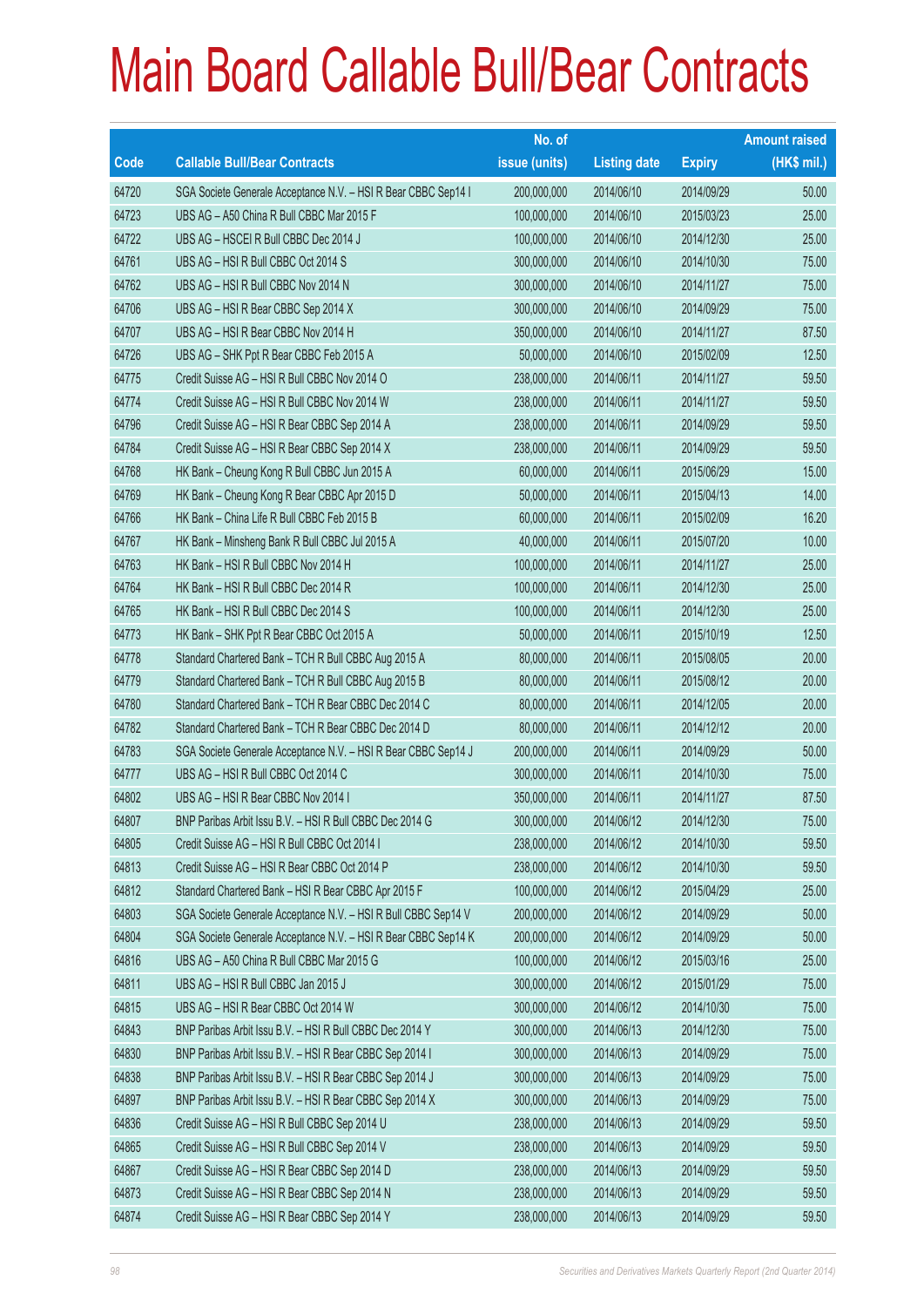|       |                                                                | No. of        |                     |               | <b>Amount raised</b> |
|-------|----------------------------------------------------------------|---------------|---------------------|---------------|----------------------|
| Code  | <b>Callable Bull/Bear Contracts</b>                            | issue (units) | <b>Listing date</b> | <b>Expiry</b> | (HK\$ mil.)          |
| 64829 | HK Bank - China Cinda R Bull CBBC Mar 2015 A                   | 50,000,000    | 2014/06/13          | 2015/03/30    | 12.50                |
| 64819 | HK Bank - HSI R Bull CBBC Dec 2014 T                           | 400,000,000   | 2014/06/13          | 2014/12/30    | 100.00               |
| 64817 | HK Bank - HSI R Bear CBBC Dec 2014 Q                           | 100,000,000   | 2014/06/13          | 2014/12/30    | 25.00                |
| 64820 | HK Bank - Hutchison R Bull CBBC Jun 2015 A                     | 60,000,000    | 2014/06/13          | 2015/06/29    | 15.00                |
| 64826 | HK Bank - SHK Ppt R Bull CBBC May 2015 A                       | 60,000,000    | 2014/06/13          | 2015/05/11    | 15.00                |
| 64821 | HK Bank - TCH R Bear CBBC Dec 2014 N                           | 100,000,000   | 2014/06/13          | 2014/12/01    | 25.00                |
| 64837 | Macquarie Bank Ltd. - HSI R Bear CBBC Oct 2014 A               | 50,000,000    | 2014/06/13          | 2014/10/30    | 12.50                |
| 64833 | UBS AG - HSI R Bull CBBC Jan 2015 K                            | 300,000,000   | 2014/06/13          | 2015/01/29    | 75.00                |
| 64880 | UBS AG - HSI R Bear CBBC Sep 2014 Y                            | 300,000,000   | 2014/06/13          | 2014/09/29    | 75.00                |
| 64892 | UBS AG - HSI R Bear CBBC Oct 2014 X                            | 300,000,000   | 2014/06/13          | 2014/10/30    | 75.00                |
| 64947 | Credit Suisse AG - HSI R Bull CBBC Feb 2015 A                  | 238,000,000   | 2014/06/16          | 2015/02/26    | 59.50                |
| 64933 | Credit Suisse AG - HSI R Bear CBBC Oct 2014 Q                  | 238,000,000   | 2014/06/16          | 2014/10/30    | 59.50                |
| 64934 | Credit Suisse AG - HSI R Bear CBBC Oct 2014 R                  | 238,000,000   | 2014/06/16          | 2014/10/30    | 59.50                |
| 65027 | Citigroup Global Mkt H Inc. - Ping An R Bear CBBC Mar 2015 A   | 80,000,000    | 2014/06/16          | 2015/03/02    | 20.00                |
| 65026 | Citigroup Global Mkt H Inc. - Sands China R Bear CBBC Mar15B   | 60,000,000    | 2014/06/16          | 2015/03/02    | 15.00                |
| 64923 | Bank of East Asia - Kingsoft R Bull CBBC Aug 2015 A            | 200,000,000   | 2014/06/16          | 2015/08/26    | 50.00                |
| 64921 | Bank of East Asia - Lenovo R Bull CBBC Feb 2015 A              | 40,000,000    | 2014/06/16          | 2015/02/26    | 10.00                |
| 64922 | Bank of East Asia - Sands China R Bear CBBC Dec 2014 A         | 60,000,000    | 2014/06/16          | 2014/12/31    | 15.00                |
| 64927 | Bank of East Asia - TCH R Bull CBBC Aug 2015 A                 | 40,000,000    | 2014/06/16          | 2015/08/31    | 10.00                |
| 64932 | Bank of East Asia - TCH R Bear CBBC Aug 2015 A                 | 40,000,000    | 2014/06/16          | 2015/08/27    | 10.00                |
| 64986 | Standard Chartered Bank - Galaxy Ent R Bull CBBC Jan 2015 A    | 50,000,000    | 2014/06/16          | 2015/01/21    | 12.50                |
| 64984 | Standard Chartered Bank - Galaxy Ent R Bull CBBC Feb 2015 A    | 50,000,000    | 2014/06/16          | 2015/02/12    | 12.50                |
| 65017 | Standard Chartered Bank - Galaxy Ent R Bear CBBC Jan 2015 A    | 50,000,000    | 2014/06/16          | 2015/01/07    | 12.50                |
| 64987 | Standard Chartered Bank - Galaxy Ent R Bear CBBC Feb 2015 B    | 50,000,000    | 2014/06/16          | 2015/02/18    | 12.50                |
| 64979 | Standard Chartered Bank - HSI R Bull CBBC Apr 2015 K           | 100,000,000   | 2014/06/16          | 2015/04/29    | 25.00                |
| 64983 | Standard Chartered Bank - HSI R Bear CBBC Apr 2015 G           | 100,000,000   | 2014/06/16          | 2015/04/29    | 25.00                |
| 64909 | Standard Chartered Bank - Hutchison R Bull CBBC Aug 2015 A     | 50,000,000    | 2014/06/16          | 2015/08/05    | 12.50                |
| 64910 | Standard Chartered Bank - Kingsoft R Bear CBBC Mar 2015 D      | 50,000,000    | 2014/06/16          | 2015/03/19    | 25.00                |
| 64935 | SGA Societe Generale Acceptance N.V. - HSI R Bull CBBC Sep14 W | 200,000,000   | 2014/06/16          | 2014/09/29    | 50.00                |
| 65019 | UBS AG - HSI R Bull CBBC Nov 2014 U                            | 300,000,000   | 2014/06/16          | 2014/11/27    | 75.00                |
| 65020 | UBS AG - HSI R Bull CBBC Dec 2014 H                            | 300,000,000   | 2014/06/16          | 2014/12/30    | 75.00                |
| 64917 | UBS AG - HSI R Bear CBBC Sep 2014 A                            | 300,000,000   | 2014/06/16          | 2014/09/29    | 75.00                |
| 64916 | UBS AG - HSI R Bear CBBC Sep 2014 Z                            | 300,000,000   | 2014/06/16          | 2014/09/29    | 75.00                |
| 65024 | UBS AG - Sands China R Bull CBBC Mar 2015 B                    | 50,000,000    | 2014/06/16          | 2015/03/09    | 12.50                |
| 65141 | BNP Paribas Arbit Issu B.V. - HSI R Bull CBBC Dec 2014 D       | 300,000,000   | 2014/06/17          | 2014/12/30    | 75.00                |
| 65367 | BNP Paribas Arbit Issu B.V. - HSI R Bull CBBC Dec 2014 P       | 300,000,000   | 2014/06/17          | 2014/12/30    | 75.00                |
| 65165 | BNP Paribas Arbit Issu B.V. - HSI R Bear CBBC Sep 2014 Y       | 300,000,000   | 2014/06/17          | 2014/09/29    | 75.00                |
| 65368 | BNP Paribas Arbit Issu B.V. - HSI R Bear CBBC Jan 2015 A       | 300,000,000   | 2014/06/17          | 2015/01/29    | 75.00                |
| 65369 | BNP Paribas Arbit Issu B.V. - HSI R Bear CBBC Jan 2015 B       | 300,000,000   | 2014/06/17          | 2015/01/29    | 75.00                |
| 65196 | Credit Suisse AG - HSI R Bull CBBC Jan 2015 M                  | 238,000,000   | 2014/06/17          | 2015/01/29    | 59.50                |
| 65198 | Credit Suisse AG - HSI R Bull CBBC Jan 2015 N                  | 238,000,000   | 2014/06/17          | 2015/01/29    | 59.50                |
| 65356 | Credit Suisse AG - HSI R Bull CBBC Jan 2015 O                  | 238,000,000   | 2014/06/17          | 2015/01/29    | 59.50                |
| 65036 | Credit Suisse AG - HSI R Bear CBBC Oct 2014 S                  | 238,000,000   | 2014/06/17          | 2014/10/30    | 59.50                |
| 65075 | Credit Suisse AG - HSI R Bear CBBC Oct 2014 T                  | 238,000,000   | 2014/06/17          | 2014/10/30    | 59.50                |
| 65076 | Credit Suisse AG - HSI R Bear CBBC Oct 2014 U                  | 238,000,000   | 2014/06/17          | 2014/10/30    | 59.50                |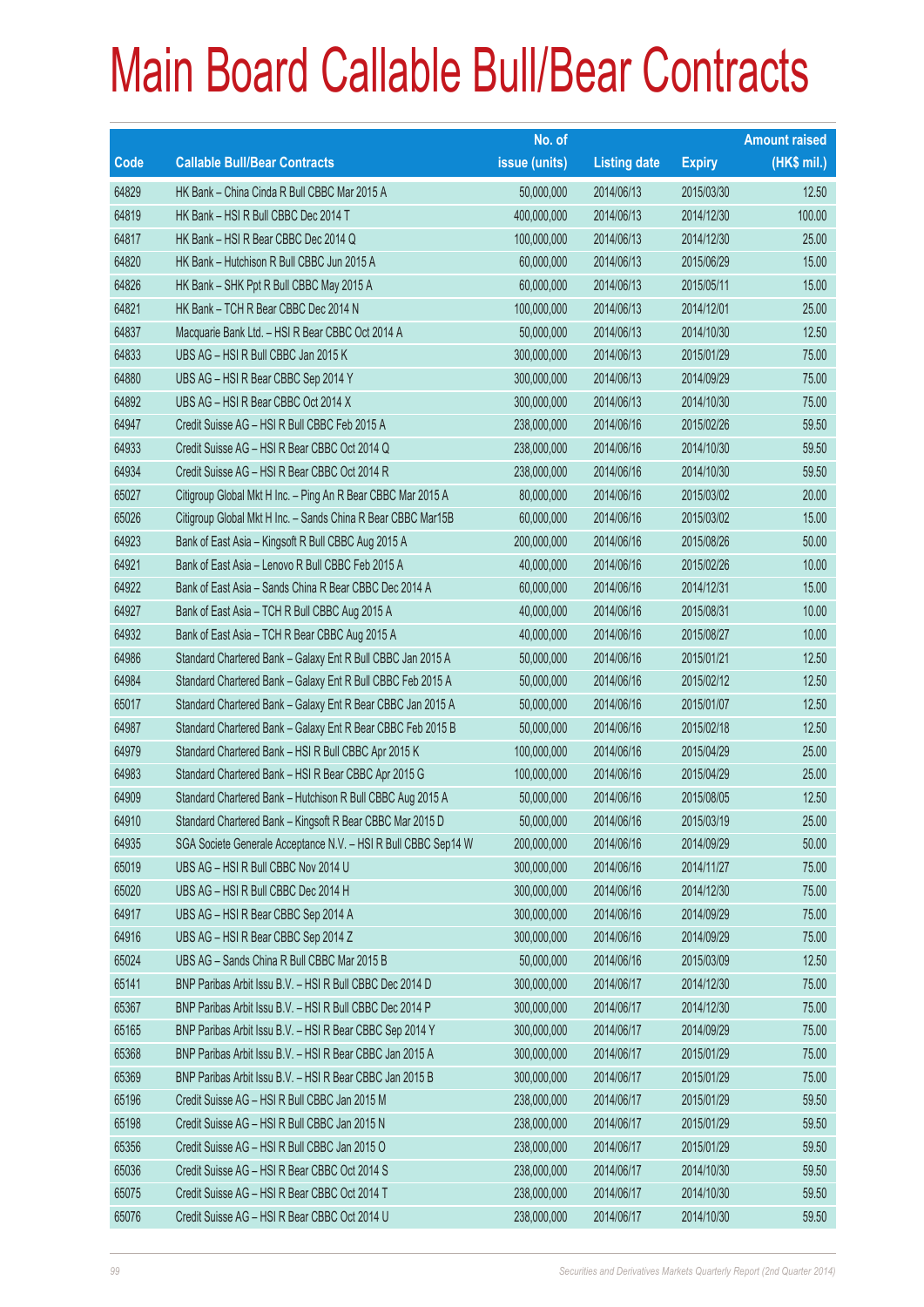|       |                                                                | No. of        |                     |               | <b>Amount raised</b> |
|-------|----------------------------------------------------------------|---------------|---------------------|---------------|----------------------|
| Code  | <b>Callable Bull/Bear Contracts</b>                            | issue (units) | <b>Listing date</b> | <b>Expiry</b> | $(HK$$ mil.)         |
| 65077 | Credit Suisse AG - HSI R Bear CBBC Dec 2014 A                  | 238,000,000   | 2014/06/17          | 2014/12/30    | 59.50                |
| 65078 | Credit Suisse AG - HSI R Bear CBBC Dec 2014 B                  | 238,000,000   | 2014/06/17          | 2014/12/30    | 59.50                |
| 65079 | Credit Suisse AG - HSI R Bear CBBC Dec 2014 C                  | 238,000,000   | 2014/06/17          | 2014/12/30    | 59.50                |
| 65083 | Credit Suisse AG - HSI R Bear CBBC Dec 2014 D                  | 238,000,000   | 2014/06/17          | 2014/12/30    | 59.50                |
| 65133 | Goldman Sachs SP (Asia) - HSI R Bull CBBC Sep 2014 J           | 150,000,000   | 2014/06/17          | 2014/09/29    | 37.95                |
| 65383 | Goldman Sachs SP (Asia) - HSI R Bear CBBC Sep 2014 I           | 150,000,000   | 2014/06/17          | 2014/09/29    | 41.85                |
| 65108 | Macquarie Bank Ltd. - HSI R Bull CBBC Nov 2014 B               | 50,000,000    | 2014/06/17          | 2014/11/27    | 12.50                |
| 65366 | Standard Chartered Bank - CSOP A50 ETF R Bull CBBC Mar 2015A   | 80,000,000    | 2014/06/17          | 2015/03/25    | 20.00                |
| 65365 | Standard Chartered Bank - A50 China R Bull CBBC Feb 2015 A     | 80,000,000    | 2014/06/17          | 2015/02/12    | 20.00                |
| 65110 | SGA Societe Generale Acceptance N.V. - HSI R Bull CBBC Oct 14N | 200,000,000   | 2014/06/17          | 2014/10/30    | 50.00                |
| 65054 | SGA Societe Generale Acceptance N.V. - HSI R Bear CBBC Oct 14E | 200,000,000   | 2014/06/17          | 2014/10/30    | 50.00                |
| 65130 | SGA Societe Generale Acceptance N.V. - HSI R Bear CBBC Oct 14F | 200,000,000   | 2014/06/17          | 2014/10/30    | 50.00                |
| 65182 | UBS AG - HSCEI R Bull CBBC Jan 2015 A                          | 100,000,000   | 2014/06/17          | 2015/01/29    | 25.00                |
| 65173 | UBS AG - HSCEI R Bear CBBC Nov 2014 B                          | 100,000,000   | 2014/06/17          | 2014/11/27    | 25.00                |
| 65428 | UBS AG - HSI R Bull CBBC Oct 2014 F                            | 300,000,000   | 2014/06/17          | 2014/10/30    | 75.00                |
| 65453 | UBS AG - HSI R Bull CBBC Dec 2014 L                            | 300,000,000   | 2014/06/17          | 2014/12/30    | 75.00                |
| 65456 | UBS AG - HSI R Bull CBBC Dec 2014 M                            | 300,000,000   | 2014/06/17          | 2014/12/30    | 75.00                |
| 65166 | UBS AG - HSI R Bear CBBC Sep 2014 C                            | 300,000,000   | 2014/06/17          | 2014/09/29    | 75.00                |
| 65072 | UBS AG - HSI R Bear CBBC Dec 2014 C                            | 350,000,000   | 2014/06/17          | 2014/12/30    | 87.50                |
| 65601 | Credit Suisse AG - HSI R Bull CBBC Oct 2014 C                  | 238,000,000   | 2014/06/18          | 2014/10/30    | 59.50                |
| 65819 | Credit Suisse AG - HSI R Bear CBBC Oct 2014 V                  | 238,000,000   | 2014/06/18          | 2014/10/30    | 59.50                |
| 65552 | Citigroup Global Mkt H Inc. - Galaxy Ent R Bull CBBC Mar 15A   | 60,000,000    | 2014/06/18          | 2015/03/16    | 15.00                |
| 65553 | Citigroup Global Mkt H Inc. - Galaxy Ent R Bull CBBC Mar 15B   | 60,000,000    | 2014/06/18          | 2015/03/16    | 15.00                |
| 65571 | Citigroup Global Mkt H Inc. - Galaxy Ent R Bull CBBC Mar 15C   | 60,000,000    | 2014/06/18          | 2015/03/16    | 15.00                |
| 65573 | Citigroup Global Mkt H Inc. - Galaxy Ent R Bull CBBC Mar 15D   | 60,000,000    | 2014/06/18          | 2015/03/16    | 15.00                |
| 65741 | Citigroup Global Mkt H Inc. - Hutchison R Bull CBBC Mar 15 A   | 60,000,000    | 2014/06/18          | 2015/03/16    | 15.00                |
| 65742 | Citigroup Global Mkt H Inc. - Hutchison R Bull CBBC Mar 15 B   | 60,000,000    | 2014/06/18          | 2015/03/16    | 15.00                |
| 65700 | Citigroup Global Mkt H Inc. - SHK Ppt R Bull CBBC Mar 2015 A   | 60,000,000    | 2014/06/18          | 2015/03/16    | 15.00                |
| 65708 | Citigroup Global Mkt H Inc. - SHK Ppt R Bull CBBC Mar 2015 B   | 60,000,000    | 2014/06/18          | 2015/03/16    | 15.00                |
| 65714 | Citigroup Global Mkt H Inc. - SHK Ppt R Bear CBBC Mar 2015 A   | 60,000,000    | 2014/06/18          | 2015/03/16    | 15.00                |
| 65735 | Citigroup Global Mkt H Inc. - SHK Ppt R Bear CBBC Mar 2015 B   | 60,000,000    | 2014/06/18          | 2015/03/16    | 15.00                |
| 65530 | Citigroup Global Mkt H Inc. - TCH R Bull CBBC Mar 2015 I       | 200,000,000   | 2014/06/18          | 2015/03/02    | 50.00                |
| 65531 | Citigroup Global Mkt H Inc. - TCH R Bull CBBC Mar 2015 J       | 200,000,000   | 2014/06/18          | 2015/03/02    | 50.00                |
| 65543 | Citigroup Global Mkt H Inc. - TCH R Bull CBBC Mar 2015 K       | 200,000,000   | 2014/06/18          | 2015/03/02    | 50.00                |
| 65466 | HK Bank - CSOP A50 ETF R Bull CBBC Jan 2015 I                  | 80,000,000    | 2014/06/18          | 2015/01/29    | 20.00                |
| 65474 | HK Bank - A50 R Bull CBBC Jan 2015 L                           | 200,000,000   | 2014/06/18          | 2015/01/22    | 50.00                |
| 65477 | HK Bank - Galaxy Ent R Bull CBBC Feb 2015 A                    | 80,000,000    | 2014/06/18          | 2015/02/09    | 20.00                |
| 65479 | HK Bank - Galaxy Ent R Bear CBBC Jan 2015 D                    | 60,000,000    | 2014/06/18          | 2015/01/26    | 15.00                |
| 65508 | HK Bank - Sands China R Bull CBBC Mar 2015 A                   | 80,000,000    | 2014/06/18          | 2015/03/16    | 20.00                |
| 65487 | HK Bank - Sands China R Bear CBBC Jan 2015 B                   | 60,000,000    | 2014/06/18          | 2015/01/12    | 15.00                |
| 65659 | J P Morgan SP BV - HSI R Bull CBBC Jan 2015 H                  | 300,000,000   | 2014/06/18          | 2015/01/29    | 75.00                |
| 65661 | J P Morgan SP BV - HSI R Bull CBBC Jan 2015 I                  | 300,000,000   | 2014/06/18          | 2015/01/29    | 75.00                |
| 65658 | J P Morgan SP BV - HSI R Bull CBBC Feb 2015 B                  | 300,000,000   | 2014/06/18          | 2015/02/26    | 75.00                |
| 65664 | J P Morgan SP BV - HSI R Bear CBBC Sep 2014 K                  | 300,000,000   | 2014/06/18          | 2014/09/29    | 75.00                |
| 65677 | J P Morgan SP BV - HSI R Bear CBBC Sep 2014 L                  | 300,000,000   | 2014/06/18          | 2014/09/29    | 75.00                |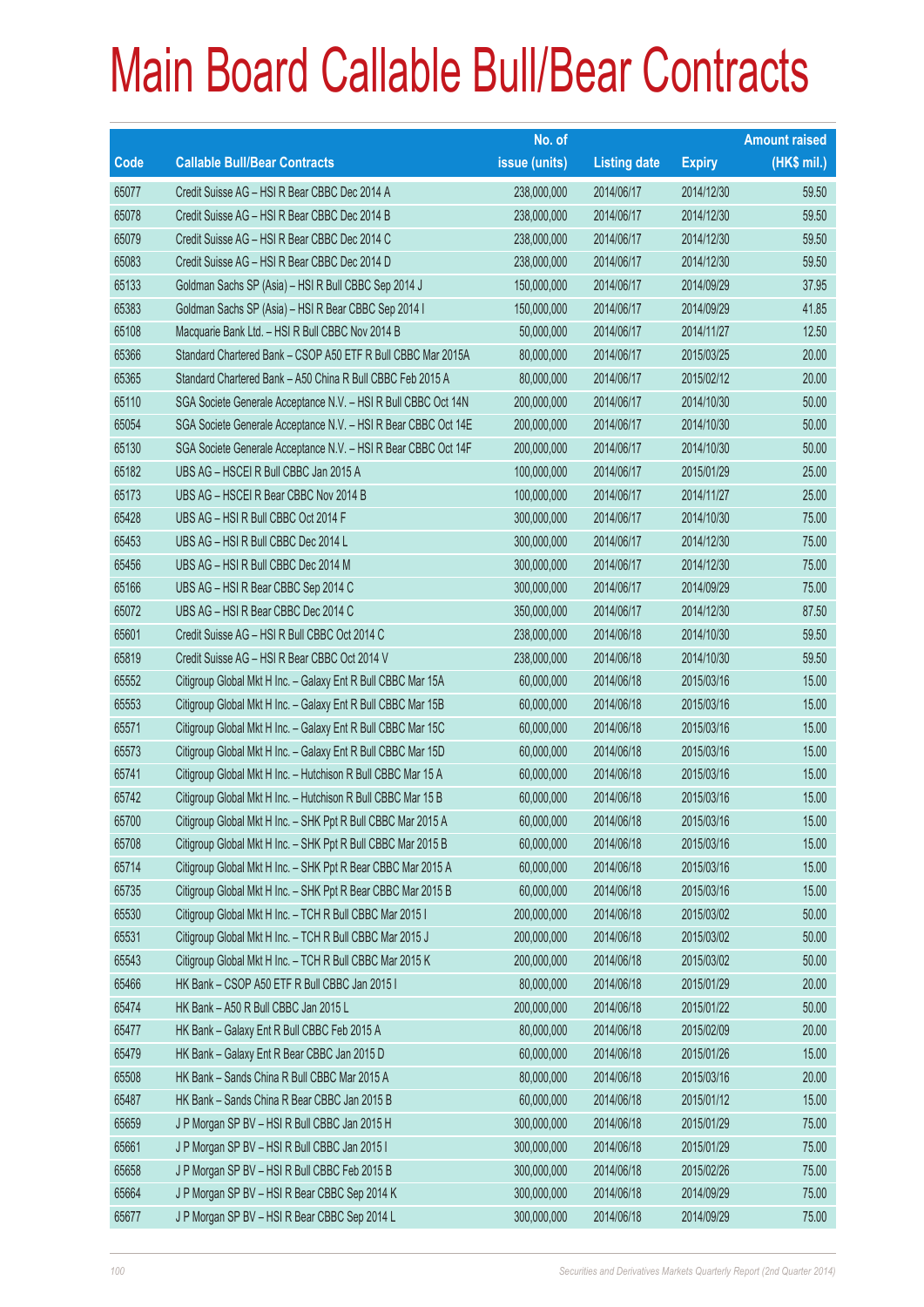|        |                                                                | No. of        |                     |               | <b>Amount raised</b> |
|--------|----------------------------------------------------------------|---------------|---------------------|---------------|----------------------|
| Code   | <b>Callable Bull/Bear Contracts</b>                            | issue (units) | <b>Listing date</b> | <b>Expiry</b> | (HK\$ mil.)          |
| 65683  | J P Morgan SP BV - HSI R Bear CBBC Sep 2014 M                  | 300,000,000   | 2014/06/18          | 2014/09/29    | 75.00                |
| 65687  | J P Morgan SP BV - HSI R Bear CBBC Sep 2014 N                  | 300,000,000   | 2014/06/18          | 2014/09/29    | 75.00                |
| 65622  | Standard Chartered Bank - HSI R Bull CBBC Apr 2015 L           | 100,000,000   | 2014/06/18          | 2015/04/29    | 25.00                |
| 65576  | SGA Societe Generale Acceptance N.V. - HSI R Bull CBBC Oct14 T | 200,000,000   | 2014/06/18          | 2014/10/30    | 50.00                |
| 65581  | SGA Societe Generale Acceptance N.V. - HSI R Bear CBBC Oct14 G | 200,000,000   | 2014/06/18          | 2014/10/30    | 50.00                |
| 65583  | SGA Societe Generale Acceptance N.V. - HSI R Bear CBBC Oct14 H | 200,000,000   | 2014/06/18          | 2014/10/30    | 50.00                |
| 65789  | UBS AG - HSI R Bull CBBC Jan 2015 L                            | 300,000,000   | 2014/06/18          | 2015/01/29    | 75.00                |
| 65788  | UBS AG - HSI R Bear CBBC Sep 2014 B                            | 300,000,000   | 2014/06/18          | 2014/09/29    | 75.00                |
| 65821  | UBS AG - HSI R Bear CBBC Dec 2014 D                            | 350,000,000   | 2014/06/18          | 2014/12/30    | 87.50                |
| 65805  | UBS AG - TCH R Bear CBBC Feb 2015 A                            | 100,000,000   | 2014/06/18          | 2015/02/09    | 25.00                |
| 65842  | BNP Paribas Arbit Issu B.V. - HSI R Bull CBBC Dec 2014 W       | 300,000,000   | 2014/06/19          | 2014/12/30    | 75.00                |
| 65859  | Credit Suisse AG - HSI R Bull CBBC Dec 2014 K                  | 238,000,000   | 2014/06/19          | 2014/12/30    | 59.50                |
| 65952  | Credit Suisse AG - HSI R Bull CBBC Dec 2014 U                  | 238,000,000   | 2014/06/19          | 2014/12/30    | 59.50                |
| 65982  | Credit Suisse AG - HSI R Bear CBBC Oct 2014 W                  | 238,000,000   | 2014/06/19          | 2014/10/30    | 59.50                |
| 65864  | Credit Suisse AG - TCH R Bull CBBC Dec 2014 E                  | 50,000,000    | 2014/06/19          | 2014/12/19    | 12.50                |
| 65872  | Credit Suisse AG - TCH R Bear CBBC Dec 2014 A                  | 50,000,000    | 2014/06/19          | 2014/12/19    | 12.50                |
| 65873  | Credit Suisse AG - TCH R Bear CBBC Dec 2014 B                  | 50,000,000    | 2014/06/19          | 2014/12/19    | 12.50                |
| 65886  | Credit Suisse AG - TCH R Bear CBBC Dec 2014 C                  | 50,000,000    | 2014/06/19          | 2014/12/19    | 12.50                |
| 65903  | Credit Suisse AG - TCH R Bear CBBC Dec 2014 D                  | 50,000,000    | 2014/06/19          | 2014/12/19    | 12.50                |
| 65839  | J P Morgan SP BV - HSI R Bull CBBC Jan 2015 J                  | 300,000,000   | 2014/06/19          | 2015/01/29    | 75.00                |
| 65834  | J P Morgan SP BV - HSI R Bull CBBC Feb 2015 C                  | 300,000,000   | 2014/06/19          | 2015/02/26    | 75.00                |
| 65840  | J P Morgan SP BV - HSI R Bear CBBC Sep 2014 O                  | 300,000,000   | 2014/06/19          | 2014/09/29    | 75.00                |
| 65841  | J P Morgan SP BV - HSI R Bear CBBC Sep 2014 P                  | 300,000,000   | 2014/06/19          | 2014/09/29    | 75.00                |
| 65927  | SGA Societe Generale Acceptance N.V. - HSI R Bull CBBC Sep14 X | 200,000,000   | 2014/06/19          | 2014/09/29    | 50.00                |
| 65906  | SGA Societe Generale Acceptance N.V. - HSI R Bull CBBC Dec14 A | 200,000,000   | 2014/06/19          | 2014/12/30    | 50.00                |
| 65932  | SGA Societe Generale Acceptance N.V. - HSI R Bear CBBC Oct14 I | 200,000,000   | 2014/06/19          | 2014/10/30    | 50.00                |
| 65856  | UBS AG - HSI R Bull CBBC Oct 2014 H                            | 300,000,000   | 2014/06/19          | 2014/10/30    | 75.00                |
| 65988  | UBS AG - HSI R Bear CBBC Sep 2014 F                            | 300,000,000   | 2014/06/19          | 2014/09/29    | 75.00                |
| 65989  | UBS AG - HSI R Bear CBBC Sep 2014 K                            | 300,000,000   | 2014/06/19          | 2014/09/29    | 75.00                |
| 65958  | UBS AG - TCH R Bull CBBC Sep 2015 A                            | 100,000,000   | 2014/06/19          | 2015/09/07    | 25.00                |
| 60166# | Goldman Sachs SP (Asia) - HSI R Bear CBBC Aug 2014 K           | 230,000,000   | 2014/06/19          | 2014/08/28    | 10.35                |
| 66116  | BNP Paribas Arbit Issu B.V. - HSI R Bear CBBC Sep 2014 H       | 300,000,000   | 2014/06/20          | 2014/09/29    | 75.00                |
| 66159  | Credit Suisse AG - HSI R Bull CBBC Feb 2015 B                  | 238,000,000   | 2014/06/20          | 2015/02/26    | 59.50                |
| 66163  | Credit Suisse AG - HSI R Bull CBBC Feb 2015 C                  | 238,000,000   | 2014/06/20          | 2015/02/26    | 59.50                |
| 66127  | Credit Suisse AG - HSI R Bear CBBC Sep 2014 C                  | 238,000,000   | 2014/06/20          | 2014/09/29    | 59.50                |
| 66125  | Credit Suisse AG - HSI R Bear CBBC Sep 2014 Z                  | 238,000,000   | 2014/06/20          | 2014/09/29    | 59.50                |
| 66061  | HK Bank - HSCEI R Bull CBBC Aug 2015 A                         | 100,000,000   | 2014/06/20          | 2015/08/28    | 25.00                |
| 66043  | HK Bank - HSI R Bull CBBC Dec 2014 U                           | 100,000,000   | 2014/06/20          | 2014/12/30    | 25.00                |
| 66045  | HK Bank - HSI R Bull CBBC Jan 2015 J                           | 100,000,000   | 2014/06/20          | 2015/01/29    | 25.00                |
| 66098  | HK Bank - TCH R Bull CBBC Feb 2015 A                           | 100,000,000   | 2014/06/20          | 2015/02/09    | 25.00                |
| 66103  | HK Bank - TCH R Bull CBBC Feb 2015 B                           | 100,000,000   | 2014/06/20          | 2015/02/02    | 25.00                |
| 66105  | HK Bank - TCH R Bull CBBC Feb 2015 C                           | 100,000,000   | 2014/06/20          | 2015/02/16    | 25.00                |
| 66016  | J P Morgan SP BV - HSI R Bull CBBC Nov 2014 X                  | 300,000,000   | 2014/06/20          | 2014/11/27    | 75.00                |
| 66041  | J P Morgan SP BV - HSI R Bull CBBC Dec 2014 T                  | 300,000,000   | 2014/06/20          | 2014/12/30    | 75.00                |
| 65996  | J P Morgan SP BV - HSI R Bear CBBC Sep 2014 Q                  | 300,000,000   | 2014/06/20          | 2014/09/29    | 75.00                |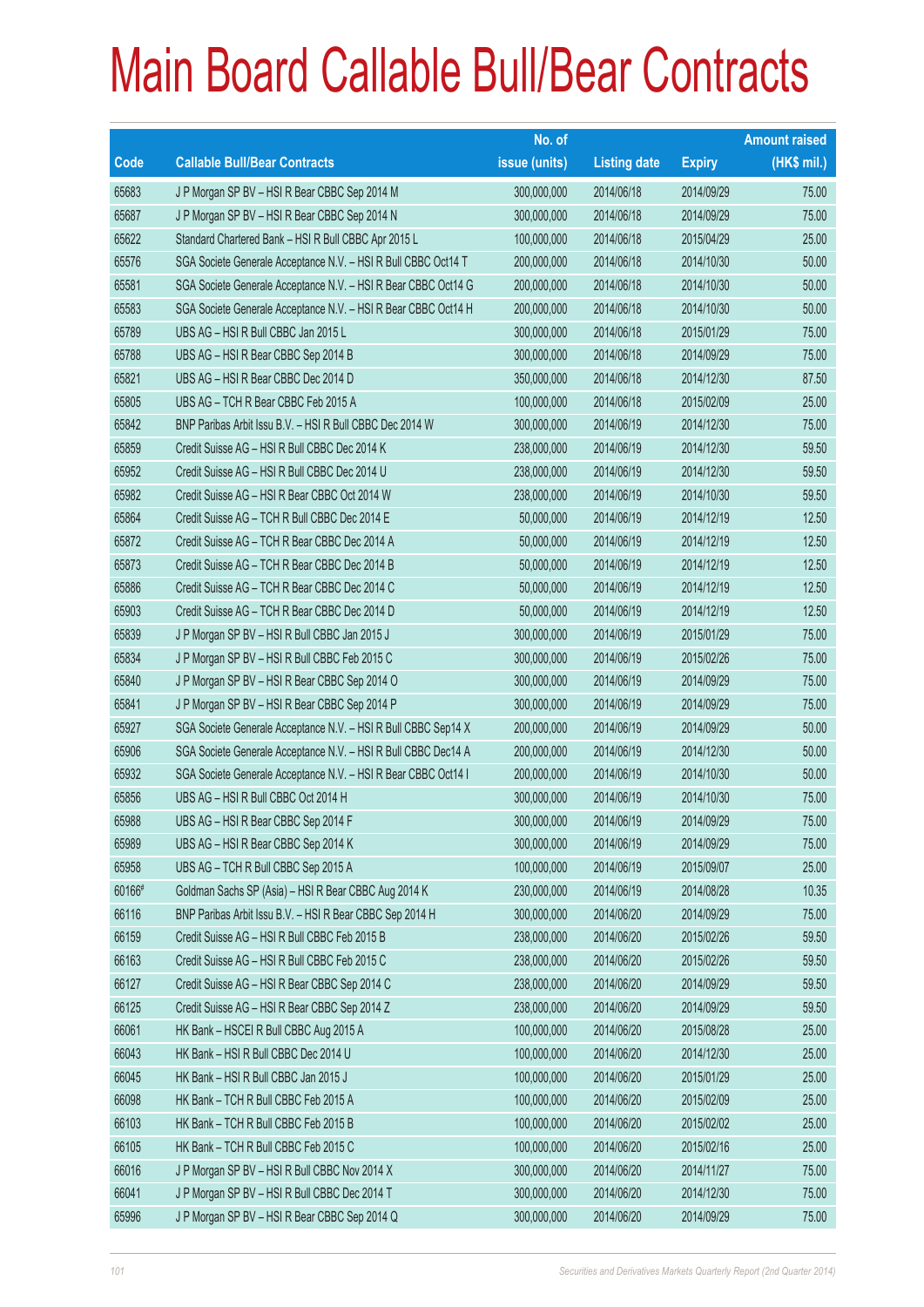|       |                                                                | No. of        |                     |               | <b>Amount raised</b> |
|-------|----------------------------------------------------------------|---------------|---------------------|---------------|----------------------|
| Code  | <b>Callable Bull/Bear Contracts</b>                            | issue (units) | <b>Listing date</b> | <b>Expiry</b> | (HK\$ mil.)          |
| 66129 | SGA Societe Generale Acceptance N.V. - HSI R Bull CBBC Dec14 Q | 200,000,000   | 2014/06/20          | 2014/12/30    | 50.00                |
| 66133 | SGA Societe Generale Acceptance N.V. - HSI R Bear CBBC Oct14 J | 200,000,000   | 2014/06/20          | 2014/10/30    | 50.00                |
| 66173 | UBS AG - Minsheng Bank R Bull CBBC Mar 2015 A                  | 50,000,000    | 2014/06/20          | 2015/03/13    | 12.50                |
| 66170 | UBS AG - HSI R Bull CBBC Oct 2014 L                            | 300,000,000   | 2014/06/20          | 2014/10/30    | 75.00                |
| 66171 | UBS AG - HSI R Bull CBBC Oct 2014 W                            | 300,000,000   | 2014/06/20          | 2014/10/30    | 75.00                |
| 66113 | UBS AG - HSI R Bear CBBC Sep 2014 G                            | 300,000,000   | 2014/06/20          | 2014/09/29    | 75.00                |
| 66111 | UBS AG - HSI R Bear CBBC Sep 2014 R                            | 300,000,000   | 2014/06/20          | 2014/09/29    | 75.00                |
| 66359 | Credit Suisse AG - HSI R Bull CBBC Nov 2014 X                  | 238,000,000   | 2014/06/23          | 2014/11/27    | 59.50                |
| 66326 | Credit Suisse AG - HSI R Bear CBBC Sep 2014 E                  | 238,000,000   | 2014/06/23          | 2014/09/29    | 59.50                |
| 66343 | Credit Suisse AG - HSI R Bear CBBC Sep 2014 F                  | 238,000,000   | 2014/06/23          | 2014/09/29    | 59.50                |
| 66400 | Credit Suisse AG - HSI R Bear CBBC Sep 2014 G                  | 238,000,000   | 2014/06/23          | 2014/09/29    | 59.50                |
| 66328 | Credit Suisse AG - HSI R Bear CBBC Oct 2014 X                  | 238,000,000   | 2014/06/23          | 2014/10/30    | 59.50                |
| 66347 | Credit Suisse AG - HSI R Bear CBBC Oct 2014 Y                  | 238,000,000   | 2014/06/23          | 2014/10/30    | 59.50                |
| 66327 | Credit Suisse AG - HSI R Bear CBBC Nov 2014 F                  | 238,000,000   | 2014/06/23          | 2014/11/27    | 59.50                |
| 66187 | Goldman Sachs SP (Asia) - HSI R Bear CBBC Sep 2014 J           | 150,000,000   | 2014/06/23          | 2014/09/29    | 37.50                |
| 66205 | Goldman Sachs SP (Asia) - HSI R Bear CBBC Sep 2014 K           | 150,000,000   | 2014/06/23          | 2014/09/29    | 37.50                |
| 66258 | HK Bank - ABC R Bull CBBC Aug 2015 B                           | 80,000,000    | 2014/06/23          | 2015/08/24    | 20.00                |
| 66218 | HK Bank - HSI R Bull CBBC Dec 2014 V                           | 100,000,000   | 2014/06/23          | 2014/12/30    | 25.00                |
| 66225 | HK Bank - HSI R Bull CBBC Jan 2015 K                           | 100,000,000   | 2014/06/23          | 2015/01/29    | 25.00                |
| 66228 | HK Bank - HSI R Bear CBBC Dec 2014 R                           | 400,000,000   | 2014/06/23          | 2014/12/30    | 100.00               |
| 66254 | HK Bank - HSI R Bear CBBC Dec 2014 S                           | 400,000,000   | 2014/06/23          | 2014/12/30    | 100.00               |
| 66257 | HK Bank - HSI R Bear CBBC Jan 2015 G                           | 400,000,000   | 2014/06/23          | 2015/01/29    | 100.00               |
| 66214 | J P Morgan SP BV - HSI R Bull CBBC Feb 2015 D                  | 300,000,000   | 2014/06/23          | 2015/02/26    | 75.00                |
| 66207 | J P Morgan SP BV - HSI R Bear CBBC Sep 2014 R                  | 300,000,000   | 2014/06/23          | 2014/09/29    | 75.00                |
| 66261 | Standard Chartered Bank - HSI R Bear CBBC Jun 2015 A           | 100,000,000   | 2014/06/23          | 2015/06/29    | 25.00                |
| 66262 | Standard Chartered Bank - HSI R Bear CBBC Jun 2015 B           | 100,000,000   | 2014/06/23          | 2015/06/29    | 25.00                |
| 66401 | UBS AG - HSI R Bull CBBC Nov 2014 L                            | 300,000,000   | 2014/06/23          | 2014/11/27    | 75.00                |
| 66325 | UBS AG - HSI R Bear CBBC Sep 2014 S                            | 300,000,000   | 2014/06/23          | 2014/09/29    | 75.00                |
| 66267 | UBS AG - HSI R Bear CBBC Oct 2014 Y                            | 300,000,000   | 2014/06/23          | 2014/10/30    | 75.00                |
| 66320 | UBS AG - HSI R Bear CBBC Oct 2014 Z                            | 300,000,000   | 2014/06/23          | 2014/10/30    | 75.00                |
| 66269 | UBS AG - HSI R Bear CBBC Nov 2014 J                            | 300,000,000   | 2014/06/23          | 2014/11/27    | 75.00                |
| 66505 | BNP Paribas Arbit Issu B.V. - HSI R Bull CBBC Dec 2014 M       | 300,000,000   | 2014/06/24          | 2014/12/30    | 75.00                |
| 66452 | Credit Suisse AG - HSI R Bull CBBC Nov 2014 V                  | 238,000,000   | 2014/06/24          | 2014/11/27    | 59.50                |
| 66659 | Credit Suisse AG - HSI R Bear CBBC Nov 2014 G                  | 238,000,000   | 2014/06/24          | 2014/11/27    | 59.50                |
| 66665 | Citigroup Global Mkt H Inc. - Galaxy Ent R Bear CBBC Mar15 C   | 60,000,000    | 2014/06/24          | 2015/03/16    | 15.00                |
| 66667 | Citigroup Global Mkt H Inc. - Galaxy Ent R Bear CBBC Mar15 D   | 60,000,000    | 2014/06/24          | 2015/03/16    | 15.00                |
| 66541 | Citigroup Global Mkt H Inc. - HSI R Bull CBBC Jan 2015 D       | 200,000,000   | 2014/06/24          | 2015/01/29    | 50.00                |
| 66561 | Citigroup Global Mkt H Inc. - HSI R Bull CBBC Jan 2015 E       | 200,000,000   | 2014/06/24          | 2015/01/29    | 50.00                |
| 66569 | Citigroup Global Mkt H Inc. - HSI R Bear CBBC Jan 2015 D       | 200,000,000   | 2014/06/24          | 2015/01/29    | 50.00                |
| 66632 | Citigroup Global Mkt H Inc. - HSI R Bear CBBC Jan 2015 E       | 200,000,000   | 2014/06/24          | 2015/01/29    | 50.00                |
| 66426 | HK Bank - A50 R Bull CBBC Feb 2015 D                           | 200,000,000   | 2014/06/24          | 2015/02/16    | 50.00                |
| 66412 | HK Bank - A50 R Bull CBBC Mar 2015 E                           | 200,000,000   | 2014/06/24          | 2015/03/09    | 50.00                |
| 66409 | HK Bank - HSI R Bear CBBC Dec 2014 T                           | 100,000,000   | 2014/06/24          | 2014/12/30    | 25.00                |
| 66431 | HK Bank - HSI R Bear CBBC Feb 2015 C                           | 100,000,000   | 2014/06/24          | 2015/02/26    | 25.00                |
| 66434 | HK Bank - HSI R Bear CBBC Feb 2015 D                           | 100,000,000   | 2014/06/24          | 2015/02/26    | 25.00                |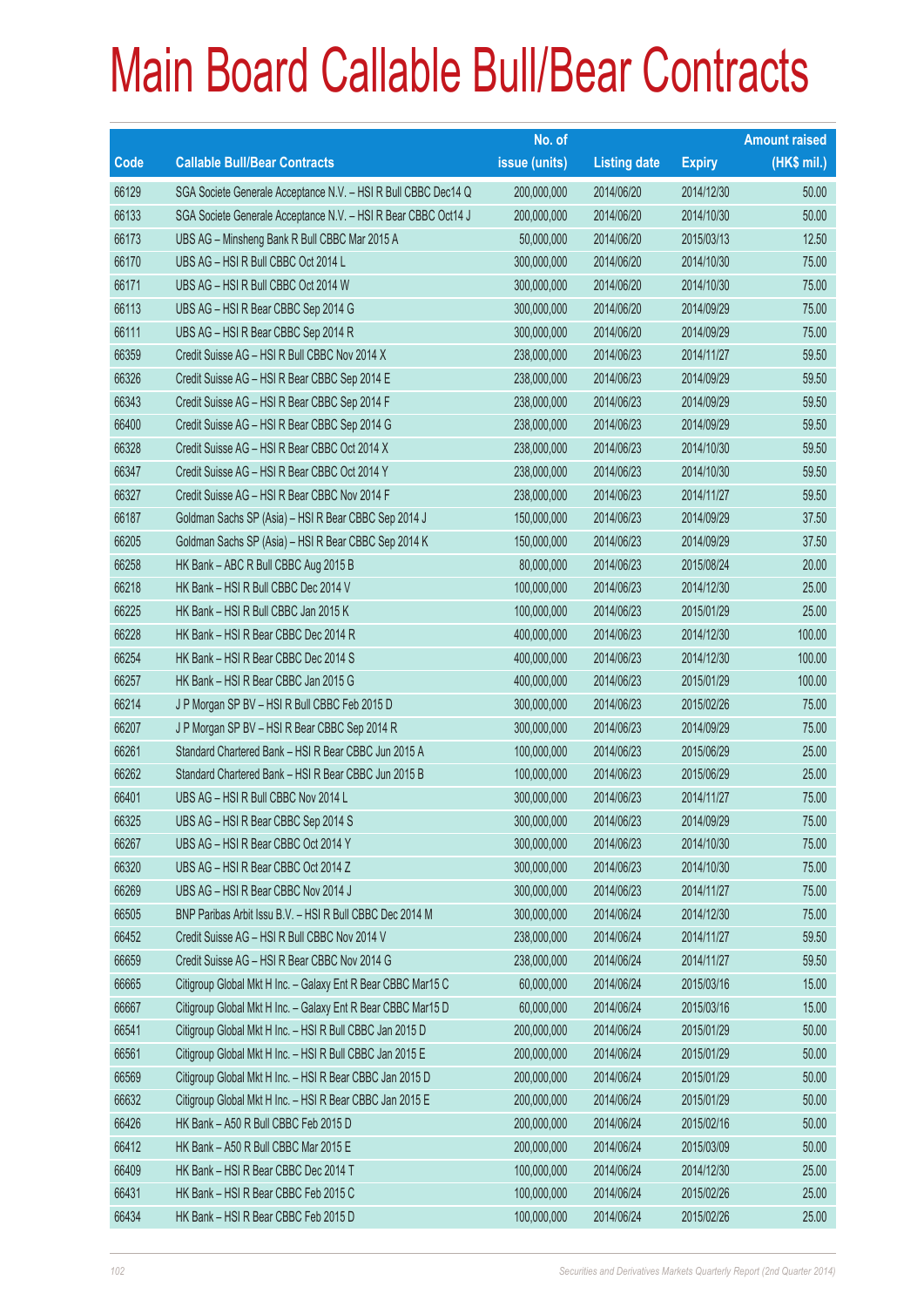|       |                                                                | No. of        |                     |               | <b>Amount raised</b> |
|-------|----------------------------------------------------------------|---------------|---------------------|---------------|----------------------|
| Code  | <b>Callable Bull/Bear Contracts</b>                            | issue (units) | <b>Listing date</b> | <b>Expiry</b> | (HK\$ mil.)          |
| 66404 | HK Bank - HSI R Bear CBBC Mar 2015 A                           | 100,000,000   | 2014/06/24          | 2015/03/30    | 25.00                |
| 66413 | HK Bank - HSI R Bear CBBC Mar 2015 B                           | 100,000,000   | 2014/06/24          | 2015/03/30    | 25.00                |
| 66682 | JP Morgan SP BV - HSI R Bear CBBC Sep 2014 S                   | 300,000,000   | 2014/06/24          | 2014/09/29    | 75.00                |
| 66686 | J P Morgan SP BV - HSI R Bear CBBC Oct 2014 A                  | 300,000,000   | 2014/06/24          | 2014/10/30    | 75.00                |
| 66687 | J P Morgan SP BV - HSI R Bear CBBC Oct 2014 B                  | 300,000,000   | 2014/06/24          | 2014/10/30    | 75.00                |
| 66639 | Standard Chartered Bank - HSI R Bull CBBC Jun 2015 A           | 100,000,000   | 2014/06/24          | 2015/06/29    | 25.00                |
| 66641 | SGA Societe Generale Acceptance N.V. - HSI R Bull CBBC Oct14 U | 200,000,000   | 2014/06/24          | 2014/10/30    | 50.00                |
| 66516 | UBS AG - HSI R Bull CBBC Dec 2014 E                            | 300,000,000   | 2014/06/24          | 2014/12/30    | 75.00                |
| 66660 | UBS AG - HSI R Bear CBBC Nov 2014 K                            | 350,000,000   | 2014/06/24          | 2014/11/27    | 87.50                |
| 66716 | Credit Suisse AG - HSI R Bull CBBC Oct 2014 N                  | 238,000,000   | 2014/06/25          | 2014/10/30    | 59.50                |
| 66717 | Credit Suisse AG - HSI R Bear CBBC Oct 2014 Z                  | 238,000,000   | 2014/06/25          | 2014/10/30    | 59.50                |
| 66710 | Citigroup Global Mkt H Inc. - China Mobile R Bull CBBC Mar15A  | 80,000,000    | 2014/06/25          | 2015/03/18    | 20.00                |
| 66711 | Citigroup Global Mkt H Inc. - China Mobile R Bear CBBC Mar15A  | 80,000,000    | 2014/06/25          | 2015/03/18    | 20.00                |
| 66714 | Citigroup Global Mkt H Inc. - China Mobile R Bear CBBC Mar15B  | 80,000,000    | 2014/06/25          | 2015/03/18    | 20.00                |
| 66715 | Citigroup Global Mkt H Inc. - China Mobile R Bear CBBC Mar15C  | 80,000,000    | 2014/06/25          | 2015/03/18    | 20.00                |
| 66702 | Citigroup Global Mkt H Inc. - Ping An R Bull CBBC Mar 2015 A   | 80,000,000    | 2014/06/25          | 2015/03/18    | 20.00                |
| 66708 | Citigroup Global Mkt H Inc. - Ping An R Bull CBBC Mar 2015 B   | 80,000,000    | 2014/06/25          | 2015/03/18    | 20.00                |
| 66700 | HK Bank - COVS R Bull CBBC Jul 2015 A                          | 50,000,000    | 2014/06/25          | 2015/07/13    | 19.00                |
| 66693 | HK Bank - CNOOC R Bull CBBC Oct 2015 A                         | 60,000,000    | 2014/06/25          | 2015/10/07    | 15.00                |
| 66699 | HK Bank - Sinopec Corp R Bull CBBC Jul 2015 A                  | 80,000,000    | 2014/06/25          | 2015/07/13    | 20.00                |
| 66692 | HK Bank - Galaxy Ent R Bull CBBC Mar 2015 A                    | 80,000,000    | 2014/06/25          | 2015/03/30    | 20.00                |
| 66690 | HK Bank - HSI R Bull CBBC Jan 2015 L                           | 100,000,000   | 2014/06/25          | 2015/01/29    | 25.00                |
| 66689 | HK Bank - HSI R Bear CBBC Feb 2015 E                           | 100,000,000   | 2014/06/25          | 2015/02/26    | 25.00                |
| 66695 | HK Bank - Ping An R Bull CBBC Feb 2015 A                       | 60,000,000    | 2014/06/25          | 2015/02/16    | 15.00                |
| 66762 | J P Morgan SP BV - HSI R Bull CBBC Jan 2015 K                  | 300,000,000   | 2014/06/25          | 2015/01/29    | 75.00                |
| 66761 | J P Morgan SP BV - HSI R Bear CBBC Sep 2014 T                  | 300,000,000   | 2014/06/25          | 2014/09/29    | 75.00                |
| 66718 | Standard Chartered Bank - HSI R Bear CBBC Jun 2015 C           | 100,000,000   | 2014/06/25          | 2015/06/29    | 25.00                |
| 66759 | Standard Chartered Bank - HSI R Bear CBBC Jun 2015 D           | 100,000,000   | 2014/06/25          | 2015/06/29    | 25.00                |
| 66760 | UBS AG - HSI R Bear CBBC Sep 2014 T                            | 300,000,000   | 2014/06/25          | 2014/09/29    | 75.00                |
| 66766 | BNP Paribas Arbit Issu B.V. - HSI R Bear CBBC Jan 2015 C       | 300,000,000   | 2014/06/26          | 2015/01/29    | 75.00                |
| 66773 | BNP Paribas Arbit Issu B.V. - HSI R Bear CBBC Jan 2015 D       | 300,000,000   | 2014/06/26          | 2015/01/29    | 75.00                |
| 66855 | Credit Suisse AG - HSI R Bull CBBC Dec 2014 K                  | 238,000,000   | 2014/06/26          | 2014/12/30    | 59.50                |
| 66852 | Credit Suisse AG - HSI R Bull CBBC Jan 2015 P                  | 238,000,000   | 2014/06/26          | 2015/01/29    | 59.50                |
| 66851 | Credit Suisse AG - HSI R Bull CBBC Feb 2015 D                  | 238,000,000   | 2014/06/26          | 2015/02/26    | 59.50                |
| 66863 | Credit Suisse AG - HSI R Bear CBBC Sep 2014 B                  | 238,000,000   | 2014/06/26          | 2014/09/29    | 59.50                |
| 66848 | Credit Suisse AG - HSI R Bear CBBC Oct 2014 B                  | 238,000,000   | 2014/06/26          | 2014/10/30    | 59.50                |
| 66859 | Citigroup Global Mkt H Inc. - Galaxy Ent R Bull CBBC Mar15 E   | 60,000,000    | 2014/06/26          | 2015/03/23    | 15.00                |
| 66860 | Citigroup Global Mkt H Inc. - TCH R Bear CBBC Mar 2015 E       | 200,000,000   | 2014/06/26          | 2015/03/23    | 50.00                |
| 66907 | J P Morgan SP BV - HSI R Bear CBBC Sep 2014 U                  | 300,000,000   | 2014/06/26          | 2014/09/29    | 75.00                |
| 66844 | Macquarie Bank Ltd. - HSI R Bear CBBC Nov 2014 A               | 50,000,000    | 2014/06/26          | 2014/11/27    | 12.50                |
| 66905 | SGA Societe Generale Acceptance N.V. - HSI R Bear CBBC Oct14 K | 200,000,000   | 2014/06/26          | 2014/10/30    | 50.00                |
| 66883 | UBS AG - HSI R Bull CBBC Dec 2014 X                            | 300,000,000   | 2014/06/26          | 2014/12/30    | 75.00                |
| 66901 | UBS AG - HSI R Bull CBBC Jan 2015 M                            | 300,000,000   | 2014/06/26          | 2015/01/29    | 75.00                |
| 66904 | UBS AG - HSI R Bear CBBC Sep 2014 O                            | 300,000,000   | 2014/06/26          | 2014/09/29    | 75.00                |
| 66779 | UBS AG - HSI R Bear CBBC Sep 2014 U                            | 300,000,000   | 2014/06/26          | 2014/09/29    | 75.00                |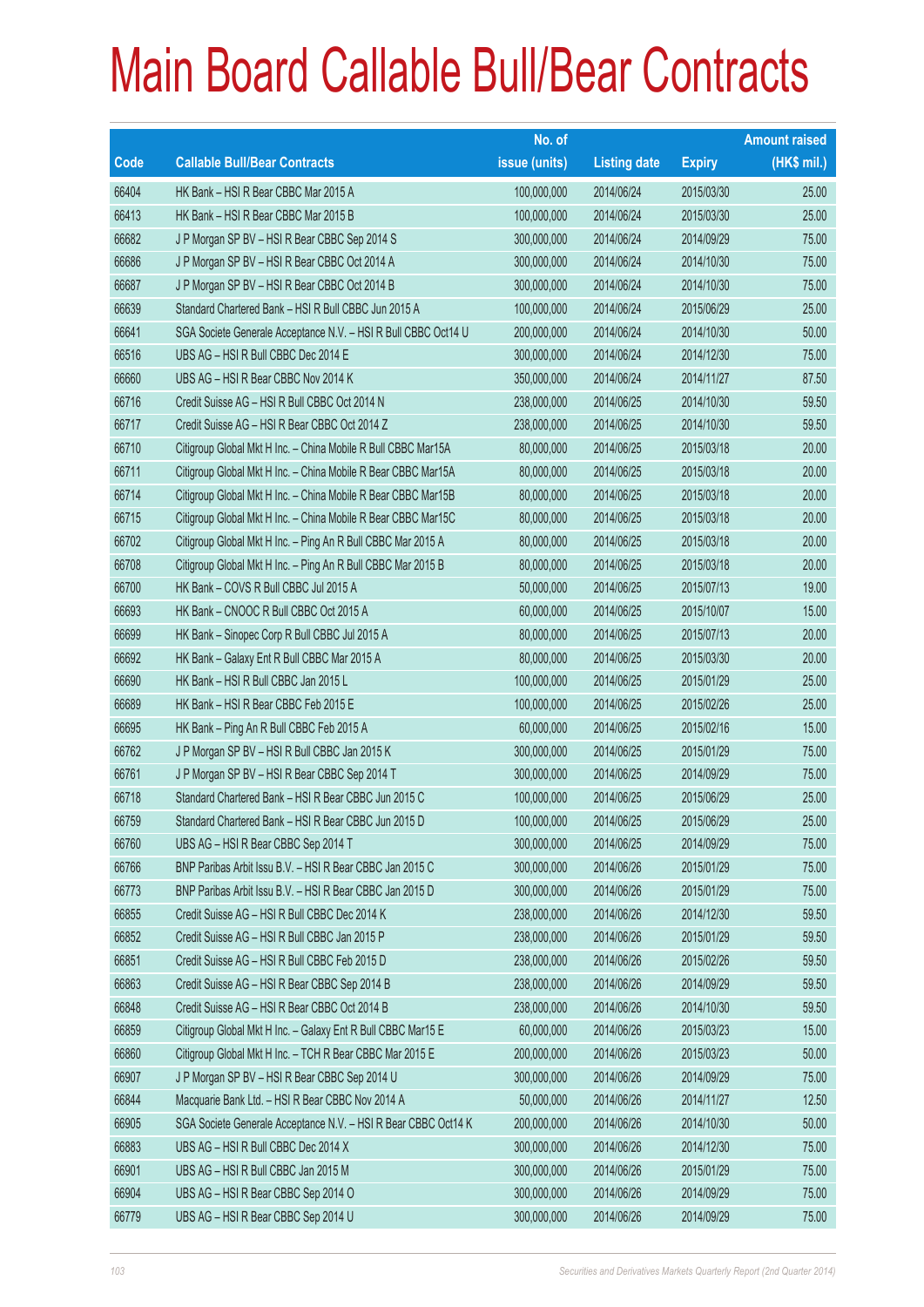|       |                                                                | No. of        |                     |               | <b>Amount raised</b> |
|-------|----------------------------------------------------------------|---------------|---------------------|---------------|----------------------|
| Code  | <b>Callable Bull/Bear Contracts</b>                            | issue (units) | <b>Listing date</b> | <b>Expiry</b> | (HK\$ mil.)          |
| 66791 | UBS AG - HSI R Bear CBBC Sep 2014 V                            | 300,000,000   | 2014/06/26          | 2014/09/29    | 75.00                |
| 66943 | BNP Paribas Arbit Issu B.V. - A50 Ch R Bull CBBC Dec 2014 I    | 100,000,000   | 2014/06/27          | 2014/12/30    | 25.00                |
| 66934 | BNP Paribas Arbit Issu B.V. - HSI R Bear CBBC Jan 2015 E       | 200,000,000   | 2014/06/27          | 2015/01/29    | 50.00                |
| 66953 | Credit Suisse AG - HSI R Bull CBBC Jan 2015 Q                  | 238,000,000   | 2014/06/27          | 2015/01/29    | 59.50                |
| 66954 | Credit Suisse AG - HSI R Bull CBBC Jan 2015 R                  | 238,000,000   | 2014/06/27          | 2015/01/29    | 59.50                |
| 66947 | Credit Suisse AG - HSI R Bear CBBC Sep 2014 H                  | 238,000,000   | 2014/06/27          | 2014/09/29    | 59.50                |
| 66952 | Credit Suisse AG - HSI R Bear CBBC Sep 2014 M                  | 238,000,000   | 2014/06/27          | 2014/09/29    | 59.50                |
| 66982 | J P Morgan SP BV - HSI R Bull CBBC Jan 2015 L                  | 300,000,000   | 2014/06/27          | 2015/01/29    | 75.00                |
| 66997 | J P Morgan SP BV - HSI R Bear CBBC Sep 2014 V                  | 300,000,000   | 2014/06/27          | 2014/09/29    | 75.00                |
| 66918 | Standard Chartered Bank - AIA R Bull CBBC Jun 2015 A           | 80,000,000    | 2014/06/27          | 2015/06/29    | 20.00                |
| 66917 | Standard Chartered Bank - AIA R Bear CBBC Apr 2015 A           | 80,000,000    | 2014/06/27          | 2015/04/30    | 20.00                |
| 66911 | Standard Chartered Bank - Sinopec Corp R Bull CBBC Jun 2015A   | 80,000,000    | 2014/06/27          | 2015/06/29    | 20.00                |
| 66908 | Standard Chartered Bank - Sinopec Corp R Bear CBBC Apr 2015A   | 80,000,000    | 2014/06/27          | 2015/04/30    | 20.00                |
| 66916 | Standard Chartered Bank - PetCh R Bull CBBC Jun 2015 A         | 80,000,000    | 2014/06/27          | 2015/06/29    | 20.00                |
| 66912 | Standard Chartered Bank - PetCh R Bear CBBC Apr 2015 A         | 80,000,000    | 2014/06/27          | 2015/04/30    | 20.00                |
| 66932 | SGA Societe Generale Acceptance N.V. - HSI R Bear CBBC Oct14 L | 200,000,000   | 2014/06/27          | 2014/10/30    | 50.00                |
| 66972 | UBS AG - China Life R Bull CBBC Jul 2015 B                     | 50,000,000    | 2014/06/27          | 2015/07/13    | 12.75                |
| 66960 | UBS AG - HSI R Bull CBBC Nov 2014 N                            | 300,000,000   | 2014/06/27          | 2014/11/27    | 75.00                |
| 66931 | UBS AG - HSI R Bear CBBC Sep 2014 N                            | 300,000,000   | 2014/06/27          | 2014/09/29    | 75.00                |
| 66924 | UBS AG - HSI R Bear CBBC Sep 2014 W                            | 300,000,000   | 2014/06/27          | 2014/09/29    | 75.00                |
| 67043 | BNP Paribas Arbit Issu B.V. - HSI R Bull CBBC Jan 2015 H       | 200,000,000   | 2014/06/30          | 2015/01/29    | 50.00                |
| 67046 | BNP Paribas Arbit Issu B.V. - HSI R Bull CBBC Jan 2015 I       | 200,000,000   | 2014/06/30          | 2015/01/29    | 50.00                |
| 67047 | BNP Paribas Arbit Issu B.V. - HSI R Bull CBBC Jan 2015 J       | 200,000,000   | 2014/06/30          | 2015/01/29    | 50.00                |
| 67118 | BNP Paribas Arbit Issu B.V. - HSI R Bear CBBC Jan 2015 F       | 200,000,000   | 2014/06/30          | 2015/01/29    | 50.00                |
| 67120 | BNP Paribas Arbit Issu B.V. - HSI R Bear CBBC Jan 2015 G       | 200,000,000   | 2014/06/30          | 2015/01/29    | 50.00                |
| 67121 | BNP Paribas Arbit Issu B.V. - HSI R Bear CBBC Jan 2015 H       | 200,000,000   | 2014/06/30          | 2015/01/29    | 50.00                |
| 67032 | Credit Suisse AG - HSI R Bull CBBC Feb 2015 E                  | 238,000,000   | 2014/06/30          | 2015/02/26    | 59.50                |
| 67035 | Credit Suisse AG - HSI R Bull CBBC Feb 2015 F                  | 238,000,000   | 2014/06/30          | 2015/02/26    | 59.50                |
| 67040 | Credit Suisse AG - HSI R Bull CBBC Feb 2015 G                  | 238,000,000   | 2014/06/30          | 2015/02/26    | 59.50                |
| 67041 | Credit Suisse AG - HSI R Bull CBBC Feb 2015 H                  | 238,000,000   | 2014/06/30          | 2015/02/26    | 59.50                |
| 67065 | Credit Suisse AG - HSI R Bull CBBC Feb 2015 I                  | 238,000,000   | 2014/06/30          | 2015/02/26    | 59.50                |
| 67082 | Credit Suisse AG - HSI R Bear CBBC Sep 2014 P                  | 238,000,000   | 2014/06/30          | 2014/09/29    | 59.50                |
| 67069 | Credit Suisse AG - HSI R Bear CBBC Sep 2014 Q                  | 238,000,000   | 2014/06/30          | 2014/09/29    | 59.50                |
| 67023 | Credit Suisse AG - HSI R Bear CBBC Sep 2014 S                  | 238,000,000   | 2014/06/30          | 2014/09/29    | 59.50                |
| 67075 | Credit Suisse AG - HSI R Bear CBBC Sep 2014 T                  | 238,000,000   | 2014/06/30          | 2014/09/29    | 59.50                |
| 67167 | J P Morgan SP BV - HSI R Bull CBBC Jan 2015 M                  | 300,000,000   | 2014/06/30          | 2015/01/29    | 75.00                |
| 67169 | J P Morgan SP BV - HSI R Bear CBBC Sep 2014 B                  | 300,000,000   | 2014/06/30          | 2014/09/29    | 75.00                |
| 67165 | J P Morgan SP BV - HSI R Bear CBBC Sep 2014 C                  | 300,000,000   | 2014/06/30          | 2014/09/29    | 75.00                |
| 67136 | J P Morgan SP BV - HSI R Bear CBBC Sep 2014 W                  | 300,000,000   | 2014/06/30          | 2014/09/29    | 75.00                |
| 67139 | J P Morgan SP BV - HSI R Bear CBBC Sep 2014 X                  | 300,000,000   | 2014/06/30          | 2014/09/29    | 75.00                |
| 67147 | J P Morgan SP BV - HSI R Bear CBBC Sep 2014 Y                  | 300,000,000   | 2014/06/30          | 2014/09/29    | 75.00                |
| 67148 | J P Morgan SP BV - HSI R Bear CBBC Sep 2014 Z                  | 300,000,000   | 2014/06/30          | 2014/09/29    | 75.00                |
| 67104 | Macquarie Bank Ltd. - HSI R Bear CBBC Nov 2014 B               | 50,000,000    | 2014/06/30          | 2014/11/27    | 12.50                |
| 67105 | Macquarie Bank Ltd. - HSI R Bear CBBC Nov 2014 C               | 50,000,000    | 2014/06/30          | 2014/11/27    | 12.50                |
| 67051 | Standard Chartered Bank - HSI R Bull CBBC Jun 2015 B           | 100,000,000   | 2014/06/30          | 2015/06/29    | 25.00                |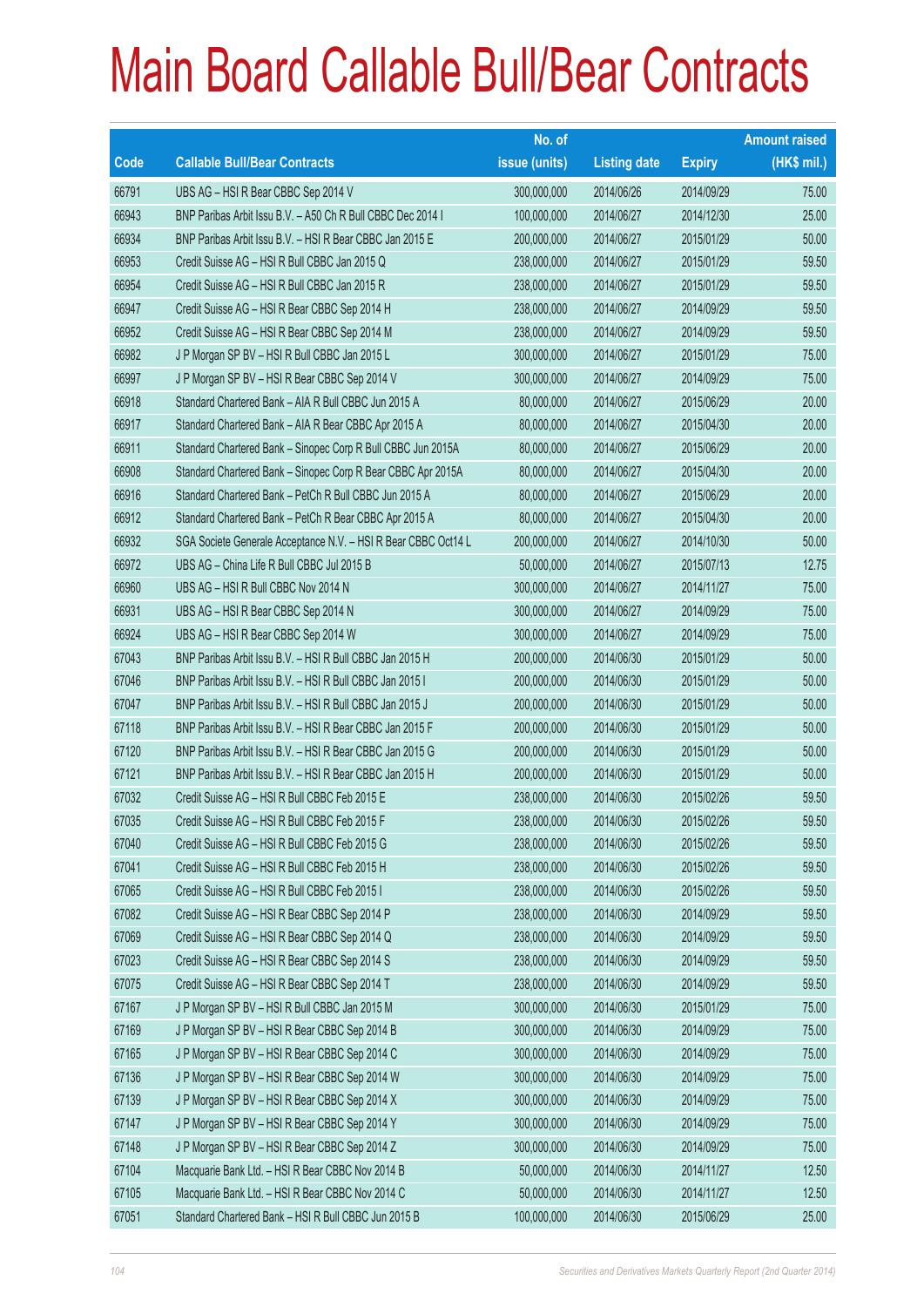|       |                                                                | No. of        |                     |               | <b>Amount raised</b> |
|-------|----------------------------------------------------------------|---------------|---------------------|---------------|----------------------|
| Code  | <b>Callable Bull/Bear Contracts</b>                            | issue (units) | <b>Listing date</b> | <b>Expiry</b> | (HK\$ mil.)          |
| 67053 | SGA Societe Generale Acceptance N.V. - HSI R Bull CBBC Oct14 V | 200,000,000   | 2014/06/30          | 2014/10/30    | 50.00                |
| 67055 | SGA Societe Generale Acceptance N.V. - HSI R Bull CBBC Oct14 W | 200,000,000   | 2014/06/30          | 2014/10/30    | 50.00                |
| 67057 | SGA Societe Generale Acceptance N.V. - HSI R Bull CBBC Oct14 X | 200,000,000   | 2014/06/30          | 2014/10/30    | 50.00                |
| 67059 | SGA Societe Generale Acceptance N.V. - HSI R Bear CBBC Oct14 M | 200,000,000   | 2014/06/30          | 2014/10/30    | 50.00                |
| 67101 | SGA Societe Generale Acceptance N.V. - HSI R Bear CBBC Oct14 N | 200,000,000   | 2014/06/30          | 2014/10/30    | 50.00                |
| 67103 | SGA Societe Generale Acceptance N.V. - HSI R Bear CBBC Oct14 O | 200,000,000   | 2014/06/30          | 2014/10/30    | 50.00                |
| 67092 | UBS AG - HSI R Bull CBBC Oct 2014 G                            | 300,000,000   | 2014/06/30          | 2014/10/30    | 75.00                |
| 67085 | UBS AG - HSI R Bull CBBC Nov 2014 I                            | 300,000,000   | 2014/06/30          | 2014/11/27    | 75.00                |
| 67100 | UBS AG - HSI R Bull CBBC Dec 2014 U                            | 300,000,000   | 2014/06/30          | 2014/12/30    | 75.00                |
| 67099 | UBS AG - HSI R Bull CBBC Mar 2015 G                            | 300,000,000   | 2014/06/30          | 2015/03/30    | 75.00                |
| 67025 | UBS AG - HSI R Bear CBBC Oct 2014 A                            | 300,000,000   | 2014/06/30          | 2014/10/30    | 75.00                |
| 67110 | UBS AG - HSI R Bear CBBC Oct 2014 B                            | 300,000,000   | 2014/06/30          | 2014/10/30    | 75.00                |
| 67116 | UBS AG - HSI R Bear CBBC Oct 2014 O                            | 300,000,000   | 2014/06/30          | 2014/10/30    | 75.00                |
| 67115 | UBS AG - HSI R Bear CBBC Nov 2014 L                            | 300,000,000   | 2014/06/30          | 2014/11/27    | 75.00                |
| Total |                                                                |               |                     |               | 93,001.85            |

# Further issue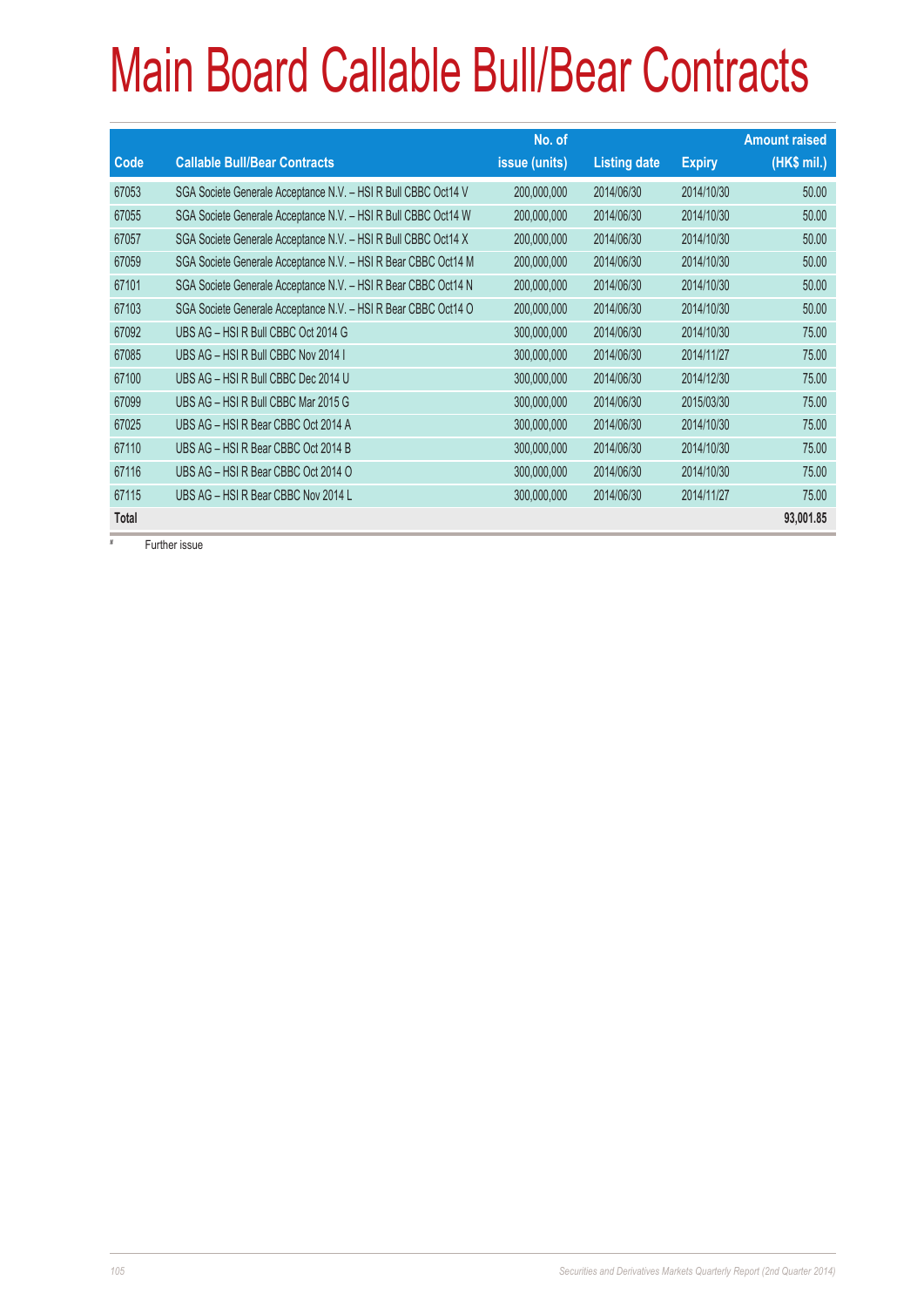# DR/ELI/Trading Only Stocks Trading Statistics

#### **Depositary Receipt Trading Statistics**

|      |                | No. of issues | Turnover value (HK\$ mil.) |
|------|----------------|---------------|----------------------------|
| 2013 | Q2             |               | 20.85                      |
|      | Q <sub>3</sub> |               | 7.69                       |
|      | Q4             |               | 5.78                       |
| 2014 | Q1             | ხ             | 276.71                     |
|      | Q2             | h.            | 68.00                      |

#### **Equity Linked Instrument Trading Statistics**

|      |    | No. of issues | Turnover value (HK\$ mil.) |
|------|----|---------------|----------------------------|
|      |    |               |                            |
| 2013 | Q2 |               |                            |
|      | Q3 | -             |                            |
|      | Q4 |               |                            |
| 2014 | Q1 | -             |                            |
|      | Q2 |               |                            |

#### **NASDAQ Stocks**

|      |                | No. of issues | Turnover value (HK\$ mil.) |
|------|----------------|---------------|----------------------------|
| 2013 | Q2             |               | 0.03                       |
|      | Q <sub>3</sub> |               | 0.08                       |
|      | Q4             |               | 0.03                       |
| 2014 | Q1             |               | 0.39                       |
|      | Q2             |               | 1.28                       |

#### **iShares**

|      |    | No. of issues | Turnover value (HK\$ mil.) |
|------|----|---------------|----------------------------|
| 2013 | Q2 |               |                            |
|      | Q3 |               |                            |
|      | Q4 |               |                            |
| 2014 | Q1 |               |                            |
|      | Q2 |               |                            |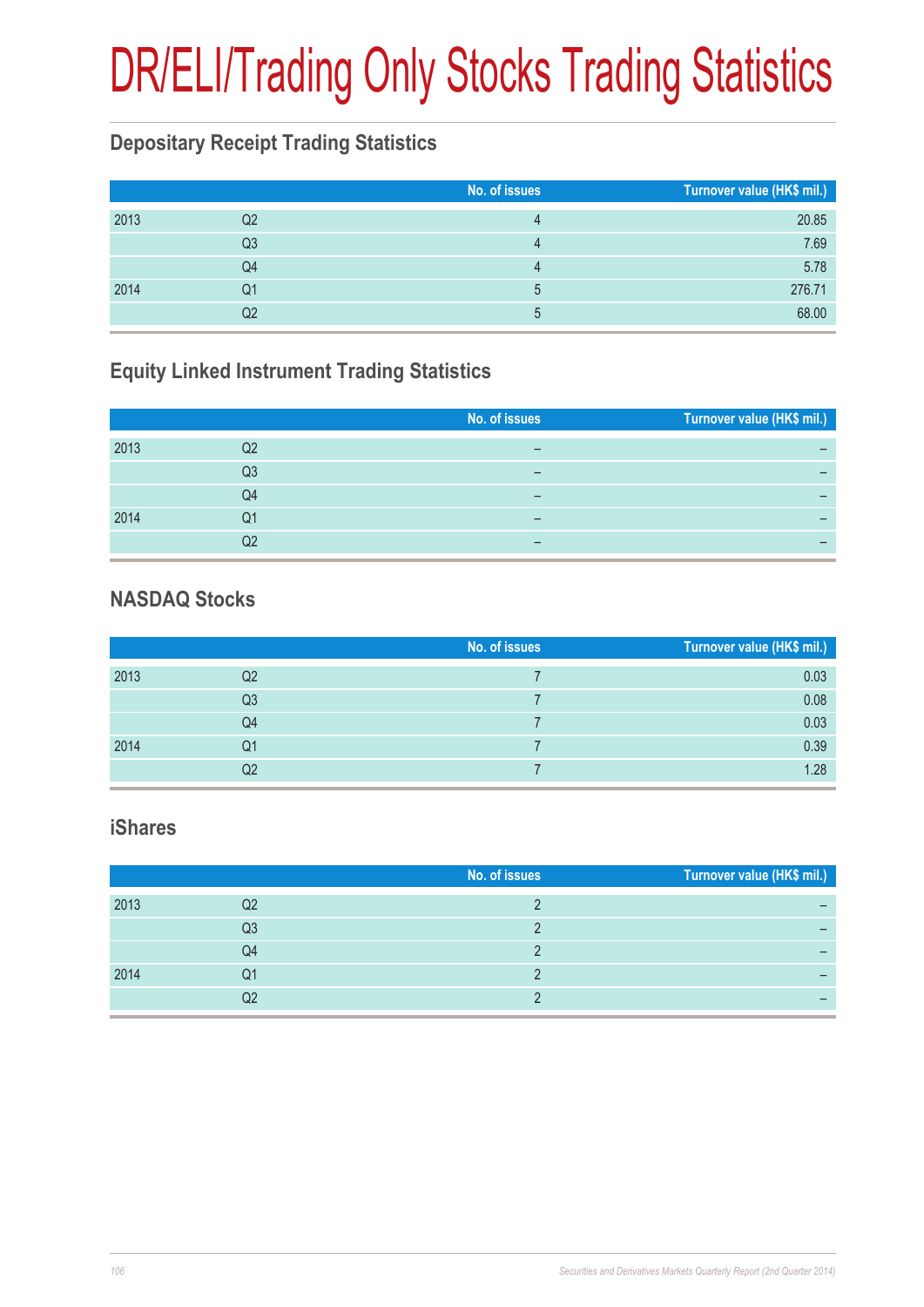## **GEM Equities**

#### **Equity Turnover – GEM**

|      |    | Share (Mil. shs) | Value (HK\$ mil.) | No. of deals |
|------|----|------------------|-------------------|--------------|
| 2013 | Q2 | 38,483.69        | 15,384.62         | 413,646      |
|      | Q3 | 56,706.88        | 18.446.55         | 542,526      |
|      | Q4 | 78,234.46        | 32,626.67         | 914,205      |
| 2014 | Q1 | 108,376.84       | 63,841.30         | 1,599,170    |
|      | Q2 | 80,562.77        | 28,231.96         | 844,565      |

#### **Equity Trading Statistics – GEM**

|      |                | No. of<br>trading days | <b>Average daily turnover</b><br>(HK\$ mil.) | <b>Average value</b><br>per deal |
|------|----------------|------------------------|----------------------------------------------|----------------------------------|
| 2013 | Q2             | 60                     | 256.41                                       | 37,193                           |
|      | Q <sub>3</sub> | 63                     | 292.80                                       | 34,001                           |
|      | Q4             | 62                     | 526.24                                       | 35,689                           |
| 2014 | Q <sub>1</sub> | 61                     | 1,046.58                                     | 39,922                           |
|      | Q2             | 60                     | 470.53                                       | 33,428                           |

#### **20 Most Advanced GEM Stocks**

for 2nd quarter 2014

|                  |       |                        | <b>Closing price</b> |                         |        |
|------------------|-------|------------------------|----------------------|-------------------------|--------|
| Rank             | Code  | <b>Stock</b>           | End of Jun 2014      | End of Mar 2014         | $%$ up |
| $\mathbf{1}$     | 08309 | <b>RUNWAY GLOBAL</b>   | 0.820                | 0.320                   | 156.25 |
| $\overline{2}$   | 08018 | <b>FINSOFT CORP</b>    | 1.370                | 0.580<br>$\overline{A}$ | 136.21 |
| 3                | 08201 | <b>PPS INT'L</b>       | 0.900                | 0.395                   | 127.85 |
| 4                | 08239 | <b>MING KEI HOLD</b>   | 0.860                | 0.385                   | 123.38 |
| 5                | 08295 | <b>ASIAN CAPITAL H</b> | 0.355                | 0.180                   | 97.22  |
| 6                | 08032 | <b>VIVA CHINA</b>      | 0.860                | 0.445                   | 93.26  |
| $\overline{7}$   | 08167 | <b>NEO TELEMEDIA</b>   | 0.395                | 0.206                   | 91.75  |
| 8                | 08179 | <b>GAYETY HLDGS</b>    | 0.720                | 0.390                   | 84.62  |
| $\boldsymbol{9}$ | 08326 | <b>JC GROUP HLDG</b>   | 2.960                | 1.650                   | 79.39  |
| 10               | 08088 | <b>CROSBY CAPITAL</b>  | 1.220                | 0.710                   | 71.83  |
| 11               | 08135 | <b>ZMFY GLASS</b>      | 1.650                | 1.000                   | 65.00  |
| 12               | 08260 | <b>ZEBRA STRAT</b>     | 0.390                | 0.237                   | 64.56  |
| 13               | 08311 | PERFECT OPT            | 1.870                | 1.170                   | 59.83  |
| 14               | 08129 | <b>CH BIO CASSAVA</b>  | 0.215                | 0.145                   | 48.28  |
| 15               | 08047 | <b>RISING PWR GP</b>   | 0.960                | 0.670                   | 43.28  |
| 16               | 08181 | <b>KONGSHUMUNION</b>   | 0.600                | 0.435                   | 37.93  |
| 17               | 08078 | <b>CHINA3D DIGIT</b>   | 0.219                | 0.164                   | 33.54  |
| 18               | 08250 | CHI NATURAL INV        | 0.235                | 0.177                   | 32.77  |
| 19               | 08270 | <b>CHINA CBM</b>       | 0.650                | 0.510<br>$\overline{A}$ | 27.45  |
| 20               | 08131 | <b>ABC MULTIACTIVE</b> | 0.380                | 0.300                   | 26.67  |
|                  |       |                        |                      |                         |        |

A Adjusted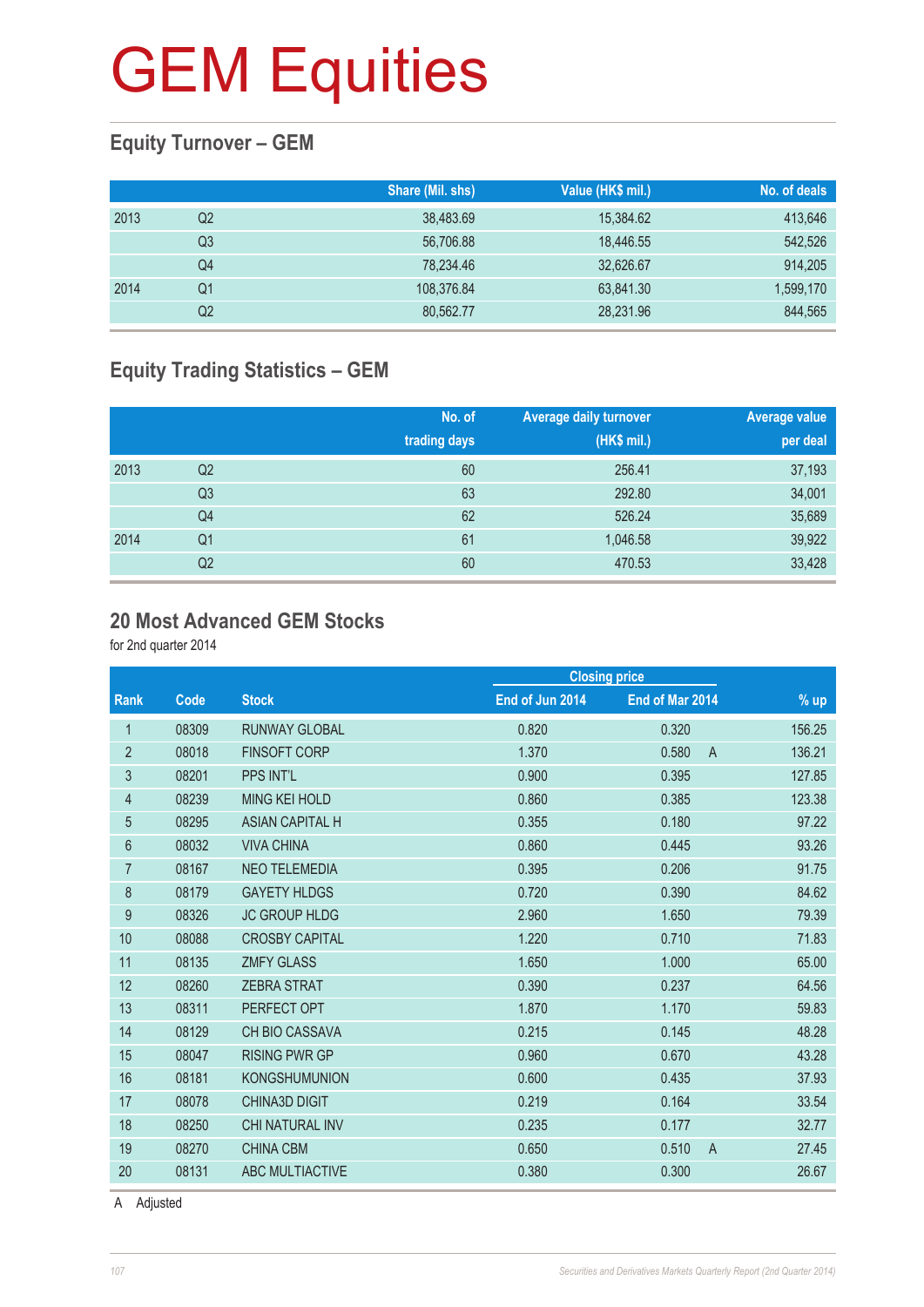#### **20 Most Declined GEM Stocks**

for 2nd quarter 2014

|                |       |                        |                 | <b>Closing price</b> |                            |
|----------------|-------|------------------------|-----------------|----------------------|----------------------------|
| Rank           | Code  | <b>Stock</b>           | End of Jun 2014 | End of Mar 2014      | % down                     |
| $\mathbf{1}$   | 08072 | <b>ROMA GROUP</b>      | 0.021           | 0.107                | A<br>$-80.37$              |
| $\overline{2}$ | 08176 | <b>EDS WELLNESS</b>    | 3.460           | 16.100               | $-78.51$<br>$\overline{A}$ |
| 3              | 08228 | <b>NATIONAL ARTS</b>   | 0.028           | 0.087                | $-67.82$                   |
| 4              | 08109 | <b>CREATIVE ENERGY</b> | 0.131           | 0.305                | $-57.05$                   |
| $\overline{5}$ | 08130 | <b>ZHI CHENG H</b>     | 0.410           | 0.950                | $-56.84$                   |
| 6              | 08001 | <b>ORIENTSEC INT</b>   | 0.860           | 1.900                | $-54.74$                   |
| $\overline{7}$ | 08202 | <b>INNO-TECH HOLD</b>  | 0.085           | 0.180                | $-52.78$                   |
| $\bf 8$        | 08101 | <b>JIA MENG-NEW</b>    | 0.530           | 1.078                | $-50.83$<br>$\overline{A}$ |
| 9              | 08100 | <b>M DREAM INWORLD</b> | 0.038           | 0.076                | $-50.00$                   |
| 10             | 08050 | YUNBO DIGITAL          | 5.940           | 11.860               | $-49.92$                   |
| 11             | 08180 | <b>NEW RAY MEDIC</b>   | 0.520           | 1.000                | $-48.00$                   |
| 12             | 08321 | C AUTO INT DECO        | 0.310           | 0.590                | $-47.46$                   |
| 13             | 08175 | <b>C DIGITAL CUL</b>   | 0.106           | 0.201                | $-47.26$                   |
| 14             | 08192 | <b>GLOBAL ENERGY</b>   | 0.280           | 0.490                | $-42.86$                   |
| 15             | 08212 | <b>CELEBRATE INT</b>   | 0.100           | 0.169                | $-40.83$                   |
| 16             | 08021 | <b>WLS HOLDINGS</b>    | 0.086           | 0.136                | $-36.76$                   |
| 17             | 08022 | <b>TLT LOTTOTAIN</b>   | 0.242           | 0.380                | $-36.32$                   |
| 18             | 08190 | <b>COMBEST HOLD</b>    | 0.094           | 0.146                | $-35.62$                   |
| 19             | 08150 | <b>SEAMLESS GREEN</b>  | 0.800           | 1.220                | $-34.43$                   |
| 20             | 08045 | <b>NANDASOFT</b>       | 0.220           | 0.335                | $-34.33$                   |

A Adjusted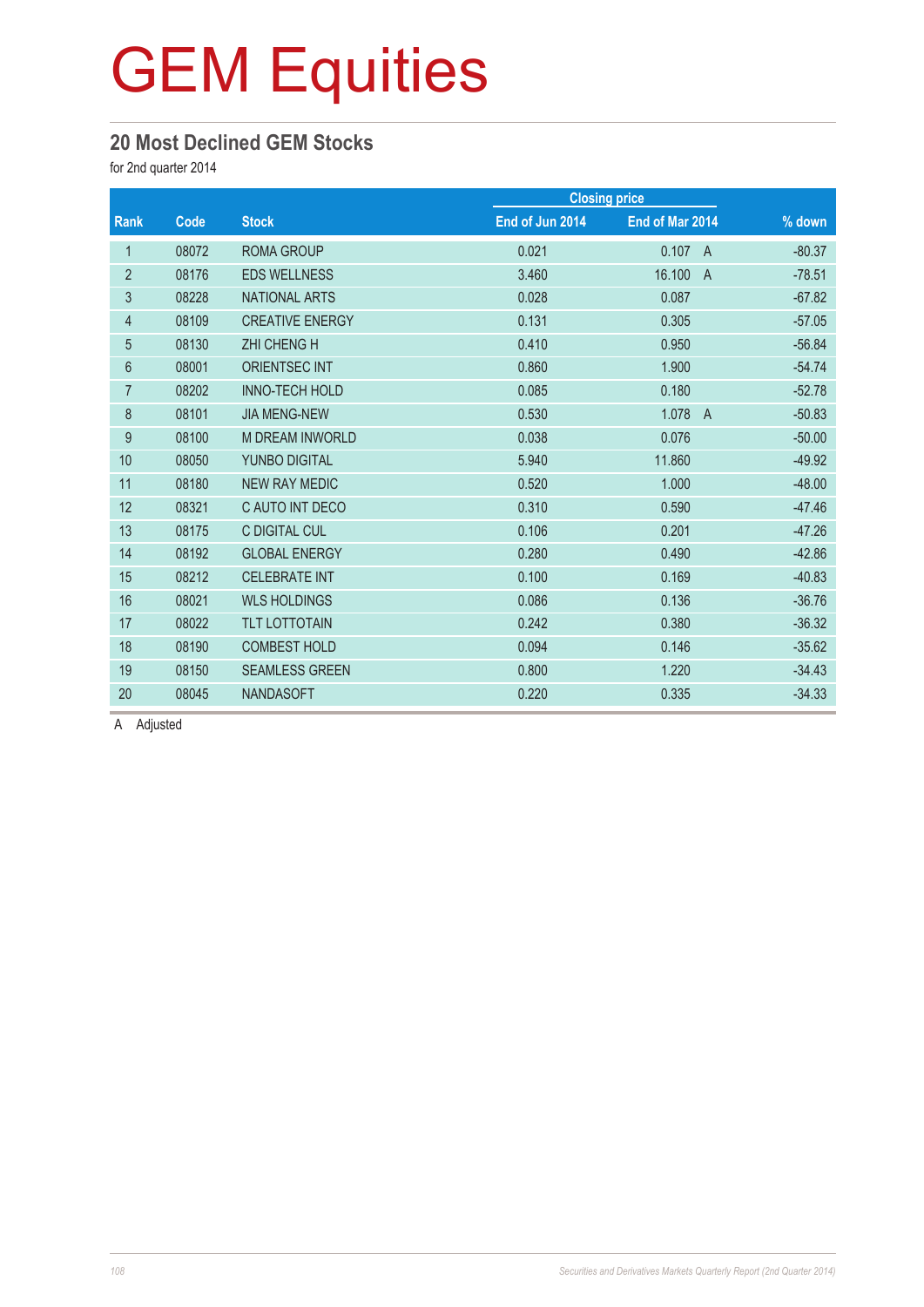### **20 Most Active GEM Stocks by Value**

for 2nd quarter 2014

| Rank             | Code  | <b>Stock</b>           | Turnover (HK\$ mil.) | $%$ of total |
|------------------|-------|------------------------|----------------------|--------------|
| $\mathbf{1}$     | 08002 | <b>IGG</b>             | 2,410.80             | 8.54         |
| $\overline{2}$   | 08292 | <b>HC INTL</b>         | 2,394.74             | 8.48         |
| 3                | 08083 | <b>INNOVATIONPAY</b>   | 1,647.93             | 5.84         |
| $\overline{4}$   | 08207 | <b>CREDIT CHINA</b>    | 1,250.29             | 4.43         |
| 5                | 08072 | <b>ROMA GROUP</b>      | 1,116.31             | 3.95         |
| $6\,$            | 08156 | <b>CHINA VANGUARD</b>  | 1,013.81             | 3.59         |
| $\overline{7}$   | 08050 | YUNBO DIGITAL          | 938.87               | 3.33         |
| 8                | 08325 | <b>CHINA SMARTPAY</b>  | 718.80               | 2.55         |
| $\boldsymbol{9}$ | 08018 | <b>FINSOFT CORP</b>    | 714.47               | 2.53         |
| 10               | 08100 | <b>M DREAM INWORLD</b> | 688.31               | 2.44         |
| 11               | 08180 | <b>NEW RAY MEDIC</b>   | 638.85               | 2.26         |
| 12               | 08279 | <b>AGTECH HOLDINGS</b> | 620.71               | 2.20         |
| 13               | 08192 | <b>GLOBAL ENERGY</b>   | 519.52               | 1.84         |
| 14               | 08198 | <b>MELCOLOT</b>        | 518.89               | 1.84         |
| 15               | 08158 | <b>CHINA BIO-MED</b>   | 482.06               | 1.71         |
| 16               | 08047 | <b>RISING PWR GP</b>   | 438.74               | 1.55         |
| 17               | 08032 | <b>VIVA CHINA</b>      | 409.35               | 1.45         |
| 18               | 08120 | <b>ORI UNICORN</b>     | 376.00               | 1.33         |
| 19               | 08138 | <b>TONGRENTANGCM</b>   | 372.33               | 1.32         |
| 20               | 08071 | CH NETCOMTECH          | 353.99               | 1.25         |
| <b>Total</b>     |       |                        | 17,624.78            | 62.43        |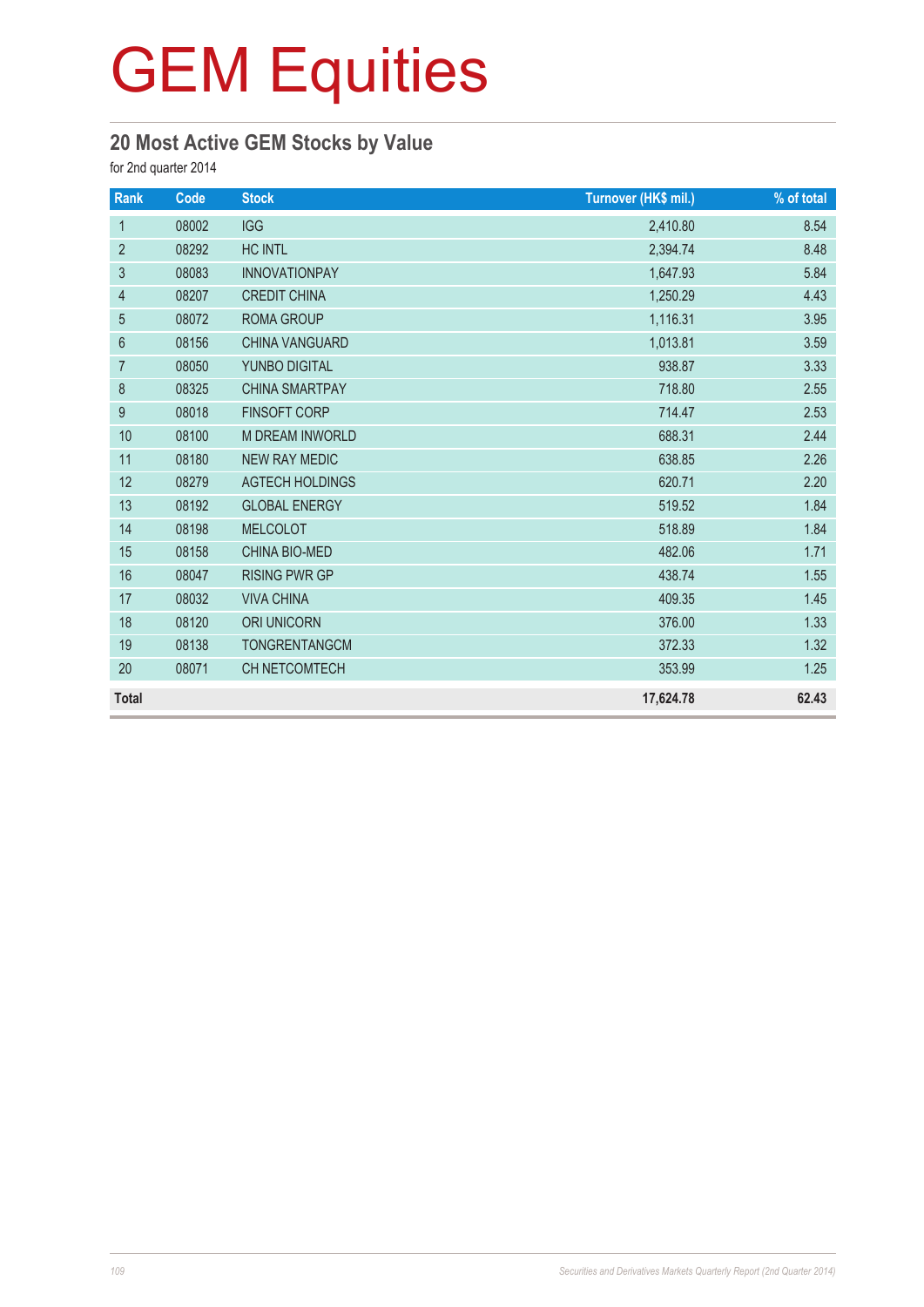### **20 Most Active GEM Stock by Shares**

for 2nd quarter 2014

| Rank           | Code  | <b>Stock</b>           | <b>Turnover (Mil. shs)</b> | % of total |
|----------------|-------|------------------------|----------------------------|------------|
| $\mathbf{1}$   | 08072 | ROMA GROUP             | 17,593.69                  | 21.84      |
| $\overline{2}$ | 08100 | <b>M DREAM INWORLD</b> | 11,211.61                  | 13.92      |
| 3              | 08083 | <b>INNOVATIONPAY</b>   | 3,272.10                   | 4.06       |
| $\overline{4}$ | 08120 | <b>ORI UNICORN</b>     | 2,175.30                   | 2.70       |
| 5              | 08132 | CHINAOILGANGRAN        | 2,103.00                   | 2.61       |
| $6\,$          | 08081 | <b>CMG CUL INV</b>     | 2,094.40                   | 2.60       |
| $\overline{7}$ | 08078 | <b>CHINA3D DIGIT</b>   | 1,795.78                   | 2.23       |
| $\bf 8$        | 08228 | <b>NATIONAL ARTS</b>   | 1,725.01                   | 2.14       |
| 9              | 08270 | <b>CHINA CBM</b>       | 1,649.93                   | 2.05       |
| 10             | 08019 | <b>HAO WEN HLDGS</b>   | 1,628.48                   | 2.02       |
| 11             | 08158 | CHINA BIO-MED          | 1,517.33                   | 1.88       |
| 12             | 08021 | <b>WLS HOLDINGS</b>    | 1,418.42                   | 1.76       |
| 13             | 08212 | <b>CELEBRATE INT</b>   | 1,270.03                   | 1.58       |
| 14             | 08192 | <b>GLOBAL ENERGY</b>   | 1,213.43                   | 1.51       |
| 15             | 08171 | <b>CHINA TRENDS</b>    | 1,060.36                   | 1.32       |
| 16             | 08266 | <b>GOLD TAT GP</b>     | 1,051.75                   | 1.31       |
| 17             | 08175 | C DIGITAL CUL          | 1,048.53                   | 1.30       |
| 18             | 08180 | <b>NEW RAY MEDIC</b>   | 986.36                     | 1.22       |
| 19             | 08071 | CH NETCOMTECH          | 971.58                     | 1.21       |
| 20             | 08018 | <b>FINSOFT CORP</b>    | 910.59                     | 1.13       |
| <b>Total</b>   |       |                        | 56,697.68                  | 70.38      |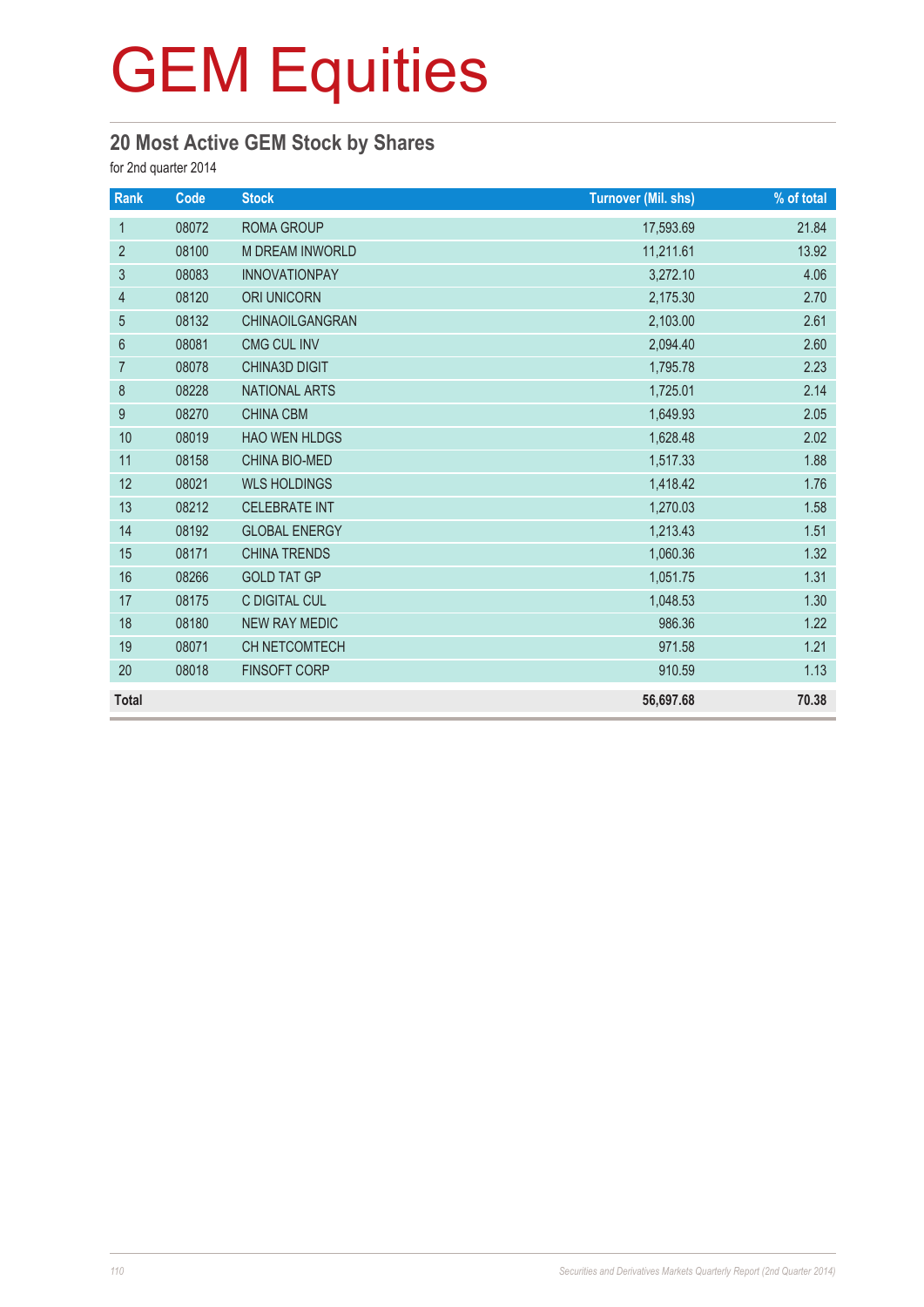#### **Market Capitalisation of Listed Companies for GEM**

as at the quarter end

|      |                | HK\$ mil.  |
|------|----------------|------------|
| 2013 | Q2             | 98,730.52  |
|      | Q <sub>3</sub> | 119,020.80 |
|      | Q4             | 134,002.06 |
| 2014 | Q1             | 172,776.82 |
|      | Q2             | 164,166.52 |

#### **Market Capitalisation by Hang Seng Industry Classification System\* – GEM** Quarter-end figures



Hang Seng Industry Classification System (HSICS) is provided by Hang Seng Indexes Company Limited.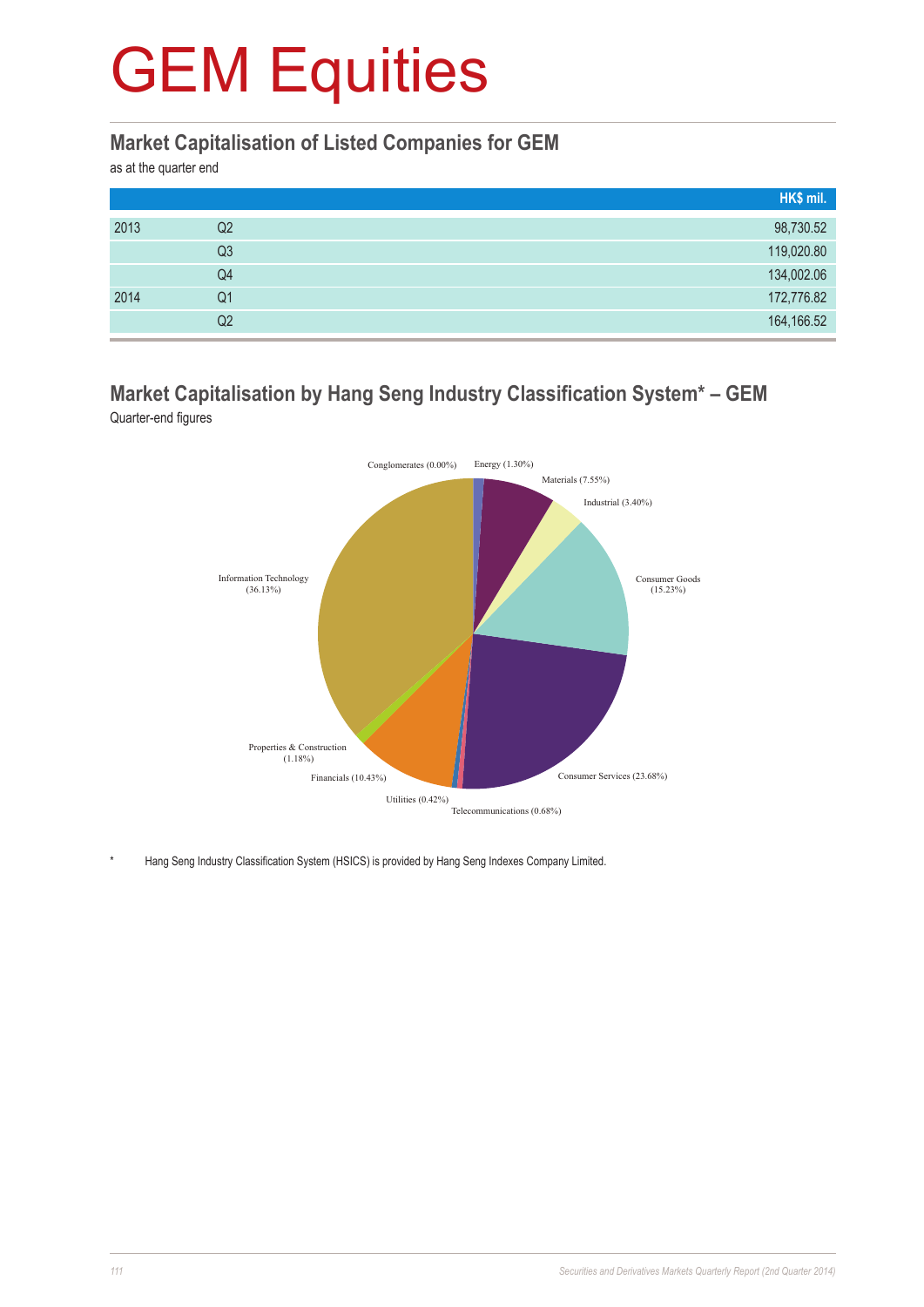#### **50 Leading Companies by Market Capitalisation – GEM**

as at the 2nd quarter end 2014

|                     |       |                                                     | <b>Market capitalisation</b> |                   |
|---------------------|-------|-----------------------------------------------------|------------------------------|-------------------|
| Rank                |       | <b>Company</b>                                      | (HK\$ mil.)                  | % of market total |
| $\mathbf{1}$        | 08292 | HC International, Inc.                              | 11,917.44                    | 7.26              |
| $\overline{2}$      | 08137 | Honbridge Holdings Ltd.                             | 8,639.79                     | 5.26              |
| $\mathfrak{Z}$      | 08138 | Beijing Tong Ren Tang Chinese Medicine Co. Ltd.     | 8,283.40                     | 5.05              |
| $\overline{4}$      | 08050 | Yunbo Digital Synergy Group Ltd.                    | 8,056.13                     | 4.91              |
| 5                   | 08032 | Viva China Holdings Ltd.                            | 7,289.70                     | 4.44              |
| $6\phantom{1}6$     | 08002 | IGG Inc                                             | 6,451.03                     | 3.93              |
| 7                   | 08279 | AGTech Holdings Ltd.                                | 6,279.55                     | 3.83              |
| $\bf 8$             | 08008 | Sunevision Holdings Ltd.                            | 6,107.76                     | 3.72              |
| 9                   | 08207 | Credit China Holdings Ltd.                          | 5,498.85                     | 3.35              |
| 10                  | 08198 | MelcoLot Ltd.                                       | 4,276.75                     | 2.61              |
| 11                  | 08158 | China Bio-Med Regeneration Technology Ltd.          | 3,764.12                     | 2.29              |
| 12                  | 08156 | China Vanguard Group Ltd.                           | 3,029.50                     | 1.85              |
| 13                  | 08232 | China U-Ton Holdings Ltd.                           | 2,780.00                     | 1.69              |
| 14                  | 08018 | <b>Finsoft Corporation</b>                          | 2,740.00                     | 1.67              |
| 15                  | 08083 | China Innovationpay Group Ltd.                      | 2,730.92                     | 1.66              |
| 16                  | 08006 | Sino Splendid Holdings Ltd.                         | 2,501.43                     | 1.52              |
| 17                  | 08311 | Perfect Optronics Ltd.                              | 2,468.40                     | 1.50              |
| 18                  | 08179 | Gayety Holdings Ltd.                                | 2,304.00                     | 1.40              |
| 19                  | 08090 | China Assurance Finance Group Ltd.                  | 2,224.60                     | 1.36              |
| 20                  | 08005 | Yuxing InfoTech Investment Holdings Ltd.            | 1,935.49                     | 1.18              |
| 21                  | 08016 | Changhong Jiahua Holdings Ltd.                      | 1,891.05                     | 1.15              |
| 22                  | 08058 | Shandong Luoxin Pharmacy Stock Co. Ltd. - H Shares  | 1,839.78                     | 1.12              |
| 23                  | 08155 | South China Land Ltd.                               | 1,620.88                     | 0.99              |
| 24                  | 08020 | Chanceton Financial Group Ltd.                      | 1,554.00                     | 0.95              |
| 25                  | 08123 | First China Financial Network Holdings Ltd.         | 1,359.98                     | 0.83              |
| 26                  | 08128 | China Ground Source Energy Industry Group Ltd.      | 1,335.30                     | 0.81              |
| 27                  | 08250 | China Natural Investment Co. Ltd.                   | 1,220.24                     | 0.74              |
| 28                  | 08099 | China Wood Optimization (Holding) Ltd.              | 1,220.00                     | 0.74              |
| 29                  | 08326 | JC Group Holdings Ltd.                              | 1,184.00                     | 0.72              |
| 30                  | 08220 | Bingo Group Holdings Ltd.                           | 1,092.32                     | 0.67              |
| 31                  | 08167 | Neo Telemedia Ltd.                                  | 1,088.19                     | 0.66              |
| 32                  | 08325 | China Smartpay Group Holdings Ltd.                  | 1,045.44                     | 0.64              |
| 33                  | 08056 | Differ Group Holding Co. Ltd.                       | 990.00                       | 0.60              |
| 34                  | 08086 | DX.com Holdings Ltd.                                | 952.67                       | 0.58              |
| 35                  | 08185 | RM Group Holdings Ltd.                              | 906.40                       | 0.55              |
| 36                  | 08132 | China Oil Gangran Energy Group Holdings Ltd.        | 900.80                       | 0.55              |
| 37                  | 08201 | PPS International (Holdings) Ltd.                   | 900.00                       | 0.55              |
| 38                  | 08255 | China Binary Sale Technology Ltd.                   | 883.20                       | 0.54              |
| 39                  | 08077 | KVB Kunlun Financial Group Ltd.                     | 860.00                       | 0.52              |
| 40                  | 08085 | Hong Kong Life Sciences and Technologies Group Ltd. | 841.42                       | 0.51              |
| 41                  | 08239 | Ming Kei Holdings Ltd.                              | 832.81                       | 0.51              |
| 42                  | 08135 | ZMFY Automobile Glass Services Ltd.                 | 792.00                       | 0.48              |
| 43                  | 08276 | Huazhang Technology Holding Ltd.                    | 791.52                       | 0.48              |
| 44                  | 08219 | Branding China Group Ltd.                           | 745.37                       | 0.45              |
| 45                  | 08270 | China CBM Group Co. Ltd.                            | 741.96                       | 0.45              |
| 46                  | 08075 | Media Asia Group Holdings Ltd.                      | 723.53                       | 0.44              |
| 47                  | 08192 | Global Energy Resources International Group Ltd.    | 716.51                       | 0.44              |
| 48                  | 08206 | China Communication Telecom Services Co. Ltd.       | 699.14                       | 0.43              |
| 49                  | 08261 | Haitian Hydropower International Ltd.               | 690.00                       | 0.42              |
| 50                  | 08356 | CNC Holdings Ltd.                                   | 689.75                       | 0.42              |
| <b>Total</b>        |       |                                                     | 130,387.11                   | 79.42             |
| <b>Market Total</b> |       |                                                     | 164,166.52                   | 100.00            |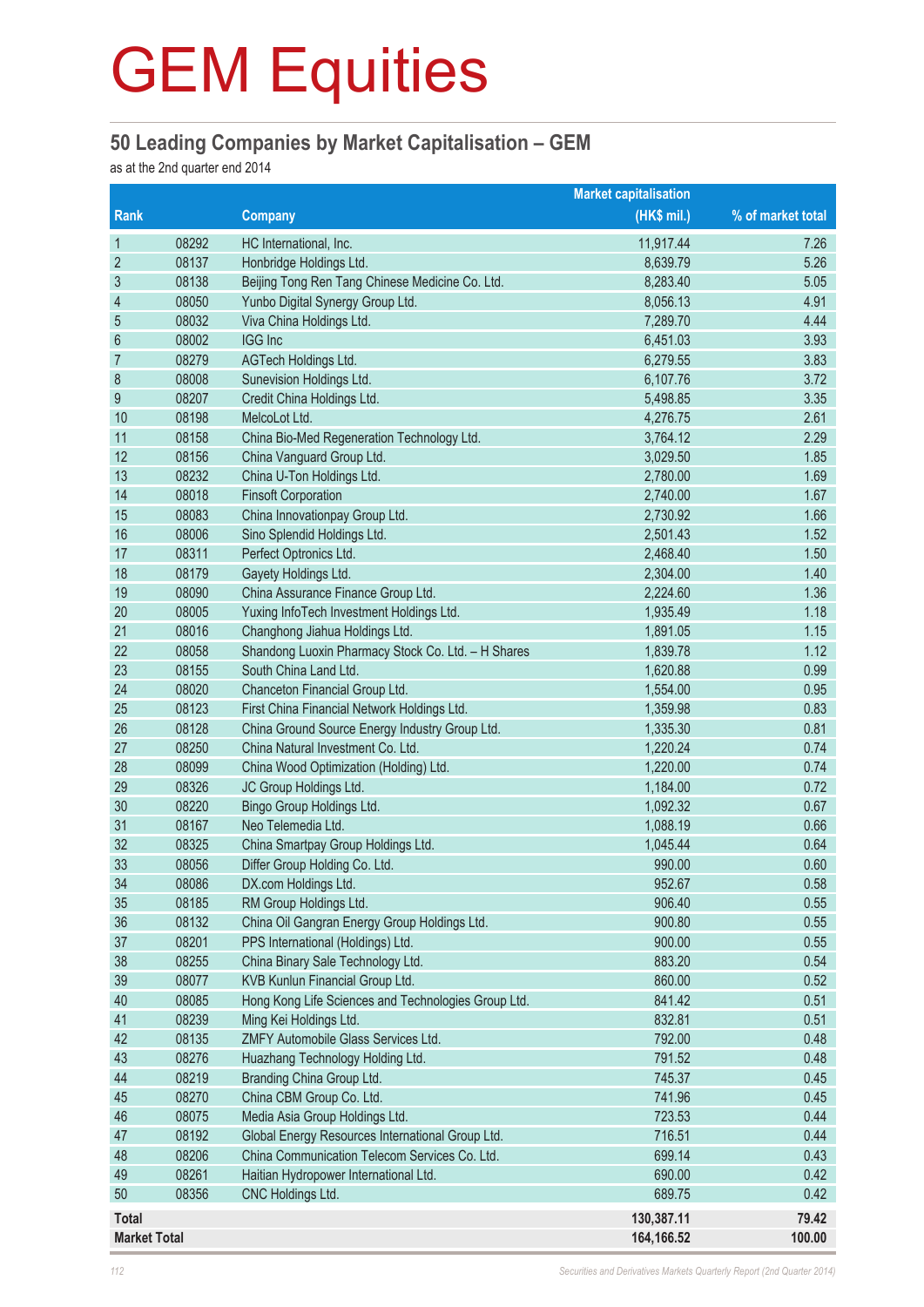#### **New Listing Statistics – equities for GEM**

|      |    | No. of newly listed companies | Funds raised (HK\$ mil.) |
|------|----|-------------------------------|--------------------------|
| 2013 | Q2 | 5                             | 887.80                   |
|      | Q3 | 5                             | 362.29                   |
|      | Q4 | 12                            | 1,873.36                 |
| 2014 | Q1 | 5                             | 496.33                   |
|      | Q2 |                               | 100.00                   |

### **Newly Listed Companies for GEM**

for 2nd quarter 2014

| <b>Code</b> | Company name                  | Listing date | No. of issued shares <b>b</b> | <b>Funds raised (HK\$ mil.)</b> |
|-------------|-------------------------------|--------------|-------------------------------|---------------------------------|
| 08336       | Telecom Digital Holdings Ltd. | 2014/05/30   | 400,000,000                   | 100.00                          |
| Total       |                               |              |                               | 100.00                          |

### **Withdrawal of listed Companies – GEM**

for 2nd quarter 2014

| Code  | <b>Company name</b>               | Last trading date | <b>Delisted date</b> |  |
|-------|-----------------------------------|-------------------|----------------------|--|
| 08291 | South West Eco Development Ltd. * | 2014/05/23        | 2014/05/26           |  |
| 08298 | AKM Industrial Co. Ltd. *         | 2014/06/17        | 2014/06/18           |  |

Transfers of listing from GEM to Main Board pursuant to the revised Rule 9.24 of the GEM Listing Rules and to the new Chapter 9A of the Main Board Listing Rules effective from 1 July 2008.

§ Effective date of the transfer of listing from GEM to Main Board.

### **Company Name Changes for GEM**

for 2nd quarter 2014

| Code  | Old name                                    | New name                                        | <b>Effective date</b> | <b>Adoption date</b> |
|-------|---------------------------------------------|-------------------------------------------------|-----------------------|----------------------|
| 08325 | Oriental City Group Holdings Ltd.           | China Smartpay Group Holdings Ltd.              | 2014/02/19            | 2014/04/02           |
| 08132 | Fairson Holdings Ltd.                       | China Oil Gangran Energy Group Holdings Ltd.    | 2014/04/17            | 2014/05/05           |
| 08163 | Merdeka Resources Holdings Ltd.             | Merdeka Mobile Group Ltd.                       | 2014/05/08            | 2014/05/08           |
| 08037 | Longlife Group Holdings Ltd.                | Rui Kang Pharmaceutical Group Investments Ltd.  | 2014/03/28            | 2014/05/09           |
| 08081 | Computech Holdings Ltd.                     | China Mobile Games and Cultural Investment Ltd. | 2014/05/27            | 2014/06/19           |
| 08270 | China Leason CBM & Shale Gas Group Co. Ltd. | China CBM Group Co. Ltd.                        | 2014/05/12            | 2014/06/25           |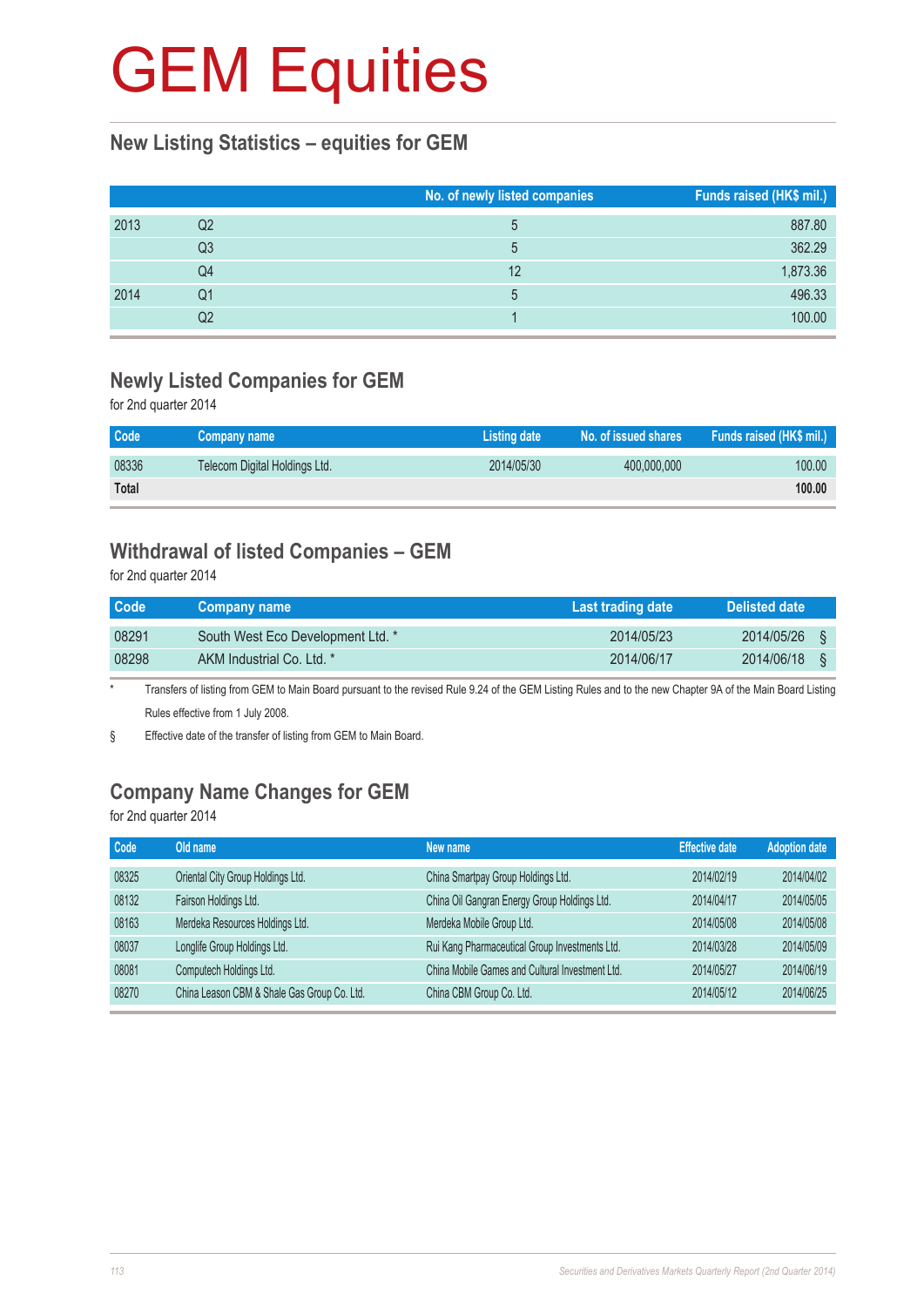#### **Bonus Issues/Bonus Warrants for GEM**

for 2nd quarter 2014

| Code  | <b>Company</b>  | Particulars' |            |
|-------|-----------------|--------------|------------|
| 08072 | Roma Group Ltd. | for 1        | 2014/05/09 |

#### **Share Split/Consolidation for GEM**

for 2nd quarter 2014

| Code  | Company                                  | <b>Particulars</b>       | <b>Effective date</b> |
|-------|------------------------------------------|--------------------------|-----------------------|
| 08041 | Luxey International (Holdings) Ltd.      | Consolidation 5 into 1   | 2014/04/24            |
| 08018 | <b>Finsoft Corporation</b>               | Split 1 into 10          | 2014/05/02            |
| 08270 | China CBM Group Co. Ltd.                 | Consolidation 10 into 1  | 2014/05/12            |
| 08176 | EDS Wellness Holdings Ltd.               | Consolidation 100 into 1 | 2014/05/13            |
| 08116 | China Fortune Investments (Holding) Ltd. | Consolidation 5 into 1   | 2014/06/03            |
| 08101 | Jia Meng Holdings Ltd.                   | Split 1 into 4           | 2014/06/03            |
| 08108 | FAVA International Holdings Ltd.         | Consolidation 5 into 1   | 2014/06/10            |

### **Rights Issues & Open Offers for GEM**

for 2nd quarter 2014

| <b>Month</b> | Code  | Company                                         | <b>Ratio</b>                | Funds raised (HK\$ mil.) |
|--------------|-------|-------------------------------------------------|-----------------------------|--------------------------|
| May          | 08081 | China Mobile Games and Cultural Investment Ltd. | Rts 1 for 2 @\$0.128        | 71.73                    |
|              | 08120 | Oriental Unicorn Agricultural Group Ltd.        | Rts 13 for 2 @\$0.16        | 180.39                   |
|              | 08198 | MelcoLot Ltd.                                   | Open offer 3 for 10 @\$0.90 | 652.70                   |
|              | 08117 | China Primary Resources Holdings Ltd.           | Rts 1 for 2 @\$0.21         | 50.70                    |
| Jun          | 08063 | Well Way Group Ltd.                             | Open offer 1 for 2 @\$0.70  | 52.47                    |
|              | 08086 | DX.com Holdings Ltd.                            | Open offer 1 for 10 @\$0.10 | 50.95                    |
| <b>Total</b> |       |                                                 |                             | 1.058.94                 |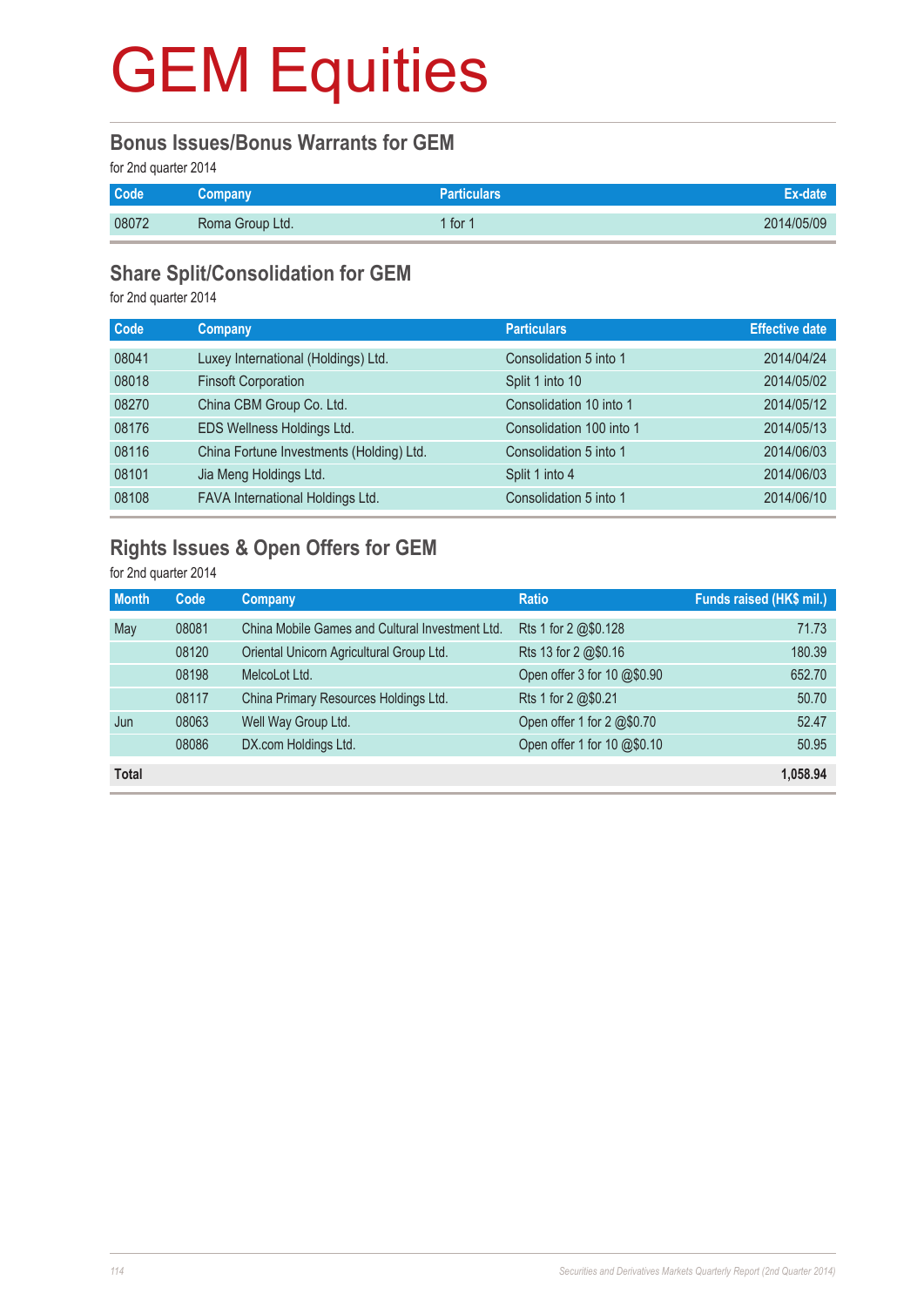### **Placing\***

|              |             |                          | No. of      |                      |                     |
|--------------|-------------|--------------------------|-------------|----------------------|---------------------|
|              |             |                          | new shares  | <b>Placing price</b> | <b>Funds raised</b> |
| <b>Month</b> | <b>Code</b> | <b>Company</b>           | placed      | (HK\$)               | (HK\$ mil.)         |
| 2014         |             |                          |             |                      |                     |
| Apr          | 08116       | C FORTUNE I-NEW          | 20,000,000  | 0.0960               | 1.92                |
|              | 08116       | C FORTUNE I-NEW          | 30,000,000  | 0.1000               | 3.00                |
|              | 08116       | C FORTUNE I-NEW          | 187,000,000 | 0.0900               | 16.83               |
|              | 08172       | <b>C MEDIA&amp;FILMS</b> | 100,000,000 | 0.2300               | 23.00               |
|              | 08325       | <b>CHINA SMARTPAY</b>    | 144,000,000 | 1.4600               | 210.24              |
|              | 08078       | <b>CHINA3D DIGIT</b>     | 134,100,000 | 0.1280               | 17.16               |
| May          | 08270       | <b>CHINA CBM</b>         | 190,220,000 | 0.3110               | 59.16               |
|              | 08215       | <b>FIRST CREDIT</b>      | 240,000,000 | 0.0900               | 21.60               |
|              | 08310       | <b>GAMMALOGISTIC</b>     | 160,000,000 | 0.2720               | 43.52               |
|              | 08046       | <b>HENG XIN CHINA</b>    | 50,000,000  | 0.2500               | 12.50               |
|              | 08239       | <b>MING KEI HOLD</b>     | 44,500,000  | 0.4500               | 20.03               |
|              | 08167       | <b>NEO TELEMEDIA</b>     | 200,000,000 | 0.2010               | 40.20               |
|              | 08130       | <b>ZHI CHENG H</b>       | 30,000,000  | 0.8100               | 24.30               |
|              | 08135       | <b>ZMFY GLASS</b>        | 80,000,000  | 0.5500               | 44.00               |
| Jun          | 08172       | <b>C MEDIA&amp;FILMS</b> | 300,000,000 | 0.2800               | 84.00               |
|              | 08212       | <b>CELEBRATE INT</b>     | 184,104,000 | 0.0760               | 13.99               |
|              | 08081       | <b>CMG CUL INV</b>       | 224,166,000 | 0.1000               | 22.42               |
|              | 08108       | <b>FAVA INT'L-NEW</b>    | 410,000,000 | 0.0670               | 27.47               |
|              | 08351       | <b>LARRY JEWELRY</b>     | 264,690,000 | 0.1100               | 29.12               |
|              | 08150       | <b>SEAMLESS GREEN</b>    | 17,000,000  | 0.6500               | 11.05               |
| <b>Total</b> |             |                          |             |                      | 725.50              |

\* Due to the reporting time-lag, placing figures for the quarter are provisional.

\*\* Supplementary information update for previous quarters.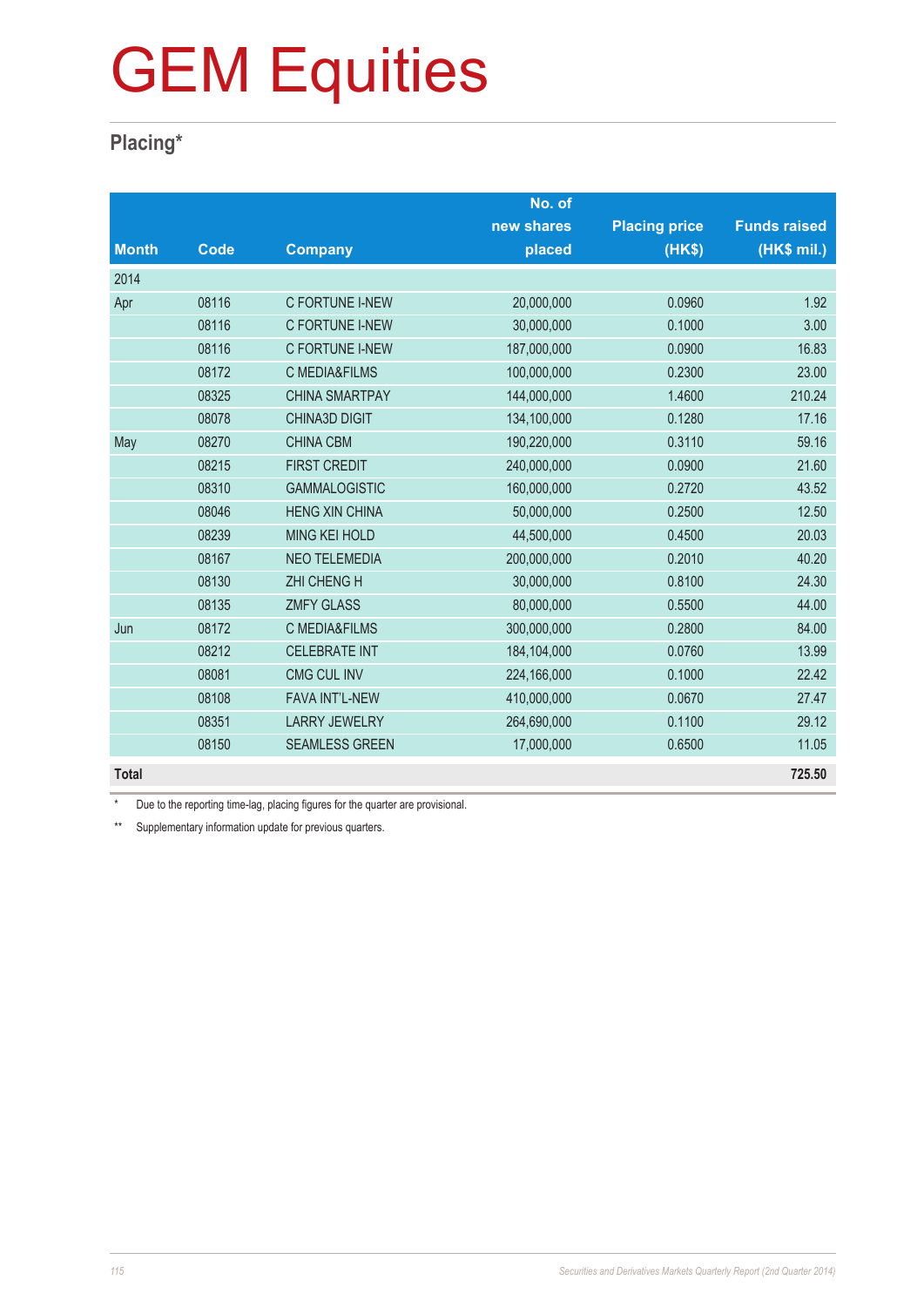## GEM Warrants

#### **Warrant Trading and Market Value Statistics – GEM**

|      |                | <b>Number</b> | Turnover value (HK\$ mil.) <sup>1</sup> | Market value (HK\$ mil.) |
|------|----------------|---------------|-----------------------------------------|--------------------------|
| 2013 | Q2             |               | 0.00                                    | 0.00                     |
|      | Q <sub>3</sub> |               | 0.00                                    | 0.00                     |
|      | Q4             |               | 0.00                                    | 0.00                     |
| 2014 | Q1             |               | 0.00                                    | 0.00                     |
|      | Q2             |               | 0.00                                    | 0.00                     |

### **Newly Listed Equity GEM Warrants**

for 2nd quarter 2014

|              |                        | <b>Initial issued</b> |                     |               | <b>Amount raised</b> |
|--------------|------------------------|-----------------------|---------------------|---------------|----------------------|
| <b>Code</b>  | <b>Equity warrants</b> | amount (HK)           | <b>Listing date</b> | <b>Expiry</b> | (HK\$ mil.)          |
| Nil          |                        |                       |                     |               |                      |
| <b>Total</b> |                        |                       |                     |               | -                    |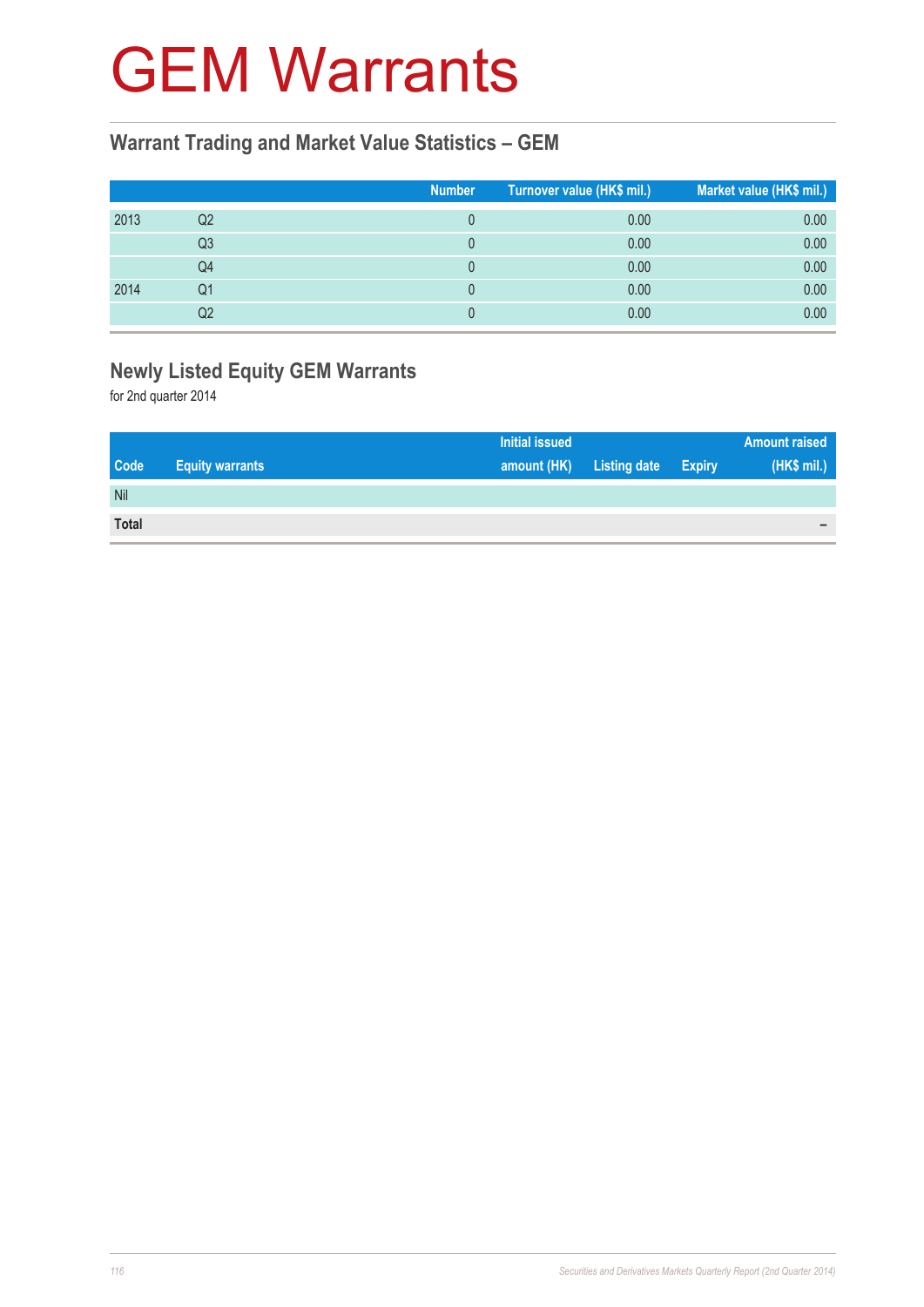# Stock Market Indices

#### **Hang Seng Index**



### **S&P/HKEx LargeCap Index**



#### **S&P/HKEx GEM Index**

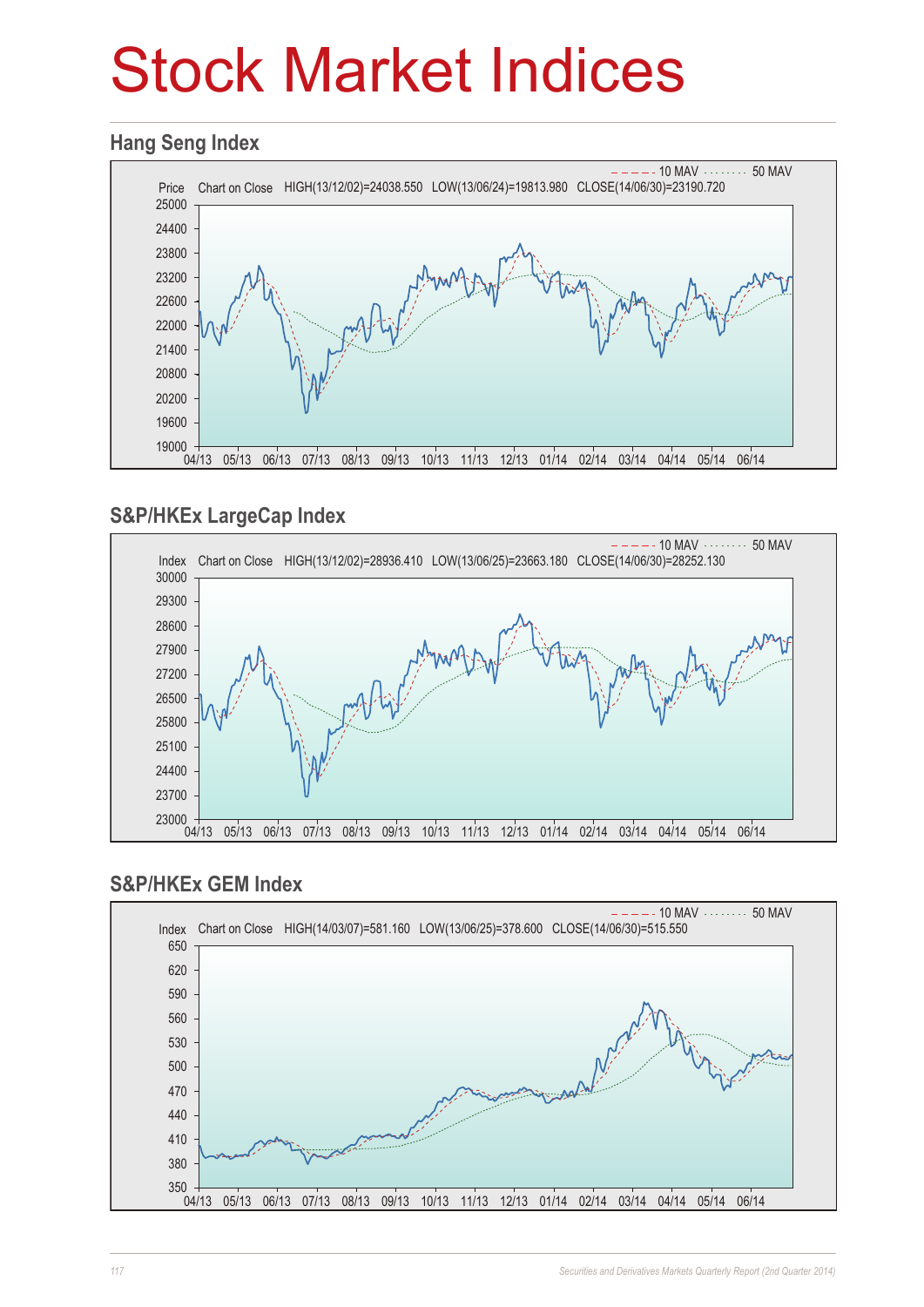# Stock Market Indices

### **Hong Kong Stock Market Indices**

|                                               | End of Jun 2014 | End of Mar 2014 |           |          |
|-----------------------------------------------|-----------------|-----------------|-----------|----------|
| <b>Index</b>                                  | <b>Close</b>    | <b>Close</b>    |           | Change % |
| S&P/HKEx LargeCap Index                       | 28252.13        | 26777.04        | $+$       | 5.51%    |
|                                               |                 |                 |           |          |
| S&P/HKEx GEM Index                            | 515.55          | 529.64          |           | 2.66%    |
|                                               |                 |                 |           |          |
| <b>HANG SENG INDEX</b>                        | 23190.72        | 22151.06        | $+$       | 4.69%    |
| <b>SECTORIAL INDICES</b>                      |                 |                 |           |          |
| Finance                                       | 30850.73        | 30017.59        | $+$       | 2.78%    |
| <b>Utilities</b>                              | 51913.66        | 48521.28        | $+$       | 6.99%    |
| Properties                                    | 29052.75        | 27285.17        | $\ddot{}$ | 6.48%    |
| Commerce & Industry                           | 14383.16        | 13539.95        | $+$       | 6.23%    |
|                                               |                 |                 |           |          |
| HANG SENG CHINA-AFFILIATED CORPORATIONS INDEX | 4369.01         | 4161.24         | $\ddot{}$ | 4.99%    |
| HANG SENG CHINA ENTERPRISES INDEX             | 10335.03        | 10075.10        | $+$       | 2.58%    |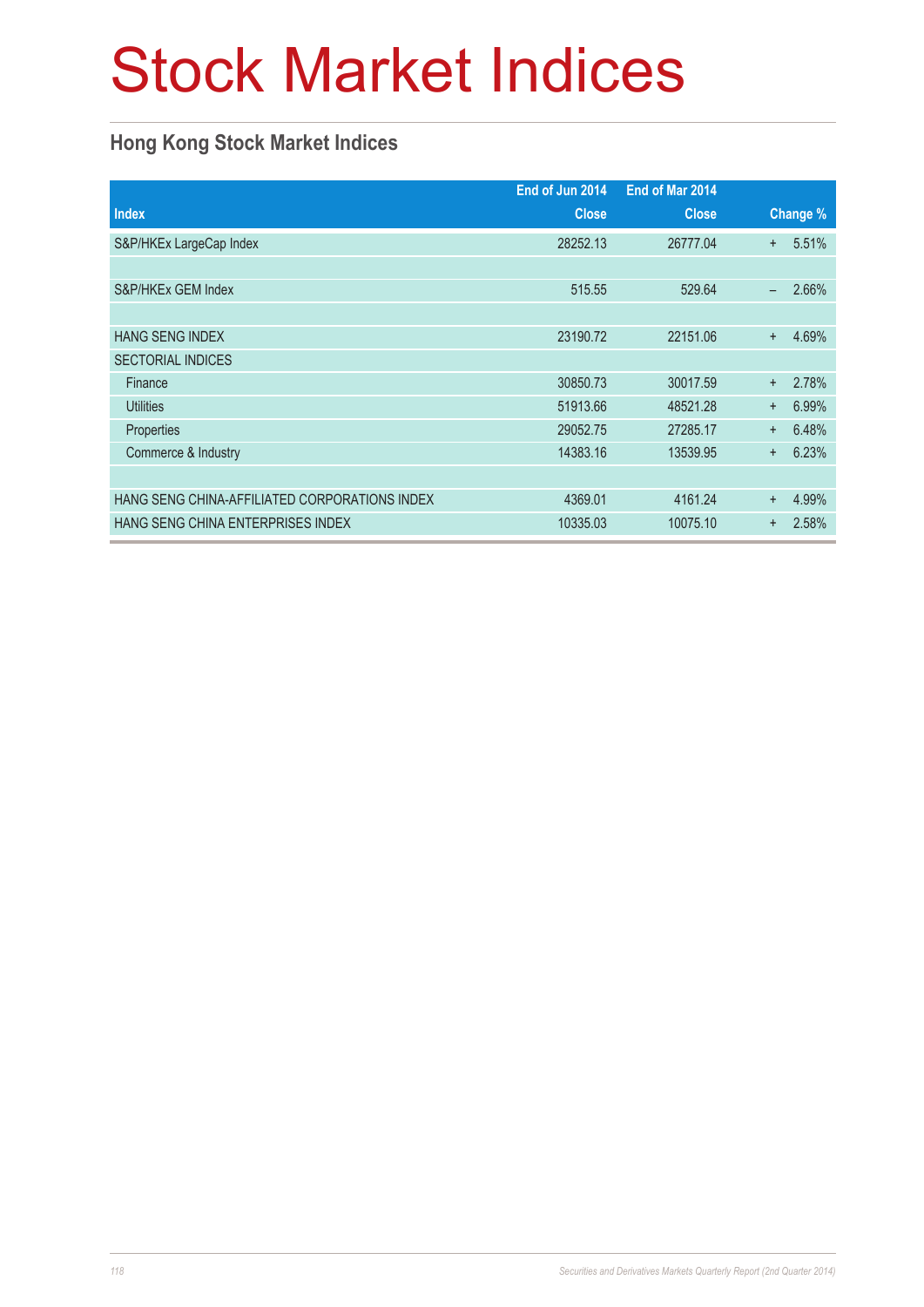# Stock Market Indices

### **WORLD INDICES**

|                                 | End of Jun 2014 | End of Mar 2014 |                                  |                 |
|---------------------------------|-----------------|-----------------|----------------------------------|-----------------|
| <b>Index</b>                    | <b>Close</b>    | <b>Close</b>    |                                  | <b>Change %</b> |
| <b>HONG KONG</b>                |                 |                 |                                  |                 |
| S&P/HKEx LargeCap Index         | 28252.13        | 26777.04        | $\ddot{}$                        | 5.51%           |
| Hang Seng Index                 | 23190.72        | 22151.06        | $\ddot{}$                        | 4.69%           |
| <b>AUSTRALIA</b>                |                 |                 |                                  |                 |
| All Ordinaries Index            | 5382.03         | 5402.99         | -                                | 0.39%           |
| <b>JAKARTA</b>                  |                 |                 |                                  |                 |
| Composite Index                 | 4878.58         | 4768.28         | $\ddot{}$                        | 2.31%           |
| <b>JAPAN</b>                    |                 |                 |                                  |                 |
| Nikkei (225)                    | 15162.10        | 14827.83        | $\ddot{}$                        | 2.25%           |
| <b>KOREA</b>                    |                 |                 |                                  |                 |
| Composite Index                 | 2002.21         | 1985.61         | $\ddot{}$                        | 0.84%           |
| <b>KUALA LUMPUR</b>             |                 |                 |                                  |                 |
| Composite Index                 | 1882.71         | 1849.21         | $\ddot{}$                        | 1.81%           |
| <b>MANILA</b>                   |                 |                 |                                  |                 |
| Composite Index                 | 6844.31         | 6428.71         | $\ddot{}$                        | 6.46%           |
| <b>NEW ZEALAND</b>              |                 |                 |                                  |                 |
| <b>NZSE (50)</b>                | 5141.48         | 5139.98         | $\ddot{}$                        | 0.03%           |
| <b>SHANGHAI</b>                 |                 |                 |                                  |                 |
| A Shares Index                  | 2144.75         | 2128.79         | $\ddot{}$                        | 0.75%           |
| <b>B</b> Shares Index           | 221.27          | 224.98          | $\overline{\phantom{a}}$         | 1.65%           |
| <b>SHENZHEN</b>                 |                 |                 |                                  |                 |
| A Shares Index                  | 1145.36         | 1085.68         | $\ddot{}$                        | 5.50%           |
| <b>B</b> Shares Index           | 842.57          | 820.35          | $\ddot{}$                        | 2.71%           |
| <b>SINGAPORE</b>                |                 |                 |                                  |                 |
| <b>FTSE Straits Times Index</b> | 3255.67         | 3188.62         | $\ddot{}$                        | 2.10%           |
| <b>TAIWAN</b>                   |                 |                 |                                  |                 |
| Taipei Weighted Stock Index     | 9393.07         | 8849.28         | $\ddot{}$                        | 6.15%           |
| <b>THAILAND</b>                 |                 |                 |                                  |                 |
| <b>SET Index</b>                | 1485.75         | 1376.26         | $\ddot{}$                        | 7.96%           |
| <b>NEW YORK</b>                 |                 |                 |                                  |                 |
| <b>DJIA</b>                     | 16826.60        | 16457.66        | $\ddagger$                       | 2.24%           |
| Nasdaq Composite Index          | 4408.18         | 4198.99         | $\ddot{}$                        | 4.98%           |
| <b>TORONTO</b>                  |                 |                 |                                  |                 |
| S&P/TSX Composite Index         | 15146.01        | 14335.31        | $\begin{array}{c} + \end{array}$ | 5.66%           |
| <b>GERMANY</b>                  |                 |                 |                                  |                 |
| DAX Capital Value Index         | 5058.86         | 5037.49         | $\ddot{}$                        | 0.42%           |
| <b>LONDON</b>                   |                 |                 |                                  |                 |
| <b>FTSE (100)</b>               | 6743.94         | 6598.37         | $\ddagger$                       | 2.21%           |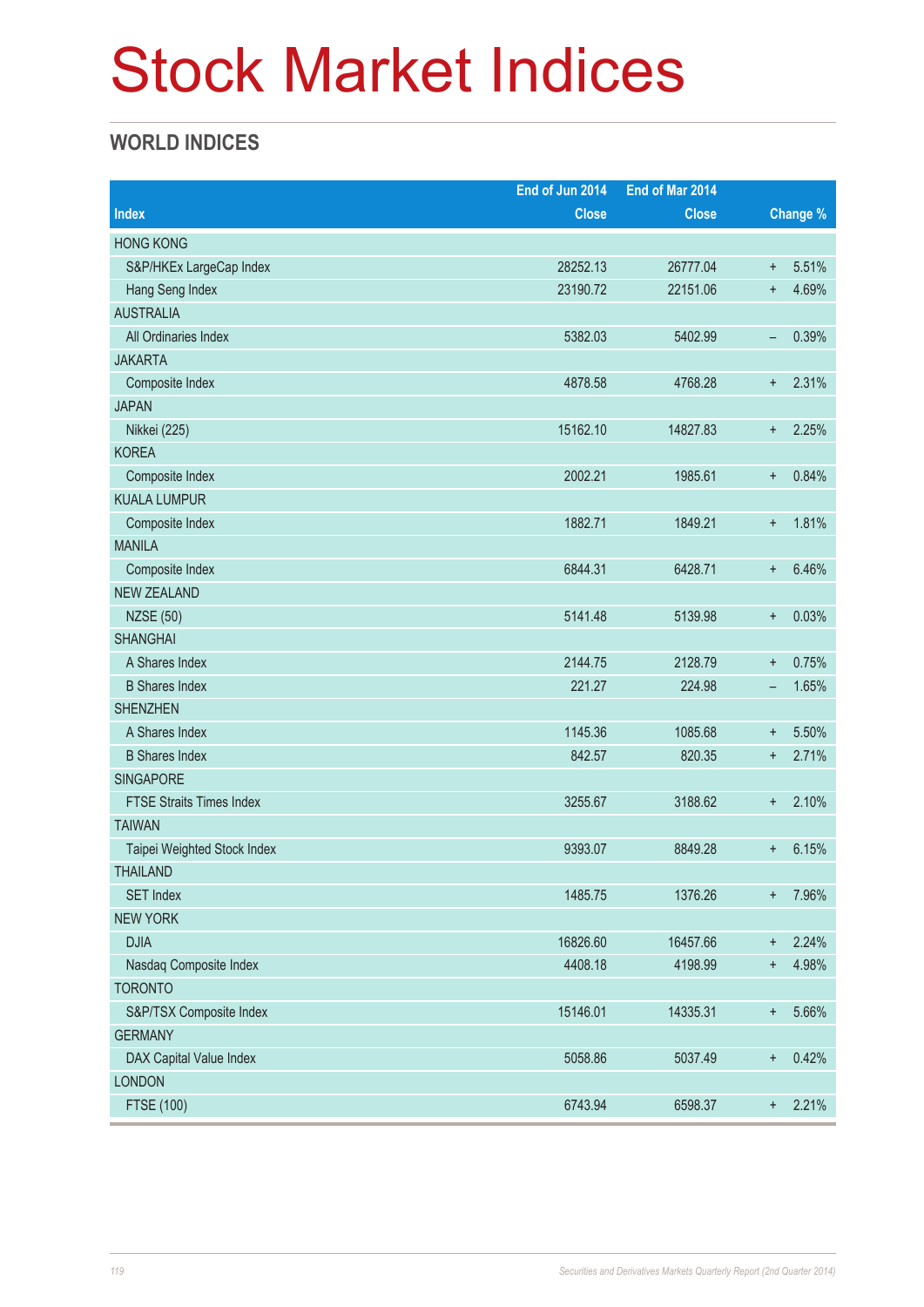#### **Contract Volume by Derivatives Products**

|                                           |                  | <b>Contracts</b> |
|-------------------------------------------|------------------|------------------|
| <b>Derivatives product</b>                | 2nd Quarter 2014 | 2nd Quarter 2013 |
| Hang Seng Index Futures                   | 3,893,812        | 5,468,244        |
| Hang Seng Index Options                   | 1,728,591        | 2,598,223        |
| Mini-Hang Seng Index Futures              | 1,536,157        | 2,169,689        |
| Mini-Hang Seng Index Options              | 211,814          | 335,245          |
| <b>H-shares Index Futures</b>             | 4,656,807        | 5,259,192        |
| H-shares Index Options                    | 1,867,765        | 1,910,329        |
| Mini H-shares Index Futures               | 626,231          | 486,689          |
| Flexible Hang Seng Index Options          | $\Omega$         | 486              |
| Flexible H-shares Index Options           | 13,060           | 8,720            |
| <b>HSI Dividend Point Index Futures</b>   | 2,251            | 1,412            |
| <b>HSCEI Dividend Point Index Futures</b> | 44,461           | 54,939           |
| <b>HSI Volatility Index Futures</b>       | 184              | 259              |
| CES China 120 Index Futures <sup>1</sup>  | 8,768            |                  |
| <b>IBOVESPA Futures</b>                   | $\Omega$         | $\Omega$         |
| <b>MICEX Index Futures</b>                | 0                | $\Omega$         |
| S&P BSE Sensex Index Futures              | <sup>0</sup>     | $\Omega$         |
| FTSE/JSE Top40 Futures                    |                  | $\Omega$         |
| <b>Stock Futures</b>                      | 81,179           | 110,084          |
| <b>Stock Options</b>                      | 15,082,507       | 15,369,742       |
| Three-month HIBOR Futures                 | 15               |                  |
| One-month HIBOR Futures                   | $\Omega$         | <sup>0</sup>     |
| Three-year Exchange Fund Note Futures     | U                |                  |
| RMB Currency Futures - USD/CNH Futures    | 33,359           | 46,238           |
| <b>Gold Futures</b>                       | $\Omega$         |                  |
| <b>Total</b>                              | 29,786,961       | 33,819,491       |

1 Trading in CES China 120 Index Futures commenced on 12 Aug 2013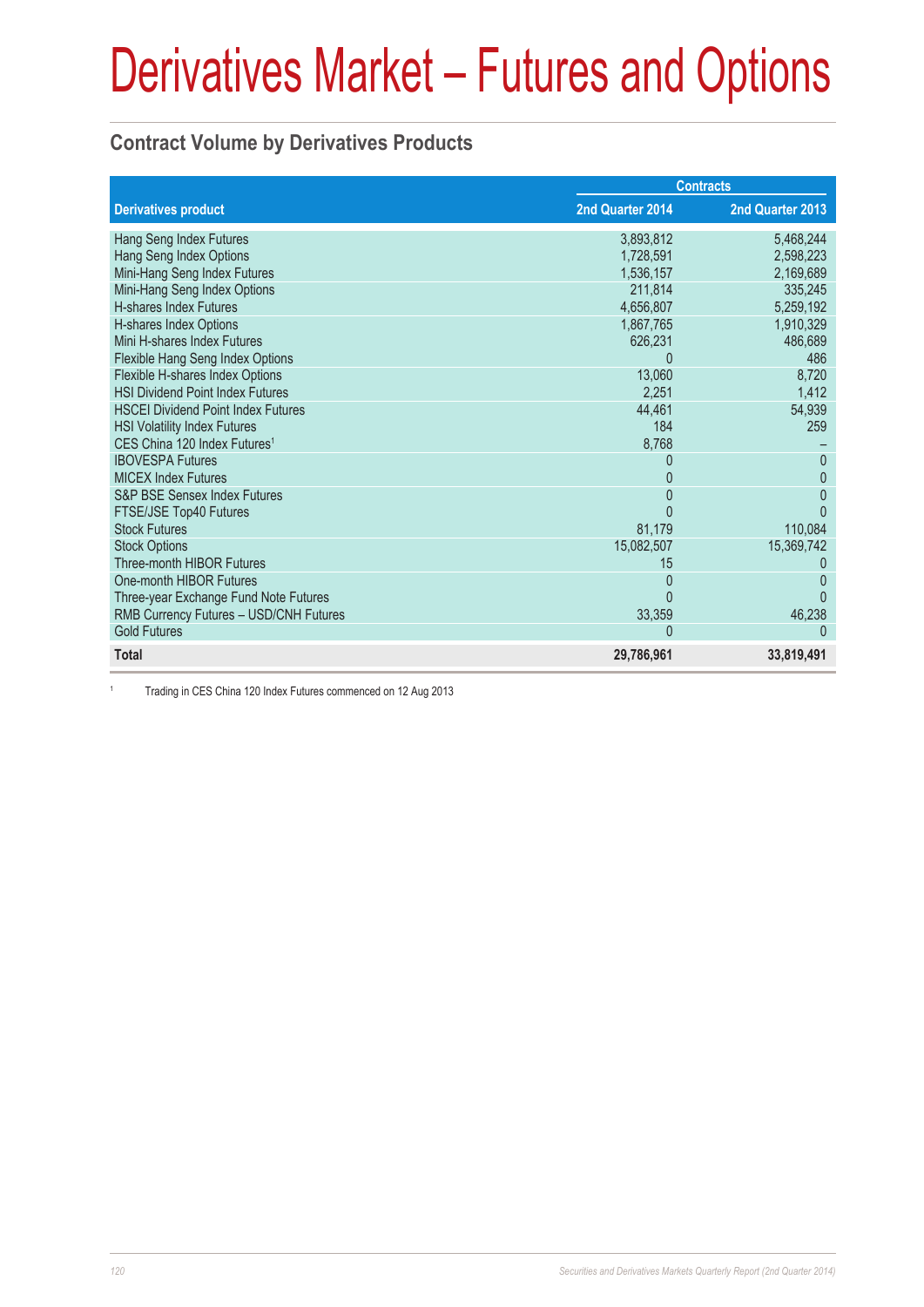#### **Hang Seng Index Futures – Contract Volume and Open Interest (contracts)**

|      |                | <b>Total</b><br>contract volume | <b>Quarter-end</b><br>open interest |
|------|----------------|---------------------------------|-------------------------------------|
| 2013 | Q2             | 5,468,244                       | 101,093                             |
|      | Q <sub>3</sub> | 4,926,071                       | 123,253                             |
|      | Q4             | 4,314,395                       | 107,304                             |
| 2014 | Q <sub>1</sub> | 4,368,013                       | 104,527                             |
|      | Q <sub>2</sub> | 3,893,812                       | 126,964                             |

#### **Mini Hang Seng Index Futures – Contract Volume and Open Interest (contracts)**

|      |                | <b>Total</b><br>contract volume | Quarter-end<br>open interest |
|------|----------------|---------------------------------|------------------------------|
| 2013 | Q2             | 2,169,689                       | 7,096                        |
|      | Q <sub>3</sub> | 2,237,418                       | 8,969                        |
|      | Q4             | 1,573,318                       | 5,835                        |
| 2014 | Q <sub>1</sub> | 1,648,258                       | 7,441                        |
|      | Q <sub>2</sub> | 1,536,157                       | 7,067                        |

#### **Hang Seng Index Options – Contract Volume and Open Interest (contracts)**

|      |                | <b>Total</b>    | Quarter-end   |
|------|----------------|-----------------|---------------|
|      |                | contract volume | open interest |
| 2013 | Q2             | 2,598,223       | 282,528       |
|      | Q <sub>3</sub> | 1,959,869       | 293,948       |
|      | Q4             | 1,774,047       | 173,176       |
| 2014 | Q <sub>1</sub> | 1,759,351       | 201,802       |
|      | Q2             | 1,728,591       | 184,741       |

#### **H-Share Index Futures – Contract Volume and Open Interest (contracts)**

|      |                | <b>Total</b>    | <b>Quarter-end</b> |
|------|----------------|-----------------|--------------------|
|      |                | contract volume | open interest      |
| 2013 | Q2             | 5,259,192       | 197,763            |
|      | Q <sub>3</sub> | 5,534,747       | 214,299            |
|      | Q4             | 5,527,741       | 217,646            |
| 2014 | Q <sub>1</sub> | 5,647,145       | 199,566            |
|      | Q2             | 4,656,807       | 217,624            |

### **Stock Options Market Turnover and Open Interest (contracts)**

|      |    | <b>Total</b>        | <b>Total</b>    | <b>Quarter-end</b> |
|------|----|---------------------|-----------------|--------------------|
|      |    | Premium (HK\$ mil.) | contract volume | open interest      |
| 2013 | Q2 | 9,361.17            | 15,369,742      | 4,810,169          |
|      | Q3 | 8,479.72            | 13,681,676      | 4,882,089          |
|      | Q4 | 10,051.31           | 15,367,765      | 4,740,818          |
| 2014 | Q1 | 14,497.65           | 16,760,161      | 5,458,789          |
|      | Q2 | 10,523.18           | 15,082,507      | 4,767,976          |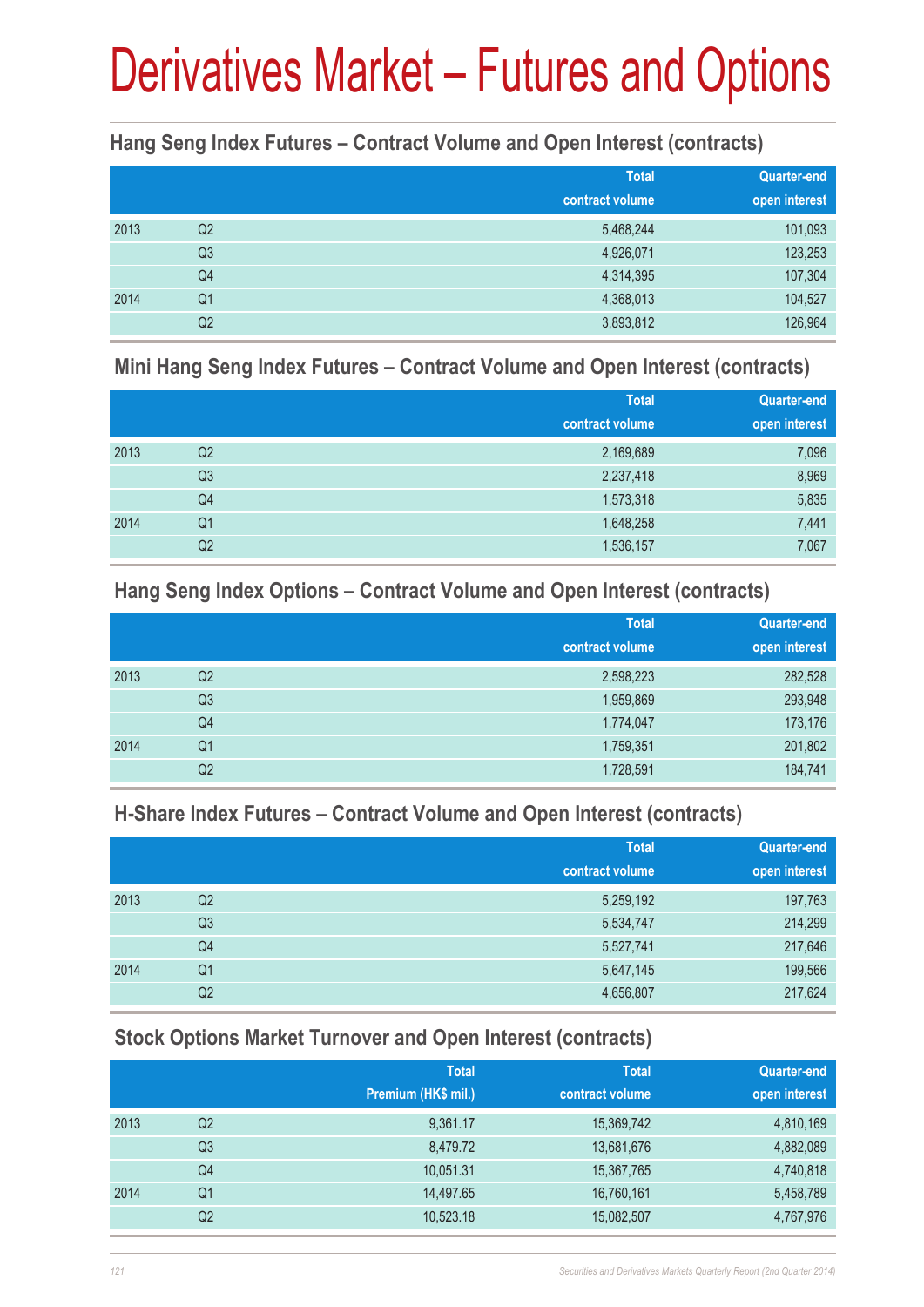#### **Stock Options Premium by Class**

for 2nd Quarter 2014

|                        |                 | <b>Premium</b> |            |
|------------------------|-----------------|----------------|------------|
| <b>Options class</b>   |                 | (HK\$ mil.)    | % of total |
| X ISHARES A50          | A50             | 392.52         | 3.73%      |
| <b>ABC</b>             | ABC/XAB         | 119.31         | 1.13%      |
| <b>ANHUI CONCH</b>     | <b>ACC</b>      | 149.09         | 1.42%      |
| AIA                    | <b>AIA</b>      | 188.33         | 1.79%      |
| <b>CHALCO</b>          | <b>ALC</b>      | 5.71           | 0.05%      |
| CAM CSI300             | <b>AMC</b>      | 26.82          | 0.25%      |
| <b>BANK OF CHINA</b>   | <b>BCL/XBC</b>  | 165.41         | 1.57%      |
| <b>BANKCOMM</b>        | <b>BCM</b>      | 12.89          | 0.12%      |
| <b>BANK OF E ASIA</b>  | <b>BEA</b>      | 2.79           | 0.03%      |
| <b>BELLE INT'L</b>     | <b>BIH</b>      | 18.61          | 0.18%      |
| <b>BOC HONG KONG</b>   | <b>BOC</b>      | 30.95          | 0.29%      |
| <b>BYD COMPANY</b>     | <b>BYD</b>      | 39.55          | 0.38%      |
| <b>CCB</b>             | CCB/XCC         | 199.63         | 1.90%      |
| CHINA COMM CONS        | CCC             | 12.48          | 0.12%      |
| CHINA COAL             | <b>CCE</b>      | 13.97          | 0.13%      |
| CHINA COSCO            | <b>CCS</b>      | 5.28           | 0.05%      |
| <b>CHINA MOBILE</b>    | <b>CHT</b>      | 510.68         | 4.85%      |
| <b>CHINA UNICOM</b>    | <b>CHU</b>      | 63.76          | 0.61%      |
| <b>CITIC PACIFIC</b>   | <b>CIT</b>      | 59.69          | 0.57%      |
| <b>CHEUNG KONG</b>     | <b>CKH</b>      | 352.97         | 3.35%      |
| <b>CHINA LIFE</b>      | <b>CLI</b>      | 215.31         | 2.05%      |
| <b>CLP HOLDINGS</b>    | <b>CLP</b>      | 10.61          | 0.10%      |
| <b>CM BANK</b>         | <b>CMB</b>      | 47.18          | 0.45%      |
| <b>CNOOC</b>           | <b>CNC</b>      | 129.33         | 1.23%      |
| <b>CHINA OVERSEAS</b>  | <b>COL</b>      | 382.56         | 3.64%      |
| <b>CATHAY PAC AIR</b>  | <b>CPA</b>      | 1.19           | 0.01%      |
| SINOPEC CORP           | <b>CPC</b>      | 156.99         | 1.49%      |
| <b>CPIC</b>            | <b>CPI</b>      | 78.67          | 0.75%      |
| CHINA RAIL CONS        | <b>CRC</b>      | 3.22           | 0.03%      |
| <b>CHINA RAILWAY</b>   | <b>CRG</b>      | 1.13           | 0.01%      |
| X WISECSI300ETF        | CS <sub>3</sub> | 1.20           | 0.01%      |
| CSOP A50 ETF           | <b>CSA</b>      | 110.51         | 1.05%      |
| <b>CHINA SHENHUA</b>   | <b>CSE</b>      | 39.72          | 0.38%      |
| <b>CITIC BANK</b>      | <b>CTB</b>      | 36.94          | 0.35%      |
| CHINA TELECOM          | <b>CTC</b>      | 16.85          | 0.16%      |
| DONGFENG GROUP         | <b>DFM</b>      | 5.82           | 0.06%      |
| <b>ESPRIT HOLDINGS</b> | <b>ESP</b>      | 1.75           | 0.02%      |
| <b>FIH</b>             | <b>FIH</b>      | 1.91           | 0.02%      |
| <b>GALAXY ENT</b>      | <b>GLX</b>      | 834.64         | 7.93%      |
| <b>GREATWALL MOTOR</b> | <b>GWM</b>      | 41.65          | 0.40%      |
| <b>POWER ASSETS</b>    | <b>HEH</b>      | 19.98          | 0.19%      |
| <b>HKEX</b>            | <b>HEX</b>      | 518.95         | 4.93%      |
| <b>HENGAN INT'L</b>    | <b>HGN</b>      | 8.40           | 0.08%      |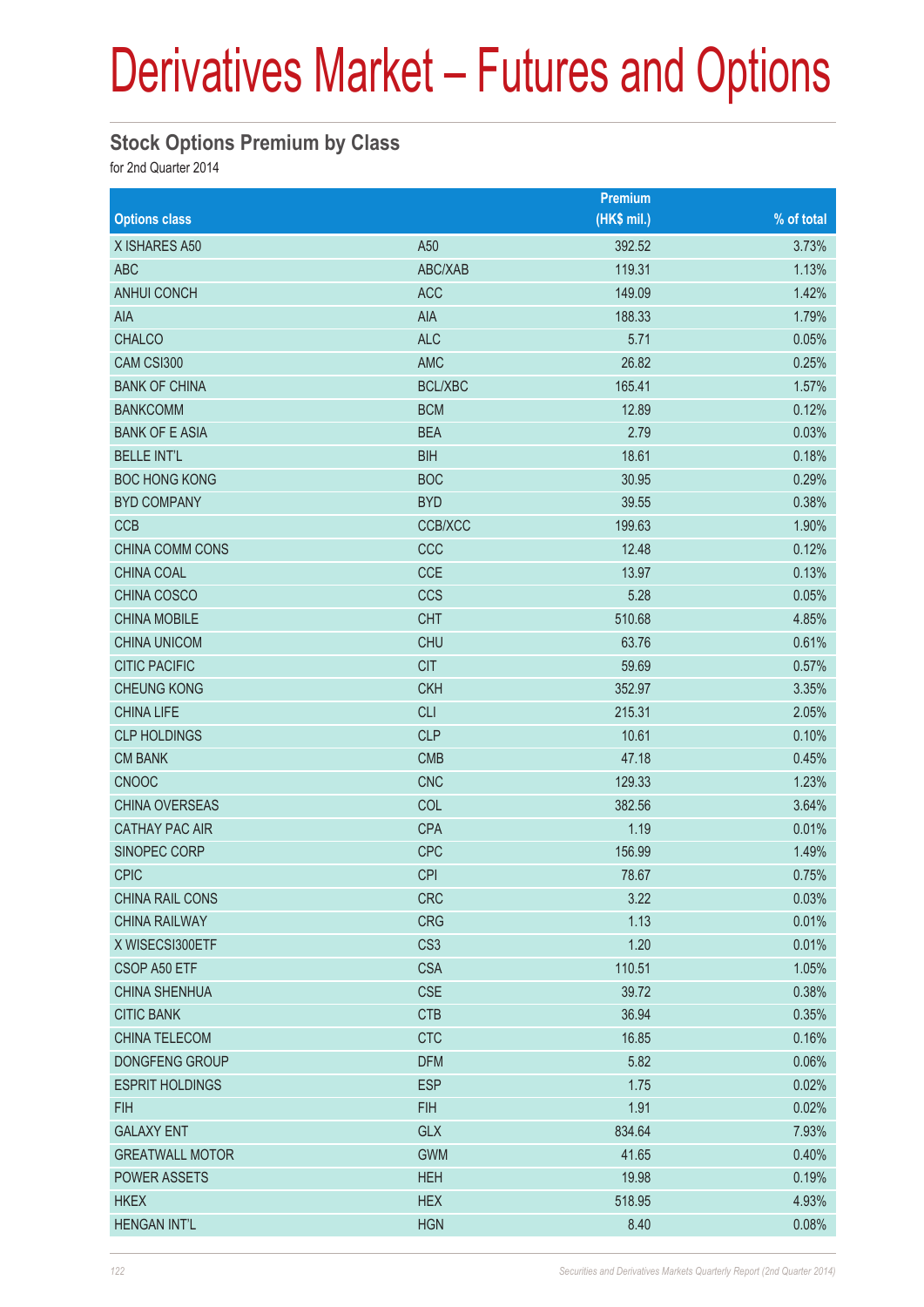|                           |                | <b>Premium</b> |            |
|---------------------------|----------------|----------------|------------|
| <b>Options class</b>      |                | (HK\$ mil.)    | % of total |
| <b>HSBC HOLDINGS</b>      | <b>HKB</b>     | 299.32         | 2.84%      |
| <b>HK &amp; CHINA GAS</b> | <b>HKG</b>     | 7.20           | 0.07%      |
| <b>HENDERSON LAND</b>     | <b>HLD</b>     | 32.76          | 0.31%      |
| <b>HUANENG POWER</b>      | <b>HNP</b>     | 11.40          | 0.11%      |
| <b>HANG SENG BANK</b>     | <b>HSB</b>     | 5.98           | 0.06%      |
| <b>HUTCHISON</b>          | <b>HWL</b>     | 334.91         | 3.18%      |
| <b>ICBC</b>               | <b>ICB/XIC</b> | 196.37         | 1.87%      |
| <b>JIANGXI COPPER</b>     | <b>JXC</b>     | 18.22          | 0.17%      |
| <b>KUNLUN ENERGY</b>      | <b>KLE</b>     | 7.23           | 0.07%      |
| LENOVO GROUP              | LEN            | 54.58          | 0.52%      |
| LI & FUNG                 | LIF            | 21.54          | 0.20%      |
| <b>MGM CHINA</b>          | <b>MGM</b>     | 4.59           | 0.04%      |
| <b>MINSHENG BANK</b>      | <b>MSB</b>     | 83.04          | 0.79%      |
| <b>MTR CORPORATION</b>    | <b>MTR</b>     | 2.87           | 0.03%      |
| <b>CNBM</b>               | <b>NBM</b>     | 34.25          | 0.33%      |
| <b>NEW WORLD DEV</b>      | <b>NWD</b>     | 23.96          | 0.23%      |
| <b>PING AN</b>            | PAI            | 361.76         | 3.44%      |
| <b>PETROCHINA</b>         | PEC            | 154.31         | 1.47%      |
| PICC P&C                  | <b>PIC</b>     | 22.40          | 0.21%      |
| <b>PICC GROUP</b>         | PIN            | 10.90          | 0.10%      |
| <b>R&amp;F PROPERTIES</b> | <b>RFP</b>     | 5.66           | 0.05%      |
| <b>SANDS CHINA LTD</b>    | <b>SAN</b>     | 675.33         | 6.42%      |
| <b>SHK PPT</b>            | <b>SHK</b>     | 230.37         | 2.19%      |
| <b>STANCHART</b>          | <b>STC</b>     | 3.95           | 0.04%      |
| <b>SWIRE PACIFIC A</b>    | <b>SWA</b>     | 43.45          | 0.41%      |
| <b>TENCENT</b>            | <b>TCH</b>     | 2,746.12       | 26.10%     |
| <b>TRACKER FUND</b>       | <b>TRF</b>     | 5.26           | 0.05%      |
| <b>WHARF HOLDINGS</b>     | <b>WHL</b>     | 52.01          | 0.49%      |
| <b>WANT WANT CHINA</b>    | <b>WWC</b>     | 7.04           | 0.07%      |
| YANZHOU COAL              | <b>YZC</b>     | 26.63          | 0.25%      |
| <b>ZIJIN MINING</b>       | <b>ZJM</b>     | 4.81           | 0.05%      |
| Total                     |                | 10,523.18      | 100.00%    |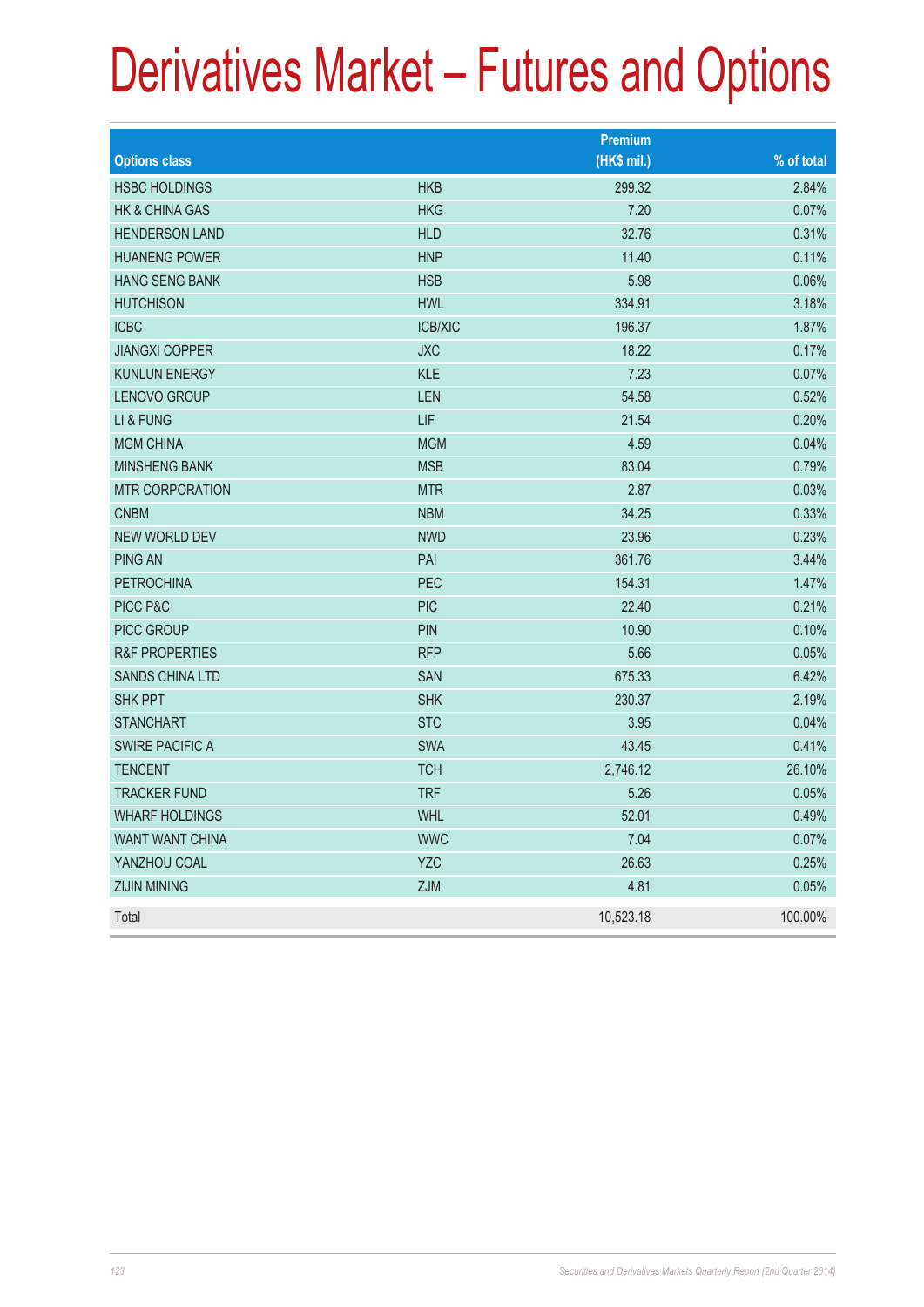#### **Stock Options Contract Volume by Class**

for 2nd Quarter 2014

|                        |                 | <b>Contract</b> |            |
|------------------------|-----------------|-----------------|------------|
| <b>Options class</b>   |                 | volume          | % of total |
| X ISHARES A50          | A50             | 379,639         | 2.52%      |
| <b>ABC</b>             | ABC/XAB         | 104,254         | 0.69%      |
| <b>ANHUI CONCH</b>     | <b>ACC</b>      | 256,443         | 1.70%      |
| AIA                    | <b>AIA</b>      | 281,549         | 1.87%      |
| <b>CHALCO</b>          | <b>ALC</b>      | 25,351          | 0.17%      |
| CAM CSI300             | <b>AMC</b>      | 22,480          | 0.15%      |
| <b>BANK OF CHINA</b>   | <b>BCL/XBC</b>  | 1,104,187       | 7.32%      |
| <b>BANKCOMM</b>        | <b>BCM</b>      | 84,050          | 0.56%      |
| <b>BANK OF E ASIA</b>  | <b>BEA</b>      | 15,936          | 0.11%      |
| <b>BELLE INT'L</b>     | <b>BIH</b>      | 40,740          | 0.27%      |
| <b>BOC HONG KONG</b>   | <b>BOC</b>      | 99,078          | 0.66%      |
| <b>BYD COMPANY</b>     | <b>BYD</b>      | 26,640          | 0.18%      |
| <b>CCB</b>             | <b>CCB/XCC</b>  | 1,257,258       | 8.34%      |
| <b>CHINA COMM CONS</b> | CCC             | 55,981          | 0.37%      |
| CHINA COAL             | <b>CCE</b>      | 66,459          | 0.44%      |
| CHINA COSCO            | <b>CCS</b>      | 44,755          | 0.30%      |
| <b>CHINA MOBILE</b>    | <b>CHT</b>      | 581,935         | 3.86%      |
| <b>CHINA UNICOM</b>    | <b>CHU</b>      | 81,236          | 0.54%      |
| <b>CITIC PACIFIC</b>   | <b>CIT</b>      | 84,302          | 0.56%      |
| <b>CHEUNG KONG</b>     | <b>CKH</b>      | 132,628         | 0.88%      |
| <b>CHINA LIFE</b>      | <b>CLI</b>      | 363,714         | 2.41%      |
| <b>CLP HOLDINGS</b>    | <b>CLP</b>      | 19,789          | 0.13%      |
| <b>CM BANK</b>         | <b>CMB</b>      | 186,445         | 1.24%      |
| <b>CNOOC</b>           | <b>CNC</b>      | 337,621         | 2.24%      |
| CHINA OVERSEAS         | COL             | 230,228         | 1.53%      |
| <b>CATHAY PAC AIR</b>  | <b>CPA</b>      | 3,506           | 0.02%      |
| SINOPEC CORP           | <b>CPC</b>      | 353,896         | 2.35%      |
| <b>CPIC</b>            | <b>CPI</b>      | 85,645          | 0.57%      |
| CHINA RAIL CONS        | <b>CRC</b>      | 19,454          | 0.13%      |
| <b>CHINA RAILWAY</b>   | <b>CRG</b>      | 8,339           | 0.06%      |
| X WISECSI300ETF        | CS <sub>3</sub> | 482             | 0.00%      |
| CSOP A50 ETF           | <b>CSA</b>      | 87,979          | 0.58%      |
| <b>CHINA SHENHUA</b>   | <b>CSE</b>      | 101,127         | 0.67%      |
| <b>CITIC BANK</b>      | <b>CTB</b>      | 138,857         | 0.92%      |
| CHINA TELECOM          | <b>CTC</b>      | 64,645          | 0.43%      |
| DONGFENG GROUP         | <b>DFM</b>      | 8,951           | 0.06%      |
| <b>ESPRIT HOLDINGS</b> | <b>ESP</b>      | 27,635          | 0.18%      |
| <b>FIH</b>             | <b>FIH</b>      | 7,913           | 0.05%      |
| <b>GALAXY ENT</b>      | <b>GLX</b>      | 486,741         | 3.23%      |
| <b>GREATWALL MOTOR</b> | <b>GWM</b>      | 69,866          | 0.46%      |
| <b>POWER ASSETS</b>    | <b>HEH</b>      | 28,765          | 0.19%      |
| <b>HKEX</b>            | <b>HEX</b>      | 1,353,534       | 8.97%      |
| <b>HENGAN INT'L</b>    | <b>HGN</b>      | 10,176          | 0.07%      |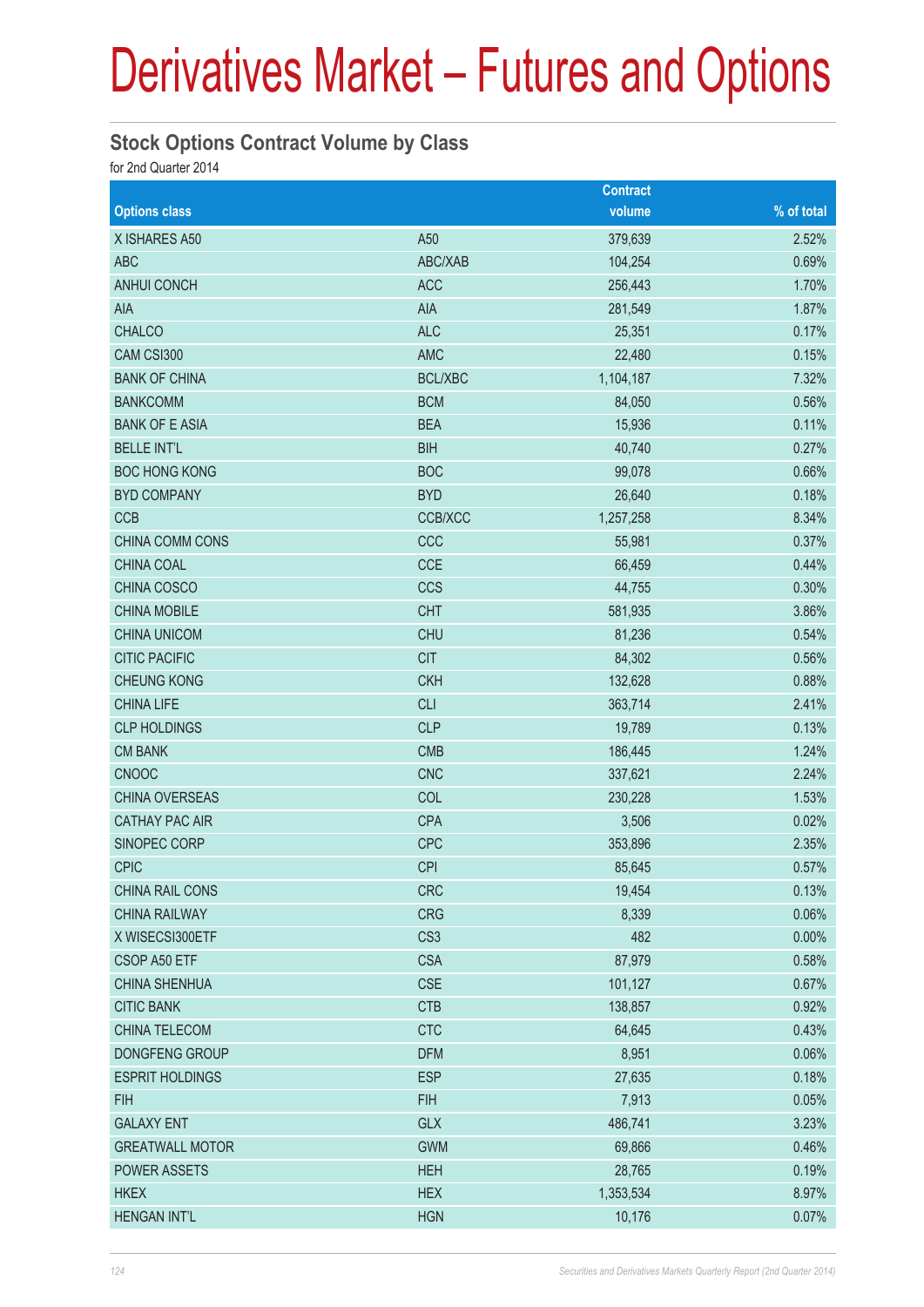|                           |                | <b>Contract</b> |            |
|---------------------------|----------------|-----------------|------------|
| <b>Options class</b>      |                | volume          | % of total |
| <b>HSBC HOLDINGS</b>      | <b>HKB</b>     | 531,917         | 3.53%      |
| <b>HK &amp; CHINA GAS</b> | <b>HKG</b>     | 21,383          | 0.14%      |
| <b>HENDERSON LAND</b>     | <b>HLD</b>     | 23,941          | 0.16%      |
| <b>HUANENG POWER</b>      | <b>HNP</b>     | 19,677          | 0.13%      |
| <b>HANG SENG BANK</b>     | <b>HSB</b>     | 37,577          | 0.25%      |
| <b>HUTCHISON</b>          | <b>HWL</b>     | 155,209         | 1.03%      |
| <b>ICBC</b>               | <b>ICB/XIC</b> | 1,111,648       | 7.37%      |
| <b>JIANGXI COPPER</b>     | <b>JXC</b>     | 44,381          | 0.29%      |
| <b>KUNLUN ENERGY</b>      | <b>KLE</b>     | 10,133          | 0.07%      |
| <b>LENOVO GROUP</b>       | LEN            | 90,459          | 0.60%      |
| LI & FUNG                 | LIF            | 31,356          | 0.21%      |
| <b>MGM CHINA</b>          | <b>MGM</b>     | 12,547          | 0.08%      |
| <b>MINSHENG BANK</b>      | <b>MSB</b>     | 103,727         | 0.69%      |
| <b>MTR CORPORATION</b>    | <b>MTR</b>     | 11,225          | 0.07%      |
| <b>CNBM</b>               | <b>NBM</b>     | 64,965          | 0.43%      |
| <b>NEW WORLD DEV</b>      | <b>NWD</b>     | 62,943          | 0.42%      |
| <b>PING AN</b>            | PAI            | 466,346         | 3.09%      |
| <b>PETROCHINA</b>         | PEC            | 311,927         | 2.07%      |
| PICC P&C                  | <b>PIC</b>     | 32,621          | 0.22%      |
| PICC GROUP                | <b>PIN</b>     | 17,984          | 0.12%      |
| <b>R&amp;F PROPERTIES</b> | <b>RFP</b>     | 25,259          | 0.17%      |
| <b>SANDS CHINA LTD</b>    | <b>SAN</b>     | 697,074         | 4.62%      |
| <b>SHK PPT</b>            | <b>SHK</b>     | 122,029         | 0.81%      |
| <b>STANCHART</b>          | <b>STC</b>     | 22,162          | 0.15%      |
| <b>SWIRE PACIFIC A</b>    | <b>SWA</b>     | 30,312          | 0.20%      |
| <b>TENCENT</b>            | <b>TCH</b>     | 2,148,368       | 14.24%     |
| <b>TRACKER FUND</b>       | <b>TRF</b>     | 16,111          | 0.11%      |
| <b>WHARF HOLDINGS</b>     | <b>WHL</b>     | 37,174          | 0.25%      |
| <b>WANT WANT CHINA</b>    | <b>WWC</b>     | 22,990          | 0.15%      |
| YANZHOU COAL              | <b>YZC</b>     | 38,049          | 0.25%      |
| <b>ZIJIN MINING</b>       | ZJM            | 20,804          | 0.14%      |
| <b>Total</b>              |                | 15,082,507      | 100.00%    |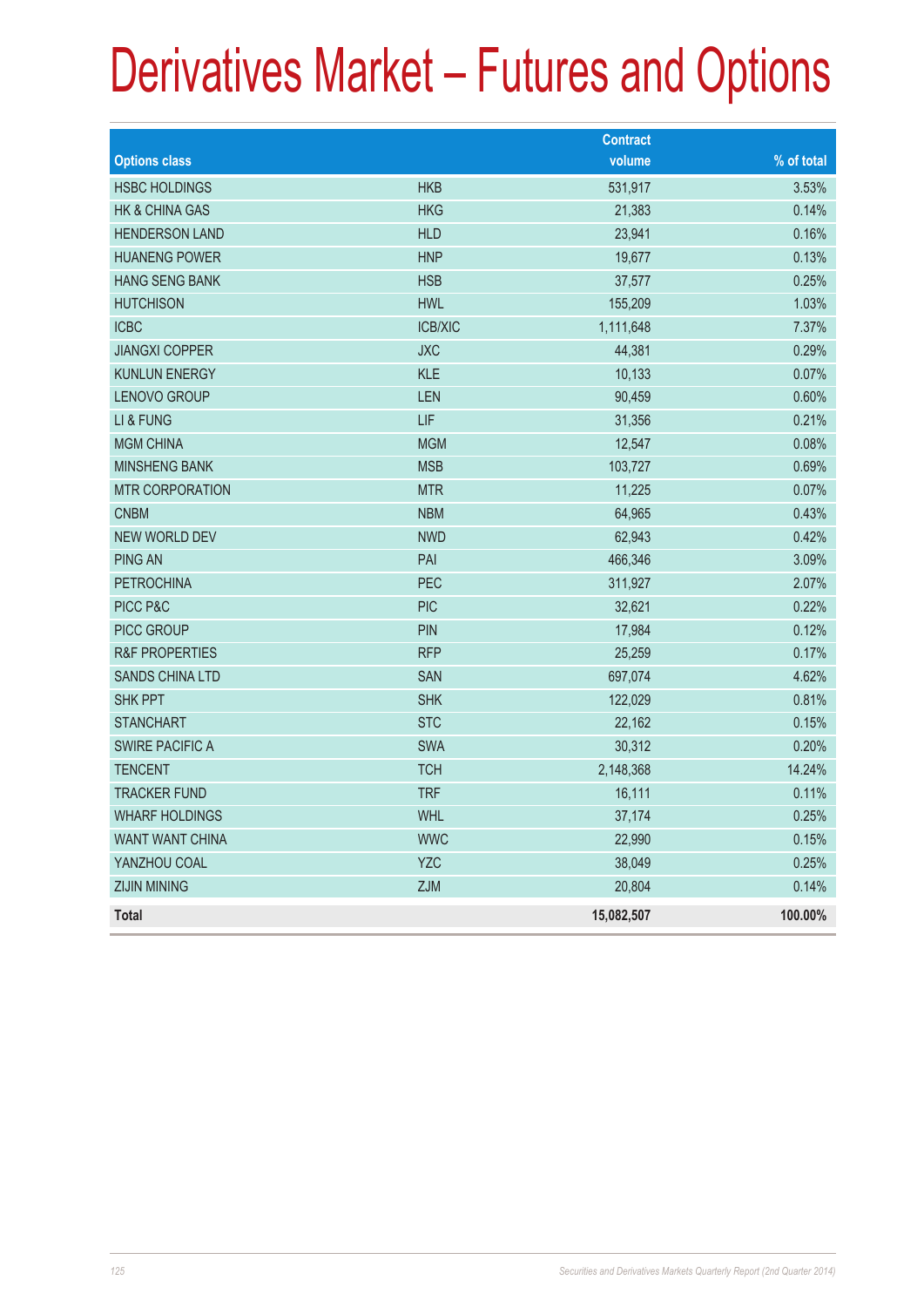#### **Average Daily Settlement Instructions (SIs) Settled in CCASS**

(both delivering and receiving SIs are counted)

|            |                |                      | Sis by shares | Sis by value |
|------------|----------------|----------------------|---------------|--------------|
| Year/Month |                | <b>Number of SIs</b> | (bil. shs)    | (HK\$bil.)   |
| 2013       | Q <sub>2</sub> | 81,848               | 58.43         | 218.85       |
|            | Q <sub>3</sub> | 76,390               | 49.11         | 176.60       |
|            | Q4             | 84,326               | 52.14         | 201.87       |
| 2014       | Q1             | 89,857               | 51.46         | 200.37       |
|            | Q2             | 84,454               | 51.80         | 191.05       |

#### **Average Daily Investor Settlement Instructions (ISIs) settled in CCASS**

(one sided ISIs are counted)

| Year/month |    | <b>Number of ISIs</b> | ISIs by shares (Mil shs) | ISIs by value (HK\$ mil.) |
|------------|----|-----------------------|--------------------------|---------------------------|
| 2013       | Q2 | 386                   | 70.50                    | 229.88                    |
|            | Q3 | 347                   | 46.57                    | 139.57                    |
|            | Q4 | 412                   | 143.96                   | 203.73                    |
| 2014       | Q1 | 418                   | 195.82                   | 302.92                    |
|            | Q2 | 334                   | 169.36                   | 188.57                    |

#### **Securities under CCASS Custody**

(balances at quarter end)

|            |                |               | % of issued       |                     | % of market       |
|------------|----------------|---------------|-------------------|---------------------|-------------------|
|            |                | Number of     | shares of         |                     | capitalisation of |
|            |                | <b>shares</b> | admitted          | <b>Market value</b> | admitted          |
| Year/Month |                | (bil. shs)    | <b>securities</b> | (HK\$ bil.)         | <b>securities</b> |
| 2013       | Q <sub>2</sub> | 3,726.30      | 70.11             | 11,616.39           | 51.72             |
|            | Q <sub>3</sub> | 3,839.01      | 70.64             | 12,905.25           | 51.98             |
|            | Q4             | 3,955.16      | 70.87             | 13,878.91           | 52.68             |
| 2014       | Q <sub>1</sub> | 4,058.32      | 70.36             | 13,423.17           | 52.82             |
|            | Q <sub>2</sub> | 4,100.74      | 70.42             | 13,911.39           | 50.86             |

Share quantity and market value of securities in non-HKD currency are included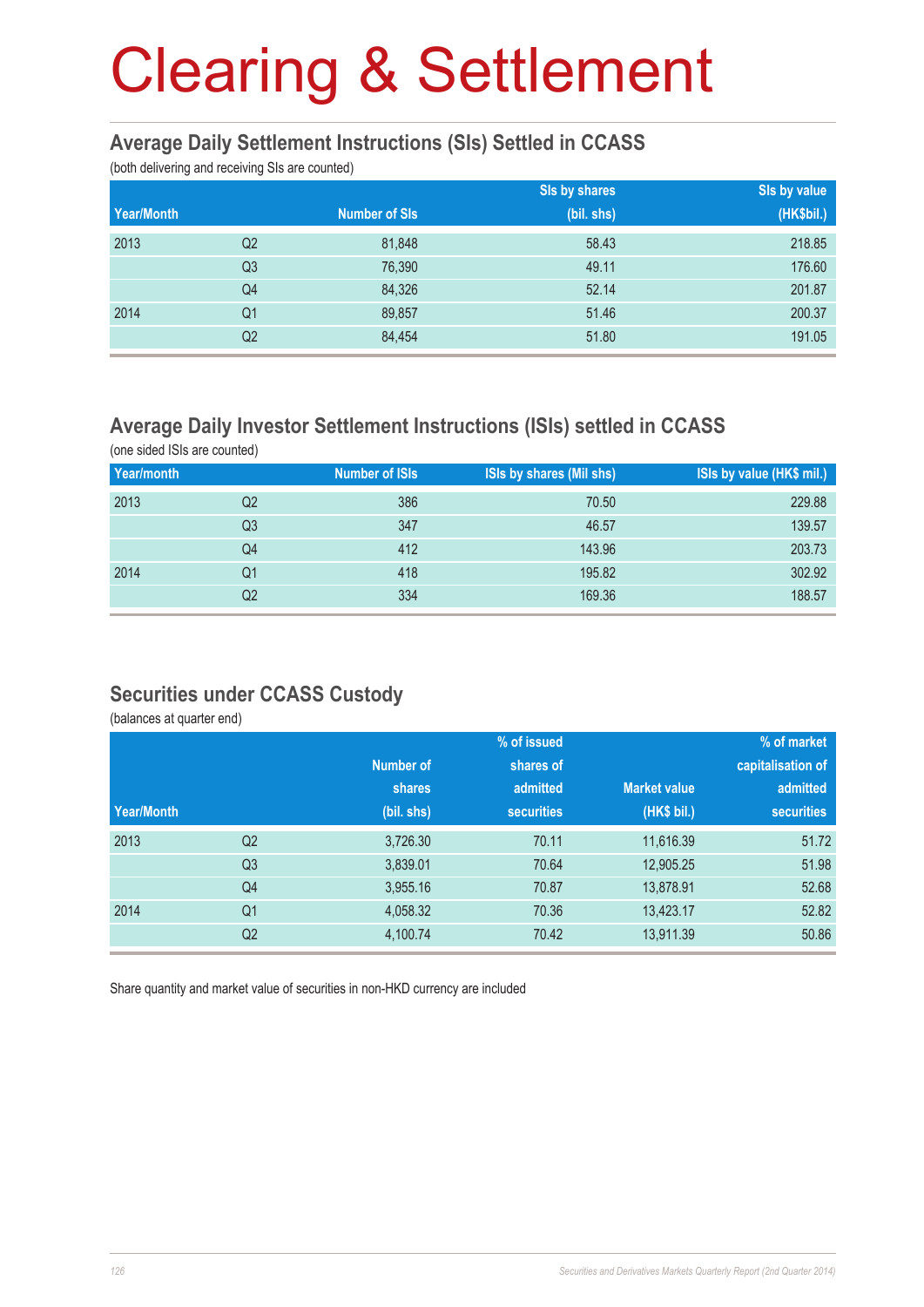#### **Average Daily Stock Exchange Trades Processed in CCASS**

(including CNS trades, isolated trades and cross trades)

| Year/Month |                | No. of CCASS<br>trades | % of Exchange<br>trades | No. of shares<br>(Mil. shs) | % of market<br>turnover | Value of trades<br>(HK\$ mil.) | % of market<br>turnover |
|------------|----------------|------------------------|-------------------------|-----------------------------|-------------------------|--------------------------------|-------------------------|
|            |                |                        |                         |                             |                         |                                |                         |
| 2013       | Q2             | 960,186                | 100                     | 145.842.29                  | 100                     | 62.161.42                      | 100                     |
|            | Q <sub>3</sub> | 877.568                | 100                     | 130.868.07                  | 100                     | 55.128.00                      | 100                     |
|            | Q4             | 933,875                | 100                     | 117.032.40                  | 100                     | 58.954.27                      | 100                     |
| 2014       | Q1             | 1,120,215              | 100                     | 138,407.50                  | 100                     | 68.237.10                      | 100                     |
|            | Q2             | 928,429                | 100                     | 112.913.91                  | 100                     | 57,388.97                      | 100                     |

### **Average Daily Netting Efficiency of CNS Trades**

(in stock positions and share quantity)

|            |                |                 | <b>Netting</b> | No. of shares due | <b>Netting</b> |
|------------|----------------|-----------------|----------------|-------------------|----------------|
|            |                | No. of CNS      | efficiency     | for settlement    | efficiency     |
| Year/Month |                | stock positions | $(\%)$         | (Mil. shs)        | $(\%)$         |
| 2013       | Q2             | 65,358          | 96.26          | 20,347.75         | 92.80          |
|            | Q <sub>3</sub> | 65,100          | 95.99          | 18,908.50         | 92.59          |
|            | Q4             | 72,380          | 95.83          | 22,299.70         | 90.28          |
| 2014       | Q <sub>1</sub> | 77,656          | 96.29          | 23,984.86         | 91.21          |
|            | Q2             | 67,488          | 96.09          | 19,979.41         | 91.05          |

#### **Average Daily Settlement Efficiency of CNS Stock Positions**

|            |                |       | <b>Settlement efficiency (%)</b> |
|------------|----------------|-------|----------------------------------|
| Year/Month |                | S day | $S + 1$ day                      |
| 2013       | Q2             | 99.89 | 99.99                            |
|            | Q <sub>3</sub> | 99.91 | 99.99                            |
|            | Q4             | 99.91 | 99.99                            |
| 2014       | Q <sub>1</sub> | 99.91 | 99.99                            |
|            | Q2             | 99.90 | 99.99                            |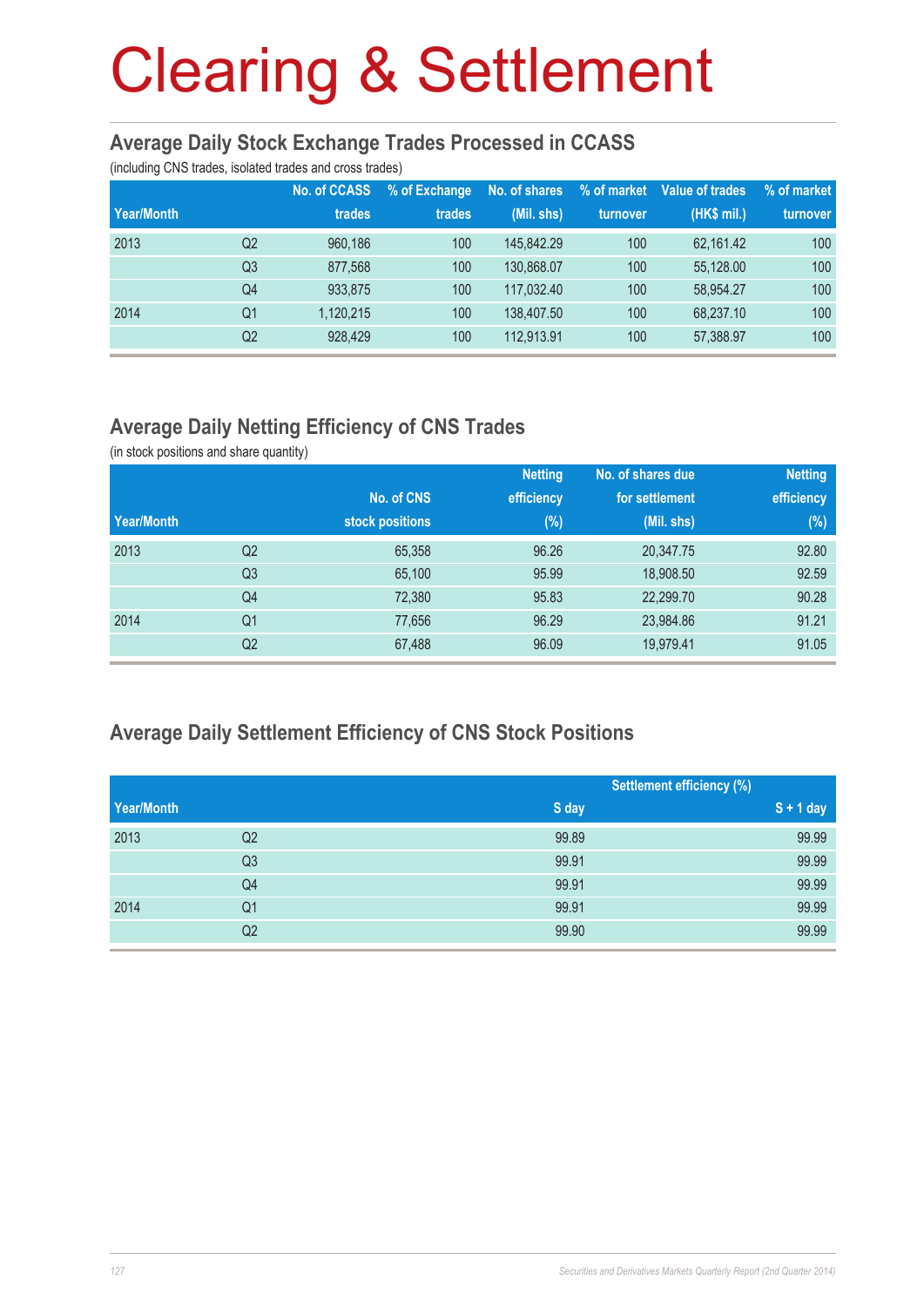### **Open Interest by Derivatives Products**

|                                           |                  | <b>Contracts</b> |
|-------------------------------------------|------------------|------------------|
| <b>Derivatives product</b>                | 2nd Quarter 2014 | 2nd Quarter 2013 |
| Hang Seng Index Futures                   | 126,964          | 101,093          |
| Hang Seng Index Options                   | 184,741          | 282,528          |
| Mini-Hang Seng Index Futures              | 7,067            | 7,096            |
| Mini-Hang Seng Index Options              | 6,508            | 8,909            |
| H-shares Index Futures                    | 217,624          | 197,763          |
| H-shares Index Options                    | 996,149          | 973,057          |
| Mini H-shares Index Futures               | 2,772            | 4,047            |
| Flexible Hang Seng Index Options          | $\mathbf{0}$     | 10,932           |
| Flexible H-shares Index Options           | 29,010           | 24,516           |
| <b>HSI Dividend Point Index Futures</b>   | 6,483            | 5,259            |
| <b>HSCEI Dividend Point Index Futures</b> | 82,598           | 75,519           |
| <b>HSI Volatility Index Futures</b>       | 57               | 46               |
| CES China 120 Index Futures <sup>1</sup>  | 412              |                  |
| <b>IBOVESPA Futures</b>                   | $\mathbf{0}$     | $\theta$         |
| <b>MICEX Index Futures</b>                | $\mathbf{0}$     | $\theta$         |
| <b>S&amp;P BSE Sensex Index Futures</b>   | $\mathbf{0}$     | $\mathbf{0}$     |
| FTSE/JSE Top40 Futures                    | $\overline{0}$   | $\mathbf{0}$     |
| <b>Stock Futures</b>                      | 11,643           | 18,258           |
| <b>Stock Options</b>                      | 4,767,976        | 4,810,169        |
| Three-month HIBOR Futures                 | 15               | $\mathbf{0}$     |
| One-month HIBOR Futures                   | $\mathbf 0$      | $\theta$         |
| Three-year Exchange Fund Note Futures     | $\overline{0}$   | $\mathbf{0}$     |
| RMB Currency Futures - USD/CNH Futures    | 10,154           | 7,028            |
| <b>Gold Futures</b>                       | $\mathbf{0}$     | $\mathbf{0}$     |
|                                           |                  |                  |
| <b>Total</b>                              | 6,450,173        | 6,526,220        |

Trading in CES China 120 Index Futures commenced on 12 Aug 2013

1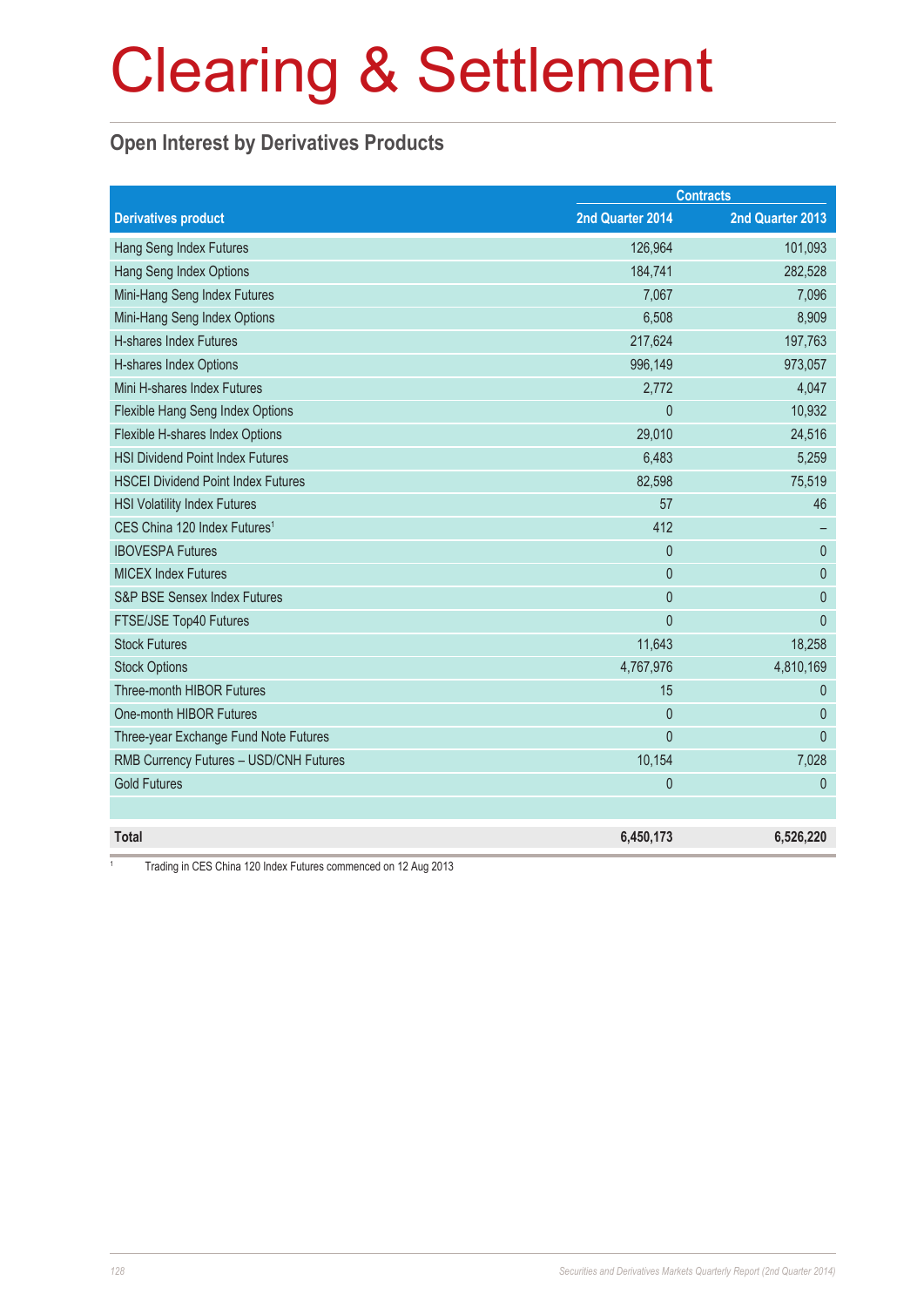#### **Stock Options Open Interest by Class**

as at the end of 2nd Quarter 2014

|                        |                 | <b>Open interest</b> |            |
|------------------------|-----------------|----------------------|------------|
| <b>Options class</b>   |                 | (contracts)          | % of total |
| X ISHARES A50          | A50             | 156,261              | 3.28       |
| <b>ABC</b>             | ABC/XAB         | 32,544               | 0.68       |
| <b>ANHUI CONCH</b>     | <b>ACC</b>      | 57,807               | 1.21       |
| AIA                    | <b>AIA</b>      | 55,567               | 1.17       |
| <b>CHALCO</b>          | <b>ALC</b>      | 8,831                | 0.19       |
| CAM CSI300             | <b>AMC</b>      | 9,434                | 0.20       |
| <b>BANK OF CHINA</b>   | <b>BCL/XBC</b>  | 640,395              | 13.43      |
| <b>BANKCOMM</b>        | <b>BCM</b>      | 46,805               | 0.98       |
| <b>BANK OF E ASIA</b>  | <b>BEA</b>      | 4,811                | 0.10       |
| <b>BELLE INT'L</b>     | <b>BIH</b>      | 13,115               | 0.28       |
| <b>BOC HONG KONG</b>   | <b>BOC</b>      | 47,022               | 0.99       |
| <b>BYD COMPANY</b>     | <b>BYD</b>      | 18,629               | 0.39       |
| <b>CCB</b>             | CCB/XCC         | 455,700              | 9.56       |
| CHINA COMM CONS        | CCC             | 16,410               | 0.34       |
| CHINA COAL             | <b>CCE</b>      | 33,472               | 0.70       |
| CHINA COSCO            | <b>CCS</b>      | 22,424               | 0.47       |
| <b>CHINA MOBILE</b>    | <b>CHT</b>      | 134,558              | 2.82       |
| <b>CHINA UNICOM</b>    | <b>CHU</b>      | 32,249               | 0.68       |
| <b>CITIC PACIFIC</b>   | <b>CIT</b>      | 24,658               | 0.52       |
| <b>CHEUNG KONG</b>     | <b>CKH</b>      | 22,351               | 0.47       |
| <b>CHINA LIFE</b>      | <b>CLI</b>      | 114,773              | 2.41       |
| <b>CLP HOLDINGS</b>    | <b>CLP</b>      | 5,746                | 0.12       |
| <b>CM BANK</b>         | <b>CMB</b>      | 65,392               | 1.37       |
| <b>CNOOC</b>           | <b>CNC</b>      | 128,602              | 2.70       |
| CHINA OVERSEAS         | COL             | 54,879               | 1.15       |
| <b>CATHAY PAC AIR</b>  | <b>CPA</b>      | 962                  | 0.02       |
| SINOPEC CORP           | <b>CPC</b>      | 105,127              | 2.20       |
| <b>CPIC</b>            | <b>CPI</b>      | 19,382               | 0.41       |
| CHINA RAIL CONS        | <b>CRC</b>      | 9,562                | 0.20       |
| <b>CHINA RAILWAY</b>   | <b>CRG</b>      | 3,315                | 0.07       |
| X WISECSI300ETF        | CS <sub>3</sub> | 660                  | 0.01       |
| CSOP A50 ETF           | <b>CSA</b>      | 29,351               | 0.62       |
| <b>CHINA SHENHUA</b>   | <b>CSE</b>      | 46,093               | 0.97       |
| <b>CITIC BANK</b>      | <b>CTB</b>      | 81,926               | 1.72       |
| CHINA TELECOM          | <b>CTC</b>      | 26,382               | 0.55       |
| DONGFENG GROUP         | <b>DFM</b>      | 2,850                | 0.06       |
| <b>ESPRIT HOLDINGS</b> | <b>ESP</b>      | 9,877                | 0.21       |
| <b>FIH</b>             | <b>FIH</b>      | 3,479                | 0.07       |
| <b>GALAXY ENT</b>      | <b>GLX</b>      | 67,566               | 1.42       |
| <b>GREATWALL MOTOR</b> | <b>GWM</b>      | 17,014               | 0.36       |
| <b>POWER ASSETS</b>    | <b>HEH</b>      | 7,306                | 0.15       |
| <b>HKEX</b>            | <b>HEX</b>      | 285,644              | 5.99       |
| <b>HENGAN INT'L</b>    | <b>HGN</b>      | 1,925                | 0.04       |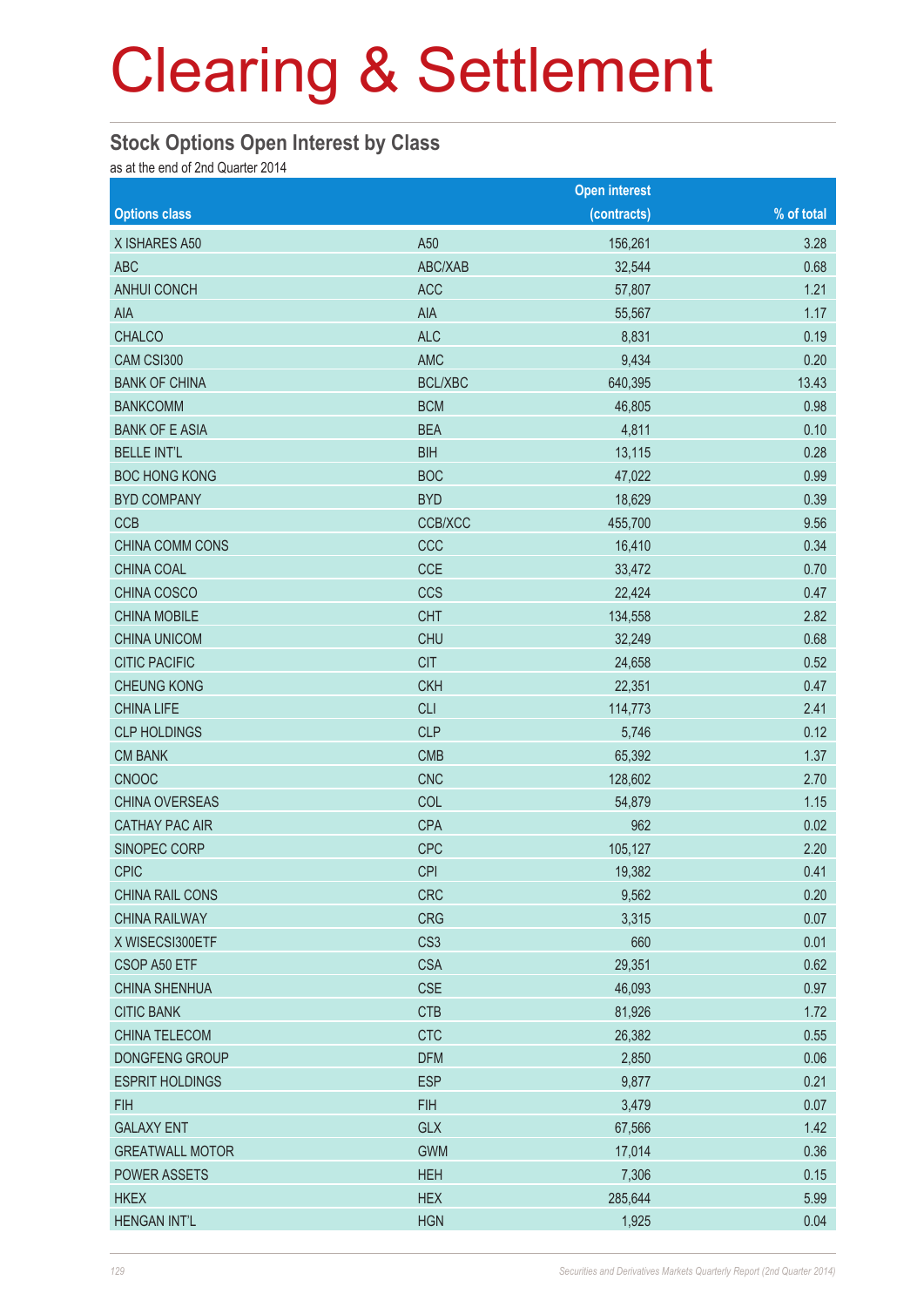|                           |                | <b>Open interest</b> |            |
|---------------------------|----------------|----------------------|------------|
| <b>Options class</b>      |                | (contracts)          | % of total |
| <b>HSBC HOLDINGS</b>      | <b>HKB</b>     | 183,822              | 3.86       |
| HK & CHINA GAS            | <b>HKG</b>     | 6,288                | 0.13       |
| <b>HENDERSON LAND</b>     | <b>HLD</b>     | 5,752                | 0.12       |
| <b>HUANENG POWER</b>      | <b>HNP</b>     | 6,181                | 0.13       |
| <b>HANG SENG BANK</b>     | <b>HSB</b>     | 9,593                | 0.20       |
| <b>HUTCHISON</b>          | <b>HWL</b>     | 25,485               | 0.53       |
| <b>ICBC</b>               | <b>ICB/XIC</b> | 451,351              | 9.47       |
| <b>JIANGXI COPPER</b>     | <b>JXC</b>     | 13,175               | 0.28       |
| <b>KUNLUN ENERGY</b>      | <b>KLE</b>     | 3,375                | 0.07       |
| <b>LENOVO GROUP</b>       | LEN            | 31,193               | 0.65       |
| LI & FUNG                 | LIF            | 21,737               | 0.46       |
| <b>MGM CHINA</b>          | <b>MGM</b>     | 5,051                | 0.11       |
| <b>MINSHENG BANK</b>      | <b>MSB</b>     | 71,505               | 1.50       |
| <b>MTR CORPORATION</b>    | <b>MTR</b>     | 4,389                | 0.09       |
| <b>CNBM</b>               | <b>NBM</b>     | 27,711               | 0.58       |
| <b>NEW WORLD DEV</b>      | <b>NWD</b>     | 18,899               | 0.40       |
| <b>PING AN</b>            | PAI            | 107,356              | 2.25       |
| <b>PETROCHINA</b>         | PEC            | 117,019              | 2.45       |
| PICC P&C                  | <b>PIC</b>     | 13,756               | 0.29       |
| PICC GROUP                | <b>PIN</b>     | 9,940                | 0.21       |
| <b>R&amp;F PROPERTIES</b> | <b>RFP</b>     | 12,492               | 0.26       |
| <b>SANDS CHINA LTD</b>    | SAN            | 105,851              | 2.22       |
| <b>SHK PPT</b>            | <b>SHK</b>     | 29,489               | 0.62       |
| <b>STANCHART</b>          | <b>STC</b>     | 10,575               | 0.22       |
| <b>SWIRE PACIFIC A</b>    | <b>SWA</b>     | 8,204                | 0.17       |
| <b>TENCENT</b>            | <b>TCH</b>     | 495,288              | 10.39      |
| <b>TRACKER FUND</b>       | <b>TRF</b>     | 9,129                | 0.19       |
| <b>WHARF HOLDINGS</b>     | WHL            | 9,208                | 0.19       |
| <b>WANT WANT CHINA</b>    | <b>WWC</b>     | 4,775                | 0.10       |
| YANZHOU COAL              | <b>YZC</b>     | 20,161               | 0.42       |
| <b>ZIJIN MINING</b>       | <b>ZJM</b>     | 8,370                | 0.18       |
| <b>Total</b>              |                | 4,767,976            | 100.00     |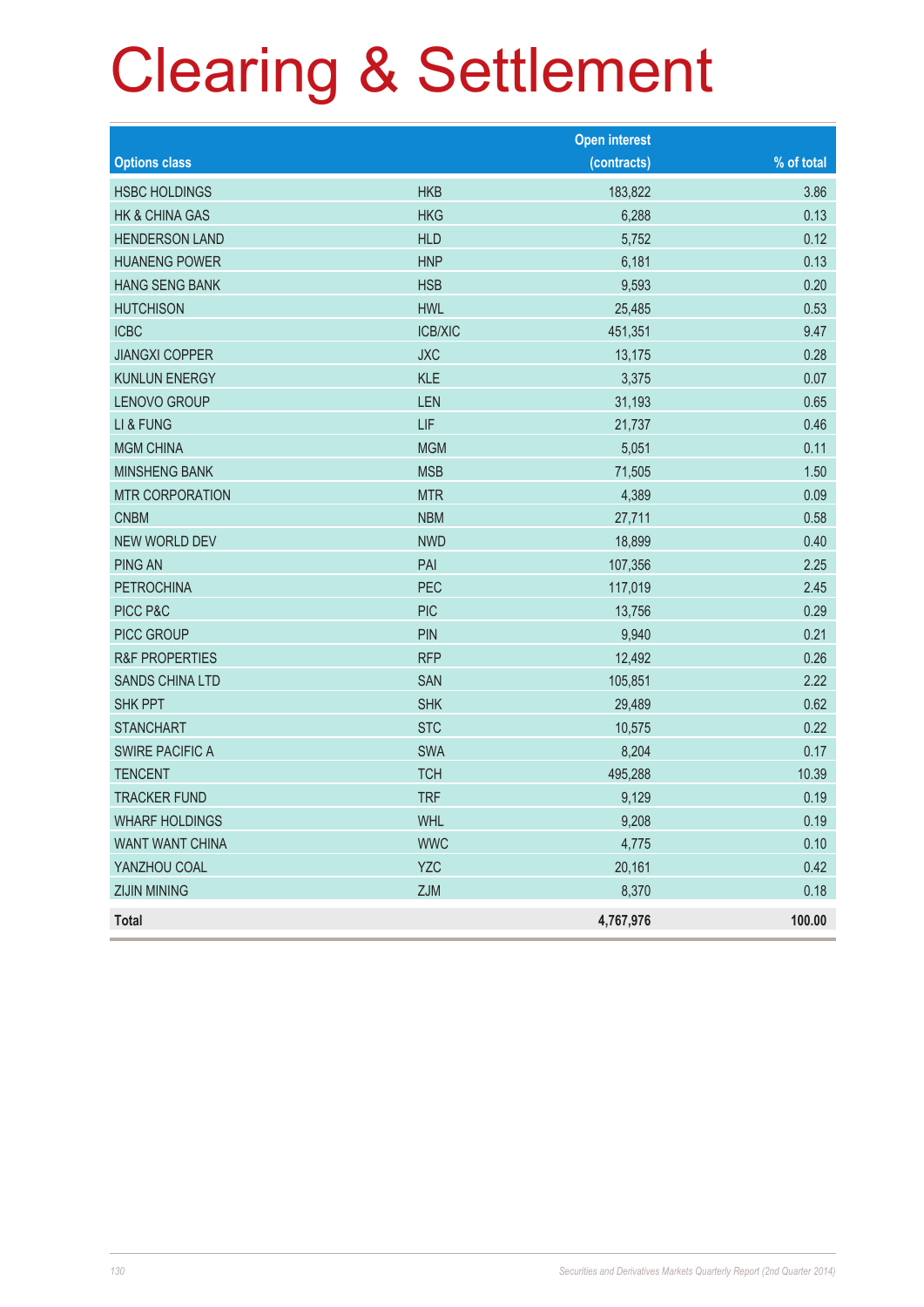# Exchange Participants Statistics

### **Stock Exchange**

|      |                | No. of Trading<br><b>Right Holders</b> | <b>Exchange</b><br><b>Participants -</b><br><b>Trading</b> | <b>Exchange</b><br><b>Participants -</b><br>Non-Trading | Non-Exchange<br><b>Participants</b> |
|------|----------------|----------------------------------------|------------------------------------------------------------|---------------------------------------------------------|-------------------------------------|
| 2013 | Q <sub>2</sub> | 569 (987)                              | 507 (918)                                                  | 42 (49)                                                 | 20(20)                              |
|      | Q <sub>3</sub> | 566 (982)                              | 506 (915)                                                  | 40(47)                                                  | 20(20)                              |
|      | Q4             | 563 (978)                              | 504 (912)                                                  | 39(46)                                                  | 20(20)                              |
| 2014 | Q <sub>1</sub> | 561 (975)                              | 503 (909)                                                  | 38(46)                                                  | 20(20)                              |
|      | Q2             | 558 (970)                              | 501 (907)                                                  | 37(43)                                                  | 20(20)                              |

( ) No. of trading rights

### **Futures Exchange**

|      |                | No. of Trading<br><b>Right Holders</b> | <b>Exchange</b><br><b>Participants -</b><br><b>Trading</b> | <b>Exchange</b><br><b>Participants -</b><br><b>Non-Trading</b> | Non-Exchange<br><b>Participants</b> |
|------|----------------|----------------------------------------|------------------------------------------------------------|----------------------------------------------------------------|-------------------------------------|
| 2013 | Q <sub>2</sub> | 233 (257)                              | 180 (202)                                                  | -                                                              | 53(55)                              |
|      | Q <sub>3</sub> | 232 (256)                              | 179 (201)                                                  | -                                                              | 53(55)                              |
|      | Q4             | 232 (256)                              | 179 (201)                                                  | $\qquad \qquad$                                                | 53(55)                              |
| 2014 | Q <sub>1</sub> | 231 (255)                              | 179 (201)                                                  | $\overline{\phantom{0}}$                                       | 52(54)                              |
|      | Q <sub>2</sub> | 229 (253)                              | 178 (200)                                                  |                                                                | 51(53)                              |

Notes:

(1) The figures in blanket is the number of trading rights held.

(2) An Exchange Participant is a corporation who may trade on or through the Exchange and is licensed under the Securities and Futures Ordinance to carry on securities/futures/options dealing activity.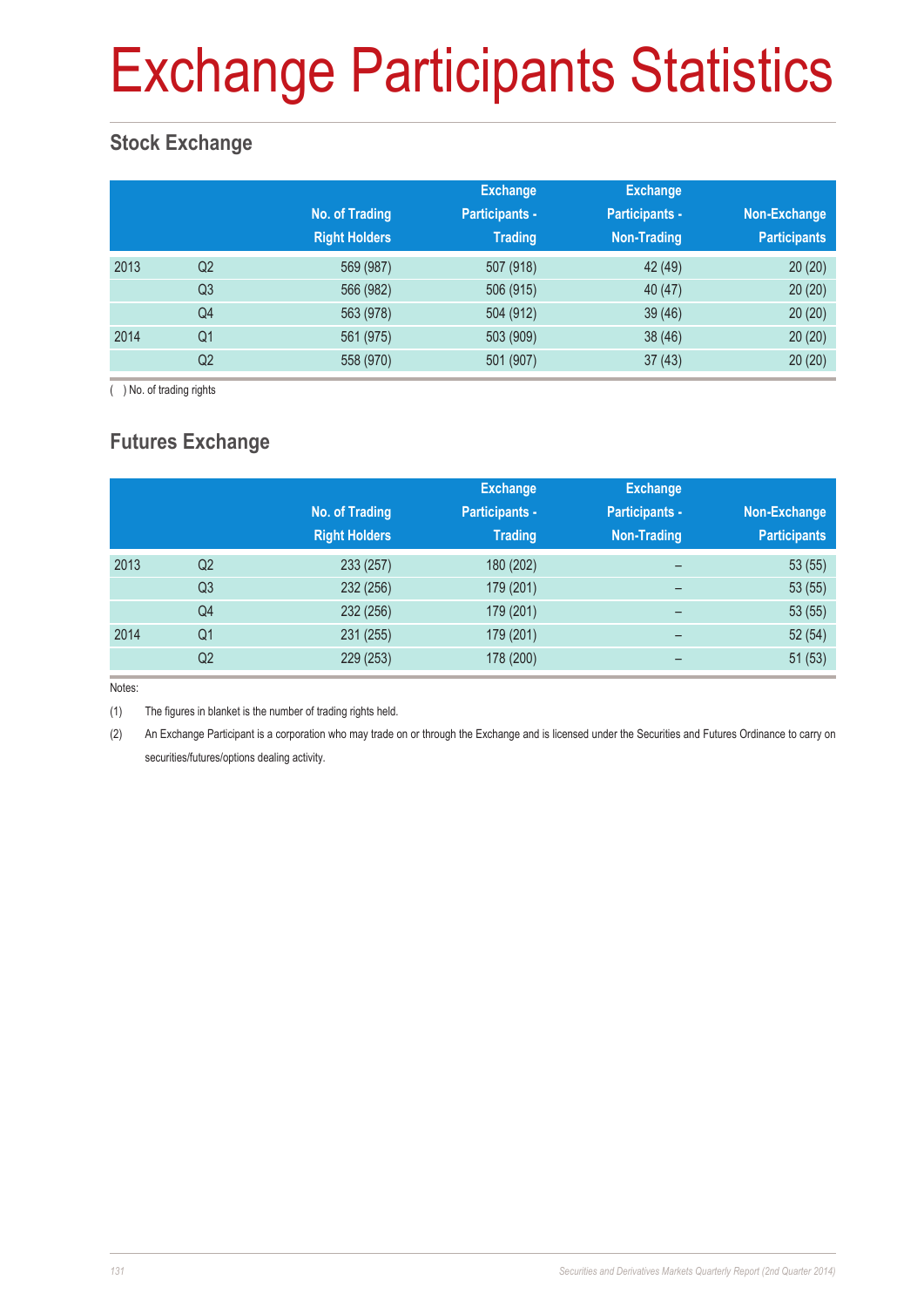# Clearing Participants Statistics

### **HKCC Participants**

| Year/month |                | <b>Clearing Participants</b> | <b>General Clearing</b><br><b>Participants</b> |
|------------|----------------|------------------------------|------------------------------------------------|
| 2013       | Q2             | 154                          | 8                                              |
|            | Q <sub>3</sub> | 152                          | 9                                              |
|            | Q4             | 152                          | 9                                              |
| 2014       | Q <sub>1</sub> | 151                          | 9                                              |
|            | Q2             | 150                          | 9                                              |

### **SEOCH Participants**

|            |                |                                     | <b>General Clearing</b> |
|------------|----------------|-------------------------------------|-------------------------|
| Year/month |                | <b>Direct Clearing Participants</b> | <b>Participants</b>     |
| 2013       | Q <sub>2</sub> | 62                                  | 9                       |
|            | Q3             | 62                                  | 9                       |
|            | Q4             | 62                                  | 9                       |
| 2014       | Q1             | 62                                  | 9                       |
|            | Q2             | 63                                  | 9                       |

### **HKSCC Participants**

|            |                | <b>Direct Clearing</b> | <b>General Clearing</b> | Non-broker     |
|------------|----------------|------------------------|-------------------------|----------------|
| Year/month |                | <b>Participant</b>     | <b>Participant</b>      | Participants * |
| 2013       | Q <sub>2</sub> | 488                    | 9                       | 44             |
|            | Q <sub>3</sub> | 486                    | 9                       | 43             |
|            | Q4             | 485                    | 9                       | 43             |
| 2014       | Q1             | 486                    | 9                       | 43             |
|            | Q2             | 481                    | 9                       | 43             |

Non-broker participants include Clearing Agency Participants, Custodian Participants and Stock Pledgee Participants.